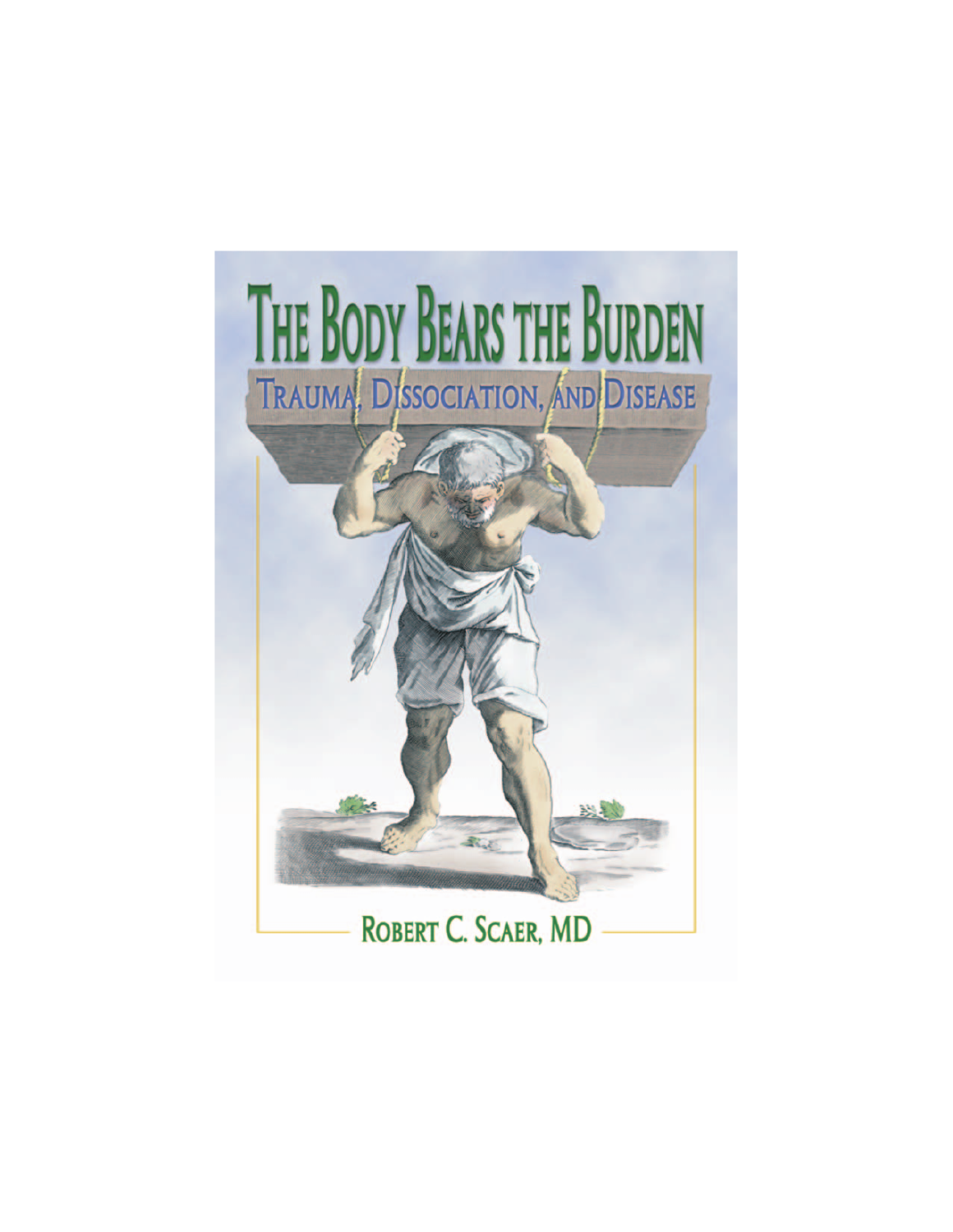*Robert C. Scaer, MD*

## **The Body Bears the Burden** *Trauma, Dissociation, and Disease*



*Pre-publication REVIEWS, COMMENTARIES, EVALUATIONS . . .*

**"T**herapists of various clinical dis-ciplines are now becoming increasingly aware that traumatic disorders involve severe dysregulations of both mind and body. This means that advances in treatment must be based on very recent models that integrate the psychological and biological realms. In light of the current explosion of recent interdisciplinary findings across an array of scientific disciplines, this is a formidable task. Dr. Robert Scaer is in an extraordinary position to address this problem. In addition to possessing more clinical experience in treating traumatic disorders than any other currently practicing neurologist, he is also deeply steeped in a number of scientific literatures that are now producing knowledge directly relevant to a deeper understanding of the psychobiological manifestations of these disorders.

In this remarkable work, Dr. Scaer provides clinically relevant descriptions of the mind/body dysfunctions of both the central and autonomic nervous systems of traumatized patients. In addition, he offers current ideas about the critical role of early affect regulation and child abuse in the pathogenesis of traumatic disorders. Even more than a comprehensive overview, the author presents an integrated psychoneurobiological model of the underlying mechanisms of trauma pathology, which he demonstrates in numerous case histories and applies to various trauma therapies. This is a creative, cutting-edge work, the product of Dr. Scaer's rigorous scientific perspective and extraordinarily intuitive clinical skills. It is valuable as both a guidebook to the individual clinician, as well as a theoretical mapping on which to build more effective treatment models of the traumatic disorders of brain/mind/ body."

**Allan N. Schore, PhD** Assistant Clinical Professor, Department of Psychiatry, University of California at Los Angeles School of Medicine

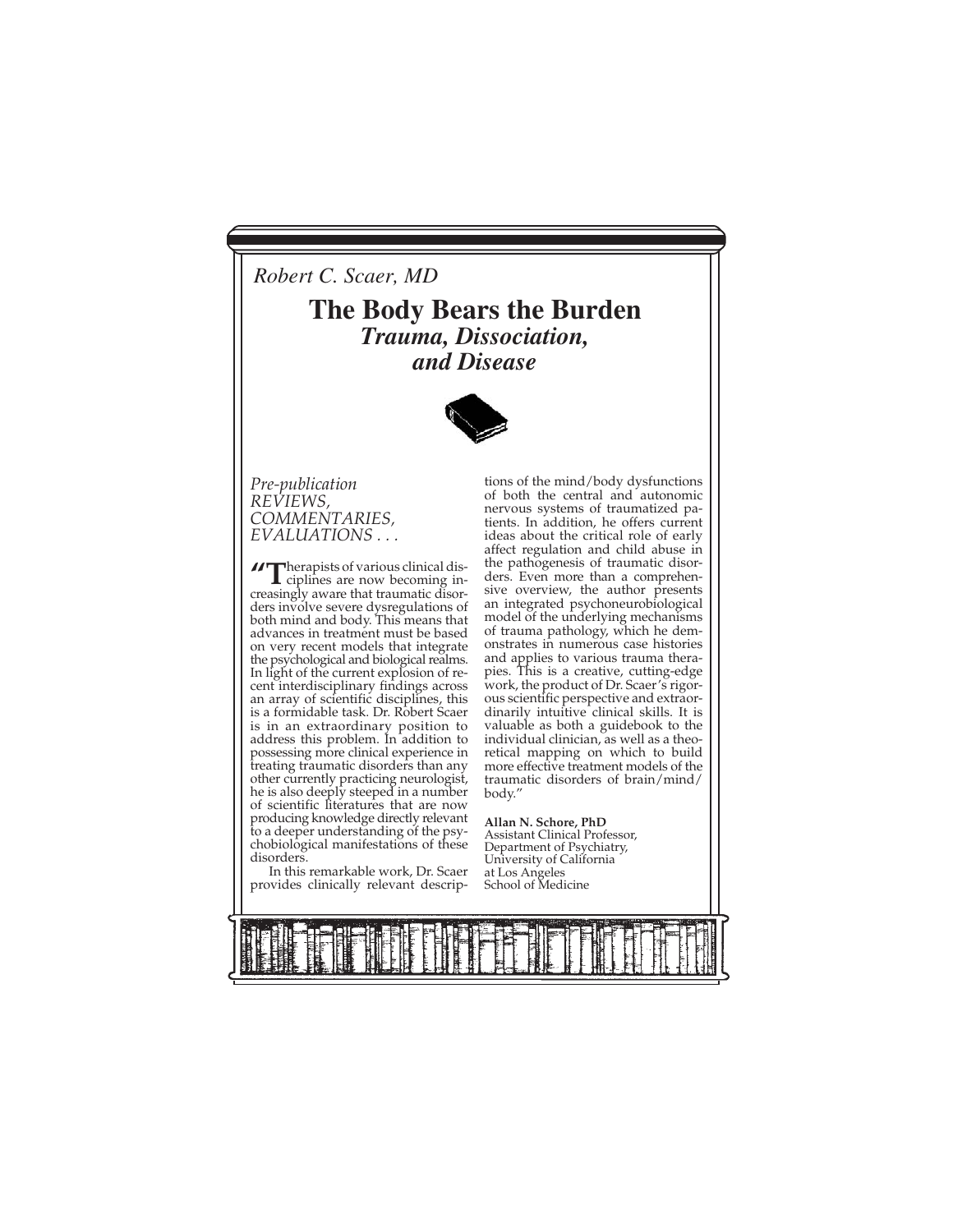### *More pre-publication REVIEWS, COMMENTARIES, EVALUATIONS . . .*

**"T**he idea that many diseases of unknown cause are actually due to trauma is not new. But is is surprising to learn that trauma can be the cause of so many familiar physical disorders. Dr. Scaer begins with the whiplash syndrome and extends his convincing analysis to chronic pain syndromes, phantom pain, irritable bowel syndrome, cystitis, fibromyalgia, chronic fatigue syndrome, reflex sympathetic dystrophy, and even autoimmune diseases. The most surprising and novel idea is his finding that an instinctual freeze reaction to a traumatic experience persists as an influence on the body long after the event. The traumatic shock captures and holds portions of the autonomic nervous system in a tonic grip that affects blood flow, hormonal secretion, and neurotransmitter balances of the brain. Until a person gets over the trauma the physical and mental symptoms do not go away.

Dr. Scaer's view of dissociation as an instinctual and physiological response rather than simply a psychological defense opens the door to many new possibilities of treatment for many baffling conditions."

**Louis W. Tinnin, MD** Medical Director, The Trauma Recovery Institute, Morgantown, West Virginia

**E** very year millions of people<br>**E** suffer bewildering and often persistent symptoms in the aftermath of even minor automobile accidents. In developing the concept of 'somatic dissociation,' Dr. Scaer illuminates, with fresh insight, these elusive and<br>often complex physical and psychological syndromes. This landmark book helps both clinicians and theore- ticians understand and treat these frustrating symptoms, the bane of many medical and psychological practices."

**Peter Levine, PhD** Author, *Waking the Tiger: Healing Trauma*



The Haworth Medical Press® An Imprint of The Haworth Press, Inc.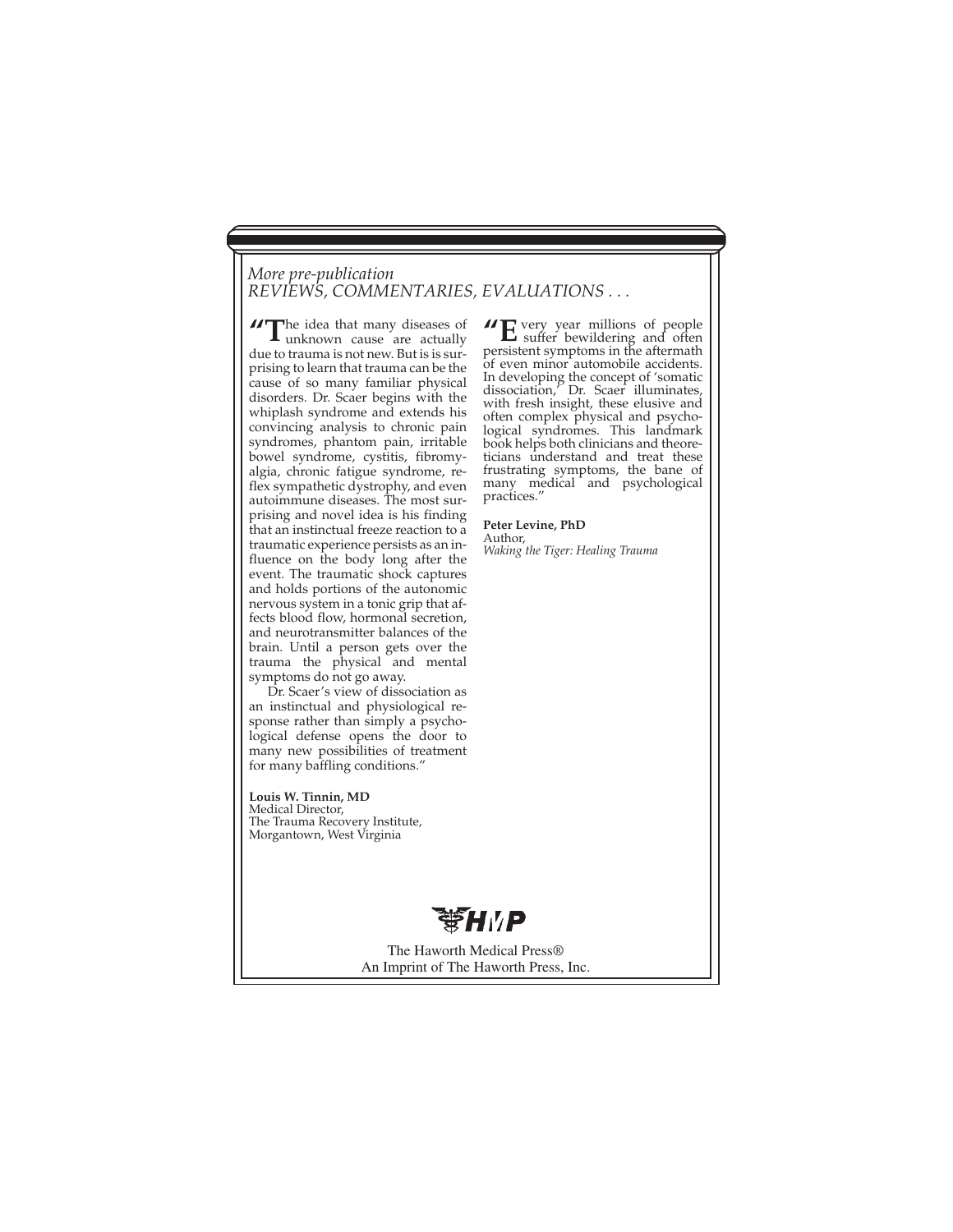#### *NOTES FOR PROFESSIONAL LIBRARIANS AND LIBRARY USERS*

This is an original book title published by The Haworth Medical Press® , an imprint of The Haworth Press, Inc. Unless otherwise noted in specific chapters with attribution, materials in this book have not been previously published elsewhere in any format or language.

### *CONSERVATION AND PRESERVATION NOTES*

All books published by The Haworth Press, Inc. and its imprints are printed on certified pH neutral, acid free book grade paper. This paper meets the minimum requirements of American National Standard for Information Sciences-Permanence of Paper for Printed Material, ANSI Z39.48-1984.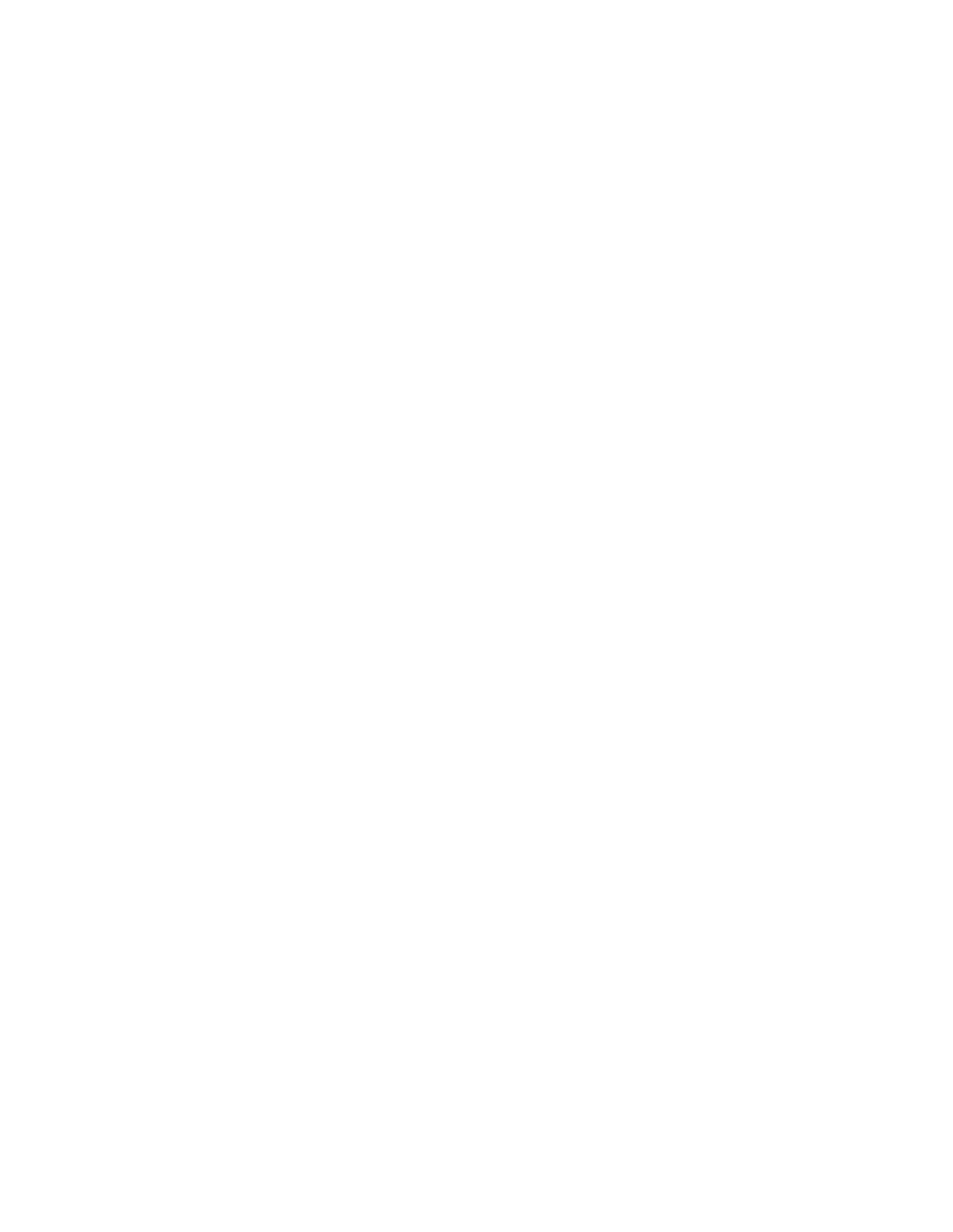# **The Body Bears the Burden** *Trauma, Dissociation, and Disease*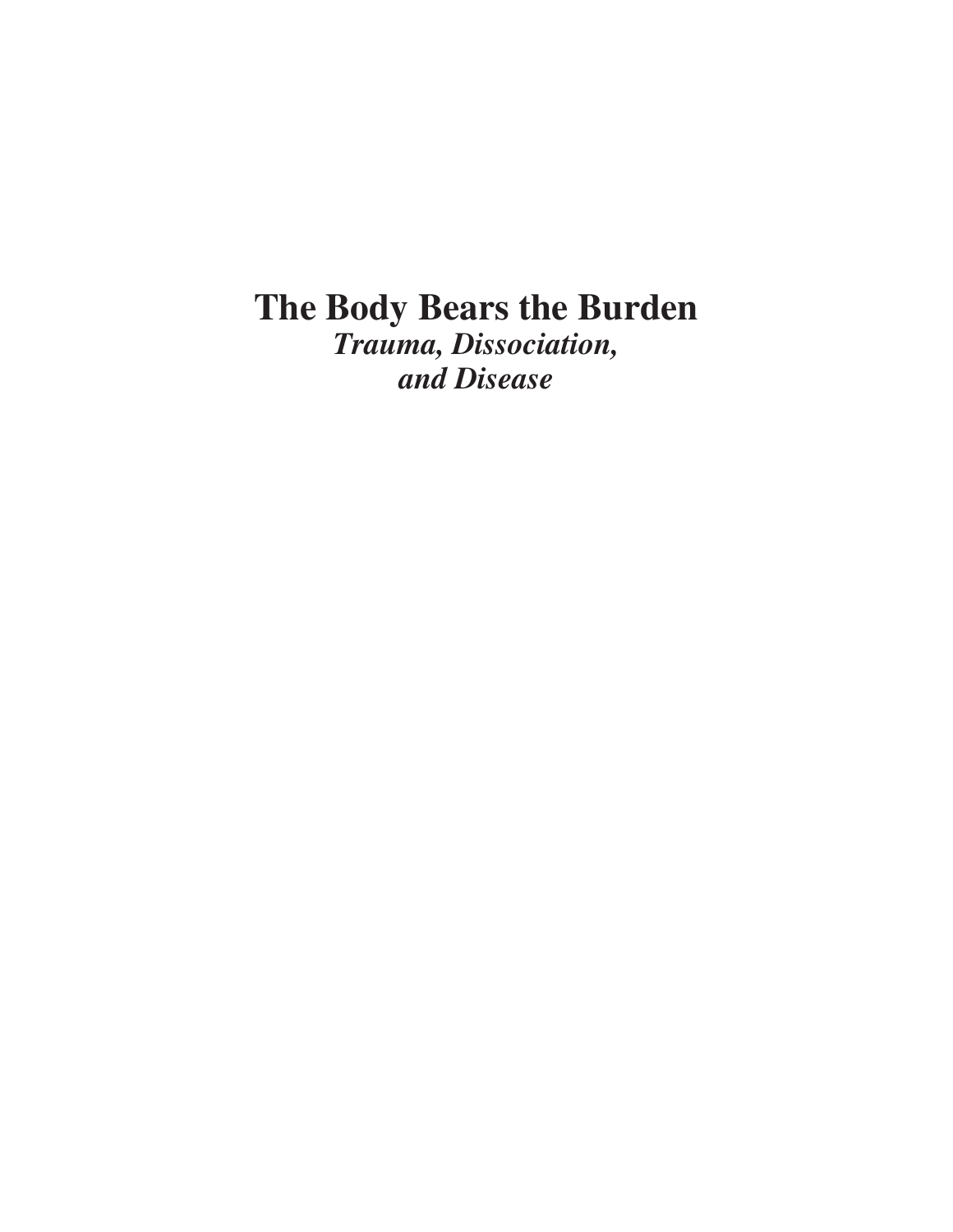## *THE HAWORTH MEDICAL PRESS* New, Recent, and Forthcoming Titles of Related Interest

- *We Are Not Alone: A Guidebook for Helping Professionals and Parents Supporting Adolescent Victims of Sexual Abuse* by Jade Christine Angelica
- *We Are Not Alone: A Teenage Boy's Personal Account of Child Sexual Abuse from Disclosure Through Prosecution and Treatment* by Jade Christine Angelica
- *We Are Not Alone: A Teenage Girl's Personal Account of Child Sexual Abuse from Disclosure Through Prosecution and Treatment* by Jade Christine Angelica
- *A Man's Recovery from Traumatic Childhood Abuse: The Insiders* by Robert Blackburn Knight, with Mark Falstein
- *Simple and Complex Post-Traumatic Stress Disorder: Strategies for Comprehensive Treatment in Clinical Practice* edited by Mary Beth Williams and John F. Sommer Jr.
- *Growing Free: A Manual for Survivors of Domestic Violence* by Wendy Susan Deaton and Michael Hertica
- *A Therapist's Guide to Growing Free: A Manual for Survivors of Domestic Violence* by Wendy Susan Deaton and Michael Hertica
- *Patterns of Child Abuse: How Dysfunctional Transactions Are Replicated in Individuals, Families, and the Child Welfare System* by Michael Karson
- *Autogenic Training: A Mind-Body Approach to the Treatment of Fibromyalgia and Chronic Pain Syndrome* by Micah R. Sadigh
- *Identifying Child Molesters: Preventing Child Sexual Abuse by Recognizing the Patterns of the Offenders* by Carla van Dam
- *Breaking the Silence: Group Therapy for Childhood Sexual Abuse, A Practitioner's Manual* by Judith A. Margolin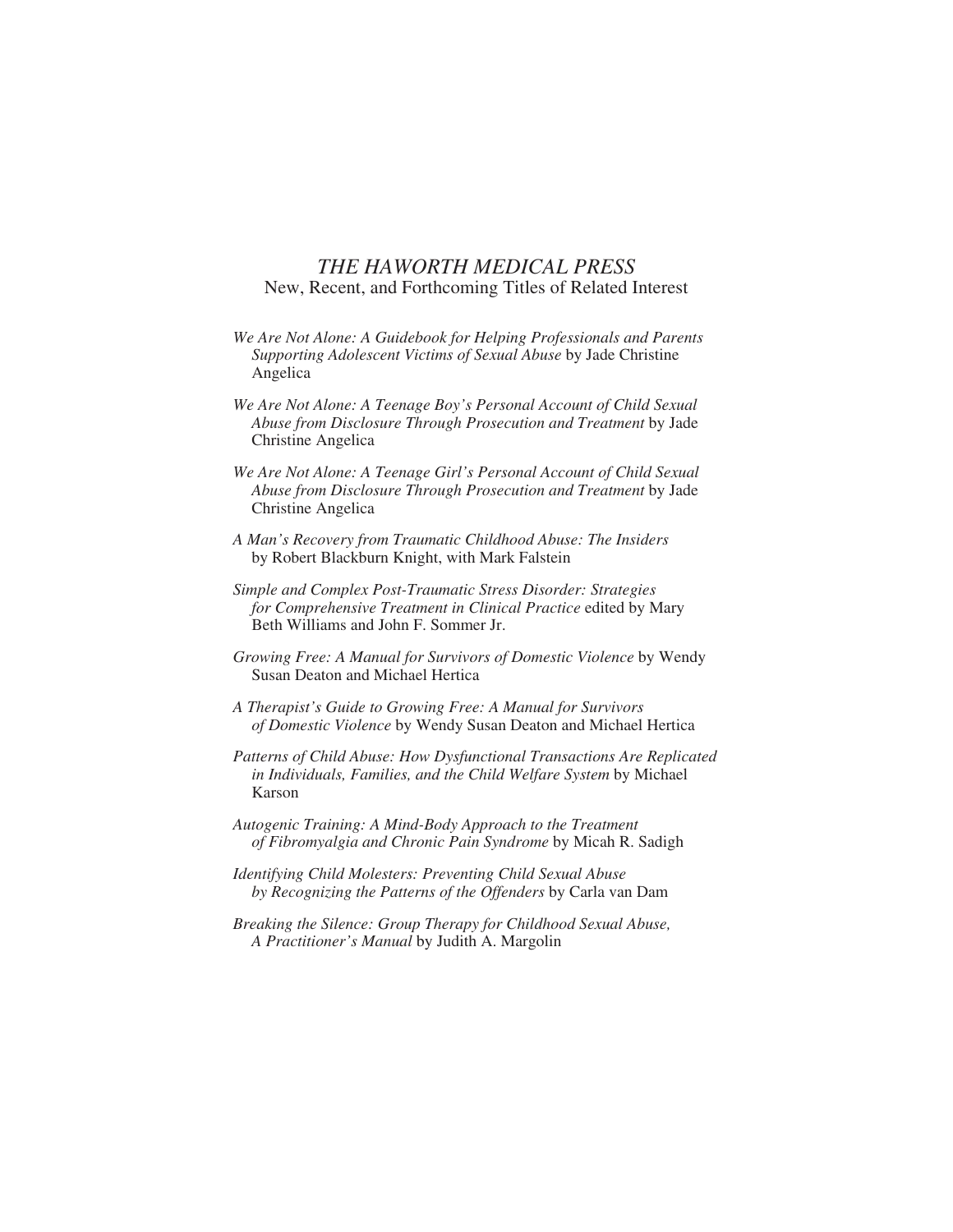# **The Body Bears the Burden** *Trauma, Dissociation, and Disease*

Robert C. Scaer, MD



The Haworth Medical Press® An Imprint of The Haworth Press, Inc. New York • London • Oxford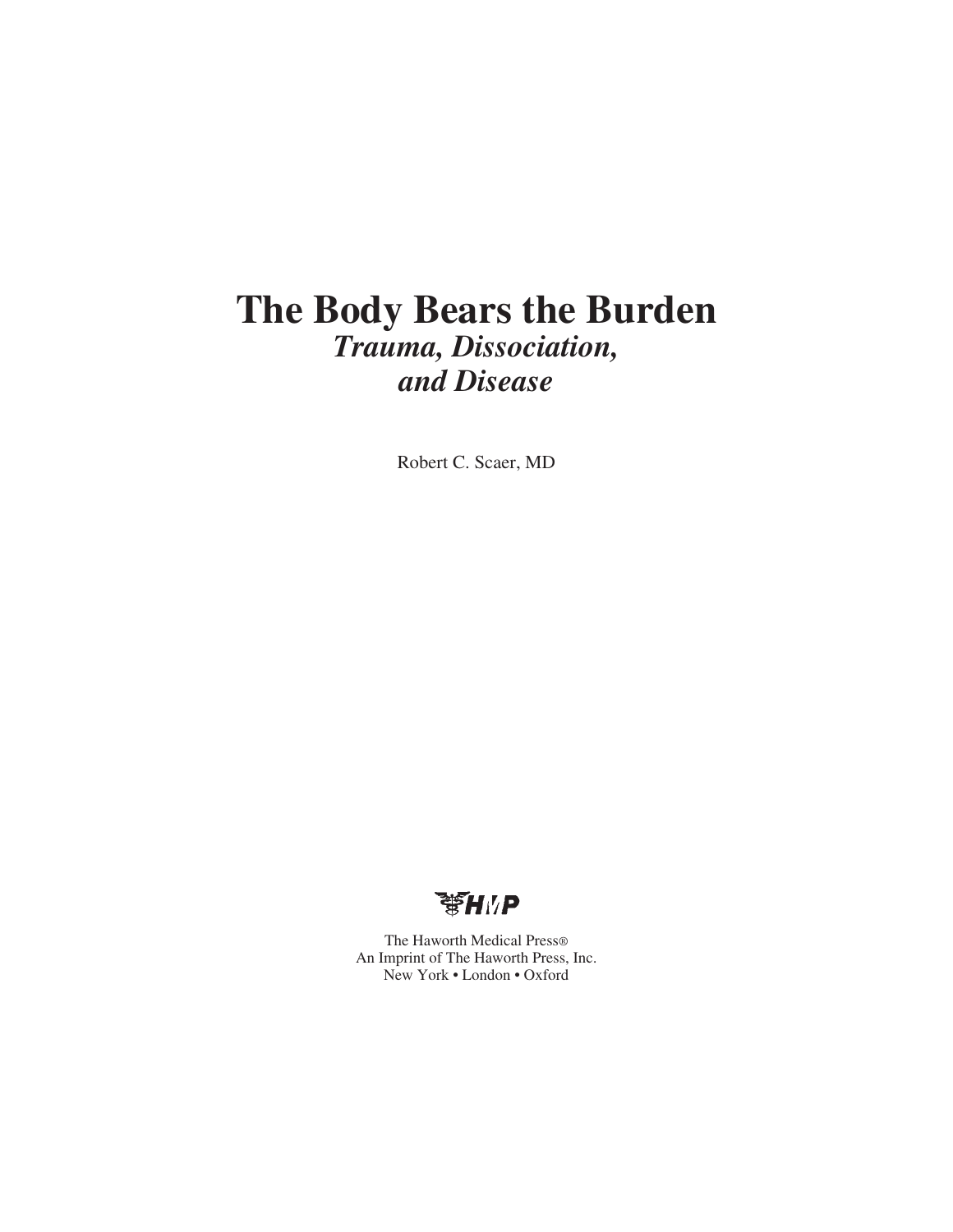#### Published by

The Haworth Medical Press ®, an imprint of The Haworth Press, Inc., 10 Alice Street, Binghamton, NY 13904-1580

© 2001 by The Haworth Press, Inc. All rights reserved. No part of this work may be reproduced or utilized in any form or by any means, electronic or mechanical, including photocopying, microfilm, and recording, or by any information storage and retrieval system, without permission in writing from the publisher. Printed in the United States of America.

Medicine is an ever-changing science. As new research and clinical experience broaden our knowledge, changes in treatment and drug therapy are required. While many suggestions for drug usages or treatment regimens are made herein, the book is intended for educational purposes only, and the author, editor, and publisher do not accept liability in the event of negative consequences incurred as a result of information presented in this book. We do not claim that this information is necessarily accurate by the rigid, scientific standard applied for medical proof, and therefore make no warranty, expressed or implied, with respect to the material herein contained. Therefore the patient is urged to check the product information sheet included in the package of each drug he or she plans to administer to be certain the protocol followed is not in conflict with the manufacturer's inserts. When a discrepancy arises between these inserts and information in this book, the physician is encouraged to use his or her best professional judgement.

Cover design by Marylouise E. Doyle.

#### **Library of Congress Cataloging-in-Publication Data**

Scaer, Robert C.

The body bears the burden : trauma, dissociation, and disease / Robert C. Scaer.

p. cm.

Includes bibliographical references and index.

ISBN 0-7890-1245-6 (hard) — ISBN 0-7890-1246-4 (soft)

1. Post-traumatic stress disorder—Treatment. 2. Bioenergetic psychotherapy. 3. Mind and body therapies. 4. Somatoform disorders—Treatment. I. Title.

RC552.P67 S2236 2000 616.85'21—dc21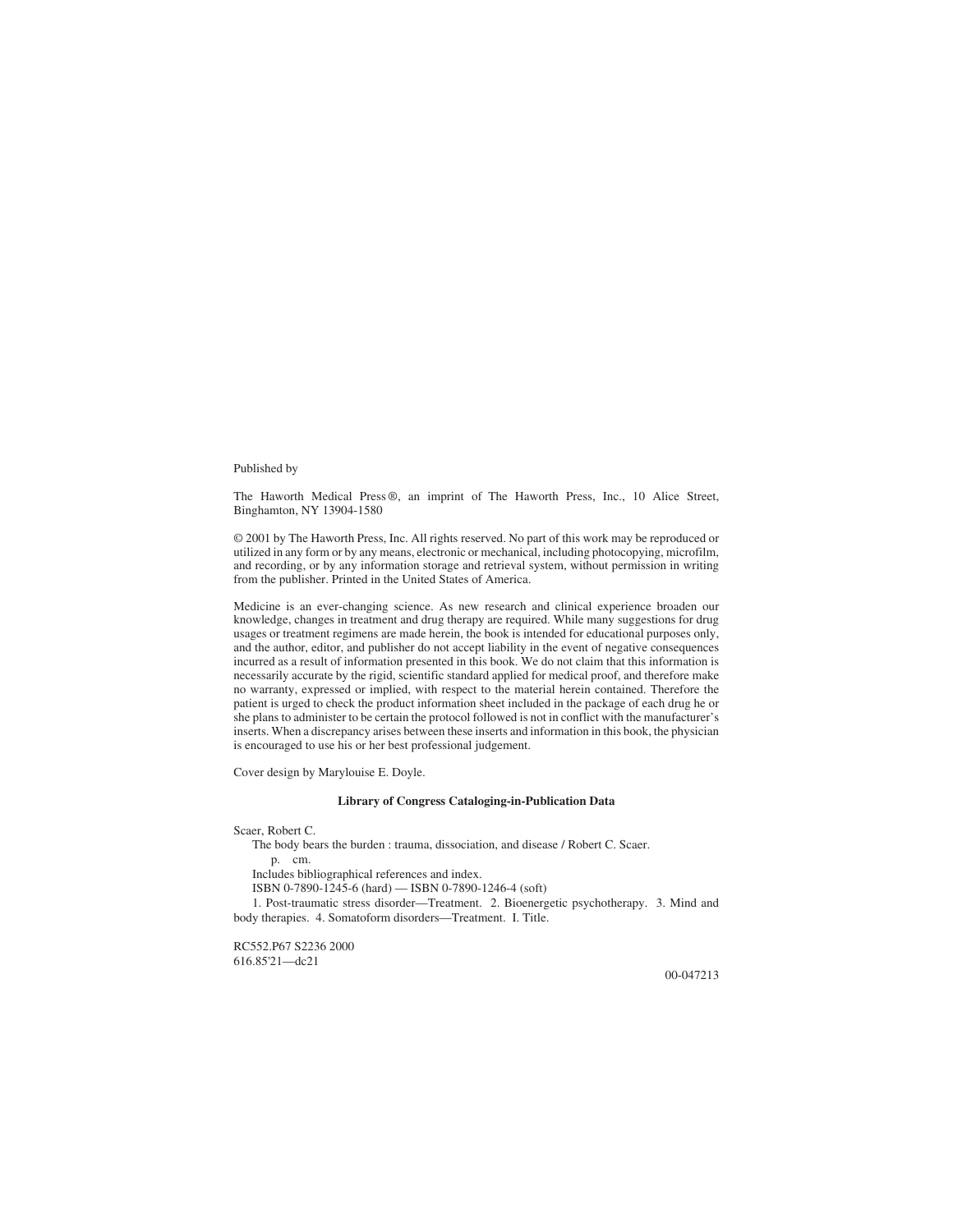To the late George Engel, MD, psychiatrist, psychosomaticist, and humanist, who taught me that the diagnostic truth lies more in the uninterrupted story told in its entirety by the patient than in a dozen diagnostic tests.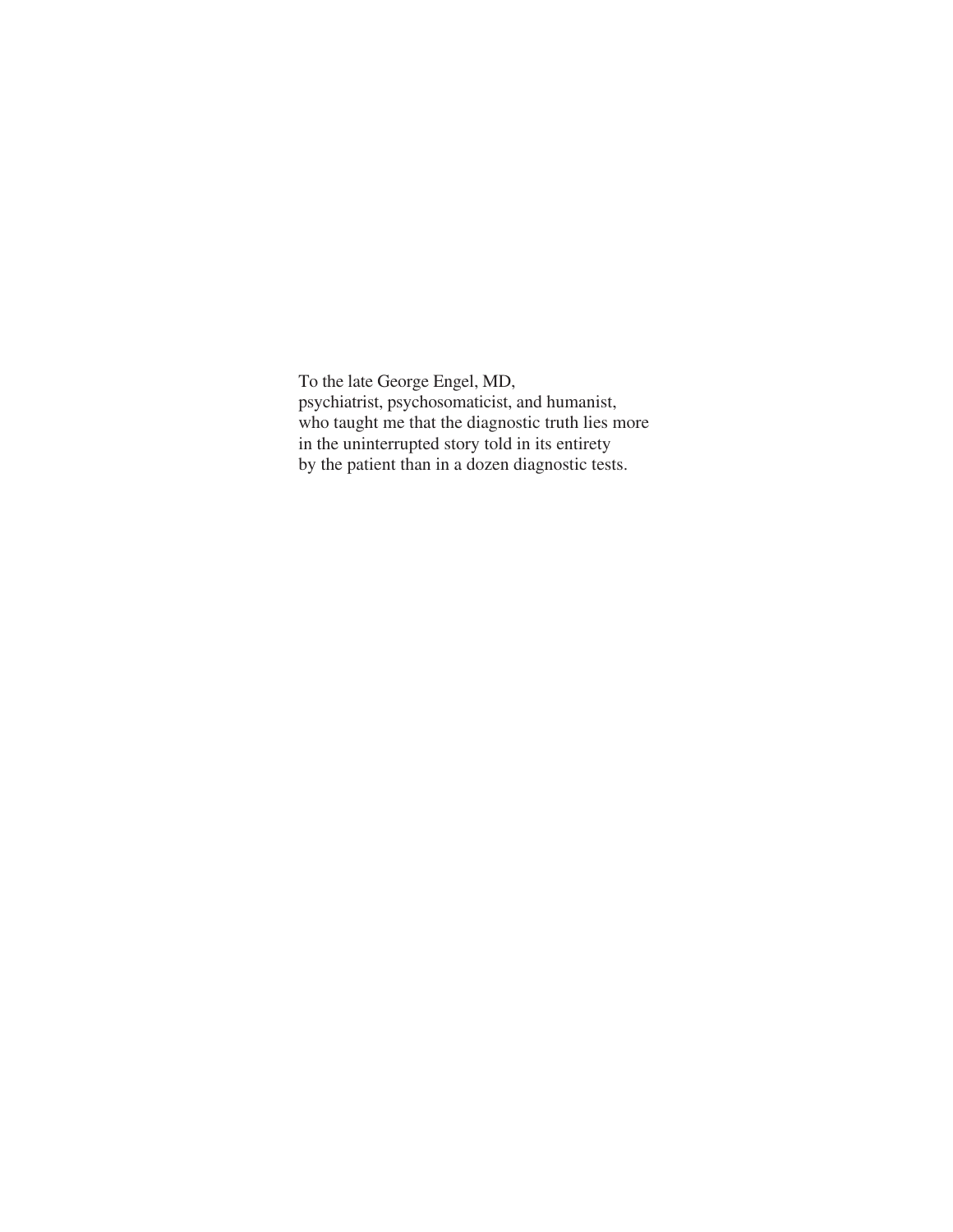## **ABOUT THE AUTHOR**

**Robert C. Scaer, MD,** earned a BA in psychology and an MD at the University of Rochester, NY. He served his internship and a residency in neurology at the University of Colorado School of Medicine. He served as Associate Clinical Professor of Neurology at the University of Colorado Health Sciences Center, Denver. In addition, he has spent more than thirty years practicing medicine.

For twenty years he was Medical Director of Rehabilitation Services at Boulder Memorial Hospital and the Mapleton Center in Boulder, Colorado. He also served as Medical Director of Pain Management Services at the Mapleton Center, a Division of Boulder Community Hospital.

Dr. Scaer is a Diplomate of the American Board of Psychiatry and Neurology and a certified member of the American Society of Neuro Rehabilitation. As well as being a member of many professional societies, he is a Fellow of the American Academy of Neurology. Dr. Scaer has served on accreditation committees for rehabilitation facilities and has a lengthy list of publications and presentations to his credit.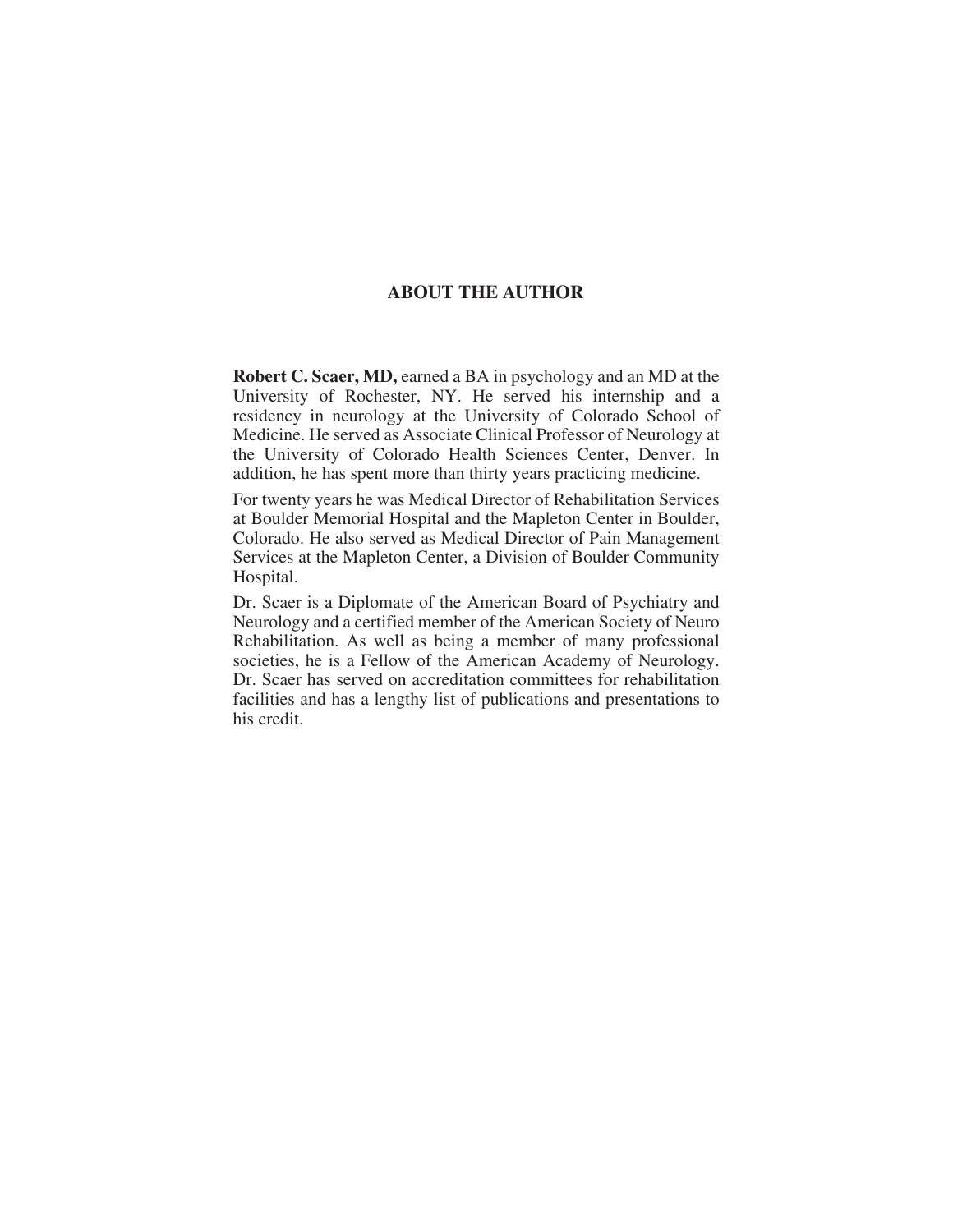## *CONTENTS*

| Foreword                                                                                                                                   | хi                         |
|--------------------------------------------------------------------------------------------------------------------------------------------|----------------------------|
| Bessel A. van der Kolk                                                                                                                     |                            |
| <b>Preface</b>                                                                                                                             | xvii                       |
| <b>Acknowledgments</b>                                                                                                                     | <b>XXV</b>                 |
| <b>Chapter 1. Concepts of Traumatization:</b><br><b>The Role of Boundaries</b>                                                             | 1                          |
| The Concept of Boundaries<br>The Role of Boundaries in Trauma<br><b>Boundaries and Childhood</b><br>Conclusion                             | 3<br>$\frac{4}{5}$<br>6    |
| <b>Chapter 2. Trauma, Instinct, and the Brain:</b><br>The Fight/Flight/Freeze Response                                                     | 9                          |
| <b>Brain Responses to Stress</b><br>Fighting, Fleeing, or Freezing<br>Conclusion                                                           | 13<br>15<br>21             |
| <b>Chapter 3. The Whiplash Syndrome I:</b><br><b>Symptoms in Search of a Meaning</b>                                                       | 23                         |
| The History of Whiplash<br>The Clinical Syndrome<br>Physical Forces and Structural Injury<br>The Pathophysiology of Whiplash<br>Conclusion | 23<br>24<br>24<br>26<br>32 |
| <b>Chapter 4. The Whiplash Syndrome II:</b><br><b>A Model for Traumatization</b>                                                           | 35                         |
| Memory Mechanisms in Trauma<br><b>Somatic Responses to Stress</b>                                                                          | 35<br>38                   |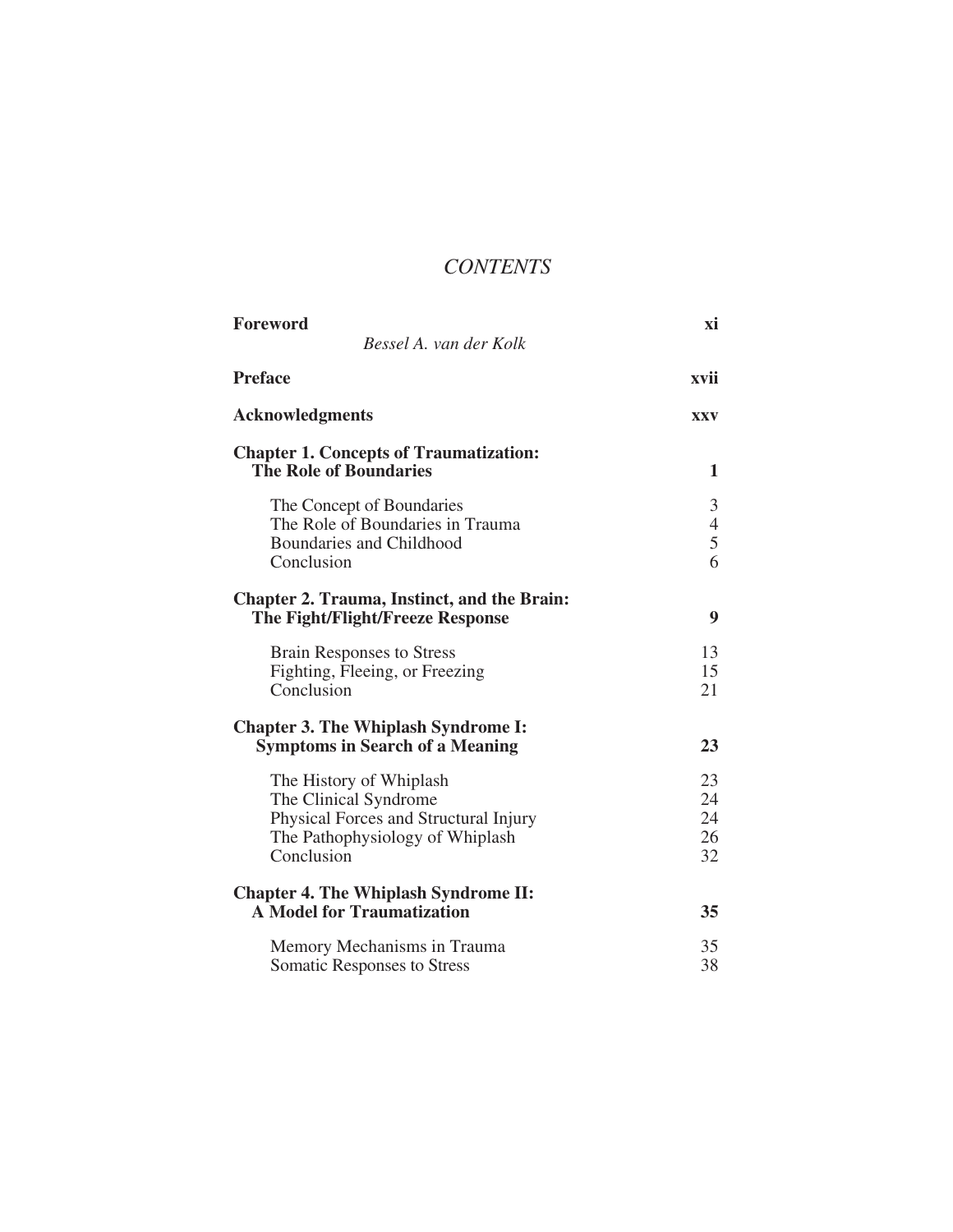| The Meaning of Speed                                                                             | 40       |
|--------------------------------------------------------------------------------------------------|----------|
| The Physiology of Traumatization                                                                 | 43       |
| Conclusion                                                                                       | 53       |
| <b>Chapter 5. Trauma and Brain Plasticity</b>                                                    | 57       |
| The History of Post-Traumatic Stress Disorder                                                    |          |
| in Psychiatry                                                                                    | 58       |
| The Developing Brain                                                                             | 61       |
| The Development of Character                                                                     | 62       |
| Brain Plasticity in Trauma                                                                       | 63       |
| Objective Measures of Brain Change in Trauma<br>The Permanence of Post-Traumatic Stress Disorder | 64<br>66 |
| Conclusion                                                                                       | 67       |
| <b>Chapter 6. Diseases of Traumatic Stress</b>                                                   | 69       |
| The Pathophysiology of Stress                                                                    | 70       |
| Stress versus Trauma                                                                             | 71       |
| The Hypothalamic/Pituitary/Adrenal Axis                                                          | 72       |
| Stress, Post-Traumatic Stress Disorder,                                                          |          |
| and Immune Function                                                                              | 73       |
| The Diseases of Trauma                                                                           | 74       |
| Morbidity and Mortality                                                                          | 81       |
| Conclusion                                                                                       | 83       |
| <b>Chapter 7. Trauma Reenactment</b>                                                             | 85       |
| Introduction                                                                                     | 85       |
| The Roots of Reenactment                                                                         | 86       |
| <b>Clinical Features</b>                                                                         | 88       |
| <b>Gender Differences</b>                                                                        | 89       |
| The Anniversary Syndrome                                                                         | 92       |
| Reenactment Through Risk Taking<br>Conclusion                                                    | 93<br>95 |
| <b>Chapter 8. Somatic Dissociation</b>                                                           | 97       |
| <b>Examples of Dissociation</b>                                                                  | 98       |
| Memory in Dissociation                                                                           | 100      |
| <b>Cognitive and Emotional Features</b>                                                          | 102      |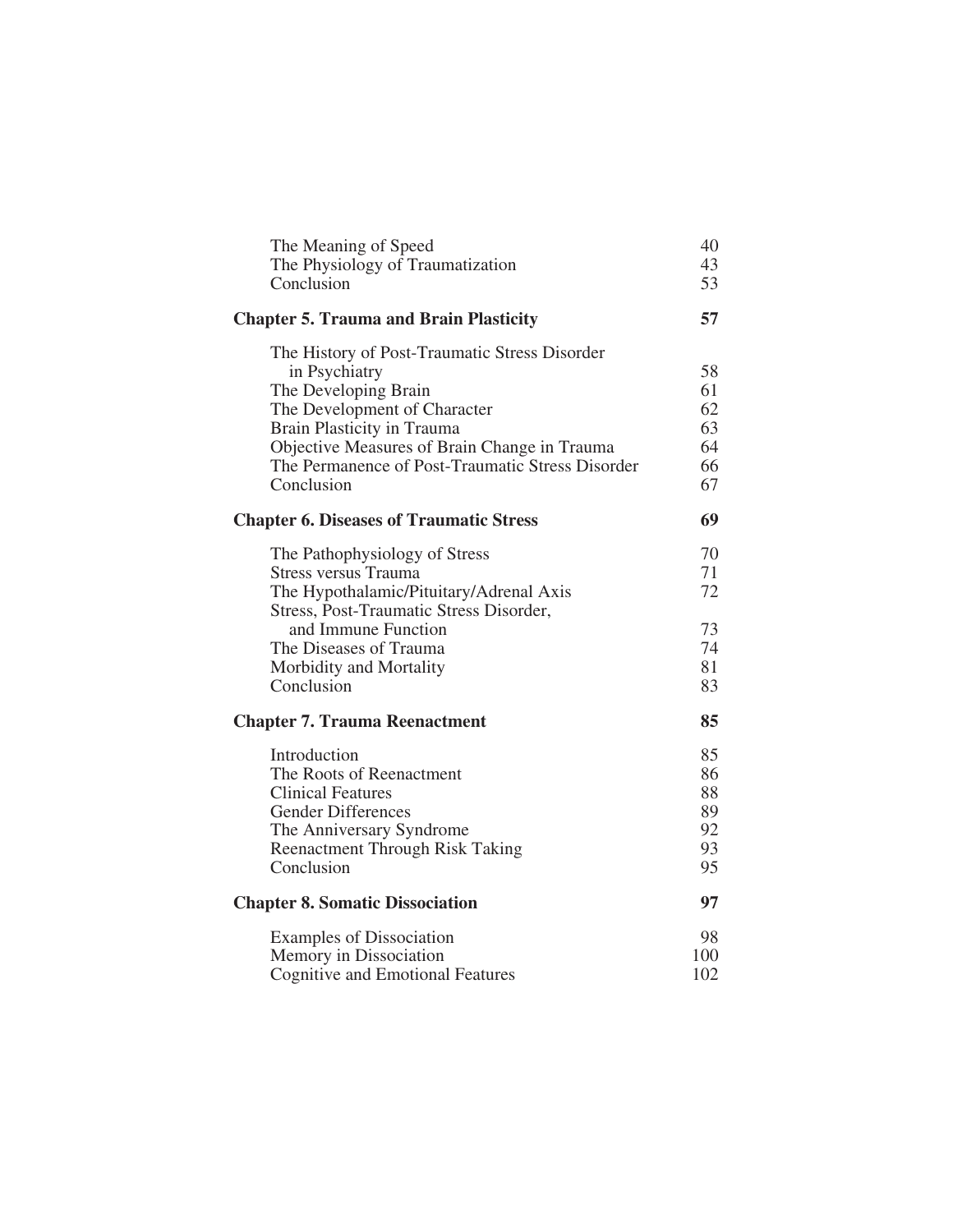| <b>Dissociative Physical Symptoms</b><br><b>Conversion and Dissociation</b> | 104<br>107 |
|-----------------------------------------------------------------------------|------------|
| The Autonomic Nervous System in Post-Traumatic                              |            |
| <b>Stress Disorder</b>                                                      | 111        |
| The Concept of Boundaries                                                   | 117        |
| Somatic Dissociation and Disease<br>Conclusion                              | 120<br>124 |
|                                                                             |            |
| <b>Chapter 9. Sources of Trauma</b>                                         | 127        |
| The Definition of Traumatic Stress                                          | 131        |
| <b>Exposure to Combat</b>                                                   | 132        |
| <b>Child Abuse</b>                                                          | 135        |
| Societal Trauma                                                             | 138        |
| Medical Trauma                                                              | 142        |
| The Role of Past Trauma                                                     | 147        |
| <b>Awareness During Anesthesia</b>                                          | 148        |
| Pediatric Medical Trauma                                                    | 151        |
| Childhood Medical Trauma                                                    | 154        |
| Conclusion                                                                  | 155        |
| <b>Chapter 10. Trauma Therapy: Future Directions</b>                        | 157        |
| Counseling and Verbal/Cognitive Therapy                                     | 158        |
| <b>Exposure and Desensitization Techniques</b>                              | 161        |
| <b>Somatically Based Therapies</b>                                          | 164        |
| Eye Movement Desensitization and Reprocessing                               | 166        |
| Somatic Experiencing                                                        | 169        |
| The "Power Therapies"                                                       | 171        |
| Pharmacotherapy of Post-Traumatic Stress Disorder                           | 177        |
| Conclusion                                                                  | 182        |
| <b>Chapter 11. Case Histories: The Somatic Spectrum</b>                     |            |
| of Trauma                                                                   | 185        |
| A State of Vulnerability                                                    | 185        |
| Somatic Representations of Prior Trauma                                     | 187        |
| Medical and Forensic Retraumatization                                       | 189        |
| <b>Multiple Chemical Sensitivities</b>                                      | 191        |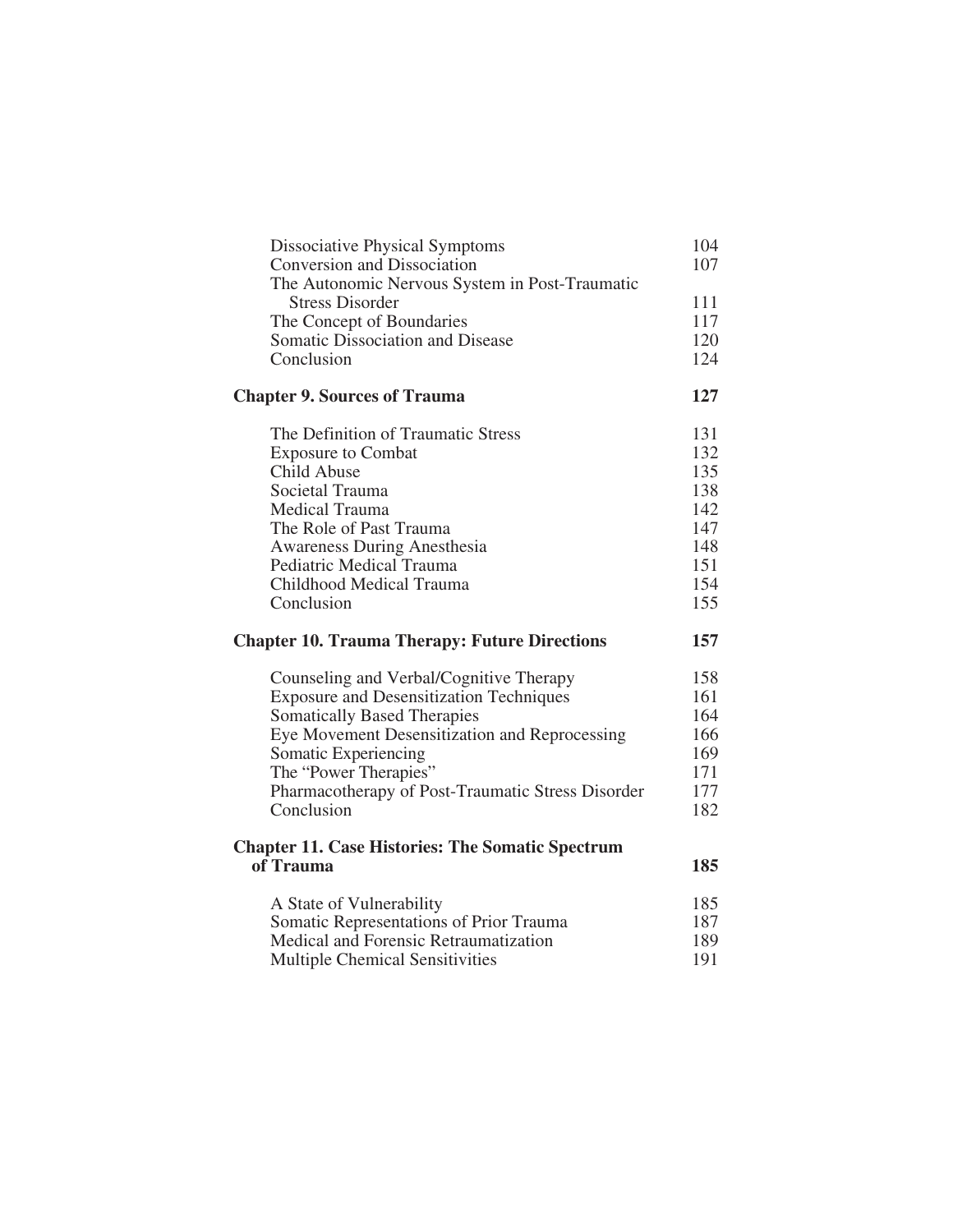| The Mysterious Piriformis                     | 193        |
|-----------------------------------------------|------------|
| Disorders of Speech in Trauma                 | 195        |
| Spasmodic Torticollis: An Aberration          |            |
| of the Orienting Reflex                       | 197        |
| Dissociation and Reflex Sympathetic Dystrophy | <b>200</b> |
| Comments                                      | 201        |
| Postscript                                    |            |
| <b>Notes</b>                                  | 209        |
| Index                                         | 239        |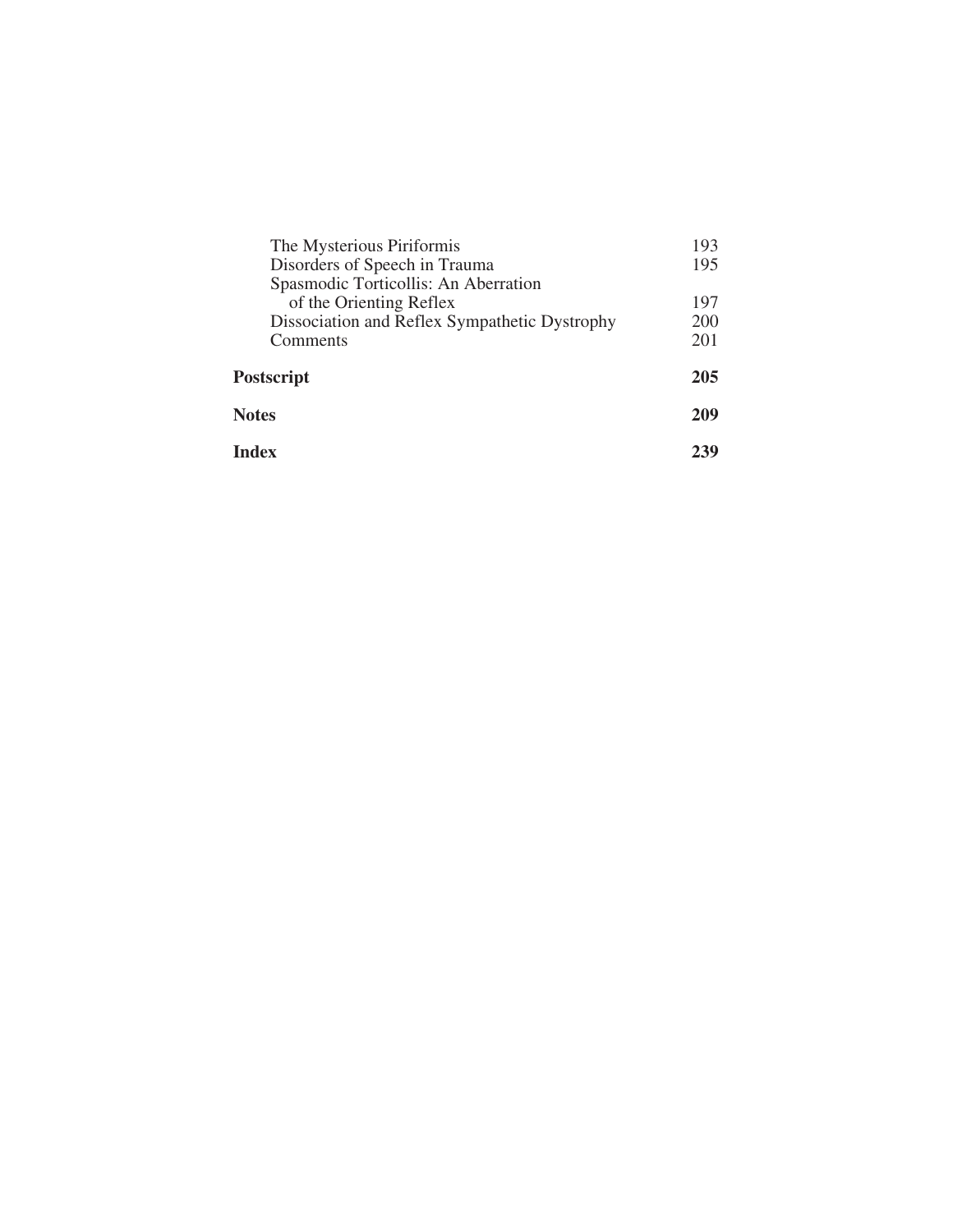## Foreword

About a century ago, scientists became aware of the existence of memories that are different from the memories of everyday experience. Ordinarily, events are remembered as stories that change over time and that do not evoke intense emotions and sensations. However, since time immemorial there have been records of people being tormented by memories that fill them with feelings of irreparable loss, and sensations of fright and horror. The neurologists and psychiatrists at the end of the nineteenth century elucidated the nature of posttraumatic conditions and showed that elements of the past were relived with an immediate sensory and emotional intensity that makes victims feel as if it were occurring all over again. While traumarelated emotions and sensations endured, however, conscious knowledge of the event itself was sometimes absent. They discovered that, paradoxically, even though vivid elements of the trauma intrude insistently in the form of flashbacks and nightmares, many traumatized people have a great deal of difficulty relating precisely what has happened. They often experience sensory elements of the trauma without being able to make sense out of what they are feeling or seeing. These mysterious combinations of remembering emotions and sensations, while forgetting the origin and the content, were called "repression" and "dissociation."

These early scientists hypothesized that these amnesias and intrusive re-experiences were the result of severely paralyzing fears in response to terrifying life events. For example, the "father of neurology," Jean Martin Charcot, noted that: "The patient . . . does not preserve any recollection, or he preserves it in a vague manner.... Questions addressed to him upon this point are attended with no result. He knows nothing or almost nothing." These early students of the effects of fear-related trauma noted that the loss of memory is not merely an inability to recall the specific event, but, more relevant, a lack of capacity for sustained thought, and for continued application to work. These patients had problems with attention, and were easily fatigued.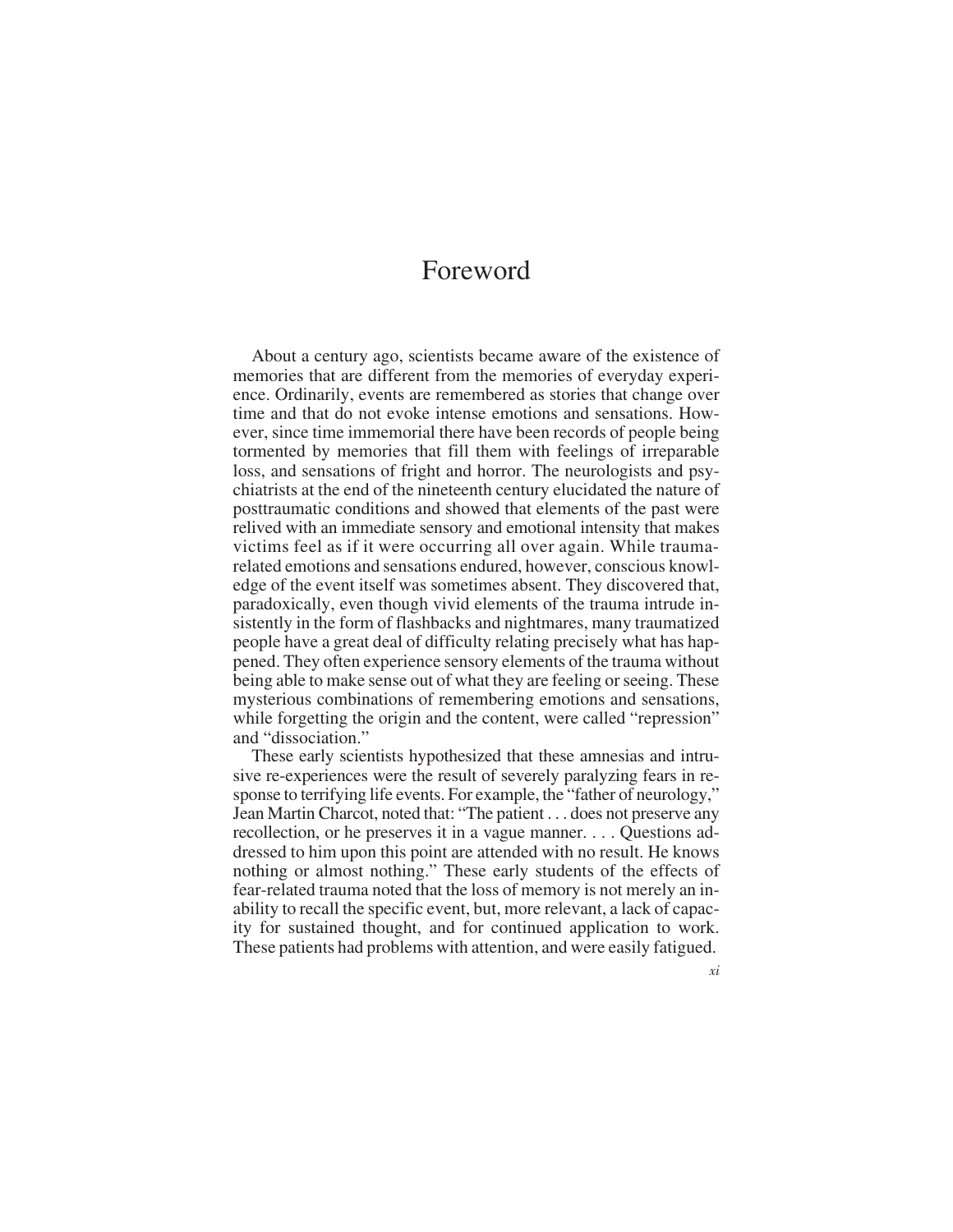They also noted that traumatic memories are intricately connected with one's sense of "self" and "self-awareness," and that, when the fear, fright, and hyperarousal that accompany trauma interfere with forming a well-defined, verbal memory of events, people lose their sense of themselves, start feeling helpless and look to others for reassurance.

At the beginning of the last century, the great physiologist Walter Cannon proposed that traumatic emotions constitute phases of physiological mobilization in an internal environment that is perpetually striving to adjust itself, through the actions of the sympathetic nervous system and the endocrines, to changes and challenges in the organism's external environment: "[T]he bodily changes which occur in the intense emotional states—such as fear and fury occur as results of sympathetic discharges, and are in the highest degree serviceable to the organism in the struggle for existence. Thus are the body's reserves—the stored adrenalin, and the accumulated sugar—called forth for instant service; thus is the blood shifted to nerves and muscles that may have to bear the brunt of struggle; thus is the heart set rapidly beating to speed the circulation; and thus also, are the activities of the digestive organs for the time abolished (Cannon 1914: 275). Cannon pointed out how sometimes what starts out as a survival mechanism (mobilization) is transformed into its opposite to such a degree that it may even lead to "'Voodoo' Death."

When people develop PTSD, the replaying of the trauma leads to sensitization: with every replay of the trauma there is an increasing level of distress. In those individuals, the traumatic event, which started out as a social and interpersonal process, develops secondary biological consequences that are hard to reverse once they become entrenched. Because these patients have intolerable sensations and feelings, their tendency is to actively avoid them. Mentally, they split off or "dissociate" these feelings; physically, their bodies tighten and brace against them. They seem to live under the assumption that if they feel those sensations and feelings, they will overwhelm them forever. These are patients who rely on medications, drugs, and alcohol to make these sensations and feelings go away, because they have lost confidence that they can learn to tolerate them without outside help. The fear of being consumed by these "terrible" feelings leads them to believe that only not feeling them will make them go away.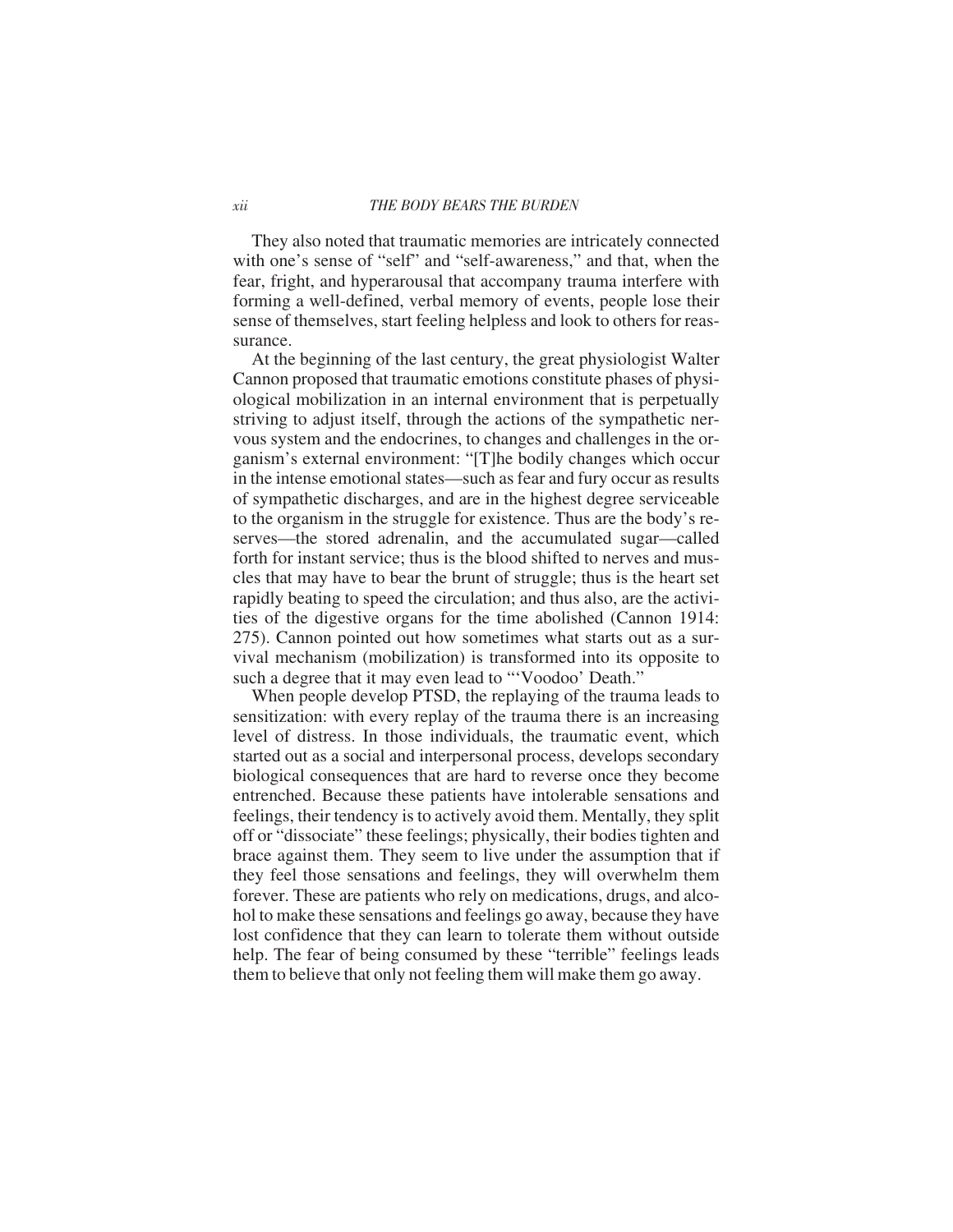#### *Foreword xiii*

Allan Young has pointed out that implicit traumatic memories, avoidance, and helplessness challenge two core foundations of the Western consciousness: free will and self-determination. The emotional dependency of traumatized people, and their inability to utilize the help offered, in turn, evoke frustration, contempt, and even sadism in those to whom the victims turn for help.

Most whiplash victims have emotional symptoms: they may feel numb or detached, while experiencing anxiety related to automobile travel. This may progress to actual panic attacks when other cars drive too closely, approach rapidly behind them, or when they drive by the scene of their accident. Many suffer from flashbacks of the accident. Many also suffer from exaggerated startle responses to loud noises. Bright lights and loud or unpleasant noises may become intolerable, and cause anxiety and "overload." They may wake up in the middle of the night with severe anxiety, sometimes accompanied by memories of nightmares. If enough of these symptoms appear, they may receive the diagnosis of post-traumatic stress disorder (PTSD), although most of them suffer from only a few of these symptoms.

Traditionally, the symptoms of traumatic brain injury have been ascribed to injury to the brain and the tissues of the head. Post-concussion syndrome, however, tends to follow minor brain injury much more often than more severe brain injury. Ironically, the long-term disability after six to twelve months post-accident is greater in mild concussion than in moderate brain injury in which the patient does not remember the accident. The mechanisms of minor traumatic brain injury are generally thought to be due to the tearing or stretching of axons (axonal shearing) due to forces related to excessive changes in velocity of the head during the acceleration/deceleration of the head during the movement of whiplash. However, studies have shown, on the one hand, that actual head impact is not necessary to cause axonal shearing and, on the other, that there is a remarkable consistency in the cognitive symptoms of the traumatized patients, regardless of the specific impact.

As with other traumatized patients described over the past 120 years, traumatic brain injury patients suffer from a reduced rate of information processing, increased reaction time, and problems with divided attention. They are distracted, and have problems with concentration. They will forget events, appointments, and things they have said to other people. One of the most persistent and debilitating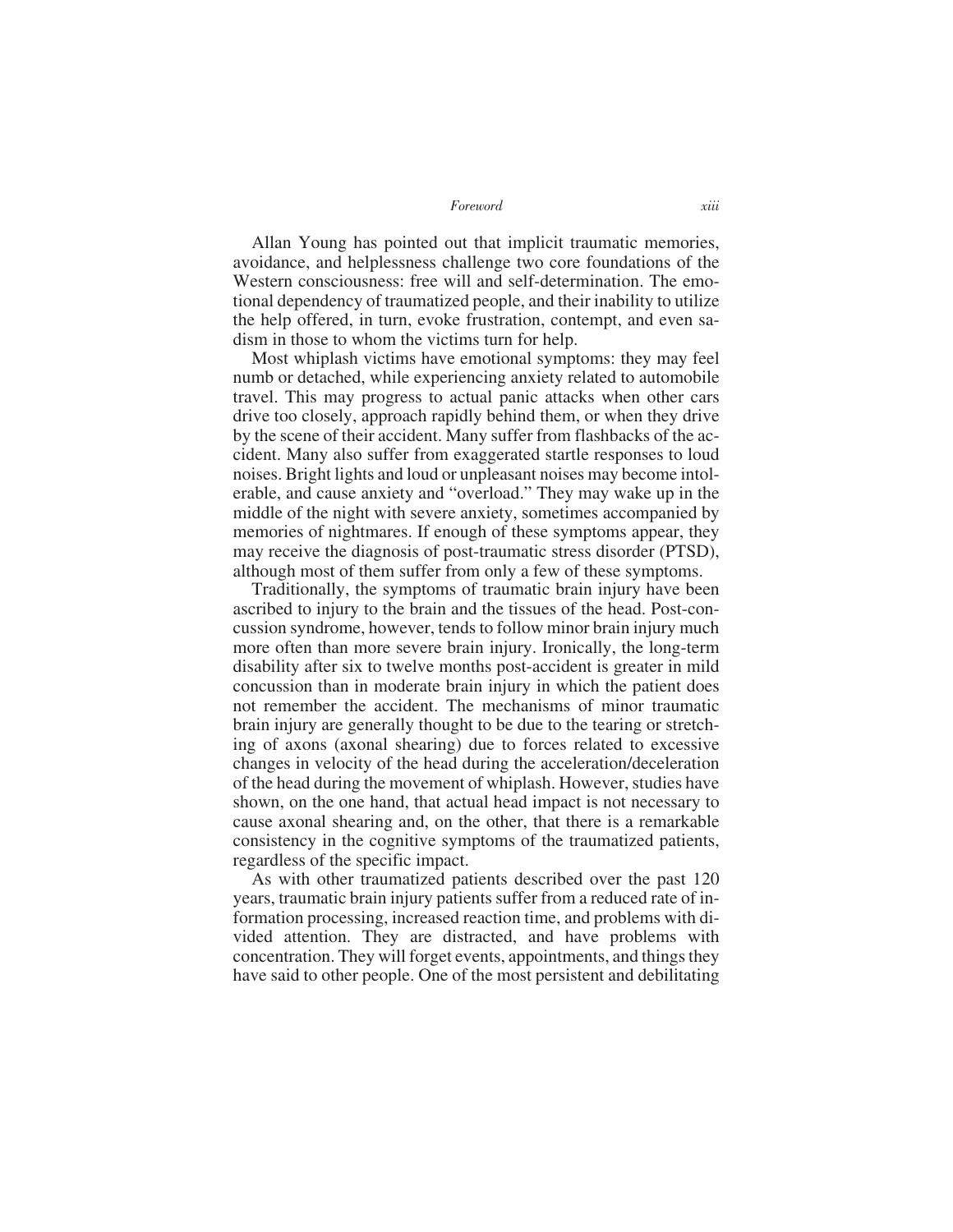symptoms is pervasive fatigue: they "shut down." All of these symptoms are compatible with the abnormalities found in neuroimaging studies of traumatized patients.

In this book, Scaer proposes to discard the concept of physical and structural injuries to the spine, jaw, and brain as the model for whiplash-based injury, and instead proposes that the whiplash experience is a model of traumatization, with long-standing and at times permanent neurophysiological and neurochemical changes in the brain that are experience-based, rather than injury-based. Scaer proposes that these changes are triggered by a cascade of neural impulses and neurotransmitters precipitated by a continuous state of intense arousal alternating with recurrence of the freeze response resulting in turn from an unresolved perceived life threat in a state of relative helplessness. The depth of memory is a function of the arousal or emotional content of the experience that accompanied the event. The brain readily forms procedural memories of intense emotional events. These are acquired and stored without the necessary involvement of conscious memory centers serving declarative memory, such as the hippocampus and prefrontal cortex.

The basic premise is that whiplash injury is a traumatic experience that represents a threat to the very survival of the individual. In this definition, the meaning of the event may be as important to the traumatized person as what actually physically happens to that person. This is a dramatic departure from the long-standing and traditional concept of whiplash as spinal injury. It presents, however, a compelling and logical theory, bringing together the diverse elements of the whiplash syndrome into a cohesive whole.

To understand and properly treat these symptoms clinicians need to appreciate what happens to a body frozen in fear. Post-concussion syndromes need to be understood as representing disassociated imprints of traumatic experience—physical sensations, panic, and helplessness—that have overwhelmed these patients. Fighting against and/or hiding from unpleasant or painful sensations and feelings will generally make things worse. The more feelings need to be avoided, the more energy is spent on keeping them at bay—energy that should have been used for feeling alive and open to new experiences. What is not felt remains unchanged or gains in inward pressure, which forces people to step up their methods of avoidance. This is the sort of vicious cycle that trauma creates. Abandoned feelings call out for at-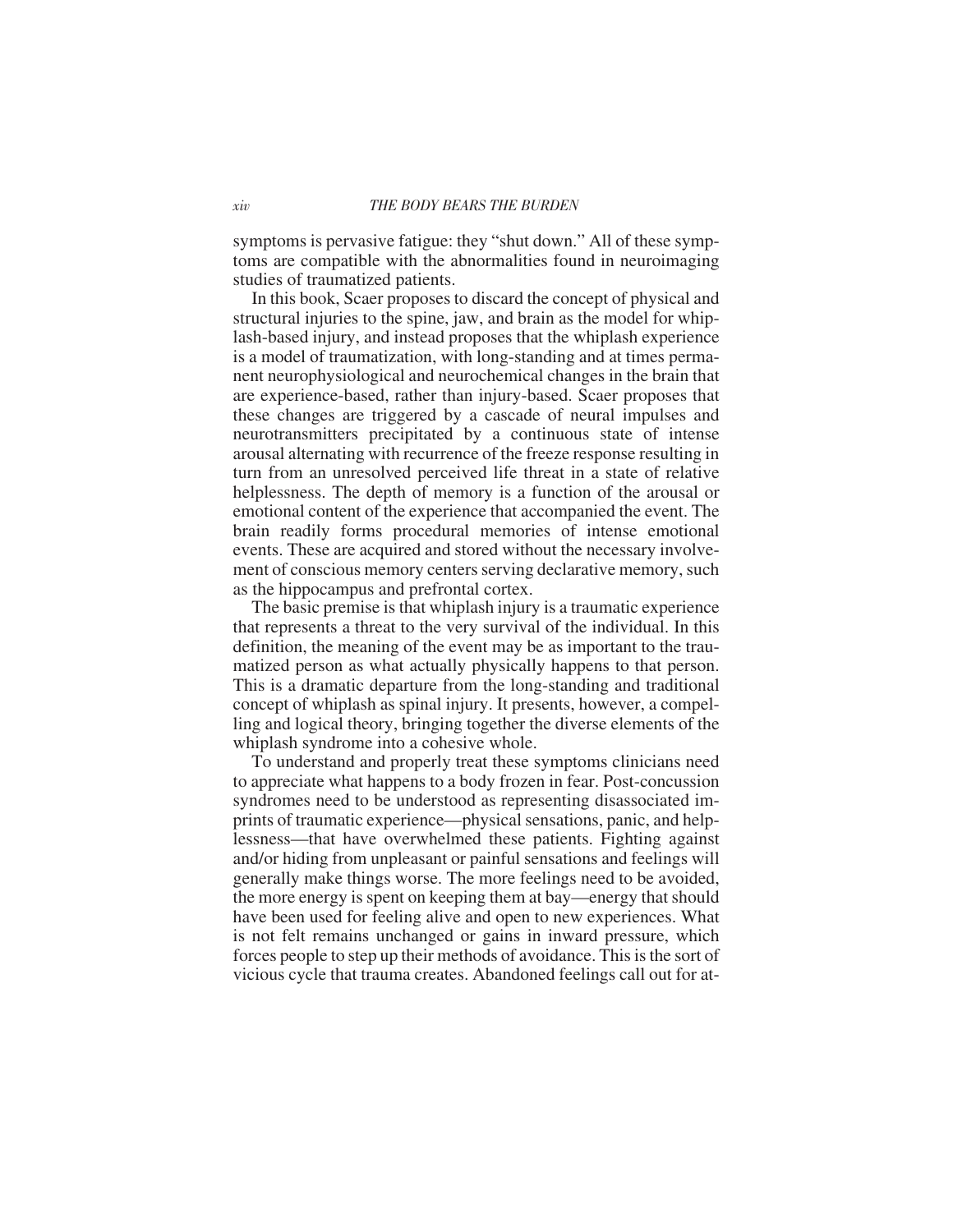tention from the growing shadow of existence. Treatment must aim at putting these disjointed sensations together. Doing this involves coaxing them gently to begin to feel and tolerate the sensations that once overwhelmed them.

> *Bessel A. van der Kolk, MD Medical Director, the Trauma Center Professor of Psychiatry Boston University School of Medicine*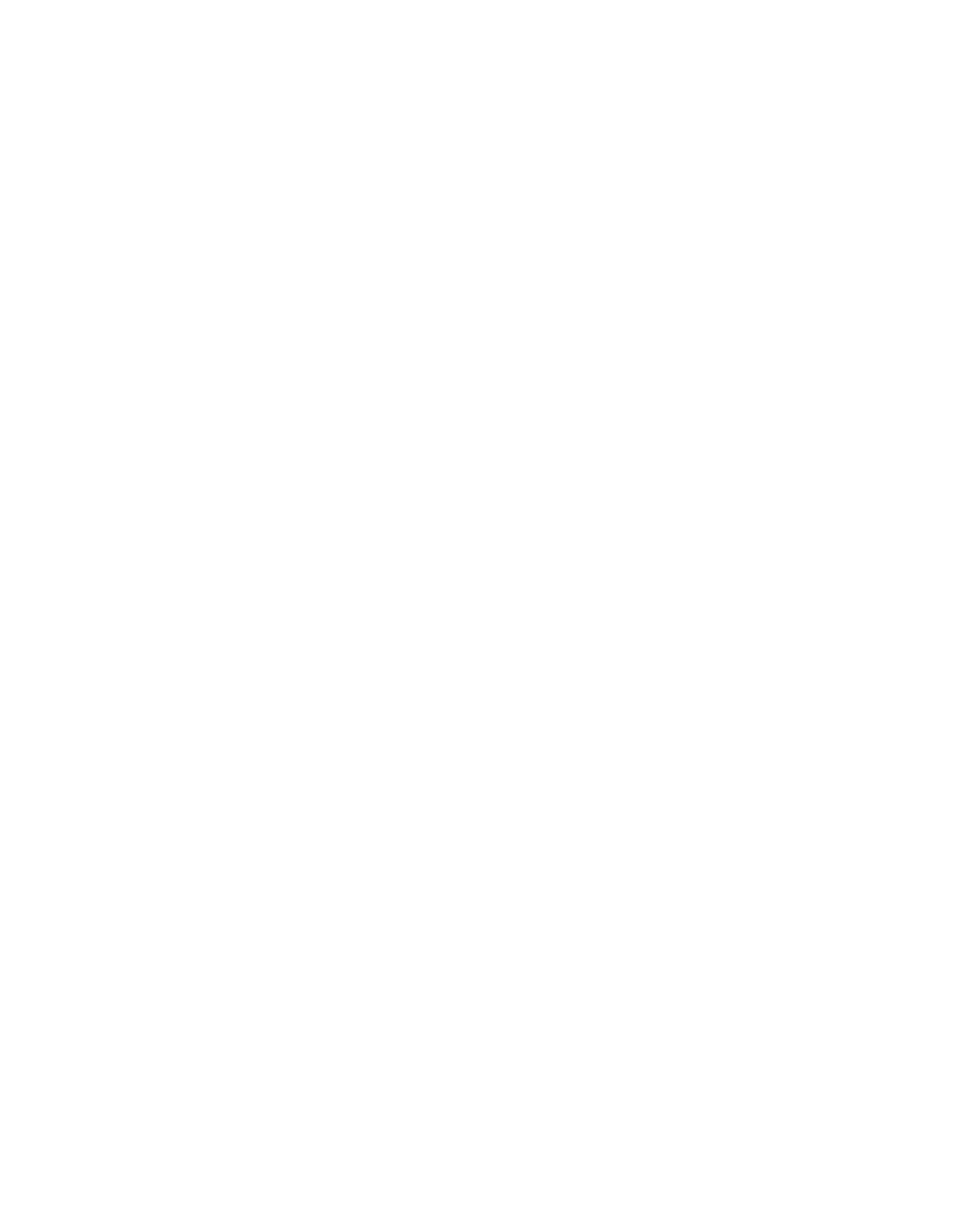## Preface

When Beth first came to my office, she brought her best friend, a nurse, "to interpret for her." Beth was quite guarded, almost suspicious, with wide, frightened eyes. She sat with her arms held tightly at her side, holding a handkerchief, her head forward, and her shoulders raised and tense. Her forehead was furrowed, and at twenty-five, she looked closer to forty. She said that she had suffered whiplash in an accident, and was not getting any better. A friend had referred her to me because of my interest in motor vehicle accident-related injuries. Her insurance company was beginning to question her treatment, since the accident had occurred at speeds of 5 to 10 mph. No damage occurred to either car, and the driver of the other car suffered no injuries. Beth, on the other hand, continued to suffer from terrible neck and shoulder pain, numbness of her right arm, disabling headaches, and temporomandibular joint syndrome. Six months of chiropractic treatment and massage therapy brought her only temporary relief from pain, and a dental splint only slightly helped her morning headaches. Recently she developed severe pain in her right hip and buttock, with the pain radiating down the back of her leg. X rays and MRIs failed to show any cause for her spinal or leg pain.

Since the accident, Beth had also experienced worsening problems of distraction and an inability to concentrate. Her memory was terrible, and she would constantly go somewhere and forget what she had intended to do. She had recently started to drive again, and would travel to some familiar place in town, and on arriving, realize that she could not remember how she got there. She would stumble over words, say the wrong word for what she meant, and then feel stupid. She even had developed a strange stutter whenever she was stressed. She constantly made errors in her checkbook.

Worst of all, since the accident, she had become panicky when traveling in a car, especially as a passenger. Her heart would pound for no reason. She had become edgy and irritable, and jumped at every loud sound. Thoughts and images of the accident kept popping into her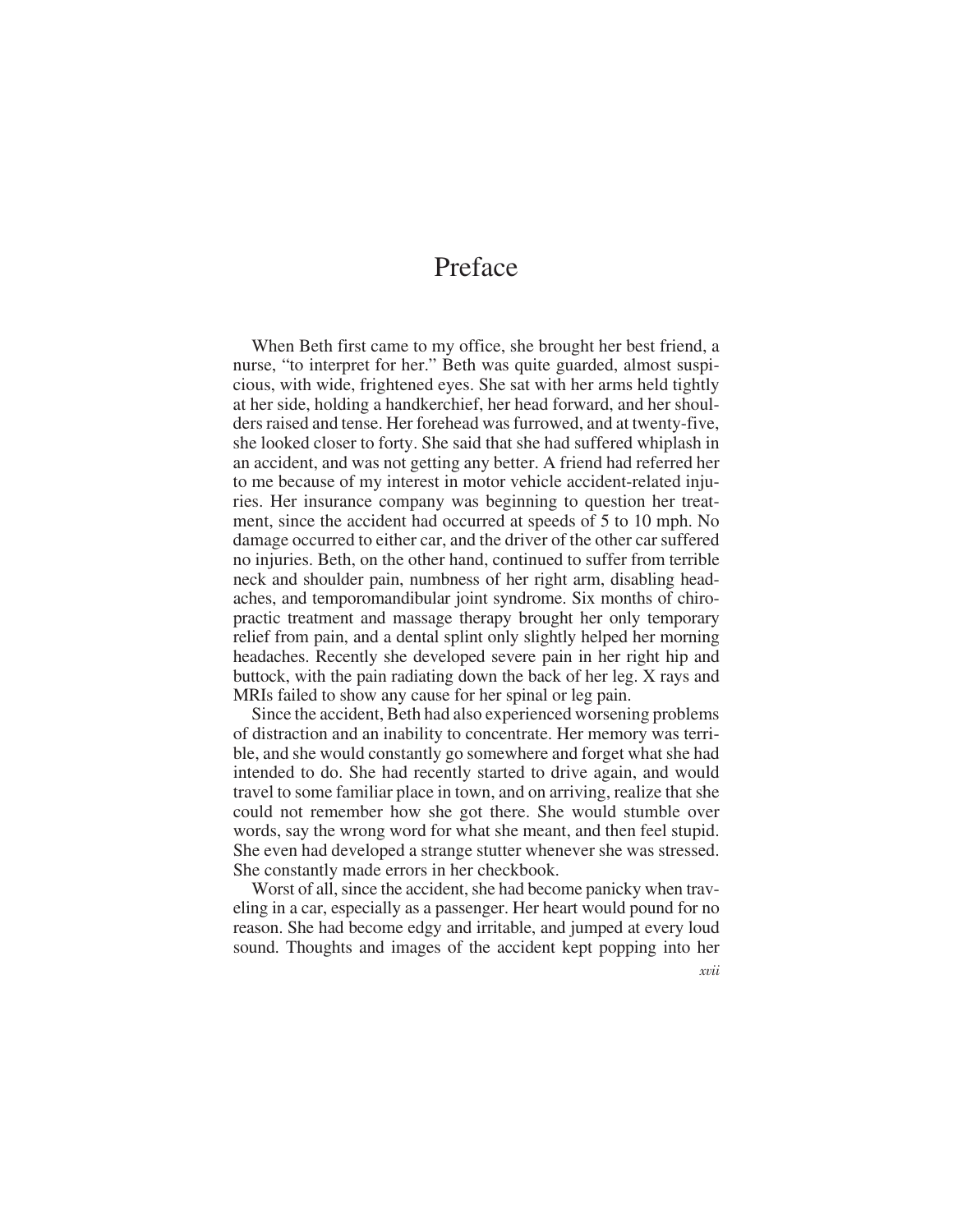mind, producing distraction and anxiety. Although she finally was able to fall asleep without drugs, she kept waking fully aroused, sometimes with a racing heart, sometimes with dreams of the accident or of being threatened with no means of escape. During the day, she was exhausted by every physical and mental effort, and had dropped out of her master's program in clinical social work. Her extreme sensitivity to almost any stimulus had resulted in her isolation from almost all of her prior social activities.

She admitted that at times she was worried that she might have a brain tumor. She experienced dizziness when she moved her head too quickly, kept losing her balance and bumping into things, and noticed that her vision blurred whenever she moved her focus from one object to another. Reading caused blurring of vision and a headache. Only an MRI of her head reassured her that she had no diseases of her brain.

As I do with all of my motor vehicle accident (MVA) patients, I asked her in detail about past traumatic life experiences. Similar to many of my patients, she was very open and candid and willing to share with me what must have been a hellish nightmare of her childhood. She was supported in this discussion by the confidante and friend who had accompanied her. From the age of six through twelve, she was visited twice each week after bedtime by her brother, who was older by seven years. As if by ritual, he would painfully twist her right arm behind her back as she lay in bed on her stomach, pull down her panties, and rape her. Any sound by her would result in his beating her, or covering her head with a pillow as he abused her. She never told her parents for fear of punishment by her verbally abusive alcoholic father. At age nineteen, her brother ran away from home and the abuse stopped. During college, memories and panic related to the abuse resurfaced, and she underwent years of counseling, which enabled her to "put it all behind her." She obtained her degree, and, prior to the accident, had been pursuing a graduate degree with the goal of becoming a social worker.

When I examined Beth, she was quite guarded and defensive, exhibiting what one might call "exaggerated pain behavior." She manifested "give-away" weakness of her right arm and leg, and "stocking and glove" anesthesia of these extremities, as well as loss of sensation to pin prick over the entire right side of her head and face. Remarkably, however, her right hand was slightly cooler to touch than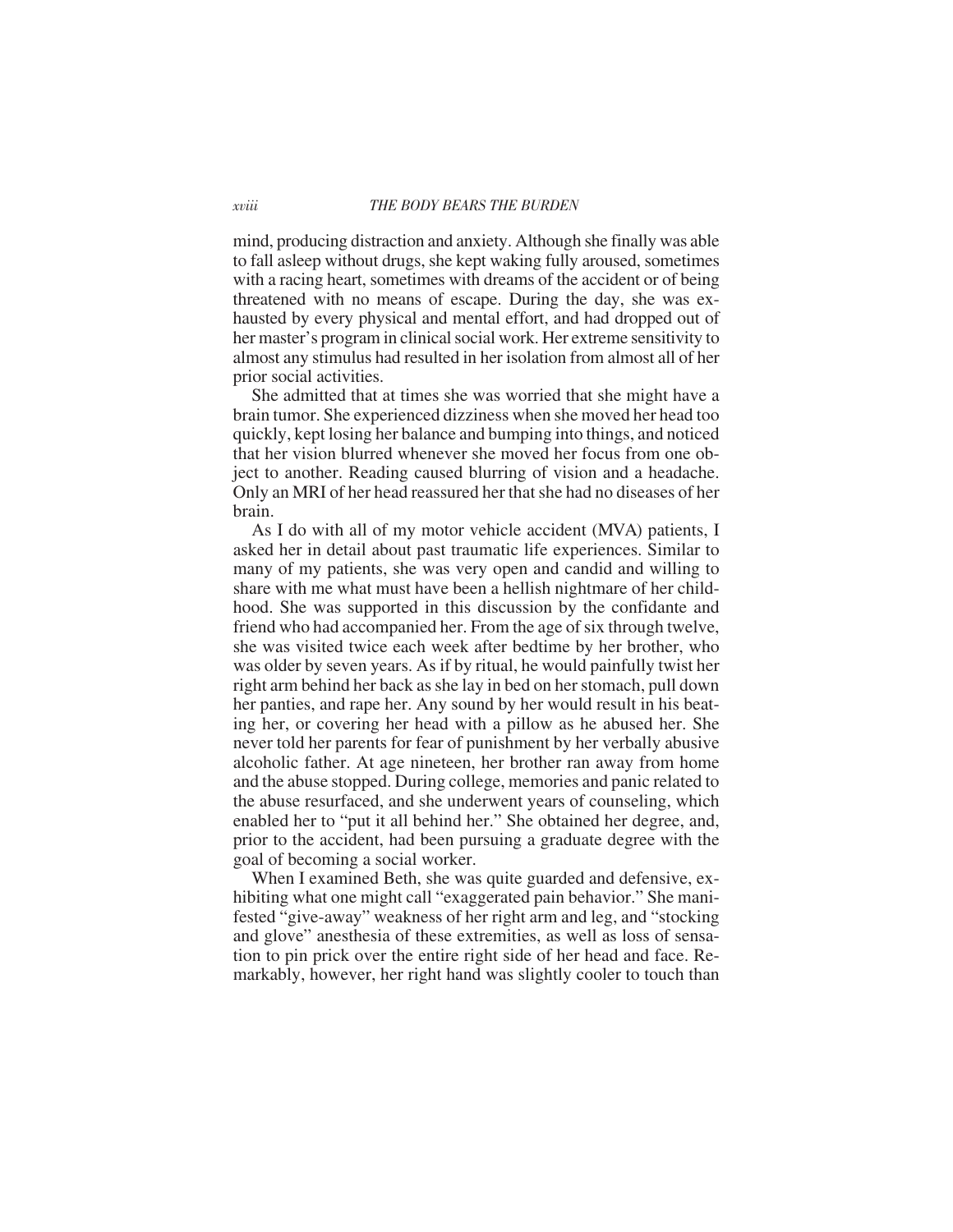#### *Preface xix*

the left, and patterns of hair growth revealed subtle but definite thinning over the right side of her scalp. Her neck was quite resistant to passive movement, and neck extension immediately caused her to become nauseated. Tightness, tenderness, and trigger points were prominent in her neck, jaw, and shoulder girdle muscles, and straight leg raising caused pain in her right hip and tingling of her right foot.

The story of Beth's whiplash experience is a compilation of symptoms seen consistently in thousands of my patients who have suffered injuries in MVAs. These unusual and multisystemic symptoms are so universal and consistent from patient to patient that they either constitute a vast medicolegal conspiracy to defraud the auto insurance industry, or a remarkably consistent and reproducible clinical syndrome. The whiplash syndrome has been a source of controversy, confusion, derision, and misunderstanding for most of its described existence. There is no question that it is indeed a syndrome, defined as "The aggregate of signs and symptoms associated with any morbid process, and constituting together the picture of the disease."1

The "picture of the disease" in this case is a diverse constellation of symptoms consisting of pain, neurologic symptoms, cognitive impairment, and emotional complaints. Each specific symptom and group of symptoms is remarkably similar from person to person, suggesting a unique and common cause. The defense bar and a substantial number of physicians would assert that this remarkable similarity is related to the phenomenon of secondary gain, and the sophisticated coaching of the plaintiff bar. Doubt is cast upon this assertion by the fact that few of these patients seem to recover after settlement of their case, even for substantial sums of money. The "green poultice" is more myth than reality.

A real dilemma in assessing the cause and validity of this syndrome, however, is the fact that it frequently occurs in a setting of an insufficient velocity and force of collision to logically cause bodily injury. Another major dilemma is the diffuse and diverse nature of the symptoms. The whiplash syndrome seems to affect a great portion of the victim's conscious existence. It impairs the mind (cognitive and attention deficits), the body (severe and widespread pain, vertigo, visual impairment, paresthesia), and the spirit (anxiety, insomnia, depression). One of the most poignant complaints I hear is that the patient has "lost who I once was." And years later, although blessedly much healing has taken place, most patients feel perma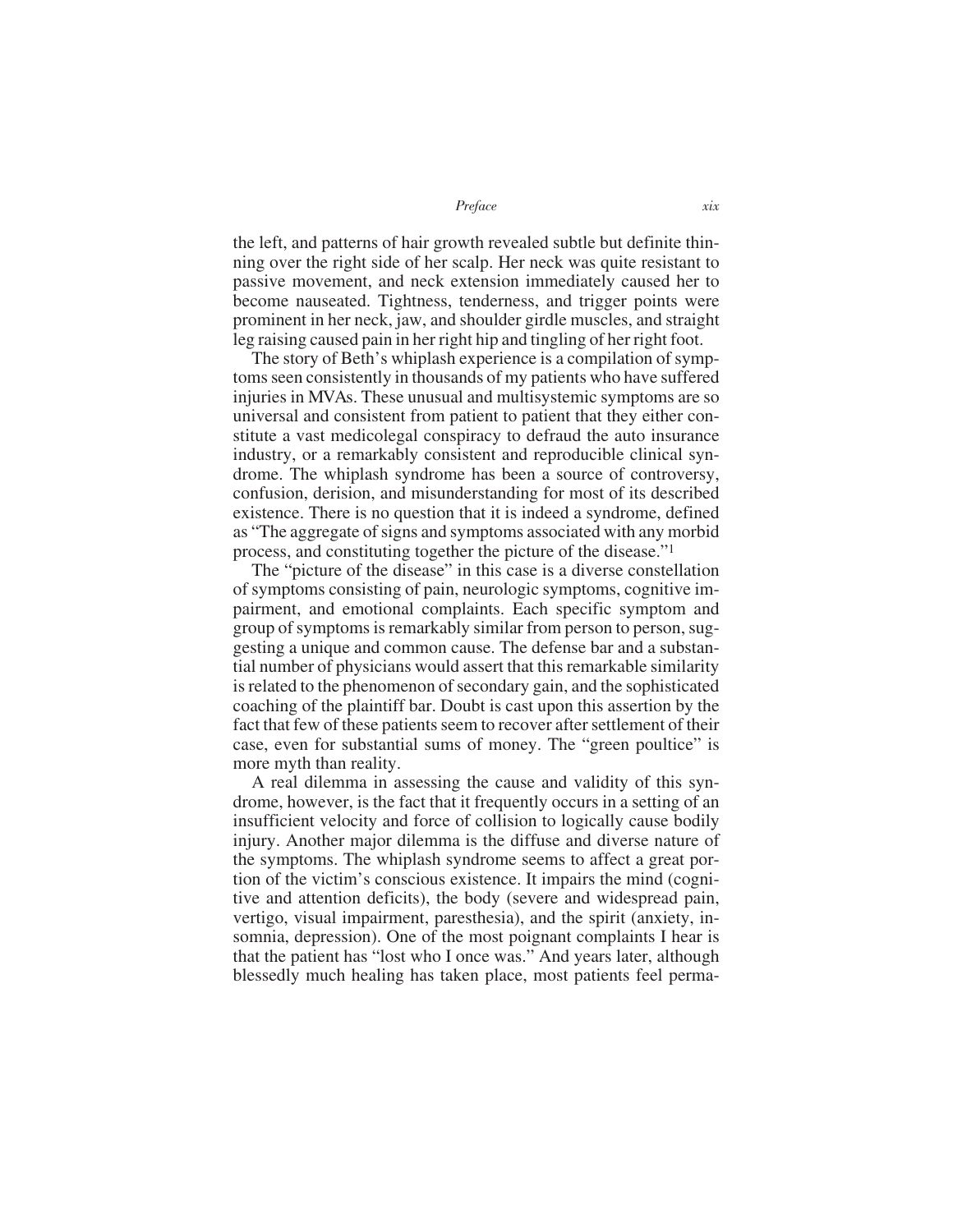nently and irrevocably changed by their experience. No amount of financial reward cures them of their recurrent episodes of unexplained pain or their altered sense of self. Even relatively minor life conflicts and stresses seem to throw them back into the distraction and confusion, the jitteriness and arousal, and the familiar tightening and spasm of the same groups of neck and shoulder muscles they know so well.

For years I have struggled with the inconsistencies between the physical injuries and the resulting diffuse and disabling symptoms experienced by patients after MVAs.I have searched the scientific literature on whiplash, much of which seeks to explain from a biomechanical standpoint the injuries to ligaments, discs, muscles, nerves, and brain cells and fibers. In courtroom testimony, I have struggled to justify the fact that an individual could have suffered permanent injuries to the brain and spine from a 10 mph rear-end collision, in the face of contrary testimony by accident-reconstruction engineers and the powerful weight of common sense. How could one person, knocked unconscious for an hour in a football game, be left with only minimal cognitive impairment three years later, while another, rear-ended at 10 mph, with damage only to the bumper, be effectively cognitively disabled three years later? Why are professional racecar drivers not disabled early in their careers from whiplash?

The first clue, I believe, lies in the *meaning* of the event during which the injury occurred. One tends not to develop the diverse and disabling symptoms described previously unless the injury occurs in a state of relative helplessness. A second clue lies in the life history of specific traumatic events, especially those experienced in childhood. I have found that the severity of a person's whiplash-related symptoms strongly correlates with his or her cumulative load of traumatic life experiences before the accident occurred. These experiences may be incredibly varied. They will be discussed in more detail in Chapter 9.

Another clue lies in the fact that all of the symptoms commonly seen in the whiplash syndrome may occur with remarkable similarity in other severely traumatic events not associated with physical injury. Examples include natural disasters, exposure to warfare, and social trauma (assault, kidnapping, rape). Symptoms following these traumatic events are generally attributed to post-traumatic stress disorder (PTSD), a purely psychiatric diagnosis. Much of the medical literature tends to ignore that often dramatic physical symptoms, in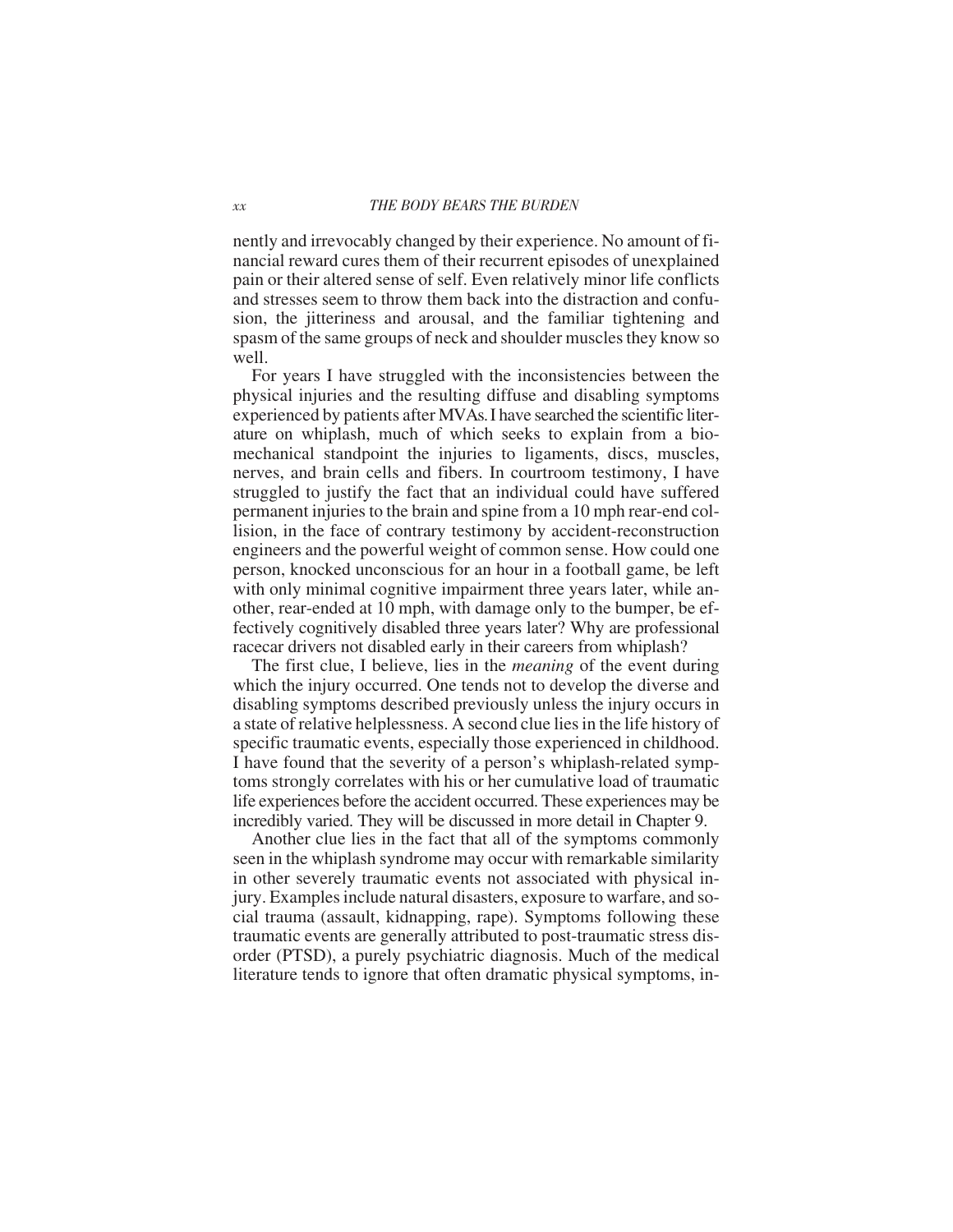cluding bowel disorders, myofascial pain, and cognitive impairment, accompany PTSD in a fashion often identical to that experienced in the whiplash syndrome. We therefore seem to be dealing with a syndrome affecting all aspects of a person's being, including body, mind, and spirit. This posttraumatic syndrome is produced by threat, shock, or injury that occurs in a state of helplessness, and the neurophysiological changes triggered by these experiences are somehow stored in a person's unconscious memory in a cumulative manner along with other such life experiences. Accumulation of traumatic life experiences then leads to a condition of increasing vulnerability and decreased resiliency to further trauma.

The somatic and emotional consequences of traumatic stress are generally misunderstood by members of the mainstream medical profession, who refer to the resulting constellation of symptoms as psychosomatic or psychological. And yet, it is clear that this syndrome is common and is probably represented in all societies. It may well account for many of the unexplained and poorly managed chronic illnesses that afflict us, and perhaps constitute the major source of visits to the physician's office.

The journey that led to this book began when Marcus Kurek, one of the physical therapists in the chronic pain treatment program that I direct, referred me to the writings of Peter Levine, psychologist and traumatologist. Levine developed his model of treatment of traumatized individuals from his observations of animals in the wild, noting that prey animals, although repeatedly threatened, did not seem to develop behaviors similar to traumatized human beings. He noted that when prey animals are no longer able to flee or fight, they enter the freeze, or immobility, response. During this peculiar period of suspended animation, all of the neurochemical events associated with the fight/flight response persist, including a high state of activation of the limbic system, and both sympathetic and parasympathetic limbs of the autonomic nervous system. If the prey animal survives, it will arouse, and then seem to discharge the fight/flight energy through trembling, perspiring, and deeply breathing, effectively "completing" the truncated somatic and autonomic activities associated with flight. Levine noted that humans, although frequently freezing in the face of threat, seldom go through this discharge of retained fight/ flight energy, perhaps because of their highly developed cognitive brain centers that tend to suppress much instinctual behavior, or be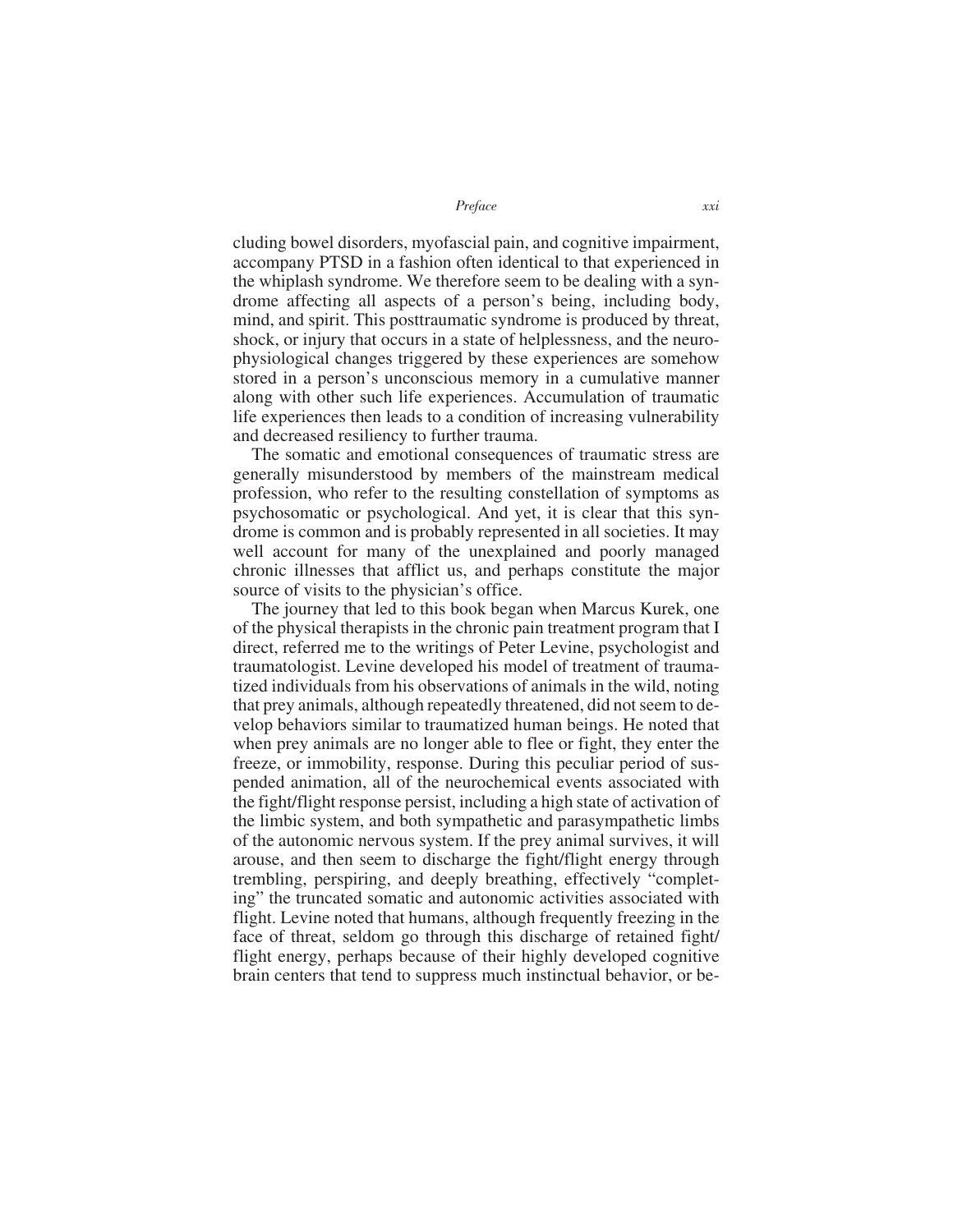cause of acquired patterns of acculturation. Abnormal storage of this intense state of arousal in selected brain centers then leads to the syndrome of traumatization that he describes in his writings.2

I realized at the time that behavior and sensations of the freeze response typified the immediate postaccident experience of my whiplash patients—a state of shock, numbing, immobility, and even depersonalization. Persistence of this response explained the remarkable delay in the onset of pain, cognitive impairment, and emotional symptoms seen in many of my patients. It also explained why many of my patients began to deteriorate weeks and even months after the accident. Finally, it explained why symptoms did not improve and disappear, but rather kept returning after hundreds of therapy treatments; why imaging studies seldom explained the cause of spinal soft tissue pain; and why so few of my patients recovered after their litigation was settled.

Since that moment of enlightenment, I have seen hundreds of victims of MVAs in a new light, taken detailed trauma histories, and begun to prescribe treatment programs emphasizing trauma therapy whenever possible. I have taken my ideas to the major auto insurance companies to enlist support in this area of treatment and in research; and received a predictably negative reception. In this process, I also began to examine and study victims of trauma with a new perspective, and started to correlate physical symptoms and syndromes with the burgeoning literature on the physiology of PTSD. Viewed in this context, I recognized subtle but consistent physical changes in my patients who have been labeled with the diagnosis of somatization, conversion, and secondary gain. The consistency of these findings among patients and their startling correlation with concepts of altered autonomic physiology has led me to the inescapable conclusion that clinical syndromes previously categorized as "nonphysiological," "psychosomatic," or "functional" may be based on demonstrable dynamic neurophysiological changes in the brain. These in turn may cause subtle but observable changes in the symptomatic body region. I now realize that the concept of whiplash remains only one small example of the pervasive physical, mental, and emotional devastation of traumatic stress.

I realize that I am treading on the dangerously thin divide separating the slippery slopes of the brain and the mind—time will undoubtedly prove that I have slipped a few times. As a neurologist, pursuing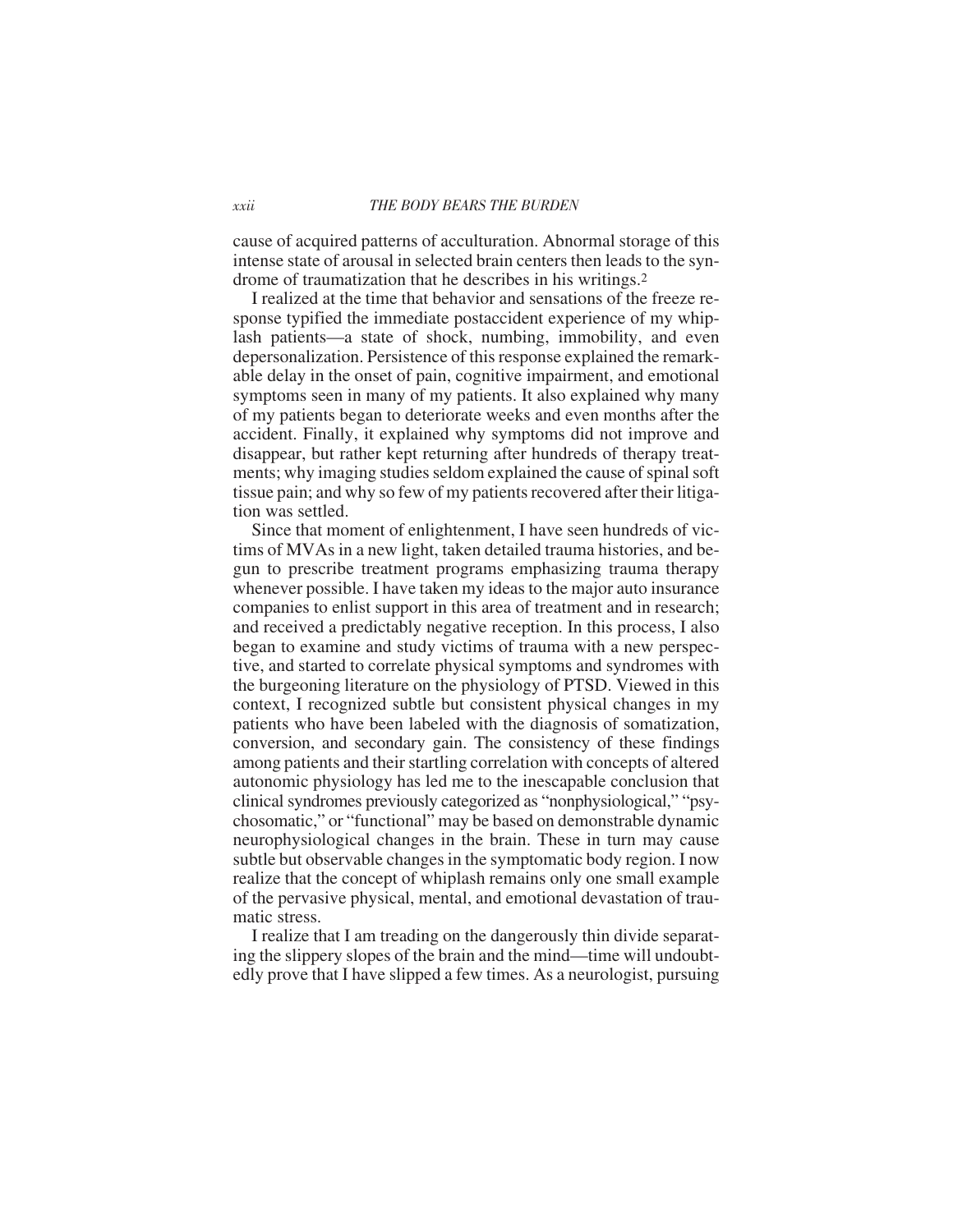the topic of a psychiatric illness has presented a dilemma and a challenge. In presenting my evolving theories to my medical colleagues, I have predictably been met with skepticism that a dramatic physical syndrome with numerous, apparently disparate features could have its roots solely in a supposedly psychological event. Colleagues in the behavioral fields have been more receptive, but have still struggled with my contention that peripheral physical symptoms of conversion hysteria have a distinct physiological substrate, and are not solely manifestations of psychological dynamics.

Despite the medical community giving increasing lip service to rejecting Cartesian dualism, current psychosomaticists and holistic physicians continue to view "exaggerated" affective states and "nonphysiological" physical symptoms and findings as derived from psychological causes. Descartes, in fact, was probably not the author of our current concept of mind/body dualism.3 In his treatise, *Meditation IV,* "Of the Existence of Material Things, and of the Real Distinction Between the Soul and the Body of Man," he argues that the soul in relationship to the body is "very closely united to it, and so to speak so intermingled with it that . . . [they] seem to compose . . . one whole."4 In addition, in *The Passions of the Soul,* Descartes attributes a series of states of the mind to physical alterations of the body preceding or accompanying these mental states.5 However, in *Passions,* Descartes indeed proposes that anger, joy, and other intense emotional states may be a *consequence* of somatic or material physical states, but not a cause of them<sup>5</sup> (p. 326). This specific theoretical departure from his contemporary colleagues may well have destined Descartes to be the scapegoat for the evolution of the concept of separation of mind and body in contemporary medicine.

As a result, Descartes has been blamed for a concept and language placing emotional and unexplainable somatic complaints in the intangible category of *psychological* events, and those symptoms and signs that we can measure by our tangible physiological images and measures in the category of *physiological* diseases.

Although we have come to accept that prolonged emotional distress appears to have adverse health effects on the body, our rigid application of the scientific method to the relatively primitive science of medicine has tended to blind us to the subtleties of somatic manifestations of emotional states. In the absence of sophisticated imaging studies and laboratory measures, the early pioneers of medical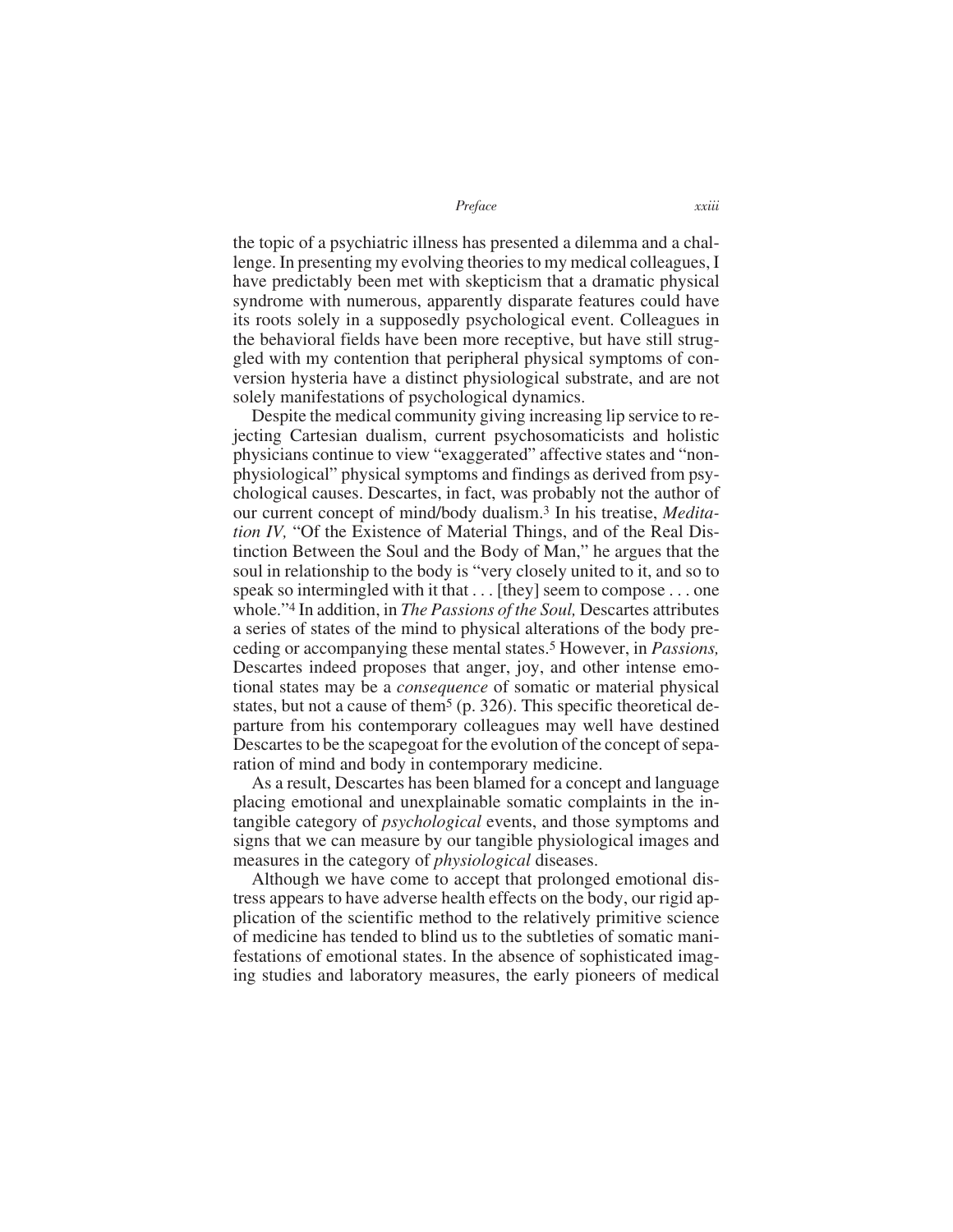science relied on keen senses of observation, and the necessity of deriving their diagnoses from the history and physical examination alone. They derived their insights and wisdom from case studies and experience, and the cumulative knowledge taught to them by their patients. Many of the insights presented in this book also derive from clinical observations that patients alone can provide, built on a base of knowledge gleaned from the psychophysiological literature on traumatic stress. The result is not an affirmation of the mind/body connection, but of the mind/brain/body continuum.

Finally, through this journey, my belief that patient education is a powerful therapeutic tool has been greatly enhanced. Altering the threat of the unknown by informing and educating the patient changes the body's stress response and promotes healing. Many whiplash victims suffer almost as much from the dismissal and invalidation by the medical and insurance industries as they do from the effects of the accident itself. Providing them with a rational and comprehensive explanation for their symptoms is strong medicine. The obvious enlightenment experienced by my patients, the gratitude expressed, and the improved response to therapy resulting from detailed education, have all inspired and strengthened me in writing this book. Although this is not a book likely to be easily understood by the lay public, I have attempted to gear it to general professionals in the fields of rehabilitation and psychotherapy, patient care, and general medical practice. I hope that it will prove to be valuable to their understanding of this challenging group of patients.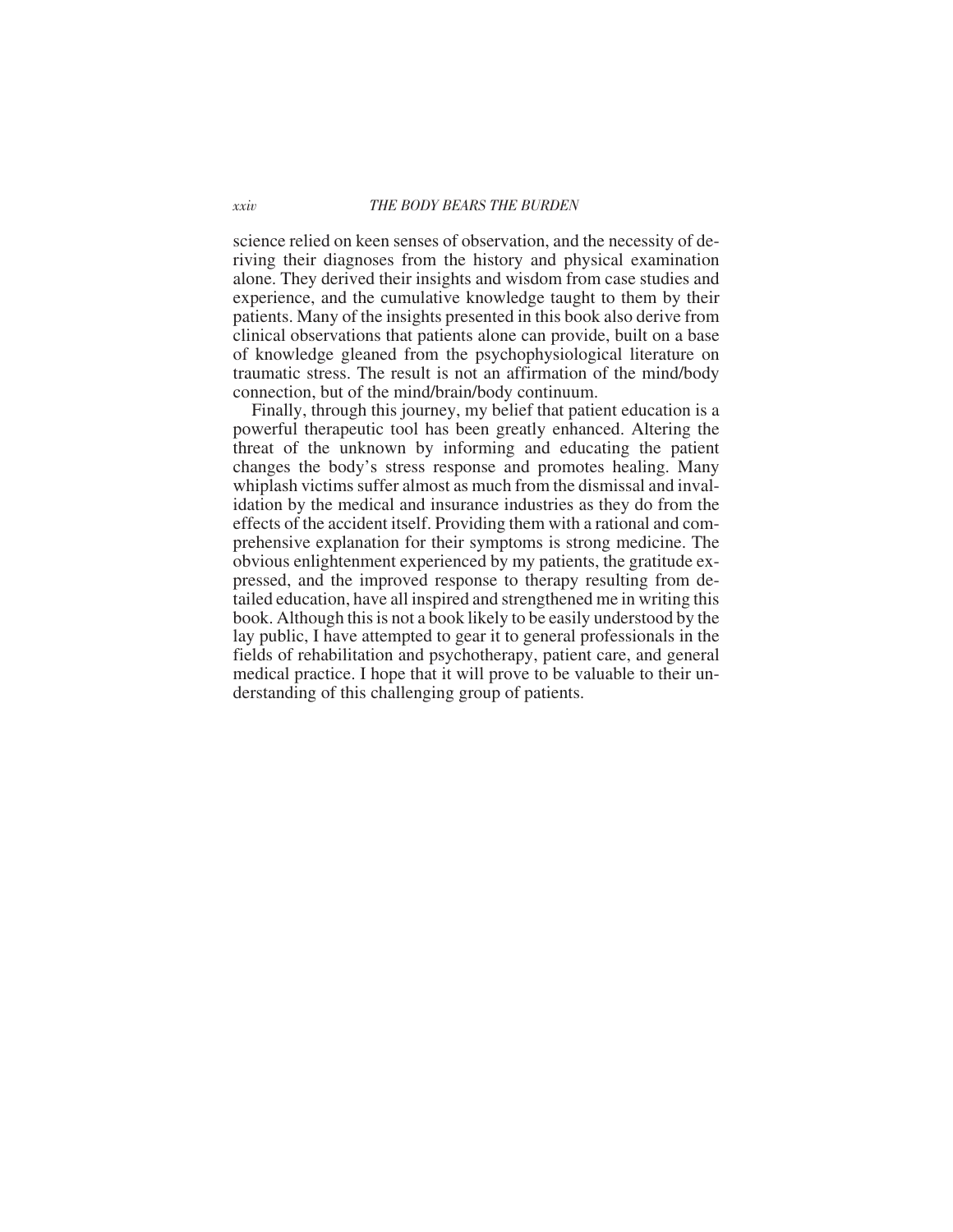## Acknowledgments Acknowledgments

In 1996 I came across the writings of psychologist and traumatologist Peter Levine. I recognized in his description of the phenomenon of the freeze response in animals many of the symptoms and features of my whiplash victims immediately after an accident. The persisting symptoms in my patients who failed to recover after prolonged treatment matched in remarkable detail the late effects of trauma described by Levine. I would specifically refer the reader to his recent book, *Waking the Tiger: Healing Trauma,* North Atlantic Press, 1997, for a detailed discussion of Dr. Levine's theories and treatment method for trauma. These ideas led me to redefine symptoms of the whiplash syndrome, and ultimately to my exploration of the somatic syndromes associated with trauma.

I am also indebted to the studies of numerous researchers in the field of trauma. The books and review articles of psychiatrist and traumatologist, Bessel van der Kolk, and his personal advice about this book have been especially helpful. His extensive review articles on the psychobiology of stress and trauma reenactment provided a wealth of background information.

The seminal book, *Affect Development and the Origin of the Self,* by Allan Schore, provided powerful support for concepts of the neurobiology of experience-based development and alteration of brain chemistry and circuitry, a central thesis for this book. Through our personal interaction and his writings, Dr. Schore has been a mentor and a rich source of information.

A recent book on auto accident-related PTSD, *After the Crash,* by psychologists Edward Blanchard and Edward Hickling, validated my own strong impressions that the phenomenon of traumatization accounts for most of the symptoms related to mild-to-moderate motor vehicle accidents (MVAs). This book also underscored the fact that MVAs are a substantial and relatively poorly appreciated cause of societal traumatic stress.

Other individuals who have provided input and help through long discussions about trauma and its meaning include Michael Gismondi,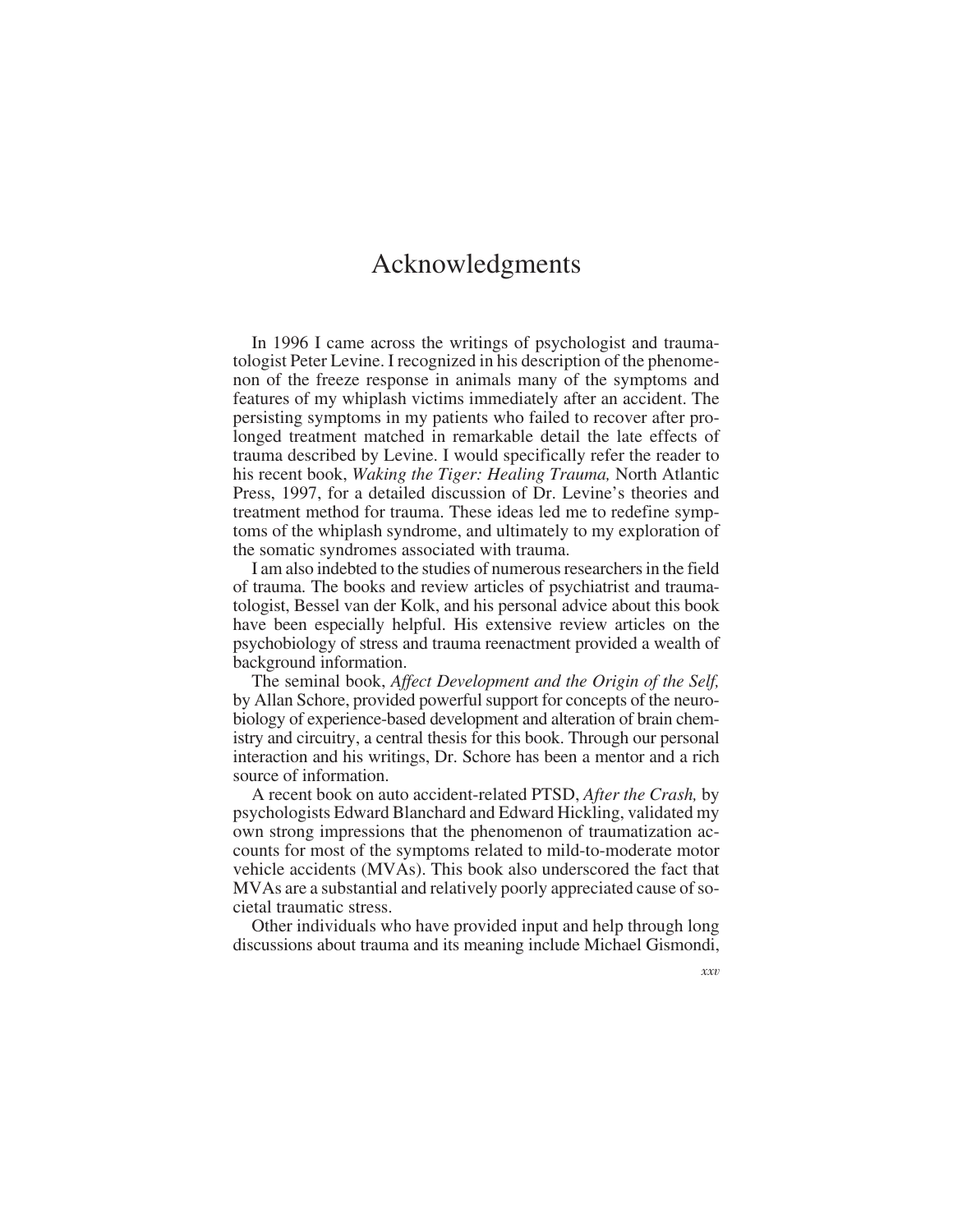Jim Grigsby, Melvin Grusing, Marcus Kurek, Joseph Kurtz, Dianne La Tourette, Carol Schneider, Kathleen Shea, Richard Suddath, Sally Thomas, Lynn Waelde, and Gretchen Williams, to name a few.

I am grateful to Michael Scaer for assistance in figure design.

I have learned a great deal from the writings of the many experts in the field of traumatic stress, and am very grateful to them for facilitating my travels in search of knowledge. I could not have even approached this topic without the dedicated help of Connie Cencich-Myers, medical librarian at Boulder Community Hospital. Her tireless assistance in my pursuit of the literature addressing the rapidly emerging field of the psychophysiology and neurobiology of trauma has allowed me to expedite my education and to formulate my own theories of trauma on a sound foundation of knowledge of the literature.

Finally, I perhaps am most grateful to my patients, whose stories, insights, and courage in the face of terrible pain have taught me a great deal of what this book is about. They have taught me that if a physician lets his patients tell him everything they have to say, that physician is likely to know everything there is to know. The many case studies that fill the pages to come are all true and accurate, although names have been changed throughout, and the stories modified to protect anonymity.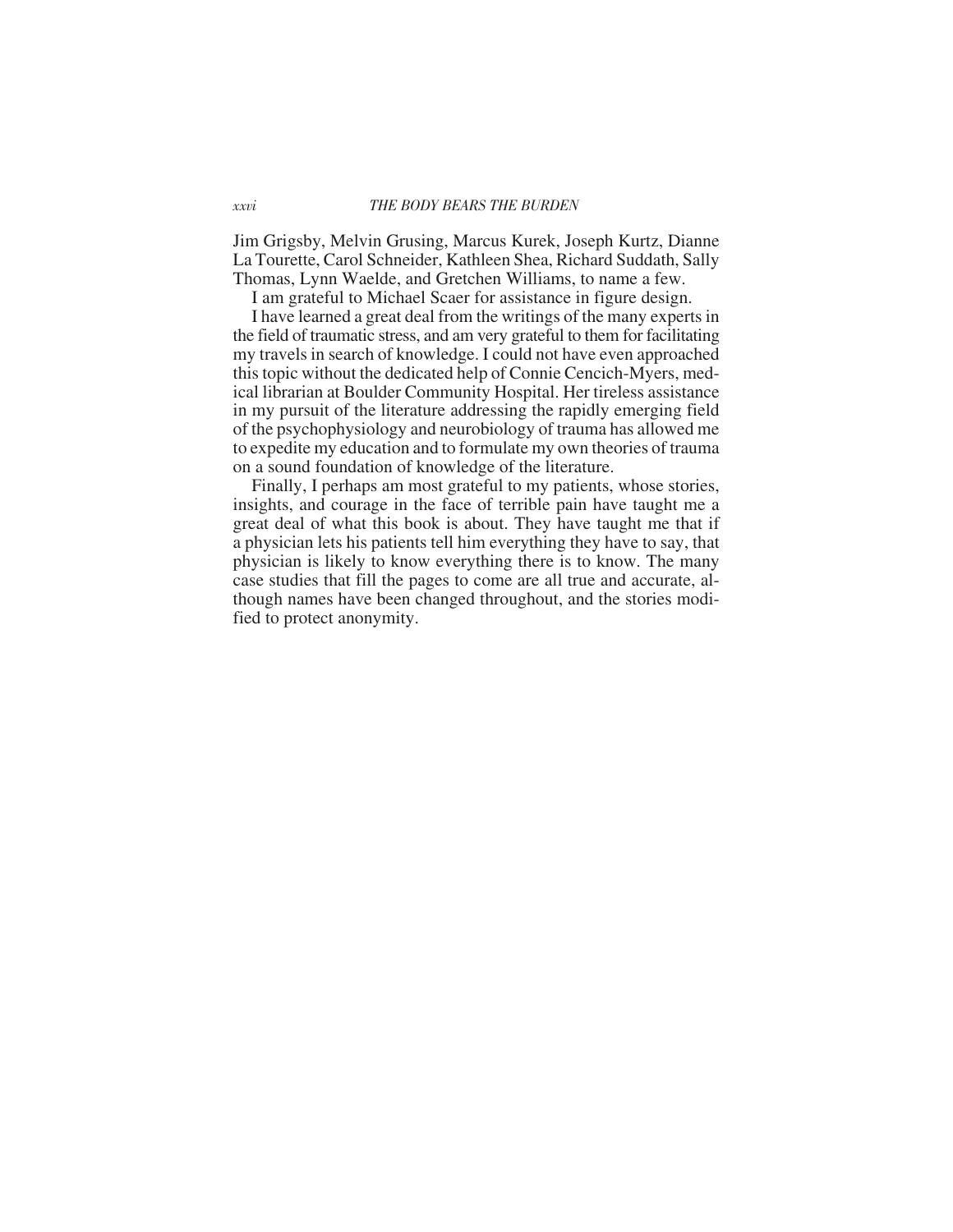## Chapter 1

## Concepts of Traumatization: The Role of Boundaries

Jane came into my office clearly in a state of distraction and fear. She had been involved in a relatively low-speed auto accident two months before, and instead of improving, she had begun to experience worsening cognitive and emotional symptoms. She had begun to misplace things constantly, had spells of severe physical weakness, had fallen several times, and had developed a stutter. At other times she felt agitated and fearful, and was intolerant of any stimulus, including noises, bright lights, and even simple conversation with family and friends. Even brief exposure to these seemingly minor stimuli produced confusion, anxiety, and ultimately exhaustion. When I examined her, she visibly jumped, and then pulled her arms tightly around herself when I walked around the back of the exam table to examine her spine. When asked, she stated that she felt extremely anxious and uncomfortable when I stood behind her out of her field of vision, even with a female chaperone in the room. Her past social history revealed that she had experienced a physically traumatic rape at age sixteen. She acknowledged that she had always been uncomfortable in situations where she was in a crowd with people behind her that she could not see. In a classroom, a theater, or at a party, she usually positioned herself with her back to the wall.

\* \* \*

The benchmark for psychiatric diagnoses, the *Diagnostic and Statistical Manual of Mental Disorders,* Fourth Edition (DSM-IV), defines trauma as, "The person experienced, witnessed, or was confronted with an event or events that involved actual or threatened death or serious injury, or a threat to the physical integrity of self or others." In addi-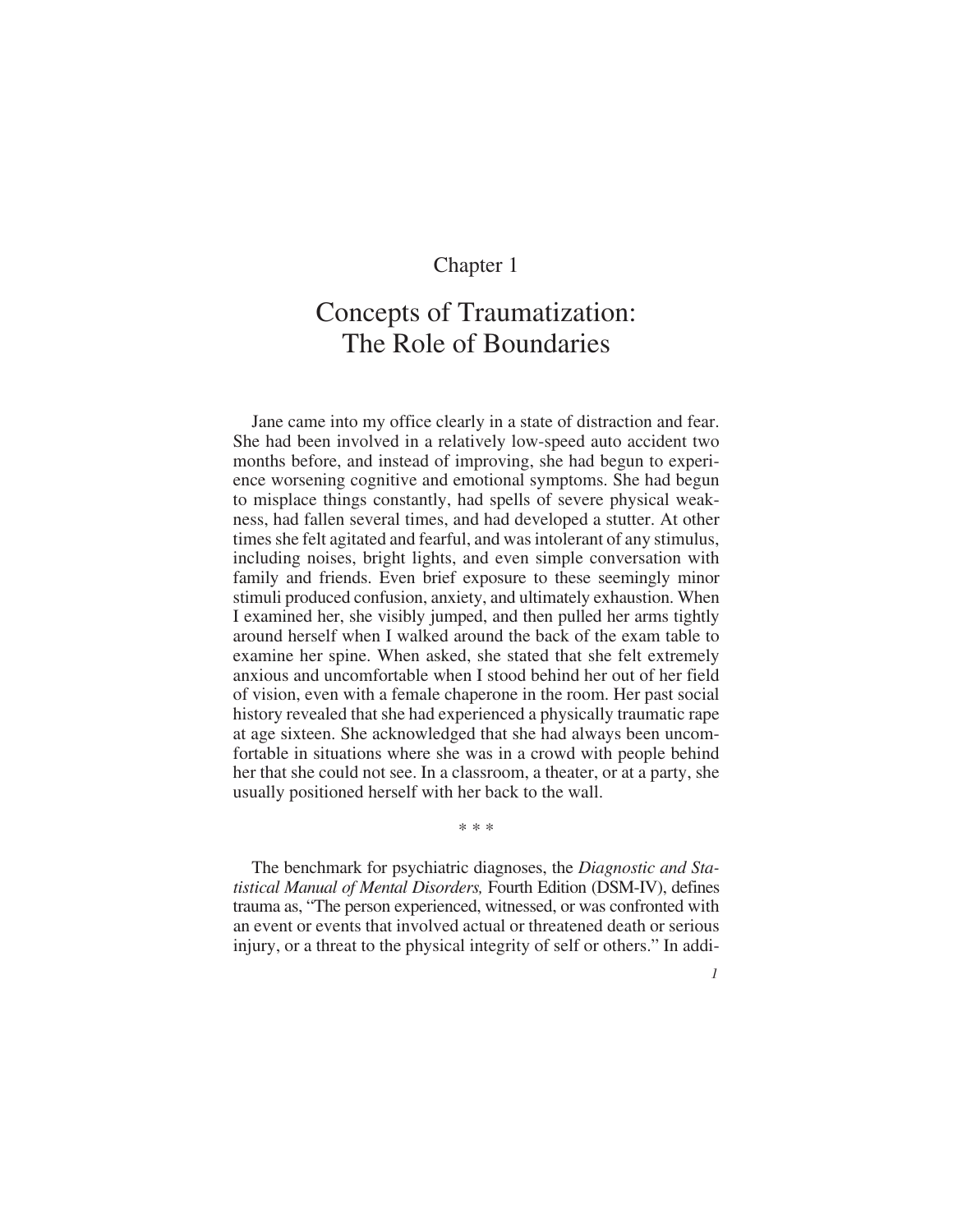tion, trauma requires that "the person's responses involved intense fear, helplessness, or horror"1 (pp. 427, 428). In earlier editions, the DSM was more vague, defining trauma in part as "...a stressful occurrence that is outside the range of usual human experience . . ."2 (p. 236). The critical change in this definition is the addition to the concept of trauma that involves ". . . threatened death or serious injury." In other words, this concept now implies that trauma is an event or experience that threatens the survival of the individual.

Examples of traumatic events that the DSM-IV lists include ". . . military combat, violent personal assault (sexual assault, physical attack, robbery, mugging),... kidnapping,... being taken hostage, terrorist attack, torture, POW, natural or man-made disasters, severe MVA's,... life threatening illnesses"<sup>1</sup> (p. 424). For children, "developmentally inappropriate sexual experiences without violence" may be traumatic<sup>1</sup> (p. 424). Actually viewing these types of traumatic events or seeing a dead body may be traumatic. Learning about these types of events occurring to a family member or close personal friend also may be defined as trauma<sup>1</sup> (p. 424). When the trauma is inflicted by another person, is especially intense, or the traumatized person is extremely close to the trauma, the severity of traumatization may be especially profound.

These definitions of trauma and its causes are useful, and much more specific than earlier concepts of sources of trauma as representing "stressful events outside the usual range of human experience." However, they still do not approach the basic premise that in all cases, a traumatic experience in its basic sense is one that represents a threat to the very survival of the individual. In this definition, the *meaning* of the event may be as important to the traumatized person as what actually physically happens to that person.

Being kidnapped, mugged, raped, involved in warfare, or in a severe MVA are life-threatening experiences, and therefore potentially traumatizing. Photographs of survivors of tornadoes, floods, or other natural disasters clearly reflect the shock, grief, and suffering associated with shocking and life-threatening natural events. Witnessing a graphically violent event could be perceived as shocking and traumatizing, especially if the event had personal meaning or involved another human being. Childhood trauma is perhaps the easiest to understand, given the intrinsic vulnerability of the developing child to all types of experiences. Even learning secondhand about a severe traumatic event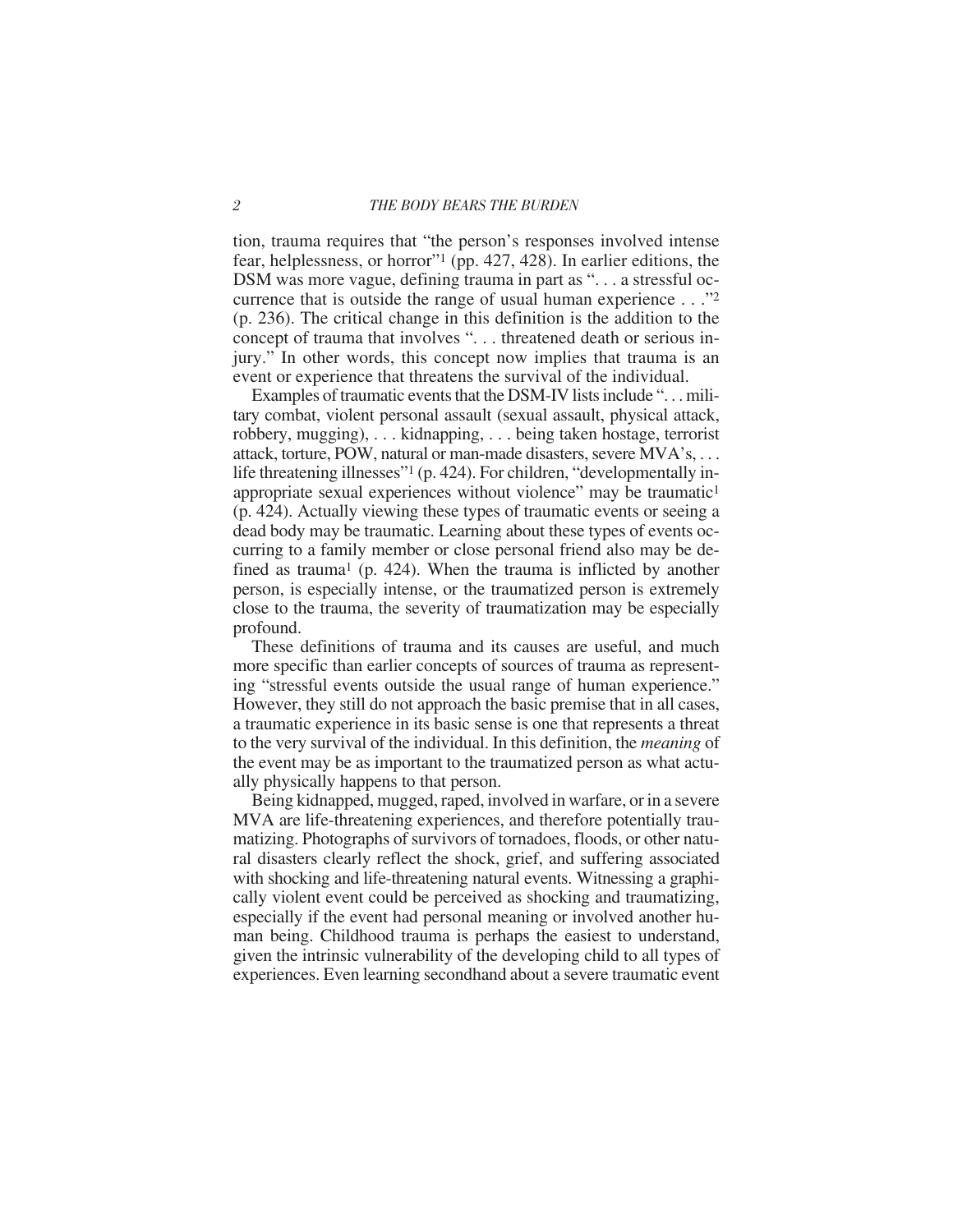involving a loved one generally is a source of shock to a person. How all of these events may represent a threat to one's survival is less clear unless one considers the concept more carefully.

#### *THE CONCEPT OF BOUNDARIES*

We all live in a small and safe world of our own defined by invisible but very real barriers, or boundaries. These boundaries are formed by our collective experiences with the world around us, some of which are positive or rewarding, some negative or punishing. Negative experiences are associated with pain, which may be as obvious as physical discomfort, or as subtle as withdrawal of a reward. Perhaps one of the earliest pains that we are likely to experience is the disapproving frown of our mother to our irritating infantile behavior, producing shame, and creating perhaps the first boundary in the perception of the infant-mother connection. All of our senses—smell, vision, hearing, vestibular input, taste, touch, nociception and proprioception contribute to the formation of these boundaries that eventually tell us where we as a perceptual whole end, and the rest of the world begins. Our unconscious awareness of these boundaries allows us to move about in the world without literally impacting obstacles that are not part of our own self. As a developing infant and child, we receive positive or negative information from sensory experiences that contribute to our unconscious perception of our safe boundaries. Painful or unpleasant feedback leads us to avoid moving beyond the boundary created by that experience, whereas positive feedback stimulates us to explore that boundary area more. Based on this sensory feedback loop, we are continuously forming and reforming our boundaries based on our continuing life experiences and the sensory messages associated with them. From these experiences, we form a very specific awareness of the safe extent to which we may challenge the world around us. Theoretically, the perceptual concept of our boundaries could be equated at least partly to our sense of self. Logically, the more positive our ongoing life experience is and the more intense the associated positive sensory experience is the more solid our personal sense of boundary will become. The more solid that our boundaries are, the more safe, secure, and effective we will be in dealing with the world outside of us. In many respects, this concept of boundary envisions an almost tangible, physiologically and perceptually based entity.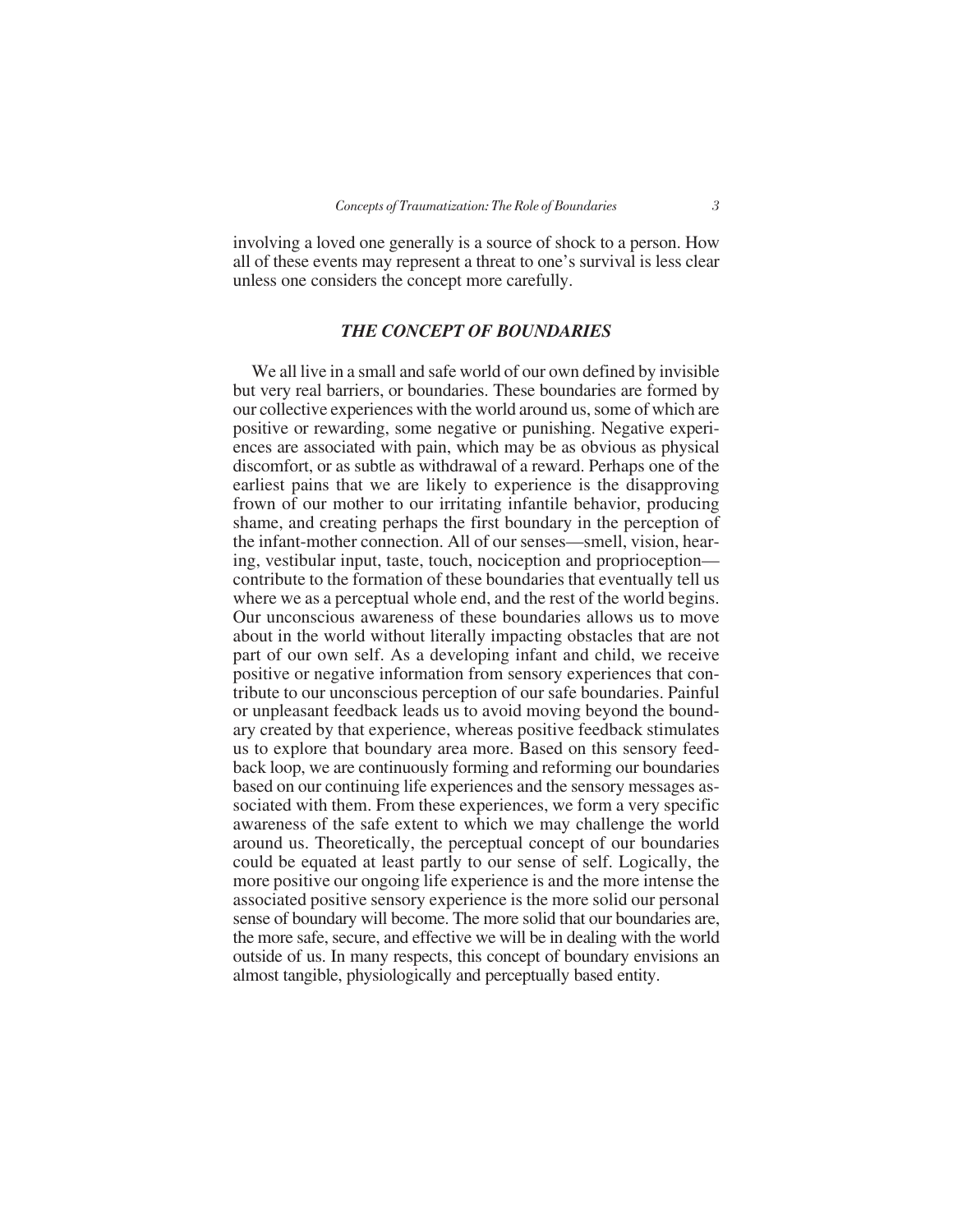### *THE ROLE OF BOUNDARIES IN TRAUMA*

How does this discussion of esoteric and invisible boundaries relate to concepts of traumatization and threats to our survival? From our infancy, we identify those objects in our environment that are essential to our survival through the process of boundary definition. Obviously the first persons with whom we identify are our caregivers, particularly our mothers, through maternal-child attunement. From these critical figures in our early childhood milieu, we hopefully receive more rewarding experiences than we ever will receive again in our lives. With our caregivers, we are able to expand our boundaries far beyond our perceived physical selves. Before the sense of shame is inevitably introduced, we are literally without a sense of boundary between ourselves and our maternal caregiver. But the early infancy maternal-child bond is temporary, and boundaries must be formed for survival of the growing child, hence the necessary introduction of shame as a boundary-forming tool. Shame is usually first experienced by the infant in response to its own behavior that is felt to be in excess of acceptable expression by the mother.3 By means of an initial negative facial expression in response to this behavior, the mother signals displeasure, instilling in the infant its first sense of boundary definition. Nevertheless, in a healthy caregiver and family environment, the growing child will experience a sense of expansive and generous boundaries, where his or her sense of self may range widely and freely without risk of traumatic impact. When the growing child experiences threat, hurt, or shame outside the safe haven of the caregivers, these nurturing individuals are always there to address the hurt, discharge the threat, and in effect rebuild the safe boundary. At the same time, in the interests of survival, a solid sense of where one indeed does impact the rest of the world is instilled in gradual ways through subtle negative maternal feedback. A strong sense of self and of boundaries separating us from the world around us gives us unique resilience to deal with perceived threats to survival, which inevitably impinge upon us in our daily lives. Using this concept of boundary allows us to understand why all of the relatively disparate examples of trauma in the DSM-IV have in common the specific concept of threats to survival.

Violent physical assault in any form needs no rationalization to qualify as a survival-threatening event. The sense of safe separation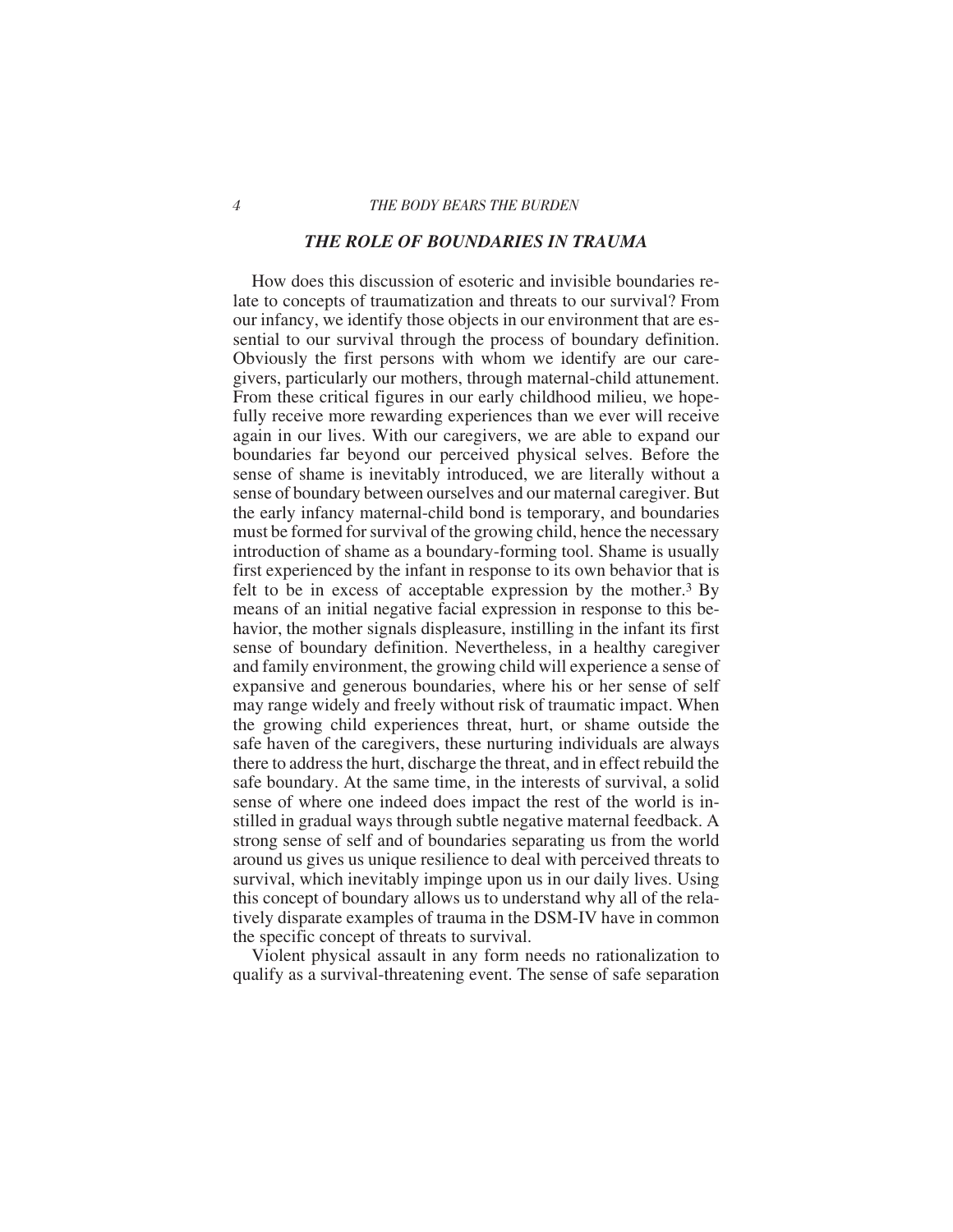between the assaulted person and the real world is shattered, especially if associated with physical pain and injury. Although a lifethreatening illness presents a less physically tangible assault on one's sense of self, the safe haven of our body is ruptured and redefined. Once again, witnessing a violent event involving life-threatening bodily injury or death may redefine what constitutes a safe boundary for us, may shrink that boundary, and therefore constitute a threat to our survival.

### *BOUNDARIES AND CHILDHOOD*

In a child whose boundaries are evolving, ebbing and flowing with new life experiences, vulnerability to traumatic stress is extreme. In our society, we are taught from infancy by means of word, inference, or simple behavior that our sexual expression constitutes the most private and central part of our self, and therefore represents the most vulnerable zone of our boundary awareness. It is quite reasonable that "... developmentally inappropriate sexual experiences without... violence . . ." might still constitute a threat to survival of the vulnerable child<sup>1</sup> (p. 424). In addition, the child's caregiver(s) and immediate family provide the child with their intrinsic sense of self, and create their initial sense of safe boundary with the world. Death, critical illness or injury, or even the threat of these events happening to those important individuals clearly represent to the child a threat to his or her own existence. Even in adulthood, the meaning of those individuals in our life remains as it was as a child, and threats to the existence of our former caregivers remain a threat to our survival.

The most devastating form of traumatic stress therefore clearly occurs when caregivers, the intrinsic safe haven, the providers of our basic sense of boundaries, become the existential threat. When the maternal caregiver at times is also the raging and alcoholic abuser, when the loving father is also the source of incest, molestation, or physical abuse, there is no safe haven and no safe boundary between the child and his or her outside world. The child's perception of self is constricted and shrunken, with little residual buffer between what is perceived as a safe, bounded space and the unknowable threats of the external environment. As a result, it takes a much smaller or less intense perceived threat to create traumatic stress for such a child when the source of that threat is a caregiver. In the absence of a generous boundary, the child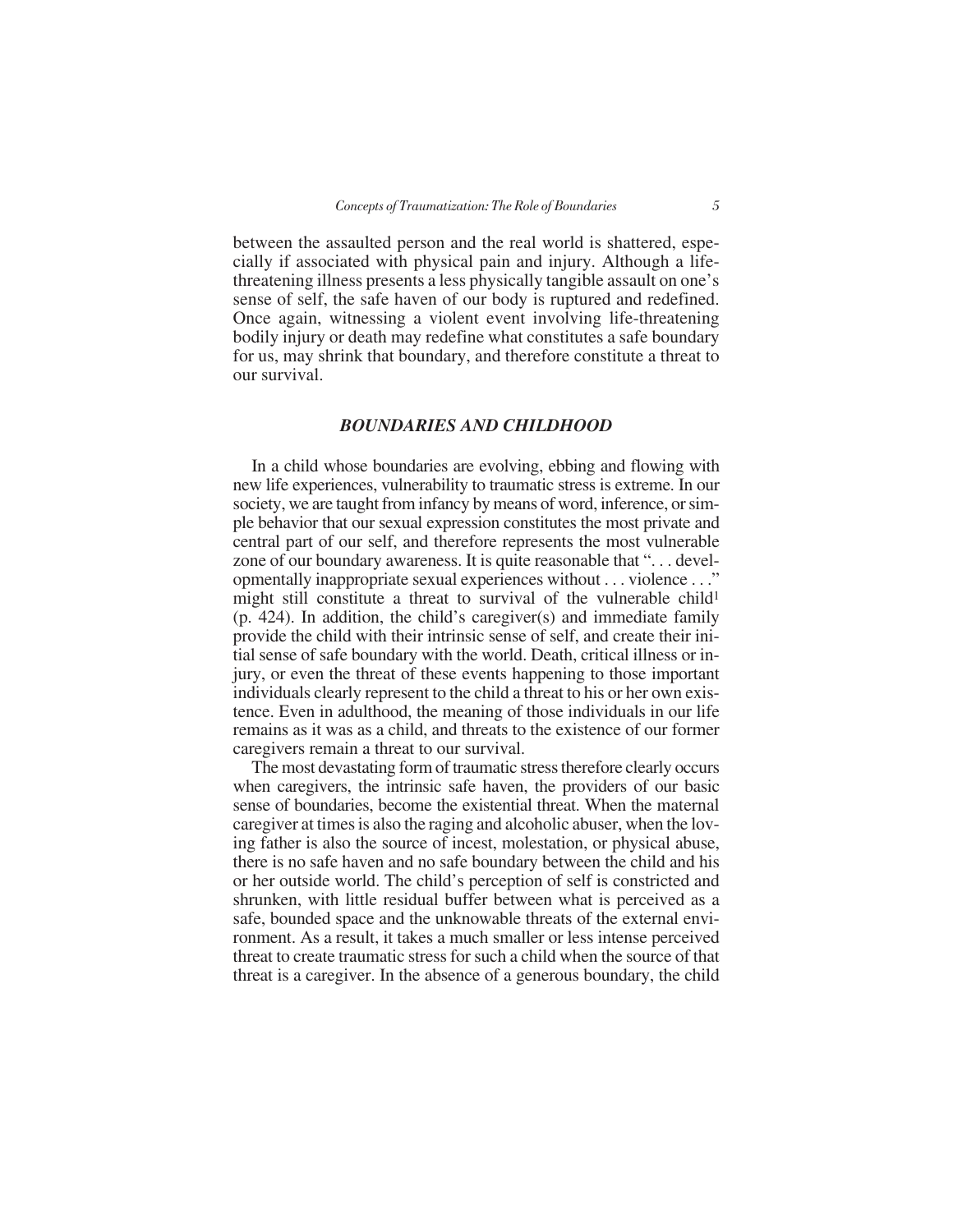has lost resilience and the ability to test the world, to take risks in order to establish a healthy sense of self-perception. As this child approaches adulthood, stresses and threats that might be considered trivial tend to assume the proportions of threats to survival. This at least in part contributes to the well-known phenomena of vulnerability to trauma, and of retraumatization in these individuals.

The next line of defense, the next presumably safe line of boundary formation, lies within the expanding network of other members of our human species. As one progresses from less immediate family members, through close friends, neighborhoods, tribes, cultures, religions, and nations, the pivotal importance of these members of our human society to maintain our safe boundary perception gradually diminishes. Eventually human members of other tribes, religions, or nations may represent mortal threats. Nevertheless, those members of the human species apart from our immediate caregivers who are still perceived to be close in their relationship to us represent to a significant degree a source of safe boundary perception. Therefore, traumatization may be especially severe when it is inflicted by any other human being. Trauma resulting from rape, assault, and torture is known to be especially devastating, probably because all of these acts represent a loss of sense of safety or boundary between us and members of our own species.

#### *CONCLUSION*

From a conceptual standpoint, then, we are defining trauma, or a traumatic event, as anything that represents a threat to our survival as a human being. The mechanism by which traumatic stress occurs is by impinging upon, or rupturing, that intangible but very real perceptual boundary that separates our safe sense of self from the world around us. Although this, of course, is a theoretical model, it explains why the severity of trauma is worst with experiencing, less with witnessing, and least with learning about it—in other words, the closer the traumatic experience, the worse the damage. The boundary model explains why even lesser degrees of trauma inflicted by another person may be a mortal threat if that person represents a vital resource in the formation of our safe boundaries. Finally, it illustrates the reasons why trauma is most devastating when it comes from persons or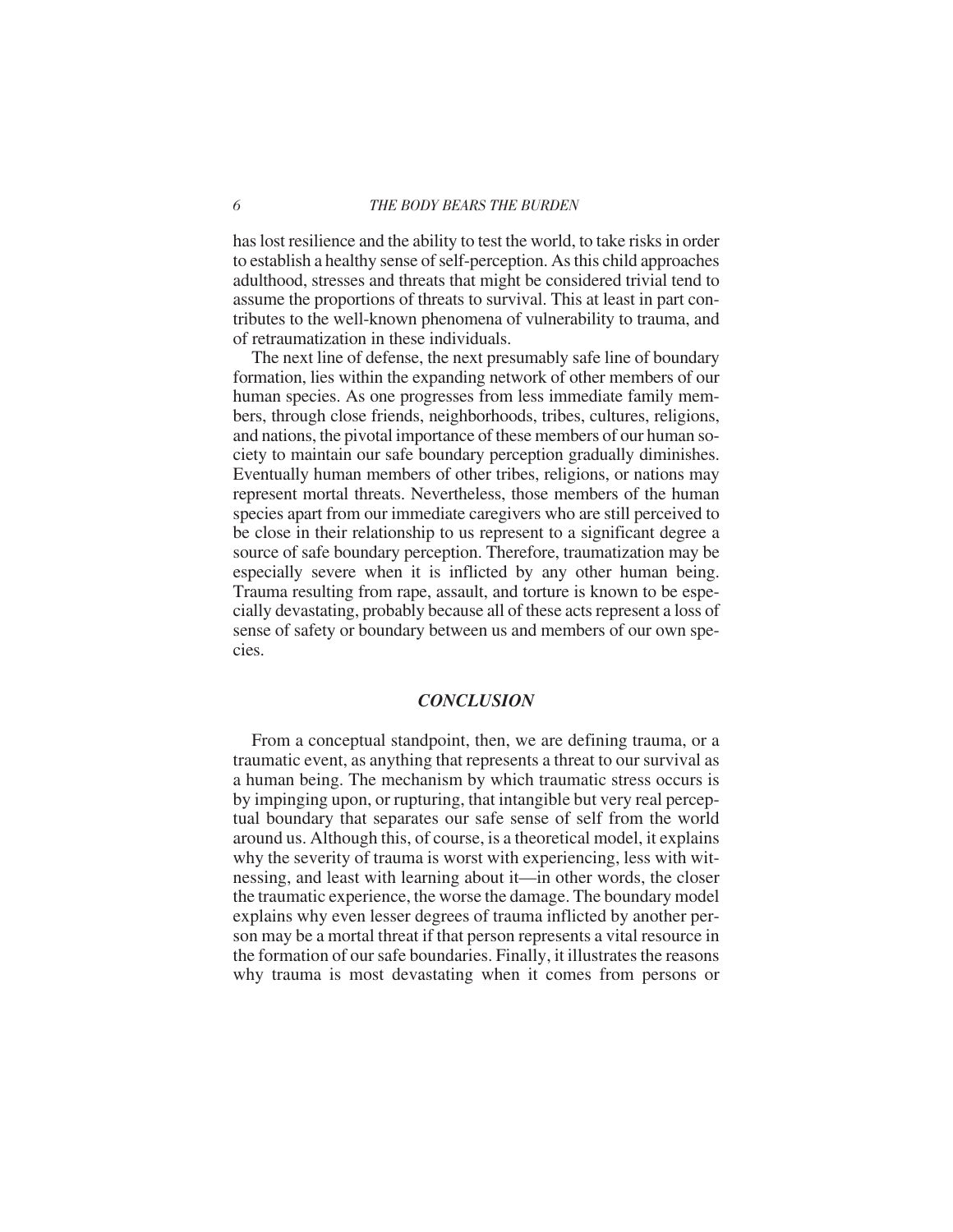events surrounding those persons who are the primary source of our safe boundary formation, our primary caregivers.

We specifically did not address the issue of the person's response to a traumatic event, although as we shall see, that response is critical to the victim's physiological response to that trauma, and its effect on his or her resulting well-being. We do not feel that fear or horror are necessary to the process of traumatization, but concur that helplessness is an intrinsic variable without which traumatization is unlikely to occur. The neurophysiological features of the response to trauma in a state of perceived helplessness forms the thesis for this book. As you will see, the concept of boundaries is also central to that thesis.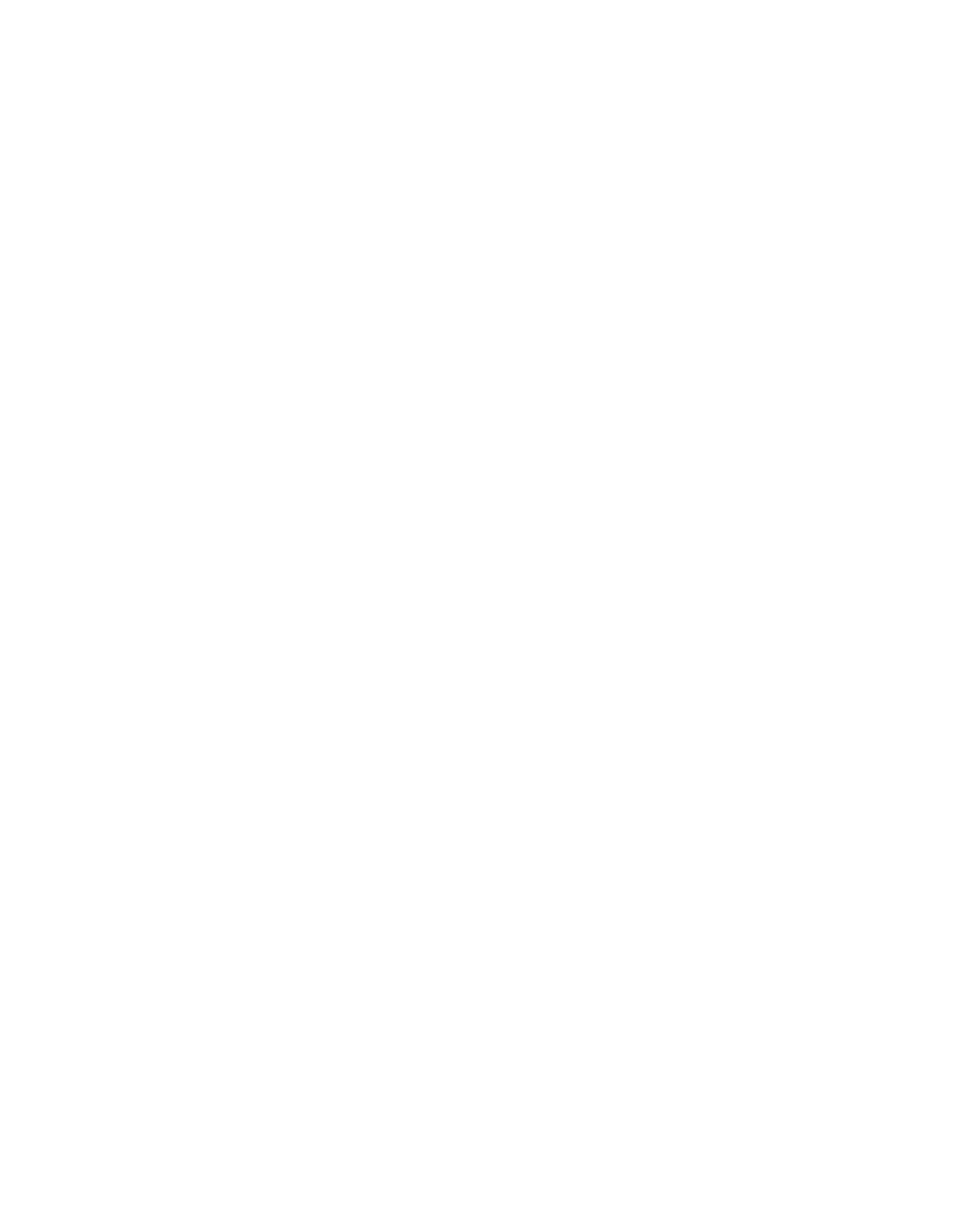## Chapter 2

# Trauma, Instinct, and the Brain: The Fight/Flight/Freeze Response

When I was a kid living on the farm, I woke up one morning to a weird sound, almost like a baby crying. I went outside, and in the yard was an opossum, lying there crying and gasping for breath. He had a broken bottle around his neck that was choking him. He must have gotten it stuck around his neck when he was young, and as he grew it eventually began to choke him. So I got a towel and wrapped him in it so he wouldn't bite me, and he went limp and unconscious. I cracked the bottleneck with a hammer, unwrapped him, and he just lay there for a few minutes. Then he began to shake all over on the ground, and after about a minute, got up and staggered off.

This story was told to me by a patient who had been injured in an auto accident, and who had experienced a similar physical event that he had observed in the opossum as a child.

\* \* \*

Over the past century, theories concerning the biological response of the body to acute and chronic stress have developed that have gradually clarified the intricate and interrelated neurophysiological, hormonal, and behavioral events involved in this process. Cannon presented the concept of the sympathetic-adrenal stress response, linking the role of the adrenal medulla and epinephrine to the body's adaptation to emergencies.1 Selye introduced the theory of a general adaptation syndrome (GAS) in response to prolonged stress, characterized by three phases: alarm, resistance, and exhaustion.2 His concept addressed not only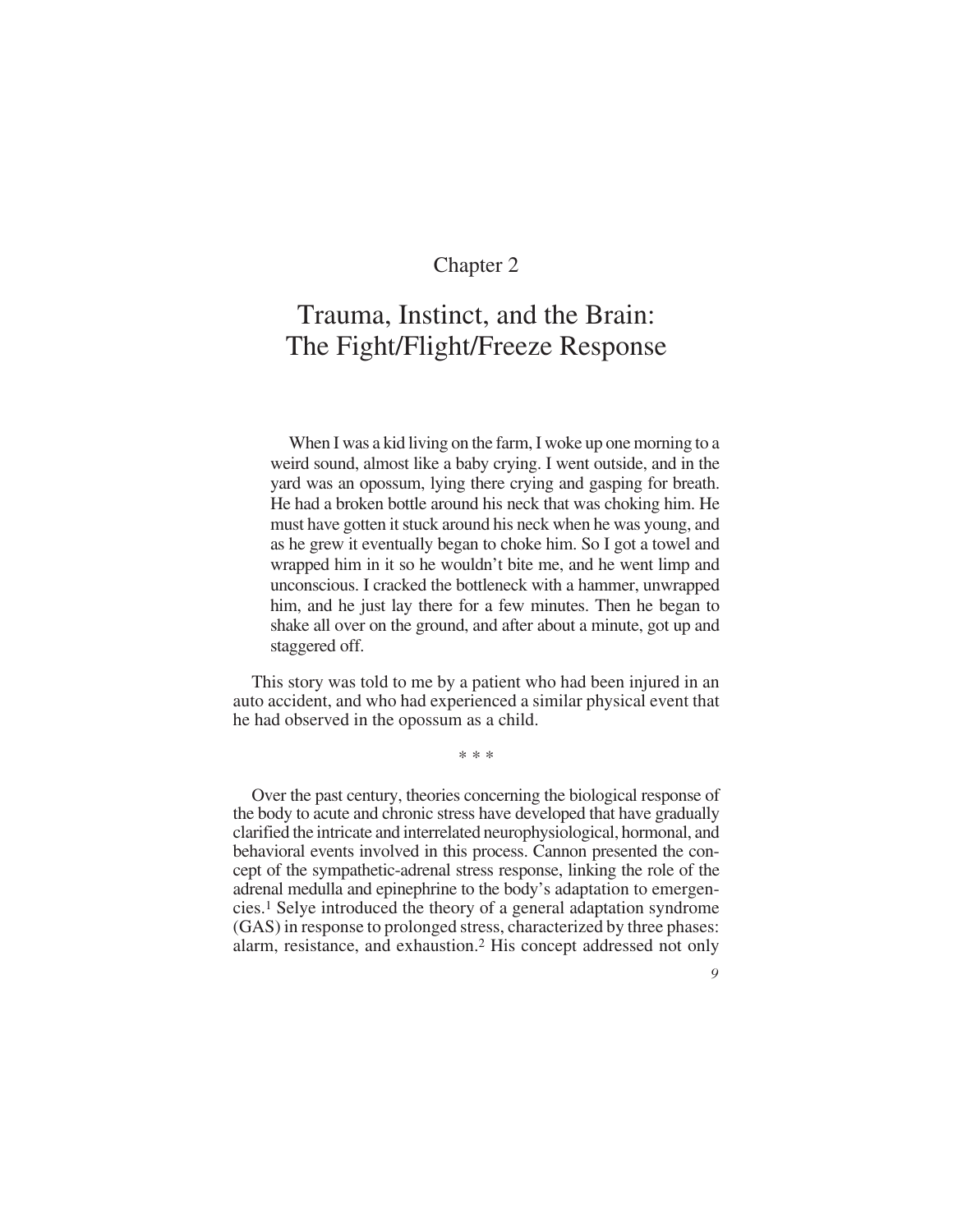the acute fight/flight response, but also the sustained effort of the body in the face of ongoing life-threatening stress.

The neural pathways for the acute response to a threat begin with sensory input from various organ systems to the thalamus. This varied information may arise from any of the organs of sensing, including sight, smell, taste, hearing, or kinesthetic and pain sensations. Except for olfaction, which accesses the amygdala directly without traversing the filter of the thalamus, sensory information pertaining to this arousal-based sensory information is routed to the thalamus, from which it is further routed to appropriate areas of the cerebral cortex. Similar information is also sent by the thalamus to the limbic system, particularly the amygdala, the center for memory as it pertains to arousal. The emotional content and meaning of this sensory input are assessed by the right amygdala, which essentially attaches an emotional valence to that information for the purpose of further information and memory processing by the right hippocampus and orbitofrontal cortex.3 Input via norepinephrine from the locus ceruleus, a part of the reticular activating system, is also provided directly to the amygdala, which further assesses the arousal-based content of this sensory input.4 The right orbitofrontal cortex organizes cortical and brainstem defensive sensorimotor responses as well as autonomic responses to this threat (see Figure 2.1).

Centers in the hypothalamus related to the brain's arousal system are also activated through orbitofrontal cortical input, and facilitate sympathetic nervous system pathways, leading to the release of epinephrine by the adrenal medulla. Input from the locus ceruleus also triggers activation of the hypothalamic/pituitary/adrenal (HPA) axis (see Figure 2.2). Hypothalamic release of corticotrophic releasing hormone (CRH) triggers release of adrenal corticotrophic hormone (ACTH) by the pituitary, which in turn facilitates release of cortisol by the adrenal cortex. The specific systemic effects of epinephrine include mobilization of glycogen by the liver with increase in blood sugar, vasoconstriction in skin and viscera, vasodilatation in skeletal muscles, and increase in pulse, blood pressure, and cardiac output. Cortisol promotes sodium retention, which results in increased blood volume, and also mobilizes serum lipids and increases blood sugar. It also inhibits ongoing energy-mobilizing effects of epinephrine, inhibits the HPA axis, and provides a modulatory effect on fight/flight activation of these systems. Later effects of cortisol promote sus-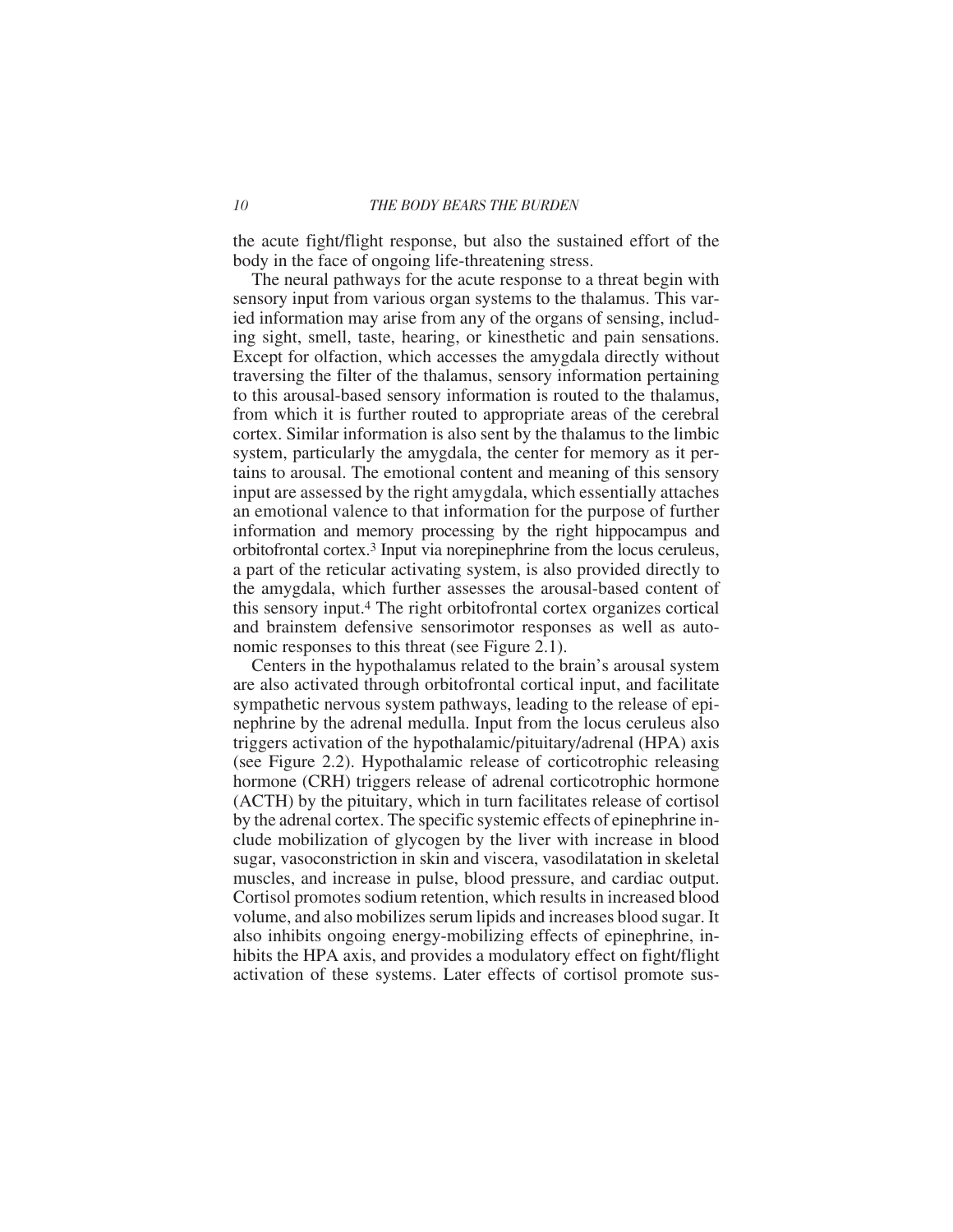

mitted directly to the locus ceruleus and armygdala. Input from these information resources is routed to the right armygdala, where it is evaluated for its emotional content. Related information from the amygdala is then routed to the hippocampus, the center for FIGURE 2.1. Theoretical diagram of pathways for arousal and memory mechanisms in the brain in response to a threat. Sensory FIGURE 2.1. Theoretical diagram of pathways for arousal and memory mechanisms in the brain in response to a threat. Sensory input is transmitted directly to the brainstern locus ceruleus, and routed through the thalamus except for olfaction, which is transmitted directly to the locus ceruleus and amygdala. Input from these information resources is routed to the right amygdala, where it is evaluated for its emotional content. Related information from the amygdala is then routed to the hippocampus, the center for declarative memory, where a cognitive structure for the information is developed. This information is then transmitted to the right declarative memory, where a cognitive structure for the information is developed. This information is then transmitted to the right input is transmitted directly to the brainstem locus ceruleus, and routed through the thalamus except for olfaction, which is transorbitofrontal cortex where it is processed, and a behavioral and autonomic response to the threat is organized. orbitofrontal cortex where it is processed, and a behavioral and autonomic response to the threat is organized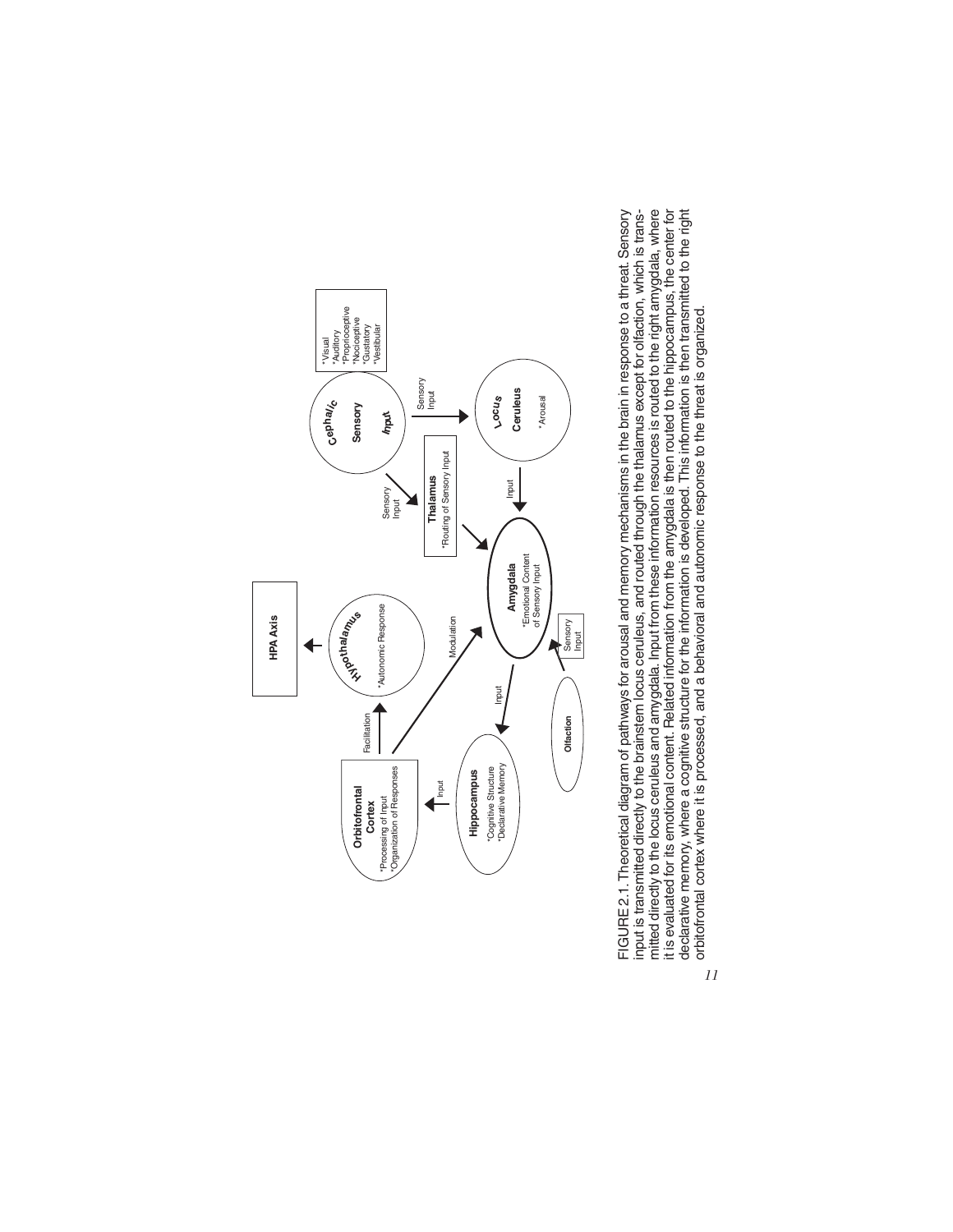

FIGURE 2.2. Hypothalamic/pituitary/adrenal axis. Sensory input signaling stress or threat (see Figure 2.1) activates the hypothalamus, triggering release of corticotropin-releasing hormone (CRH) and arginine vasopressin (AVP). These promote release of cortisol from adrenal medulla. Cortisol inhibits further release of ACTH, modulates the basic noradrenergic FIGURE 2.2. Hypothalamic/pituitary/adrenal axis. Sensory input signaling stress or threat (see Figure 2.1) activates the hypothalamus, triggering release of corticotropin-releasing hormone (CRH) and arginine vasopressin (AVP). These promote release of cortisol from adrenal medulla. Cortisol inhibits further release of ACTH, modulates the basic noradrenergic arousal response, and mediates the long-term stress adaptation response to stress. arousal response, and mediates the long-term stress adaptation response to stress.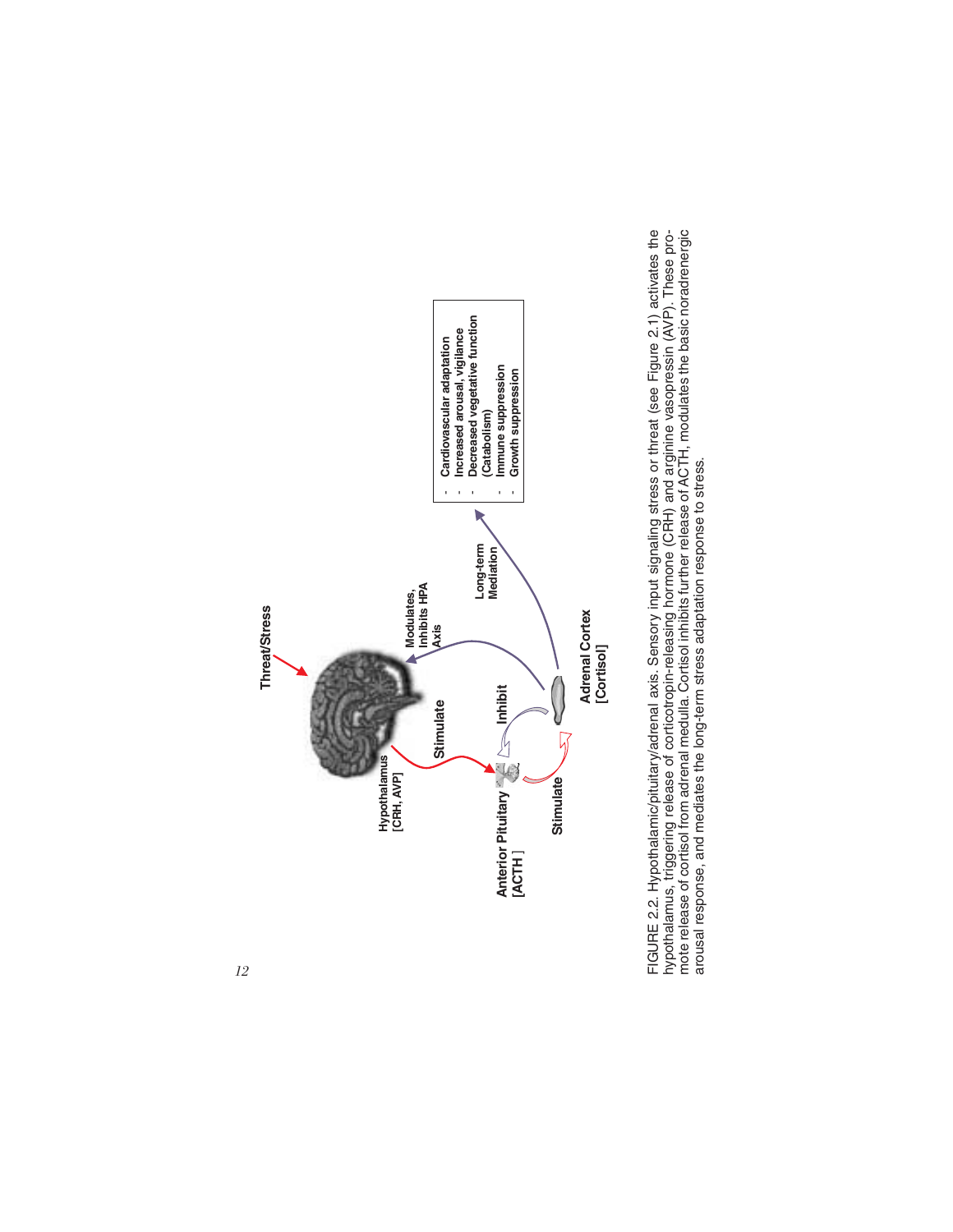tained cardiovascular stability in the face of ongoing stress and prevent circulatory collapse at the expense of short-term sacrifice of energy storage and diffuse tissue injury or catabolism. Some researchers also feel that the more slowly acting cortisol effect may act to facilitate avoidance conditioning in response to ongoing stress.<sup>5</sup>

#### *BRAIN RESPONSES TO STRESS*

Central nervous system effects triggered by release of norepinephrine include increased alertness and focus, immediate facilitation of short-term memory, pupillary dilatation and ocular divergence, as well as increased skeletal muscle tone. The immediate effects of epinephrine and norepinephrine prepare the organism for the high level neuromuscular activity required for ensuring survival in the face of threat—the fight/flight response. These effects promote short-term preparation of the brain for intense alertness, and the neuromuscular and cardiovascular systems for high level short-term skeletal muscle activity and energy expenditure. Activation of the fight/flight response, of course, may be triggered by excitement as well as by threat. The basic physiological response of the prey in response to threat is mirrored by that of the predator as it prepares for attack. Pregame jitters, stage fright, sexual arousal, and the thrill of the roller coaster ride all reflect the physical sensations associated with arousal in the face of threat. What separates the experience of the fight/flight response from that of anticipatory excitement, of course, is the *meaning* of the event to the participant. This piece of information processing takes place in the hippocampus (comparison of new information with past associative memories), and the orbitofrontal cortex (problem solving and planning).4 Whether the animal, or human, then assumes the role of predator or prey based on this higher level cognitive process, the end result of epinephrine-based arousal is similar—the initiation of intense muscular activity and exertion. Excitatory neurotransmitters and hormones fuel both the flight of the prey and the attack of the predator, initiating a high-level energy expenditure response by the neuromuscular system. In the pecking order of eating and being eaten throughout the animal kingdom, many species operate both as prey and predator, and mobilize epinephrine at both ends of the spectrum. Epinephrine is an equal opportunity energizer, and whether the weasel is catching a mouse, or being caught by a hawk, the initial physio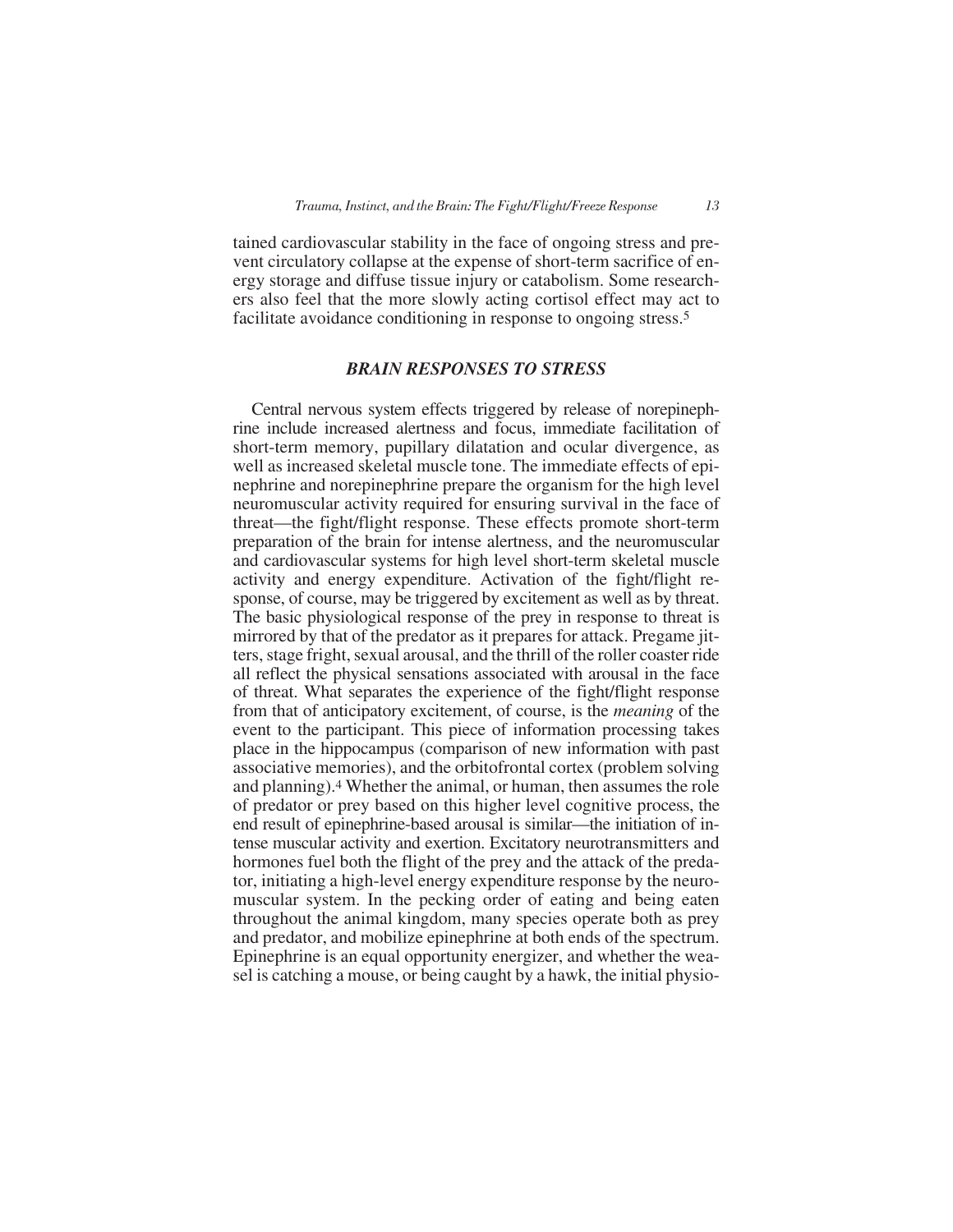logical effects of both predation and defense are similar in many respects, and contribute to the function of resisting, escaping, or attacking. Very soon, however, the *meaning* of the arousal sequence assumes an important role in subsequent neurohumoral events. Mason has introduced the role of "psychological" meaning into the stress response equation, disputing Selye's avoidance of cognitive mediation of the stress response. Under Mason's concepts, a more complex interaction of cortical/hypothalamic/pituitary circuitry is involved in the stress response, and allows for a broader range of behavioral response to threat or arousal. Thus, the later neurohormonal events of predation and defense diverge and lead to quite different behavioral and physiological sequences.6

Other brain neurotransmitter systems also contribute to the effectiveness of the fight/flight response. Norepinephrine, as we have noted, facilitates alerting mechanisms and transmission of messages throughout the central sympathetic pathways. Endorphins, the brain's pain-modulating neurotransmitters, are also released, accounting for the well-documented increased pain threshold in acute arousal.7,8 The obvious function served by endorphins includes blunting of pain reflexes and inhibition of conscious and unconscious self-protective responses that might interfere with effective survival behavior. For example, with the aid of the analgesic effects of endorphins released with fight/flight arousal, the injured soldier is able to complete the physical activity necessary for his survival without the interference of debilitating pain.

Release of endorphins as part of arousal also has interesting implications concerning brain reward mechanisms in human behavior. Since arousal related to predation or excitement is also linked to endorphin release, it is easy to appreciate the reward involved in high-risk recreational activities associated with the "adrenaline rush," since this experience also involves endorphinergic reward. Risk-taking thrills seem unique to the human species, and it is clear that certain personality traits may predispose to this behavior. There is even some evidence that this trait may be apparent in childhood. At any rate, one does not see weasels jumping into the talons of hawks just to experience the thrill of the wild ride. Once again, the meaning of the event that triggers the relatively stereotyped initial neurohumoral contributions to the fight/flight response likely has a marked effect on later neurohumoral events and behaviors. Risk-taking and the hu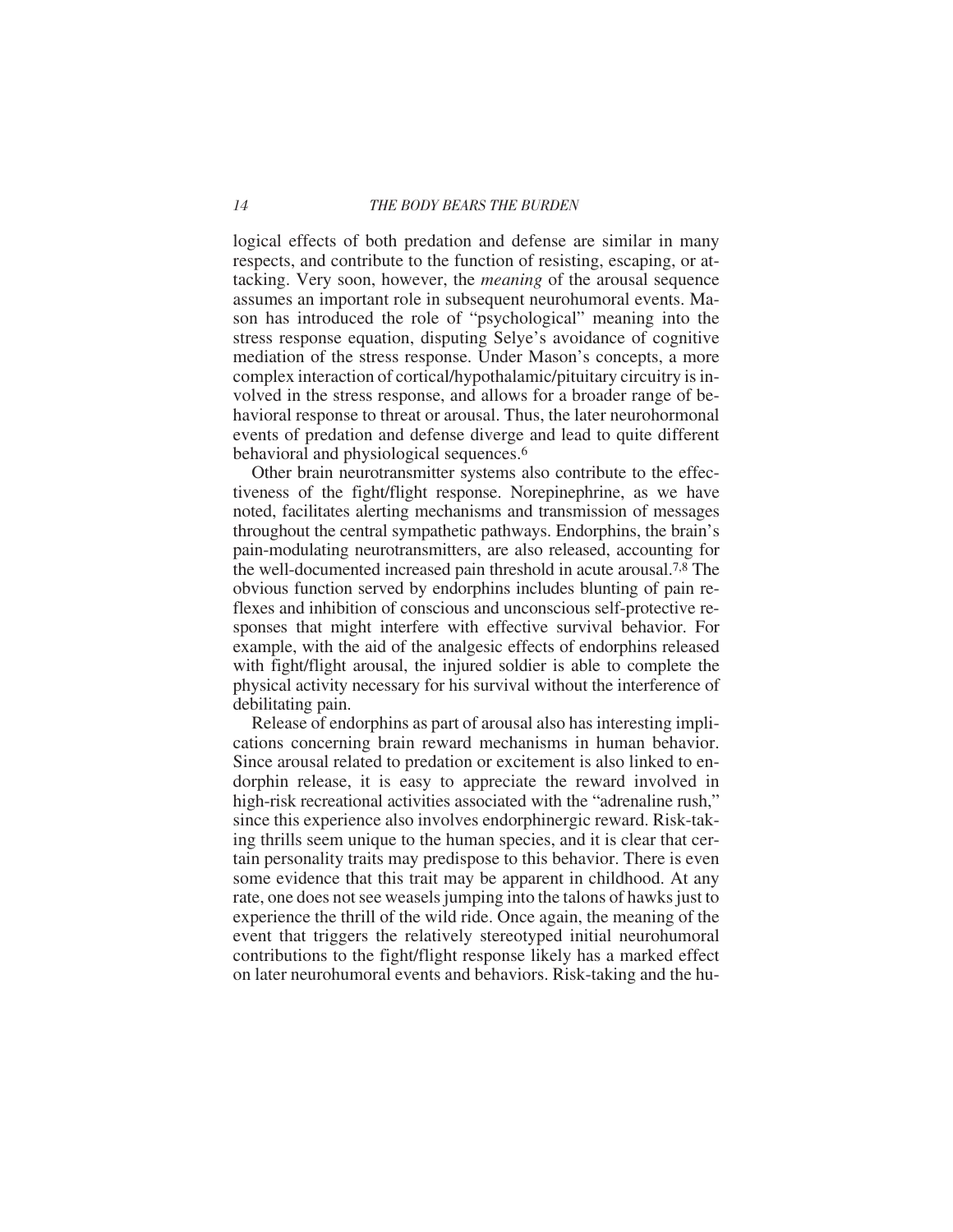man element related to reward from endorphins in arousal may well contribute to the peculiar tendency for trauma reenactment in PTSD, as we shall explore in Chapter 7.

## *FIGHTING, FLEEING, OR FREEZING*

Animals and humans cycle in and out of varying states of arousal many times a day in response to thousands of widely varying stimuli. This cycle takes place between the *ergotropic,* or energy spending activity of the sympathetic nervous system, and the *trophotropic,* or energy storing activity of the parasympathetic nervous system.9 The main effects of activation of the parasympathetic nervous system, mediated by the neurotransmitter acetylcholine, include slowing of the heart, lowering the blood pressure, shunting of blood away from the muscles and to the abdominal viscera, activation of the digestive process, and storage of nutrients. It is also the state in which acquisition of information and operation of declarative memory in storage of facts and events best takes place, in that high levels of norepinephrine may interfere with certain types of memory storage.10 Although the parasympathetic nervous system is relatively inactivated in arousal, it does play a role in the freeze, or immobility response, the third and least understood or appreciated part of the fight/flight/freeze sequence.

#### *The Animal Model*

Those of us fascinated by animal behavior in the wild love to watch shows on TV devoted to observations of animals in this setting. Many of these TV specials relate to the prey/predator experience, and sometimes display this in graphic and even grisly detail, at least to our civilized eye. If one closely watches the details of pursuit of the prey by the predator, one will see that the fleeing prey will often collapse and become limp even before being seized by the predator. An example is a film that I saw involving a gazelle pursued and run to the ground by a cheetah. At the moment that the cheetah caught the gazelle, it struck the gazelle lightly on the flank, at which point the gazelle collapsed and lay inert on the ground in the freeze or immobility response. In another example, after fighting off a pride of lions for over half an hour, the lone water buffalo was knocked off his feet, at which point he became limp, immobile, and frozen. In other words,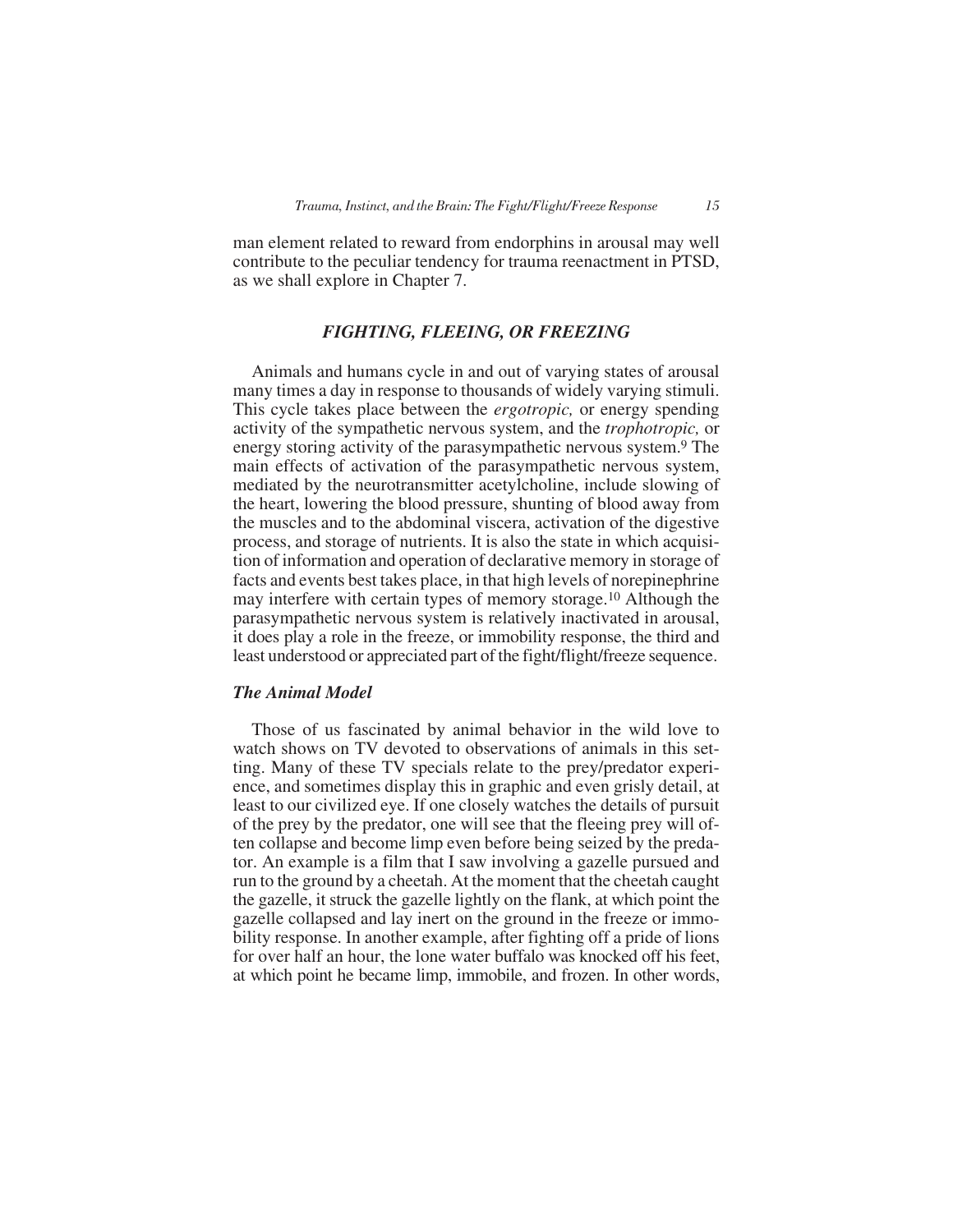when fleeing and fighting are no longer physically possible, and the prey animal is in a state of helplessness, it will frequently enter the freeze, or immobility state, a totally instinctual and unconscious reflex. This behavior is common in most species including insects, reptiles, birds, and mammals. Since most such reflexes have evolved as a means of perpetuating the species, the freeze response clearly is of critical importance for survival. In a surprising number of cases, the attack of the predator may be fueled by the convenient presence of the prey rather than by hunger, in which case the freeze response of the prey may abort the instinctive attack of the predator and result in survival of the prey. The freeze response mimics death, sometimes fooling the predator enough to leave the scene of her "kill" and gather her offspring without delivering the tooth and claw coup de grâce, thereby allowing the prey to recover and escape, as in "playing possum." In addition, the freeze response, analogous at least in part to dissociation in humans, is associated with additional release of endorphins, rendering the animal relatively analgesic (see Chapter 8). Whether this analgesia has survival value, or is a gift from a greater Being to prevent a painful death is open to debate. Another purpose of freeze analgesia may be to inhibit self-ministering behavior, such as wound licking, which would impede escape of the prey animal in the case of arousal from the freeze.

The basic laboratory model of the freeze response utilizes the method of inescapable shock (IS).<sup>11</sup> Although acute IS in the previously unexposed animal initially induces a state of acute arousal and defensive postures, subsequent IS elicits a consistent freeze in the face of manifest helplessness. In escapable shock (ES), the animal will quickly discover the means of escape through trial and error, and never experience a freeze. By definition, that option does not exist in IS. Trial and error escape techniques are to no avail, and in the face of continued shock/threat in the face of helplessness, the animal will eventually freeze. Animals who have experienced IS and freezing sufficiently in the past will continue to exhibit passive immobility and continued freeze in the face of repetitive IS, even if presented with a new possibility of escape.12 They seem to have lost their ability to problem-solve and learn, having faced shock in the past without means of escape. In addition, animals exposed to several episodes of IS linked in time with neutral stimuli will begin to exhibit freezing in the face of the neutral conditioned stimuli presented independently.13 A freeze response triggered by a traumatic event may become linked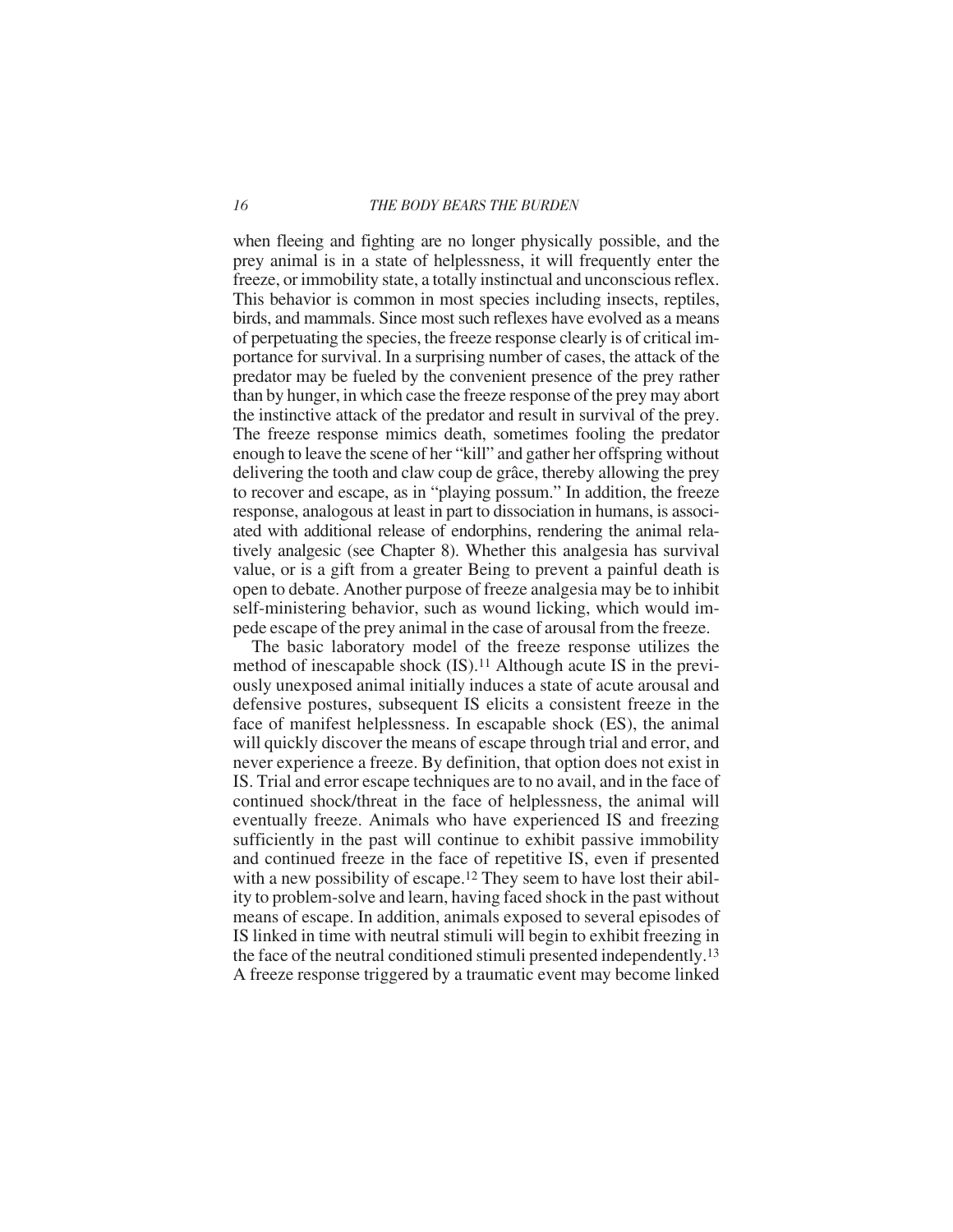to ambient environmental cues through conditioning. These environmental cues, although intrinsically benign, may then serve as traumatic stimuli. Finally, attempts to break through freezing from IS through shock as a punishing stimulus result in relative increase in freeze behavior rather than triggering escape behavior.14 These findings therefore suggest that repetitive exposure to IS seems to impair basic storage of memory and information; to condition the freeze response to benign but trauma-related cues; and to assure that freezing will eventually follow trauma even if escape is feasible. Comparison of these animal behaviors has led van der Kolk and colleagues to postulate that the psychophysiological disorder of post-traumatic stress disorder (PTSD) may have a biological model in the response of animals to IS.15 Such observations have also led Nijenhuis, Vanderlinden, and Spinhoven to draw a parallel between animal defensive traits that are triggered by severe life threat, such as freezing, and the characteristics of dissociative states in patients with major dissociation.16

Assumption of the immobility response is associated with a dramatic change in the state of autonomic equilibrium, along with the release of endogenous opioids. The racing heart slows to a crawl, blood pressure drops precipitously, tense muscles collapse and become still as a result of the assumption of an apparent enforced vegetative state. The focused and alert mind becomes numb and dissociated, at least in part due to high levels of endorphins. Memory access and storage are impaired, and amnesia may be expected for at least some of the events occurring during the freeze. The frozen animal is in a state of suspended animation, with high levels of parasympathetic and endorphinergic activity.17 The physiology of the freeze response in essence involves a state of high-level parasympathetic tone, with additional residuals of the preceding state of high sympathetic arousal, a distinct state of departure from the usual homeostatic equilibrium between sympathetic and parasympathetic systems.

### *The Freeze Discharge*

In most cases, the frozen prey animal does not need to deal with the presumably unhealthy state of the freeze response—it becomes another animal's meal. High levels of epinephrine, endorphins, and acetylcholine apparently do not affect taste. Fortunately, high levels of endorphins render the animal relatively analgesic. In some cases, however, the frozen prey animal survives the period of immobility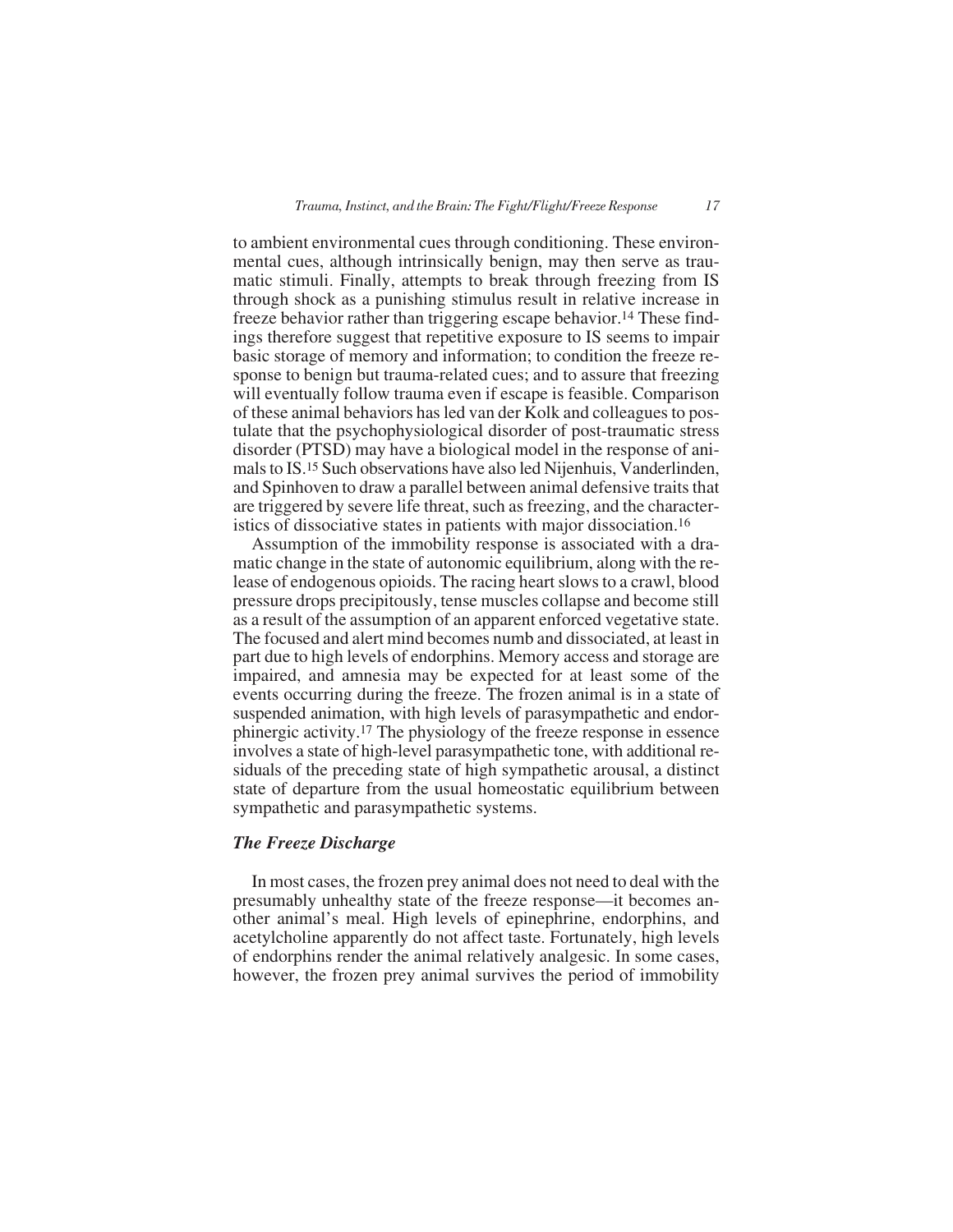without being killed. Subsequent events in this case are of critical importance to the thesis of this book. In virtually all such instances, the animal will arouse and begin to tremble. This may be as imperceptible as a shudder, or as dramatic as a grand mal seizure. In some cases analyzed by slow motion video, the trembling will resemble the last act of the animal before freezing—the act of running. The animal's behavior at times seems to resemble an unconscious attempt to complete the act of survival, as if the last protective motor or muscular activity is locked in unconscious procedural memory and needs to be released, or completed, perhaps as a means of "discharging" retained autonomic energy. At the same time, the animal may perspire. This motor and autonomic response may persist for several minutes, and is usually terminated by a series of deep, sighing breaths. The animal at this point will usually arouse fully, regain its feet, often stagger a bit, shake itself, and then run off, apparently none the worse for its life-threatening experience. Long-term observations of such animals do not seem to show any harmful effects on behavior, health, or other measures of survival. It would appear from these observations that animals in the wild possibly possess an instinctual means of dissipating autonomic activity stored and accumulated in the freeze response.18

This remarkable phenomenon may occur in a much more subtle fashion, and may take place many times a day in the life of a prey animal. The gazelle may arouse to the scent of predators on many occasions, manifesting and alerting response with tensing of muscles, and with scanning movements of the head and eyes, an instinctual behavior called orientation common to all species. The perceived absence of threat is usually then followed by return to the calm grazing state, but usually only after a slight muscular shudder or trembling.18 The bird that inadvertently flies into a window and is stunned will often remain immobile when picked up by the concerned homeowner and cradled in her hand. When set down on the ground, it will frequently arouse, shake, or tremble, and then fly away, having effectively discharged the stored autonomic energy of its freeze, which probably occurred as much because of handling by the "predator" as by the impact with the window. A patient told me a story about saving a caged pet rabbit from a burning house. The rabbit appeared limp, unresponsive, and supposedly dead when found by the homeowner. Suddenly the rabbit "went into convulsions," after which it aroused and then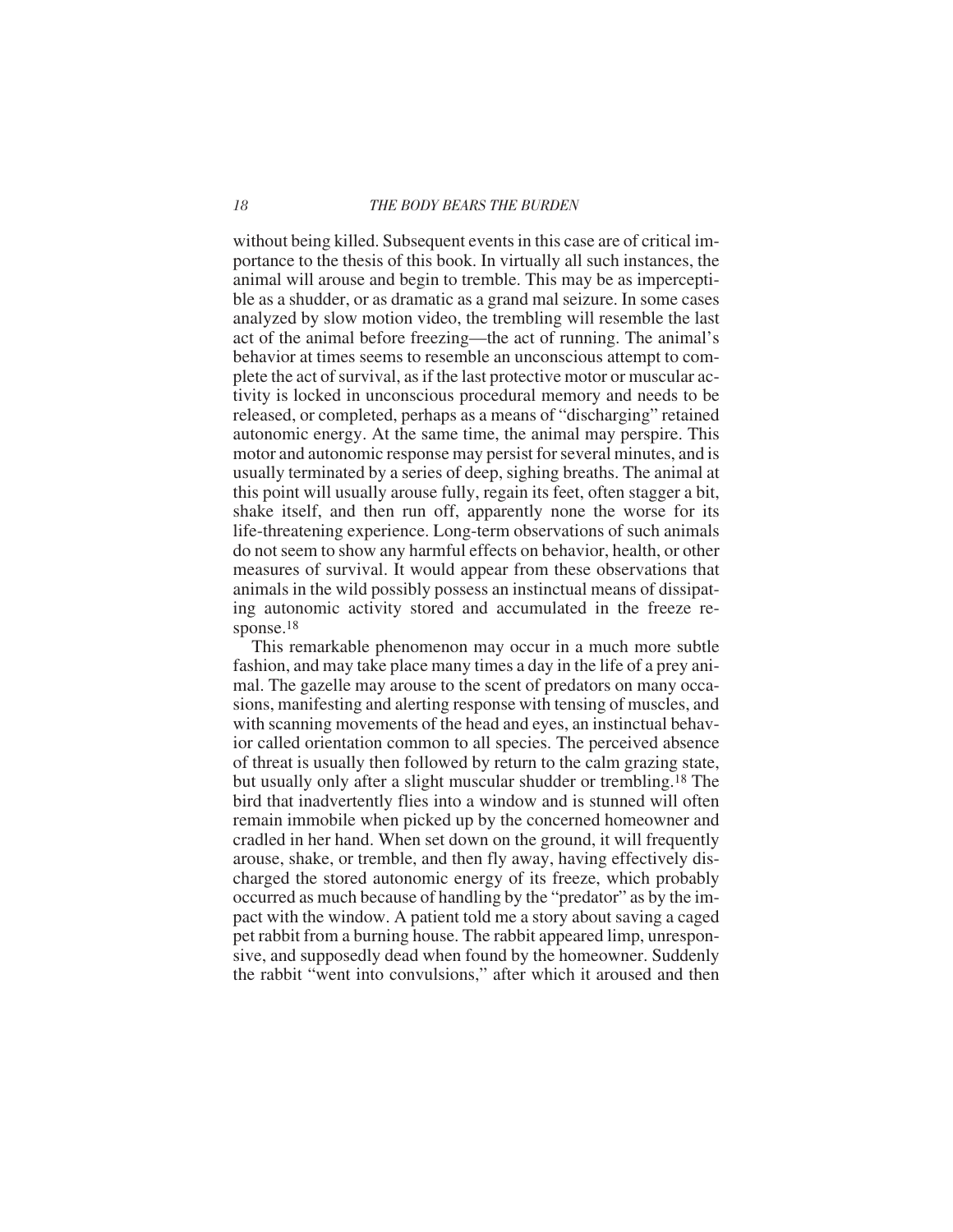appeared to be normal. What the patient interpreted as an episode of smoke inhalation in a rabbit was clearly a freeze response, with a healthy and life-affirming discharge of retained autonomic energy through a sterotyped neuromuscular reflex response that, in fact, may have represented completion of the truncated act of flight.

## *The Human Anomaly*

Very little literature addresses the freeze response in the human species. Even in the case of overwhelming threat and trauma, it is rare for a human being to actually collapse and appear unconscious without physical injury. Although some people will be shaky and tremulous after a shocking event, they seldom pursue the relatively stereotyped behavior seen in animals. Rather, they will frequently relate that they felt as if they were "in shock." This is often related as a sense of detachment, numbness, and even confusion. Time often seems to stand still. Some patients report that they feel as if they are detached and removed from their body, occasionally reporting the events of the trauma as if they were seeing them as a third person. Although some will relate that they were "full of adrenaline," many report the sensation as one of remarkable calm. Although serious injuries may have occurred, pain is usually not intense during this period, an event consistent with the role of endorphins in the freeze response. Psychologists commonly refer to this phenomenon as dissociation, which is defined as "An unconscious process by which a group of mental processes is separated from the rest of the thinking processes, resulting in an independent functioning of these processes and a loss of the usual relationships; for example, a separation of affect from cognition."19 Dissociation very probably constitutes a major element of the freeze response, and people who report symptoms of shock and numbness after a traumatic event, and exhibit symptoms of dissociation, are actually in the freeze response at the time. In fact many of the posttraumatic symptoms that occur often for years after the unresolved trauma are characteristic of dissociation, or recurrence of the symptoms of freezing.

The salient point here is that human beings seem to recover from this state of shock without any of the physical and muscular activity observed in animals as they recover from the act of freezing after a threat. One seldom sees victims of an acute traumatic event falling to the ground, shaking, trembling, or sweating, and recovering with a period of slow, heavy breathing. One is tempted to consider this re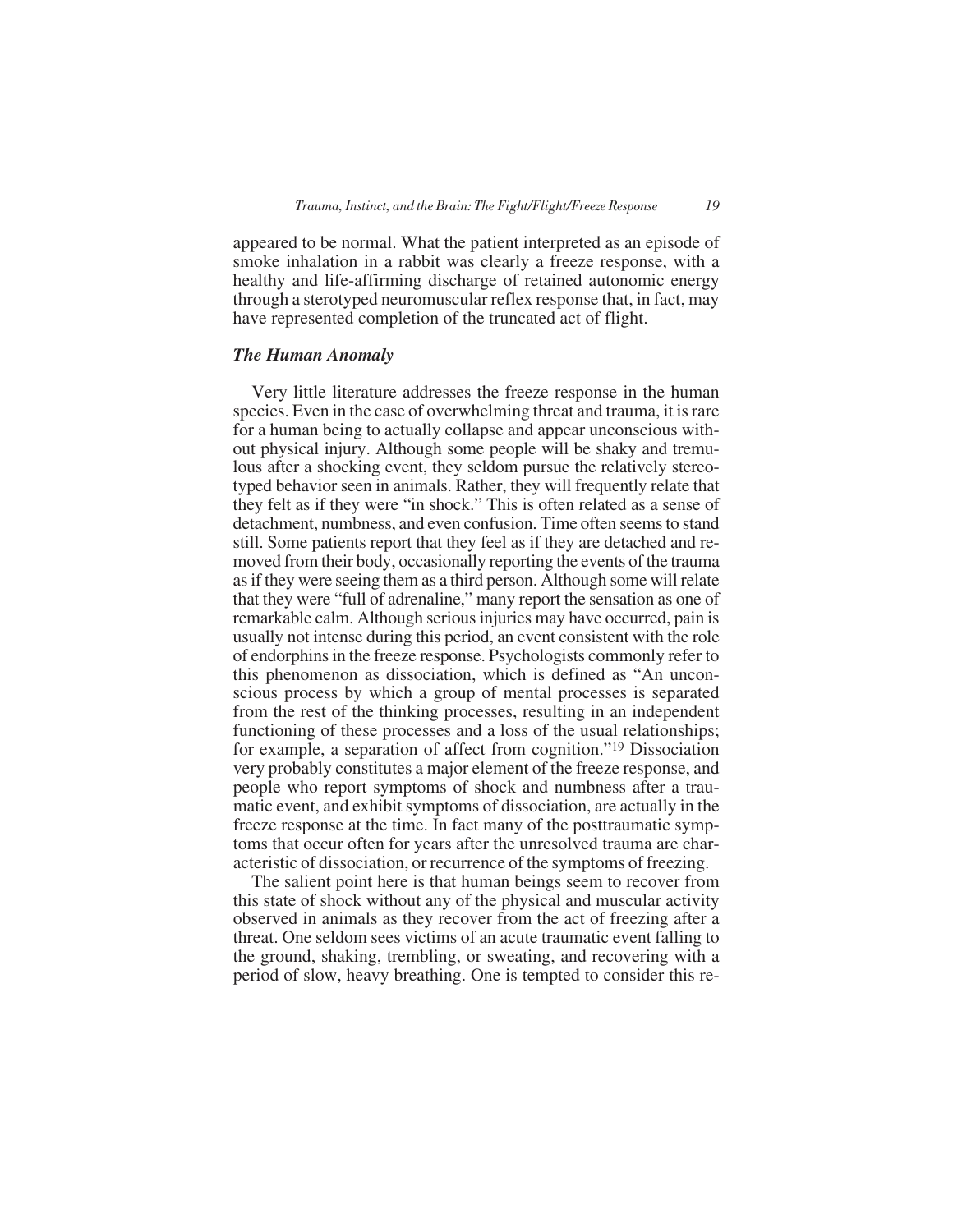sponse to be a positive adaptation to basic animal behavior as a result of the evolving frontal neocortex which allows us to think, problem solve, and plan without the tyranny of primitive instinct. There is a real concern, however, that this apparent lack of discharge of autonomic energy after the occurrence of freezing in the human species may indeed not be a functional adaptive mechanism. Instead, it may represent a dangerous suppression of instinctual behavior, resulting in the imprinting of the traumatic experience in unconscious memory and arousal systems of the brain.

Acculturation of the human species has resulted in an increasing pattern of urban living in closely confined habitats that intrinsically may inhibit the instinctual capability to flee or defend oneself under threat. This in turn may instill a state of helplessness, predisposing to the freeze response in humans under threat. This same state of intense proximity and cultural interdependence may also act to inhibit the natural discharge of autonomic freeze energy in such cases.

An answer to this dilemma may lie in observation of animal behavior. Levine describes a conversation that he had with African gamekeepers.18 When captured, animals commonly enter a freeze, or immobility, response. After release, they will usually go through a form of behavior typical of the freeze discharge described above. If they do not go through a period of shaking, however, they will usually die after release into the wild. This fact might lead one to speculate that retaining the tremendous autonomic energy of the fight/ flight/freeze response in the bodies and central nervous systems of these animals reduces their capacity to adapt to the threats and demands of existence in the wild. Clearly, self-protective behavior in animals is likely to be inhibited by behavior analogous to a state of intermittent dissociation in humans. In fact, there is also evidence that freeze discharge may also be inhibited in animals chronically maintained in captivity, such as domesticated and laboratory animals, as well as residents of zoos and circuses. Indeed, early studies of the stress response in laboratory animals were limited by the intrinsic arousal associated with handling, leading to the freeze response, and subsequent "experimental neurosis."

Theoretical models of kindling as a likely neurophysiological event in the development of symptoms of PTSD after a traumatizing experience are presented in Chapter 4. The self-perpetuated circuitry involved in kindling is remarkably compatible with absence of dis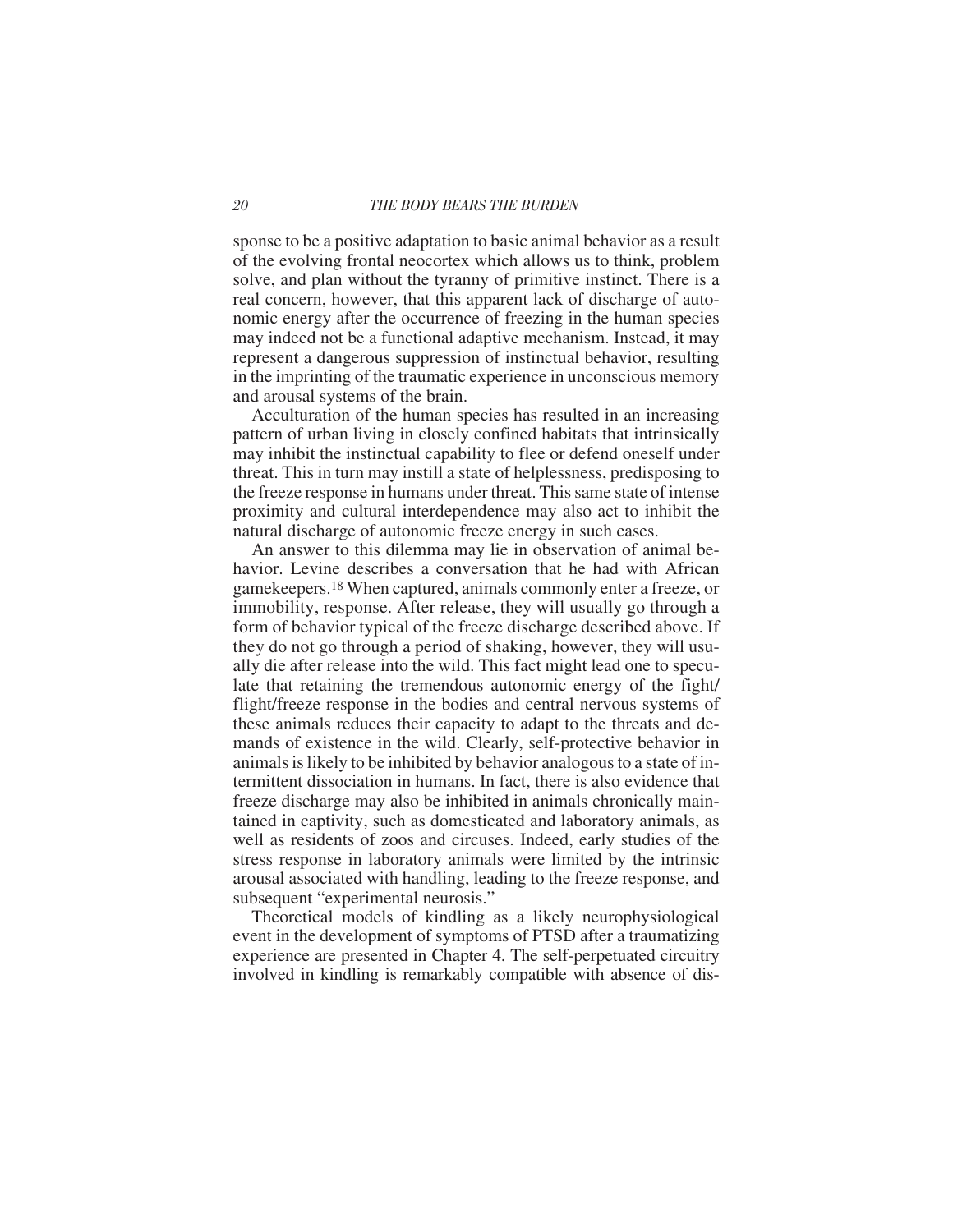charge of the defensive sensorimotor sequence of behavior that precedes the freeze or immobility response. Retention in procedural memory of this experience may serve as a recurrent internal cue for recurrent arousal patterns, alternating with numbing and dissociation, constituting the basically bipolar and self-perpetuating nature of PTSD. Until that act of flight or self defense has been completed, therefore, the "survival brain" may continue to perceive that the threat continues to exist, and is unable to relegate it to memory as a past experience.

#### *CONCLUSION*

The theory that human traumatization has its roots in inhibition of the freeze discharge after surviving a mortal threat has important implications for treatment of physical and emotional disorders in victims of trauma. The neurophysiological and neurohormonal events involved in the fight/flight/freeze response clearly have profound effects on all organ systems of the body. I believe that the effects of the unresolved freeze response on the body and brain have important implications for concepts and treatment of human disease. The truncated freeze discharge appears to be the physiological event that initiates the central nervous system changes leading the post-traumatic stress disorder. Many of those chronic diseases that seem to be the most common, and which the field of allopathic medicine has been most ineffective in treating, may well have their roots in the insidious systemic effects of traumatization. In fact, I believe that the most common complaint in current medical practice, that of persistent and unexplained chronic pain, has its roots in the persistent changes in brain circuitry associated with unresolved traumatization, and the continued tendency for dissociation to occur in the face of stress or threat. As we have noted, the pattern of defensive and protective movement at the time of a traumatic event is stored in procedural memory for the purpose of adaptation to future related threat, and incorporated in regional neuromuscular detail into the kindled cycle of trauma. By the same token, the somesthetic and nociceptive thalamic input associated with the same threat is stored in conditioned procedural memory, leading to perpetuation of the pain experi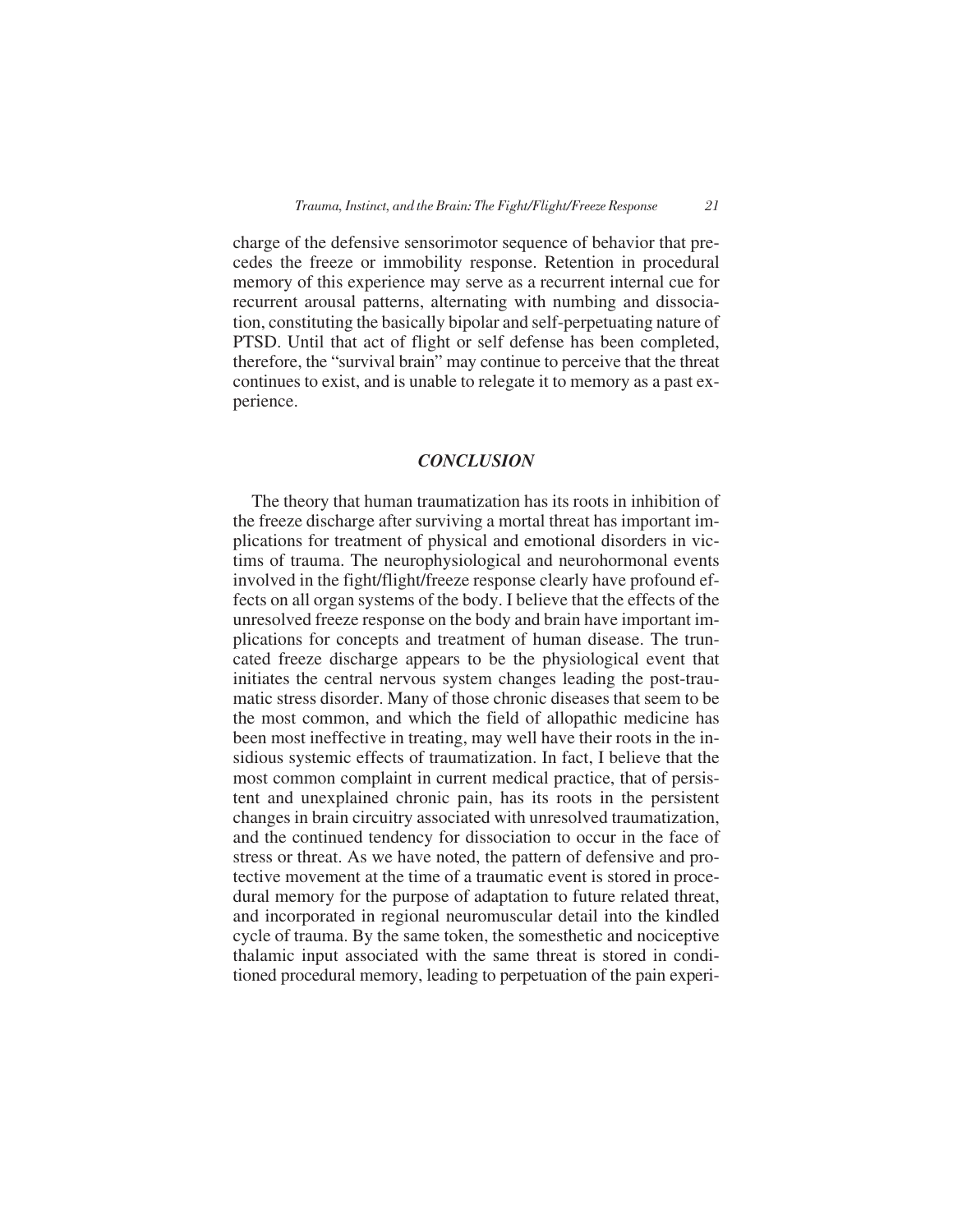ence as a dysfunctional survival tool. These concepts will be explored in more detail in Chapter 8.

As noted earlier, the bulk of my experience in human trauma is in MVA-related injuries, and the majority of these patients have the diagnosis of whiplash. The beauty of using the whiplash syndrome as a model for trauma is the fact that patients who have experienced this injury routinely present with a startlingly similar cluster of symptoms, many of which defy logical medical explanation. As you will see, however, all of these varied and multisystemic symptoms are remarkably and logically explainable when viewed from the model of an aborted freeze discharge and its neurophysiological and behavioral implications, in the absence of tangible physical injury. Whiplash and its associated symptom complex represent a uniquely graphic depiction of the somatic consequences of traumatization when viewed as a function of a truncated freeze discharge.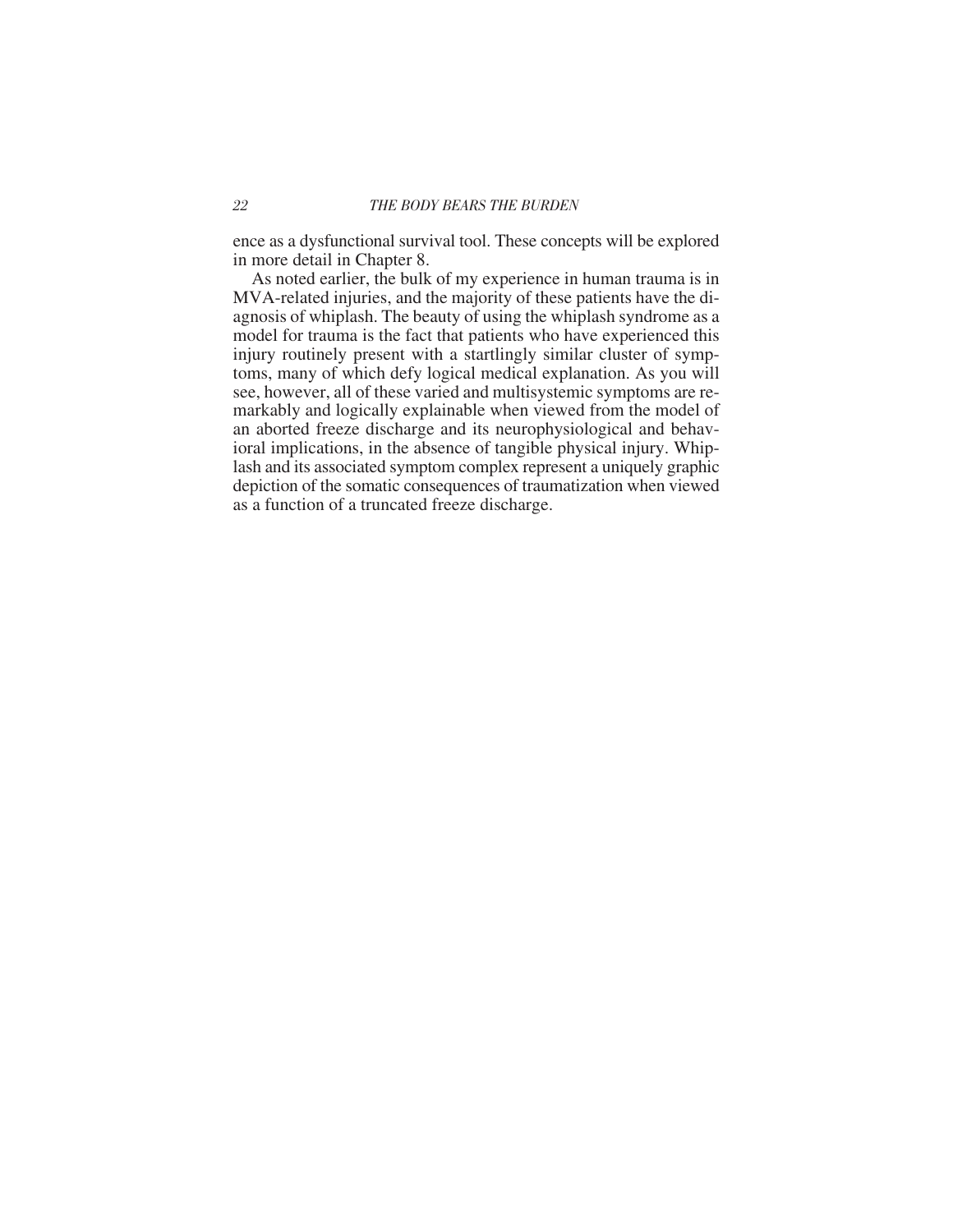## Chapter 3

# The Whiplash Syndrome I: Symptoms in Search of a Meaning

#### *THE HISTORY OF WHIPLASH*

Recognized for over 100 years, criticized, analyzed, debated, defended, debunked, and generally misunderstood, the complex group of symptoms that follow velocity-related injuries in vehicles of conveyance continues to defy medical scientific explanation. With the advent of the railroad in the nineteenth century, a group of symptoms of chronic neck and back pain associated with severe emotional disturbance was described in association with train accidents. It was generally called "Railroad Spine," and was placed in the category of psychoneuroses.1 With the invention of the automobile, reports of persisting neck pain after MVAs began to appear as early as 1919.2 The noted American author, Mark Twain, described the physical properties producing whiplash when he described the skills of his hero, Huckleberry Finn, in beheading snakes by snapping them like a whip. The first use of the term "whiplash" in medicine occurred in an article in 1945.3 In 1953, Gay and Abbott described the condition of "whiplash" in detail. They clearly stated the dilemma that has continued to plague physicians, patients, and insurance companies: "Characteristically, these patients were more disabled and remained handicapped for longer periods than was anticipated, considering the mild character of the accident."4 Severy and colleagues further amplified this dilemma in their 1955 study, observing, ". . . unlike most injuryproducing accidents, there is generally no visible sign of injury for the rear-end collision victim."5 Because of this remarkable discrepancy in many whiplash patients, some doctors have gone to great lengths to discredit the concept that actual spinal injury could occur at speeds of 10 mph or less. Some have tested the forces of "pertur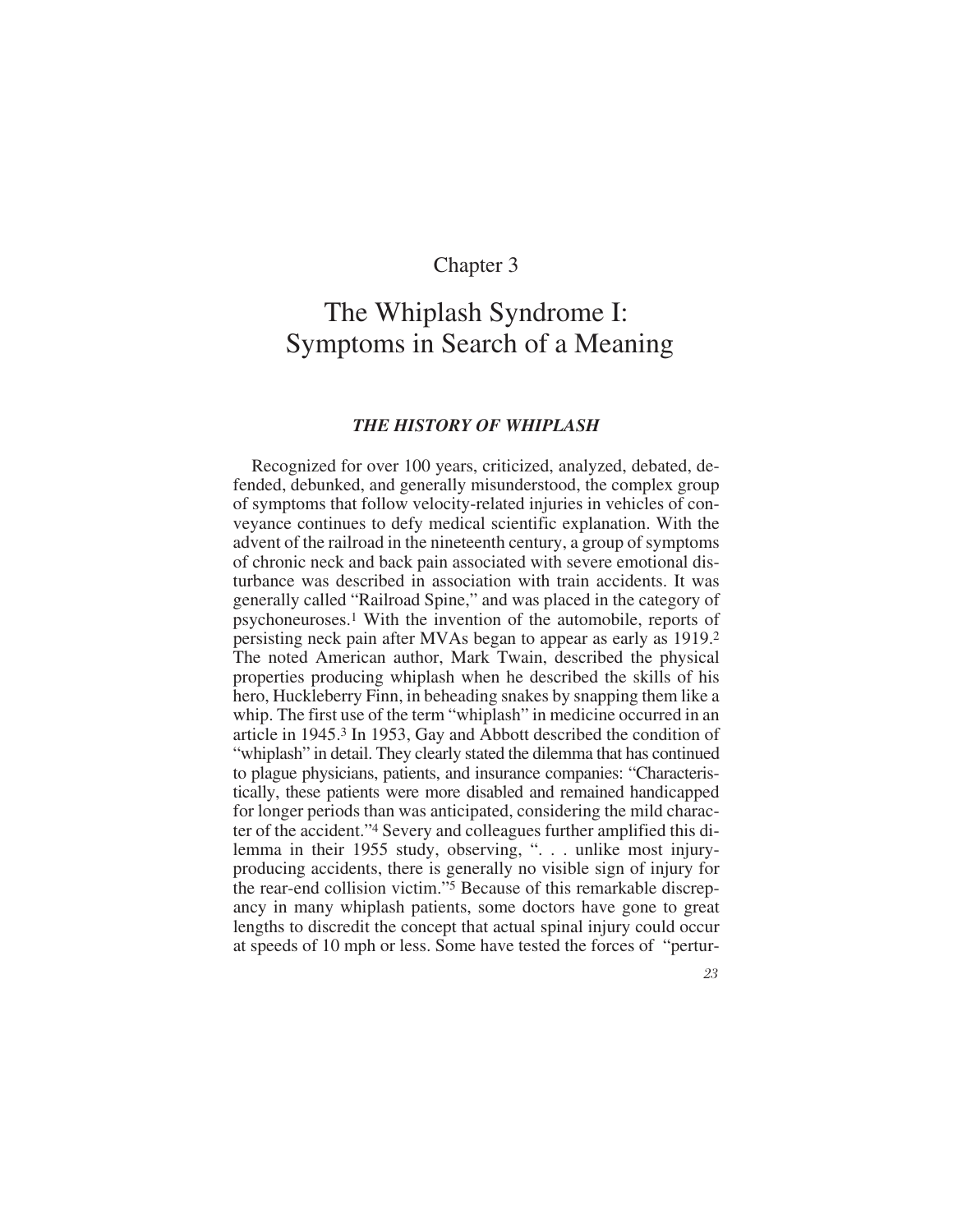bations of daily living," such as plopping into a chair, slapping on the back, and jumping off a step, and have found forces comparable to a low velocity MVA.<sup>6</sup> Other physicians have taken the wide spectrum of symptoms occurring after a whiplash in addition to neck pain, and concluded that only compensation neurosis or other emotional factors could cause such a diversity of physical complaints.7

### *THE CLINICAL SYNDROME*

Patients suffering from even a minor to moderate velocity rear-end MVA often suffer from a confusing variety of symptoms. Not only do they have the typical complaints of head pain and neck stiffness, they also often complain of emotional symptoms, depression, and anxiety. Neurological complaints are common, ranging from dizziness and vertigo, blurred vision, fainting spells, and balance difficulties to remarkable problems with thinking, concentration, and memory. Rather than making a steady recovery as with a comparable sports-related accident, whiplash patients often pursue a slow, unpredictable course, often taking several years to improve, with episodic periods of worsening. Long-term studies in whiplash patients in general show that a majority (70 to 80 percent) had returned to normal activities in six months.<sup>8, 9, 10</sup> On the other hand, in other studies, persistent chronic pain has been noted in 18 percent at three years,  $11$  and up to 40 percent at eight to ten years.<sup>12</sup> It is not surprising that certain segments of the insurance, legal, and medical communities express skepticism concerning the validity of many whiplash symptoms.

#### *PHYSICAL FORCES AND STRUCTURAL INJURY*

Physicians who sincerely believe in the validity of whiplash as a physical injury have gone to great lengths to prove the validity of this syndrome by exhaustively analyzing the forces brought to bear on the body in an MVA.5,13,14,15 To their credit, they have shown that the forces on the head itself are three to four times greater than on the body with a sudden change in velocity, due to the pendular effect produced by the weight of the head supported by the stalk-like neck. Based on the laws of inertia, we know that a body of mass tends to re-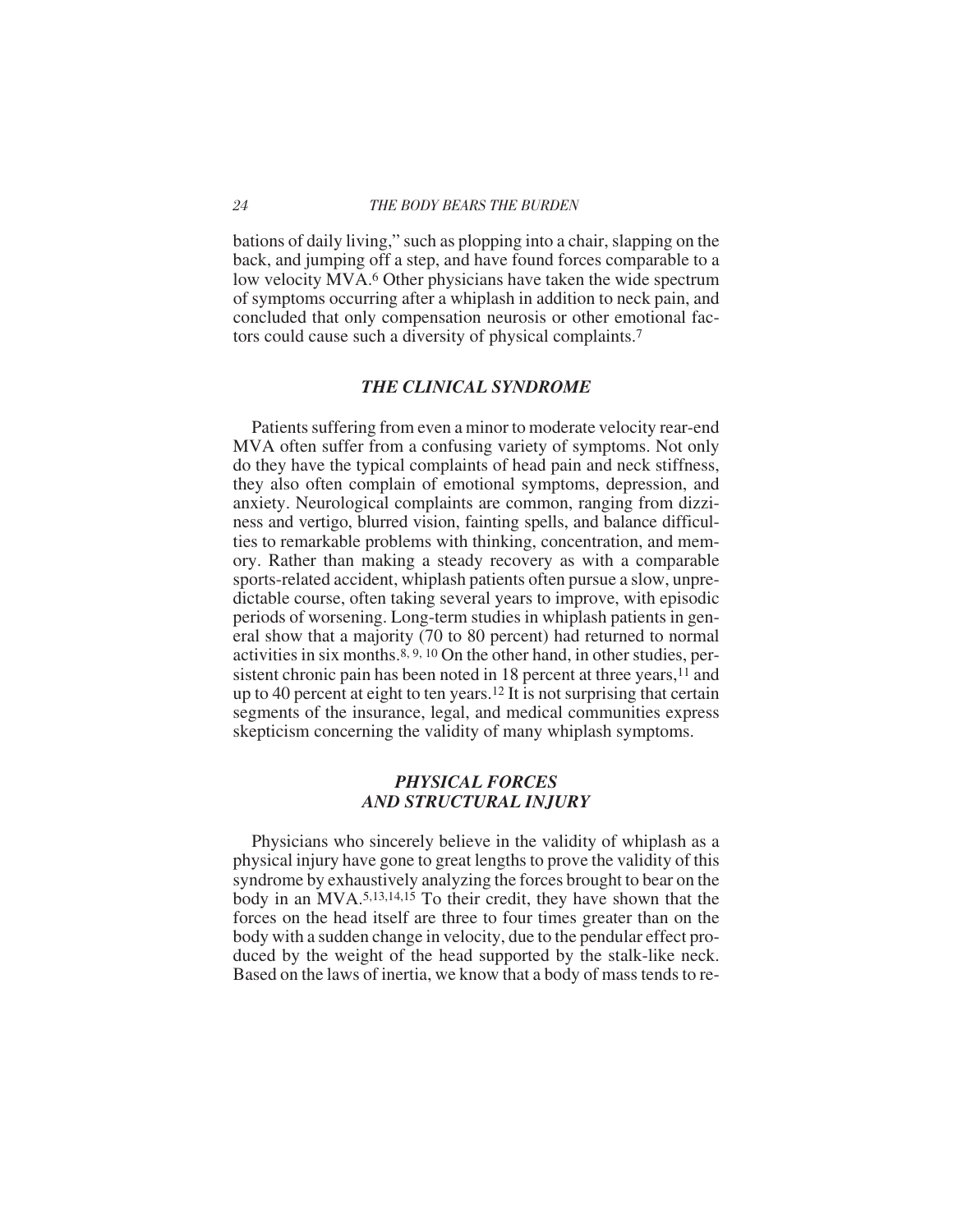sist movement when a force is applied to it. As a result, if a car is hit from behind and rapidly moved forward, the logical conclusion for years has been that the head will tend to resist movement, and therefore move backward in relation to the car. As the car then slows, the head will then rebound forward. Interestingly, most whiplash patients only recall the forward movement of their head.

Video reenactment of crash dummies in a whiplash surprisingly reveals that the backward and forward movement of the head is much less than was thought. In fact, the initial movement of the body is backward, as expected, but because of relatively greater inertia of the ten-pound head, it will not move backward as quickly as the body, and will therefore assume a temporary position of flexion relative to the body. The initial head movement, in fact, is actually flexion of the chin, followed by the head moving up and slightly backward, followed by a rebound forward move. These studies suggest that a violent "whiplash" of the head backward and forward is probably less than was previously thought.16 Despite this finding, the diagnosis almost always given to the neck pain after whiplash is "cervical strain." Stretching and tearing of the ligaments of the jaw joints and the facet joints of the cervical spine, damage and rupture of the intervertebral discs, and compression of cervical nerve roots have all been attributed to these forces.17,18 Acute cervical disc syndrome with radiculopathy, however, is a rare occurrence after whiplash.19

Other velocity-related injuries attributed to whiplash include minor traumatic brain injury with postconcussion syndrome. Shearing of axons related to rapid change in velocity of the semifluid brain is the generally accepted mode of damage to the brain.19 This injury leads to a specific spectrum of cognitive symptoms, as well as vestibular and often visual complaints.20,21 This entire spectrum of injuries has been based on theories dependent on at least a minimum force applied to the body. Despite numerous attempts at analysis, however, the complexity of automobile impacts makes accurate force determinations extremely difficult.

At impact speeds of 5 mph or less, a small cluster of patients present with the full-blown syndrome described above, making a justification for physical injury as a basis for the symptoms even more difficult. Perhaps the most remarkable fact is that the symptoms of the whiplash syndrome, regardless of the speed and velocity changes of the accident, are remarkably similar from patient to patient, a fact that has justified the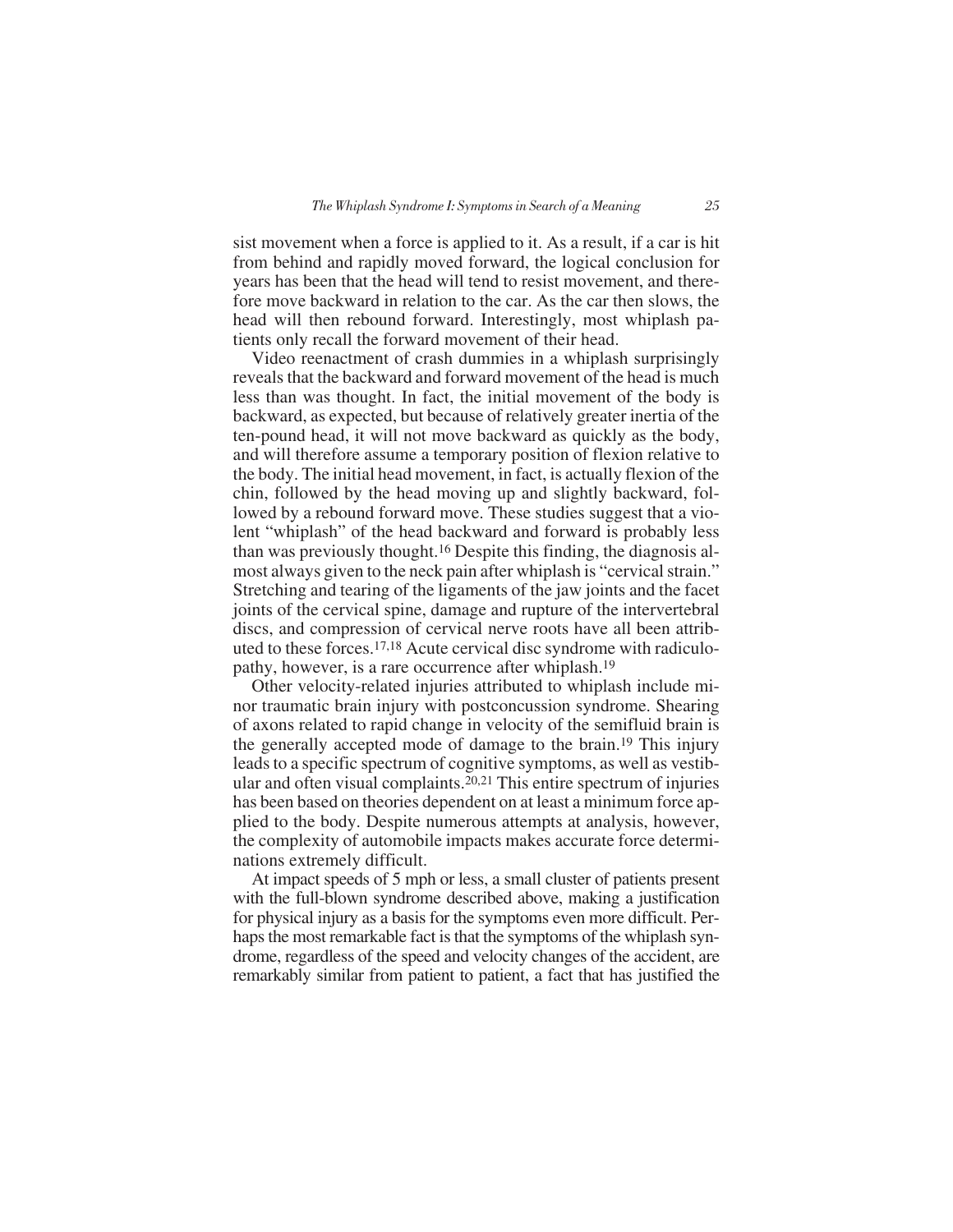classification of whiplash as a syndrome. These symptoms have all been well documented in the medical literature, in those references noted previously and in others.

## *THE PATHOPHYSIOLOGY OF WHIPLASH*

Physicians and chiropractors who believe that whiplash is a legitimate and quite real set of injuries generally believe that neck pain during the early period after a whiplash is due to tearing and stretching of the cervical ligaments. Ligamentous and other soft tissue healing is generally considered to occur after about six to eight weeks. Other discrepancies also pose a challenge to the concept of prolonged cervical pain related to ligamentous injury in whiplash. The remarkably persistent pain and disability seen in many whiplash patients is seldom seen in recreational activities or sports where the individual is subjected to velocity forces of severity comparable to low to medium velocity MVAs.

Professional racecar drivers throughout relatively long careers are usually subjected to similar forces several times in accidents involving impact, but seldom end their careers because of disabling pain. Cervical injuries in sports involving contact, especially football, are relatively common and occasionally neurologically catastrophic. Chronic disabling cervical pain from ligamentous injuries, however, is rare. Football as a sport would be impossible if persistent cervical pain occurred commonly at impact speeds or change of velocities of 5 to 10 mph.

## *Myofascial Pain*

Much of the neck and shoulder pain seen after six to eight weeks after an MVA is believed to be attributable to myofascial pain. Myofascial pain, of course, is a common condition seen in many types of injuries, and under conditions of life stress. In whiplash, it may persist for months and even years. Even after it subsides, it may recur in the same muscle groups with uncanny persistence with ordinary life stress. I have had the opportunity to follow a few patients over periods of fifteen years with up to three MVAs during that time. Even after the third accident, patterns of myofascial pain, spasm, and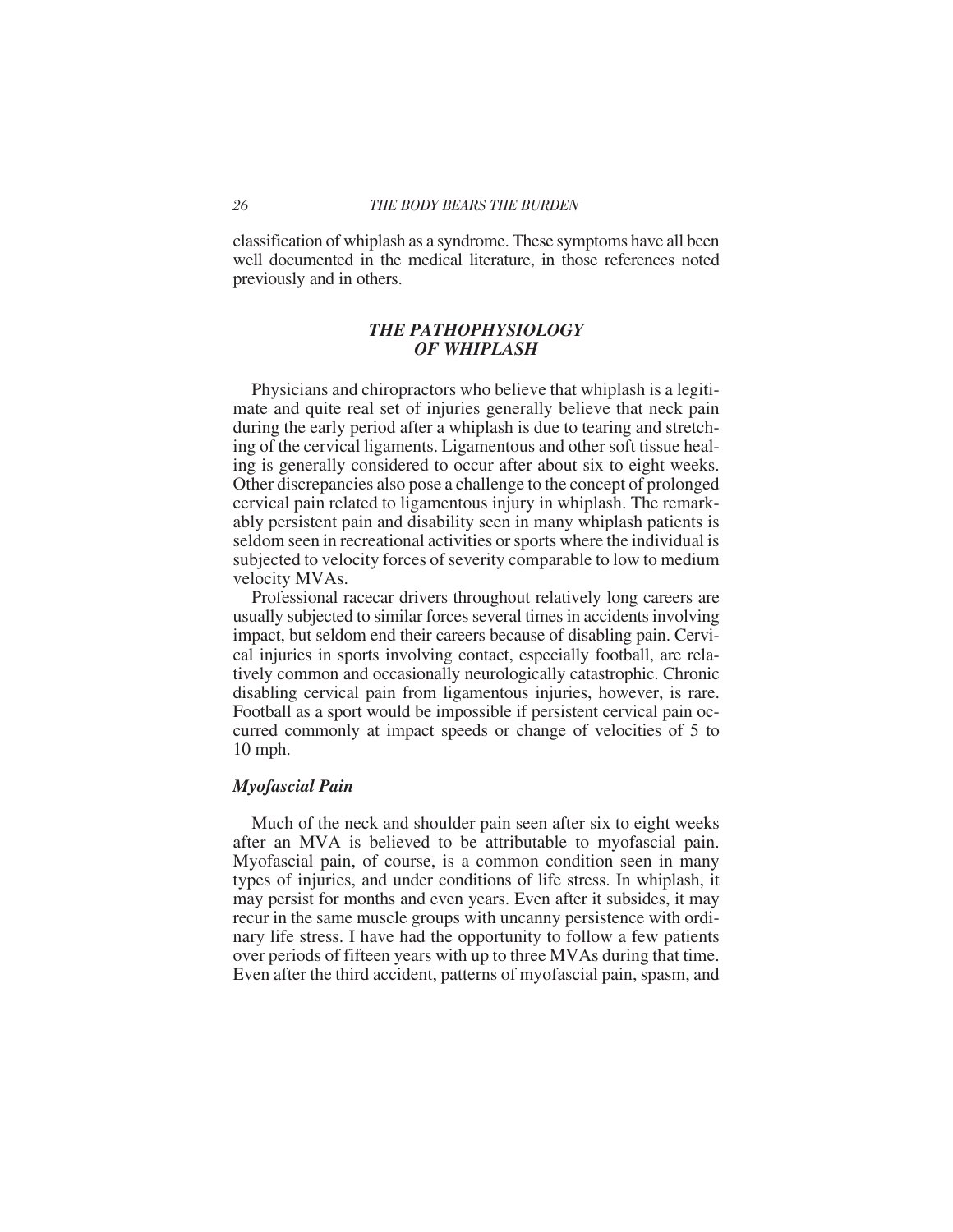trigger points related to the first accident continue to be selectively apparent.

Earlier called fibrositis or myofibrositis, myofascial pain was described by a number of researchers in the late nineteenth century and the early 1900s.22,23,24 From its earliest descriptions, it has generally been attributed to a sudden violent strain of muscles, ligaments, or tendons, or in some cases to extended overuse of the musculotendinous unit. Clinical features have typically involved the description of tender areas in muscles that contain isolated taut bands of muscle fibers. Within these taut bands one can detect palpable hardness of a small area that is exquisitely painful. When compressed, these areas of unique tenderness refer pain to a usually predictable distant site based on which muscle was being palpated. These painful points were first designated as trigger points, and the name myofascial pain was applied to the condition in 1952.25 Over the years, clinicians have discovered that injecting saline or local anesthetic into these trigger points not only would consistently produce predictable referred pain, but often would "turn off" the trigger point and associated muscle pain. Autonomic characteristics of trigger points include vasoconstriction, sweating and increased electrodermal response, pilomotor activity, and dermatographia.

Early biopsies of trigger points reveal subtle changes in mitochondria and ATP, with mucopolysaccharide deposition and sarcolemmal disruption, findings suggestive of a dystrophic process, perhaps related to increased metabolic demand in the face of reduced circulation.26 Many of these findings have not been reproduced in subsequent studies, however.

Theories of causation include, among others, a sarcolemmal energy crisis,27 a dysfunctional muscle spindle,28 a dysfunctional extrafusal motor endplate, <sup>28, 29</sup> dysfunction in the gamma motoneuron circuitry, <sup>30</sup> and a sustained positive feedback loop from muscle spindle and joint capsule proprioceptors to the cerebellum, basal ganglia, and spinal cord.31 Myofascial pain appears to be a chronic, self-perpetuating condition that is remarkably resistant to treatment, is often regionally specific, and in some cases may last indefinitely.

## *Thoracic Outlet Syndrome*

With prolonged myofascial pain involving the neck and shoulders, the head will usually be pulled forward, and the shoulders protracted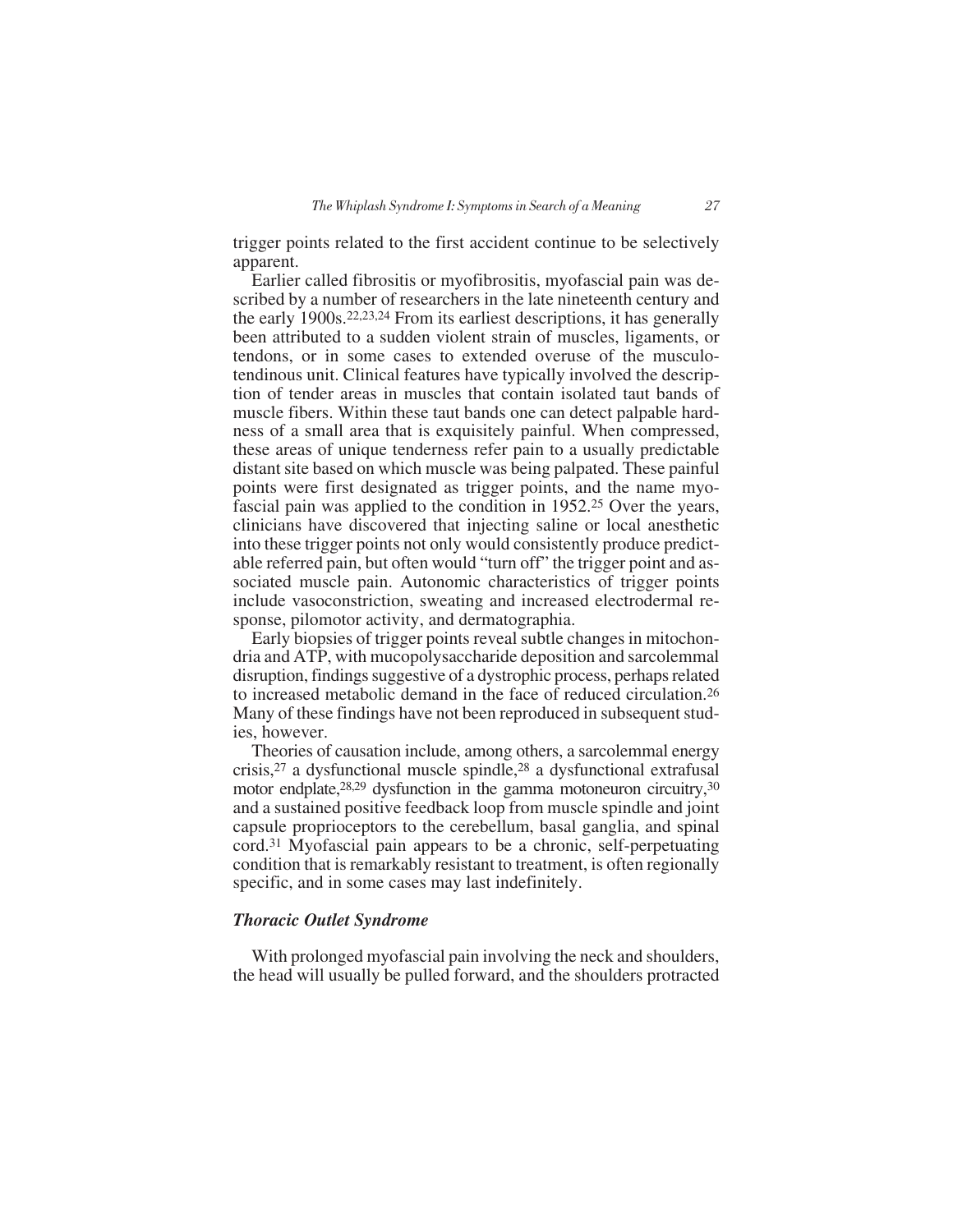and elevated. The patient usually is acutely aware of this posture but is unable to correct it consciously. The resulting postural deformity results in narrowing of the space bounded by the clavicle, the scapula, and first few ribs—i.e., the thoracic outlet—leading to a postural or myofascial thoracic outlet syndrome (TOS). The brachial plexus, subclavian arteries, and veins pass through this space, and narrowing the space compresses these structures. The softest, most compressible structures are the veins that carry cooler, deoxygenated blood back to the heart. One theory is that myofascial TOS results from relative venous congestion caused by impaired venous return related to postural changes. This in turn causes coolness and mild edema of the hand, pain in the arm, and numbness of the hand due to relative hypoxia of muscles and nerves of the arm. The sensory examination in these cases usually reflects mild hypesthesia in a glove distribution to pin prick because the numbness is circulatory, not neurogenic. Since this is an intermittent phenomenon, objective documentation of impaired venous return has not been well documented.

Another theory attributes TOS in whiplash to myofascial involvement of the scalene muscles that form one border of the TOS. Shortening and spasm of the scalene muscles might not only narrow the available space by elevating the first two ribs, but also might cause referred pain and numbness to the hand from scalene trigger points.32 Paresthesia of the hand in whiplash are unfortunately often confused with a cervical radiculopathy or carpal tunnel syndrome. If such patients are found to have a coincidental and unrelated bulging disc on their MRI, they may be subjected to needless surgery.

#### *Piriformis Syndrome*

Low back myofascial pain is also common, often affecting the region of the sacroiliac joints, where the sacral base of the spine rests in a V-shaped notch in the pelvis. It also commonly affects the piriformis muscle, a muscle originating on the sacrum, and inserting on the greater tuberosity of the femur. The function of the piriformis is to externally rotate the femur, and to tighten the pelvic floor, as in the Kegel maneuver. The piriformis muscle is usually pierced by the sciatic nerve on its way from the lumbar spine through the pelvic outlet and down the back of the leg. Spasm and shortening of the piriformis muscle may compress the sciatic nerve causing sciatica. This sciatica, unlike lumbosacral radicular pain, therefore encompasses refer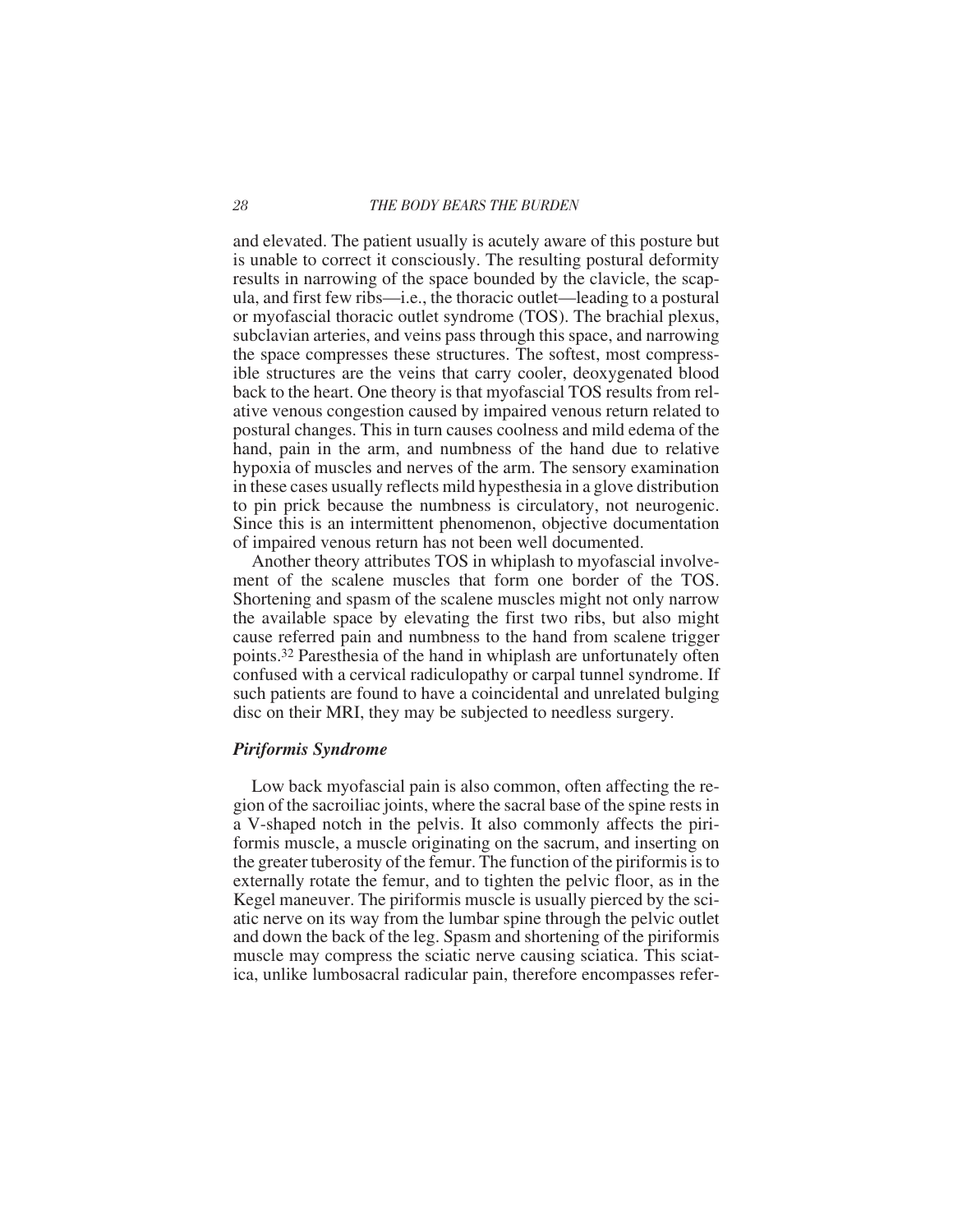ral patterns of both the L-5 and S-1 nerve roots. Resulting sciatica is associated with numbness or paresthesia in the distribution of these roots, but with no motor symptoms or loss of the Achilles reflex. Although the piriformis syndrome frequently responds to physical therapy, the patient may be at risk for an unnecessary operation if the MRI of the lumbar spine happens to show a coincidental bulging disc and the surgeon fails to detect the subtle elements of the syndrome. A unique feature of the piriformis syndrome in women is presented in Chapter 11.

## *Tempormandibular Joint Syndrome*

Myofascial pain may affect the temporalis and masseter muscles of the jaw, causing jaw and tooth pain, headaches, a feeling of congestion in the ear, and occasionally tinnitus (the TMJ lies immediately in front of the middle ear, semicircular canals, and cochlea). One theory relates postwhiplash TMJ dysfunction to traumatic anterior dislocation of the joint disc cartilage during the moment of neck hyperextension at which point the mandible is anteriorly dislocated due to abnormal jaw opening. The posteriorly attached disc ligament is stretched, leading to laxity and recurrent anterior disc displacement.33,34 The exact etiology of whiplash-related TMJ syndrome where no actual blow to the jaw occurred, however, remains unknown. Nevertheless, bruxing, or unconscious gritting or clenching of the teeth, is a well-known symptom in whiplash-related TMJ syndrome, often leading to myofascial pain involving the muscle of mastication. Myofascial pain is a major source of much of the pain that persists in whiplash-related TMJ syndrome.

#### *Minor Traumatic Brain Injury*

Impairment of cognition after a whiplash is usually attributed to minor traumatic brain injury, or concussion. Documentation of the loss of consciousness formerly was a requirement to establish this diagnosis. It is now felt that any *alteration* of consciousness, such as stunning or confusion at the time of the injury, is adequate to diagnose minor traumatic brain injury in the presence of other criteria.35 The mechanism of minor traumatic brain injury is thought to be the tearing or stretching of axons (axonal shearing) as a result of forces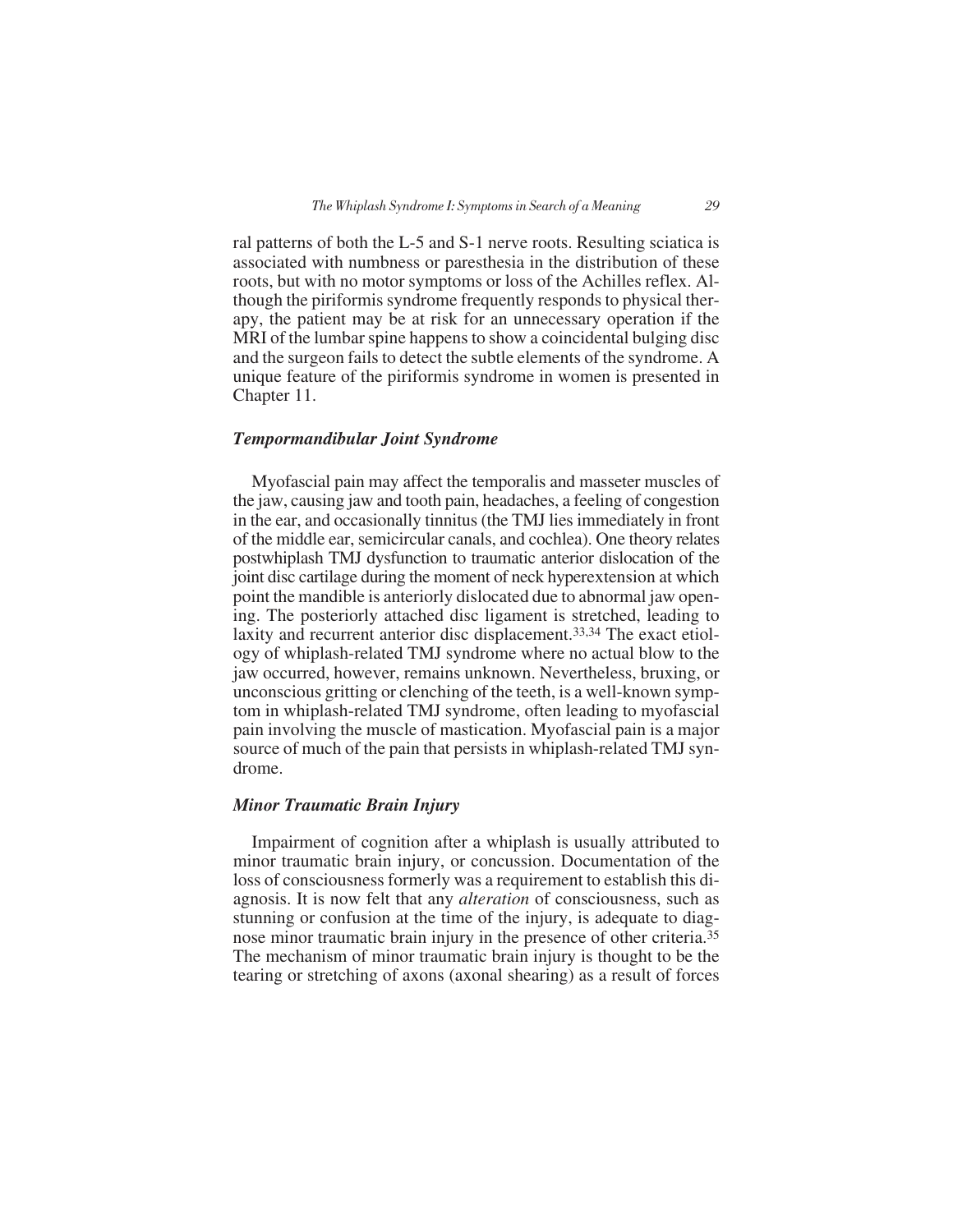related to excessive relative changes in velocity of the head during the acceleration/deceleration of the head during the movement of whiplash.19,36 Studies have shown that actual head impact is not necessary to cause axonal shearing.37,38 Specific cognitive symptoms seem to be fairly similar and reproducible from patient to patient.

Perhaps the most consistent area of impairment is in speed of information processing.38 Specific impairment in complex versus simple reaction time,<sup>39</sup> and in multiple measures of divided attention<sup>40</sup> reflects typical problems with multitask performance and complex attention in mildly head injured patients. Short-term memory measures may also reflect impairment.<sup>38</sup> Subjective cognitive complaints in MVA victims usually involve distractibility, unpredictable impairment of short-term memory, and inability to concentrate. Ambient noise may prevent patients from engaging in a conversation due to distraction. They will forget events, appointments, and things they have said to other people. Frequently they will block on words, names or items of familiar information, including overlearned material such as phone numbers and names of acquaintances. When carefully analyzed, most of their cognitive symptoms may be attributable to slowing of information processing and impaired divided attention.

One of the most persistent and debilitating symptoms is that of profound and pervasive fatigue, both cognitive and physical. With ongoing cognitive demands, patients will "shut down," and be unable to continue with high level or sometimes even routine cognitive activity. Usually this fatigue will begin in midafternoon and prevent any further activity for the rest of the day. Physical exhaustion will usually accompany this, even in the absence of physical activity. Fatigue in minor brain injury is generally combined with other diverse elements of the postconcussion syndrome, but is poorly understood.41

## *Neurological Symptoms*

Neurological symptoms involving the eyes and sense of balance are also common. Many whiplash patients complain of difficulty focusing, especially with rapid shift of focus, or with close vision. Examination usually reveals that they have abnormal sacchadic and slow tracking movements, binocular dysfunction, and convergence insufficiency.21 Fluctuating monocular refractive errors are also common. All of these findings are usually attributed to minor brain injury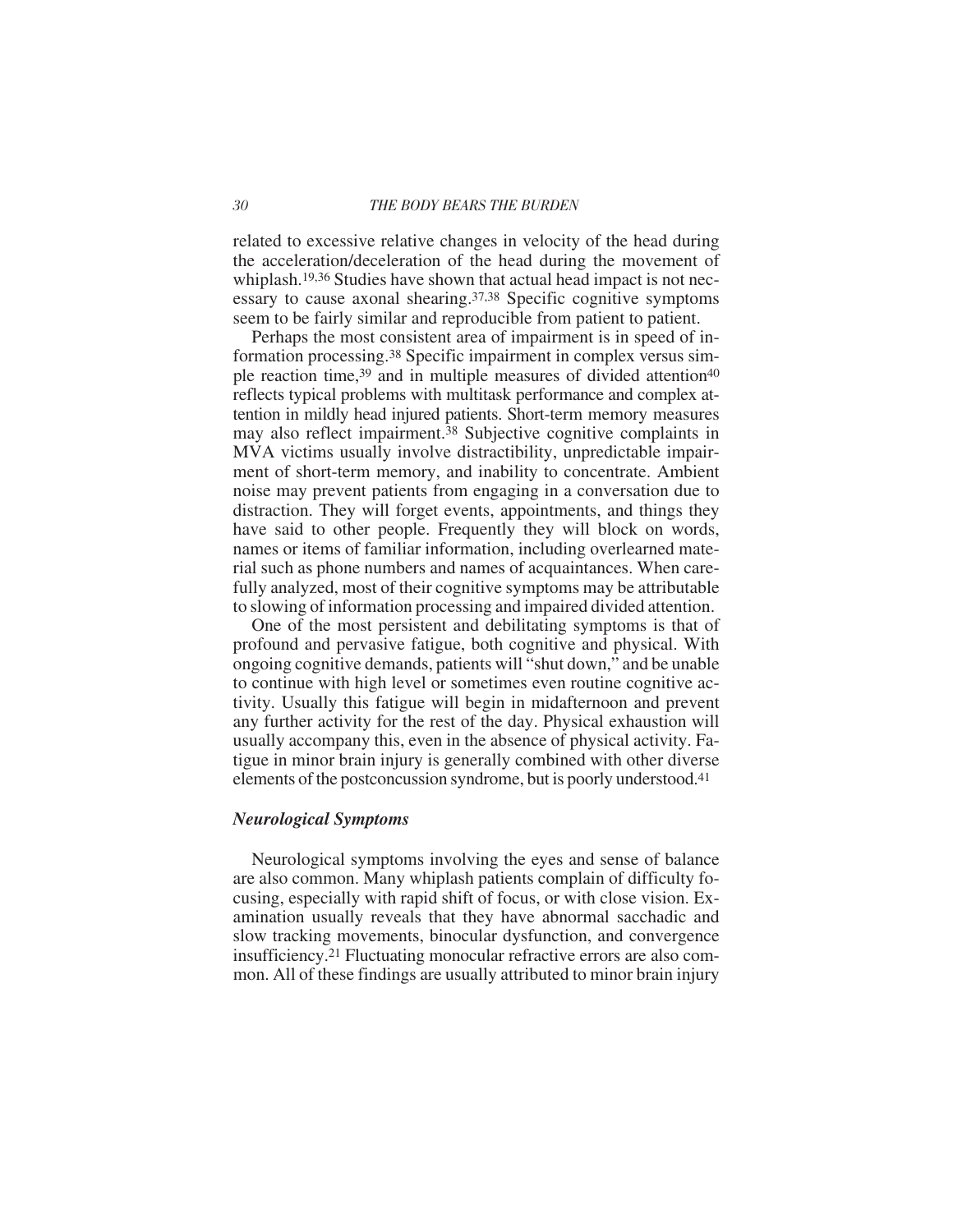and may be associated with substantial reading difficulty.21 Patients also experience lightheadedness when they arise quickly due to orthostatic hypotension. Vertigo with neck extension or even rotational movements of the head is common, although complaints of dizziness are usually more vague and difficult to define. This symptom has most commonly been attributed to "cervical vertigo," felt to be caused by aberrant proprioceptive afferent input from positional proprioceptors in the cervical and lumbar regions, or by cervical autonomic dysfunction.42 Vestibular symptoms also are usually attributed to a concussion of the inner ear, a perilymphatic fistula, or a displaced otolith, but may also be felt to be a reflection of minor brain injury.20,43 Tinnitus, often unilateral, is also experienced, usually with normal audiograms. At times tinnitus may be attributable to unilateral TMJ syndrome, presumably related to edema of the joint and its proximity to the inner ear.18

## *Emotional Symptoms*

Finally, emotional symptoms appear in most whiplash victims. For several weeks they may feel numb or detached, but usually they eventually will experience the onset of anxiety and irritability. Associated with this they may experience anxiety specific to automobile travel, especially when a passenger. This may progress to actual panic attacks when other cars drive too closely, approach rapidly behind them, or when the victims drive by the scene of their accident. Actual visual flashbacks of the accident may be experienced. Repeated intrusive thoughts of the accident may interrupt their train of thought. They may begin to feel jittery, tense, and hypervigilant. Exaggerated startle responses to loud noises may occur. Bright lights and loud or unpleasant noises may become intolerable and cause anxiety and "overload." They may begin to awaken at night in a state of alertness or anxiety, sometimes with racing pulse and cold sweat. Nightmares of the accident may periodically awaken them. If enough of these symptoms appear, they will be diagnosed as suffering from post-traumatic stress disorder (PTSD), although many patients will have only a few of these symptoms.<sup>44</sup> Finally, as all of their symptoms persist, they may develop apathy, loss of interest in eating, decline in libido, and a sense of hopelessness, leading to a diagnosis of depression. The sleep disturbance may become one of repetitive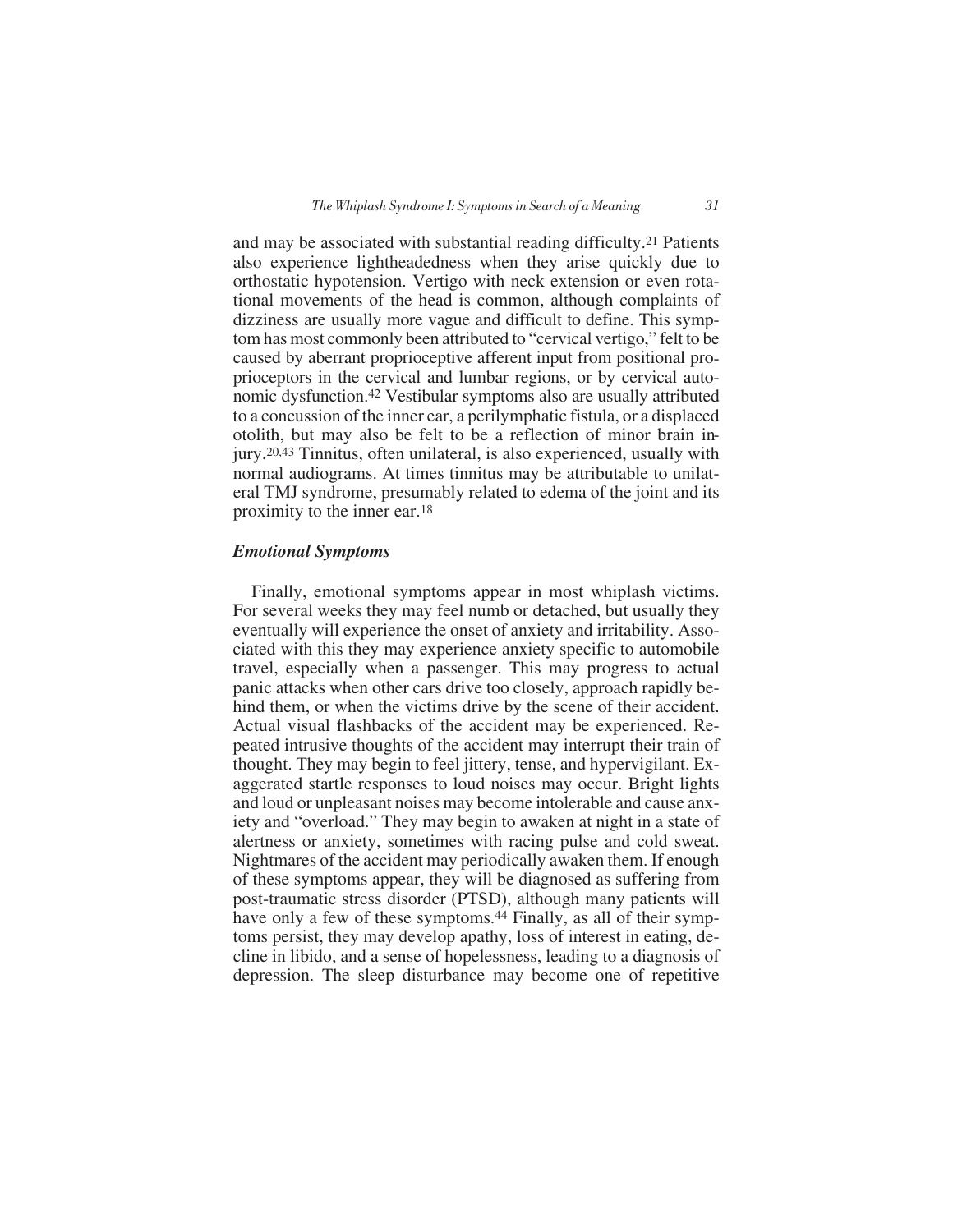awakening with difficulty falling back to sleep. As emotional symptoms appear, many physicians will begin to attribute most or all of their symptoms to psychological causes.45

## *CONCLUSION*

In this conceptual model of the whiplash injury, symptoms are attributed to injuries to ligaments and muscles, the notorious and controversial concept of "soft tissue injuries." In other types of soft tissue injuries in which muscles and ligaments are torn, the pain is immediate and severe, associated with swelling of muscles and joints and marked local tenderness. In whiplash, the severe pain usually appears after a delay of several hours, and at times may be delayed by days.

Recovery in other types of soft tissue injuries may be slow, but is usually steady and predictable. In these injuries, symptoms may fluctuate with use of the affected joint, but do not worsen with incidental life stress, as does the spinal myofascial pain of whiplash. Recovery from myofascial pain after an MVA therefore defies the usual medical explanations for soft tissue injuries that occur in other circumstances.

In this model, the cognitive and intellectual problems after an MVA are attributed to axonal shearing as part of a velocity-based cerebral concussion. The entire concept of "postconcussion syndrome" includes many of the other emotional and neurological symptoms already described. These include dizziness, headache, blurred vision, irritability, and sleep disturbance. In addition, all of these symptoms are believed to be due to injury to the brain and the tissues of the head. Postconcussion syndrome, however, tends to follow minor brain injury much more often than more severe brain injury, in which there has been prolonged loss of consciousness for more than twenty-four hours, no memory of the injury, or even brain surgery. Indeed, some studies suggest that the long-term disability after six to twelve months post accident is greater in mild concussion than in moderate brain injury where the patient does not remember the accident.46 Once again, the neurological problems following a whiplash often are dramatically out of proportion to the severity of the injury, especially when compared to more severe injuries to the brain.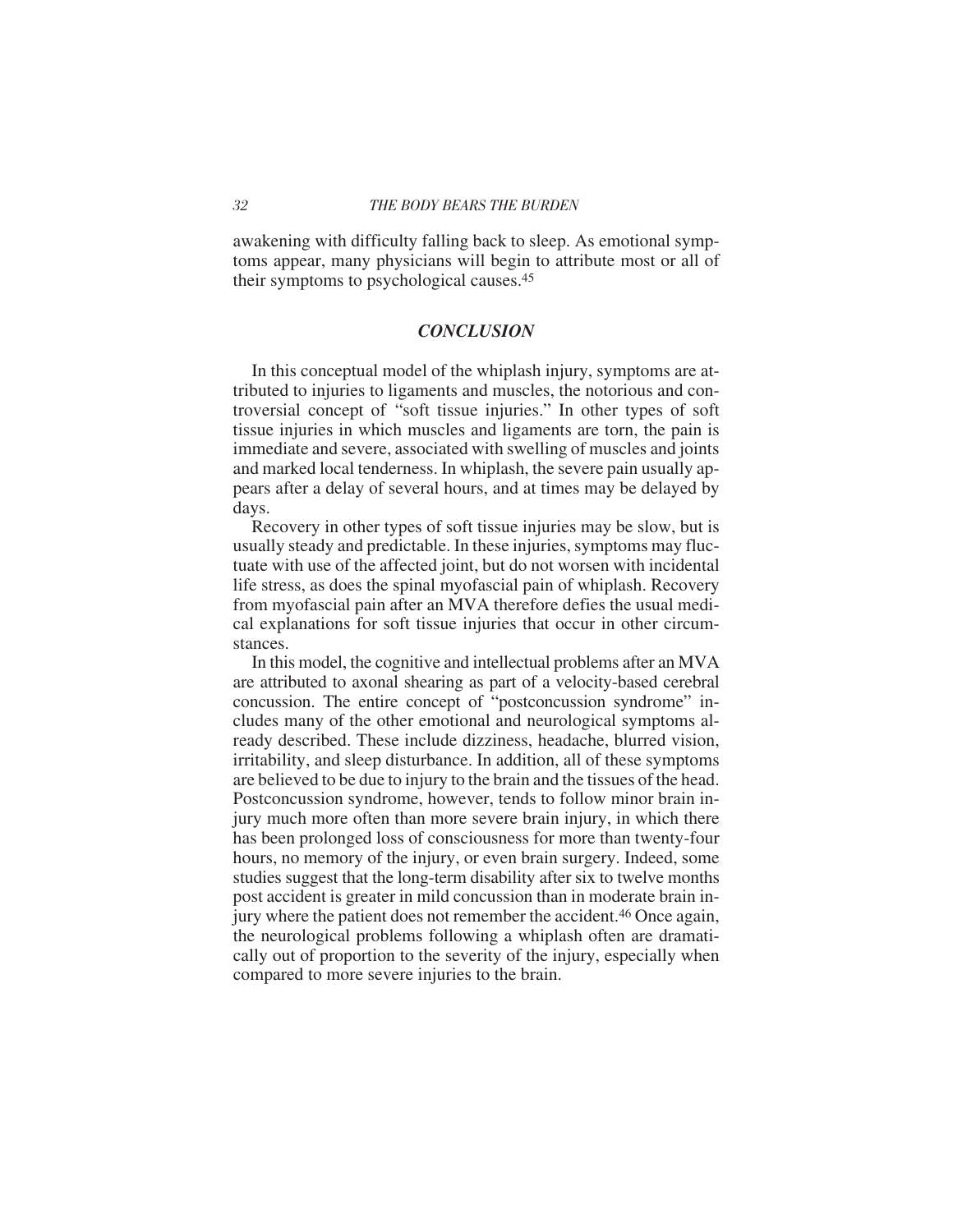With this in mind, I would like to discard the concept of physical and structural injuries to the spine, jaw, and brain as the model for whiplash-based injury. Instead, I would like to explore the concept of the whiplash experience as a model of traumatization, with long-standing and at times permanent neurophysiological and neurochemical changes in the brain that are experience-based, rather than injurybased. In this model, these changes are triggered by a cascade of neural impulses and neurotransmitters precipitated by a continuous state of intense arousal, alternating with recurrence of the freeze response, resulting in turn from an unresolved perceived life threat in a state of relative helplessness. This is a dramatic departure from the long-standing and traditional concept of whiplash as spinal injury. It presents, however, a compelling and logical theory, bringing together the diverse elements of the whiplash syndrome into a cohesive whole.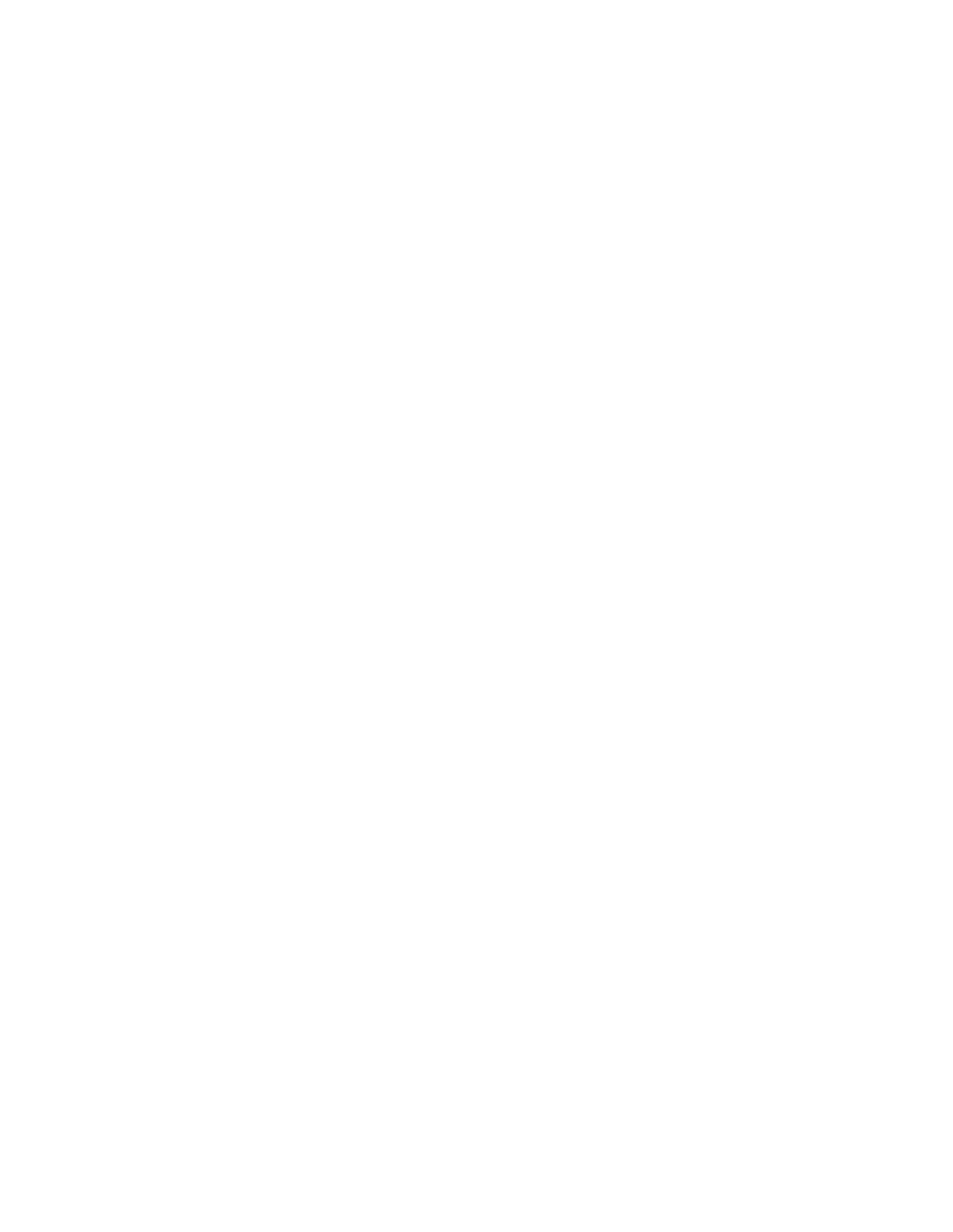## Chapter 4

# The Whiplash Syndrome II: A Model for Traumatization

I dreamed last night that I was playing basketball with a pro team, and all of the players had knives strapped to their arms and legs. Pretty soon we were all cut up, and there was blood all over everyone, and all over the floor. The ball was so slippery that it kept slipping out of everyone's hands.

This was a dream related to me by a patient who had awakened in a state of complete awareness while strapped down, intubated, and paralyzed shortly after induction of anesthesia, and who remained in this state of existential helplessness throughout a ninety-minute surgical procedure. Her symptoms consisted of all of the symptoms of the whiplash syndrome described in the previous chapter, including myofascial pain, bruxing, visual impairment, vertigo, cognitive impairment, and of course, post-traumatic stress disorder.

\* \* \*

#### *MEMORY MECHANISMS IN TRAUMA*

Memory mechanisms play a critical role in forming the complex neurophysiological fabric of traumatization. The odds of a lasting memory being implanted in those centers of the brain related to memory storage is directly proportional to the arousal or emotional content of the experience that accompanied the event to be remembered.<sup>1</sup> One usually tends to remember important life events with little difficulty. Not only are they associated with specific meanings to us, but they are also usually associated with strong emotions, both negative and positive. Those in my generation tend to remember with vivid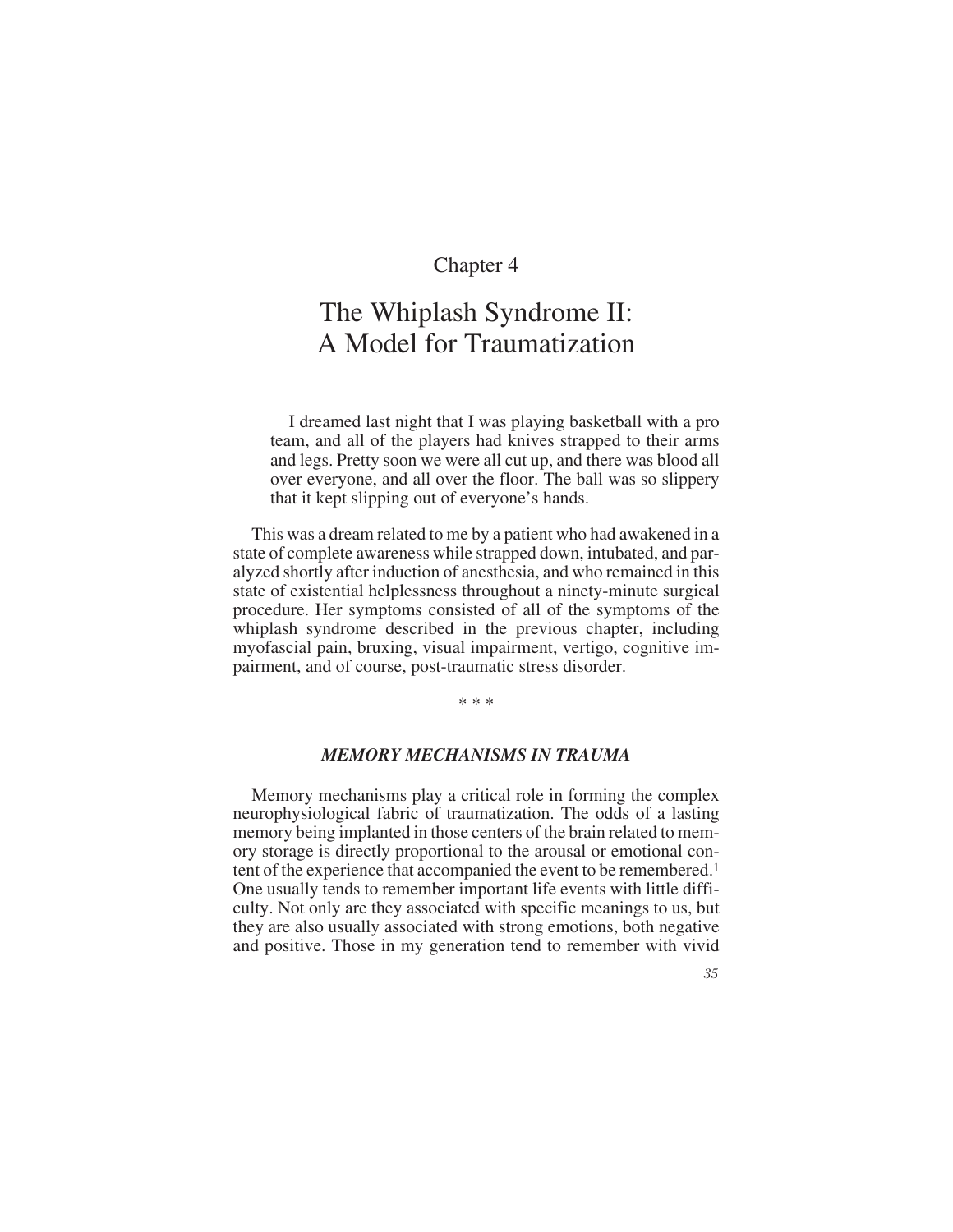clarity what they were doing at the exact moment they learned that President Kennedy had been shot. We usually remember with remarkable detail the events of our weddings, the funerals of loved ones, the greatest moments of our children's success, the news that we have a critical illness, or the vivid experience of a serious physical injury. All of these events are associated with heightened emotions, alertness, or arousal. Animal experiments reveal that they learn certain tasks more quickly if the task is paired with an arousing stimulus instead of a neutral stimulus.

I would like to review arousal/memory mechanisms in the face of threat as presented in Chapter 2. As you will recall, the area of the brain most responsible for processing of memory associated with emotion is the amygdala, the small bulb-shaped nucleus at the anterior tip of the limbic system in the medial temporal lobe (see Figure 2.1). The primary role of the amygdala is the processing of sensory input from the body with regard to the arousal or emotional content of that information. Much of the information comes from the locus ceruleus, which has rich connections with the primary sensory organs of the head and proprioceptive receptors in the neck. Positioning of the head both in the act of orienting to sources of food, as well as sources of threat, is critical to accessing environmental sensory information via the organs of smell, taste, vision, hearing, and vestibular sensation. With sensory input via these sources, the amygdala evaluates the emotional meaning of the incoming information, and integrates the memory image of the event with the emotional experience.2 The hippocampus, the center for verbal and conscious memory, forms a cognitive matrix for that memory image. The right orbitofrontal cortex then mediates the process of routing messages to appropriate areas of the cerebral cortex for more complex memory organization, and to brainstem and motor centers for organization of defensive behavioral patterns that ultimately, will assure survival.3 If this response is successful, these patterns of motor behavior will be stored for use in future threatening experiences in brainstem centers that retain unconscious motor and conditioned procedural memories.

#### *Declarative versus Nondeclarative Memory*

Two clearly distinguishable and separate memory systems in the brain have been defined. Declarative or explicit memory is concerned with verbal and semantic memory for facts, events, and infor-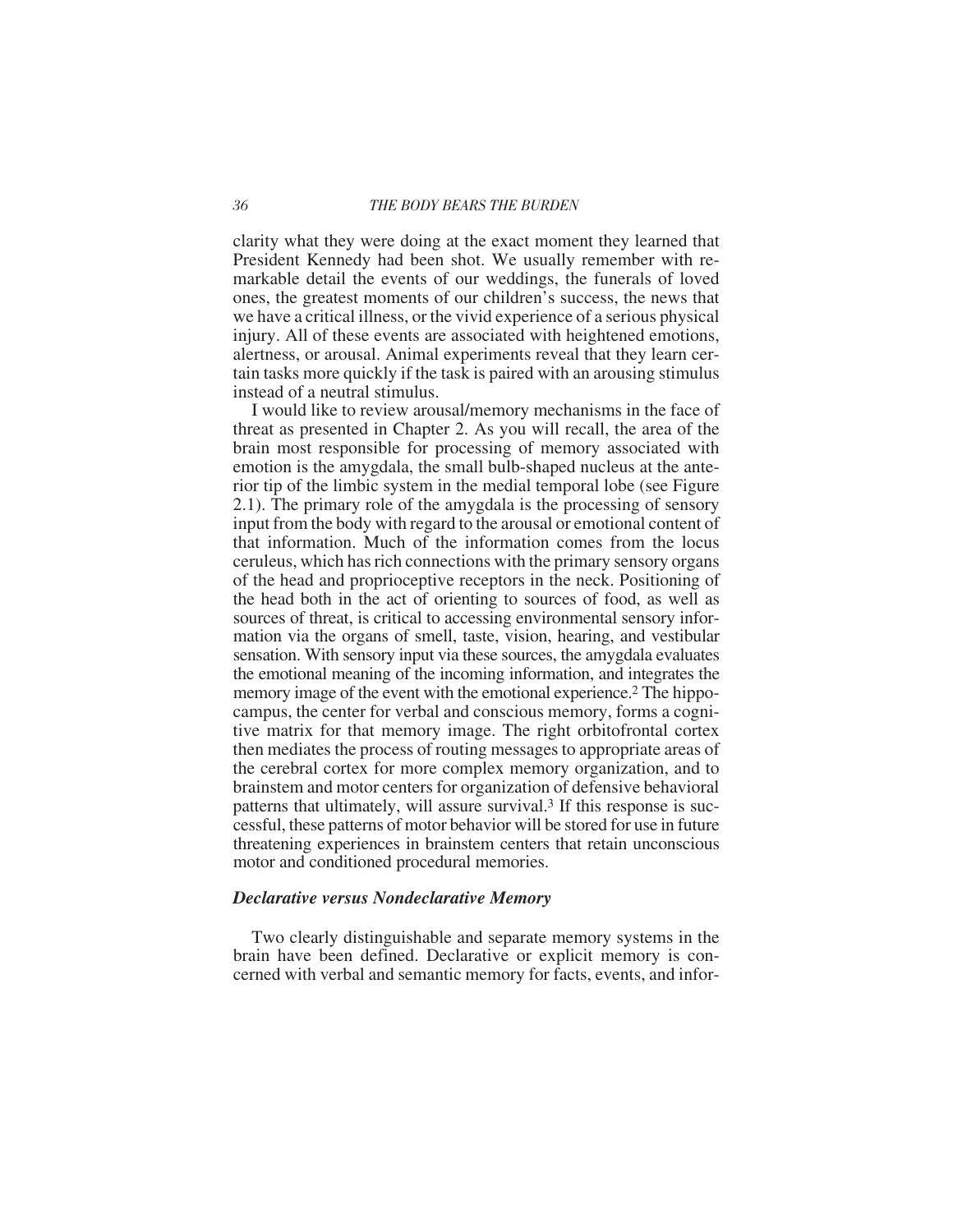mation—i.e., "knowing that."4 It is conscious, intentional, and is the part that we use in acquiring information and a formal education. It contains subsystems for episodic memory related to personal experience, and semantic memory transmitted from another's experience, as in education. Damage to the hippocampus, the brain region probably most important in declarative memory, results in the inability to store new conscious information, as well as excessive responsiveness to environmental stimuli.5,6 Posttraumatic amnesia is characterized by the loss of a segment of declarative memory. It is often one of the earliest functions lost in Alzheimer's disease and other organic dementias. Declarative memory is also affected and sometimes distorted by the emotional content of the associated experience, and may be notoriously inaccurate. This is clearly illustrated by the varying stories told by survivors of the same traumatic natural disaster or life event, and by the occasional change and distortion of old memories through new life experiences. Declarative memory probably represents only a small fraction of stored memory.

Nondeclarative, or implicit memory, is responsible for storing acquired skills, conditioned responses, and emotional associations—i.e., "knowing how." 4,7 It is unconscious, and governs much of that part of our daily activity that is automatic and instinctual, based on past experiences and training. The part of nondeclarative memory that serves skills and habits as well as conditioned sensorimotor responses is called procedural memory. All of the motor skills that we learn and never forget, such as musical, artistic, and athletic talents are stored in procedural memory. Procedural memories are readily acquired without intention, and retained forever without awareness, especially if they are linked to a coincident emotional event.2 They are acquired and stored without the necessary involvement of conscious memory centers serving declarative memory, such as the hippocampus and prefrontal cortex. Motor skill memories are probably in part stored in the brainstem, cerebellum, and extrapyramidal centers controlling basic primitive postural reflexes.

Another type of nondeclarative memory is involved in the process of unconscious conditioned behavior. Conditioned responses or memories may involve the sensorimotor or autonomic nervous systems and are by definition unconscious. In Pavlov's classic experiment, the induction of consistent salivation in a dog by ringing a bell after pairing the bell with feeding is linked to nondeclarative memory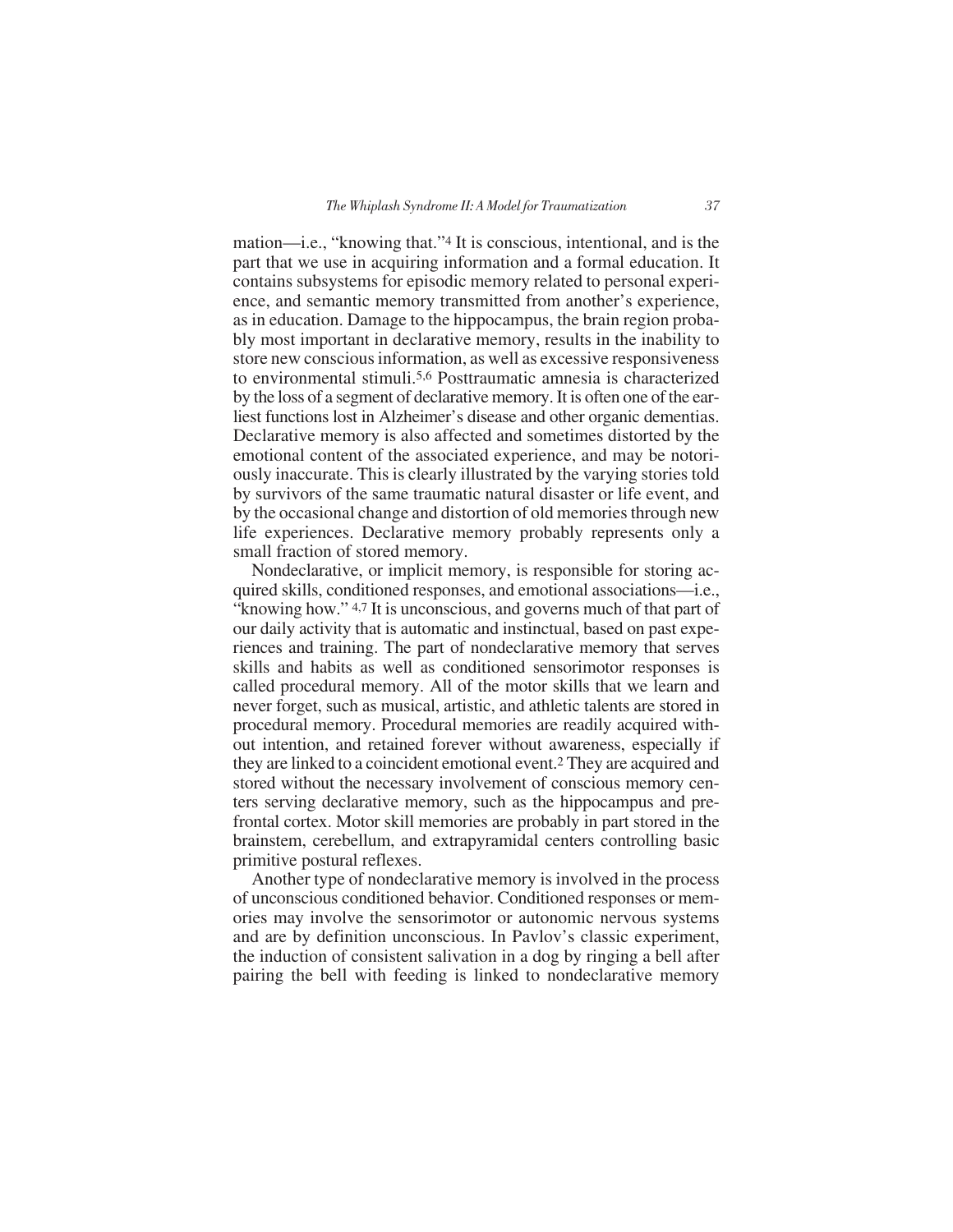mechanisms. Conditioned responses of this type require reinforcement by continued pairing of the external stimuli to maintain the conditioned behavior. If the bell rings enough times without presentation of the food, the salivation response will undergo extinction and will disappear. This type of conditioning, unlike most procedural memory, is not permanent. If, however, the paired stimuli include a component involving high arousal or emotion, it will take fewer trials of exposure to produce the conditioned behavior, and more trials of unpaired stimuli to extinguish it. In fact, if one of the stimuli represents a life-threatening event, the conditioned response may appear after one trial and never be extinguished. Conditioned responses are therefore clearly critical to the unconscious survival-based behavior of the organism. The conditioned response to acute trauma is specifically related to the events and symptom complex accompanying the whiplash syndrome. With these concepts of procedural and conditioned memory linked to arousal we can begin to reexamine the whiplash syndrome in an entirely new light.

## *SOMATIC RESPONSES TO STRESS*

At or even before the moment of impact of two automobiles, the occupants undergo a predictable series of neurophysiological events. Whether or not the impact was anticipated based on the presence of preceding sensory input may have a bearing on these events and the resulting symptoms. Attempts to determine whether symptoms are worse in the presence or absence of a warning have had mixed results. The prevailing opinion is that anticipation allowing the ability of the person to brace for the impact should diminish injuries. At least one study suggests that the element of surprise resulted in more severe injuries.<sup>8</sup> Symptoms indeed may differ in these two situations, but the outcomes are probably similar. Sensory input usually involves visual or auditory awareness of the impending crash and may have an effect on the content of subsequent memories related to the trauma. In either case, within milliseconds, the thalamus receives a barrage of messages from visual, auditory, proprioceptive, and vestibular sensory organs, which are then sent to the amygdala for analysis of emotional content. Based on the potentially life-threatening nature of the event, and with input from locus ceruleus, the systemic release of epinephrine from adrenal medulla along with brainstem norepinephrine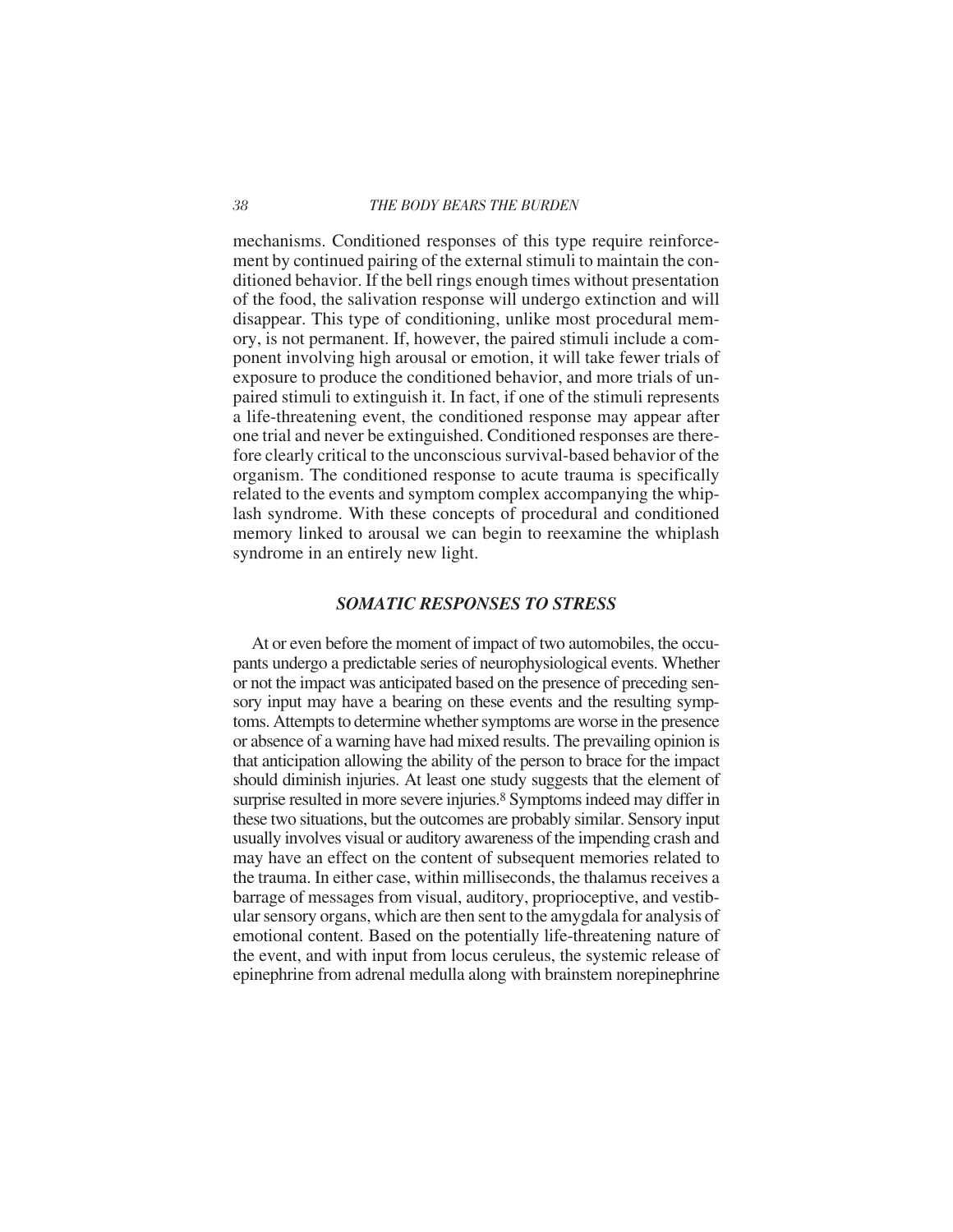will trigger the physiological sequence of the fight/flight response, within both the central nervous system and somatic end organs.

The systemic manifestations of the fight/flight response are of course predictable, but worth reviewing in the context of the accident itself. The eyes will widen, the pupils will dilate, and the eyes diverge slightly in order to achieve maximal visual access to the threat. The pulse, systolic blood pressure, and cardiac output will markedly increase. Skeletal muscles will exhibit increased tone in preparation for action, but at the same time will be subjected to powerful forces involving stretch and torque in a variety of directions. As the car is moved in one direction as a result of the impact, inertia will inhibit the body from immediately moving, resulting in an apparent movement in the direction of the impact. Stretch receptors in muscles on the side *opposite* the source of impact will be activated, resulting in selective intense contraction of these muscles on a reflex basis through the gamma motoneuron circuitry. As the rate of acceleration decreases, the body will then rebound, moving next in the direction of the impact, and activating stretch receptors on the side of the impact, but to a lesser degree. Based on any rotational positions of the body at the moment of impact, torque forces will also activate varied muscle groups on both sides of the body, causing a complex and diffuse pattern of muscle bracing that is predictably asymmetrical and regional in distribution. The rapid acceleration/deceleration forces in varied directions will cause marked perturbation of vestibular receptors in the semicircular canals. Activation of vestibulospinal pathways will further contribute to postural muscle bracing patterns based on directions of movement of the head. Proprioceptive input from ligaments, tendons, and muscles will result in further reflex postural holding patterns. Those parts of the body involved in the control of the vehicle, especially the hands on the steering wheel and feet on brake or accelerator pedals, will react based on procedural memory patterns of motor driving behavior. The resulting motor response will involve bracing, clenching, or turning of the body in reflex reaction to visual, vestibular, and proprioceptive input from sense organs in the head, neck, and muscles of the body.

At the same time, the marked shift in sympathetic tone will inhibit the vegetative functions of the viscera and cardiovascular system. With the MVA victim in an acute state of fight/flight readiness, and subjected to powerful gravitational forces, the next physiological de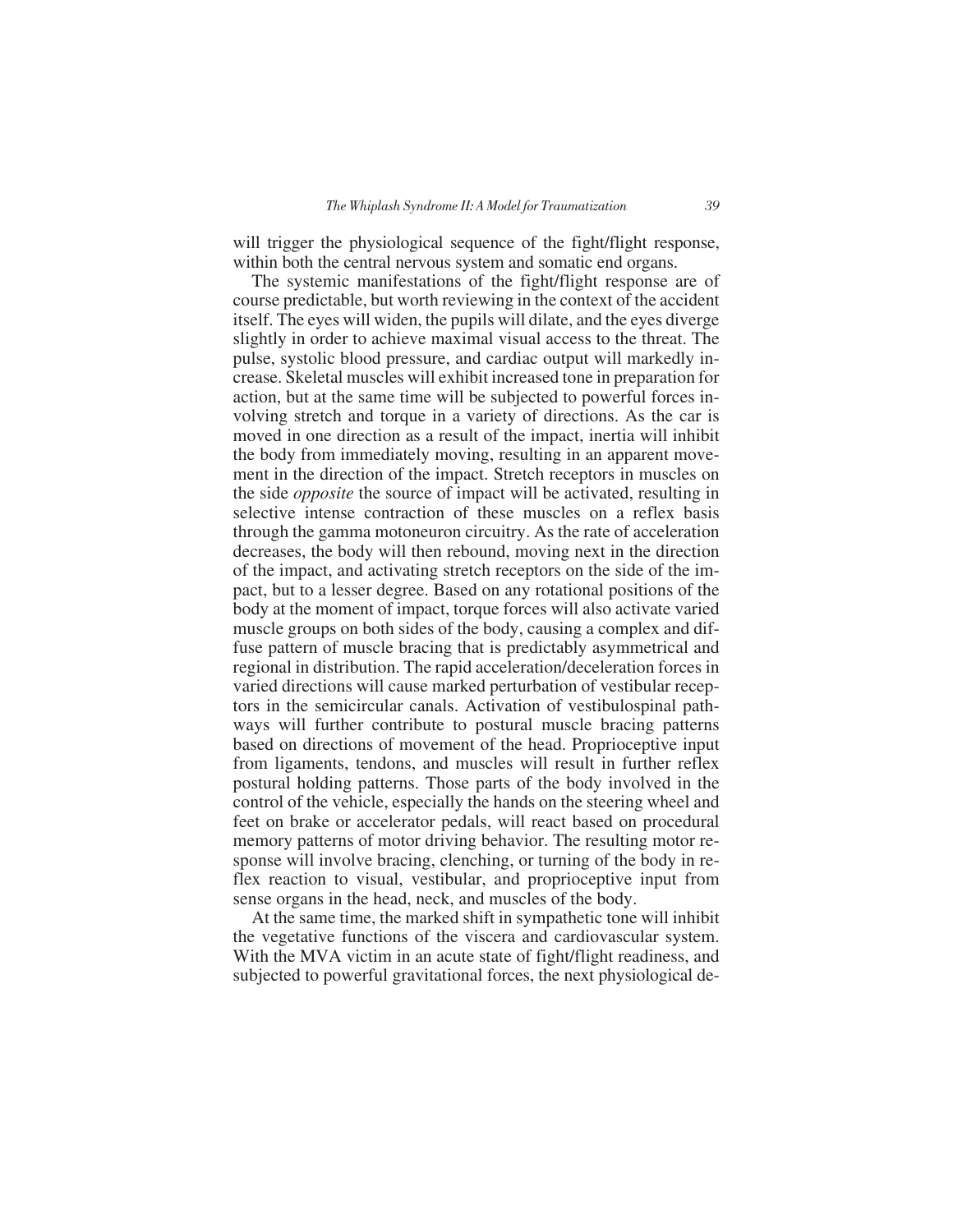mand calls for completion of the high level physical activity required to dissipate the effect of adrenergic arousal on the body. At this point the meaning of the event and the relative empowerment of the victim to pursue the physical activity of the fight/flight response become critical. The basic concept of transport in a vehicle of conveyance actually becomes a profoundly important issue.

#### *THE MEANING OF SPEED*

#### *Vehicular Transport and Society*

Although human beings have traveled in wheeled vehicles drawn by horses or other animals for centuries, the speed of travel has been generally slow, and the distances short. The advent of mechanized, relatively high-speed travel with the invention of the steam engine in the nineteenth century has had a remarkable effect on human society. Distances have shrunk, the pace of life and the amount "accomplished" in a unit of time have increased, and humans have become accustomed to the unnerving sensations of traveling at a high rate of speed. Nevertheless, a person's first experience with the sensations of rapid acceleration and centrifugal force is often arousing and even frightening. Fear of flying in an airplane for the first time is common, and even repeated exposure with benign experiences does not always extinguish the fear. Amusement park rides are often terrifying before they become exhilarating. Nothing in our physiological evolution prepares us for this particular experience of acute and violent vestibular stimulation. Although the peculiar syndrome involving pain with emotional and cognitive symptoms associated with vehicular accidents has probably been around since the Roman chariots, the first apparent recorded reference to this condition probably relates to "Railroad Spine," referred to in Chapter 3.9 During that period of the nineteenth century, this condition was believed to fall into the nebulous category of the neuroses, and as with present day whiplash, was predominantly seen in women.

As mechanized transport has transformed the twentieth-century world, vehicles have assumed roles and meanings far more varied and complex than simply a means of travel. This is especially true in the case of the automobile, which in its century of evolution has progressed from a curiosity to a sign of power and control, a symbol of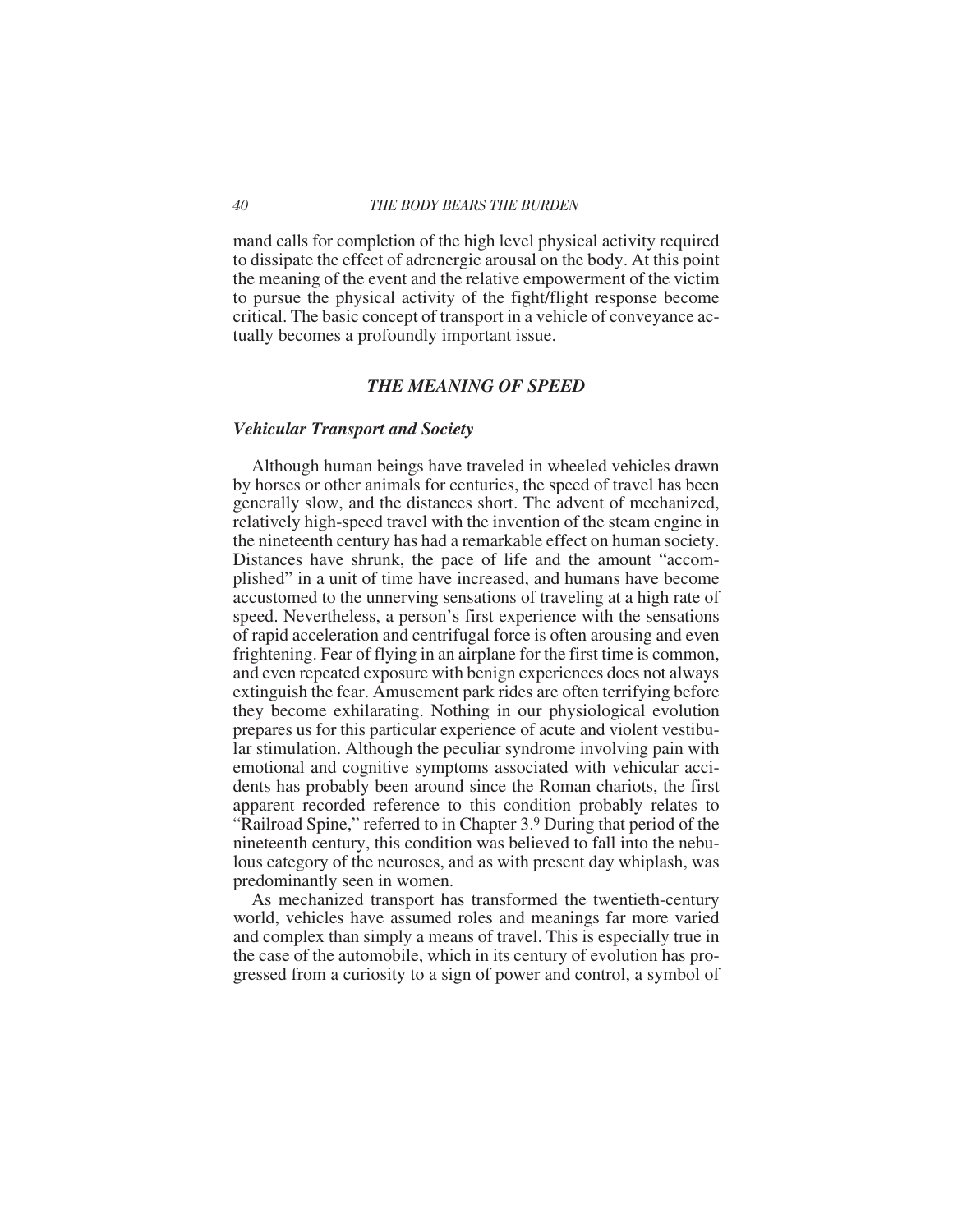wealth and accomplishment, and a source of thrill and exhilaration. In much of the civilized world, the automobile and its operation is considered a God-given right, and a necessity of life. On the other hand, those individuals subjected to the forces associated with rapid mechanized transport that suddenly operate outside of the boundaries of control seldom consider the experience exhilarating. They tend to report the experience of panic or arousal in situations involving loss of control of a motor vehicle, when the crash is averted. If a crash does occur, however, they frequently undergo an experience of numbing or shock for a period of time. As first reported in cases of "Railroad Spine," the effects of sudden high speed and unexpected changes in velocity or direction may produce distressing and longstanding symptoms in certain individuals, especially if this loss of control culminates in a crash.

The increasing frequency of soft tissue injuries in MVAs, the relative resistance to treatment of victims of whiplash, and the incredible costs of their medical care suggests that some unique process is taking place when the human body is subjected to these forces in the context of mechanized transport. Yet a paradox exists in cases of loss of control of a motor vehicle, even associated with a crash, when the operation of the vehicle is connected with an environment of aggression, competition, or intentional risk-taking, or when the driver is inebriated at the time of the crash. Although meaningful statistics are not available, there seems to be no significant incidence of true whiplash syndrome in race car or stunt drivers involved in impact crashes, despite the occurrence of significant physical injuries, cerebral concussions, and life-threatening situations. In the well over 5,000 cases of whiplash that I have treated, I have never seen manifestations of the whiplash syndrome in a person substantially under the influence of alcohol at the time of the accident. The common denominator in cases of MVAs in which whiplash syndrome develops, therefore, appears to be the occurrence of the accident when the individual is in a state of helplessness.

#### *The Automobile As a Threat*

Most automobile drivers, fortunately, respect the risks associated with the operation of their car, and realize that bodily injury and death occur with distressing frequency with their use. Admittedly, this appropriate sense of vulnerability seems to be uniquely lacking during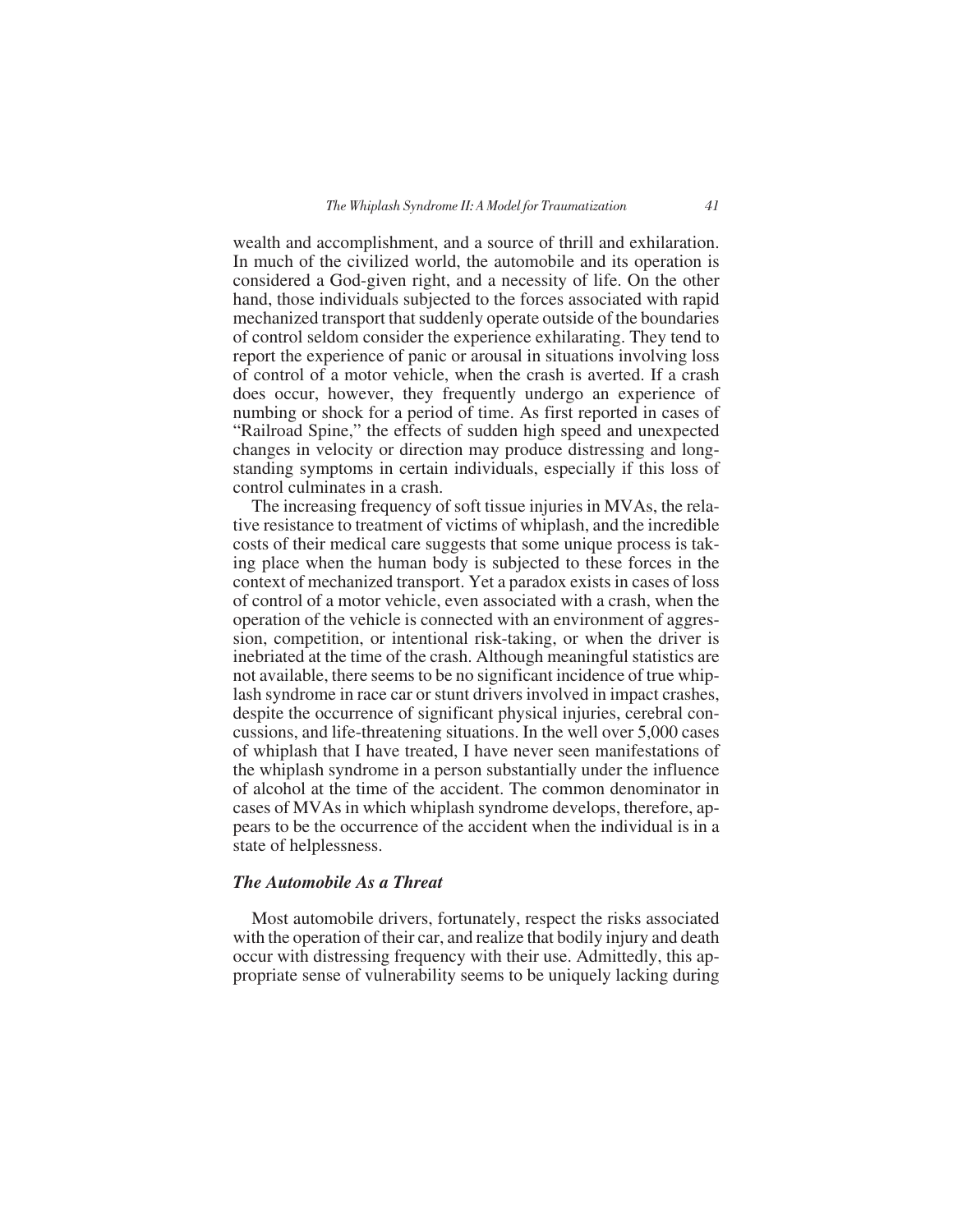the teen years, but it seems to develop in most people with the acquisition of what we define as maturity. Although automobile manufacturers have made admirable progress in improving the handling of cars, there is always a fine line in their control that, if crossed, results in the immediate condition of complete helplessness. Most drivers have experienced this sensation of loss of control at some point in their driving careers, and having done so, will never again feel the complete sense of driver confidence that they did before that experience. Even a small collision will usually be enough to change forever the driver's sense of safety in a car. Obviously gender, personality, and past life experiences have a major effect on the evolution of this sense of awareness of vulnerability in a car. Nevertheless, for most drivers, operation of a car takes place with a variable sense of risk and helplessness.

In the context of the fight/flight/freeze response, a state of helplessness by definition eliminates the option of fighting or fleeing, and obviously neither of these two options exists when one automobile is impacted by another. The event itself, however, is intrinsically life threatening, and will inevitably trigger the appropriate physiological responses of the fight/flight response. In a state of helplessness, the initiation of the fight/flight physiological events will just as inevitably trigger the freeze response, which I feel occurs in a substantial number of MVA victims.

Detailed histories of the initial subjective experiences of MVA victims often reflect the frequency of symptoms of freezing. The immediate experiences of the whiplash victim during the period surrounding the impact of the automobiles are often remembered in vague and even surreal terms. During the moments after the impact, many patients will describe a sense of shock, confusion, and detachment, often with no describable emotional tone. "Numbness" is the word most often used to describe the quality of this experience. On rare occasions, the patient will describe the sensation of being "full of adrenaline," or "shaking all over," but an immediate feeling of arousal is uncommon. Often the memory for specific events is vague and unclear, and details of the impact are often remembered piecemeal or out of sequence.

Occasionally a sense of detached calm is present, and the victims may appear remarkably rational and in control of themselves. More often, however, victims will describe a feeling of helplessness and of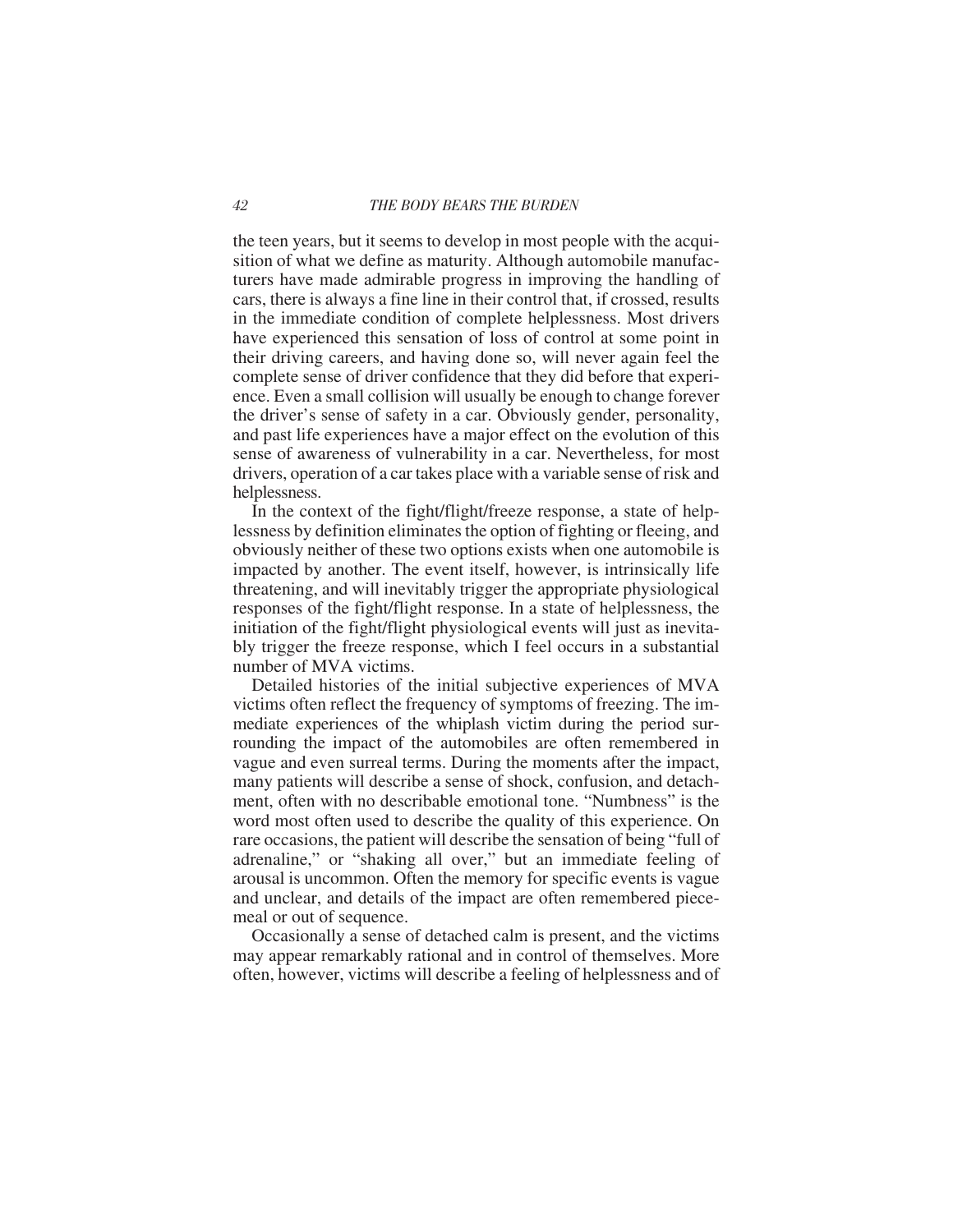being overwhelmed. Others will have a sense of unreality, saying to themselves, "How could this happen to me?" On occasion, a number of my patients have described frank "out- of-body" experiences. Witnesses may describe victims as dazed. Attempts by the accident victim to describe the events of the MVA at a later time will frequently reflect the fragmented nature of their recall. Many of these experiences fall into the category of derealization or depersonalization, symptoms typical of dissociation (see Chapter 8).

#### *THE PHYSIOLOGY OF TRAUMATIZATION*

How then does traumatization occurring in the context of an MVA explain the varied and multisystemic symptom complex of the whiplash syndrome? The experience of trauma primarily involves arousal and memory mechanisms as outlined earlier. Aberrations of memory in trauma involve both declarative and nondeclarative memory, and are characterized by both exaggerated and impaired memory functions.2 In many instances, victims of trauma are amnestic for various events associated with the traumatic event.2 Memory of the event itself is frequently distorted and inaccurate. Many adults abused as children have no specific memory of the trauma itself, and have a vague sense only of being traumatized. When memories themselves are "recovered," they often are remarkably distorted. This distortion or suppression of traumatic memories may be proportional to the severity of the freeze response, or dissociation at the time of the trauma. Enhancement of memories of the event may also be prominent, leading to involuntary resurfacing of these memories in a variety of settings. Arousal linked to the conscious memories of sensory experiences of the trauma leads to the laying down of a powerful feedback circuit within associated brain centers, in part probably involving locus ceruleus, amygdala, and hypothalamus.1 This may result in the triggering of recurrent and intrusive memories of the trauma with even nonspecific arousal, and the triggering of arousal by even nonspecific events or perceptions reminiscent of the trauma.

This arousal/memory link in trauma also may be enhanced by nondeclarative and declarative memories of past trauma with links to the immediate event, such as prior experience with MVAs. Specific procedural memories of sensorimotor experiences arising from both current and past related trauma may also be incorporated into this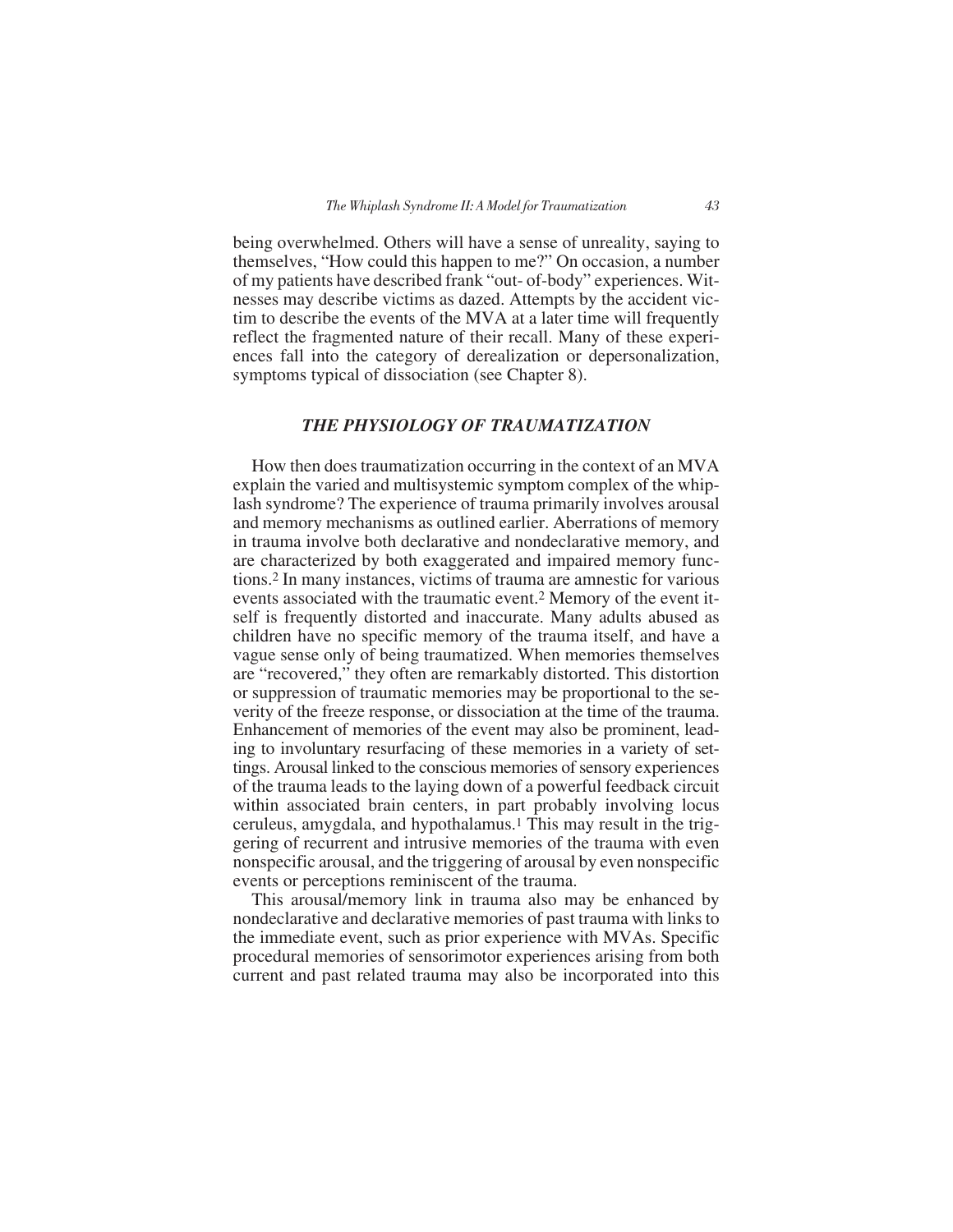newly activated circuitry. Subsequent arousal may then trigger recurrence of these experiential memories, such as pain, dizziness, and the protective neuromuscular bracing response associated with the MVA. These experiences and sensations may then be incorporated in the arousal/memory circuitry.

### *Kindling and Trauma*

The mechanism by which this self-sustaining feedback circuit is established may well be related to the physiological phenomenon of kindling. The term kindling was developed from the description of spontaneous combustion of materials reaching a certain critical temperature. The physiological model was developed in rats by applying a repetitive electrical stimulus to an area of the brain with specific frequency and intensity.10 Although each stimulus was insufficient to trigger a convulsion, if the stimuli were applied with a critical frequency, they would summate and trigger a seizure. In addition, if kindled seizures were induced in newborn rats with many repetitions, the rats would exhibit the tendency for spontaneous seizures that thereafter would be self-perpetuating, and would occur without any stimulus. In other words, these rats developed a relatively permanent change in the excitability of neuronal networks within the kindled part of their brain. The brain region most susceptible to kindling is the amygdala.

In the case of PTSD, the repetitive neural input to the feedback loop associated with recurrent memory events may well derive from the sustained high-level adrenergic arousal persisting as a result of the undischarged freeze response, and the resulting uninhibited autonomic cycling between hyperarousal and freeze/dissociation. Threat-related information generated both by internal memory and external experiential cues would routinely activate the amygdala that in turn would interpret the resulting emotion-based memories as threatening, resulting in the triggering of arousal once again. The result would be the spectrum of memory events seen in PTSD: flashbacks, intrusive memories, cue-related memories, and nightmares. Another result would be the arousal symptoms of PTSD: anxiety, panic attacks, phobias of events and places reminiscent of the trauma, memory and situation-induced arousal, mood changes, irritability, stimulus sensitivity, exaggerated startle, and insomnia. In individuals with significant prior unresolved traumatic stress experiences, modulation of the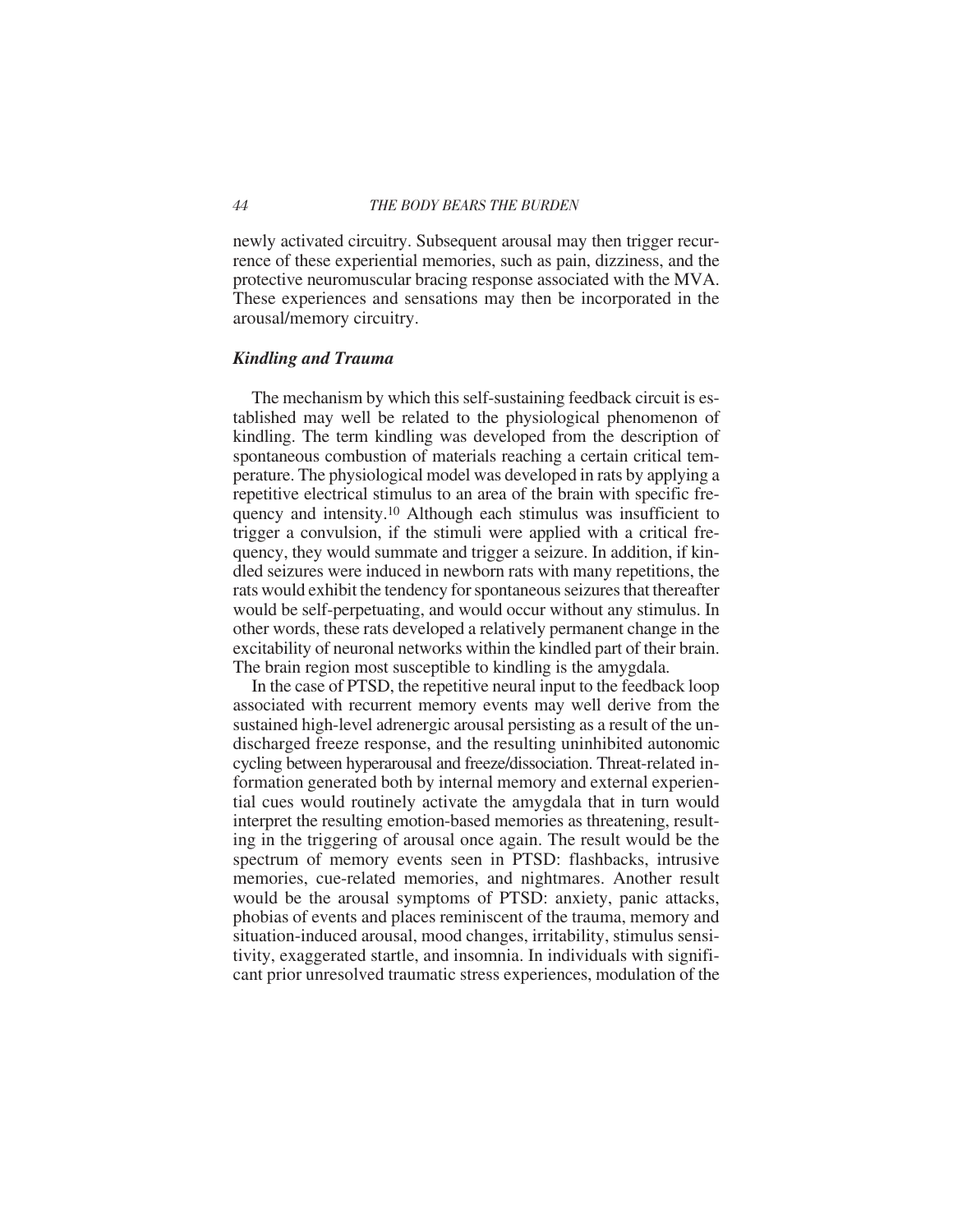organized response to threat may be diminished due to impaired development of the right orbitofrontal cortex, leading to impaired regulation of arousal/memory mechanisms. Under these circumstances, establishment of kindled connections between centers of arousal (locus ceruleus, amygdala) and memory (hippocampus, sensorimotor centers for procedural memory) may be established (see Figure 4.1), leading to increasing potentiation of these pathways by internal as well as external cues, and worsening of clinical symptoms.

The frequent delay in onset of symptoms of PTSD after a traumatic event is quite consistent with the concept of kindling as an evolving neurophysiological process. Similarly, the tendency for PTSD to change in both the nature of the predominant symptoms and the occasional worsening of the condition is consistent with kindling, a process that by definition changes neural excitability and eventually becomes selfsustaining without further external input. Delay in onset, change in basic characteristics, and the spontaneous worsening of memory and arousalrelated symptoms are all typical of the progress of PTSD symptoms in the whiplash syndrome. The same characteristics are also typical of the cognitive and somatic symptoms of whiplash, which often do not appear for a variable period after the MVA, and may evolve and change character over many months. Other authors have also addressed the concept of kindling in relationship to the physiological basis for the development of PTSD.11,12,13

# *Cognitive Deficits in Trauma*

The DSM-IV criteria for the diagnosis of PTSD do not adequately take into account the complex interaction of emotional and somatic experiences in an MVA. Blanchard and Hickling have advocated use of the designation of a subsyndromal form of PTSD in MVA victims.14 Their criteria for this subsyndromal form specify inclusion of criteria for Section B (reexperiencing), and either C (avoidance), or D (hyperarousal), to establish the diagnosis. Even acknowledgment of a subsyndromal form of PTSD may not fully recognize the fact that a remarkably prolonged freeze response, or period of posttraumatic dissociation, may mask many of the symptoms of arousal and reexperiencing for an indeterminate period of time, thereby preventing the criteriabased diagnosis of PTSD. Under these circumstances, the predominant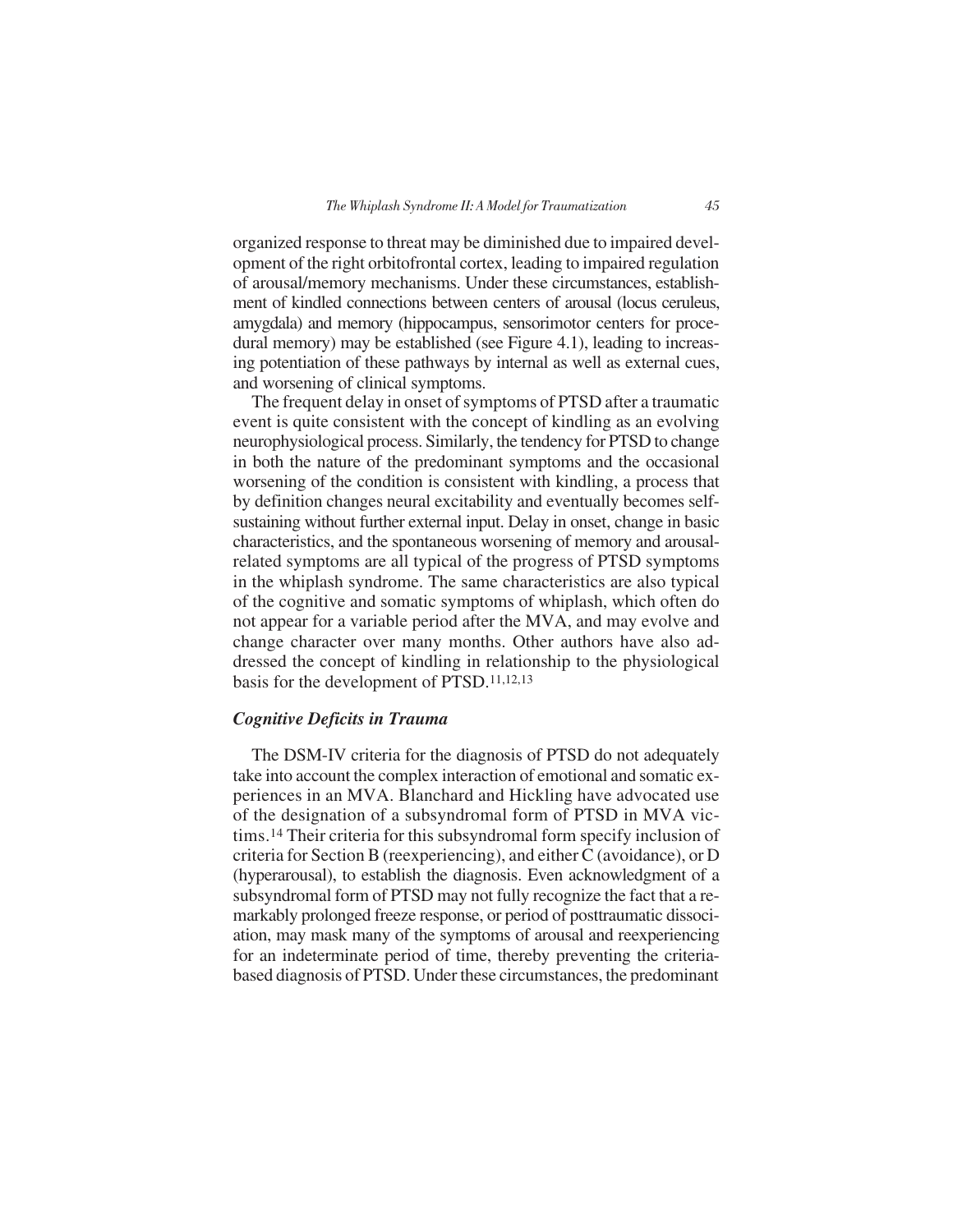

FIGURE 4.1. Theoretical model of arousal/memory kindling in post-traumatic stress disorder. Imprinting of declarative and procedural memories for the traumatic event by lack of completion of the freeze discharge leads to perpetuation of a kindled neuronal loop incorporating locus ceruleus, arnygdala, hippocampus and brainstem, and cortical centers for procedural memory. Internal memory cues, both declarative and procedural, serve to potentiate arousal. The impairment of the modulating influence FIGURE 4.1. Theoretical model of arousal/memory kindling in post-traumatic stress disorder. Imprinting of declarative and procedural memories for the traumatic event by lack of completion of the freeze discharge leads to perpetuation of a kindled neuronal loop incorporating locus ceruleus, amygdala, hippocampus and brainstem, and cortical centers for procedural memory. Internal memory cues, both declarative and procedural, serve to potentiate arousal. The impairment of the modulating influence of a poorly developed right orbitofrontal cortex due to prior life trauma may potentiate this process. of a poorly developed right orbitofrontal cortex due to prior life trauma may potentiate this process.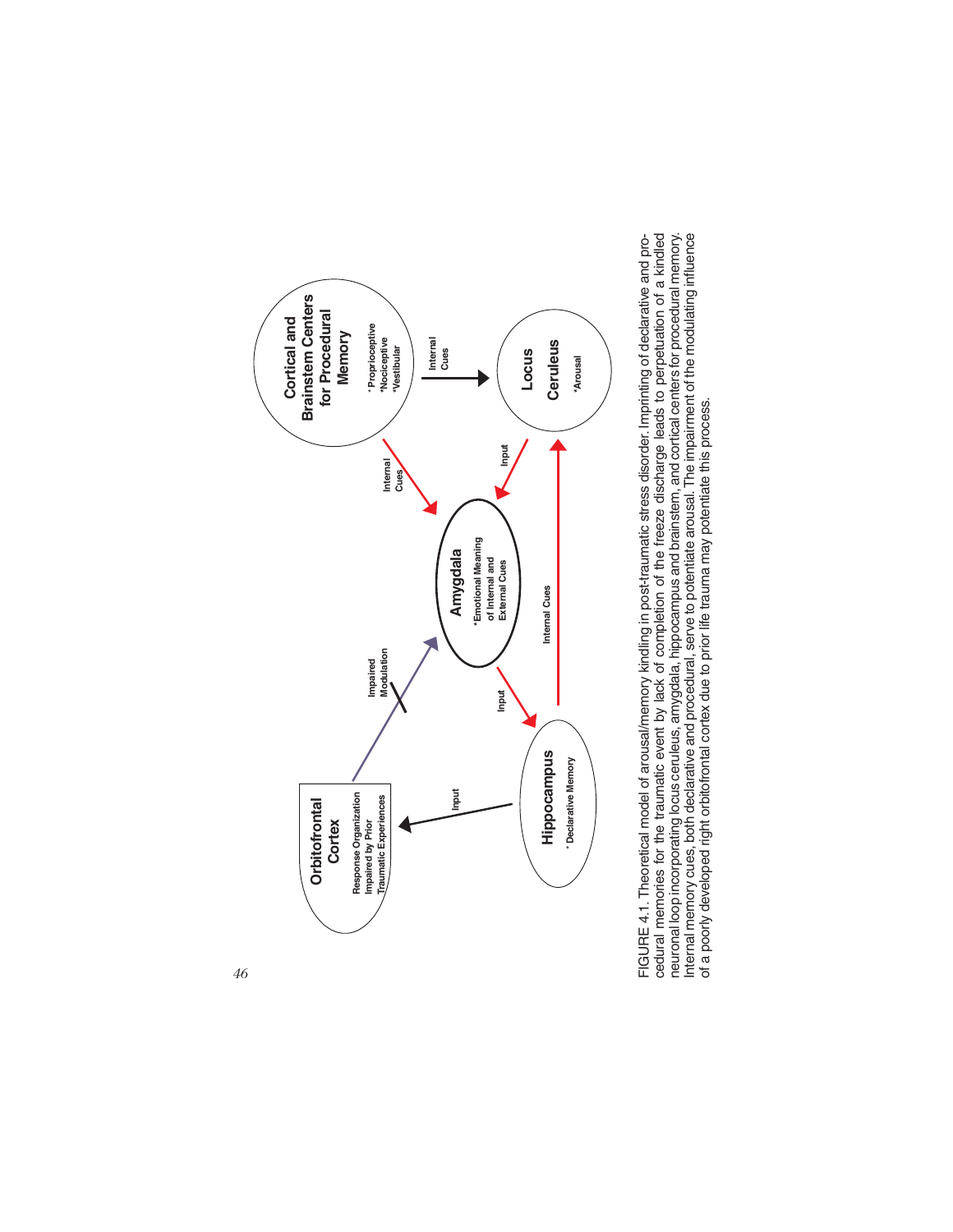symptoms may be those of numbing, distraction, and cognitive symptoms usually attributed to a concussion or minor traumatic brain injury (see Chapter 3). Even in the absence of any conceivable head trauma, PTSD has been associated with substantial cognitive deficits of a severity and similarity sufficient to make the diagnosis of a head injury on neuropsychological test batteries.15,16 Cognitive deficits attributable only to PTSD in the face of documented traumatic events have been demonstrated in such occurrences as terrorist attacks, imprisonment, vehicular accidents, and combat-related sinking of ships.17,18,19These cognitive deficits have a solid theoretical base in the neurohumoral changes triggered by trauma. Trauma has been shown to interfere with declarative memory, but not nondeclarative or procedural memory.1 This phenomenon appears to be related to the input of norepinephrine to the amygdala, allowing the brain to differentiate the emotional meaning of the incoming information. High activity within the amygdala inhibits storage and synthesis of declarative memory within the hippocampus while facilitating storage of memory linked to the norepinephrine-induced arousal.3 In addition, the release of high levels of endorphins in the brain as part of the response to this arousal further interferes with memory consolidation.20 The result is a state of impaired declarative memory storage in the face of enhanced storage of trauma-related memory, most of it nondeclarative. In addition, high levels of cortisol have a direct inhibitory, and in fact neurotoxic effect on hippocampal structures, thereby enhancing the inhibitory effect on declarative memory.21,22,23 The result is the exaggeration of trauma-related memories that, in fact, become intrusive at the expense of conscious declarative memory processes, and contribute to the documented memory deficits in PTSD.15

As noted, endogenous opioids may also be involved in memory dysfunction in PTSD. Stress-induced analgesia is a well-known accompaniment of severe trauma. Soldiers with severe wounds have been noted to deny the need for morphine for some time after their injuries.24 This is consistent with previously mentioned studies that show that both norepinephrine and endorphins are released after exposure to severe stress. Animal studies reveal that animals unable to escape a threatening situation and which exhibit withdrawal/despair i.e., the freeze response—suffer from significant impairment of memory.20 In these animals, both the freeze response and panic interfered with memory processing, suggesting that both epinephrine and endor-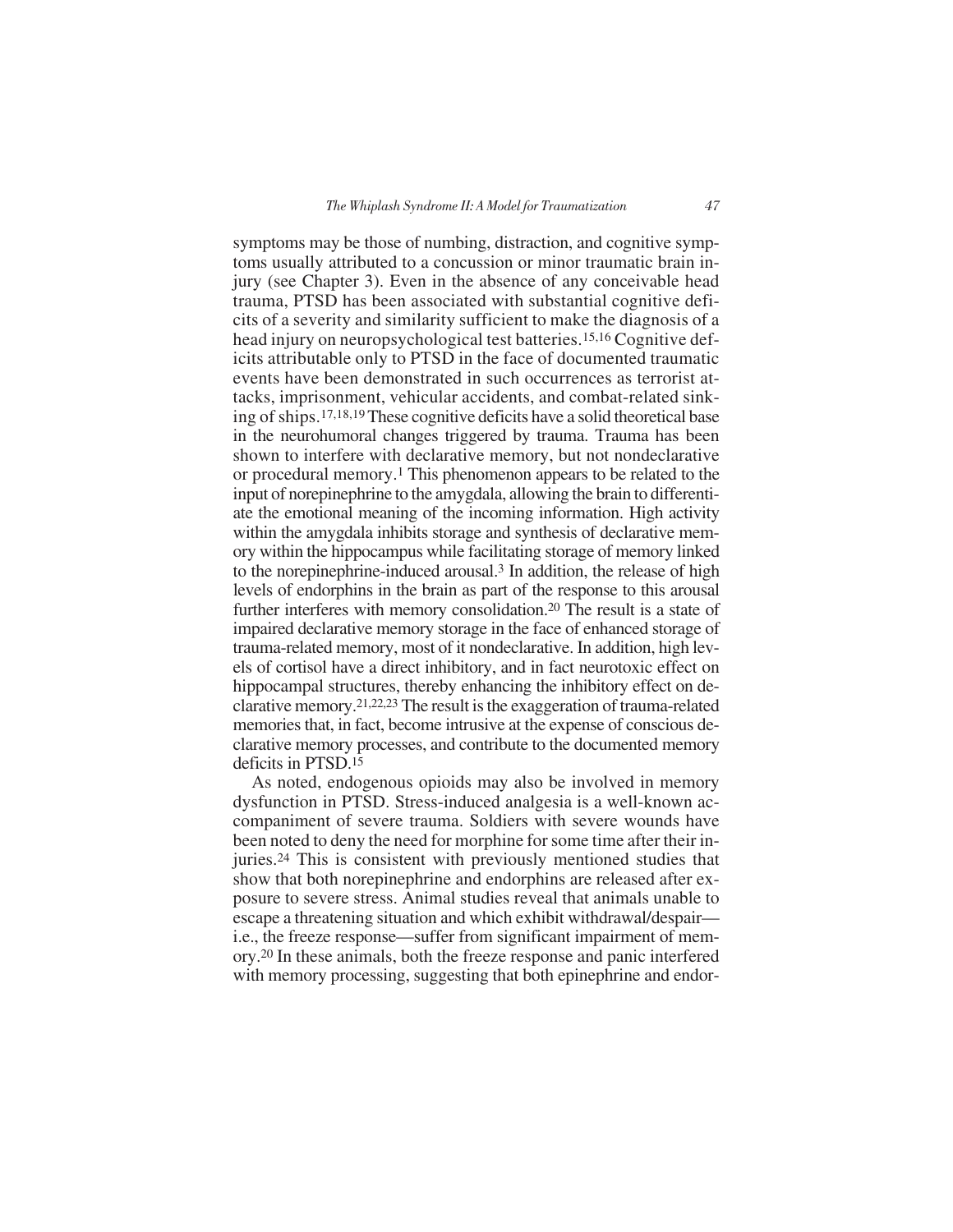phins contribute to this deficit. Van der Kolk has postulated that the freeze/numbing response in animals exposed to prolonged severe and inescapable stress may be analogous to dissociation in humans exposed to trauma, and that dissociation may also be mediated by endogenous opiates.2 Excessive endorphin release may, therefore, play a role in the well-documented deficits in memory noted in patients suffering from PTSD. Traumatic memory intrusion may also contribute to the documented deficits in attention, concentration, and multitask thinking in PTSD. In addition, arousal triggered by recurrent and kindled traumatic memories induces release of norepinephrine that once again activates the memory/arousal feedback circuit as well as the hypothalamic/pituitary/adrenal axis (HPA), and sustains the cognitive deficits of PTSD. These concepts challenge the assumption in the whiplash syndrome that specific and documented cognitive dysfunction is by definition indicative of traumatic brain injury, especially in low velocity accidents.

# *Trauma and the Postconcussion Syndrome*

Another matter of concern in the concept of concussion is the varied symptom complex commonly referred to as the postconcussion syndrome. This is a vague group of complaints that typically includes atypical headache, visual complaints usually involving blurring of vision, balance disturbance, tinnitus, dizziness and vertigo, orthostatic lightheadedness, and mood disturbances. These mood changes have been recognized to contain many of the symptoms of PTSD, and include irritability, stimulus sensitivity to noise and lights, sleep disturbance, fatigue, and depression. Researchers have begun to recognize this association between PTSD and the elements of the postconcussion syndrome.18,25 In MVA-related concussion, all of the symptoms associated with postconcussion syndrome can be explained by the concept of traumatization. In this model, the end organs involved in receiving the necessary information for reflex self-protective behavior in an MVA are primarily those sensory centers of the head and neck. These sources of sensory input include the extraocular muscles of the eyes, the vestibular apparatus of the inner ear and brainstem, the hearing apparatus of the inner ear, the autonomic nervous system and its control of peripheral blood vessels, and the muscles of the head, neck, and shoulder girdle. The sense of smell may also record olfactory information for further reference for survival. Sensory input from these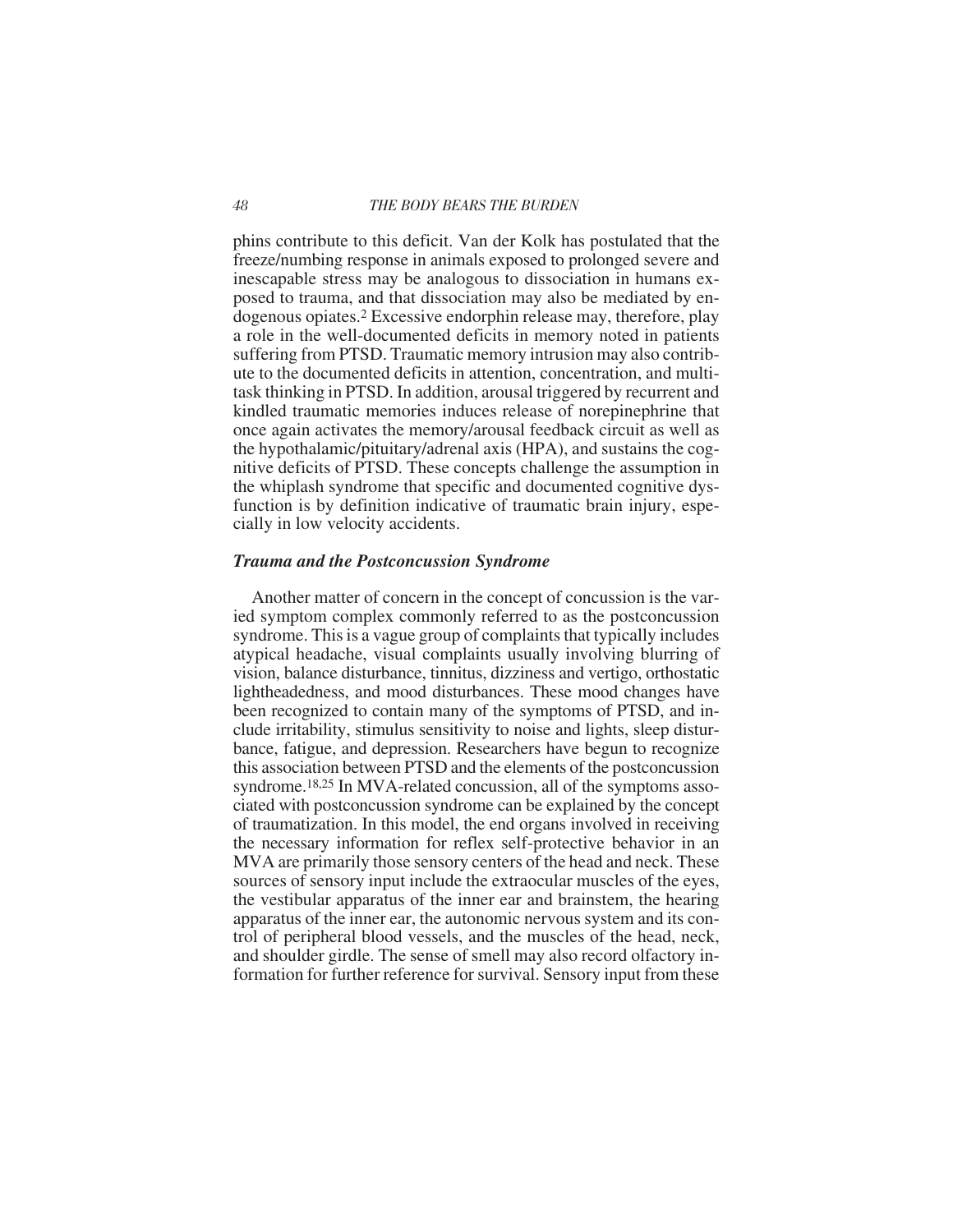end organs at the time of a whiplash will be incorporated in the arousal response and then in the kindled circuitry involving arousal and procedural memory for the event.

#### *Binocular Dysfunction*

As we have noted, under the influence of peripheral epinephrine and brainstem norepinephrine, the eyes will diverge at the moment of trauma or immediate threat, and the pupils of the eyes will dilate. This takes place by reflex activation of the extraocular muscles and the circular muscles that make up the iris of the eye. This response is as automatic as the stretch reflex, and serves to maximize the field of vision in the situation of threat or danger. This ocular reflex inevitably accompanies any arousal threat, including that of an MVA. As with other events associated with arousal, it is frozen in the event of the freeze response, and dissipated by its physiological discharge in the event of survival after freezing.

Applying the concept that retention of traumatic arousal occurs because of impaired freeze discharge, the ocular and pupillary changes triggered by traumatic arousal will continue to be linked in the evolving feedback circuit between centers of arousal and those for procedural memory, the storehouse for motor skills and habits. Under these conditions, any arousal, whether linked to the other memories of the accident or even occurring in the stresses of everyday life, will nonspecifically trigger ocular divergence and pupillary dilatation. In fact, these are basically the clinical findings that have been documented in examinations of patients with postconcussion vision abnormalities (see Chapter 3). Such patients almost inevitably are found to have impaired binocular movements and convergence insufficiency representing the persistence of variable tonic ocular divergence. In this model, however, these changes are not the result of brain injury per se, but rather the incorporation of the eye muscles in the neuromuscular/arousal/memory conditioned and kindled circuit of unresolved trauma.

#### *Vestibular and Autonomic Dysfunction*

The same theory applies to all of the remaining manifestations of the whiplash syndrome. Because of the intense forces of acceleration and deceleration in an MVA, the vestibular and proprioceptive sen-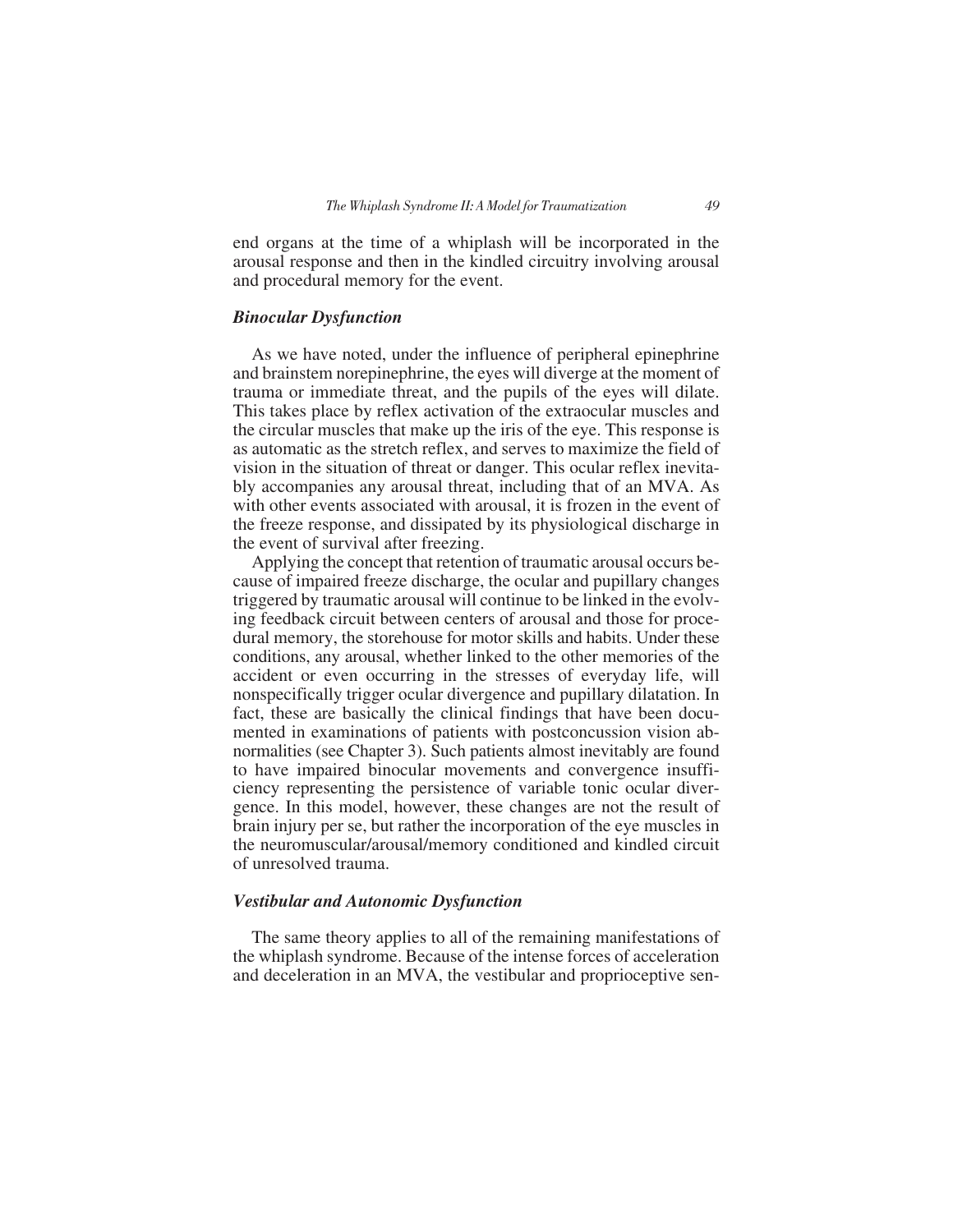sory apparatus of the inner ears and musculoskeletal system are subjected to massive sensory input. Once again, linking of arousal and memory to the conditioned activation of the vestibular system results in the appearance of vertigo, dizziness, and balance disturbance under conditions of arousal. In addition, any quick movement of the head results in vestibular input.

Since the particular and unique vestibular input at the time of the MVA is stored in procedural memory linked to arousal, movements of the head that coincidentally access the MVA-related movement pattern will trigger arousal and evoke the sensation of vertigo and loss of balance. So-called "cervical vertigo" may therefore arise from muscles of the neck involved originally in bracing patterns of the accident. Activation of bracing and movement patterns involving these muscles may arouse procedural memories of the vestibular stimulation experienced in the accident and linked at that moment to perceived life threat, thereby repeatedly inducing vertigo with head movement. Vertigo in this model therefore represents survival-based procedural memory. This phenomenon may explain the absence of objective findings in many cases of positional vertigo in MVAs.

A labile and unstable autonomic nervous system is known to accompany PTSD. The primary measures in chronic cases involve documentation of unstable pulse and blood pressure responses to nonspecific arousal stimuli, sounds, pictures, or even smells reminiscent of the trauma, or even guided imagery of the trauma. Electrodermal skin response has also been used with some success in identifying PTSD autonomic overresponders.26

Victims of PTSD are known to cycle in and out of arousal and dissociation, the former associated with adrenergic dominance, the latter with endorphinergic and probably selective vagal influences. In the early stages after an MVA, an exaggerated sympathetic response may be at its most dramatic. I have documented many patients with systolic blood pressures over 170 mmHg with no history of hypertension, and with pulses of 120 to 140 bpm at rest. Most of these patients have been in acute arousal and anxiety, with many symptoms of the arousal portion of PTSD. On the other hand, those patients presenting with characteristic of sustained freeze and dissociation will generally present with low systolic blood pressure, occasional bradycardia, and frequent orthostatic hypotension and dizziness. Actual syncope is not uncommon in these individuals. Many of these dissociated patients will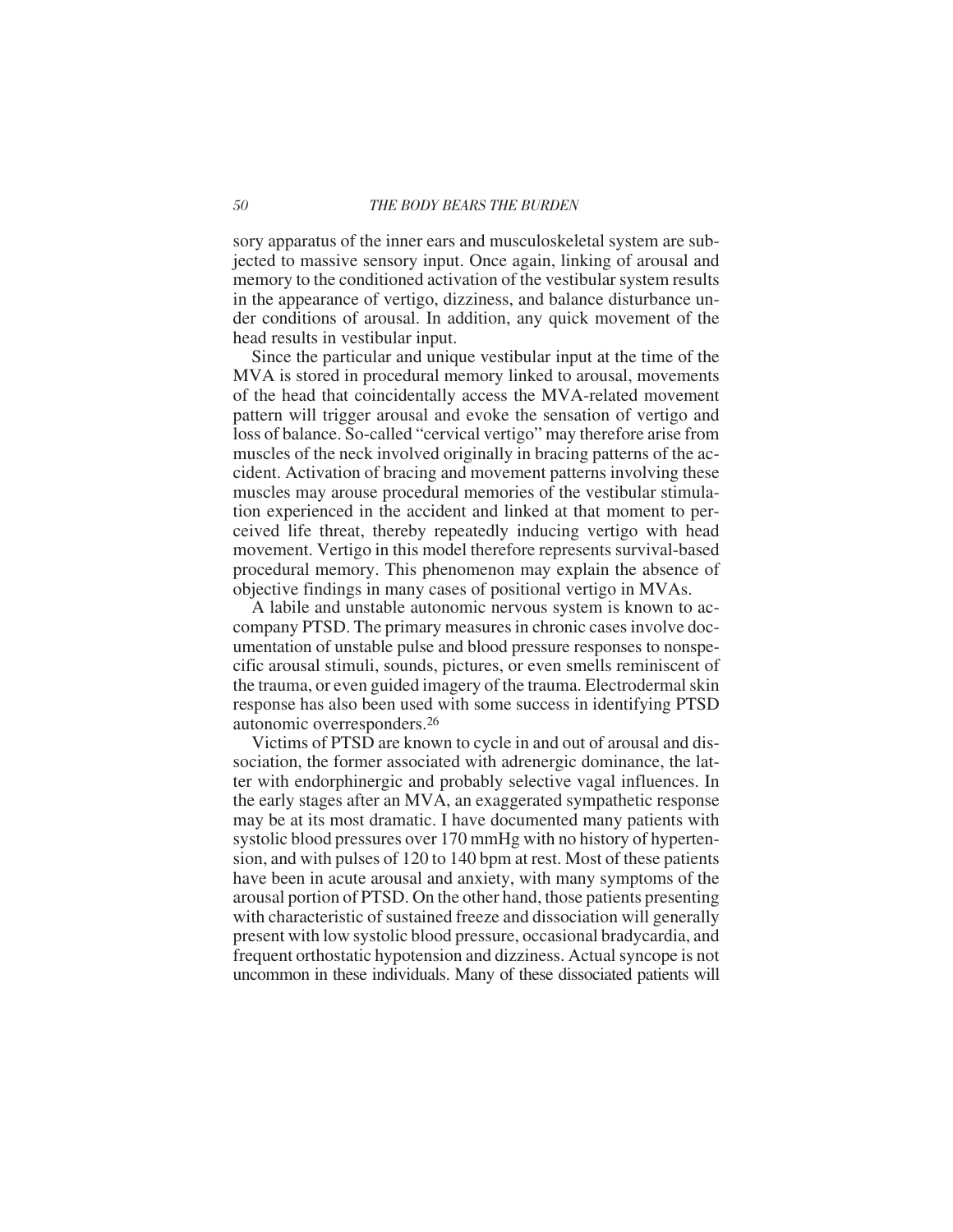suffer from dramatic alternating constipation and diarrhea, and occasionally from symptoms of peptic acid disease.

Autonomic instability, I believe, is a secondary, conditioned phenomenon linked to the arousal/ memory feedback circuit of traumatization, with the numbing and the dissociation of the freeze response often associated with cholinergic symptoms. The basis for this is found in the role of selected brainstem vagal centers, and is discussed in more detail in Chapter 8.

## *Neuromuscular Dysfunction and Myofascial Pain*

The other end organ system involved in traumatization in the whiplash syndrome, one that is totally ignored in consideration of MVArelated PTSD, is the neuromuscular system. Posttraumatic headache, and cervical and lumbosacral spinal pain constitute the primary symptoms related to whiplash. This pain has been attributed to injuries to muscles, tendons, ligaments, intervertebral discs, spinal facet joints, and nerve roots.27 In the final analysis, however, the prolonged and intractable pain of whiplash I feel is eventually attributable primarily to the condition of myofascial pain. The relationship of myofascial pain in the whiplash syndrome to the arousal/memory link in trauma is quite analogous to the involvement of other end organ systems with procedural memory for the traumatic event. At the instant of impact, selected muscles are stretched in a coordinated and synchronous pattern depending specifically on the direction of the initial acceleration of the body. Input from the stretched muscle spindle initiates contraction of alpha muscle fibers through stimulation of the gamma motoneuron system at the level of the spinal cord. At the instant of this selective grouped alpha muscle activation, proprioceptive input from the associated musculotendinous units travels to the cerebellum via group I and/or group II afferent fibers. In response to this sensory information related to changes in velocity, cerebellar nuclei then provide neuronal input to the thalamus, brainstem vestibular nuclei, and basal ganglia. These centers in turn provide reflex regulation of complex postural changes via the spinal cord anterior horn cells and gamma motoneuron system.

In addition, input from the thalamus to the amygdala facilitates assessment of the emotional content of the experience. Since the sudden velocity changes accompanying the MVA carry the implication of imminent life threat, arousal via brainstem norepinephrine pathways will accompany thalamic input to the amygdala, setting up the scenario of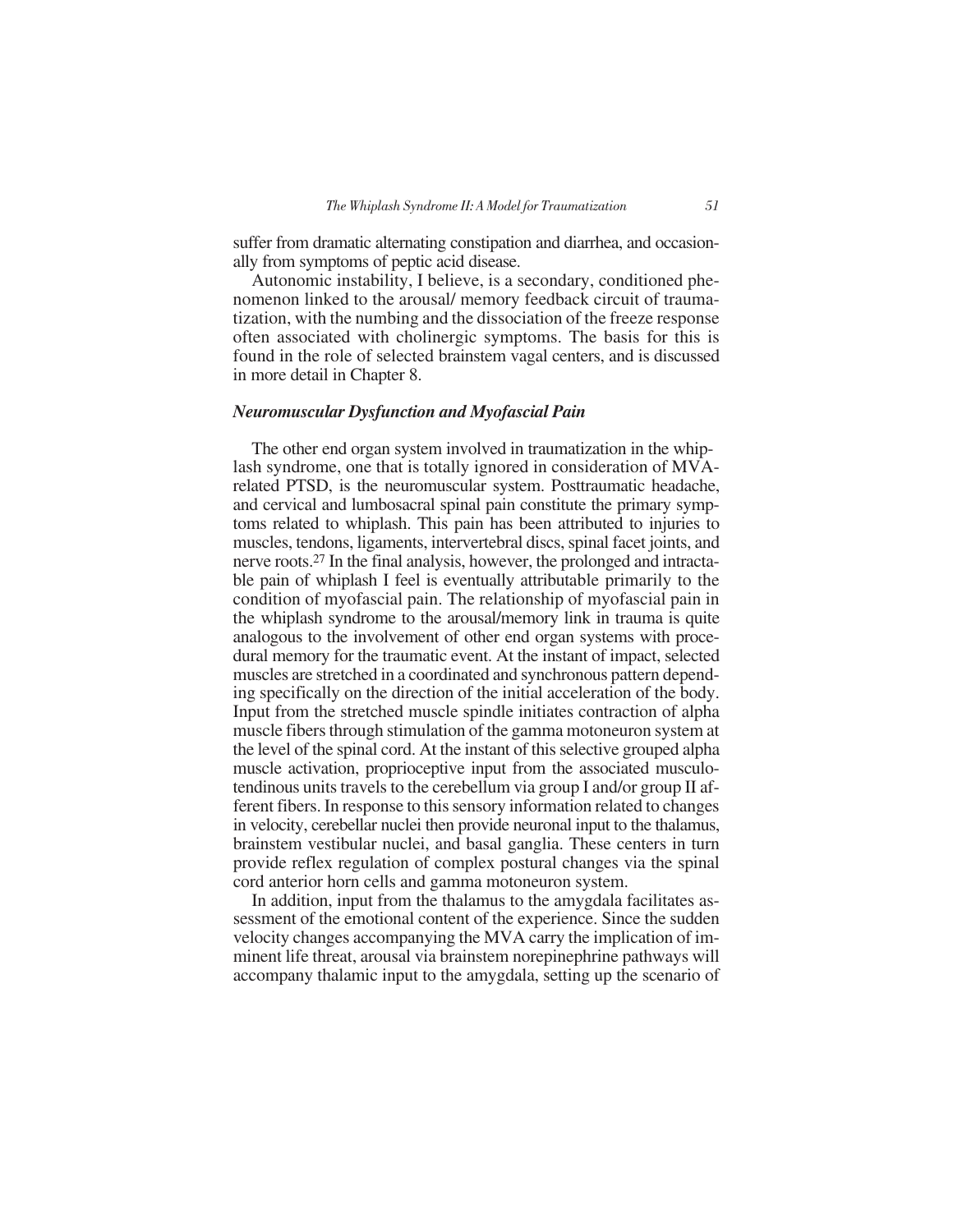the full-blown fight/flight response. If physiological freezing accompanies the completion of the MVA, as it often does, the experience of the complex neuromuscular response to the velocity forces of the accident will be incorporated into procedural memory in its exact form, just as will any learned motor skill. In addition, these patterned neuromuscular responses will be reinforced by their association with high arousal, and therefore will be relatively permanent.28 Finally, these self-protective movement patterns will be incorporated into the kindled arousal/memory circuitry of traumatization.

Thereafter, memories of the accident, familiar stimuli reminiscent of the accident, dreams of the accident, arousal related to those memories, and eventually nonspecific arousal will tend to facilitate procedural neuromuscular memory of regional protective muscular bracing patterns from the MVA. Reflex activation of muscle groups will then be produced in a pattern mimicking that associated with the body movements caused by the accident. The MVA victim will experience involuntary tightening of a selective group of regional muscles in a repetitive pattern, triggered by arousal, dreams, driving activities, or memories of the accident. Repetitive use of those muscles in any other activities may trigger arousal and reciprocal reflex muscle spasm as the sensorimotor arm of the kindled circuit is activated. This phenomenon explains the occasional triggering of remote traumatic memories by massage or other types of body therapy. Since muscles are designed to contract briefly on a reciprocal basis with their opponents, involuntary sustained contraction of muscle groups on the basis of arousal-generated reflex input from postural centers of the brain sets up a condition of energy failure. This leads to an accumulation of metabolic waste products in muscle fibers, release of kinins and other chemical pain generators, and a condition of relative ischemia in the involved fibers. The result is regional myofascial pain perpetuated by the same kindled feedback circuitry producing the symptoms of PTSD.

# *Cephalic Myofascial Pain*

In any MVA, the muscles of the head, neck, and jaw are invariably the most involved in residual long-term regional myofascial pain. Whether the mechanism of the accident involves a rear-end, head-on, or rollover impact, neck pain, headache, and jaw pain usually are inevitable. In the velocity-change model of physical injury to these structures, the cause is felt to lie in the pendular effect of the skull on the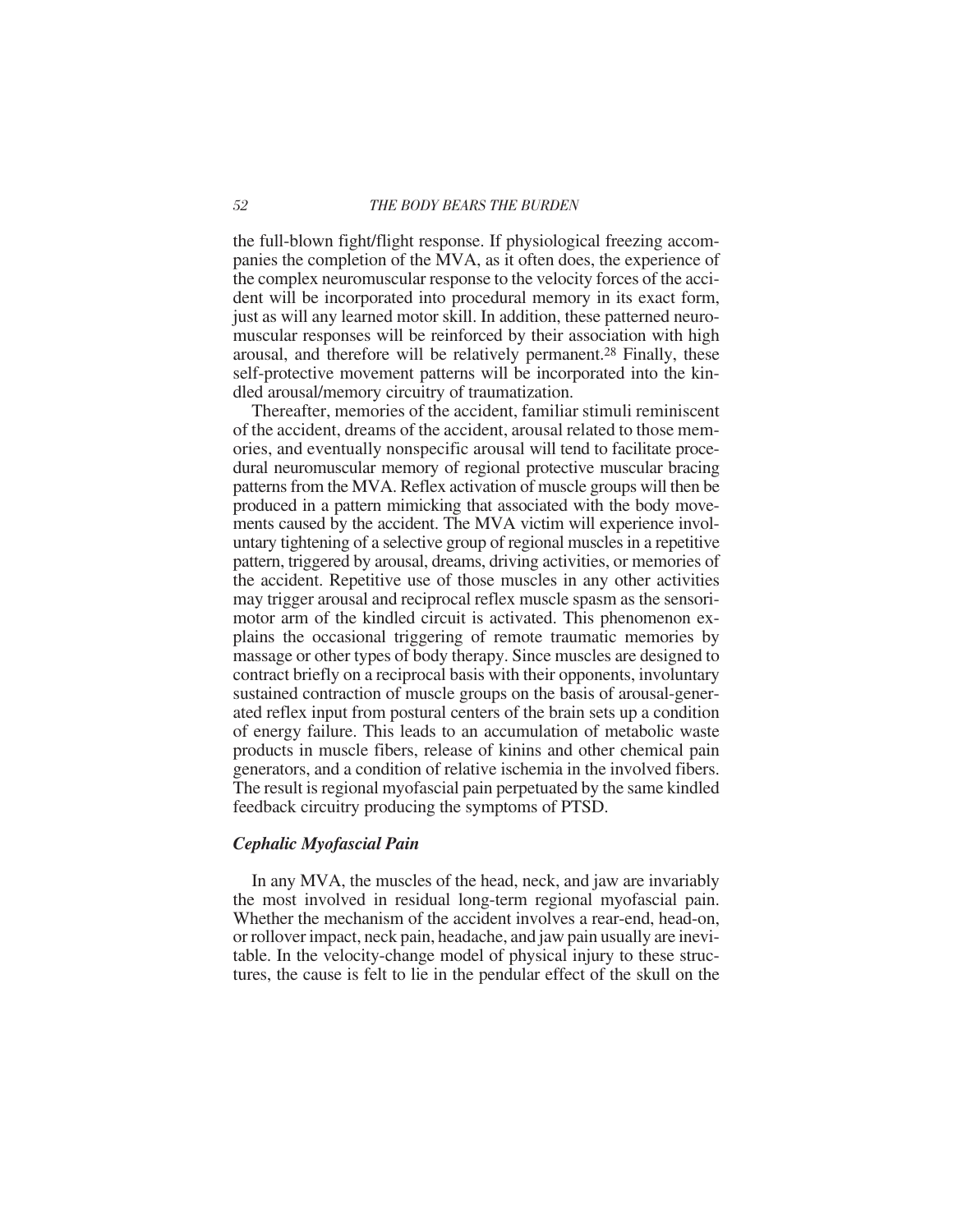neck, rendering these structures more vulnerable to damaging forces. This does not, however, explain the same phenomenon in low velocity accidents, or when the head and neck were not subjected to unusual forces based on the particular dynamics of the accident.

Another explanation lies in the intimate neural association of the locus ceruleus with sensory end organs and especially joint proprioceptors of the head and cervical spine. These sensory receptors provide the locus ceruleus with information about environmental threat through positional orientation of the head and its sensory apparatus. The orienting reflex, a gradual side-to-side rotation of the head allowing scanning of the environment for information utilizing all of the sense organs of the head, is a basic and universal instinctual motor pattern in all species. Muscles of the head and neck are therefore intimately involved in sensory information access in all situations, both with regard to feeding and to fight/flight survival.

Activation of cephalic and cervical muscles with associated bracing in response to threat renders them uniquely vulnerable to the conditioned inclusion of this bracing pattern in the arousal feedback circuit, with subsequent persistent cervical myofascial pain. Jaw clenching is a primitive arousal reflex, with its roots lying deeply in instinctual patterns involving use of the teeth and jaw in alimentation, and as both offensive and defensive weapons in animals. The muscles of mastication in addition are embryologically derived from branchial arch muscles, and originally were involved in the process of respiration. Unconscious bruxing after an MVA therefore is incorporated into the nonspecific protective muscular bracing patterns linked to unresolved arousal, leading to the well-known but perplexing condition of TMJ syndrome. This bruxing occurs mainly during sleep, a period of time where the day's experiences are integrated with old declarative and procedural memories for the purpose of perpetuating survival-directed behavior.

#### *CONCLUSION*

Clinical experience suggests that many victims involved in MVAs experience dissociation, or freezing, at the moment of the accident. Dissociation is known to be a major predictor of eventual development of PTSD, and is felt to be the equivalent of the freeze response seen in animals. For reasons as yet unclear, the human species, unlike crea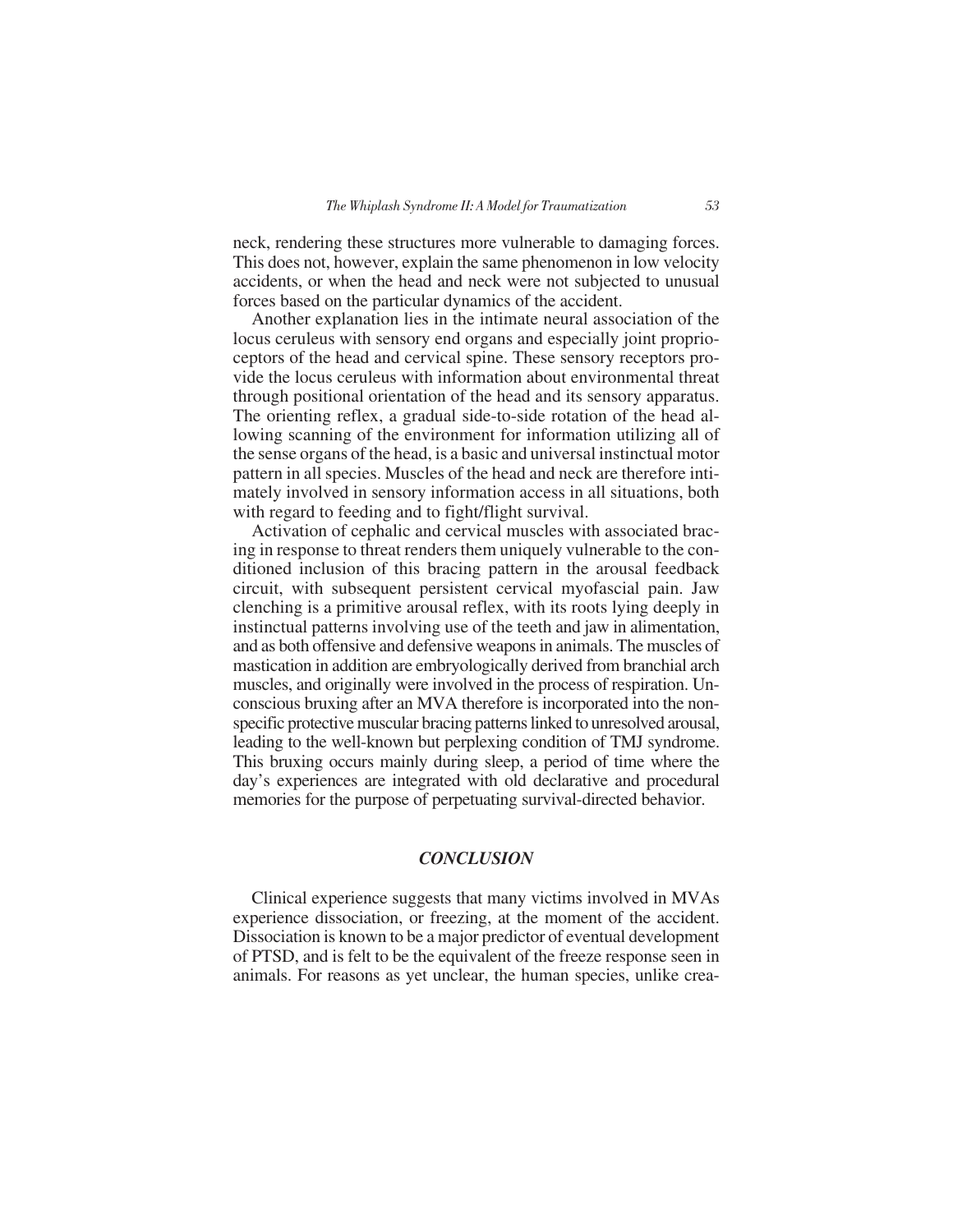tures in the wild, tends not to go through the stereotyped and instinctual neuromuscular discharge of the autonomic arousal of the freeze response in the face of trauma.

The physiological model of kindling presents a compelling rationale for the symptom complex of PTSD. Stored autonomic energy from a truncated freeze response might well provide the impetus and fuel for development of kindling in trauma. The experimental model of kindling, of course, entails the application of an external stimulus to trigger development of the resulting self-perpetuating circuitry. In this case, the external stimulus is experientially related to sensory input rather than to external application of an electrical impulse. Involvement of arousal and procedural memory circuitry is clearly implicated in the model of traumatic kindling. Linking of these arousal and memory centers with those of the sensory end organs involved in the traumatic experience will predictably result in a cyclical and kindled repetition of somatic symptoms representative of the intense sensory input experienced at the moment of trauma. The entire process represents an abortive attempt by primitive brain centers to integrate events of the traumatic experience into memory for the purpose of survival.

This process provides a unitary hypothesis for the myriad symptoms of whiplash. It also provides a model for the concept of somatization, one of the more prominent comorbid conditions seen in PTSD. In this model, myofascial pain is caused by arousal-activated descending motor input from reflex motor centers of the brainstem to the spinal anterior horn cell, linked to sustained arousal associated with unresolved discharge of the freeze response. The specific distribution of the involved muscles is based on anatomical and physiological procedural memory patterns of the neuromuscular defensive bracing response to movement patterns of the MVA. Those muscle groups activated by the stretch reflex to contract in response to the velocity changes in the accident will continue to brace in the face of arousal or memory input related to the trauma. As a phenomenon of central rather than peripheral origin, this hypothesis explains the remarkable lack of consistency or specificity of findings with investigation of the peripheral portion of the motor unit in myofascial pain using electrophysiological, chemical, and biopsy studies. It also explains the frequent regional persistence of myofascial pain, and its variable lack of response to peripheral forms of treatment, which typically provides only temporary benefit.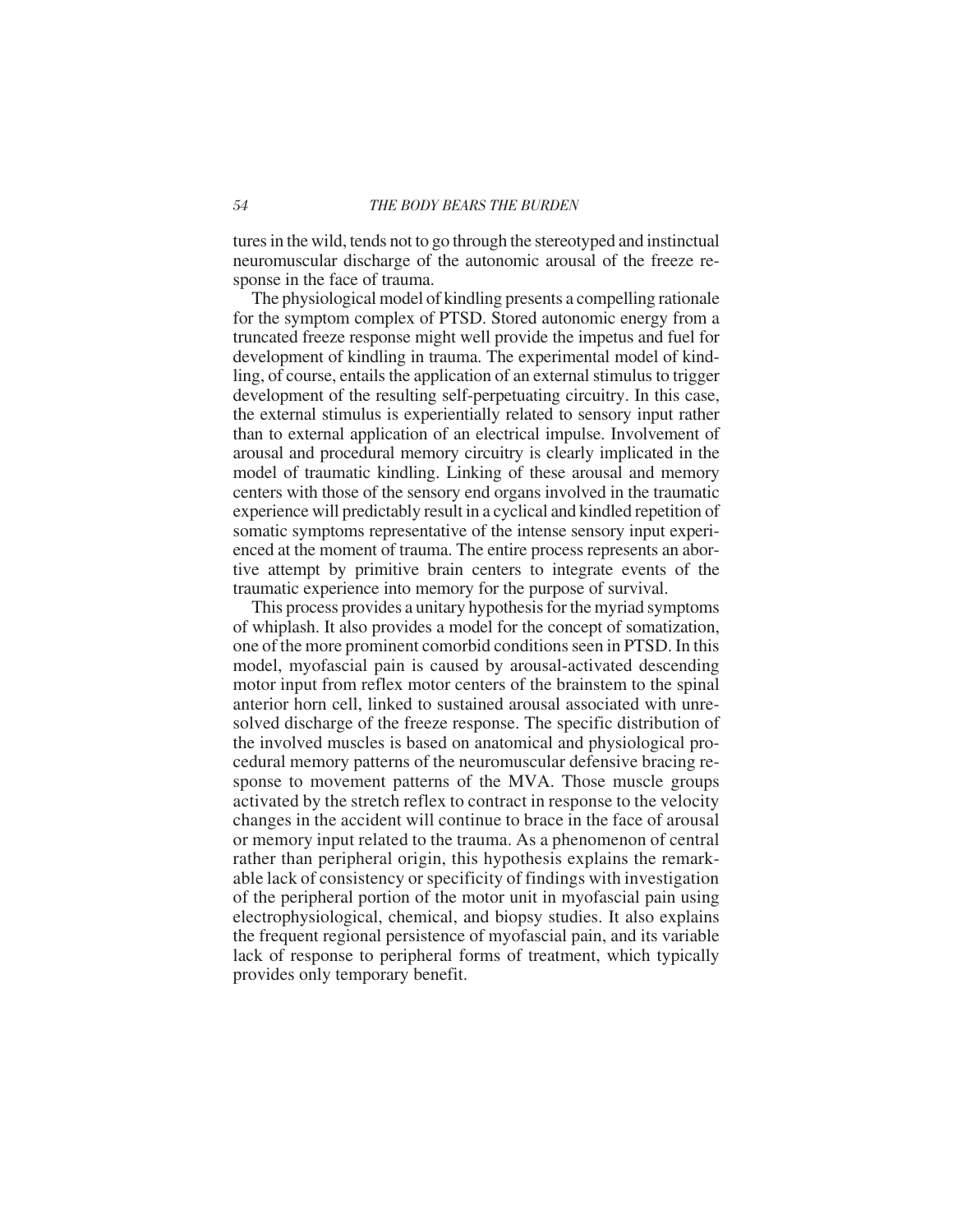Similarly, vestibular, auditory, visual, and autonomic symptoms of the postconcussion syndrome may represent somatic experiences of the MVA that are stored in procedural memory and linked to arousal circuitry. These symptoms will be perpetuated by any head movement reminiscent of the trauma, and also by nonspecific arousal or by declarative memory of the accident. Although focal brain or end organ injury certainly may contribute to some of these symptoms, their frequently delayed onset and occurrence in low velocity accidents supports their etiology in the neurophysiology of traumatization.

Although minor traumatic brain injury may be a cause of specific and sometimes persisting cognitive deficits in victims of MVAs, cognitive impairment in the whiplash syndrome is also explainable by the mechanisms of dissociation, attention deficit, and thought intrusion seen in PTSD. In very low velocity accidents, these physiological events associated with trauma are more than likely the primary etiology for significant cognitive symptoms and impairment.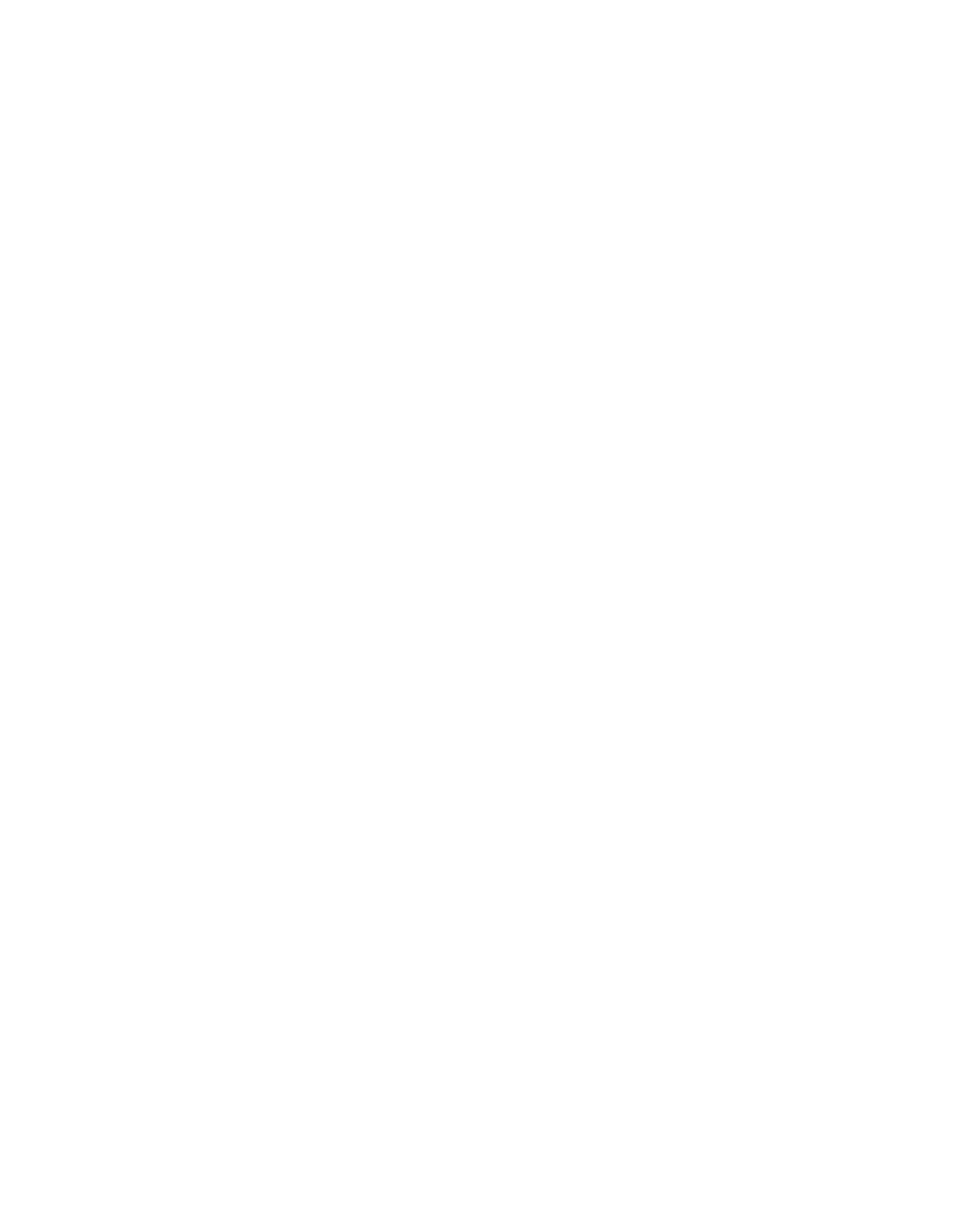# Chapter 5

# Trauma and Brain Plasticity

Sandy had been injured in a rollover accident and had suffered from a long period of cognitive impairment, driving phobias, sleep disturbance, and headaches. She had received several years of treatment, both cognitive therapy for her minor traumatic brain injury, and somatically based trauma therapy, including Eye Movement Desensitization and Reprocessing (EMDR) and Somatic Experiencing (SE). Although she continued to experience problems with memory and speed of information processing, she had managed to complete a master's level degree during her recovery, and went on to train as a skilled SE practitioner. Her phobic and arousal symptoms had largely cleared, except for difficulties with sleep maintenance. Two years after the accident, she lost control of her car on an icy road, and ran head-on into a tree. She totally destroyed her car, and suffered multiple bruises. At the scene she immediately applied her therapeutic skills, and effectively discharged the intense shock of the accident through a period of trembling and shaking.

A fellow therapist met her at the emergency room and continued to assist her in discharging the shock of the trauma. Although she experienced a predictable period of pain, anxiety, and fatigue, she never went through the prolonged and painful recovery that she had experienced after the first accident. One might speculate that her neurophysiological response to a severe traumatic event had been significantly and perhaps permanently altered by prior therapy designed to reduce vulnerability to fear conditioning.

\* \* \*

The concept of trauma and its effects on the central nervous system and on human behavior has undergone dramatic and cyclical changes throughout the history of psychiatry. Theories of causation have fluc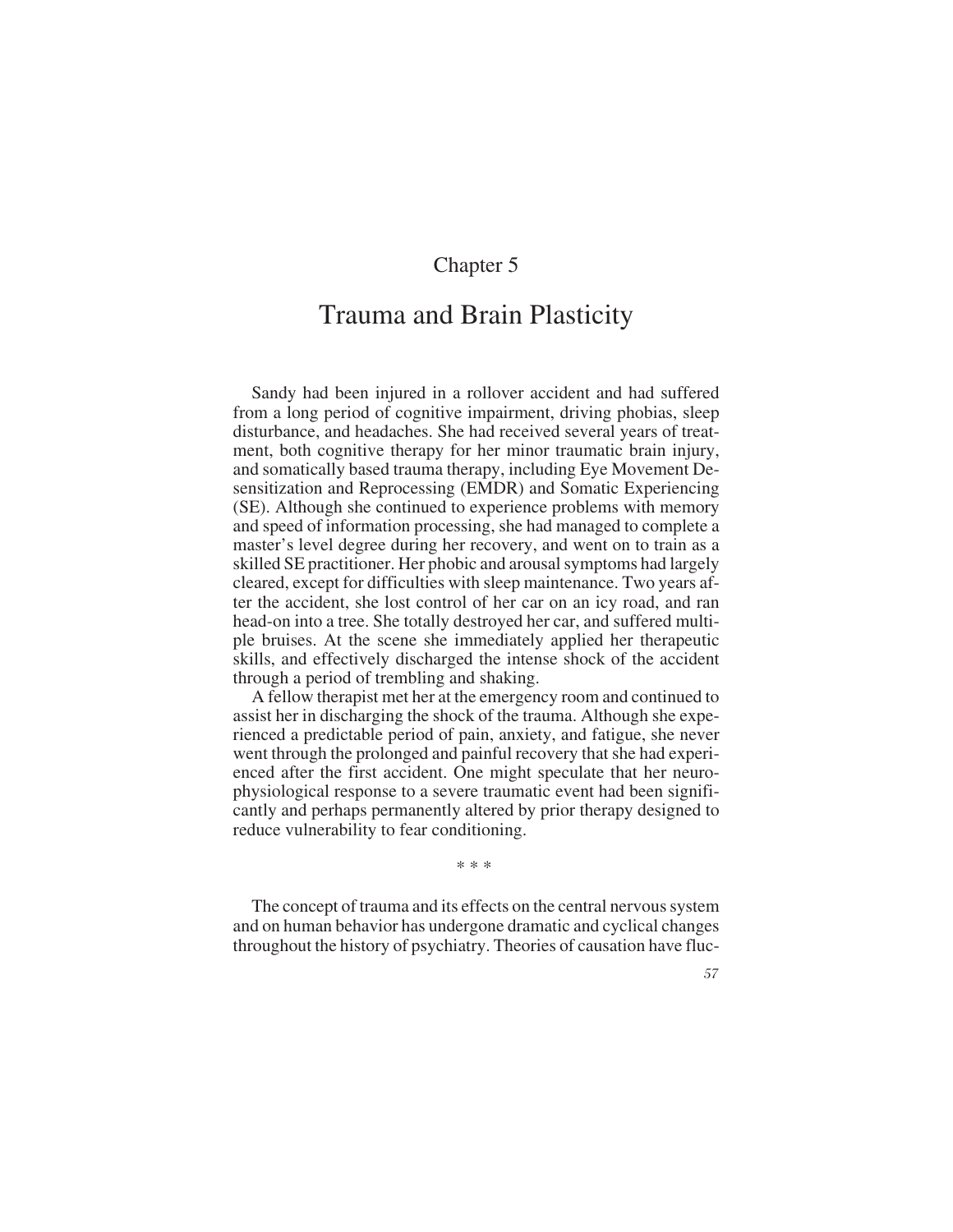tuated radically from psychological to physiological, from chemical brain alterations to impairment of willpower, from issues of secondary gain to malingering. The frequent shifts in bias and emphasis often have reflected the basic societal trends of the time. They have also been influenced by the culture or country represented by the most influential psychiatric theoreticians during that particular period of time. A fascinating and comprehensive review of the history of the concept of trauma in psychiatry may be found in van der Kolk, Weisaeth, and van der Hart.<sup>1</sup> A brief review of this history will serve as a background to the exciting and relatively recent reemergence of research into the neurophysiological bases for traumatization, and the development of the theory of post-traumatic stress disorder (PTSD) as a permanent change in brain physiology and structure.

# *THE HISTORY OF POST-TRAUMATIC STRESS DISORDER IN PSYCHIATRY*

The fields of neurology and psychiatry evolved from a single discipline in the latter part of the nineteenth century, with the earlier clinicians in these specialties dealing with both physical diseases of the central nervous systems and diseases of the emotions or neuroses. Although theories of hysteria had emerged in prior decades, much of the important early work in this area took place in the Salpetriere Hospital in Paris. There the neuropsychiatrists Charcot and Janet first recognized that patients with hysteria appeared to have the basis for their symptoms in histories of childhood trauma.

Charcot first identified the association of hysteria with the phenomenon of dissociation, although he approached the concept from a purely neurological point of view, considering it a hereditary degenerative process.2 Janet expanded the concepts of dissociation in trauma and postulated that intense emotional experience interfered with integration of memory into awareness.<sup>3</sup> He believed that these emotional experiences caused memories associated with them to be split off, or dissociated, from consciousness and to be stored instead as physical sensations of arousal and panic or as visual memories,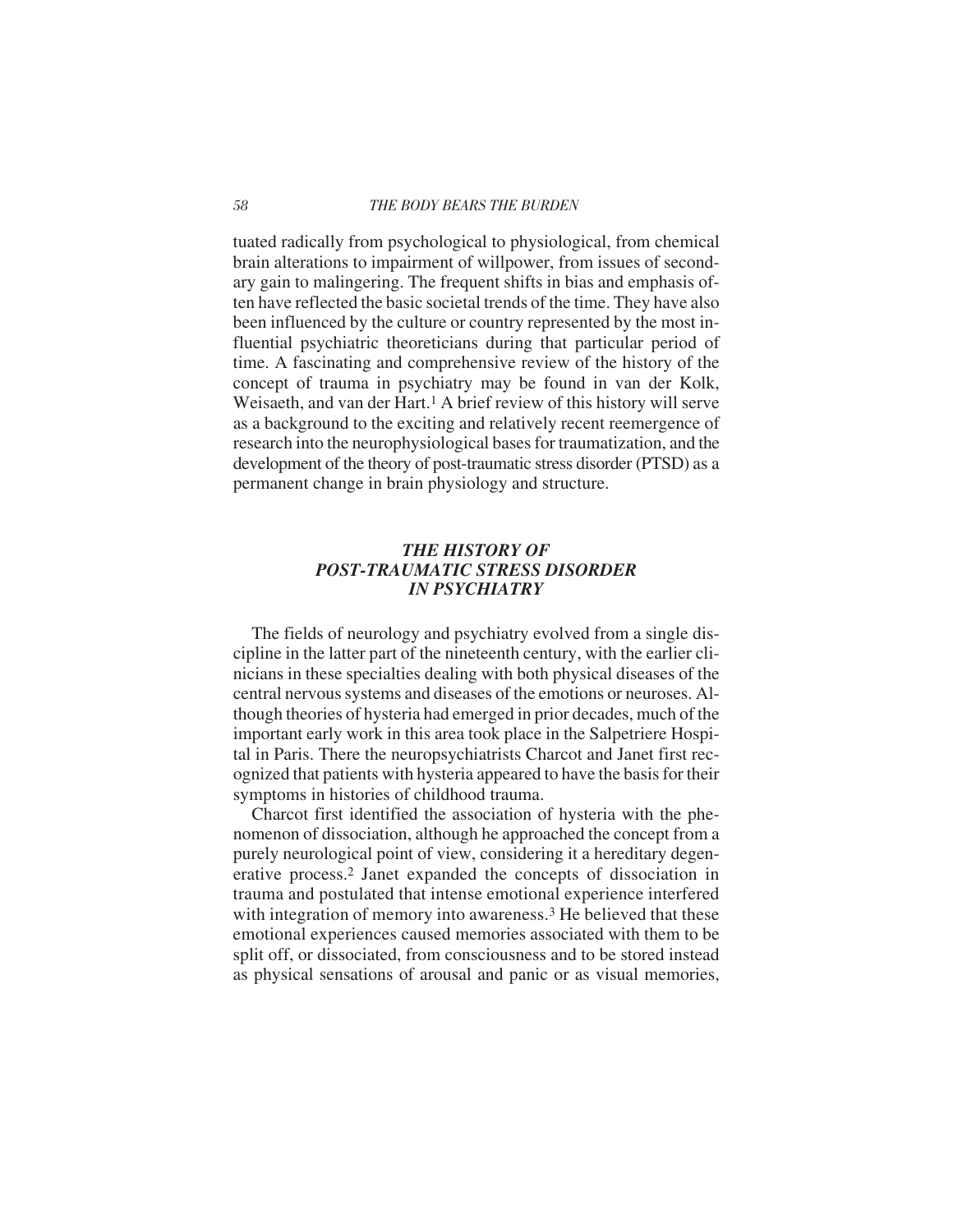such as flashbacks or nightmares. He also felt that subsequent efforts to keep these memories out of consciousness led to a gradual disintegration in personal functioning.4 Thus, he introduced the roles of dissociation and memory into traumatization and addressed the potentially permanent and progressive nature of the disorder.

The Austrian neuropsychiatrist, Sigmund Freud, adopted many of these concepts from the Salpetriere in his early papers and initially acknowledged the association of conversion hysteria with childhood sexual abuse.<sup>5</sup> When he presented these findings and opinions to his Viennese colleagues, however, he was met with a storm of criticism, reflecting the cultural rigidity of his Victorian times and the unwillingness of the psychiatric community to acknowledge the pervasiveness of child abuse in existing middle-class society.6

As Freud developed his theory of psychoanalysis around the premise of repressed infantile sexuality, he progressively abandoned the concept of traumatization as a physiological disturbance of memory associated with dissociation. Instead, he related hysteria to active repression of the sexual and aggressive fantasies of the Oedipal complex with the mother, and denied the validity of reports of childhood sexual abuse in his hysterical patients.7 The almost universal acceptance of psychoanalytic theory by the field of psychiatry resulted in the almost total rejection of the effect of child abuse and trauma on personality development, character traits, and psychiatric illness for almost eighty years.

Although the two world wars brought back to reality the fact that overwhelming life trauma resulted in profound emotional dysfunction, sporadic attempts to relate this association in a clinical setting were overwhelmed by the prevailing concepts of psychoanalytic theory. An exception was the work of Kardiner, a psychoanalyst who attempted to restructure his theories of war neurosis based on his observations of the pervasive hypervigilance and sensitivity to environmental stimuli of his patients. He actually introduced the concept of a *physioneurosis* related to trauma exposure, and commented on the progressive nature of the syndrome in many of his patients.8 Kardiner documented many of the peculiar maladaptive traits of trauma victims that would later be incorporated into current definitions of PTSD. World War II afforded the opportunity to study traumatization in soldiers and concentration camp inmates. These studies in general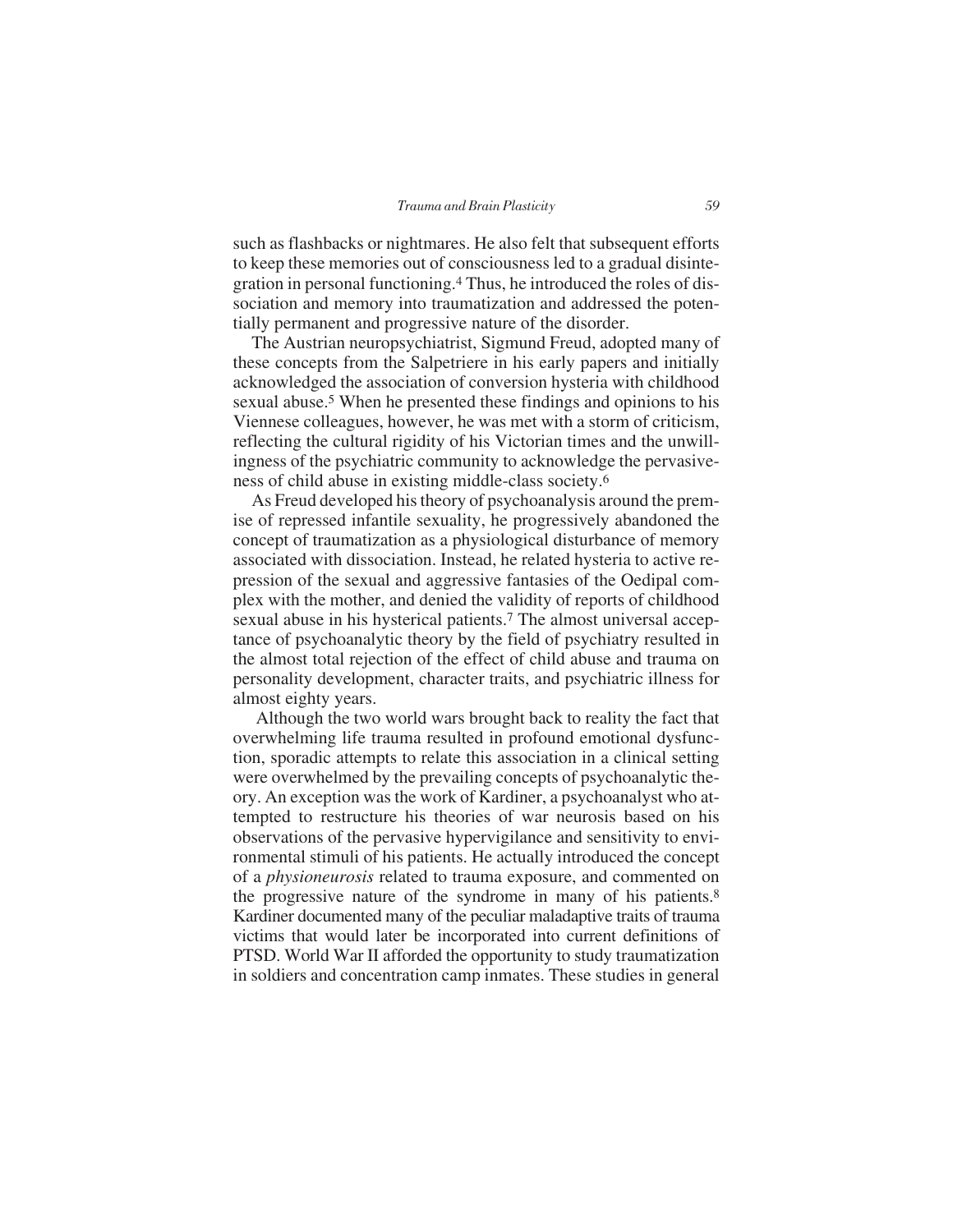documented the catastrophic effects of severe trauma on subsequent general health, and on the capacity to tolerate stress in later life.<sup>9,10</sup> Many of the postwar clinical investigators who studied these effects of trauma had themselves been part of wartime or concentration camp experiences.1

The Vietnam War resulted in another resurgence of interest in the effects of traumatic stress. This in turn rekindled interest in the work of Kardiner, and in 1980 led to an attempt to compile a list of symptoms related to trauma from the existing literature into a unitary syndrome. The new name for this syndrome was Post-traumatic Stress Disorder, and it was included for the first time in the *Diagnostic and Statistical Manual of Mental Disorders,* Third Edition (DSM-III). At the same time, attention was finally given to the previously ignored and relatively vast population of traumatized women and children.<sup>11,12</sup> Revisions of the definition of PTSD in the DSM (DSM-III-R, 1987, and DSM-IV, 1994) have continued to clarify and focus the epidemiology and clinical features of PTSD, but still have not completely defined the symptom of dissociation as specifically related to traumatic stress (see Chapter 6).

Since 1980, there has been an explosion of interest and research into the effects of trauma on the human brain and psyche, with the establishment of numerous journals and the publication of many books solely devoted to the study of human traumatic stress. Particularly noteworthy has been the increasing emphasis on the neurochemical, neurohumoral, and neurophysiological changes produced by the experience of trauma and the resulting breakdown of the separation of psychological and biological processes in mental illness. Physiological and behavioral studies in animals exposed to extreme stress have contributed greatly to the expanding knowledge of the basic science of trauma.13 The movement of trauma research away from the psychoanalytic model has resulted in an increased awareness of the prevalence of trauma in all societies, and its pervasive effects on dysfunctional social and personal behavior. It has also fostered further research in the growing area of brain plasticity, not only in the face of physical damage from stroke or injury, but also associated with exposure to extreme stress.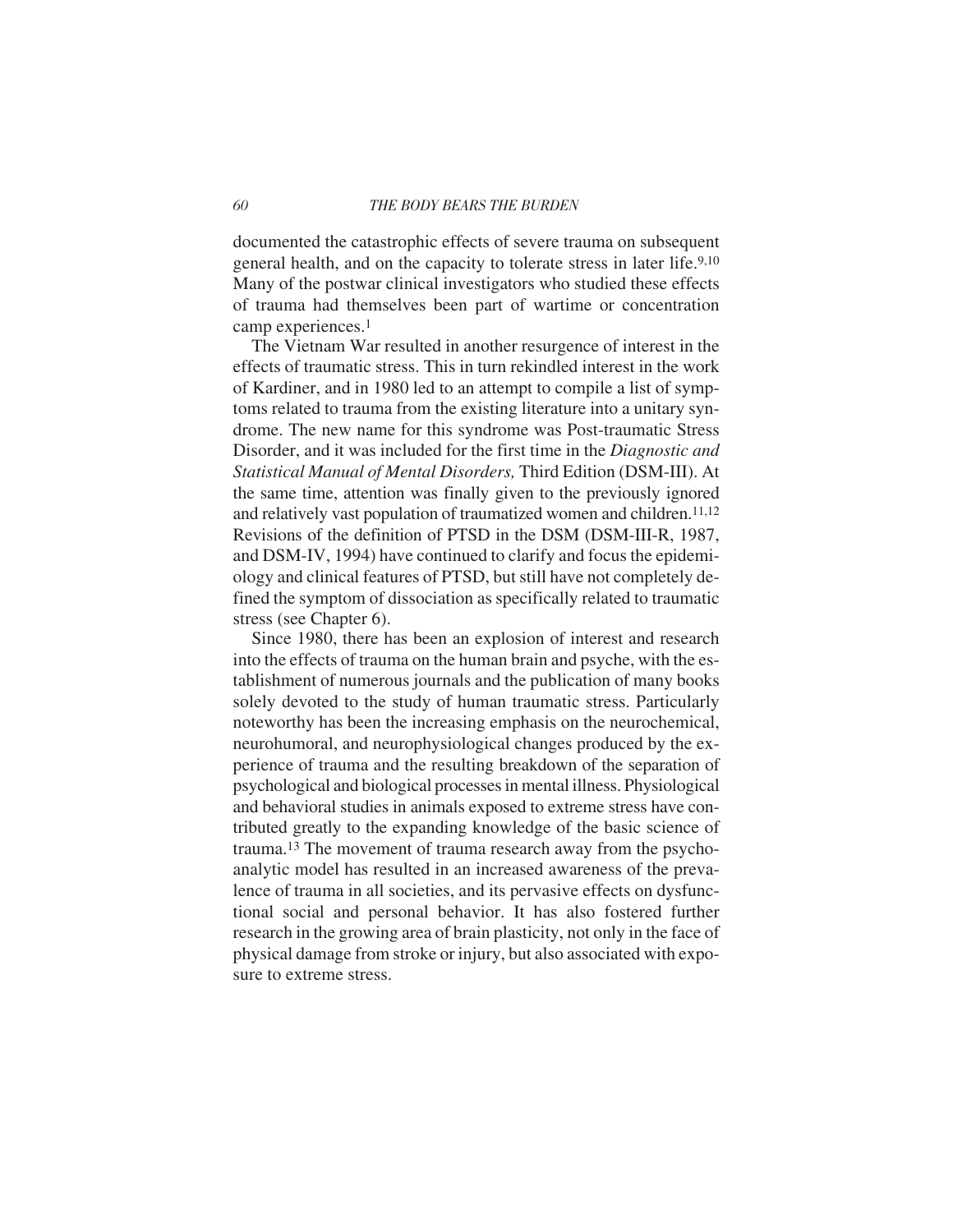#### *THE DEVELOPING BRAIN*

Plasticity of selected brain centers implies that sensory input specific to those centers influences their structure and can induce actual anatomical and neurochemical change. A large body of literature addresses the effect of sensory experience in animals on development or regression of brain structure, especially during the critical period of early brain development. Schore has assembled a vast portion of this research in both animals and humans, and has integrated it into a compelling theory of the effect of maternal-infant interaction on the structure and function of the developing brain.14 Emphasizing neurophysiological aspects of development, Schore explores the effects of complex patterns of interaction between infant and maternal caregiver on the infant's structural brain development, and states that this ". . . indelibly set(s) the stage for every aspect of an organism's internal and external functioning throughout the lifespan"14 (p. 3). This process takes place through the psychobiological regulation of neurohormones and catecholaminergic neurotransmitters in the infant's developing brain.<sup>15</sup> Predominance of a specific type of neurotransmitter may affect the specific structural development of areas of the developing brain.<sup>16</sup> The positive, symbiotic relationship experienced through closely attuned visual interaction between infant and mother regulates the neurochemistry of the infant's developing brain, and stimulates the development of pathways regulating positive affect states.14 Schore also postulates that negative variations in this maternal-infant interaction during critical periods of growth and development of the infant's frontolimbic system can result in abnormal neuronal organization which in turn may contribute to the development of psychopathological behavioral patterns in adulthood.17 In animal models, the continued survival of neuronal centers may be dependent on the repetition of appropriate facilitating experiences.18 Studies of the structural development of the visual cortex in immature animals suggest that specific visual input and experience may be necessary for proper growth and function.19,20 It is likely, therefore, that the developing brain is a fertile template for the laying-down of neuronal centers and synaptic connections formed on the basis of sensory input as part of complex early life experiences.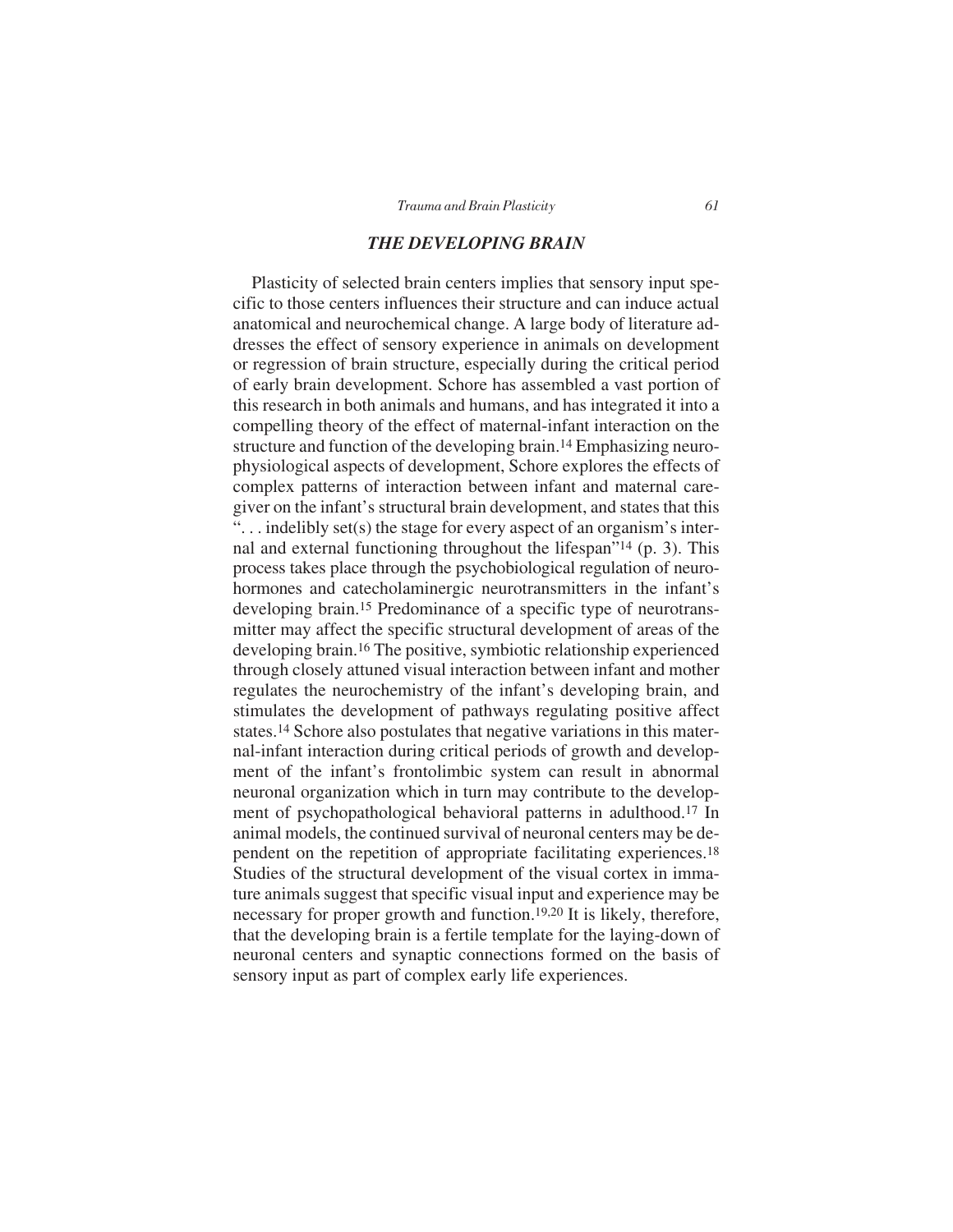# *THE DEVELOPMENT OF CHARACTER*

Grigsby and Hartlaub present another model of neural plasticity in the concept of formation of character as a function of procedural learning.21 Procedural learning and memory, of course, refer to the processes of skill learning and conditioning, functions of nondeclarative, unconscious memory. "Character" may be defined as the exhibition of characteristic behavior in the face of specific internal and external stimuli, and probably is developed through repetitive experiential behavioral feedback sequences in infancy and childhood. Acquisition of information through this sequence is unconscious, and logically takes place through procedural memory mechanisms. Grigsby and Hartlaub maintain that, "This automatic, unconscious repeated performance of routine behaviors is the essence of character"<sup>21</sup> (p. 362). Since it is acquired through unconscious mechanisms, people are generally not aware of most of their individual character traits. In addition, procedural memories are by nature dissociable from declarative memories that are by definition largely conscious. As a result, determining the causes of character traits by logical analysis of historical events and their impact on the individual only provides an explanation, and does not change the unconscious, conditioned nature of the character trait.22 Character, therefore, tends to remain very stable throughout life, changeable only through specific procedural learning that is directly related to procedurally acquired traits.

Many of the clinical characteristics of trauma also are associated with imprinting of events through procedural memory circuits.23 Procedural learning associated with high emotional intensity—i.e., trauma—also has the capacity to produce significant character change, illustrating the plasticity of neuronal circuits that have been relatively "hard-wired" in childhood.24 As a result, treatment approaches for both dysfunctional character traits and for PTSD logically will be extremely difficult if one uses techniques involving declarative memory and verbal interaction. Theoretically then, approaching procedural memory systems that determine the behavioral responses to specific events that determine character as well as traumatization might best be achieved through therapeutic techniques approaching unconscious memory through the autonomic or neuromuscular nervous systems. Such techniques are likely to involve the unconscious mechanisms of extinction, quenching, or desensitiza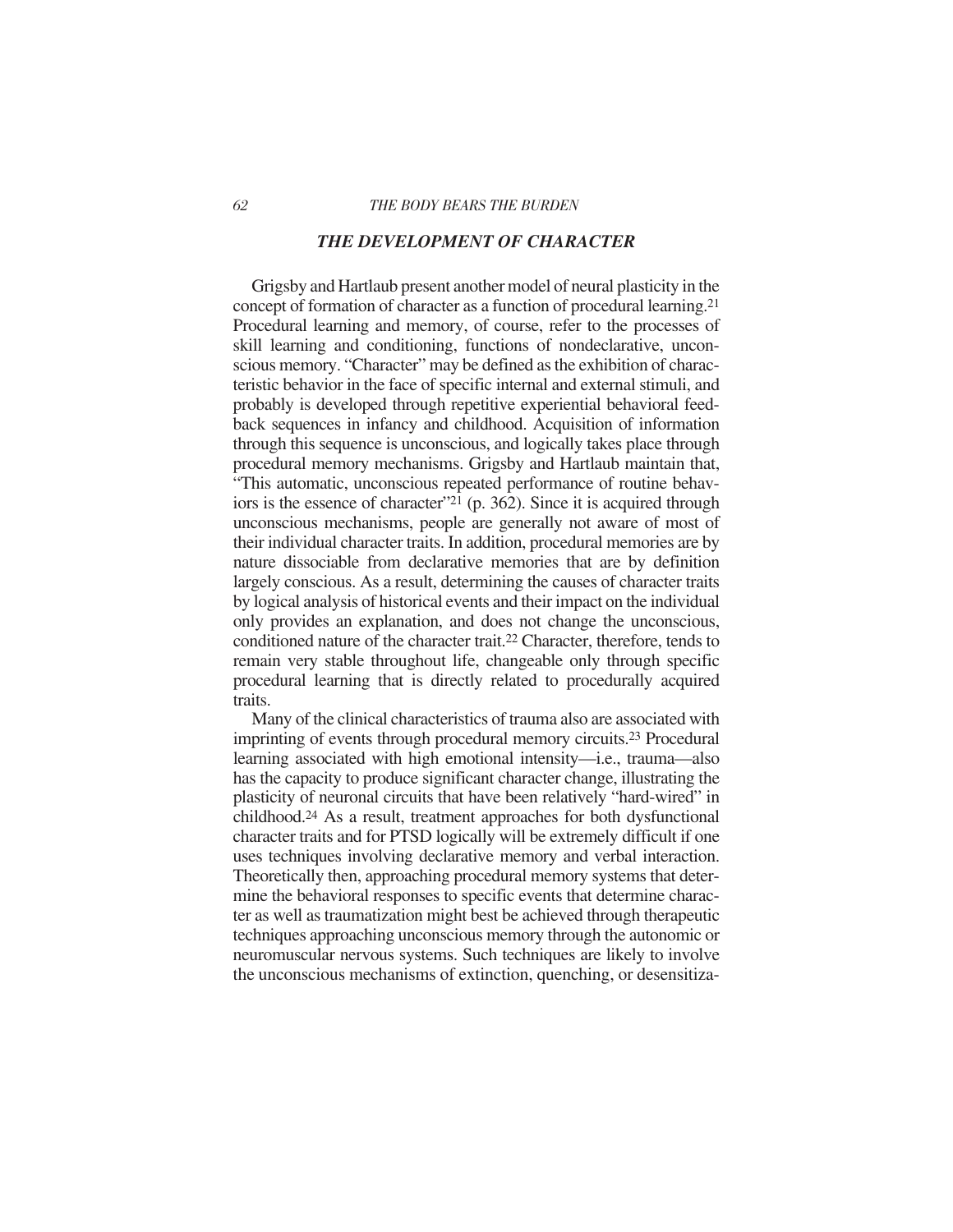tion, thereby bypassing the need for declarative memory or conscious and intentional imaging of the traumatic event.

#### *BRAIN PLASTICITY IN TRAUMA*

Numerous studies of autonomic and neuromuscular responses to trauma-related stimuli in PTSD patients suggest that relatively hardwired changes in brain circuitry and response have occurred. Studies testing exposure of combat veterans to combat-related visual and auditory cues consistently show exaggerated heart rate, blood pressure, skin conductance, electromyography (EMG), and plasma epinephrine responses.24 Based on these findings, Kolb has postulated that PTSD might be due to "conditioned emotional responses" similar to fear conditioning in animals.26 The consistency of a conditioned response (autonomic reactivity) in combat veterans to a stereotyped conditioned stimulus (trauma-related memory cue) certainly supports this hypothesis.24 This method of testing specific conditioned responses in trauma, however, is difficult to adapt to other types of trauma, such as child abuse, rape, accidents, or natural disasters. These sources of traumatic stress are often associated with more varied and complex conditioning stimuli, resulting in the procedural memory storage of diverse and often unpredictable traumatic cues.

Mental imagery should be quite adaptable as a conditioned stimulus to general populations of trauma victims. Studies of autonomic responsiveness to trauma-related mental imagery are reviewed again in Shalev and Rogel-Fuchs.25 Predictably, combat veterans with PTSD show exaggerated autonomic response to combat-related imagery, whereas veterans without PTSD do not. Victims of sexual assault with PTSD show the same abnormal physiological traits, as do patients with MVA-related PTSD.27 This response is dependent not just on exposure to the traumatic conditioning stimulus, but on whether clinical symptoms of PTSD resulted from that exposure. The consistency of an exaggerated autonomic response resulting from mental imagery also suggests a conditioned response to a conditioning stimulus, in this case a reminiscence. Pavlov, in fact, hypothesized the existence of a "secondary system of representation," involving memories, as well as verbal and visual images that were retained in memory. This "system" should be able to enhance learning and even conditioning without external sensory input.28 This would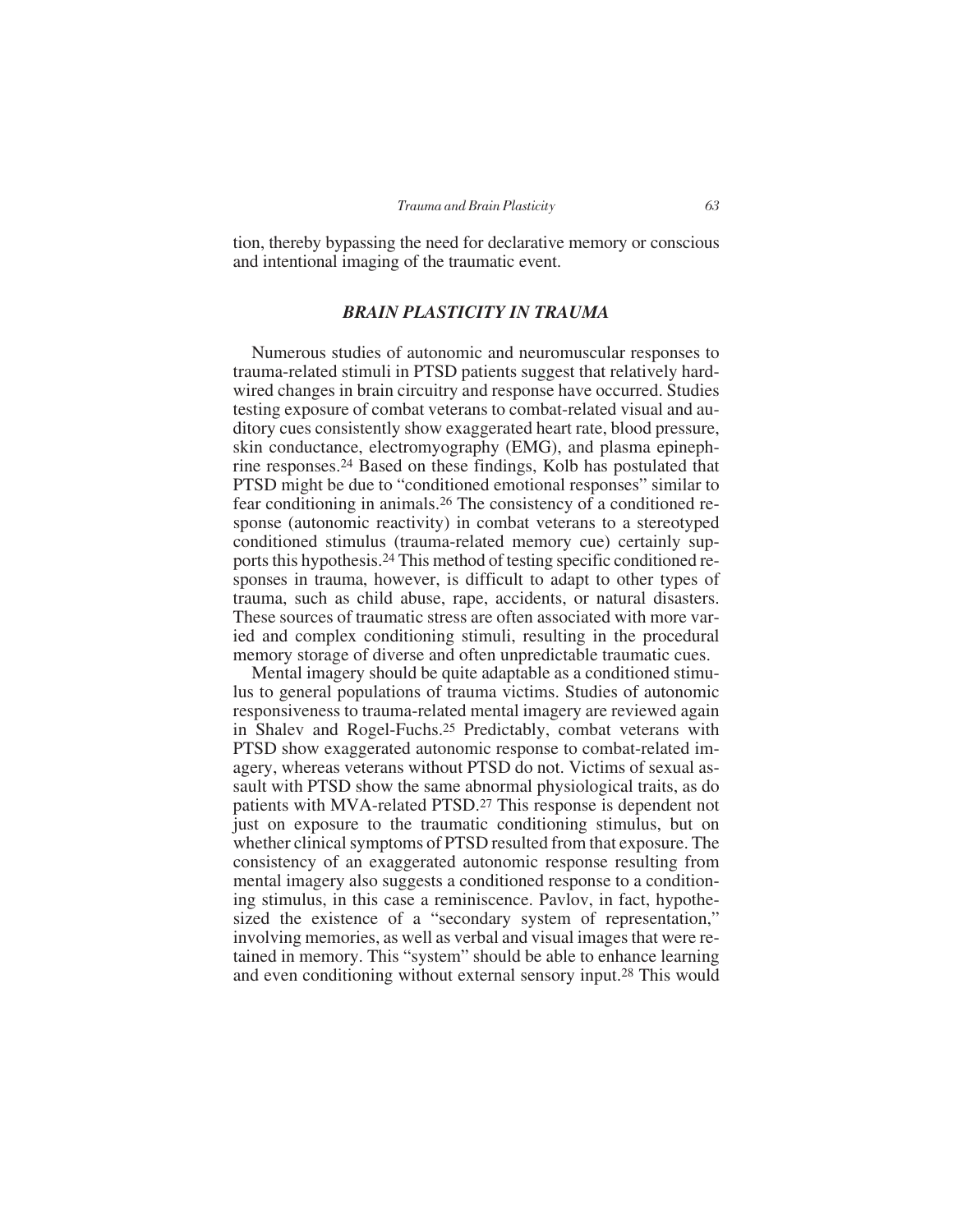fit with the concept of the kindled procedural memory/arousal/ neuromuscular feedback circuit discussed in Chapter 4.

In this model, declarative memory in the form of reminiscence serves as an additional trigger for the conditioned response. Diminishing traumatic arousal through extinction, therefore, might provide a means of reducing symptoms of PTSD if the input of reminiscence into the self-perpetuating neural circuit of PTSD could be reduced. Indeed, studies of repetitive imaginal exposure and even flooding have been found to reduce autonomic responsiveness to subsequent trauma-related imagery.25,29 As one might expect, however, the contributions of declarative memory to the neural pathways serving traumatization appear easier to change through flooding than those served by procedural memory circuits that, in fact, may well be the major source of the contribution of memory to traumatic kindling. The measurable conditioned autonomic responses to an arousal stimulus noted in the previous studies tend to be the most permanently imprinted on procedural memory in trauma, and seem to be the most resistant to change with existing forms of therapy. Their persistence and constancy of expression suggest a neurophysiological and neurostructural change as permanent as that of character traits.

# *OBJECTIVE MEASURES OF BRAIN CHANGE IN TRAUMA*

A permanent change in sympathetic physiological reactivity in patients suffering from chronic PTSD has been well documented in the literature. This also correlates with documented consistent cognitive changes in these patients, specifically in the area of verbal memory.30 Further evidence for traumatic experience-based anatomic changes in brain structure have been documented with recent advances in brain imagery. Brain MRI studies suggest a significant reduction in hippocampal volume in Vietnam combat veterans suffering from PTSD.31 Similar reduction in hippocampal volume has been documented in female victims of childhood sexual abuse.32

High serum levels of serum cortisol have been implicated in this effect on the hippocampus in both human and animal studies, both in vivo and in vitro. Activation of the hypothalamic/pituitary/adrenal axis (HPA) as part of the initial adaptive hormonal response to stress results in prolonged elevation of levels of glucocorticoids in the body. Al-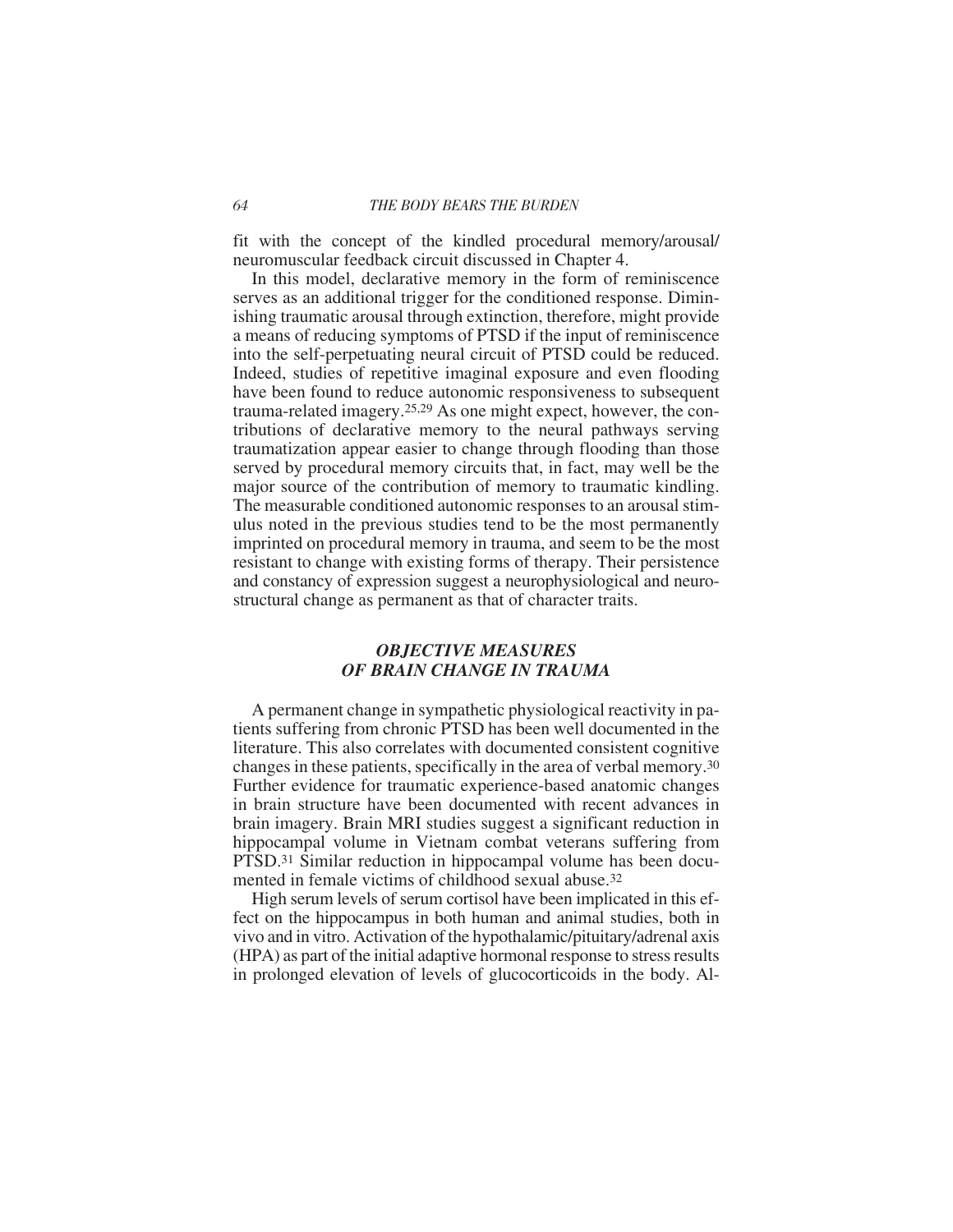though glucocorticoids are crucial in modulating the acute response to stress initiated by norepinephrine, prolonged exposure to elevated levels of these hormones results in damage to hippocampal neurons, both in the in vitro rat brain,33 and in vivo studies in primates.34 Prolonged exposure to stress in primates also has been shown to cause selective hippocampal damage.<sup>35</sup> These findings of experience-based anatomical changes in brain structure are quite consistent with theories previously cited by Schore.14

Another example of dynamic changes in regional brain structure and function has been noted using positron emission tomography (PET) associated with exposure of traumatized individuals to detailed narratives related to their trauma.36 While patients read arousing personal narratives, PET scans were taken of their brains. Localized increased metabolic activity was uniformly documented in the right hemisphere in the specific region in the limbic system associated with the amygdala—the region of the brain serving memory associated with arousal and anxiety. Increased activity in the right visual cortex was consistent with the presence of flashbacks experienced during the study. Interestingly, Broca's area for speech showed reduced activity, consistent with the symptom of *alexithymia,* the inability of PTSD patients to express emotions in words.36 Similar scans of individuals without PTSD did not show this pattern, indicating the existence of a persistent change in regional brain function in PTSD.

The cingulate gyrus plays an important role in the brain's physiological response to threat as part of the limbic system, and demonstrates predictable changes in blood flow during fear activation in PTSD. The anterior cingulate serves an inhibitory gating function on fear conditioning by the amygdala, and also plays a role in generation of maternal behavior and social bonding. The posterior cingulate helps regulate processing of visual images, a function important in processing of information regarding threatening events, as evidenced by right visual cortical enhancement during traumatic imagery in PTSD.36 PET studies during exposure to traumatic stimuli in PTSD show a failure of activation of the anterior cingulate,37,38 consistent with sustained inhibition of the gating control of the amygdala in PTSD, a persistent change in brain physiology that might contribute to perpetuation of arousal-based kindling. The role of the anterior cingulate in the development of PTSD and dissociation will be discussed further in Chapter 8.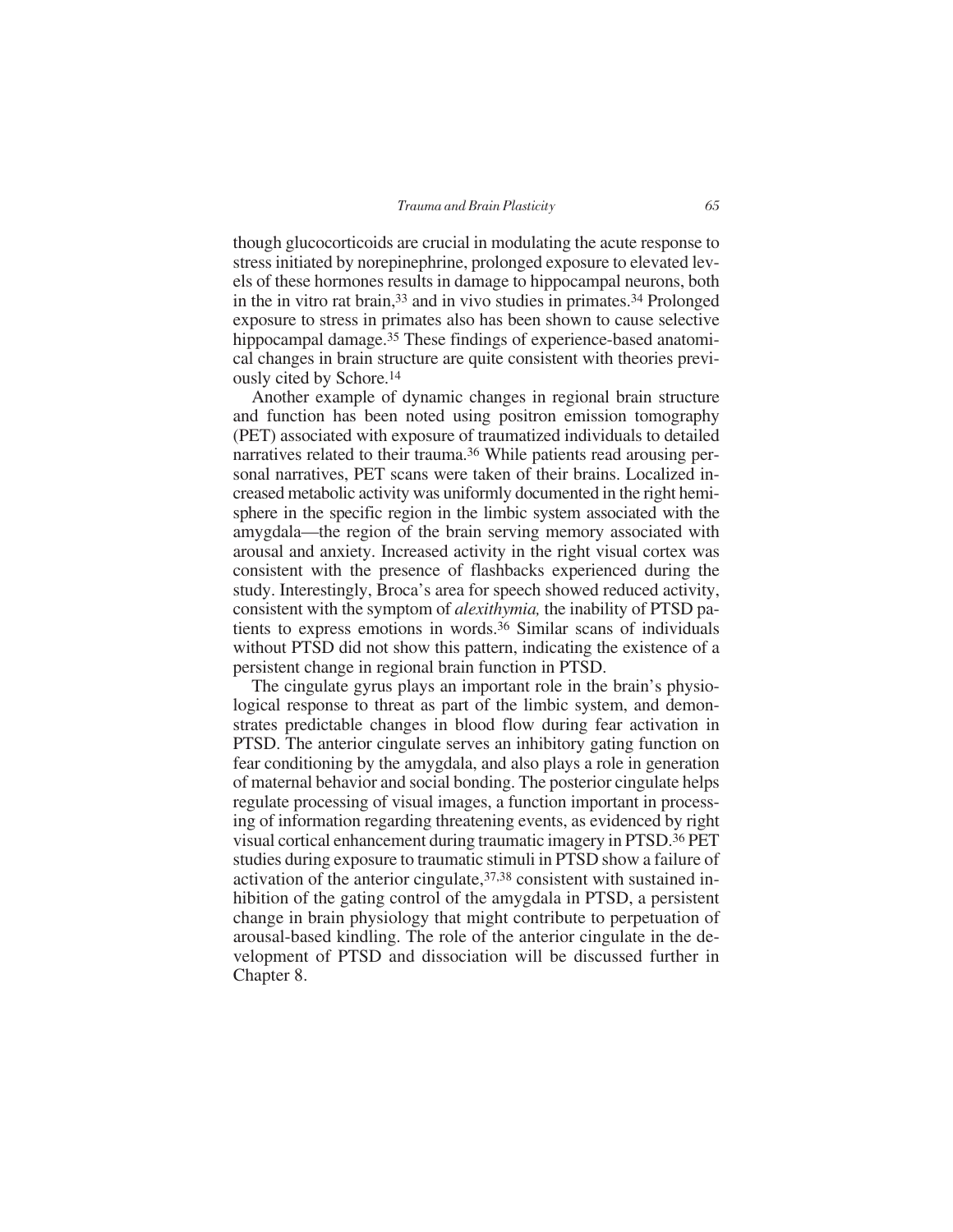# *THE PERMANENCE OF POST-TRAUMATIC STRESS DISORDER*

Longitudinal studies of patients with PTSD show evidence not only for chronicity, but for actual decline in standard measures of personal and social functioning.39 This deterioration would be in keeping with the model of PTSD as self-perpetuated kindling involving brain centers associated with memory and arousal, and closely linked to avoidance and the dysfunctional phenomenon of dissociation. It would also be in keeping with permanent changes in neuronal interaction that would restrict the behavioral options of the traumatized individual. Based on the verified relationship of prolonged glucocorticoid exposure to permanent changes in hippocampal structure and function, one would expect this effect to contribute to a sequential decline in functional coping skills in the victim of PTSD. Surprisingly, studies of urinary free-cortisol levels in those patients with late or chronic PTSD show low, stable levels when compared to patients with other types of psychopathology.40

In addition, these chronic PTSD patients demonstrate relative elevation of urinary norepinephrine levels, resulting in an unusual elevation of the norepinephrine/cortisol ratio.41 This is in contrast to the wellestablished elevation of both norepinephrine and cortisol in acute stress. One explanation for this unusual late suppression of serum cortisol in late PTSD might be that adaptive mechanisms to the continuously kindled arousal of PTSD might suppress rather than stimulate the HPA axis without suppressing adrenergic arousal. Several studies have shown that certain psychological defense mechanisms, especially denial, can powerfully suppress urinary cortisol levels, both chronically,42 and even lower in acute stress.43 The possibility that adrenal cortical exhaustion explained the suppression of low chronic cortisol levels in PTSD was ruled out in one of these studies by the administration of adrenocorticosteroid hormone, and the production of a normal cortisol response.44 Cortisol, therefore, seems to exhibit a paradoxical role in acute traumatic stress versus late PTSD, suggesting that the evolution of the posttraumatic syndrome is associated with basic changes in the core physiology of the brain and the body.

On a psychodynamic basis, denial and dissociation share many similarities. Dissociation is one of the cardinal features of the late adaptive mechanisms of PTSD. Dissociation at the time of trauma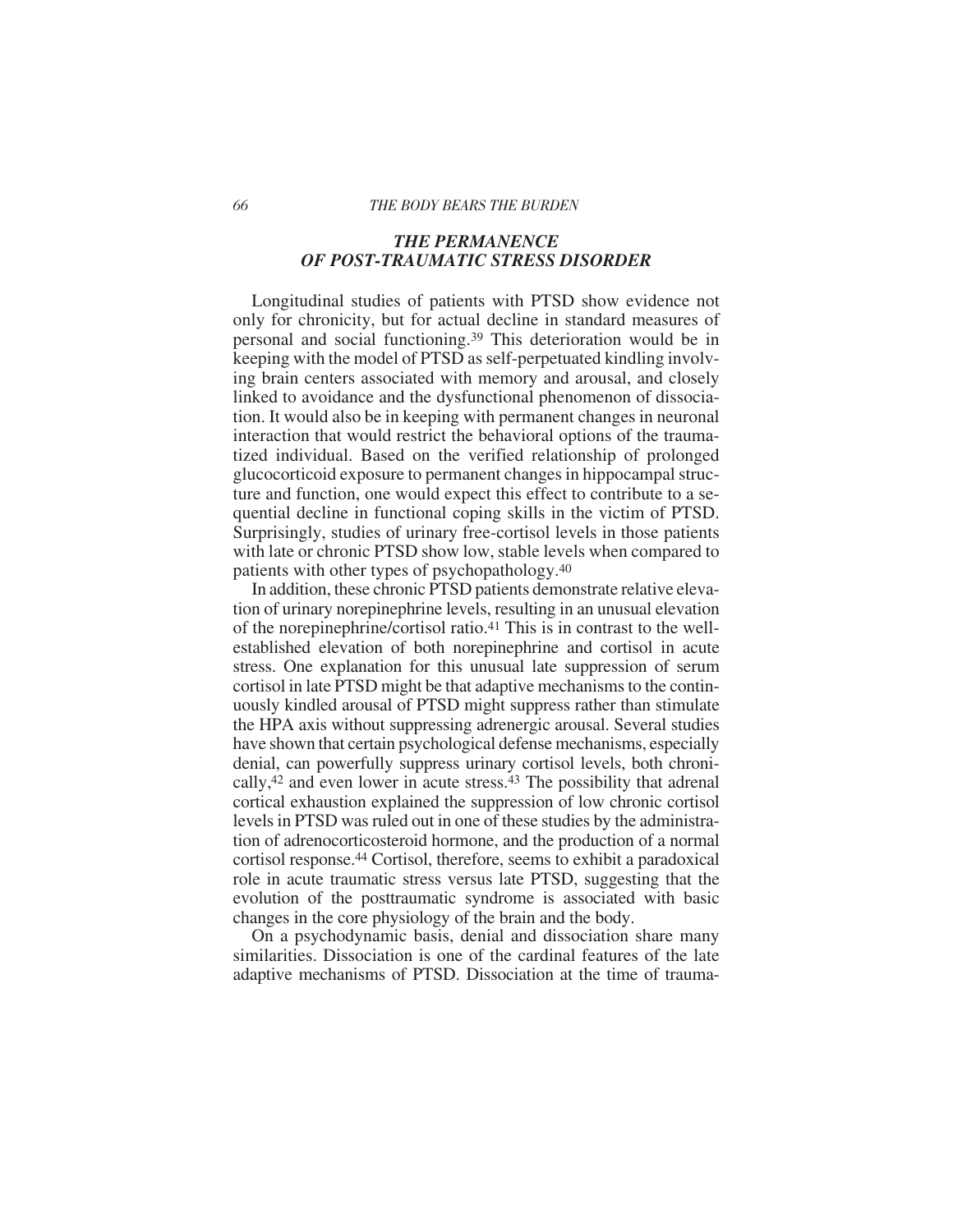tization correlates with later development of PTSD more than any other measured variable.45 Those individuals who dissociate at the time of the trauma will tend to dissociate under later conditions of stress, especially if the initial trauma was in childhood (see Chapter 8). The neurochemical substrate of dissociation has not been well established, although the numbing and constriction associated with many of its features suggest endorphinergic and perhaps serotinergic mechanisms. The persistence of dissociation in chronic PTSD may play a role in suppression of the HPA axis, and contribute to the loss of adaptation to the continued cyclical arousal in chronic PTSD. Suppression of serum cortisol in these patients in that model would prevent the modulating effect of glucocorticoids on the acute effects of epinephrine, serving to perpetuate the seemingly permanent neurophysiological changes of this condition. These theoretical considerations, and the role of the parasympathetic nervous system in PTSD will be explored in more detail in Chapter 8.

#### *CONCLUSION*

Exposure to stress, trauma, and the process of traumatization has profound effects on the brain and the endocrine system, especially the HPA axis. This effect is crucial for the initial neuroendocrine response to a threatening event, but soon begins to have deleterious and ultimately long-standing effects on neuronal structure and function. Imaging studies of the brain, both anatomical and functional, suggest that this effect is long-lasting and in some instances probably permanent. The implications of this data with regards to the effectiveness of therapy for PTSD, and the likelihood of achieving a cure for its disabling symptoms are grave.

The concept of kindling as a source of development and perpetuation of the neurophysiological basis for PTSD is quite consistent with the permanence of PTSD. Kindling also provides a theoretical basis for the possibility of associated permanent anatomical and physiological neuronal change in traumatic stress. These concepts are also in keeping with emerging theories addressing the hardwired experiential basis for brain development, the development of character, and the vulnerability to psychopathology. Thus far, the elusive changes in brain function seen in imaging studies, as well as the contradictory findings in HPA axis function in victims of trauma, appear to be the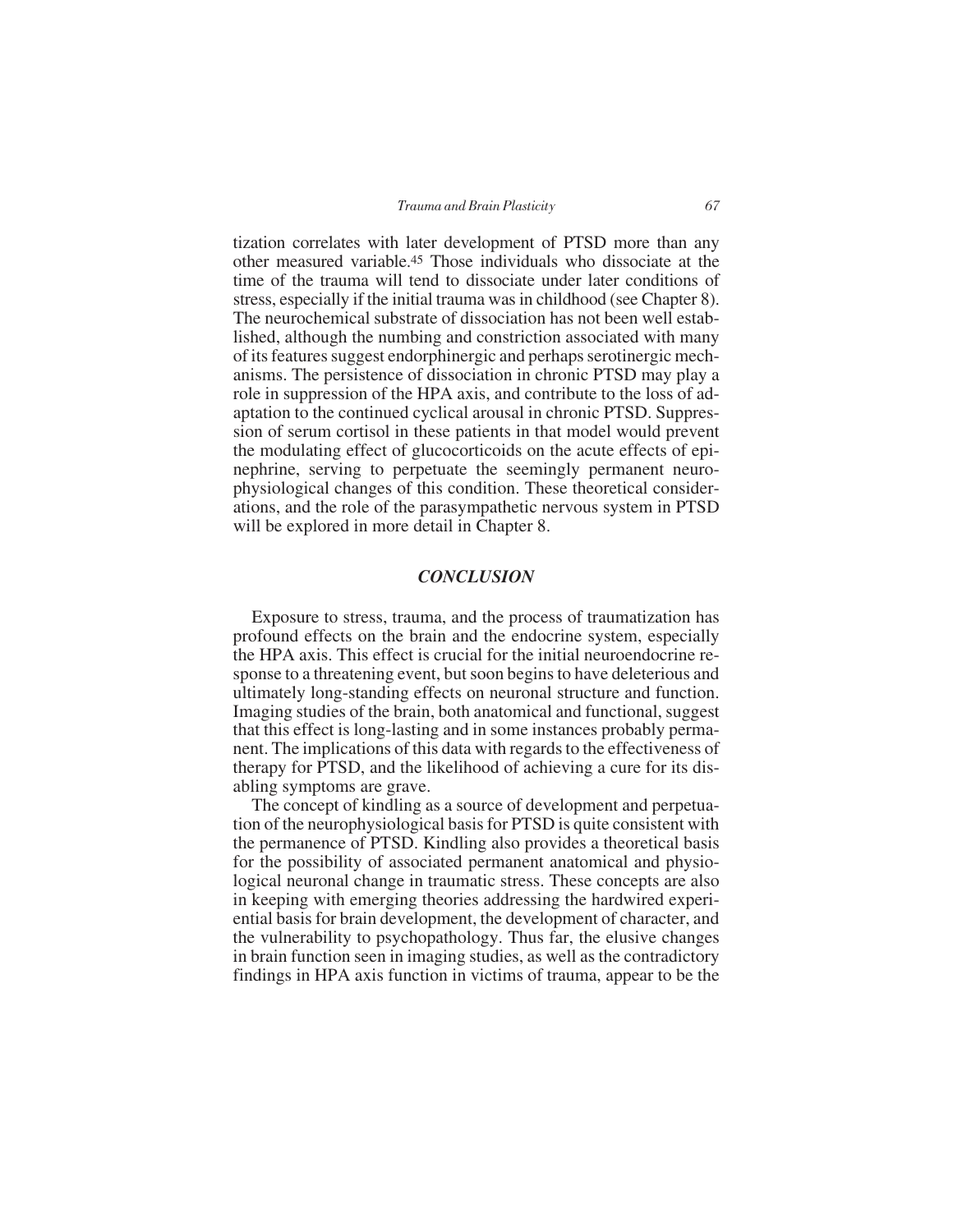faintest of clues to a process that we are only beginning to unravel. These changes, however, appear to support the concept of PTSD as a "physioneurosis," a condition involving multiple systems of the brain and body, and one that may indeed be progressive and self-perpetuating. As such, these findings may also contribute to therapeutic interventions based increasingly on physiological approaches to therapy in PTSD, whether they are pharmacological or behavioral.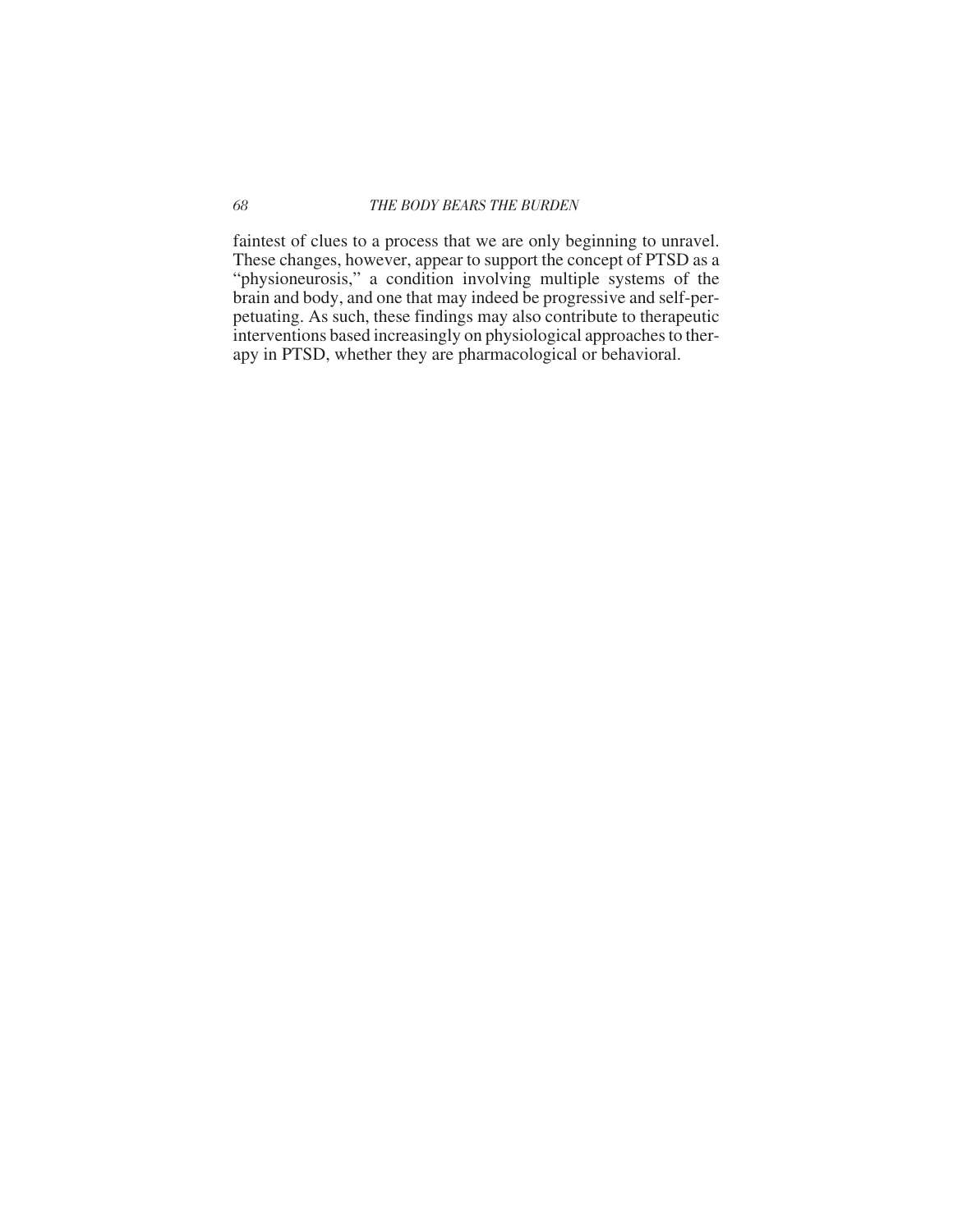# Chapter 6

# Diseases of Traumatic Stress

Pat had been involved in a relatively minor but particularly terrifying auto accident. While stopped at a light behind a large dump truck, the truck inexplicably began to back up. Unable to retreat due to the car behind her, and apparently unseen by the truck driver, she watched in horror as the truck slowly bore down on her, and slowly crushed the hood and engine compartment of her car. Her car was shaken, but not moved, and the noise of the crushing of metal finally prompted the truck driver to stop. Pat was predictably shocked, stunned, and numb, and took hours to recover her senses and awareness of what had happened to her.

Thereafter, she developed headaches, neck pain, panic attacks, and full-blown post-traumatic stress disorder, along with significant cognitive problems. Within a week of the accident, she developed influenza, with a severe eruption of herpes labialis. She missed her next menstrual period, and within six weeks, gained twelve pounds, with most of the weight embarrassingly concentrated about her waist. Several bladder infections followed in the ensuing months, and heartburn and symptoms of gastroesophageal reflux prompted a diagnostic workup by a gastroenterologist, with negative results. As her neck pain worsened and spread to her low back, shoulders, and arms, she noted increasing morning stiffness, and generalized pain and sensitivity to touch. Combined with interrupted, nonrestorative sleep and chronic fatigue, she was ultimately diagnosed by a rheumatologist as suffering from fibromyalgia, chronic fatigue syndrome, and irritable bowel syndrome. A physician who performed an independent medical examination for her automobile insurance company, however, concluded that she was probably suffering from conversion and somatization, and that secondary gain issues must be considered,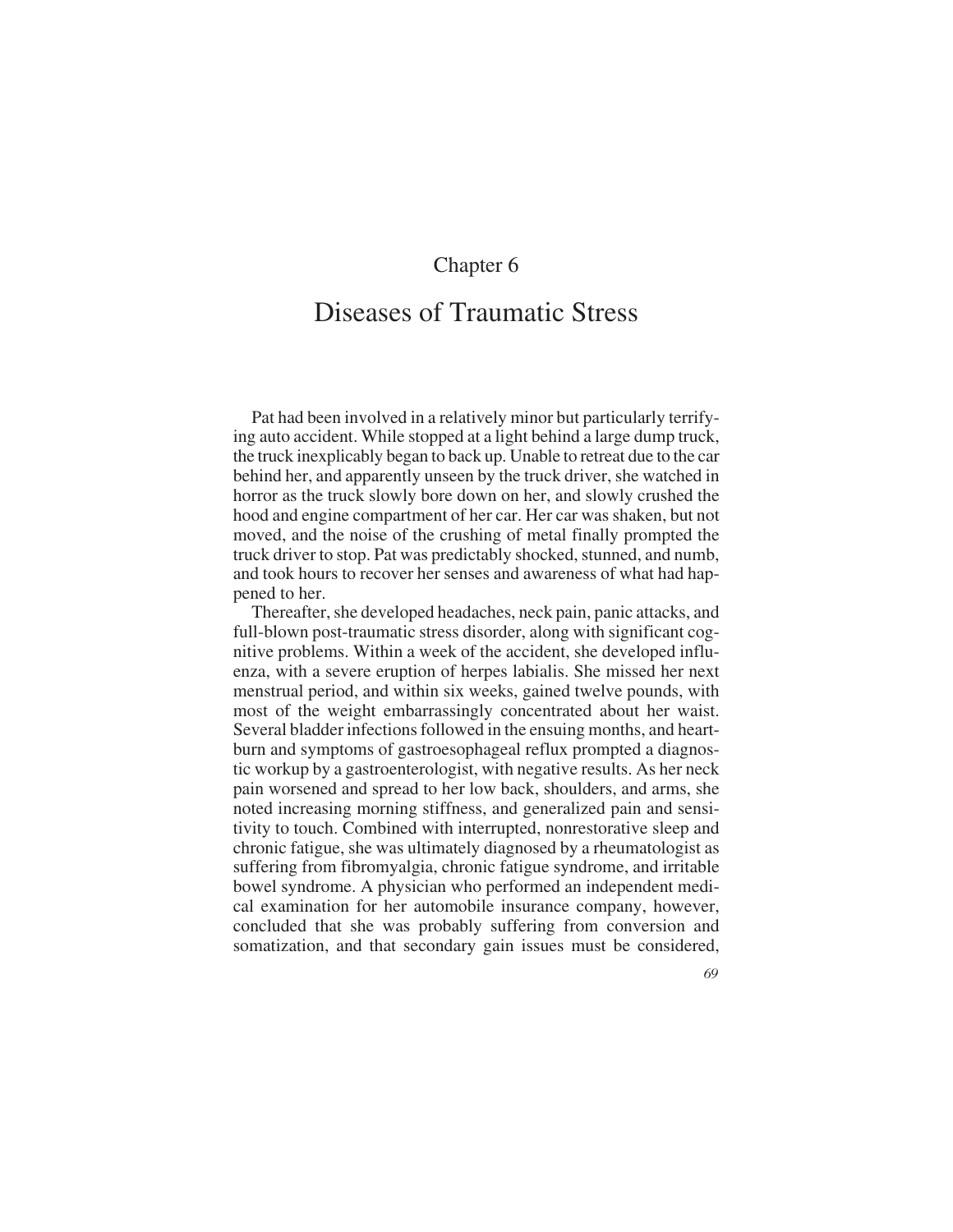since the accident itself was certainly negligible with regard to the possibility of significant physical injury.

\* \* \*

# *THE PATHOPHYSIOLOGY OF STRESS*

The concept that prolonged or excessive exposure to stress could contribute to the development of specific diseases was formulated by Selye in 1936.1 His original studies are mentioned in Chapter 2, and have led to the conclusion that exposure of the organism to a variety of stressors would result in a complex neuroendocrine response primarily involving the hormones of the pituitary and adrenal cortex. These responses were critical to the survival of the organism when subjected to an acute stress, but exposure to prolonged or cumulative stress could result in damage to the organism, much of which correlated with prolonged exposure to adrenal cortical hormones. Thus rats subjected to prolonged, inescapable stress were found to develop erosion of the gastric mucosa, atherosclerosis, and adrenal cortical atrophy. More than a half century of research stimulated by his findings has served to validate them, and to support the role of pituitary/adrenal cortical activity in stress modulation.

The role of cortisol and other glucocorticoids in modulating the acute role of norepinephrine in stress has been discussed (Chapter 4). Cortisol modulates the acute effects of norepinephrine-induced arousal on limbic structures in response to acute stress. Cortisol also acts to regulate the hypothalamic/pituitary/adrenal axis in the ongoing response to stress via a negative feedback loop to the hypothalamus and pituitary gland. The complex, multisystemic effects of gluco- and mineralocorticoids also serve to manage the body's secondary line of defense to stress. These effects include sodium retention with increased intravascular volume, mobilization of hepatic glycogen and increased insulin secretion, mobilization of calcium from bone stores, increase in lipogenesis, increase in peptic acid secretion, suppression of lymphocyte formation, and cerebral cortical stimulation. The resulting immune, metabolic, and neuronal responses are important in the organism's early defenses to abnormal stressors, but if prolonged, may lead to specific organ damage.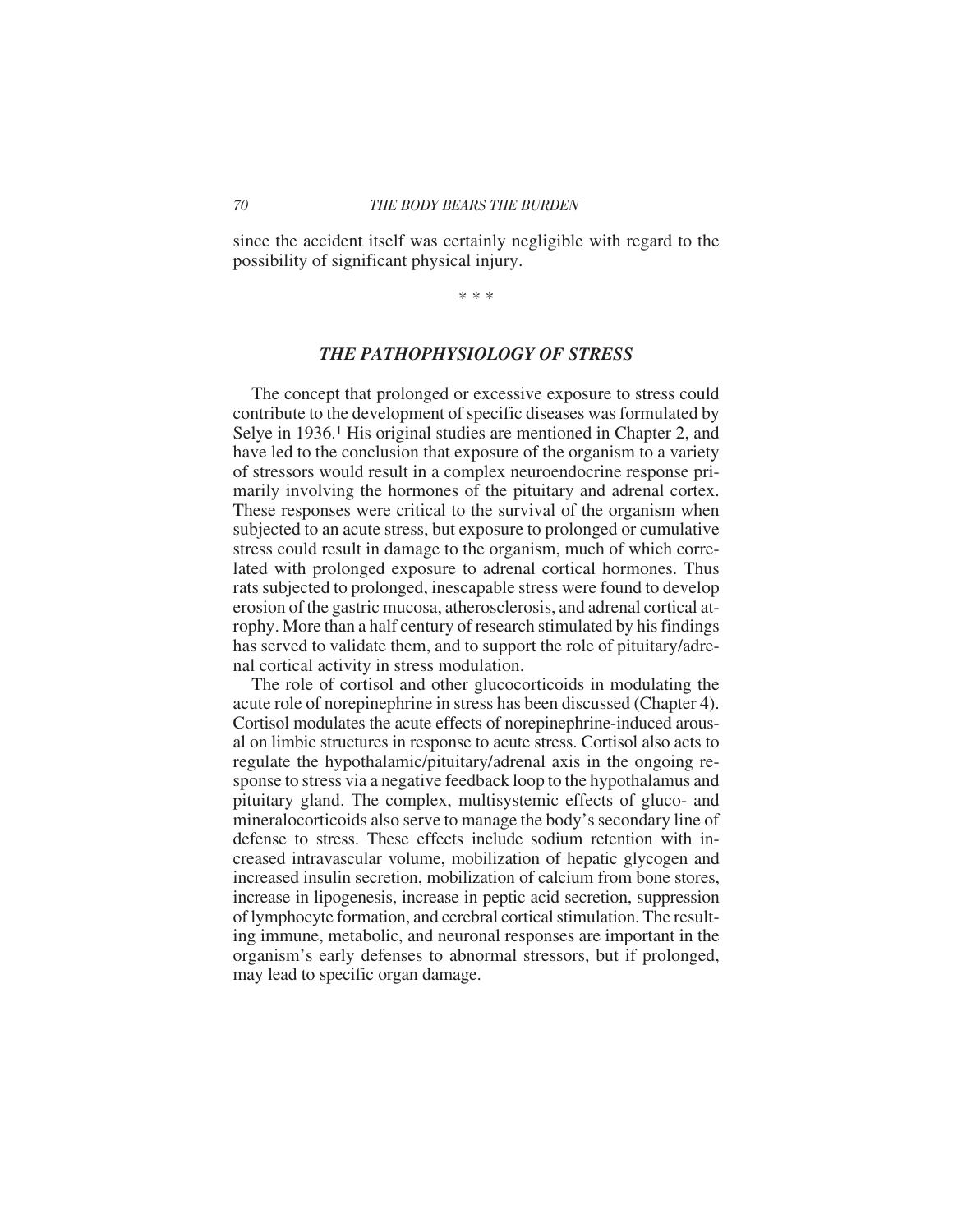The resulting "diseases of stress" reflect the well-known systemic side effects of prolonged therapeutic glucocorticoid administration. These diseases include diabetes, atherosclerosis, hypertension, peptic ulcer disease, obesity, osteoporosis, and cognitive/emotional impairment. In addition, selective regional patterns of neuronal death primarily involving the hippocampus have been documented in many studies of animals subjected to prolonged exposure to cortisol (see Chapter 5). These diseases appear to accurately reflect the findings in Selye's chronically stressed rats. Clearly, chronic and prolonged exposure to unremitting life stress is associated with a cluster of vascular, hormonal, immunological, neuronal, and degenerative diseases that are largely attributable to exposure to abnormal amounts of glucocorticoids.

#### *STRESS VERSUS TRAUMA*

Prolonged stress and trauma, although basically part of the same continuum, differ in a number of ways. Stress may be defined in one sense as any negative stimulus that produces activation of the sympathetic nervous system and related HPA pathways. Trauma may be viewed in this light as an extreme form of stress, one that has assumed life-threatening proportions. Trauma also is usually a sentinel event or events of great threat and magnitude, eliciting a maximal catecholamine-based arousal. On the other hand, trauma need not be *traumatizing* unless, as defined in the DSM-IV, it elicits a behavioral response of fear, horror, or a sense of helplessness, a state very suggestive of elements of the freeze/immobility response.

In our previous discussion of the meaning of the freeze response, and the role of the lack of completion of the freeze discharge in the development of PTSD, we noted that the physiology of freezing involves intense parasympathetic tone. This physiological state represents a temporary adaptation to acute stress that is not physiologically sustainable, and one that is certainly not associated with continued adrenergic arousal and elevation of serum cortisol. As we have noted, the freeze response very likely is associated with the phenomenon of dissociation, an event that is a powerful predictor of the subsequent development of PTSD in individuals subjected to a traumatic experience. Traumatic stress and the development of PTSD are not inevitable with exposure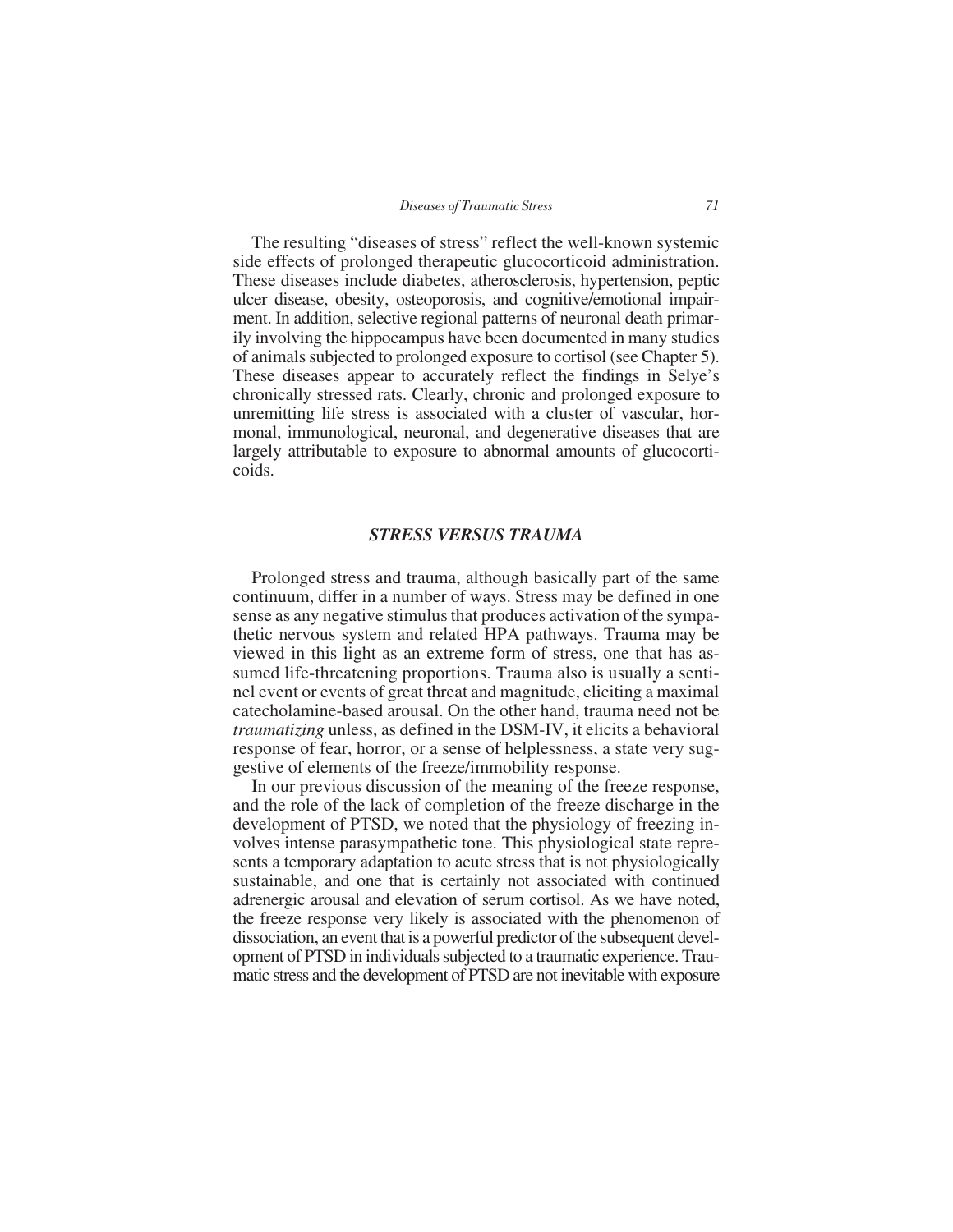to stress or trauma, however life-threatening. These events very likely depend on the event of the freeze/immobility response occurring in a state of helplessness associated with that threat, and perhaps on the perpetuation of dissociation as a secondary event. One might therefore expect to see a substantial difference in the biological changes that occur in chronic stress, trauma, and traumatic stress.

### *THE HYPOTHALAMIC/ PITUITARY/ADRENAL AXIS*

Unlike Selye's model of diseases of stress associated with prolonged exposure to abnormal levels of glucocorticoids, patients with PTSD exhibit hormonal changes suggestive of abnormal function of the hypothalamic/pituitary/adrenal (HPA) axis. If you will recall, input to the hypothalamus from the locus ceruleus as a result of an arousal stimulus triggers release of corticotropin-releasing hormone (CRH), which in turn stimulates release of adrenocorticotropic hormone (ACTH) by the pituitary. ACTH stimulates the release of cortisol by the adrenal cortex, which in turn modulates the effect of norepinephrine-mediated messages within the brain, thereby controlling the arousal reflex. One would expect levels of serum cortisol to be elevated therefore in acute stress, as in Selye's model of stressrelated disease. Studies of serum cortisol in late stage or chronic PTSD, however, show abnormally low levels of serum cortisol and twenty-four-hour urinary cortisol excretion.2,3,4 In addition, binding sites for cortisol in the brain and on lymphocytes normally tend to increase with low serum levels of glucocorticoids. Therefore, it is not surprising in late PTSD, where serum cortisol is low, that increased numbers of lymphocyte glucocorticoid receptors were also found.<sup>3</sup> This apparent paradox is contradictory to previously noted concepts of the role of cortisol as a modulator of trauma-induced epinephrine release, and of the response of the HPA axis to traumatic stress. It does suggest, however, that the HPA axis is somehow sensitized in PTSD.

Further evidence for a sensitized HPA axis in chronic PTSD is found in the Dexamethasone Suppression Test (DST). Administration of dexamethasone in the normal individual suppresses release of CRH by the hypothalamus as well as adrenocorticotropic hormone (ACTH) by the pituitary, since dexamethasone mimics the inhibitory effect of cortisol on the HPA axis. As a result, by inhibiting the HPA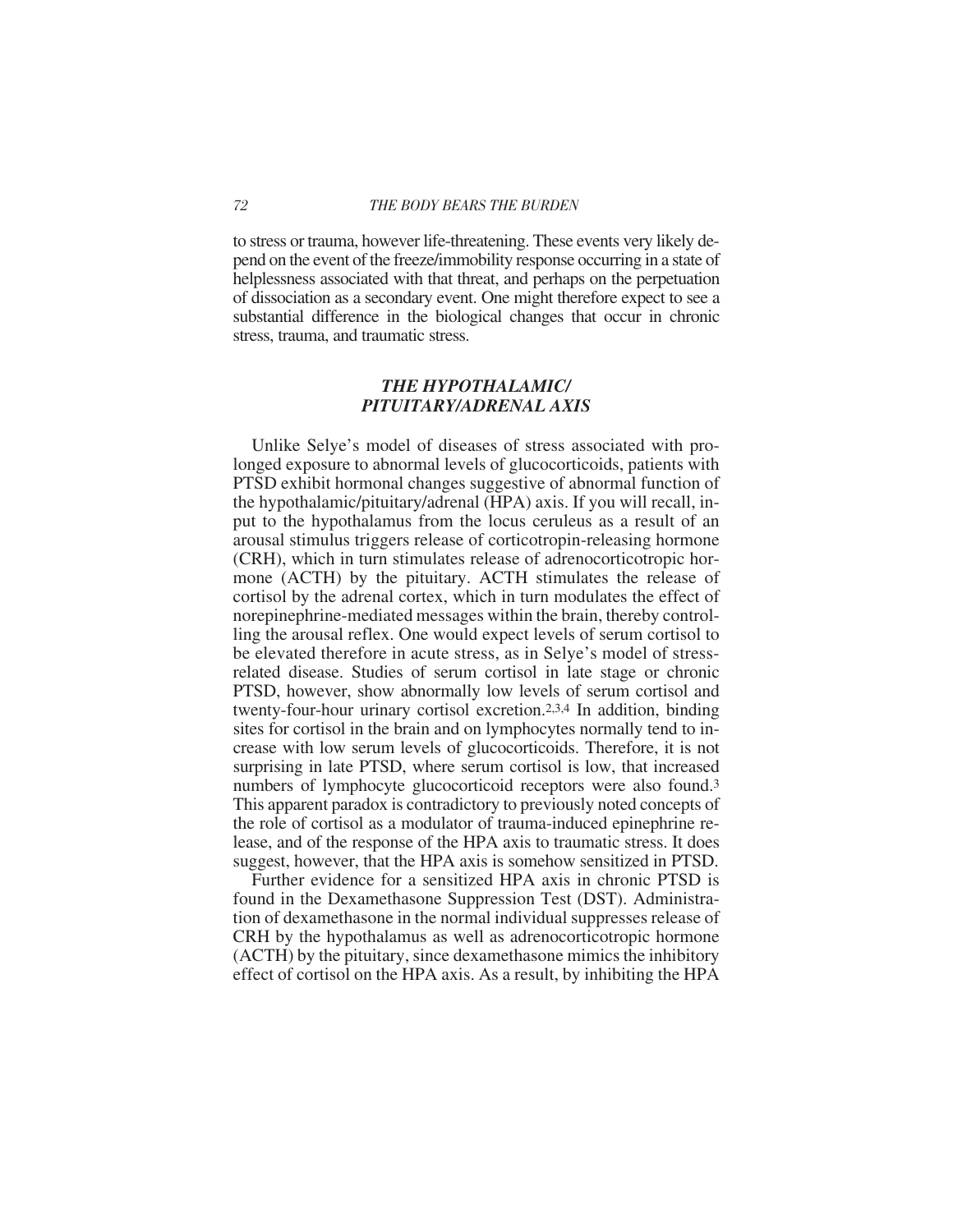axis, dexamethasone secondarily inhibits cortisol release by the adrenal cortex by substituting for the patient's own cortisol, thereby "fooling" the HPA axis into shutting down. Chronic PTSD patients actually show an exaggerated suppression of cortisol release with the DST, again suggesting a highly sensitized HPA axis in these patients.5 In addition, impairment of the release of ACTH by the pituitary is noted in PTSD patients in response to an overstimulating exposure to hypothalamic CRH.6 This is further evidence for HPA dysfunction in this group of patients.

Admittedly these findings are far from conclusive in defining the abnormal stress response in PTSD. They do, however, tend to separate PTSD from other psychiatric conditions with regard to their relationship to the sympathetic nervous system, the HPA axis, and the more traditional model of the stress response developed by Selye.7 They also may have implications regarding the unique spectrum of diseases that may accompany chronic symptoms of PTSD.

# *STRESS, POST-TRAUMATIC STRESS DISORDER, AND IMMUNE FUNCTION*

Alteration of the immune system has been one of the more thoroughly studied examples of the health effects of inordinate stress. Studies of the effects of stress on viral immunity have generally shown consistently increased vulnerability to infection. Cold virus inoculations in unstressed subjects and in those exposed to stress have shown increased vulnerability to respiratory infection in the stressed subjects.8 Antibody levels to Epstein-Barr virus (EBV), hepatitis B virus, herpes simplex virus, and cytomegalovirus have been noted to consistently rise with stress.9,10,11 Increased viral antibody titers in these cases represent reduced cellular immunity, indicating immune suppression. Immune responses to stress in human immunodeficiency virus (HIV) in limited studies show that stress may induce reduction of total lymphocytes and natural killer cells.<sup>12,13</sup> Clearly, exposure to high levels of chronic stress may increase susceptibility to infectious diseases due to immune suppression.

Natural killer (NK) cells constitute a main line of defense by the immune system against not only infectious agents, but also mutated cancer cells. In acute stress, elevation of epinephrine (E) and norepinephrine (NE) as part of the fight/flight response is associated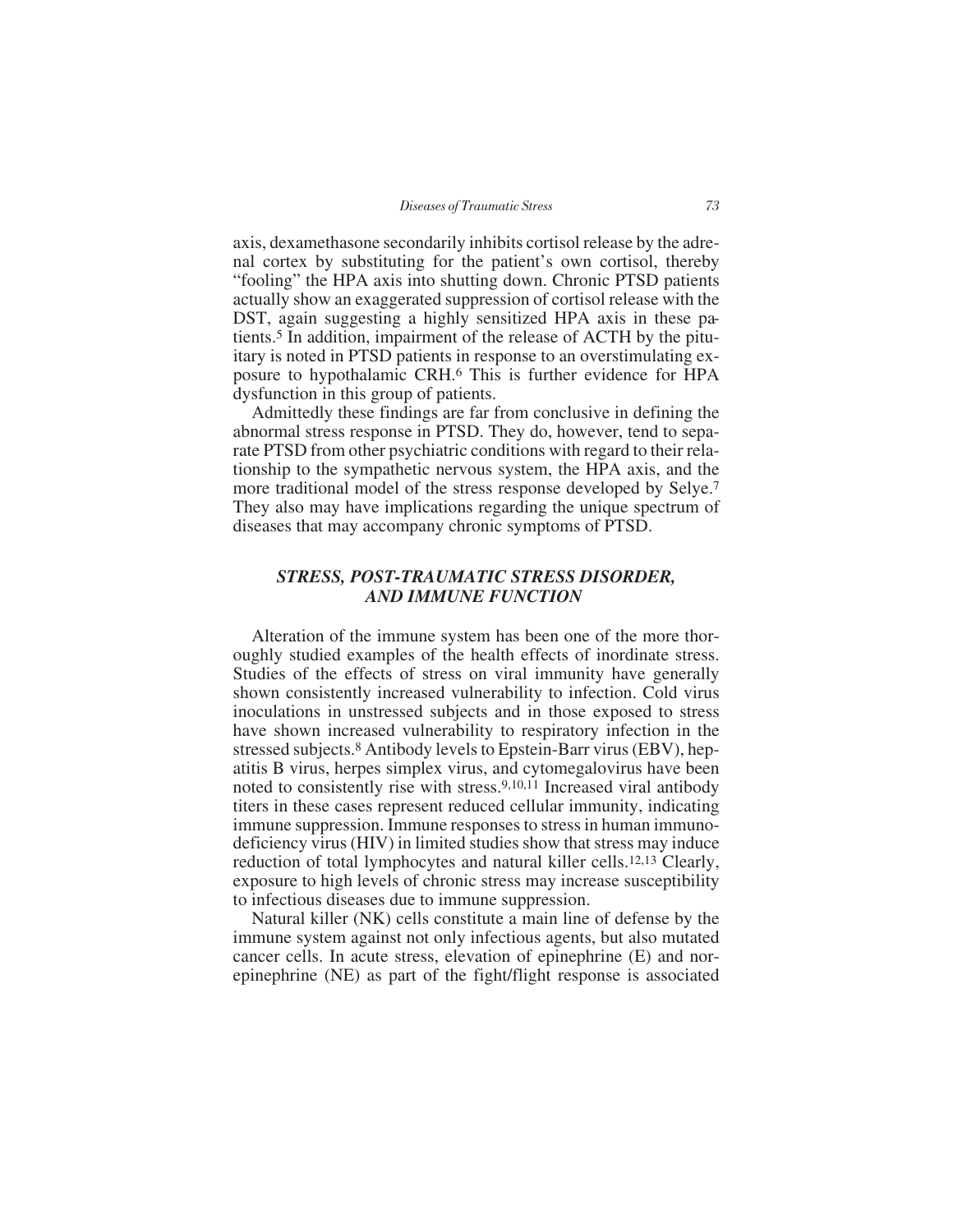with increased NK cell activity. The fact that this increase in immune function is directly due to effects of E and NE on an acute basis is supported by the fact that the increase of NK activity in these cases is blocked by propranolol. Propranalol is a peripheral beta-adrenergic blocker, and therefore an inhibitor of peripheral effects of epinephrine.14 It has also long been known that high levels of cortisol associated with early responses to trauma and stress impair immune function, hence the long-standing use of synthetic forms of cortisol in organ transplants in order to inhibit immune rejection of the organ.

By contrast, *chronic* exposure to stress results in reduction in NK cell activity despite continued increase in E and NE levels.15 In addition, exposure to chronic stress actually inhibits the increased NK activity response to acute stress.<sup>16</sup> Exposure to chronic stress therefore appears to inhibit one of the body's frontline immune defenses, and to inhibit the natural increase in immune defenses in the face of new and acute stress. The clinical effects of chronic stress on viral infections would certainly suggest that stress-induced immune suppression is clinically significant with regard to general health. Therefore, one would expect relative immune suppression and vulnerability to infectious disease in acute PTSD, where serum cortisol is also elevated. In *chronic* PTSD victims, however, serum cortisol levels tend to be low, a state where the modulating effect of cortisol on the immune system is decreased. Under these circumstances, the biological effects of late PTSD might facilitate immune activity, and contribute to vulnerability to autoimmune diseases. Meaningful data with regard to the theoretical increased risk of cancer or other immune deficiency diseases related to stress-induced impairment of the immune response, and increased risk of autoimmune disease to lower serum cortisol levels in chronic PTSD, is unfortunately not available at this time. A clue to this possible relationship, however, may be found in epidemiological studies of the incidence of chronic disease in populations of patients who have been exposed to prolonged and severe traumatic stress.

# *THE DISEASES OF TRAUMA*

#### *Chronic Pain*

One of the most studied symptoms associated with prior histories of severe trauma is chronic pain. Many of these studies address the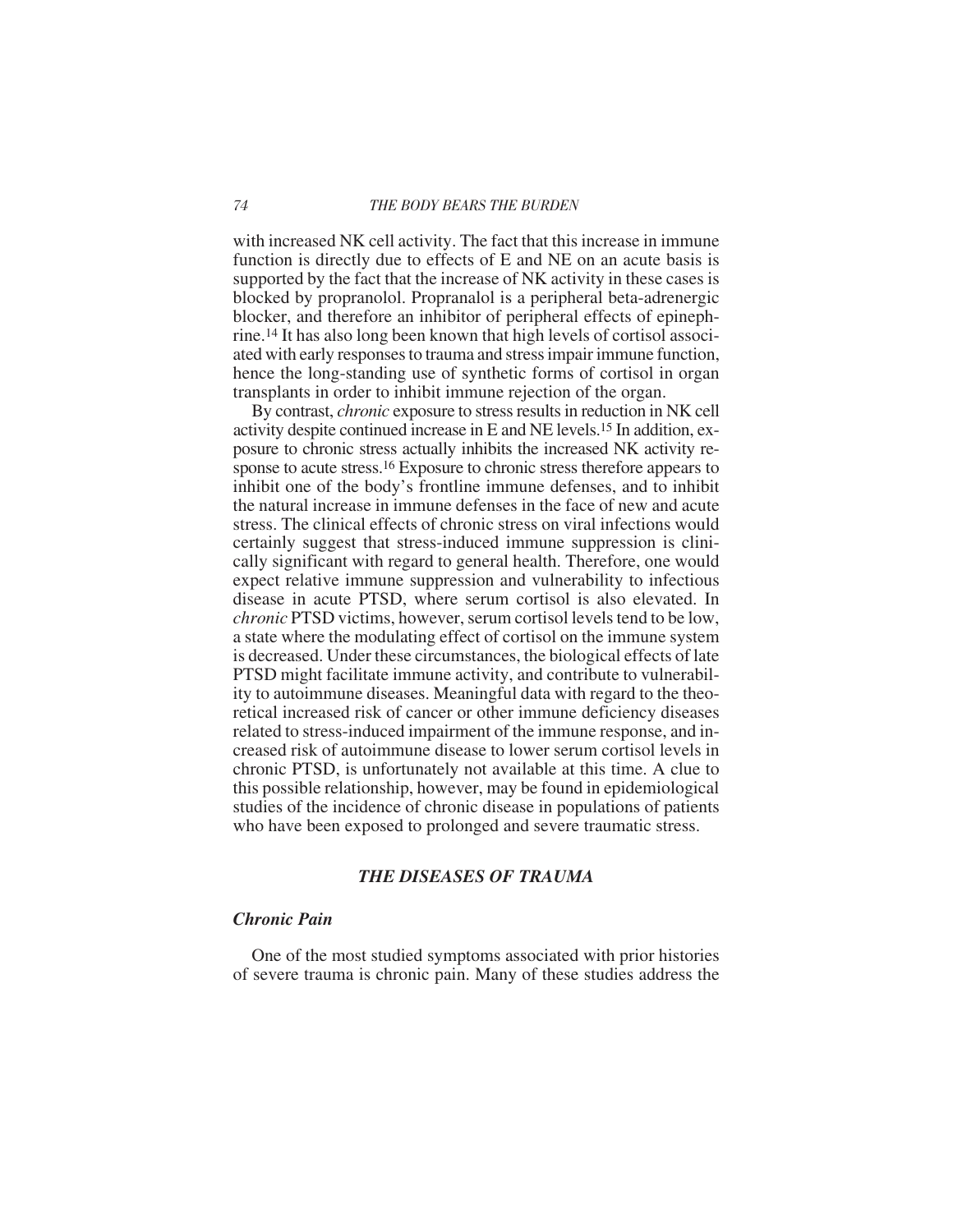effects of childhood abuse on chronic pain complaints, especially in women sexually abused in childhood. The baseline incidence of childhood sexual abuse in women has been estimated at anywhere from 12 to 64 percent of the general female population in various studies.17-22 The average probably falls somewhere around 30 percent. In males, the incidence is predictably less that half of that figure. Many studies document the association between childhood physical and sexual abuse and chronic pain. Perhaps the most well-studied association is that between female childhood sexual abuse and chronic pelvic pain.23-29 In general, these studies show a significantly higher incidence of childhood sexual abuse in women with medically unexplained pelvic pain than controls or comparison groups, such as women seeking tubal ligation. Other studies, however, show that childhood physical abuse predicted all adult pain syndromes as well or better than sexual abuse.30 Taken together, childhood sexual, physical, and psychological abuse are powerful predictors of chronic pelvic, abdominal, low back, orofacial, and myofascial pain.31-35

Comorbidity of epidemiological events, of course, does not prove a cause-and-effect association. One must find a common rationale for this relationship on a solid theoretical basis, combined with the weight of controlled scientific studies to arrive at a justified etiological conclusion. Obviously, this goal is not within the scope of this book. I believe, however, that the core concept of the neurophysiology of PTSD and its relationship to the basic features of the whiplash syndrome allow us to expand concepts of perpetuation of symptoms of many chronic diseases, especially chronic pain.

Classical operant conditioning as a basic feature of implicit memory is a key to the understanding of this concept. Conditioning is not a laboratory phenomenon, but is the key system of information access responsible for individual and species survival. Conditioned responses to an identifiable life threat must take place in one or two trials, or else the specific gene matrix of the unfortunate prey animal is discarded, probably for the betterment of the species. Sensory information for all of the experiences associated with that life threat is incorporated immediately, and hopefully forever, into the implicit memory of the surviving animal for future reference and application in a similar threatening situation. In the example of myofascial pain after an MVA, I believe that the proprioceptive memory of the protective movements of the body in the accident generated by stretch receptors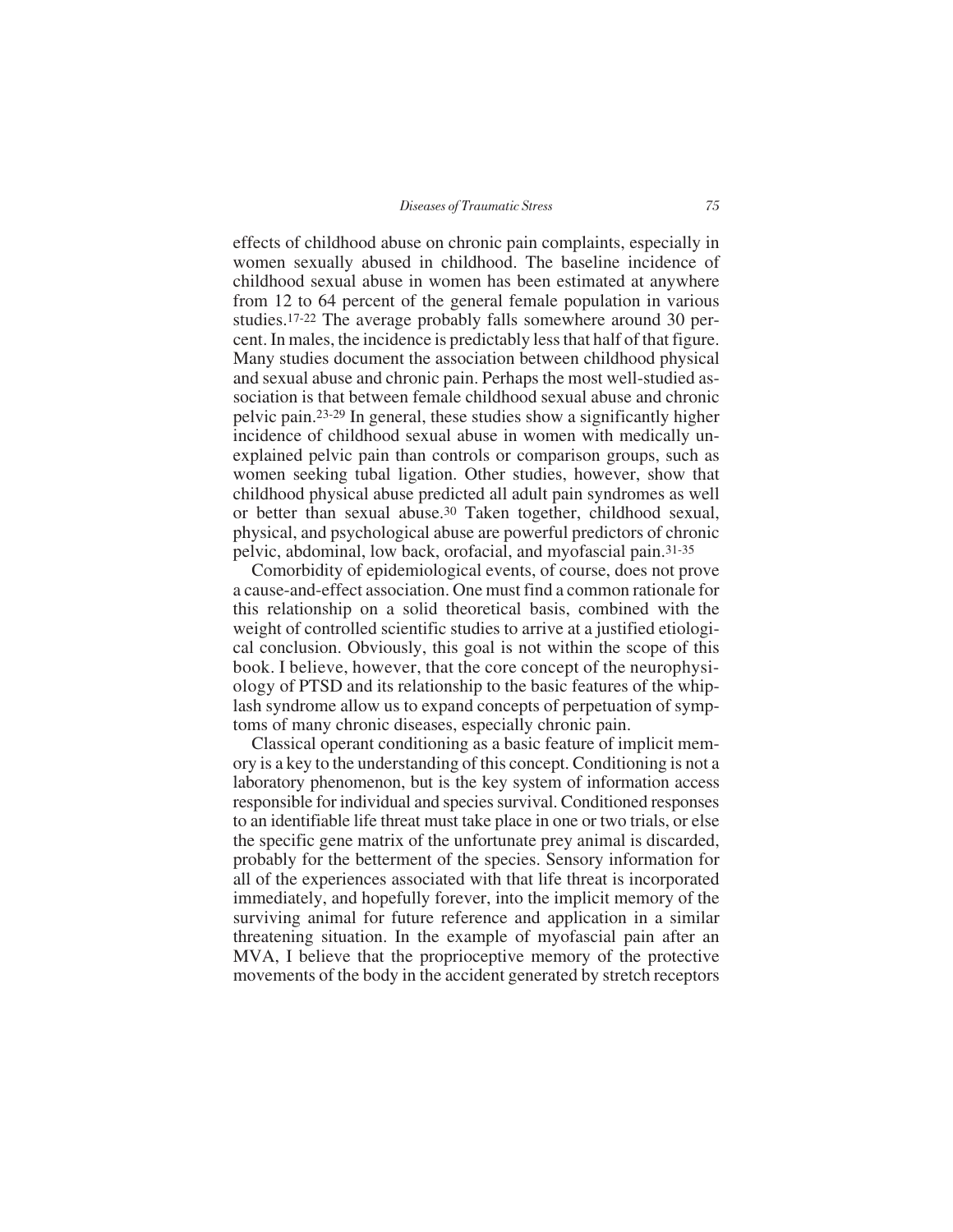are immediately and indelibly stored in brainstem motor centers. Thereafter, they will be resurrected time and again in situations of perceived life threat, leading to recurrent regional patterns of myofascial pain. This event by definition assumes that a truncated freeze response has contributed to the late phenomenon of kindled arousal/ memory circuitry, with the patterns of motor memory stored in the kindled loop of PTSD. In other words, the reflex-bracing pattern of those specific muscle groups has a *meaning* in terms of survival to those centers of the brain responsible for this function. Nociceptive pain associated with structural somatic injury, occurring in the same context of a life threat without freeze resolution, will continue to be incorporated within implicit memory in situations of threat in order to facilitate the "survival brain" in its instinctual goals. Until that pain no longer represents a message about the unresolved threat, it will continue to be recycled into conscious awareness to protect the traumatized creature/individual in situations of cue-related, or eventually nonspecific arousal. The dramatic incidence of prior life trauma, and the traumatic origins of pain in those patients treated in chronic pain programs is well known. This fact is also in keeping with the previous concept: the incorporation of meaningful pain messages into procedural and implicit sensorimotor memory in the process of traumatic kindling is a contributing cause of persisting pain in the apparent absence of tissue pathology. This concept is in keeping with wellknown but poorly understood phenomena of chronic pain such as phantom limb pain.

# *Reflex Sympathetic Dystrophy*

Concepts of chronic regional myofascial and somatic pain may well apply to the development of many chronic regional pain syndromes through similar mechanisms. Obviously, sympathetically maintained pain presents an intriguing possibility as an example of traumatically facilitated chronic regional pain. Reflex sympathetic dystrophy (RSD) was first described in the context of wounds suffered on the battlefield.36 Although RSD has been associated with a bewildering variety of conditions, the majority of precipitating events are associated with a traumatic event (fractures, dislocations, wounds, traumatic neuropathies, soft tissue injuries, strokes, acute radiculopathies).37,38

The syndrome is associated with a variety of classic symptoms and findings, a majority of which consist of vasomotor symptoms sug-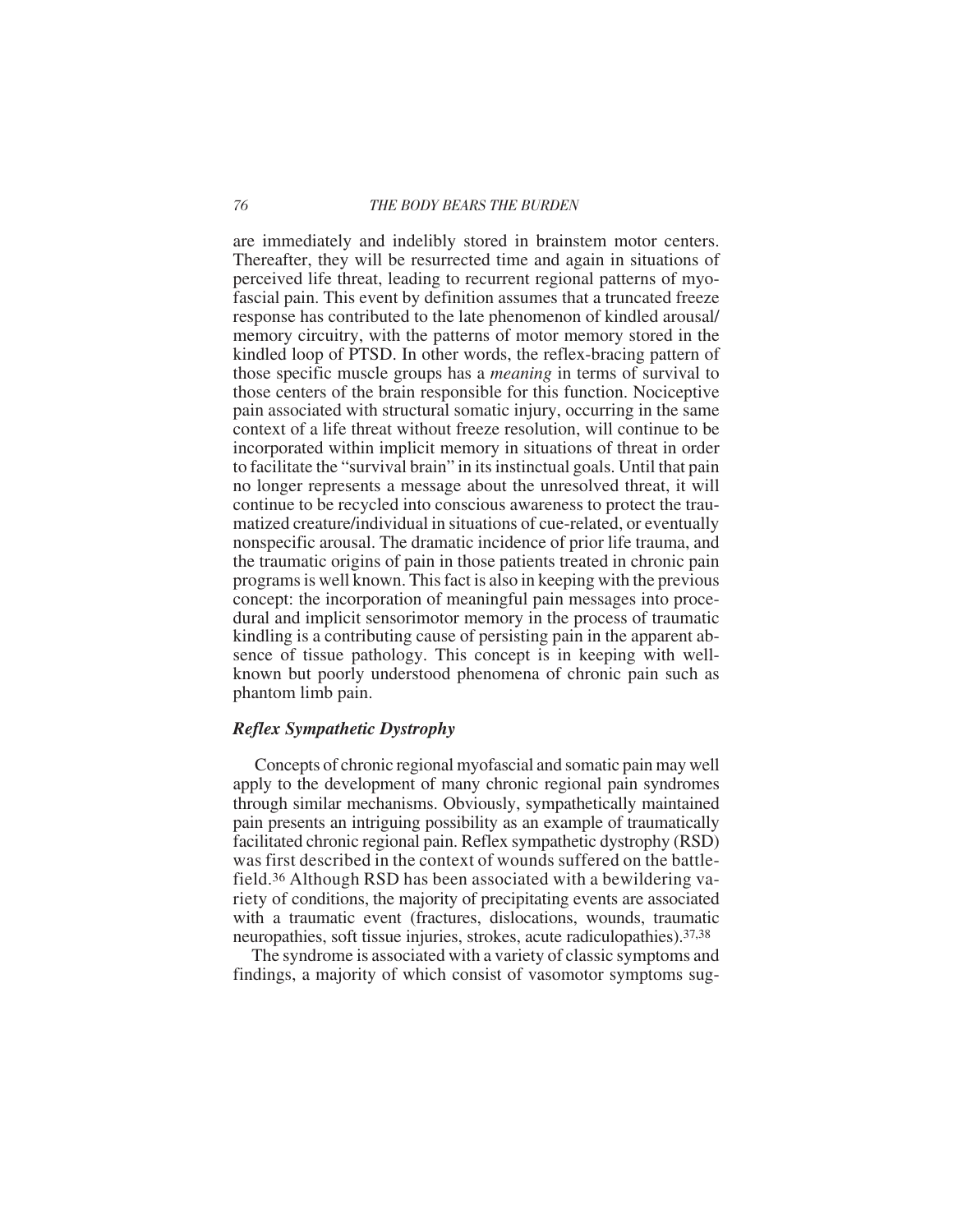gestive of autonomic dysregulation of the involved region of the body. Burning, hyperpathic pain, and allodynia are the hallmark symptoms, and early vasomotor signs may present as warm, red, and dry skin, or conversely as cool and pale skin, with diaphoresis. Trophic changes with increased hair and nail growth may be seen in the early stages. Later, dystrophic or atrophic changes may occur, involving hypothermia, regional osteoporosis, hair and nail loss, skin and muscle atrophy, edema, dystonia, and joint contractures. Personality characteristics have been studied in victims of RSD, and early reports have described RSD patients as "hypersympathetic reactors," with behavioral traits of insecurity, lability, and anxiety. Specific studies, however, have failed to document premorbid psychological disturbances in RSD patients, but also have failed to investigate childhood abuse or prior trauma history in these patients.39,40

The syndrome varies widely in severity and the number of clinical signs that accompany it, leading to attempts to break down the classification into subsets such as sympathetically maintained pain and complex regional pain syndrome. The typical vasomotor signs primarily suggest a role for increased peripheral sympathetic activity in the pathology of this condition. In addition, the variable positive therapeutic response to sympathetic ganglia blockade through infusion of the alpha-adrenergic blocker, phentolamine, or through sympathetic ganglia blockade by direct injection, have implicated excessive activity of the sympathetic nervous system in the etiology. Specific oculocephalic sympathetic dysfunction in the form of bilateral postganglionic Horner's syndrome and supraorbital anhydrosis has been documented in cases of posttraumatic headache.41 As an aside, altered autonomic vasomotor functions that might produce these types of clinical signs suggest that posttraumatic headache in general may have its roots in autonomic dysfunction related to RSD.

On the other hand, the variability of response to therapy and the inconsistency of clinical presentation have cast some doubt on the specificity of the role of sympathetic dysfunction in RSD as a primary cause. Sensory findings in the neurological examination, although occasionally representative of a peripheral nerve or nerve root distribution, usually assume a stocking/glove, or other nonanatomical distribution after the syndrome has been present for some time.

Both peripheral and central neuropathological mechanisms have been proposed, with a central nervous system cause being perhaps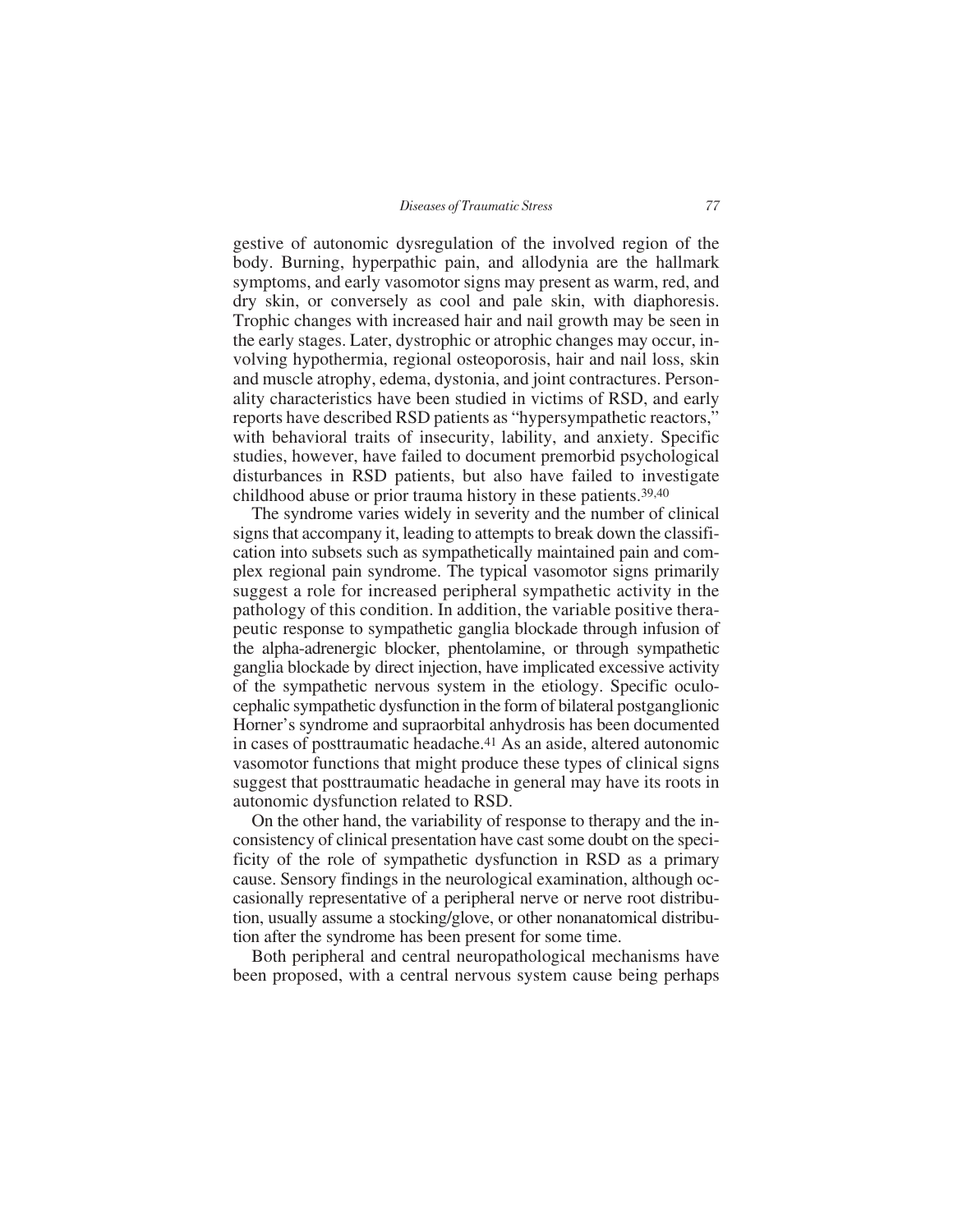more appealing due to the well-documented though rare cases of spread of the syndrome to other regions of the body, and occasionally to bilateral involvement. Fortunately, remission and disappearance of symptoms and signs in mild cases is common. Linking RSD to trauma is tempting for several reasons. In many cases, RSD is a direct progression of a specific traumatic injury, as in a war or accidentrelated wound. Both sympathetic and parasympathetic physiological and pathological manifestations accompany the syndrome. Behavioral and personality variations are commonly associated with RSD. Many features, including sensory symptoms atypical for a peripheral etiology and spread of the condition in a physiologically atypical pattern, suggest a central etiology. Kindled implicit memory for pain in the face of unresolved trauma, autonomic dysregulation in PTSD, and the traumatic origin of RSD in many cases make a strong circumstantial case for this bizarre syndrome to be linked to the existing neurophysiological models of PTSD. As we shall see in Chapter 8, I believe that RSD is in fact much more than that, and may present a prototype for many of the unresolved challenges of the somatic manifestations and disorders associated with PTSD.

#### *Fibromyalgia/Chronic Fatigue Syndrome*

Another common chronic pain syndrome that may have its roots in traumatization is fibromyalgia. First described by Gowers in 1904,42 it has been exhaustively investigated in numerous, generally flawed studies, and has remained as controversial as one might expect of a syndrome with remarkably uniform and reproducible symptoms, but with few if any objective signs. Clinical criteria for the diagnosis are generally based on consistency of symptoms and the presence of at least seven "tender points" in specific areas over the surface of the body. Typical symptoms include multiple regional or diffuse sites of soft tissue pain, poor and nonrestorative sleep, chronic fatigue, stiffness, headaches, irritable bowel syndrome, anxiety, cognitive dysfunction, and variable neurological symptoms, especially numbness and paresthesia. These symptoms typically are aggravated by stress, weather changes, and physical activity.

Another syndrome closely linked to fibromyalgia, with similar symptoms except for the absence of soft tissue pain, is chronic fatigue syndrome (CFS). In addition to many other similar symptoms, fibromyalgia and CFS share similar sleep disturbances. The EEG pat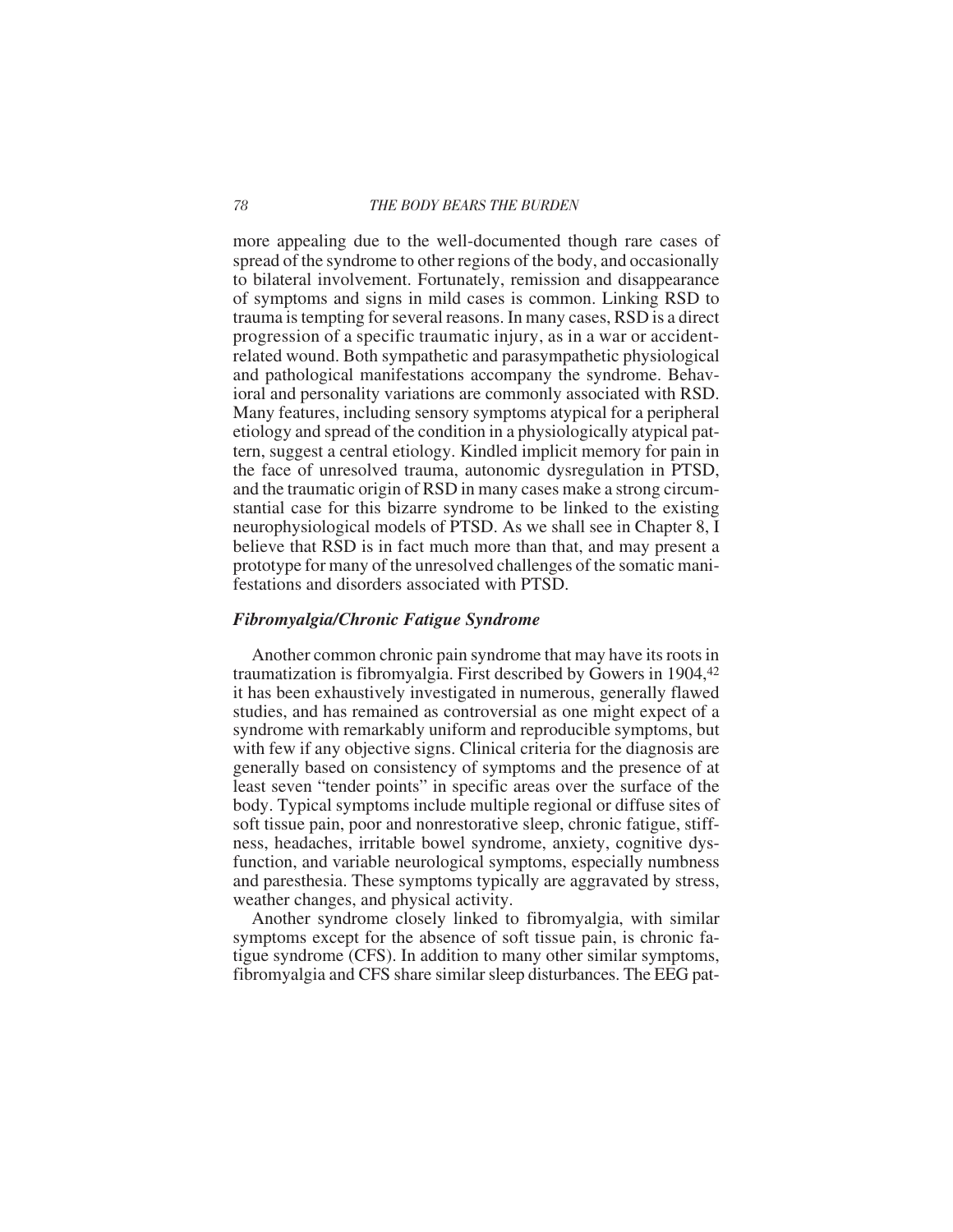tern during sleep in fibromyalgia and CFS is characterized by abnormal presence of alpha (7.5 to 11 Hz) wave activity seen during deeper non-REM cycles of sleep. This EEG pattern is consistent with a recurrent nonphysiological arousal disturbance, and coincides with the repeated nocturnal awakening characteristic of fibromyalgia and CFS. Interestingly, this unusual EEG pattern is also typical of the arousal disturbance seen in myofascial pain, PTSD, ambient nocturnal noise, and painful joint disease in rheumatoid arthritis.43

The clinical syndromes of fibromyalgia and CFS have remarkable similarities to those symptoms affecting whiplash victims with delayed recovery, and the later symptom complex of chronic PTSD (see Chapter 3). I have followed several whiplash patients who over several years have eventually progressed from regional myofascial pain to clinically consistent criteria-specific generalized fibromyalgia. All members of this group of patients had experienced childhood trauma except for one rape victim. Posttraumatic fibromyalgia has been reported in numerous studies, and generally follows soft tissue injuries. One study of 176 cases of posttraumatic fibromyalgia documented that 60.7 percent occurred after MVAs, 12.5 percent after work-related injuries, 7.1 percent after surgery, 5.4 percent after sports-related injury, and 14.3 percent after miscellaneous traumatic events.44 The majority of these events represent substantial trauma in the face of helplessness.

Neuroendocrine changes in fibromyalgia also suggest a traumatic link. Studies of the HPA axis in fibromyalgia and CFS show remarkably similar aberrations to those seen in PTSD. These changes include low basal twenty-four-hour urine cortisol excretion, blunted cortisol circadian rhythms, exaggerated ACTH response to CRH, and a blunted cortisol response to increased ACTH.45 The HPA axis in CFS also reveals lowered basal cortisol levels, and an attenuated ACTH response to CRH, as seen in PTSD.46 Depressed pituitary insulin-like growth factor (IGF-I) has been documented in those patients with fibromyalgia, and gives further evidence for HPA dysfunction.<sup>47</sup> Finally, hypervigilance to a variety of external and internal noxious sensations, including pain, has been documented in fibromyalgia.<sup>48,49</sup> Hypervigilence and nonspecific stimulus sensitivity, of course, are intrinsic to the diagnosis of PTSD. This association, not surprisingly, has attracted a great deal of scientific attention, leading to scores of articles studying the related incidence of childhood physical and sex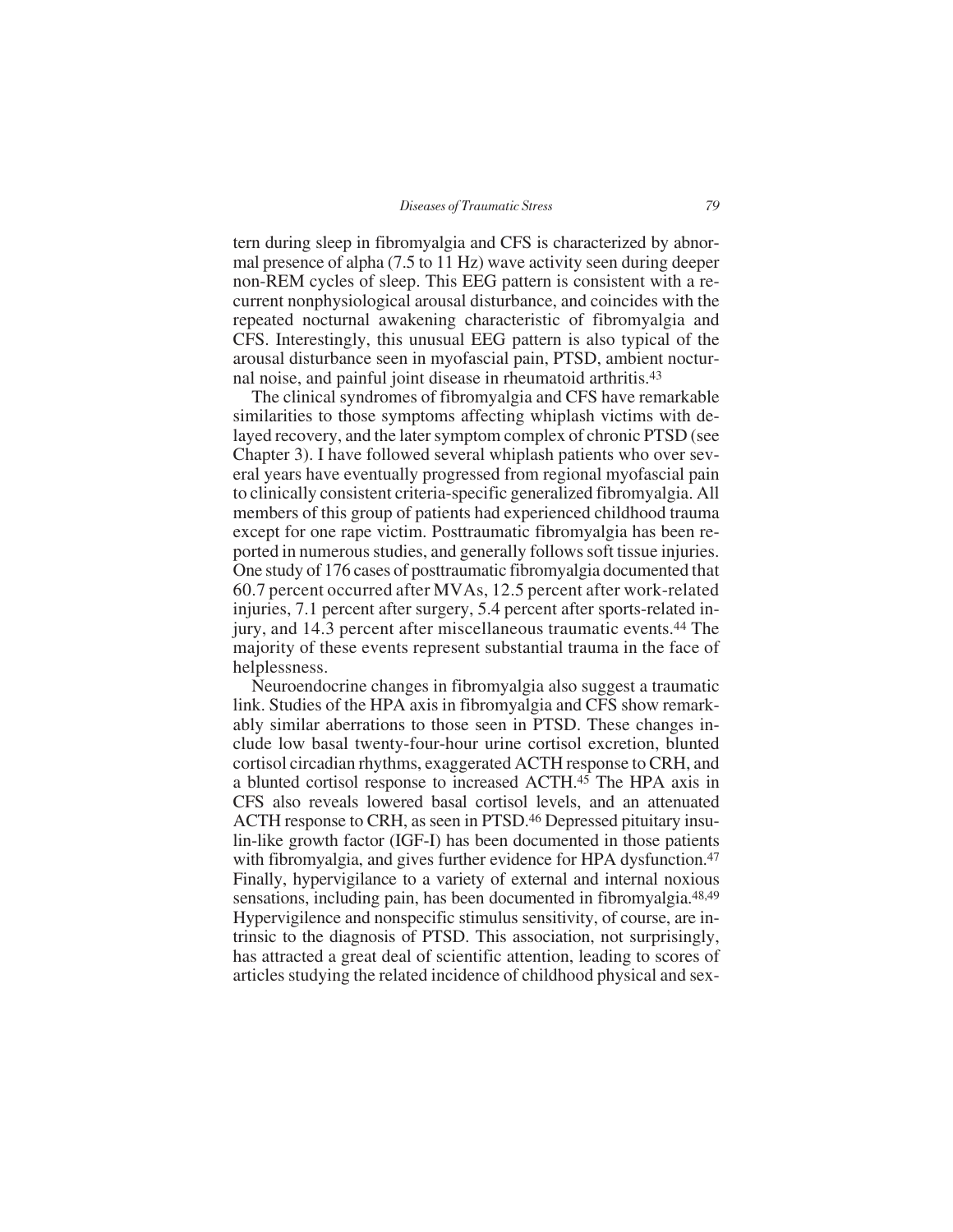ual abuse in cases of fibromyalgia. Typical reports of the incidence of incest in fibromyalgia patients reveal figures varying from 37 to 65 percent, compared to control group incidence varying from 42 to 52 percent.50,51 (Perhaps the most shocking figure in these studies is the incidence of childhood sexual abuse in the control groups!) Retrospective studies such as these, of course, are vulnerable to bias on the part of the respondents, as well as to the problems associated with attributing a causative relationship to consistently coexistent life events.

Nevertheless, many clinical and physiological clues appear to link fibromyalgia/CFS to a traumatic etiology. The predominance of fibromyalgia and CFS in women (>75 percent), the gender prevalence of sexual and physical abuse in women, and the tendency for women to dissociate with trauma and to develop typical PTSD (see Chapter 8) place them at greater risk for both conditions. Similar hormonal markers, arousal sensitivity, and symptom complexes of fibromyalgia/CFS and PTSD demand consideration for an etiological relationship between trauma and the fibromyalgia/CFS syndrome.

#### *Somatization Disorders*

Symptoms defined as somatization disorders are not surprisingly extremely common in child abuse survivors. Adults who have suffered physical and sexual abuse as children have a substantially higher incidence than control groups of functional gastrointestinal disorders, genitourinary symptoms and lifetime surgical procedures, most of which did not cure the symptom, or in which no pathology was found.32,52,53 Somatization in psychiatric terms actually refers to a tendency to express painful emotions as physical symptoms in traumatized patients, possibly related to the inability of such patients to remember traumatic memory in a verbal context. Abuse histories for patients in these studies also correlated with greater symptom complaints in general, and greater utilization of health care services. This fact would certainly be consistent with the tendency for somatization to occur in traumatized individuals. A predominance of visceral complaints in these victims would certainly be consistent with their vulnerability to recurrent arousal, autonomic dysregulation, and dissociation. I believe that somatization and conversion represent more than an aberration of pain memory based on trauma. Regional and systemic somatization symptoms and signs of conversion may well represent measurable pathophysiological changes that are associated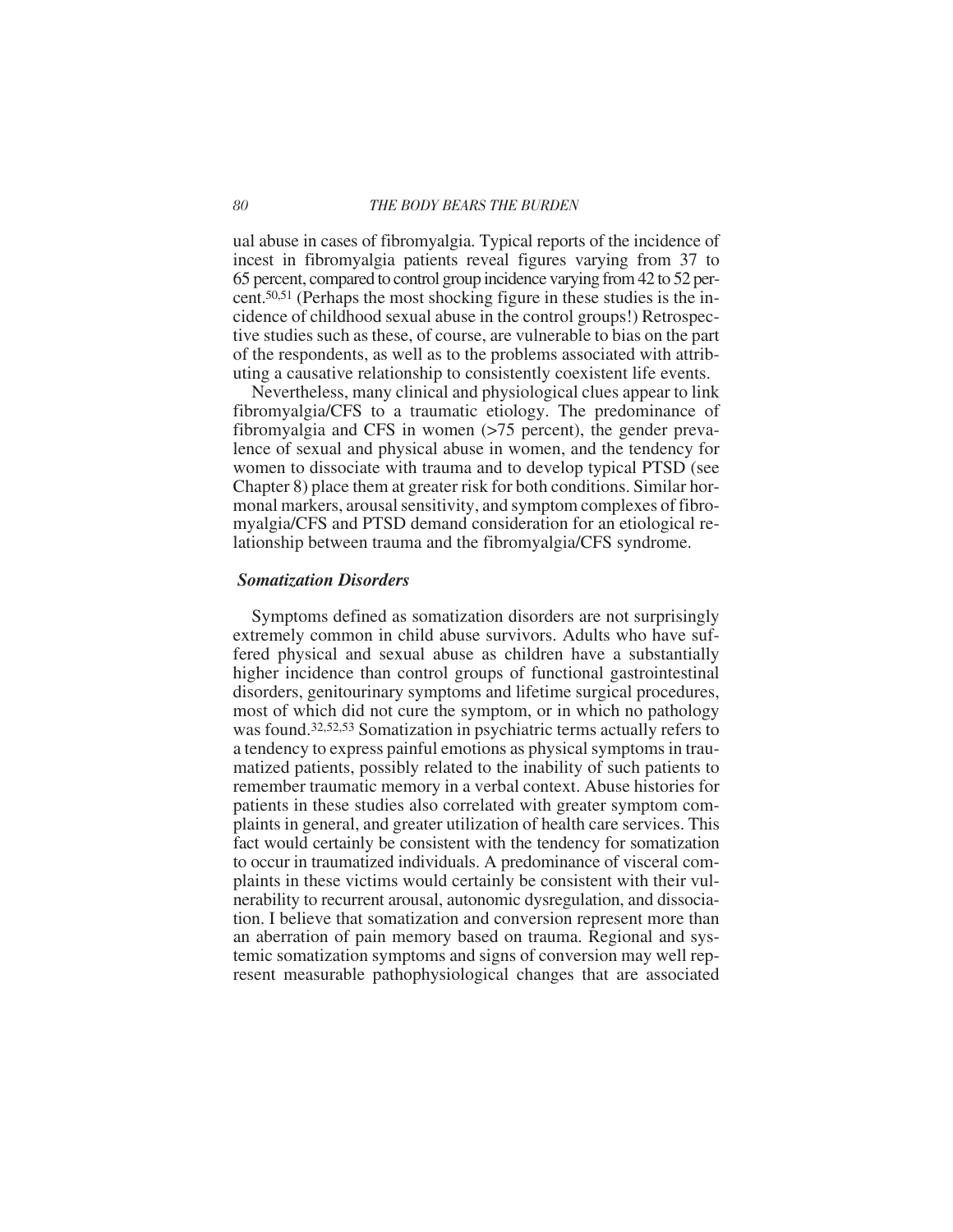with objective disease processes in the symptomatic end organs (see Chapter 8).

At the same time, abuse victims frequently do not report their abuse history to their treating physician. Probably 20 to 50 percent of episodes of abuse are unreported, both at the time and later in life,54 suggesting that the incidence of child abuse in somatization syndromes may be much higher than current estimates. In addition, I believe that the definition of what specifically constitutes a "traumatic life event" is based to a significant event on cultural bias, gender-specific definitions, and a general lack of understanding of the physiological tolerance to stress of the developing infant. Added to this dilemma is the well-documented tendency for a society to deny its social ills, as exemplified by Freud's recanting of his theories of incest and conversion hysteria under pressure from his peers, as addressed in Chapter 5.

The incidence and cost of diagnostic and therapeutic surgical procedures, including laparoscopies, cystoscopies, colonoscopies, and hysterectomies related to these traumatically based functional complaints has not been accurately documented. Walker and colleagues, however, have estimated that the *annual* medical cost per childhood abuse survivor for symptoms related to somatization averages \$4,700.28 Upon completion of the expensive, essentially normal diagnostic evaluation for a somatization-based complaint, the physician will be reassuring, but will often justifiably address the possible "psychological" basis for the complaint. The somatization patients, unable to express emotion other than by physical symptoms, will be further devalued and traumatized by the denial of the physical validity of their very real pain, and not surprisingly, will continue to pursue the elusive symptom to the frustration of their medical providers.

#### *MORBIDITY AND MORTALITY*

In addition to increased reporting of symptoms and increased use of medical services, victims of trauma also experience increased morbidity and mortality rates.55 Studies have tended to focus on war-related trauma, with many of them addressing health status of former prisoners of war (POWs).56,57 Many of these former POWs experienced increased gastrointestinal and cardiovascular complaints and illnesses, especially peptic ulcer disease, hypertension, and myo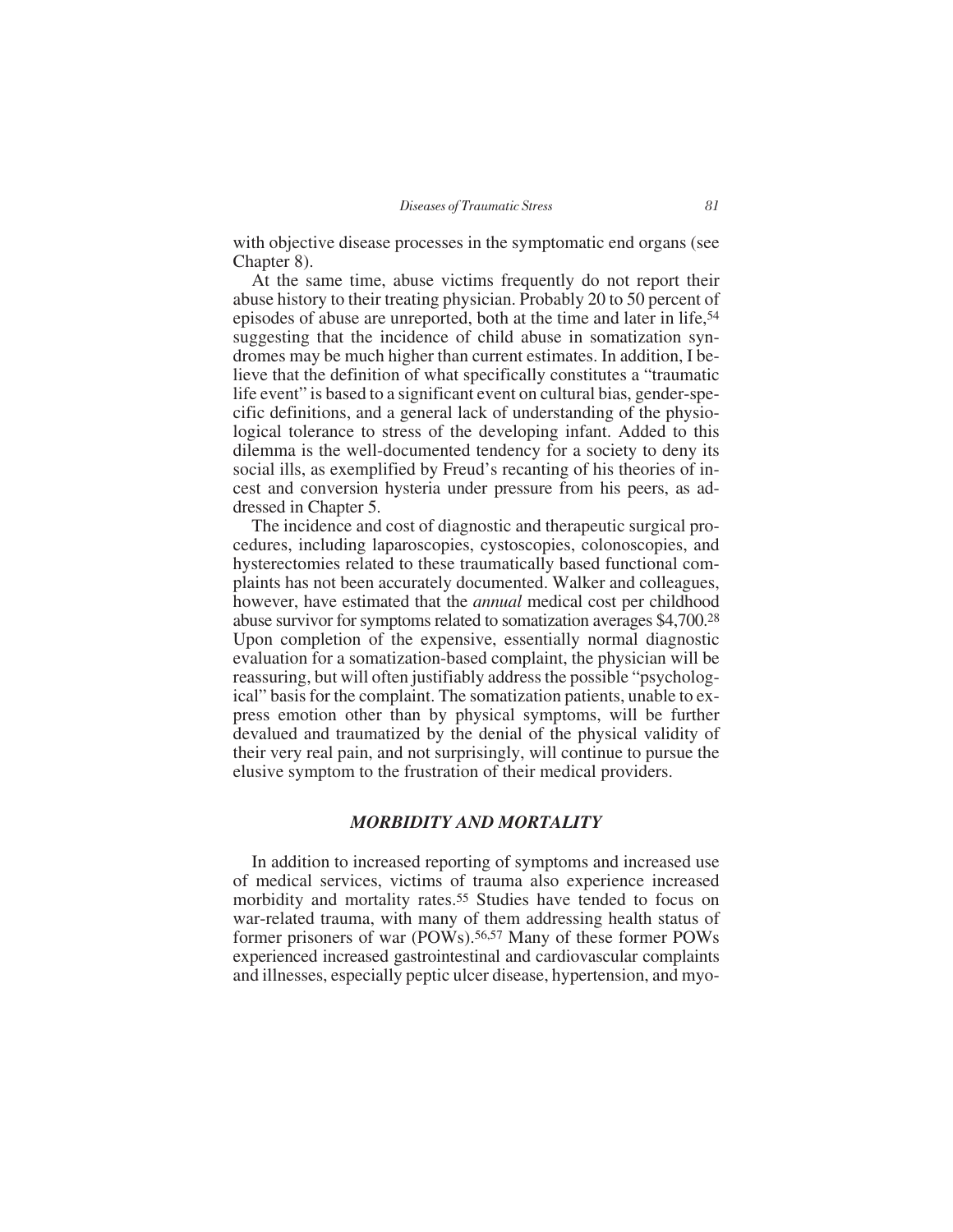cardial infarction. In addition, increased mortality was noted in these POWs, especially in the areas of accidents, suicide, and cirrhosis of the liver.58 These mortality statistics, of course, could be related to the emotional sequelae of war trauma, and the associated increased incidence of alcohol abuse. Cardiovascular morbidity and mortality, however, appear to be more specific complications of wartime stress as documented in the above studies, and in studies of residents of Lebanon and Croatia during civil wars in those countries.59,60 In cases of childhood abuse, however, the literature is less clear regarding increased incidence of disease processes in adulthood. Most of the problems experienced in adult survivors of child abuse seem to fall into the classification of functional diseases rather than objective organic disease.53 Felitti and colleagues, however, have recently documented a strong graded relationship between the degree and severity of exposure to abuse or dysfunctional family behavior patterns during childhood and a number of the leading causes of death during adulthood.61 This study provides convincing evidence for the dangers of unresolved traumatic stress to one's health and life, especially trauma experienced during childhood.

When the clinical diagnosis of PTSD is added to the equation, however, the incidence and significance of adverse health effects of trauma increases significantly.55,62 The greatest area of vulnerability probably involves the cardiovascular system,63,64 a predictable association considering the cardiovascular effects of the stress and fight/flight responses. Specific studies of the cardiovascular effects of sympathetic autonomic dysregulation in primates certainly support the concept of a role of stress in the development of atherosclerotic cardiovascular disease.65

In their review of the relationship between stress, PTSD, and health, Friedman and Schnurr hypothesize that the widespread changes induced by the neurochemical substrate of PTSD have significant adverse health effects.55 Hypertension and atherosclerotic cardiovascular disease are likely among the most common and obvious effects of autonomic dysregulation. Endocrinological abnormalities, especially HPA dysregulation and altered thyroid function, not only may lead to specific endocrine disturbances, but also to immune disorders. Suppression of the immune system by initial HPA activation and hypercortisolemia might increase susceptibility to infection, as noted earlier in this chapter. Conversely, lowered serum cortisol levels docu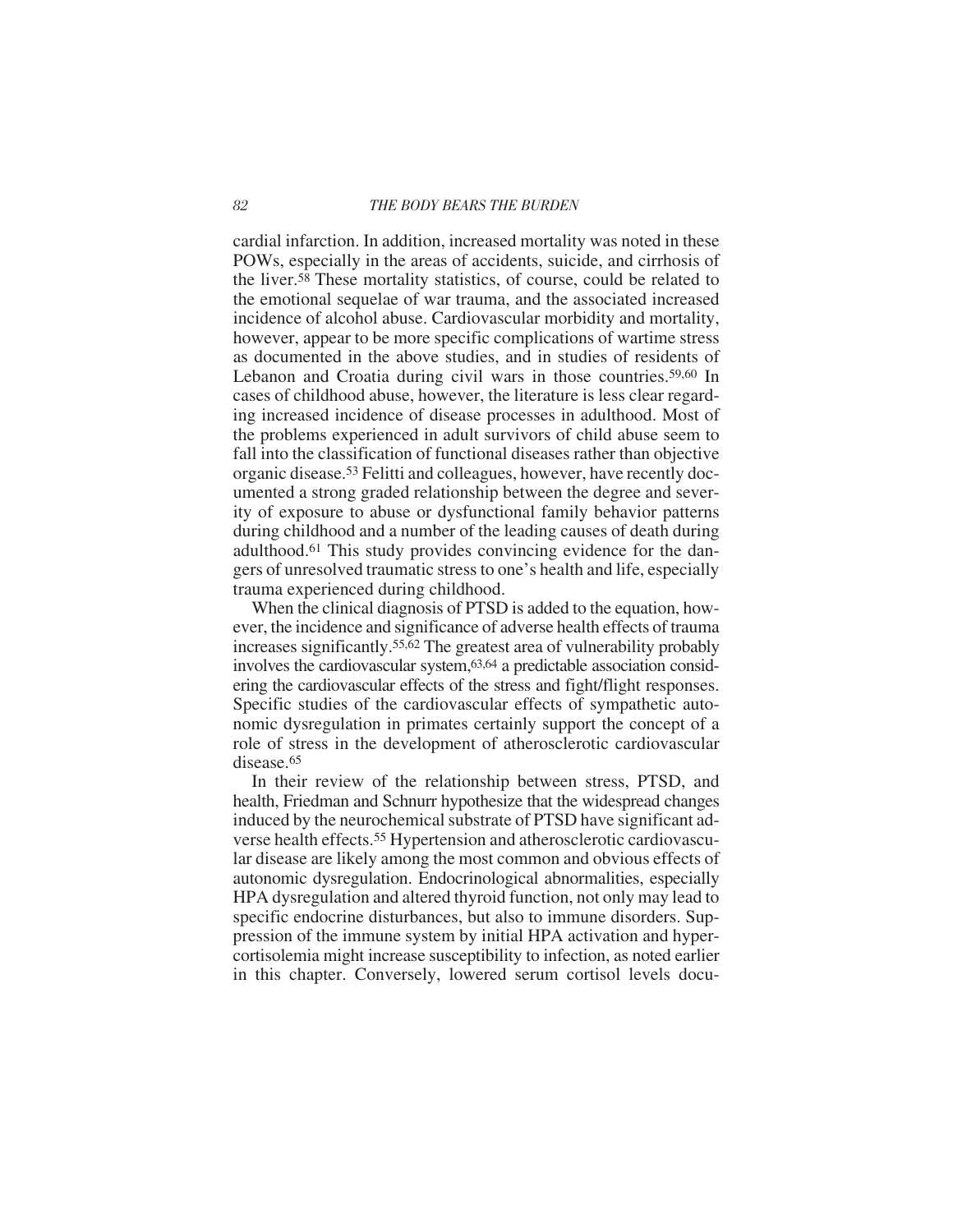mented in chronic, late stage PTSD might be expected to produce increased immune activation. Alteration in the genetic phenotypes of blood lymphocytes in PTSD indeed suggests the potentiation of increased immune activation.66 Other authors have also postulated that immune dysregulation might also predispose PTSD victims to autoimmune disorders.55

#### *CONCLUSION*

Although much of the scientific data associating traumatic stress with adverse health effects is circumstantial and subject to debate and interpretation, many studies show physiological alterations in PTSD that correlate with predictable diseases seen in its victims. There also appears to be a small cluster of poorly understood syndromes that have a compelling link to the physiology and incidence of trauma, including irritable bowel syndrome, interstitial cystitis, chronic pain syndromes, fibromyalgia/CFS, and RSD. Other so-called diseases of stress, including hypertension, peptic ulcer disease, ulcerative colitis, and atherosclerotic coronary artery disease probably also can be added to the list of diseases of trauma. Idiopathic autoimmune syndromes need to be considered as well. Because the physiological events associated with stress and trauma are by nature fluctuating and dynamic, consistent measurement of these events in relationship to clinical symptoms or signs remains a challenge. Proof of a direct relationship between trauma and these syndromes therefore is likely to be extremely difficult. The evidence at hand also suggests that stress and trauma alone are often not sufficient to cause these diseases. The physiological event of traumatic stress or freeze/dissociation appears to be an important element in triggering the required pathological events. Since the autonomic nervous system in PTSD may well be associated with the self-perpetuating central nervous system phenomenon of kindling, it is likely that the resulting continuous perturbation of vascular, endocrinological, and immune systems is required to contribute to the development of these diseases of trauma. As diseases of kindling, one might expect them to progress in severity in the apparent absence of an ongoing identifiable pathogenic event. The remarkable prevalence of trauma in modern society is amply demonstrated in the PTSD literature. In this model, therefore, the pathophysiological effects of trauma might well provide the major impetus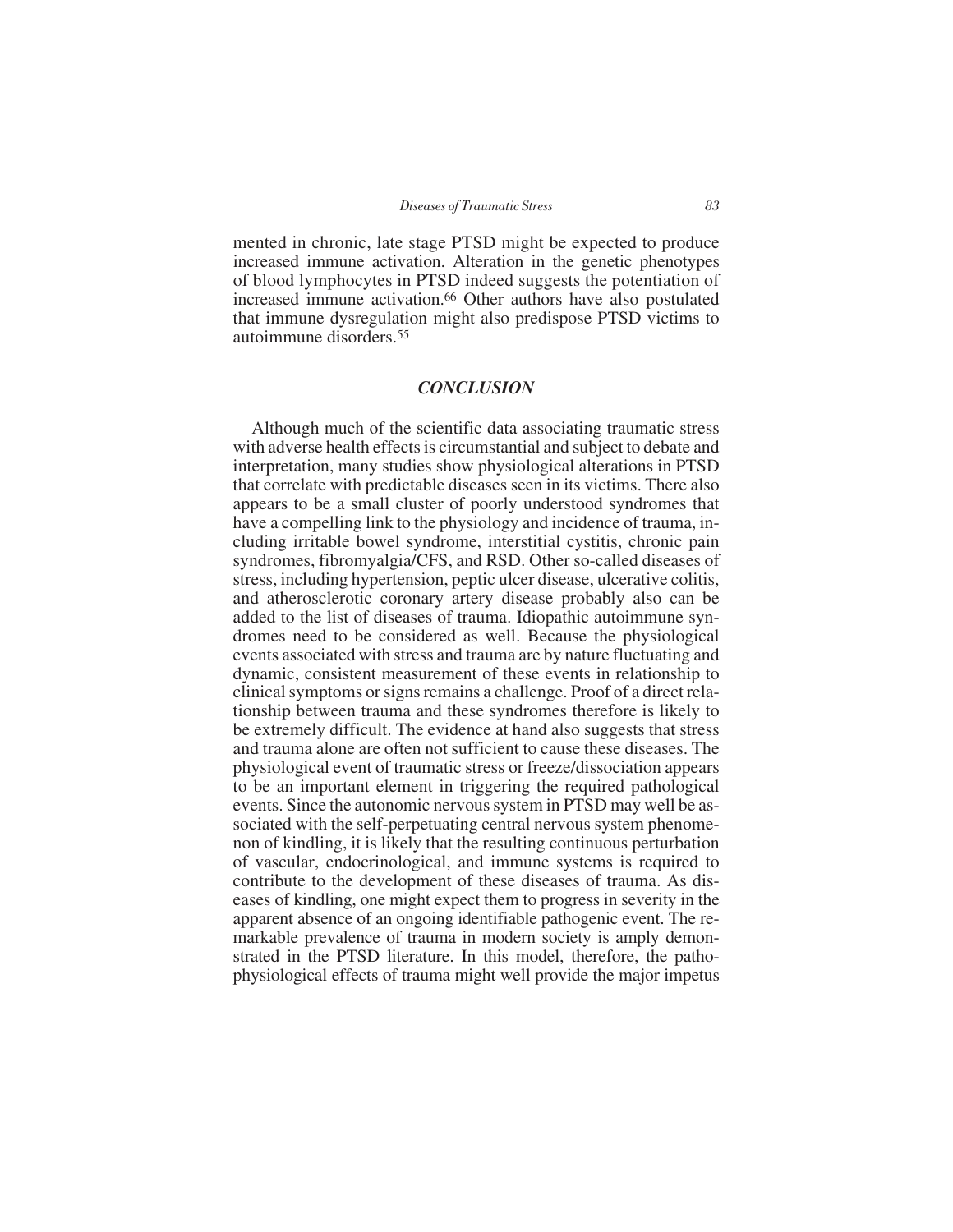to development and perpetuation of many chronic diseases of unknown cause. A more specific rationale for this relationship will be developed in Chapter 8, linking the process of dissociation to pathological autonomic dysregulation, leading to regional vasomotor disease in the dissociated end organ.

Finally, the distinction between the "psychological" and physical pathological manifestations of traumatic stress, as suggested in the term "psychosomatic," needs to be discarded. The pathophysiological, neurobiological, endocrinological, and immunological changes induced by trauma form a continuum with the subsequent pathological somatic manifestations of disease. Based on Weiner's67,68 and Grotstein's69 observations, Schore70 states: "Weiner's fundamental understanding that all physical disease represents a disturbance of regulation and Grotstein's penetrating insight that all psychopathology represents disordered self-regulation clearly indicate that a differentiation between physical and psychosomatic disease is meaningless and misleading." The trauma therefore changes the brain, which therefore changes the body.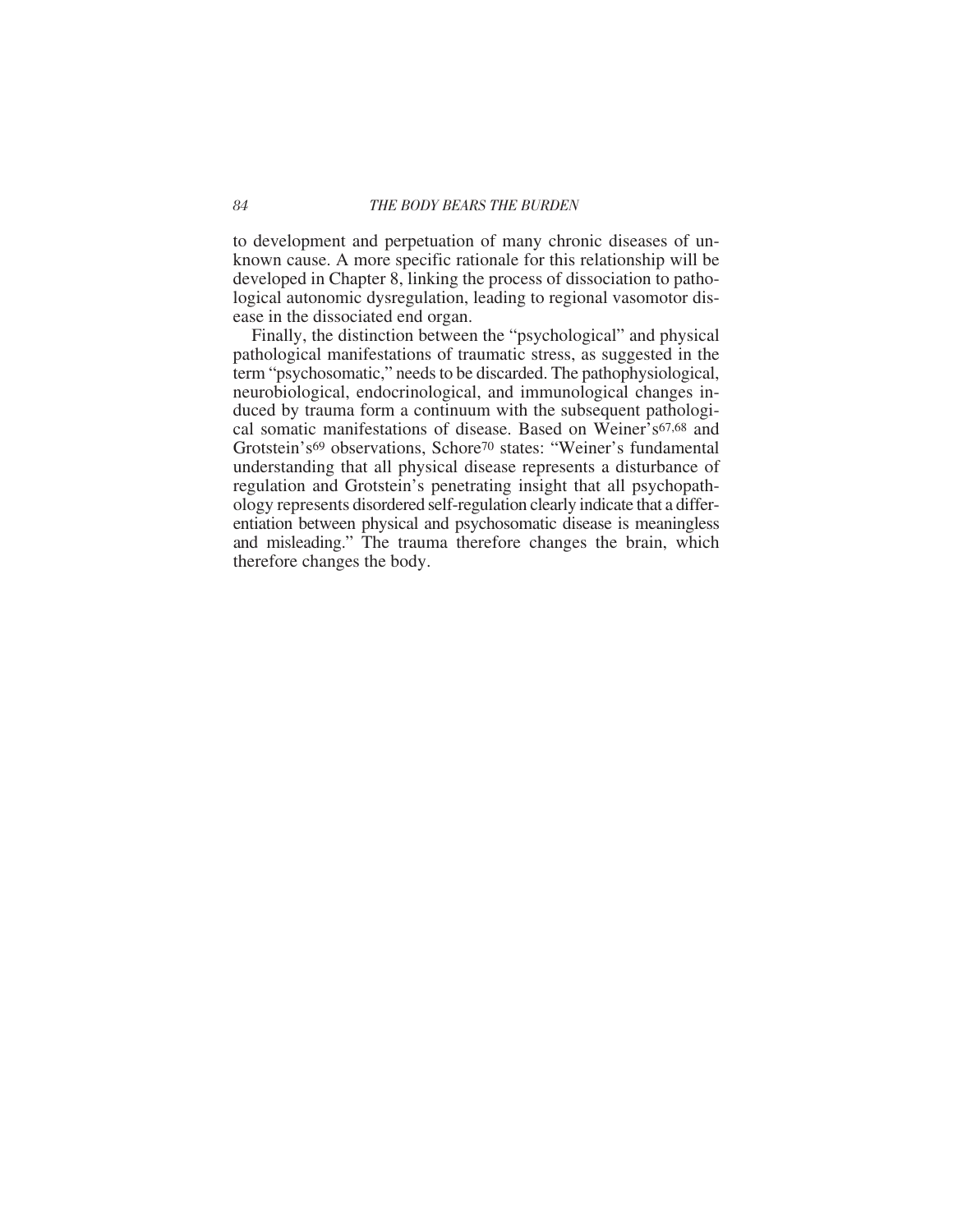# Chapter 7

# **Trauma Reenactment**

Tracey was injured when she was knocked off of her bike in a crosswalk by a car that was making a right turn. When I evaluated her two weeks later, she appeared to have suffered only soft tissue injuries, but also was experiencing a great deal of hyperarousal, irritability, stimulus sensitivity, and sleep disturbance. I prescribed some physical therapy as well as a course of Eye Movement Desensitization and Reprocessing (EMDR) to deal with her residual subsyndromal PTSD.

The accident occurred on January 26. On March 26, she lost control of her car on a mountain road and narrowly escaped going over the edge. On May 26, while bending over to pick something up, her roommate's dog leaped up, hit her in her left eye, and blackened the eye. On June 26, she severely sprained her right ankle. At that point, she realized that something strange was happening, and came back to see me. She told me that toward the end of each month, she had developed a sense of depression and foreboding without her actually recalling the accident. Upon looking at her calendar, she was astonished to note that each subsequent accident had occurred on the same day of the month as her original bicycle mishap.

\* \* \*

#### *INTRODUCTION*

Victims of traumatization live in a perpetually altered state of response to stress and arousal. Vietnam veterans suffering from PTSD continue to produce dramatically elevated levels of adrenaline when exposed to a stimulus related to their past traumatic memories, such as the noise of a helicopter flying overhead or the smell of oriental food.1 When exposed to scenes of warfare in a video, their brains not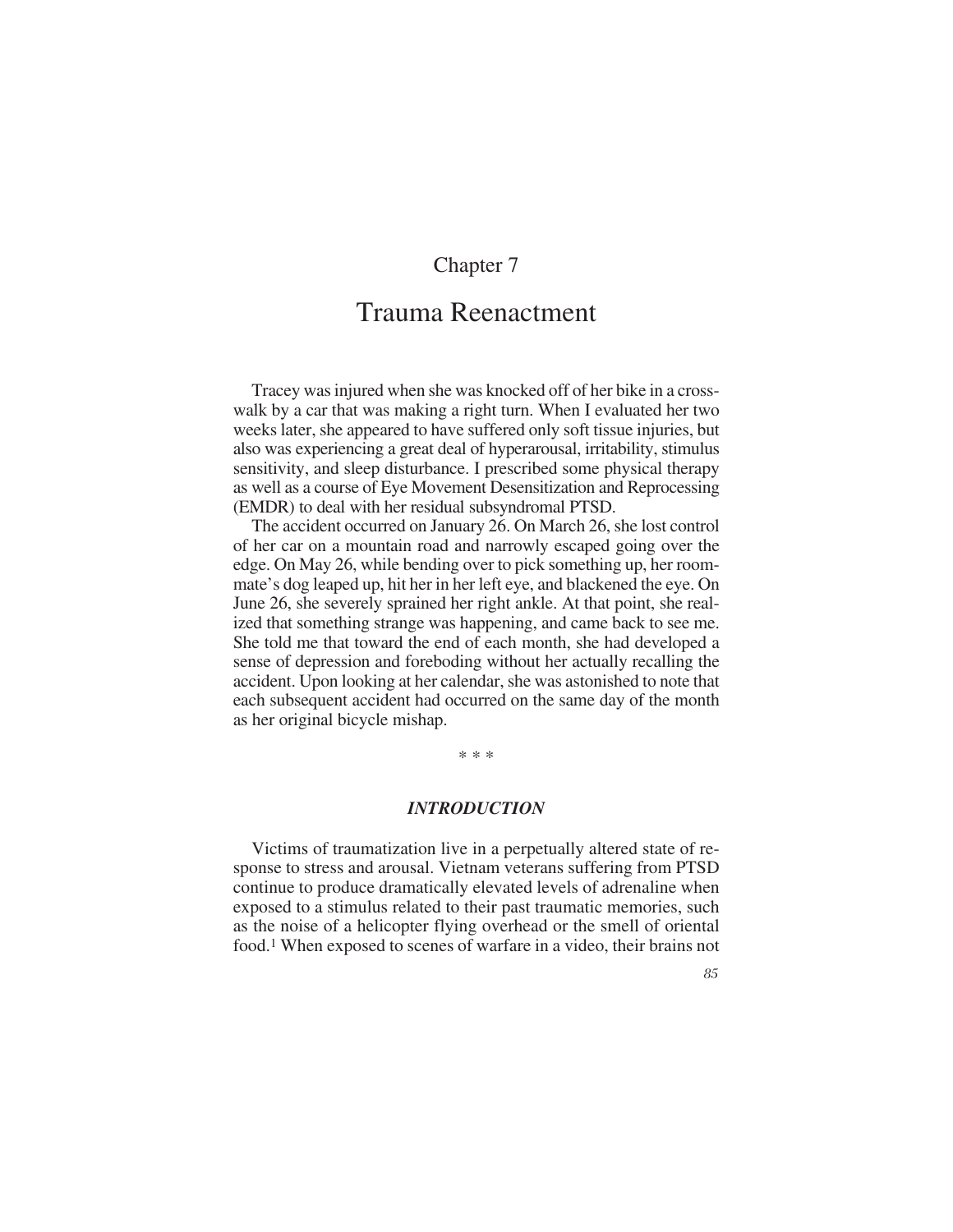only produce more adrenaline, but also release increased amounts of endorphins, the pain-modulating neurotransmitters, or messengers. Testing their pain thresholds at that time showed reduced pain perception even as they were experiencing significant arousal. As far back as World War II, researchers documented that acutely wounded soldiers seemed to require less morphine for pain relief than one would expect from the severity of their injuries.2 There are many anecdotes of soldiers with painful injuries continuing to fight in the heat of battle, seemingly ignoring their pain. We suspect that endorphins released at times of great stress and threat to life, as well as in situations of great physical exertion, serve to dampen pain perception in order to allow maximal survival effort.3 Attention to ones' wounds in an acute survival emergency could well impede survival behavior. Not surprisingly, therefore, endorphins appear to play a pivotal role in not only the early, but also the late behavioral characteristics of traumatized individuals. This phenomenon of pain modulation in stress by endorphins may contribute to one of the more bizarre and at times confusing behaviors of victims of trauma: the seemingly subconscious need to reexperience the traumatic event.

I have treated numerous patients who have been involved in a succession of multiple motor vehicle accidents, in one instance as many as eight MVAs over a twelve-year period. In some cases, these accidents seem to occur with increasing frequency as symptoms of traumatic stress worsen. Some of these accidents may be the result of distractibility due to the effects of trauma and associated dissociation. Others may be related to low-grade hyperarousal, and resulting overreaction to events in traffic. Repeatedly hitting the brakes as a defensive reaction by the hypervigilant driver could well lead to further rear-end collisions. Sometimes the accident is no fault of the victim, and is seemingly inexplicable. One such patient of mine had six rear-end collisions in eighteen months. In many instances, however, traumatic reenactment seems to be driven by more deep-seated unconscious conditioned behavior, and may even be linked to the endorphin-based reward systems noted above.

#### *THE ROOTS OF REENACTMENT*

The psychological literature is filled with reports of self-destructive behavior in children and adults with a history of child abuse or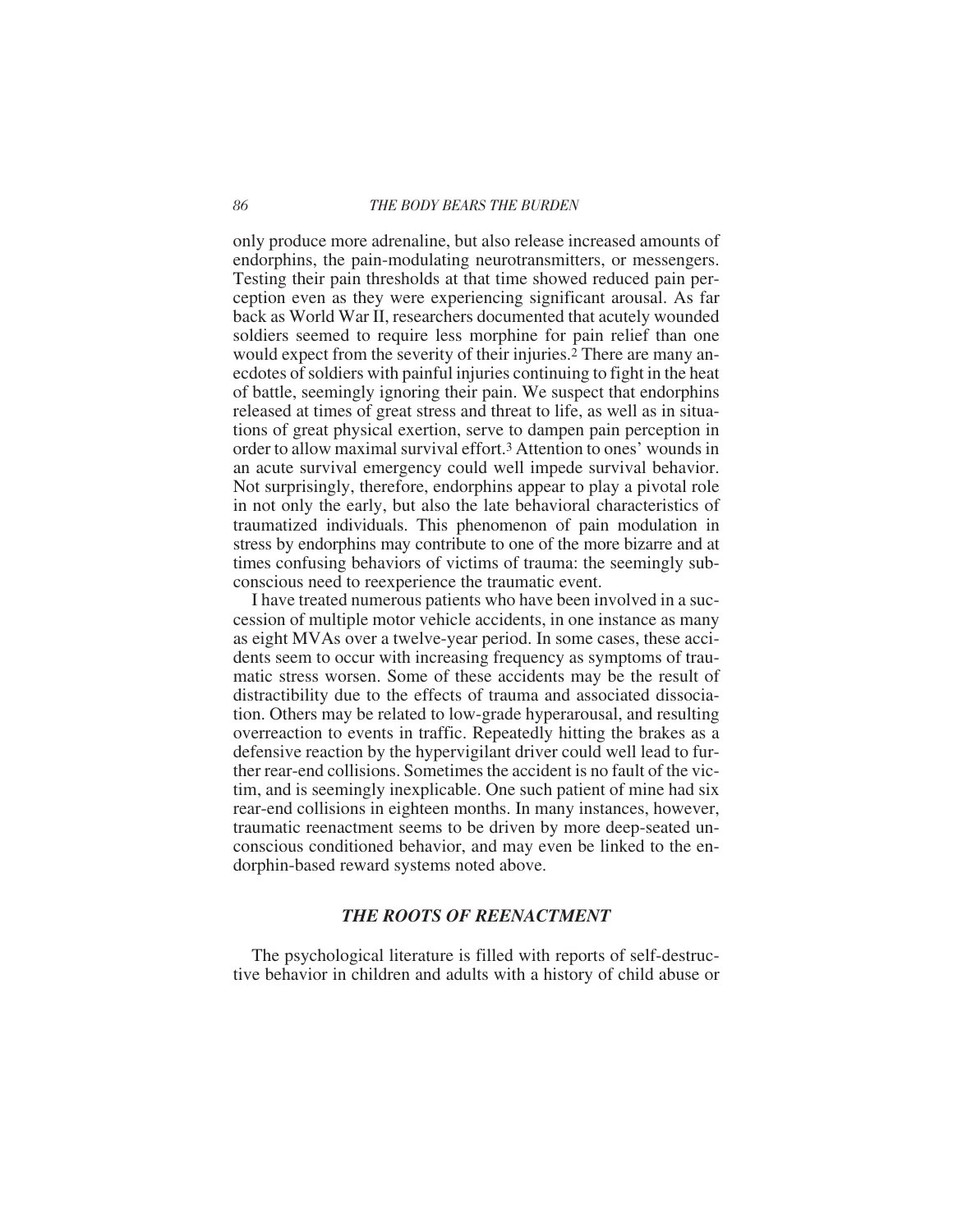with histories of multiple childhood surgeries. Examples include self-mutilation (usually by cutting), self-starvation, and anorexia.4,5,6 Female victims of childhood physical or sexual abuse have a higher incidence of subsequent abusive male relationships and marriages.7 Victims of childhood rape or incest are more likely to be raped, and victims of childhood sexual abuse are at higher risk of becoming prostitutes.8 Some might attribute such behavioral tendencies as being self-destructive or masochistic. It is profoundly inappropriate, however, to pass value judgments on this remarkable association. As you will see, the phenomenon of trauma reenactment is rooted in unconscious biochemical systems of the brain, and is probably a neurophysiologically deep-seated conditioned response.

In a pattern similar to most of the features and behaviors that make up what we call our personality, or self, the roots of trauma reenactment go back to our earliest contacts as an infant with our primary caregiver. Schore explores this maternal/infant interaction in detail.<sup>9</sup> He believes that the earliest verbal, tactile, and auditory interactions between the mother and the infant actually help determine the growth and chemical structure of the brain, leading to the development of personality characteristics and ultimately the person's sense of self. Our basic concepts of the maturation of the individual are dependent on these factors. A healthy, reciprocal maternal interaction provides stability to the arousal systems of the infant brain, and inhibits them from excessive over- or under-responsiveness to threat.10 The infant deprived of a safe haven in response to his or her caregiver is in an untenable situation. When that caregiver is also a threat, all of the rules are broken, and the child must create his or her own safe reality. Under these circumstances, the child will turn to the only resource available—the abusive caregiver. This is one of the first examples of behavioral constriction, and what we might call inappropriate bonding. The child, however, really has no choice, and will use self-blame to justify reattaching to the abuser, since some sort of attachment or bonding is the child's greatest unconscious need at this age.<sup>11</sup> At times, the child will also resort to provocative behavior, thereby ensuring repetition of the abuse/attachment cycle. This profound, instinctual need for attachment is common to all primate species.12 Strong evidence supports the fact that this bonding is correlated with heightened levels of endorphins.13,14 Therefore, attachment bonding by the child is very likely powerfully rewarding even in the face of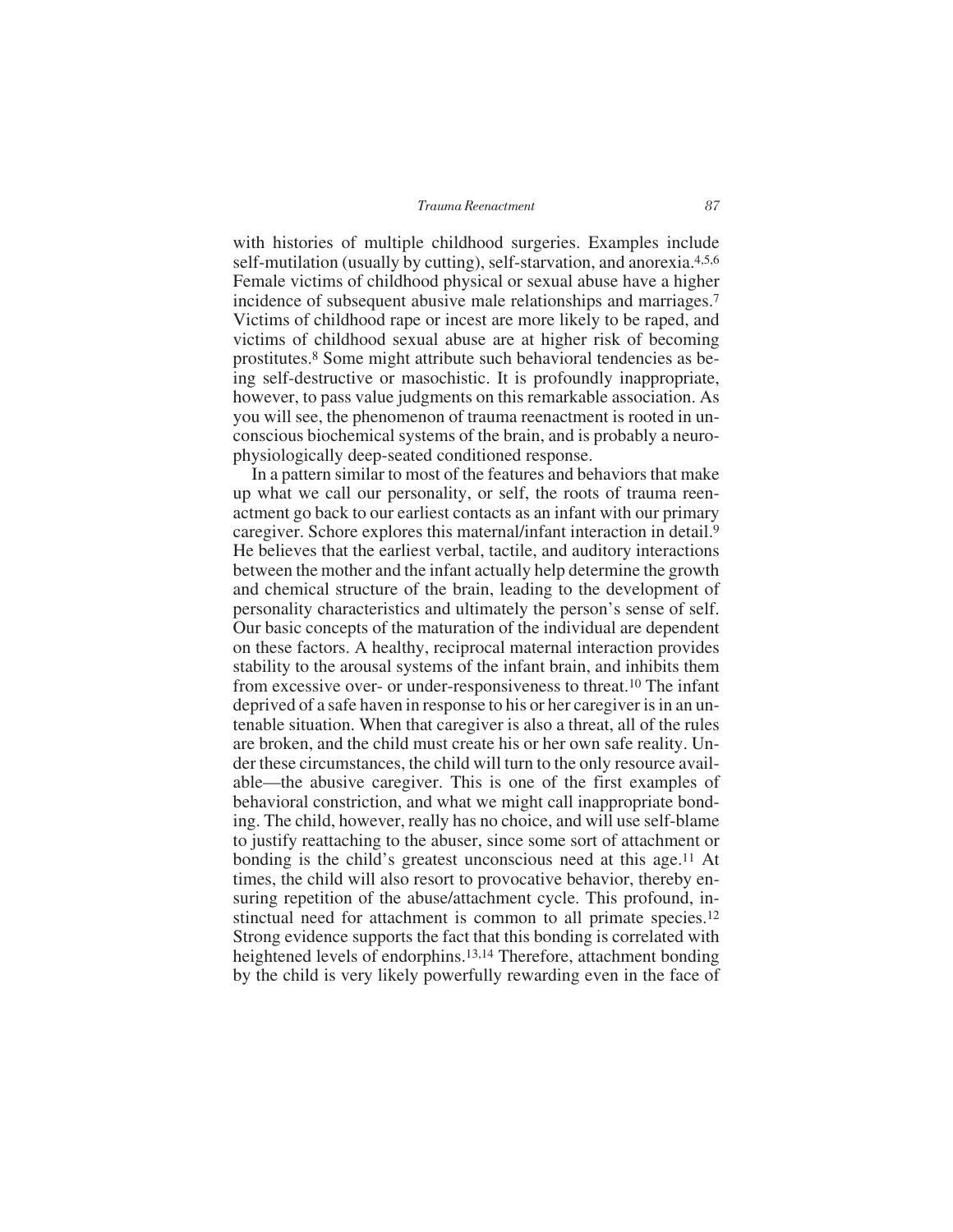adrenaline-based arousal caused by bonding with a source of threat, the abusing caregiver.

#### *CLINICAL FEATURES*

Endorphins, like other neurotransmitters, clearly serve different functions in different situations. In relation to trauma, they serve to modulate the influence of the traumatic experience, and also to reward the continued bonding that provides infants with the resiliency they require to deal with threat and loss. Thus, children physically abused by their caregiver will experience increased levels of endorphins as part of the traumatization and freeze response. Children will also be rewarded by the presence of increased endorphin levels associated with social reattachment and bonding to the abuser, even in the face of ongoing threat. This same pattern of subjugation, abuse, and passionate reattachment is also typical in many cases of female spousal abuse. It is a fairly accurate reenactment of the similar original child/abusive caregiver bonding. As the conflict leading up to an abusive episode escalates, the abused spouse experiences heightened levels of epinephrine-based arousal, associated with emotions of fear and apprehension. At the same time, release of endorphins provides a subtle sense of familiar pleasure, and even reward.15 After an episode of abuse, there often is a period of passionate reconciliation accompanied by a further dramatic release of endorphins. This pattern of release of endorphins both with threat and reconciliation provides a powerful reward system for reenactment of the abuse cycle.16 Analysis of the interaction between couples in an abusive relationship often reveals that the abused member will sometimes trigger abuse with predictable provocative behavior. It is critical in the treatment of spousal abuse to recognize the chemically based features of the relationship to achieve any degree of success. It is also absolutely critical to consider this behavior as being conditioned, not conscious or addictive.

This dual role of brain biochemistry in trauma also probably explains the remarkable phenomenon of the bonding of hostages, kidnap victims, or cult members with their captors.17 The common feature in these and other abusive situations is the condition of helplessness. The constricting effect of this helplessness cuts the victim off from other sources of support, and like the abused child, the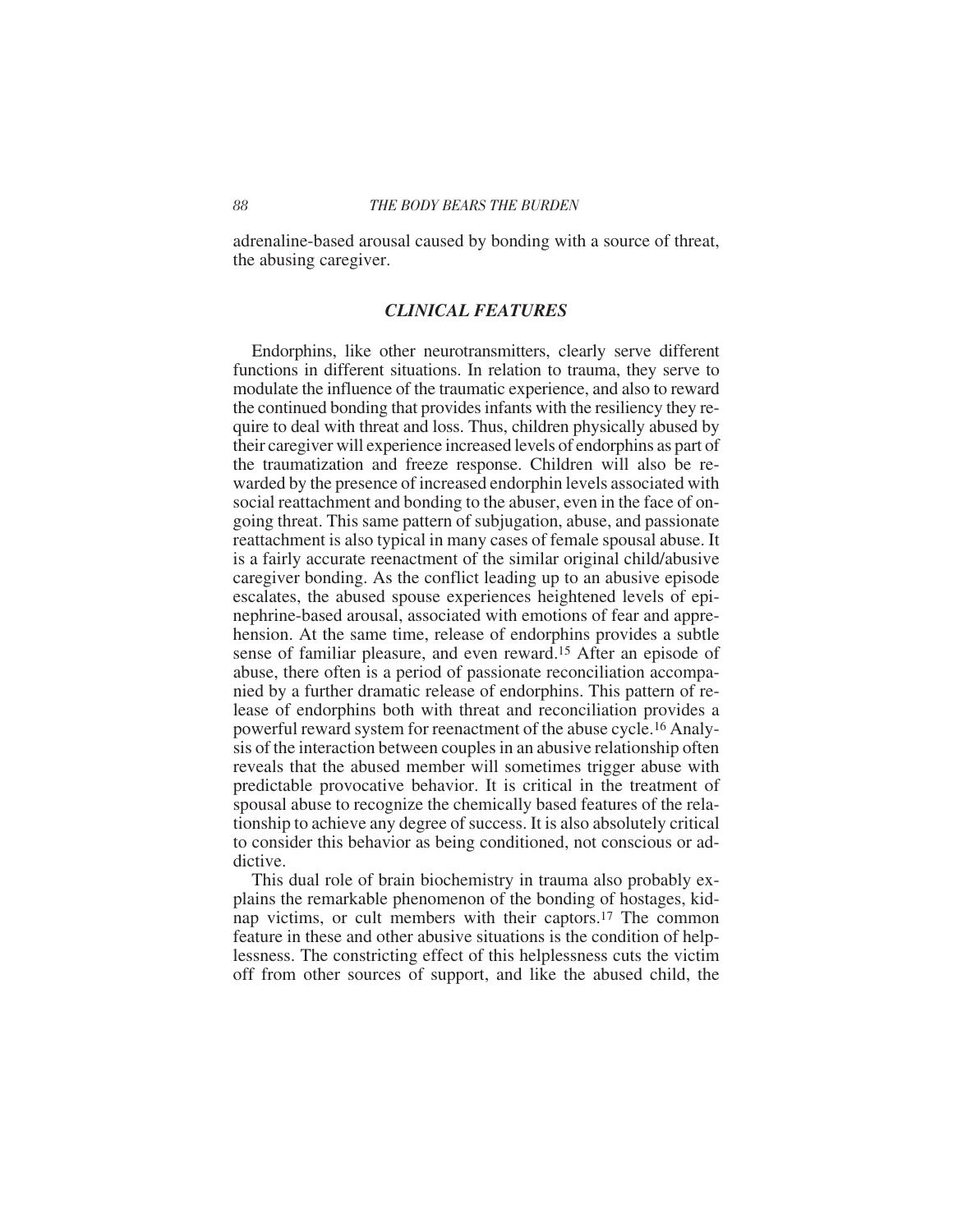threatened and isolated captive seeks the only source of attachment available, the captor/authority figure.

A fascinating social example of this behavior, one that made the national headlines in the 1970s, is the case of the kidnapping of newspaper heiress Patty Hearst by the radical Symbionese Liberation Army. Within weeks, Ms. Hearst was videotaped by a bank camera, dressed in black combat attire, and wielding an automatic rifle while taking part in a bank robbery with her former captors. In the process, she had developed a sexual/romantic bond with one of the men in the group, and apparently had assumed the group's social identity. The roots of this remarkable and seemingly inexplicable behavior by Ms. Hearst are clearly derived from the same primitive endorphin reward systems of the brain described in abused children and spouses.

Animals show the same stereotyped behavior in the face of threat associated with a state of helplessness. Rats placed in a maze, and given a shock in certain sections of the maze, will typically return compulsively to the threatening area rather than explore safer escape routes. They behave as if the shock and trauma limits their ability to seek out new or different escape options, leading to reenactment of the shock.18,19 That which is familiar is more rewarding than the unknown even in the face of threat, as in the case of the abused child.

This model of trauma reenactment unfortunately creates a scenario of trauma as a self-fulfilling prophecy. Every time the Vietnam veteran experiences the epinephrine/endorphin arousal/reward response of the combat-related stimulus, that response is reinforced. Every time the abused spouse completes the abuse/reconciliation cycle, it ensures that this cycle will inevitably be repeated between the couple. The brain/ biochemistry link in this behavior is quite analogous to the brain biochemistry of narcotic addiction that simply substitutes synthetic morphine derivatives for the brain's natural endorphins.20 Reenactment therefore constitutes a powerful system of reward and reinforcement, and one that basically is conditioning and self-perpetuating.

#### *GENDER DIFFERENCES*

Based on this phenomenon, it is not surprising that persons with childhood trauma, especially when inflicted by their caregiver, are exquisitely sensitive to retraumatization. Studies of trauma victims, however, show remarkable differences between males and females in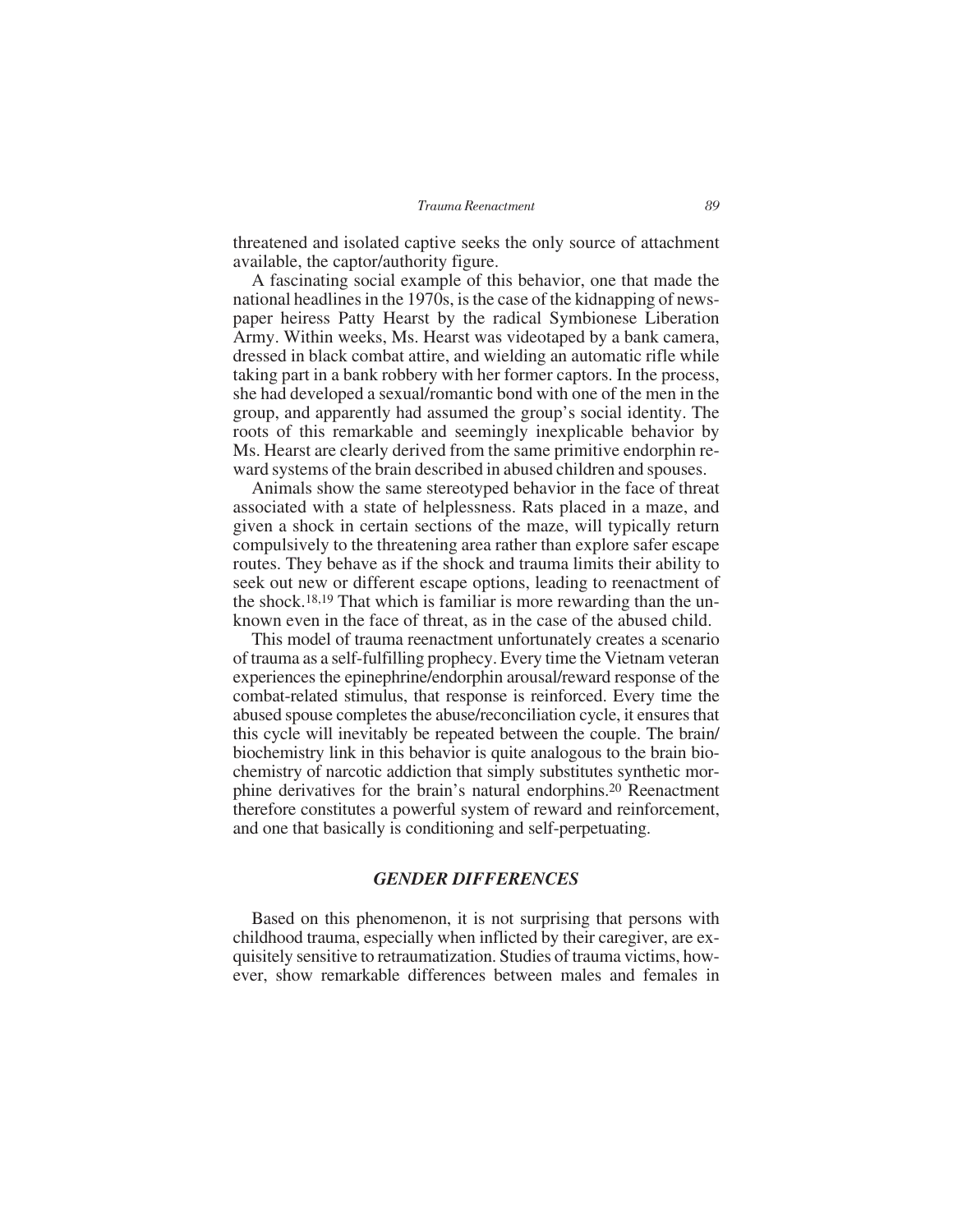trauma-related behavior. Males, in general, tend to reenact past trauma by assuming the role of the abusive aggressor rather than that of the victim. As a result, the son of an abusive parent will usually become the abusive spouse or parent as an adult.<sup>21, $\bar{2}^2$ </sup> Studies of male criminals convicted of violent aggressive crimes show that a majority of these criminals have suffered severe physical and/or sexual abuse as children.23,24 These men also appear to have a significantly distorted pain perception consistent with their abnormal brain endorphin systems, and are remarkably prone to various forms of self-mutilation.<sup>6</sup>

Perry studied the posttraumatic behavior patterns of the children released from the Branch Davidian complex in Waco, Texas, after the assault on the complex by agents of the Drug Enforcement Administration in which a number of people were killed.25 He documented that the male children tended to exhibit anger, aggression, and antisocial behavior. The young girls, however, exhibited anxiety, panic attacks, and sleep disturbance typical of the PTSD symptoms of victimization. He hypothesized that males tend to have an "external locus of control," displacing symptoms of trauma on other members of society, blaming them, and acting out aggressively as a result. Females, however, possess an "internal locus of control," blaming themselves for traumatizing events and manifesting guilt behavior.

This and other examples suggest that female victims of childhood trauma tend to assume the more familiar role of helplessness, and to become attached to and dominated by abusive men. They seem much more sensitive to developing forms of revictimization rather than aggression. Aggressive self-abuse such as self-mutilation is much less common in women than in men. Female victims of abuse or even adult trauma tend to pursue nonviolent, self-destructive activities such as self-starvation. Anorexia nervosa and bulimia are often, if not usually, self-destructive manifestations of trauma reenactment in traumatized young women. The incidence of abuse, especially sexual in nature, is common in women suffering from these conditions.6

In natural disaster and accident-related trauma, gender differences may also cause markedly different responses in males and females. Under these conditions, women seem much more likely to experience a more profound freeze, or immobility response, and to sustain that response for a prolonged period. The vast majority of my whiplash patients experiencing prolonged symptoms and delayed recovery have been women. As I have noted, most of my female patients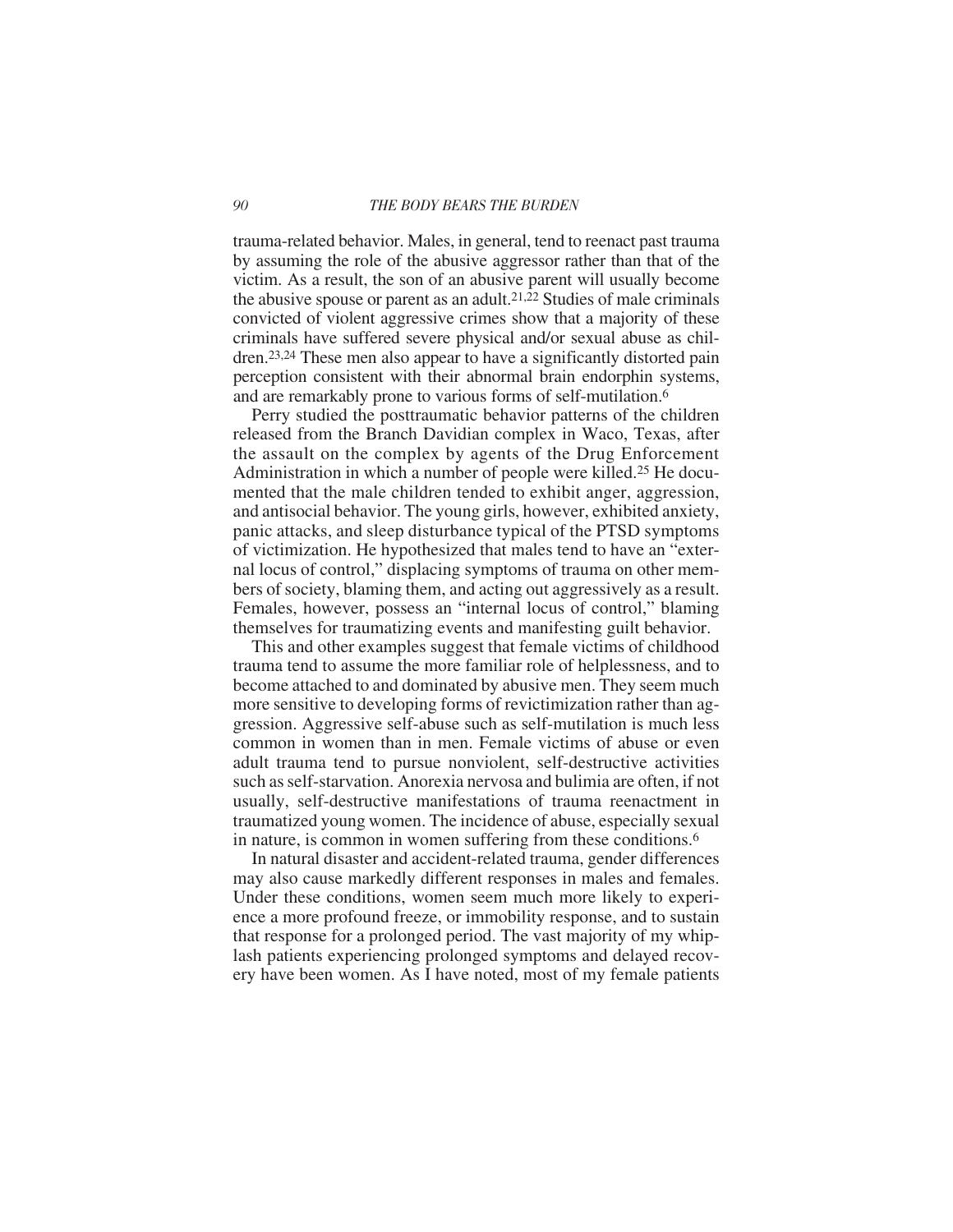who experienced severe symptoms from trivial auto accidents have a history of significant childhood abuse or medical trauma. The physical and mental symptoms of whiplash can hardly be considered self-rewarding. Nevertheless, the psychic numbing associated with the freeze response and linked to dissociation is clearly a mechanism for pain modulation associated with endorphins, and is therefore rewarding. Adult victims of child abuse have a higher incidence of dissociation in the face of adult trauma. In addition, dissociation, or freezing, at the moment of trauma is associated with a high risk of later development of PTSD (see Chapter 8). These factors probably predispose women to the development of PTSD in traumatic events.

Predictably, men exposed to social trauma, natural disasters, or accidents will respond frequently with rage and aggressive behavior (the fight/flight response), as exemplified by increasingly common "road rage." The degree of violence and aggression seen under these circumstances in men appears to correlate with whether they had experienced abuse and deprivation as children. Admittedly, the victimization/freeze response may also occur in men under these circumstances. This may relate to the complex nature of past traumatic experiences, and to which response, either aggression or freezing, triggers the greatest endorphinergic reward as a result. The roots of gender differences in response to trauma, although probably related in part to theories mentioned, are still not proven. One might speculate that the contribution of genetic influences, relative levels of estrogen and testosterone, or differences in interaction with the maternal caregiver based on gender expectations from the moment of birth could contribute to genderspecific vulnerability. Another disturbing possibility, of course, is the fact that females, both in childhood and as adults, are selectively more exposed to trauma and abuse. Unfortunately, there is a great deal of evidence that this indeed is true as a cross-cultural phenomenon.

Perry and colleagues, however, provide a much more logical and compelling rationale for disparate gender responses to trauma and threat.25 They base this rationale on the substrate for all brain-related functions, which of course is survival of the species. Using an anthropological and Darwinian model for the behavioral response to threat in males, females, and children, Perry and colleagues address the adaptive advantages of fight, flight, or freeze when facing a life threat in each gender class in members of the primitive tribe or clan. Anthropological literature reflects the tendency in primitive hominid tribes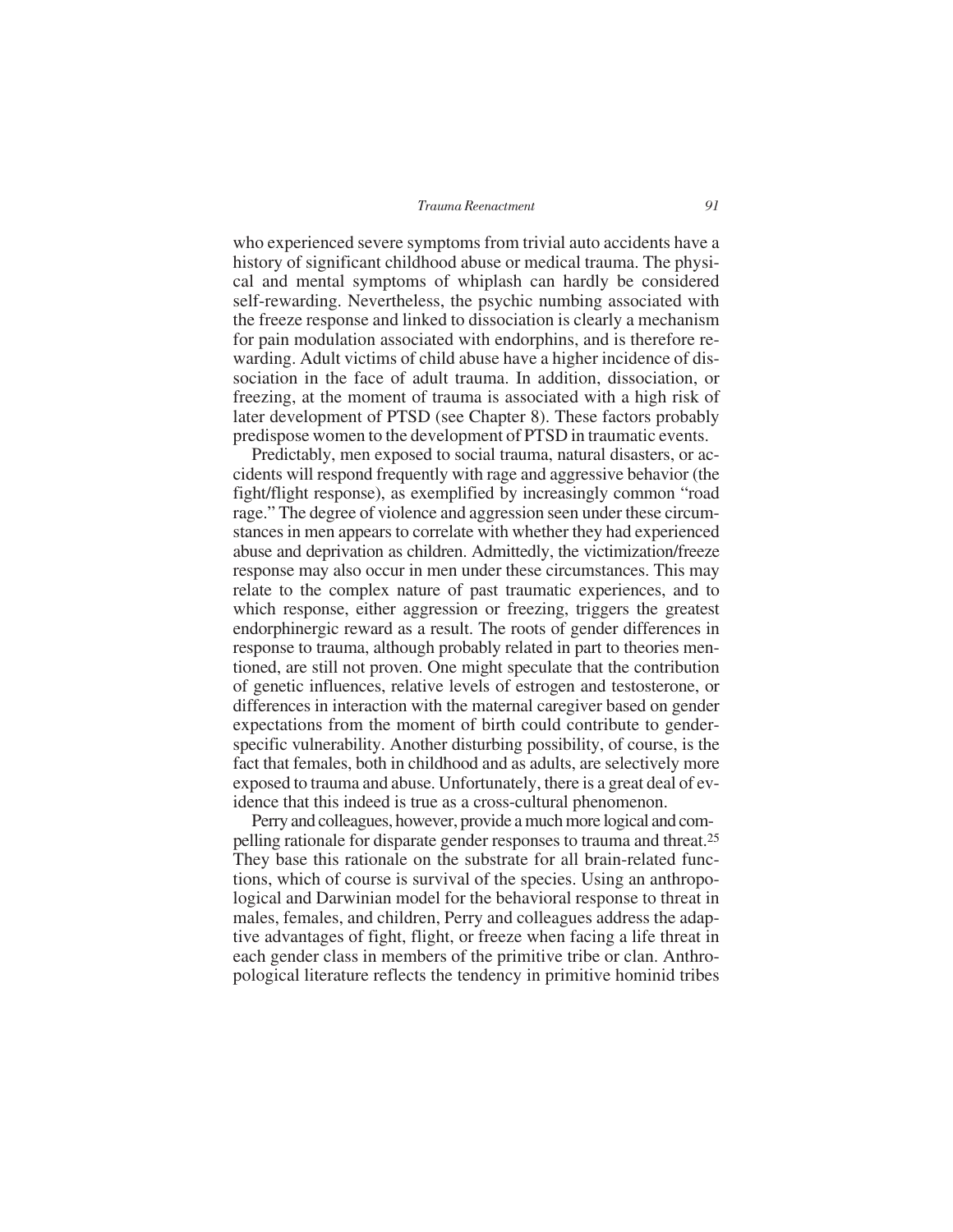in battle for the victorious tribe to slaughter the adult males of the defeated tribe, and to take the females and children into bondage as property. In the tribe attacked by another tribe, hyperarousal and fighting by children would guarantee death, whereas freezing might allow survival of the children, and their incorporation into the new tribe if their tribe was defeated. The same analogy applies to the tribal female members, whose value in contributing to the victor's gene pool would likely ensure their survival if they also froze. In both cases, the dissociative adaptation to threat by women and children has evolutionary species survival implications. Conversely, if the male members of a threatened tribe were to freeze in the face of this threat, defeat and death would be certain. Sustained hyperarousal in the male tribal members facing threat therefore has great benefit to the survival of the species. Perry and colleagues once again relate this behavioral response to the tendency for males to develop externalized oppositional emotional disorders, and females to develop internalizing disorders such as depression, anxiety, or dissociative disorders.25

## *THE ANNIVERSARY SYNDROME*

Another rarely reported but well-documented example of trauma reenactment is what might be called the "anniversary syndrome." Van der Kolk describes a patient who struck a match to light a cigarette while on night patrol in Vietnam in 1968.26 That brief moment of illumination allowed a Viet Cong sniper to fire at the patrol, and his bullet, in a moment of terrible tragedy, killed the patient's friend. After discharge from the army, the patient found himself apparently unwittingly attempting to rob a store each year, from 1969 to1986, on the exact day, hour, and minute of the anniversary of the death of his friend. On each occasion, he used his finger in his coat pocket as the "weapon," and waited for the police to arrive, presumably to complete the traumatic experience through his own death.

The similarities between this case history and the actual case from my files at the beginning of this chapter are quite remarkable. How can one explain these seemingly bizarre anniversary-related events in traumatized individuals? One needs to remember that all animals, the human species included, possess innate neurophysiological mechanisms sensitive to the passage of time based on seasonal light variations and even the phases of the moon. The monthly female menstrual cycle may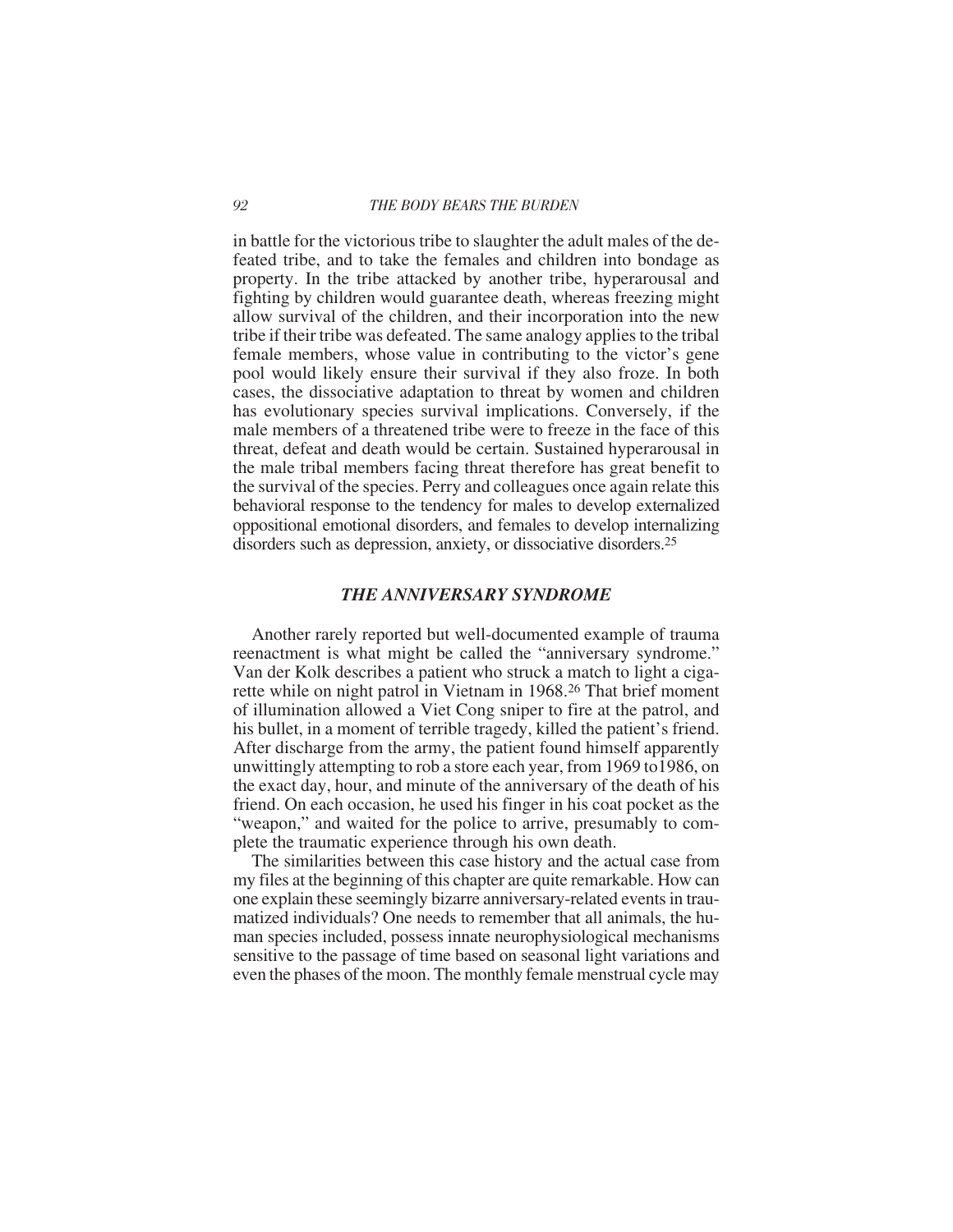be affected by many subtle outside influences, including the cycles of other females in the household. Subtle seasonal light and temperature characteristics, phases of the moon, or hormonal influences associated with the menstrual cycle at the time of the trauma are very likely stored in implicit memory. Periodic recurrence of these phenomena could result in unconscious activation of arousal on a monthly or even annual basis. Dogs are extremely sensitive to mood changes in their owners. The strange injury described by my patient inflicted by her roommate's pet could be due to secondary arousal of the dog based on subtle biochemical mood changes in my patient related to her past traumatic experience, precipitated by time-contingent internal events. Once again, endorphin-based reward systems associated with this cyclical arousal could well provide further impetus to the repetitive reenactment on the anniversary of the trauma.

#### *REENACTMENT THROUGH RISK TAKING*

This strange dance between traumatic arousal and reward also exists in one of our most valued cultural pursuits, high-level athletic competition, especially when involving risk. Although the recent development of the field of extreme sports exemplifies this phenomenon, it exists at many levels and is probably proportionate to the level of intrinsic effort or risk of the particular event. Thus, the release of epinephrine in the face of threat to survival may be associated not only with feelings of anxiety and fear, but also with excitement and exhilaration. One might easily speculate that this disparity could be explained by the relative balance of epinephrine and endorphin release with the specific experience.

A person's first skydiving parachute jump is typically associated with stomach-churning panic. Thereafter, the exhilaration and "high" tends to replace fear and trepidation with eager anticipation. That "high" is so great in extreme sports that participants will often pursue the event with a degree of intensity consistent with addictive behavior. Examples of this kind of extreme sport include free jumping (off of buildings, towers, or cliffs), extreme skiing, boating or driving to set speed records, technical rock climbing without ropes, and high altitude mountaineering. All of these sports involve a potentially lifethreatening pursuit with superficially intangible rewards. All are associated with initial fear, followed by exhilaration and reward, fol-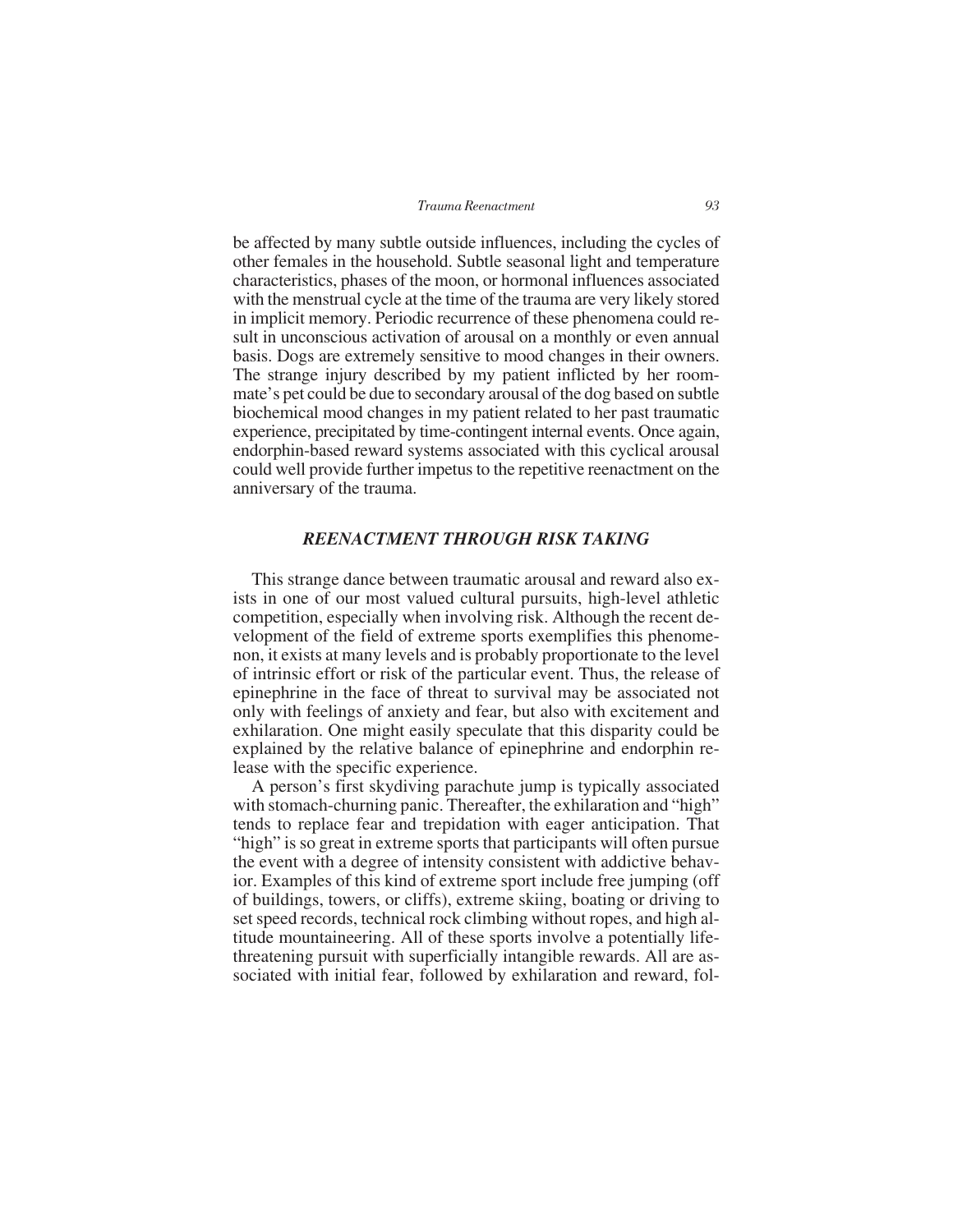lowed by compulsive pursuit of the activity. Often this risk-taking behavior is associated with "upping the ante," by increasing the difficulty and danger of the pursuit in order to increase the reward.

All such dangerous pursuits are connected with a powerful fearbased arousal, without which the process will not be initiated. Once established, the fear response no longer seems necessary to perpetuate the habitual thrill response. In every sense of the definition, this thrill-seeking behavior is analogous to more destructive traumatic reenactment. It is governed by the same adrenaline/endorphin threat/ reward systems that characterize the behavior of the abused spouse. Although clearly less dramatic, the endorphin withdrawal between episodes of exhilaration has many of the characteristics of morphine withdrawal: restlessness, anxiety, disturbance of sleep, and preoccupation with reproducing the activity.17

Those sports that involve maximal sustained physical exertion and effort and that are associated with the most severe anaerobic pain probably are also closely linked to the cycle of traumatic arousal and reward characteristics of reenactment. The "runner's high" has been described at length since the boom in recreational running began in the 1970s. This "high" has been linked to the release of endorphins triggered by this unique physical activity, and this relationship between exertion and endorphin release has been reasonably well validated. Marathons, ultramarathons, triathlons, and competitive cycling are all associated with intense aerobic and anaerobic pain and are probably rewarded and facilitated by endorphin release. In these instances, the stimulus appears to be pain rather than fear. Without this pain, the ultimate reward is substantially lessened.

The necessary practice of intense training to reach sufficient fitness levels to achieve a reasonable level of competition in these sports is by definition painful, at times agonizingly so. Athletes in these circumstances comment on the pain, but often refer to the experience as being "in the zone," a condition of distraction that almost certainly has its roots in the endorphin-based condition of dissociation. The time commitment involved often precludes a meaningful social or even family life outside of the training and competition.

This feature of endurance training is probably true to a much greater extent than in typical seasonal game-based sports. In addition, the financial rewards outside of the core of elite athletes in endurance sports are negligible. Yet even those athletes at the fringe of competi-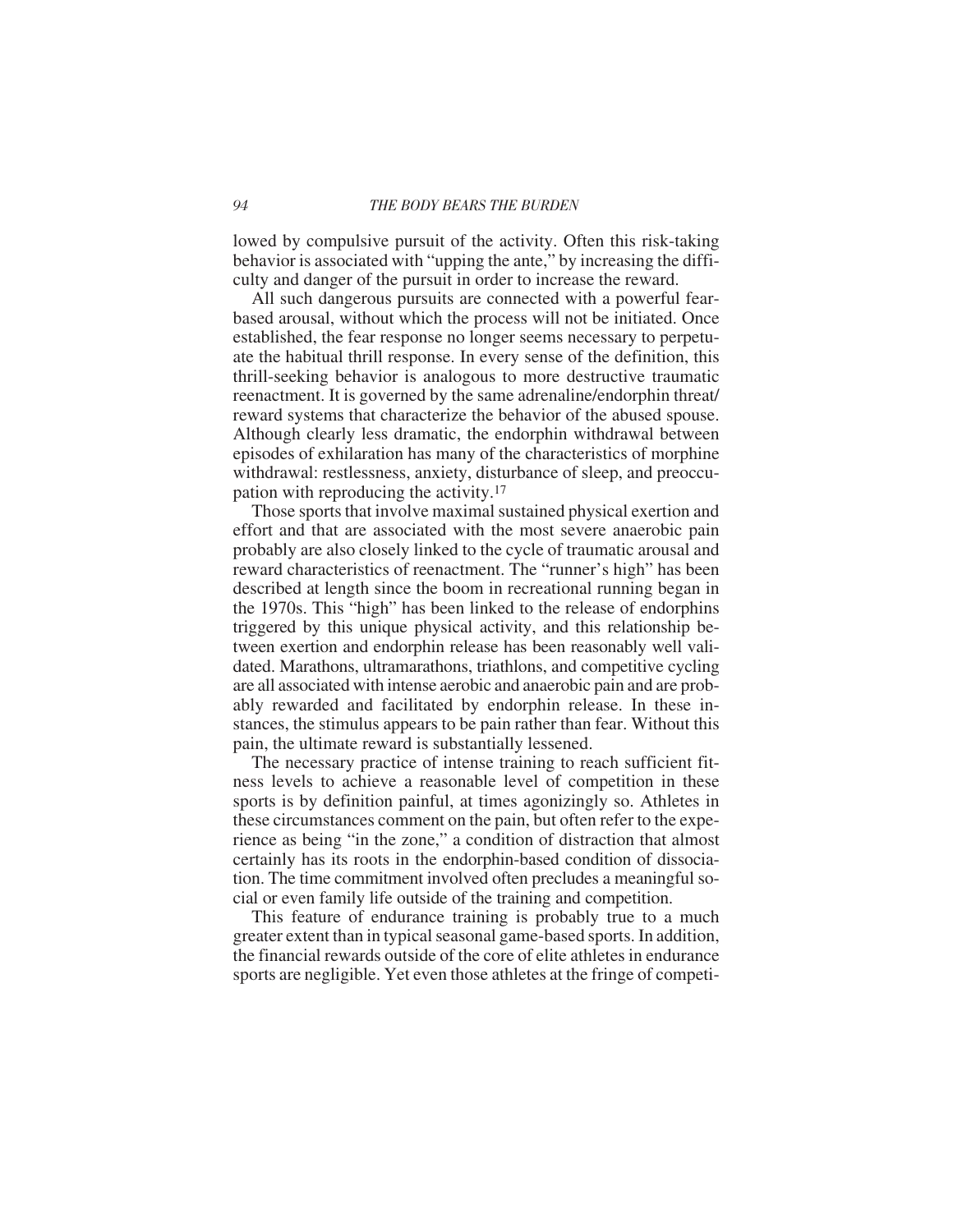tion, with no hope of victory, wealth, or recognition, continue to pursue the same painful, self-sacrificing lifestyle, driven presumably by the same mechanisms of endorphin reward that characterize trauma reenactment.

In conversations with trainers and physicians who treat elite endurance athletes, I find a kernel of evidence that this pursuit of fear or pain-based arousal and reward is related at times to a history of childhood trauma or abuse. This presumption is admittedly speculative at best. But it makes sense, and is consistent with the basic principles of trauma reenactment, that victims of childhood trauma would find the endorphin-based rewards of endurance and extreme sports very powerful. If this association is indeed valid, intense athletic pursuit represents a relatively healthy and stable means of managing the powerful forces driving the victim of trauma toward reenactment. Unfortunately, the serious injury and fatality rate in some of these sports raises questions about implications for species survival.

In less extreme risk-taking athletic pursuits, the same reward system certainly exists. The thrill of competition, especially when victorious, is a powerful narcotic, as any athlete will agree. Clearly it is not the financial reward that makes players compete well beyond their prime, even when permanent physical impairment may result. The boxer who returns to the ring in his forties and the football quarterback who continues to play despite painful, damaged knees are spurred on by the endorphinbased rewards of "the game." Endorphins serve an important phylogenetic role in allowing wounded prey animals to escape the predator by inhibiting the need to minister to their wounds. The same phenomenon may also drive the human creature to continue to pursue this endorphinergic reward at the risk of health and survival.

#### *CONCLUSION*

In a sense, our species' survival may be dependent on these conditioned mechanisms whereby we push on beyond fear and pain to achieve a goal. Endorphin-based reward systems have evolved as a means of facilitating behavior that is specific to survival, not as a means of perpetuating reenactment. If the neurochemical changes of traumatic stress have resulted from dissociation and a truncated freeze response, however, the result may be endorphinergic reward for reenactment rather than survival. Once again the phenomenon of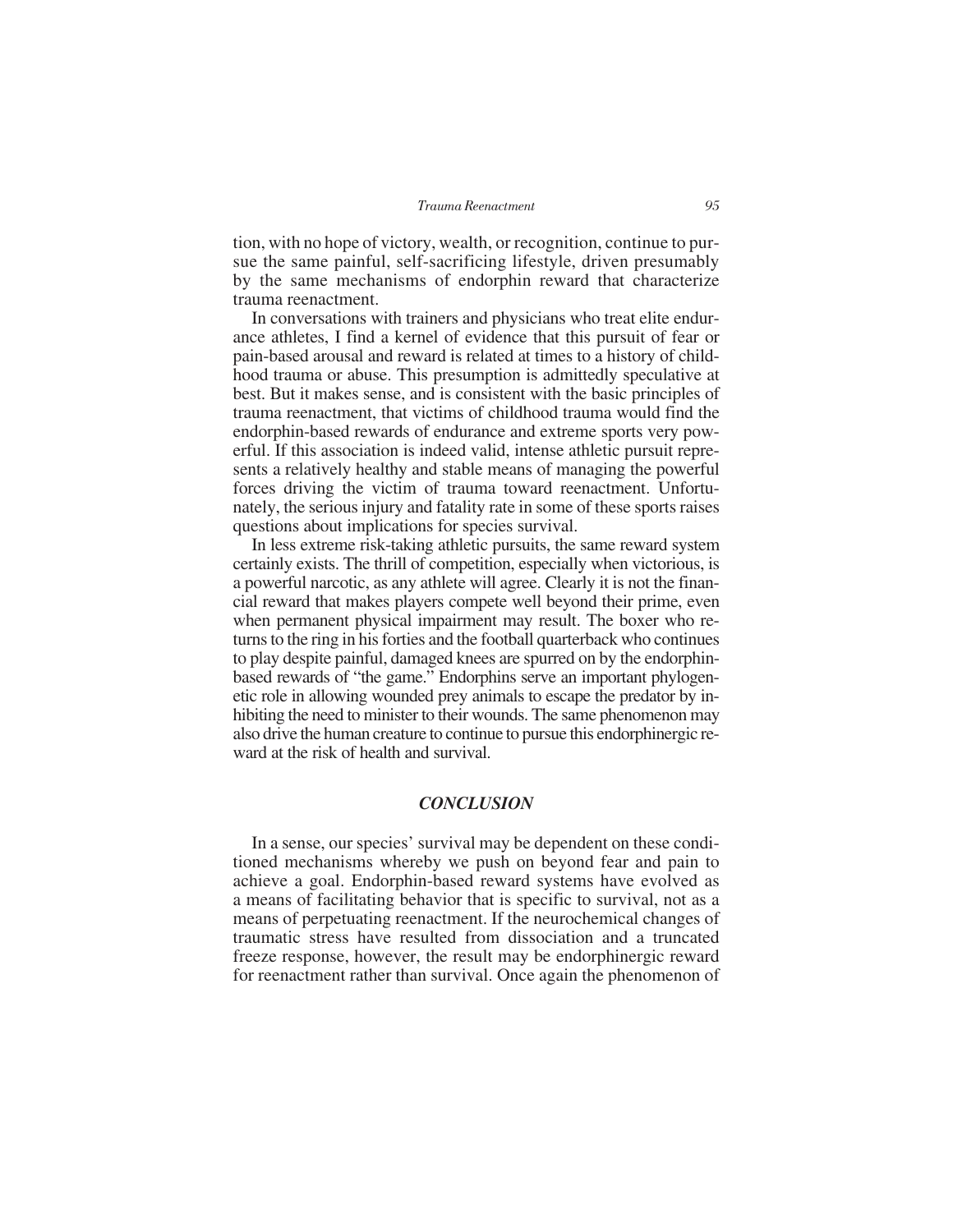dissociation may serve as the fuel for another of the features of PTSD. Within this context, however, may lie other neurochemical forces that drive gender-based behavioral responses to traumatic stress. Just as changes in brain chemistry and function associated with the experience of trauma may lead to specific diseases of the body, they may also lead to inexplicable behavioral changes such as trauma reenactment. These late effects of traumatic stress reflect the complexity of the process, and suggest that there may be many pathways to behavioral dysfunction resulting from trauma that merit exploration well beyond the defined concept of PTSD.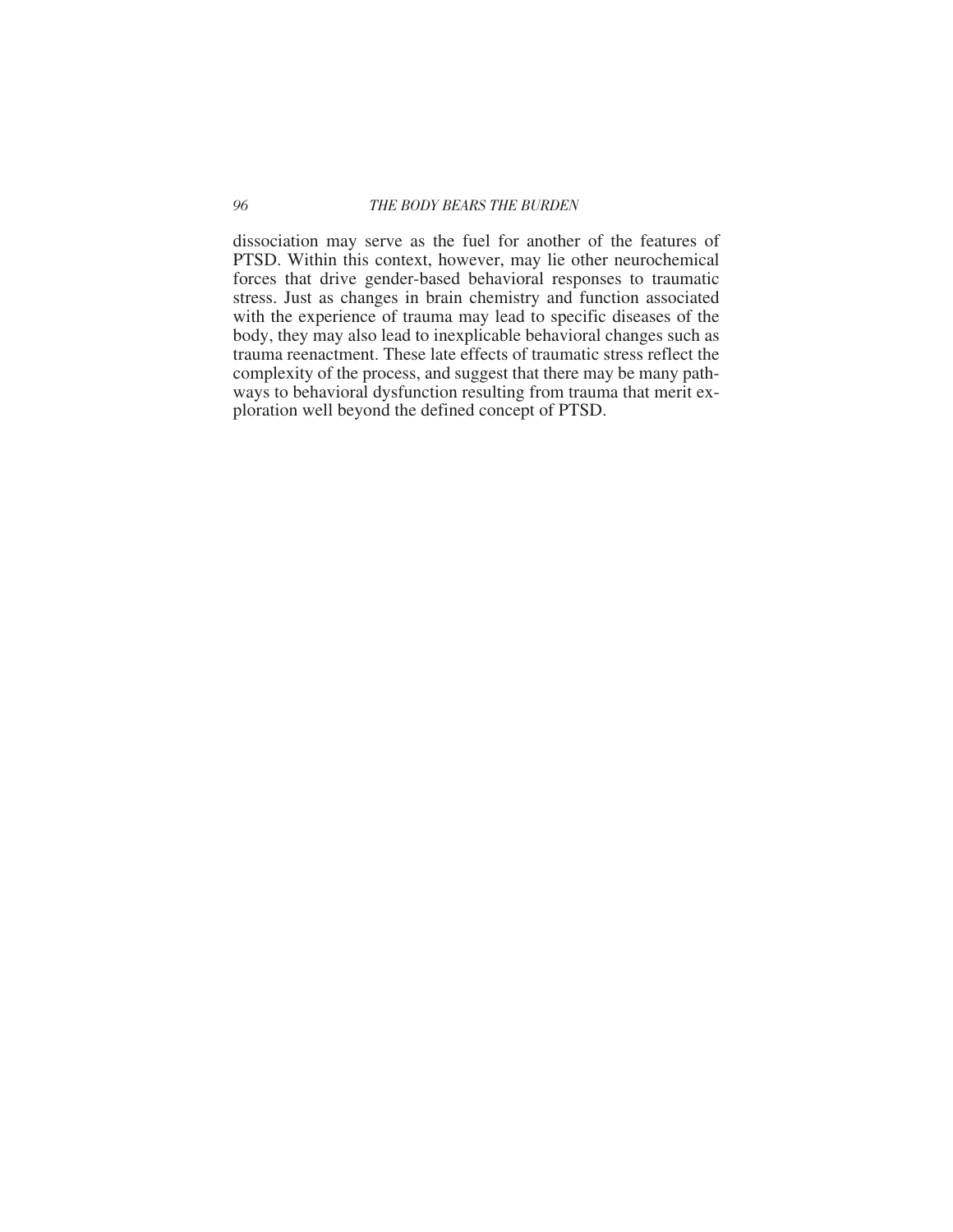# Chapter 8

# Somatic Dissociation

Sam had suffered fractures of his right wrist and ankle in a particularly traumatic head-on motor vehicle accident. Thereafter, along with significant PTSD, he developed intractable burning pain, associated with variable heat and coolness of the right hand and foot. This condition was eventually diagnosed as reflex sympathetic dystrophy (RSD), a particularly malignant and painful condition that occasionally follows injuries. Despite extensive treatment including multiple sympathetic blocks, treatment in a pain center, and multiple medication trials, Sam was ultimately disabled by his RSD. His physical examination revealed measurable increased warmth along the outside of his right lower leg and foot, and coolness of his right hand, with extreme painful sensitivity to touch of the skin in those areas. I performed visual boundary testing during one of his visits with me. As I held my outstretched hand in the range of his right visual field at a distance of about four feet, he flushed and experienced discomfort. When I asked him what he had experienced, he told me that he had felt a flash of anger toward me. He then had a sudden memory of his grandfather striking him on the back of his right leg with a fireplace poker as a child, a preferred form of punishment in his family. His RSD had developed in an injured leg that was incorporated in a region of his perceptual field that held a persistent latent threat to his sense of safety. This was the region of his body that had experienced repeated, painful traumatic messages as a child.

\*\*\*

Dissociation is a term coined by Janet in the late nineteenth century to describe mental states in which a disruption of conscious awareness occurs.1 In this state of altered consciousness, the individual may expe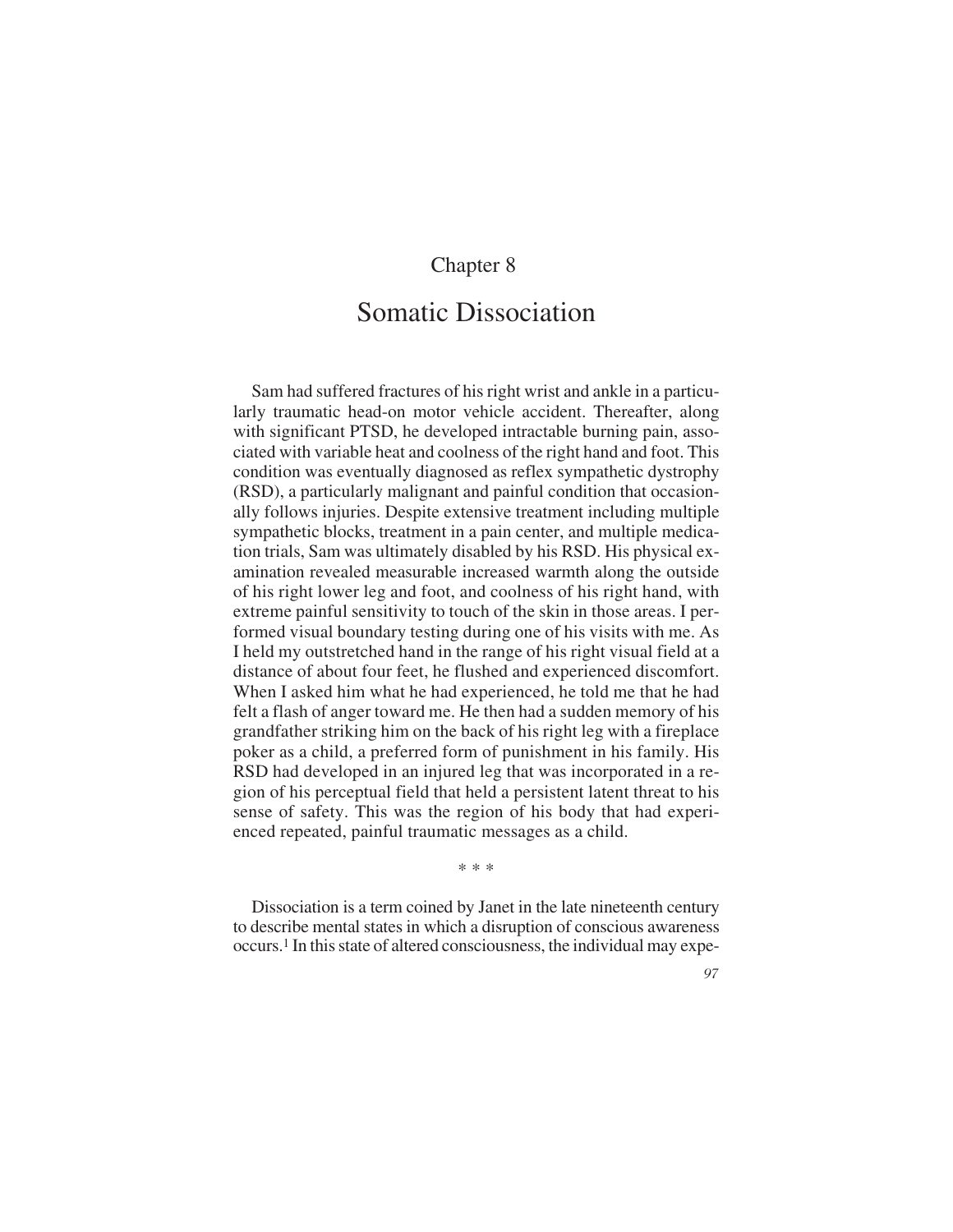rience distortion of memory, affect, perception, or sense of identity. The affected person may experience altered perceptions of somatic sensations and time, periods of amnesia, unreality, and depersonalization. More profound clinical states include conversion symptoms, fugue states, and multiple personality disorder (dissociative identity disorder).2-5 Psychiatrists believed that dissociation occurred when anxiety became so overwhelming that certain aspects of the personality became dissociated or split from one another. They believed that the various manifestations of dissociation served to protect the individual from the conflict producing the anxiety. Dissociation, in other words, served as a psychological escape mechanism from fear.

#### *EXAMPLES OF DISSOCIATION*

In the traumatized person, dissociation occurs in many forms, at many times in the evolution of traumatic stress and post-traumatic stress disorder, and has emotional, perceptual, physical, and memory-related manifestations. In a motor vehicle accident, dissociation presents as the emotional and perceptual confusion and numbness often experienced at the time of the accident. The freeze or immobility response itself very likely represents a type, or perhaps a part, of dissociation. The out-ofbody, third-person perception that people sometimes feel at the moment of traumatic stress is an example of *depersonalization,* a classic symptom of dissociation. The victim of childhood incest who perceives her disembodied self as looking down from the ceiling of her bedroom feeling sorry for the little girl on the bed being abused by her father is experiencing this form of dissociation.

Several of my MVA patients have described this phenomenon vividly. One patient was sitting in the front passenger seat of a car driven by a friend. They stopped at his mountain home after a trip as they completed a conversation. Suddenly, she saw from her left a car traveling erratically down the steep road toward them. As the car lost control and hurtled over an embankment toward their car, she began to perceive events as occurring in slow motion, and then realized that she was looking down on the scene from above the car, in which she could still see herself sitting next to the driver. The oncoming car then descended through the air, landed on the hood of their car, bounced off, and landed on its top ten feet from their car. During this shocking event, the patient remained calm and detached. She then found herself "back in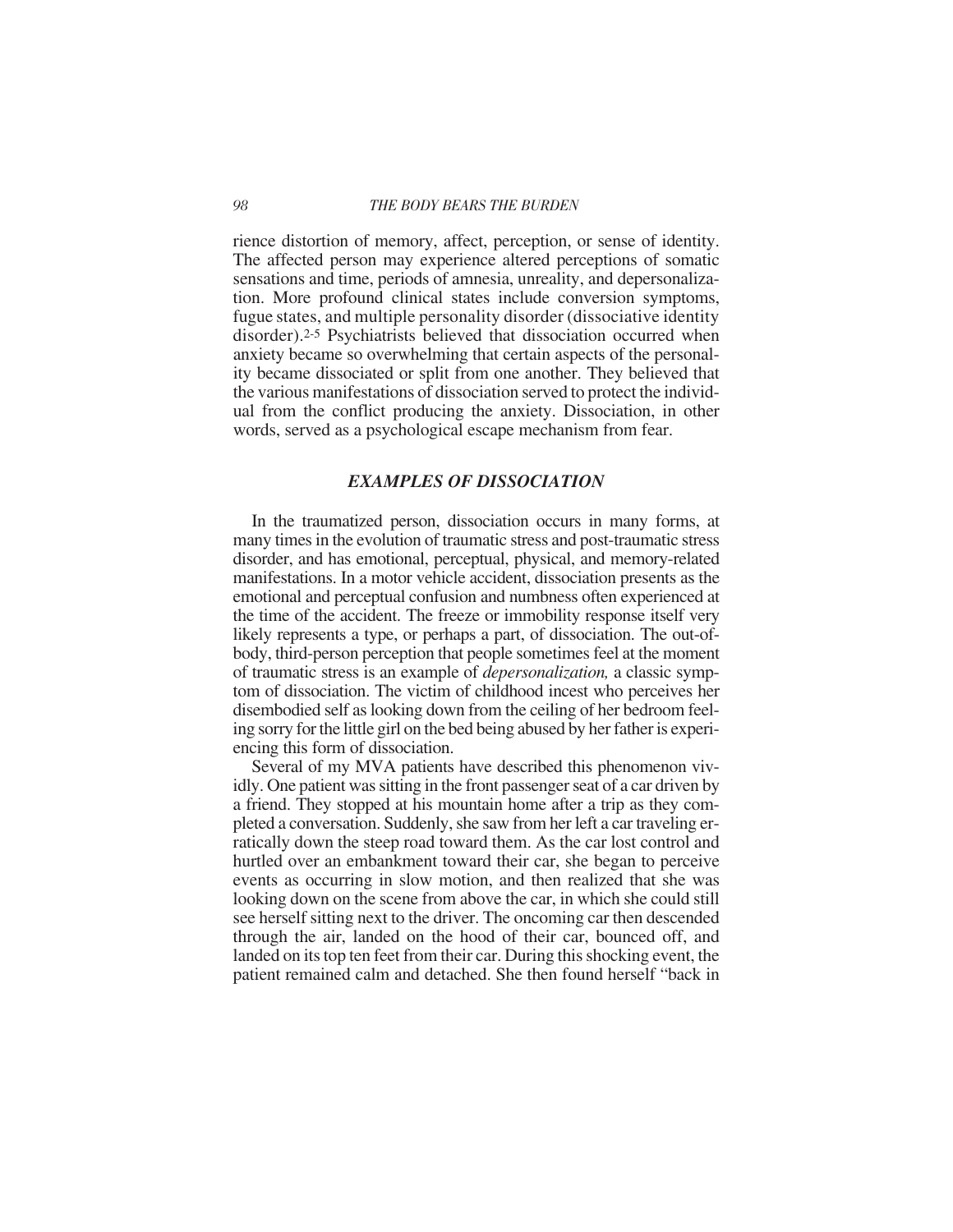her body," unhurt and apparently unshaken. She calmly exited the car and went to check on the driver's son, who had climbed out of the car before the impact to check the mail. She then checked on the driver of the other car, and went into the house to call the police and ambulance. All of this was done in apparent complete emotional control, although later she would report that she did all of this in a state of "automatic pilot." The next morning she awoke with an agonizing headache and neck pain, and thereafter experienced the full- blown whiplash syndrome that I have described, even though the car in which she was sitting was shaken but not moved by the impact. Her symptoms included intractable headache and neck pain, prominent cognitive impairment, and full-blown acute PTSD.

Another patient involved in a moderate impact, rear-end MVA experienced a profound out-of-body experience similar to the one described previously. When she emerged from her car, she experienced a sudden revelation that the heavens opened up and filled her with an amazing power with the implication that it would forever change her life. She even perceived a bright light in the sky at the time. This is called *derealization,* the sense that immediate perceptions are unreal, or in this case supernatural, and is another example of dissociation.4 Not surprisingly, an experience such as the one just described might be considered delusional, and in this case the doctors who evaluated the patient in the emergency room believed that she was probably a psychiatric patient.

Almost all of my patients with clinical PTSD after an MVA say that they have lost their sense of self, that they no longer know who they are, and that they are now living a strange and unrecognizable life. This sense of unreality pervades their life, and is often referred to as a "fog" that exists between them and their sense of awareness and the rest of the world. Although this foglike perception is often described as almost palpable, its main feature seems to be a clouding of consciousness, both cognitive and emotional, with numbing, distraction, and loss of emotional tone. At times in the course of a patient's recovery, this "fog" may lift rather suddenly, and this event is almost always associated with improvement in cognitive impairment. Symptoms of arousal and hypervigilence actually may increase with clearing of this state of numbing. Dissociative symptoms in general are indeed often bizarre by the usual medical standards and often seem to defy rational physical explanation. In my experience, however, the clear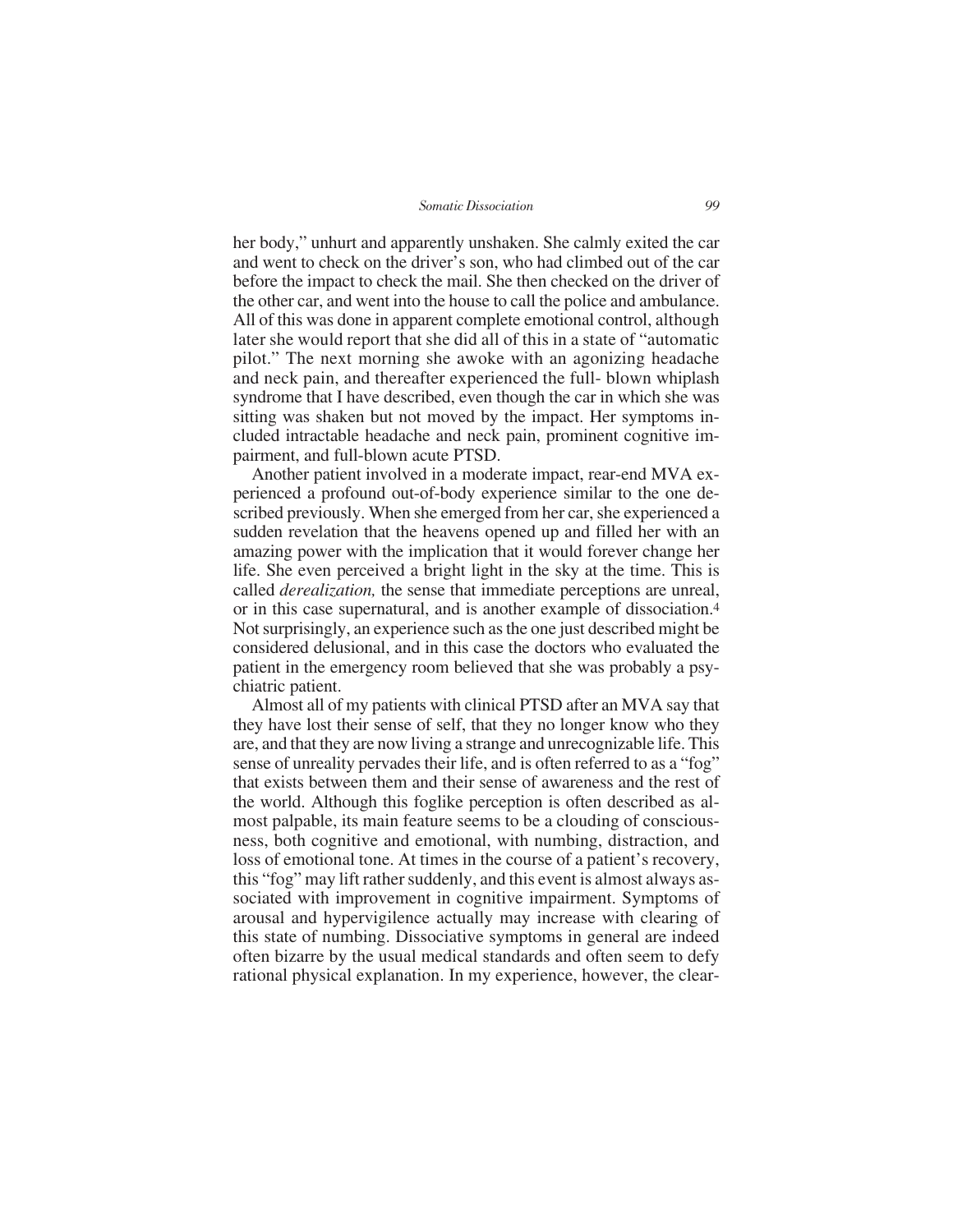ing of this sense of clouded perception is frequently a positive result of therapy for the trauma.

Perhaps the most extreme instance of depersonalization in dissociation involves the development of multiple personality, or dissociative identity disorder. This rare condition is clearly an example of traumatic dissociation, with the incidence of severe child abuse in these individuals approaching 80 percent.6 The various personalities exhibited in this disorder may show difference in hand and apparent cerebral hemispheric dominance, different psychophysiological responses to stress, and may even suffer from different diseases as evidence for remarkable physiological and somatic dissociation.

#### *MEMORY IN DISSOCIATION*

Distortions of memory in PTSD may also be a manifestation of dissociation. Traumatic amnesia is perhaps the most common example.7 Whereas many traumatized patients experience recurring and intrusive memories of the trauma, a significant number have partial or complete amnesia for the experience. This form of amnesia is especially common in adult survivors of child abuse, who may have little if any memory for their abuse, $8$  or remember it in grossly distorted terms. Although recovered memories of child abuse may be distorted or inaccurate, they often do indeed represent dissociative amnesia for actual events.

Many victims of child abuse may have remarkably little memory for *any* events of their childhood as a result of this process. Several of my MVA victims, suffering from amnesia for an accident presumed to be due to a head injury, have recovered complete memory for details of the accident with trauma therapy alone. Memories for the traumatic event may also be distorted by the perceptual alterations associated with a traumatic experience.9 The process of derealization leads to remarkable memory alterations, including the clear memory of an out-of-body experience.4 The memory for the sense of the passage of time is often greatly altered,10 and usually is experienced as the dramatic slowing of time, "as if my life passed before my eyes." Frequently sounds, smells, and other sensations are greatly amplified in traumatic memory as part of the dissociative experience. In MVAs, the impact is often described as "a bomb going off." The powder released by the air bag is remembered as "suffocating." As the traumatized indi-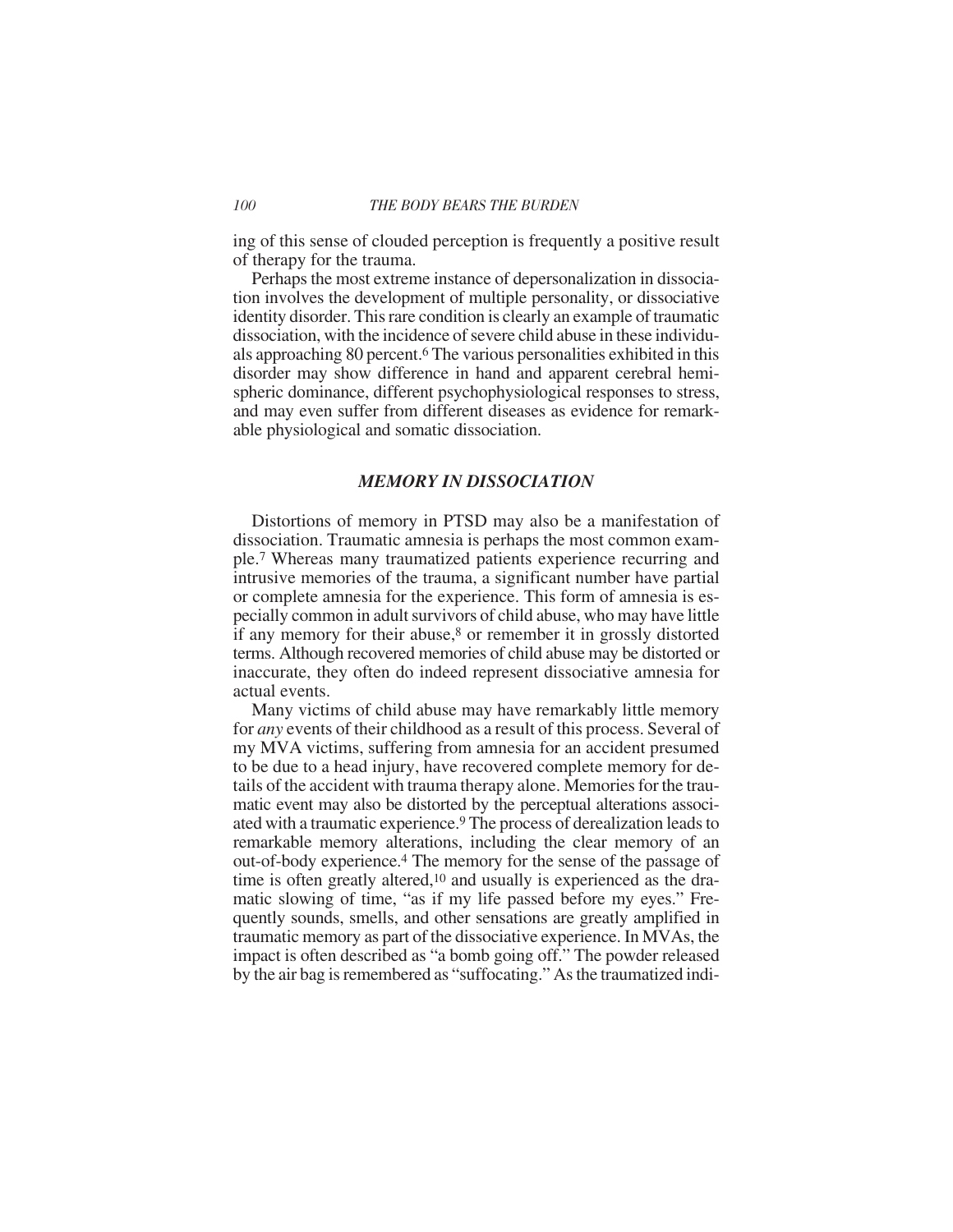vidual cycles in and out of dissociation, these somatic memories may serve as conditioned cues that may trigger panic, flashbacks, and somatic dissociative symptoms.

The most profound type of dissociative amnesia is called a fugue state. In its most dramatic form, this type of dissociation is probably what the Hollywood movie industry is trying to represent in fictional stories about persons suffering prolonged periods of amnesia. These persons are depicted as suffering profound emotional trauma, or sometimes a blow to the head. Thereafter, the victims go so far as to begin another life with no memory for prior life events, including their own name or past life history. Although obviously stretching reality in the interests of drama, these stories have a kernel of truth.

A fugue state is often characterized by a prolonged time for which the patients have no memory, but during which they continue to talk and relate in a somewhat normal fashion. During this time, they may not remember their name or personal facts, but otherwise appear normal. In other fugue states, they may appear confused, dramatic or histrionic, socially inappropriate, or bizarre. When such a fugue state clears, as it eventually does, the patients usually have no memory of the events that occurred during that time. This type of reaction occurring in the context of an MVA usually occurs at the time of, or just after, the accident. Once again this may be difficult to distinguish from the occasionally confused behavior that may accompany a closed head injury. During the amnestic period following a moderate closed head injury, agitated, delusional, or even combative behavior may occur that later may be very difficult to distinguish from similar behavior due to a traumatically induced fugue state.

Another dissociative memory disturbance, also seen in a number of my whiplash patients, is the loss of memory for remote, familiar events, some of them containing strong personal emotional content. Although this phenomenon is often attributed to the effects of a minor traumatic brain injury, these patients have accurate recall of the accident itself, and in addition to cognitive complaints, all of them had other dissociative and arousal symptoms of PTSD. Selective amnesia for remote events in these patients is very likely dissociative in nature, and relates to similar traumatic amnesia for childhood events in victims of child abuse.

Actual flashback memories associated with trauma also represent dissociative events. They are almost always associated with intense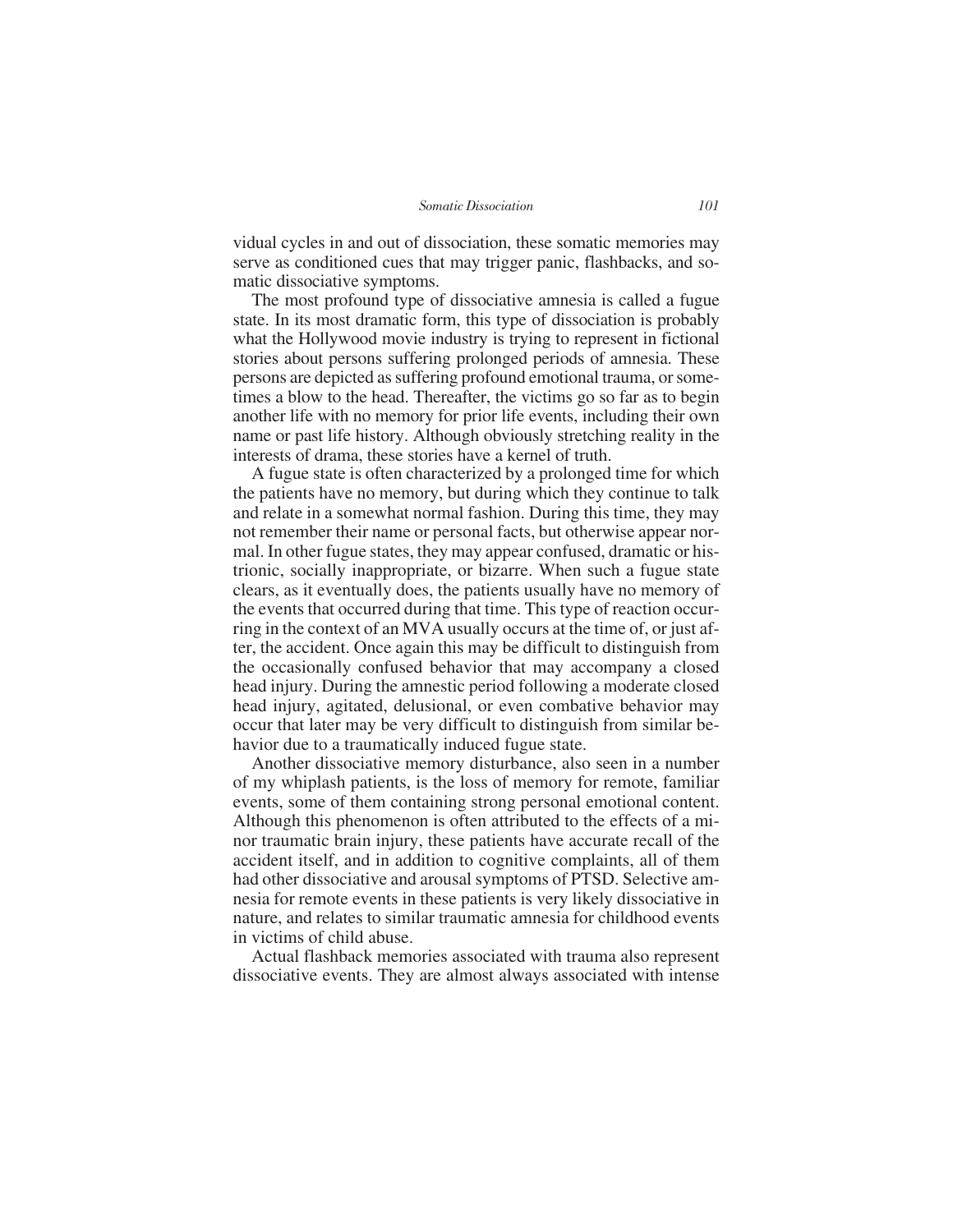emotional arousal, and often panic.11 During a flashback memory, the patient's sense of awareness and reality is usually distorted, with a sense of detachment from one's immediate surroundings. The patient may report the "foglike" sense previously described, and other sensations may be similarly altered. Memory associated with the flashback will almost always relate to the specific trauma and may be quite accurate, but also may be altered, exaggerated, symbolic, or otherwise distorted from the actual event. Flashbacks may last from minutes to hours, or even days. Needless to say, the person is essentially completely disabled during the flashback experience, both from the confusion accompanying the memory and the associated intense arousal. Flashbacks as well as repeated intrusive memories of a traumatic event are representative of the fact that memory in trauma, in addition to being absent for certain events, may also be exaggerated and excessive. Unlike the dissociative nature of flashbacks, intrusive memories tend to be more accurate and representative of the traumatic experience, perhaps even more so than common declarative memories unlinked to emotion or arousal.12

## *COGNITIVE AND EMOTIONAL FEATURES*

Dissociative symptoms in trauma also affect attention, cognition, and emotional intensity, mainly by constriction, withdrawal, and detachment. All of these behaviors serve to protect traumatized persons from experiencing arousal by literally removing them from the scene of the action. Constriction impairs both the victim's awareness of events around them and the emotions associated with those events. Mood, affect, and range of emotion may be blunted and flattened. Fear and panic may be dulled, but joy, pleasure, and satisfaction may be muted as well. Social isolation may accompany withdrawal, and may become so complete that the trauma victim may literally become a hermit. The image of the traumatized Vietnam veteran retreating to a cabin in the forest, as depicted in several motion pictures, is not entirely exaggerated.

Detachment may produce a distorted sense of time. The victims may spend their days in random and disjointed behavior, missing meals, not attending to personal hygiene, and confusing night and day. Neglect and confusion of purpose may be severe and quite disabling. Conversely, trauma victims may rigidly plan every hour of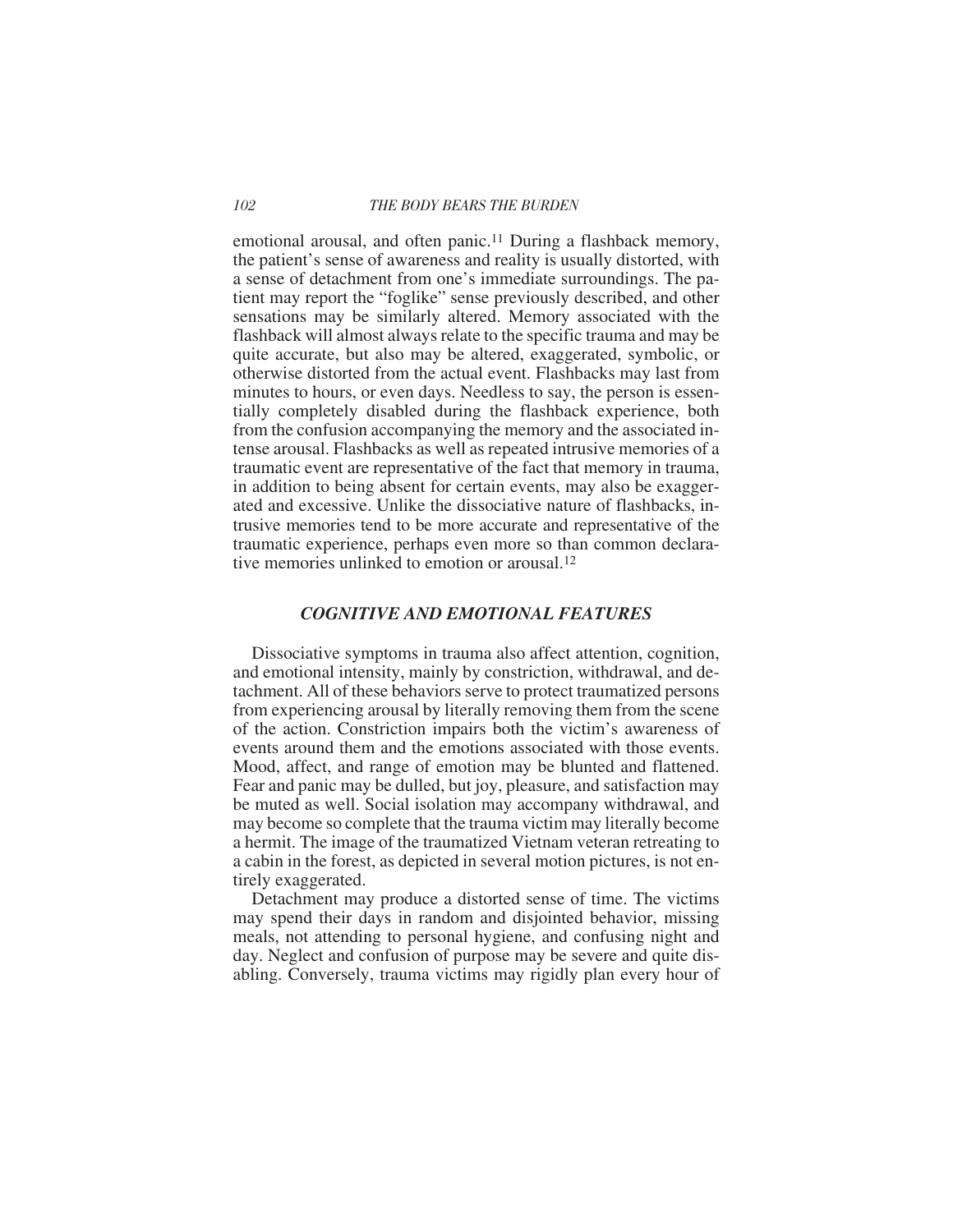their waking day in order to avoid the intrusion of anxiety that appears whenever they do not have everything in their life scheduled, planned, and organized. Obsessive-compulsive behaviors may result from this aspect of traumatic stress. Such patients will organize and reorganize details of their life, especially as they relate to the MVA after whiplash. They may drive the medical provider to distraction with constant requests and demands to deal with what they perceive to be daily life crises, with many of these demands being perseverative and anxiety-driven. These patients are very likely to review the copy of the medical consult that the physician has performed, and to make multiple minute corrections of facts as related to the case history described in that report.

Other problems of cognitive and mental processing functions may result from dissociation. Constricted attention may affect the person's ability to access information, with distraction leading the person to neglect and ignore the details of the information that is heard, seen, or read. This symptom may often present as forgetfulness, absentmindedness, or simply as an attention deficit. In fact, in PTSD patients, neuropsychological test batteries reveal a variety of deficits, usually in the areas of short-term memory and attention.13-19 Adult victims of trauma have more recently been diagnosed as having adult ADD (attention deficit disorder). They may also show impaired higher-level intellectual information processing and executive function. The ability to make judgments based on complex pieces of information and the ability to problem solve based on complex associations may be dulled.20,21 They may neglect the details in making decisions, instead reaching conclusions based mainly on initially constricted impressions. This process of constriction may limit access to the full range of available information and, as a result, common sense, judgment, and logic may at times be impaired, or stereotyped. Often the victims of trauma, sensing the difficulties associated with cognitive demands, may make every effort to avoid participating in life decisions in order to reduce the complexity of their life.

The literature cited previously documents significant cognitive impairment in trauma survivors unexplained by coincidental minor brain injury. I have noted in many of my whiplash trauma victims that test scores on neuropsychological test batteries are even worse than one would expect from their apparent level of daily function. Several such patients have completed college and graduate level degrees with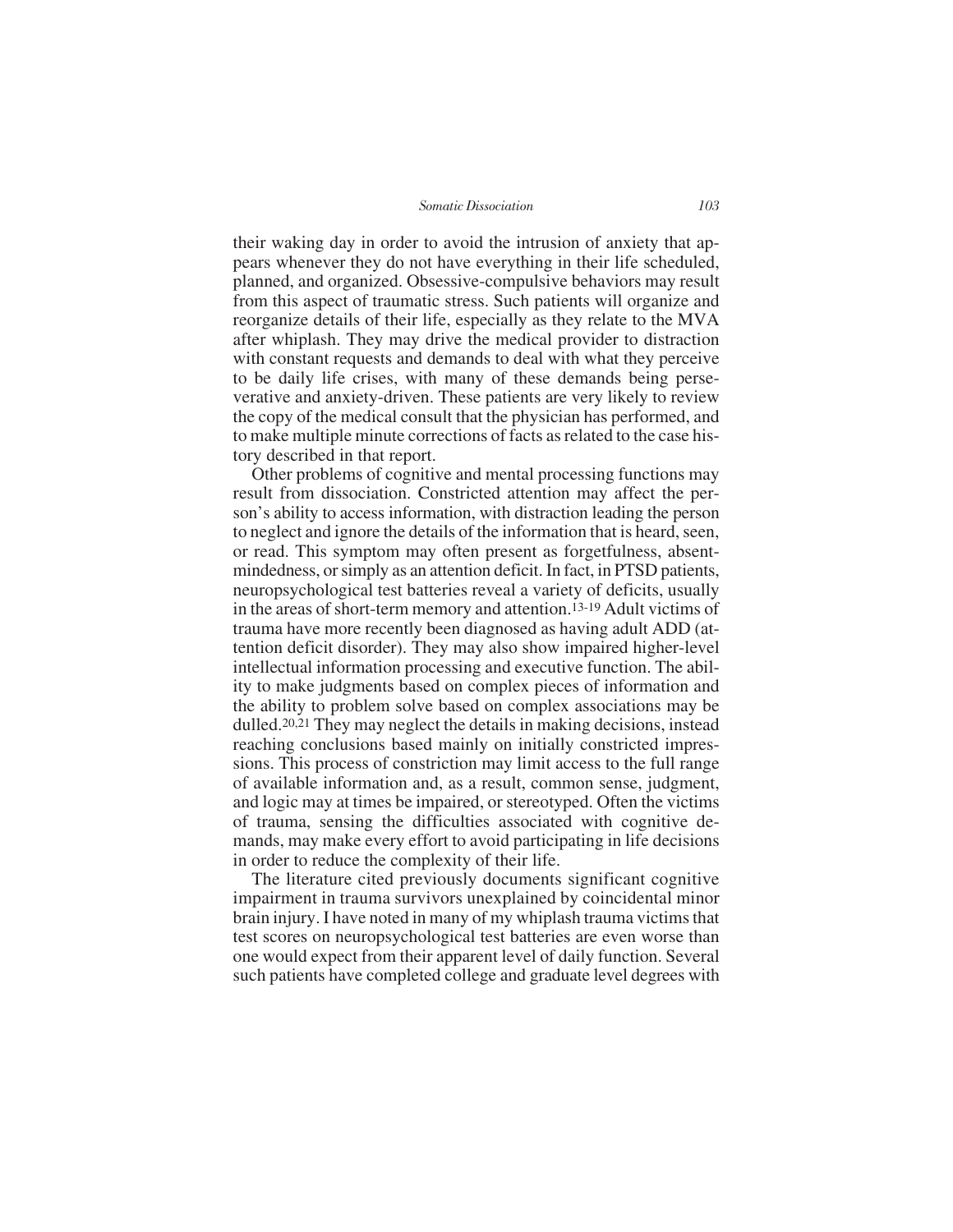neuropsychological test scores that would suggest that this achievement should not be feasible. I believe that the very process of exposure to the demands of this type of testing may accentuate fear and anxiety, trigger distraction and dissociation, and lead to artificially depressed test scores.

#### *DISSOCIATIVE PHYSICAL SYMPTOMS*

Perhaps the least appreciated manifestations of dissociation in trauma are in the areas of perceptual alterations and somatic symptoms. As noted, time perception is often altered, especially with the dissociative response associated with the initial traumatic freeze episode.<sup>11</sup> The popularly described sensation of "time standing still" is indeed a frequent perception of the MVA victim at the moment of impact, as documented in hundreds of my patients. Slowing of time is the most common alteration of time perception. A sense of time alteration may persist for some time after the impact, and its duration often reflects the length of time of the post-MVA freeze episode, or period of dissociation.

Visual perception and acuity are also commonly affected in dissociation. Flashback memories are often characterized by marked distortion of shape and color, usually with vivid and bizarre changes that reflect the accompanying state of enhanced arousal, as noted in prior references to MVA experiences. The MVA victim will often remember the other car in flashbacks and intrusive memories as being enlarged and distorted, and traveling at exaggerated speeds. In earlier chapters, we discussed the frequent association of binocular visual acuity impairment and convergence insufficiency in whiplash patients. These patients often also have less easily explained monocular visual alteration, including monocular diplopia and blurring of vision in one eye.

One such patient was referred to me because of partial vision loss in her right eye following an auto accident two months prior. She had not experienced a blow to her head. The patient had lost control of her car on an icy mountain road, and as the car spun out of control, it slid off of the right side of the road into a shallow ditch. On the other side of the ditch was a cliff. As she watched the edge of the cliff approaching from her right side (perceived in slow motion of course), her car was stopped by impacting a tree, and came to rest. Thereafter, she devel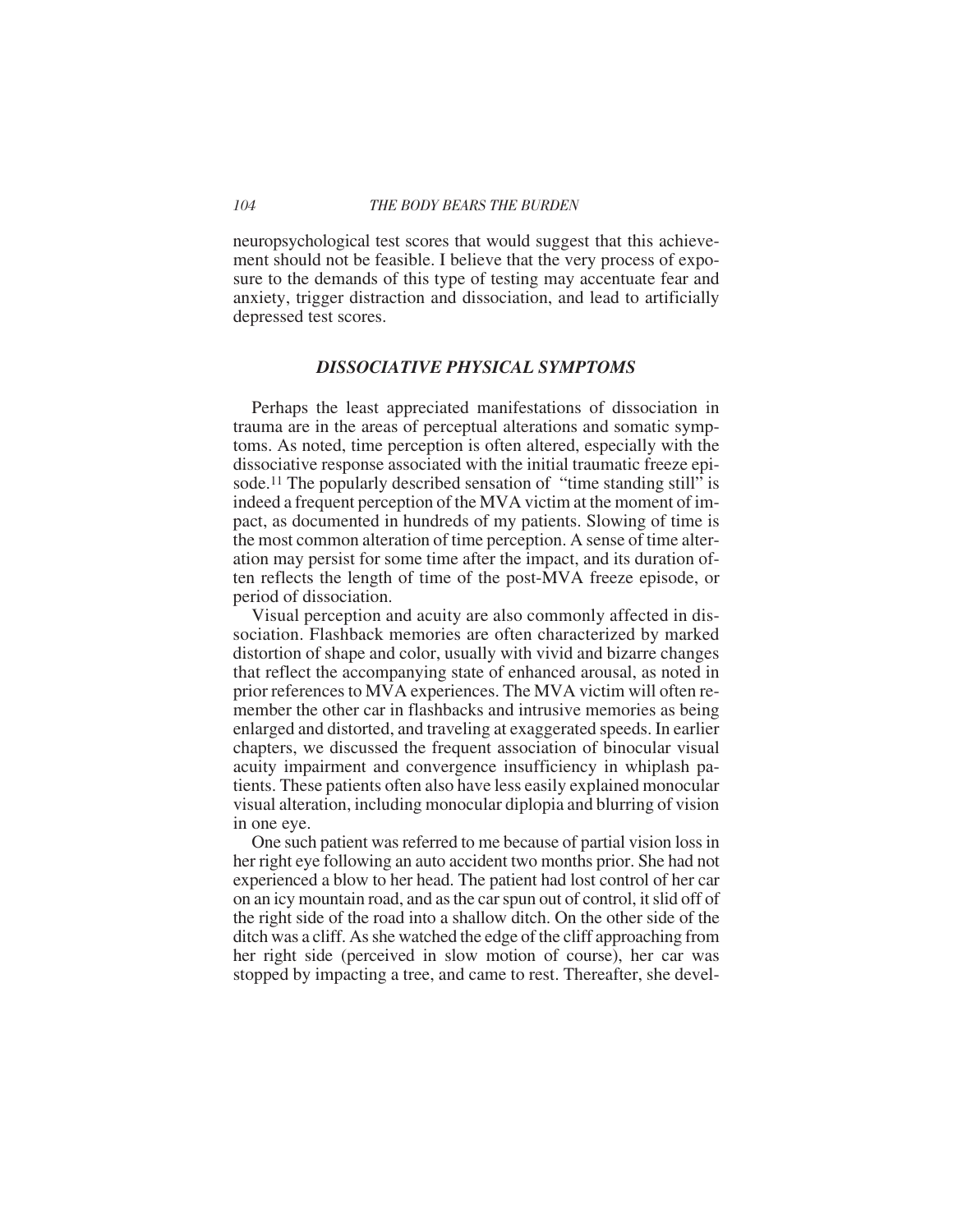oped persistent blurring of vision in her right eye. Ocular refraction showed a consistent refractive error that appeared to be correctable, and she was fitted with a lens that provided clear vision in that eye. Within minutes after putting on the glasses with the new lens, she developed nausea, palpitations, flashback memories of the accident, and panic. Any further attempts to restore or correct the measurable refractive error in her right eye continued to produce attacks of panic and reexperiencing of the traumatic event through flashbacks. Her visual impairment was diagnosed as being hysterical in nature.

This remarkable patient presents an example of this group of symptoms. The measurable but physically unexplained refractive error in her right eye was clearly a somatic dissociative response driven by the moment of life-threatening danger perceived in that eye at the time of the MVA. Visual images perceived in her right eye activated procedural memory for the terrifying events of the potentially fatal accident and triggered emotionally valenced flashbacks and panic. Blurring of vision in that eye became a protective dissociative phenomenon. The unusual feature of this case, of course, is that the refractive error was consistently measurable and reproducible. Dissociation had resulted in a probably temporary but physiologically measurable alteration in the dissociated end organ. The occurrence of this type of visual distortion in MVAs usually appears related to the association of visual cues accompanying the threat at the moment of the accident. In my patient population, it occurs much less often in rear-end accidents in which the victim did not see the car approaching, and is especially common when direct visual input of the impending threat occurred from one side or the other.

Distortion of proprioceptive awareness of the victim's body is a common dissociative phenomenon. This is often associated with an injured part or region of the body, especially one of the extremities. The patient will note altered sensation, usually a vague sense of numbness, but the exact sensation is usually very difficult to describe. The extremity may be neglected or ignored, and postural abnormalities may result that can be quite remarkable. Examination of the part of the body involved may reveal sensory changes on a variety of tests that will usually be interpreted as "nonphysiological" in nature by the physician. Stocking or glove patterns of loss of pain, touch, and vibratory sensation are common. Strength testing often shows giveaway weakness.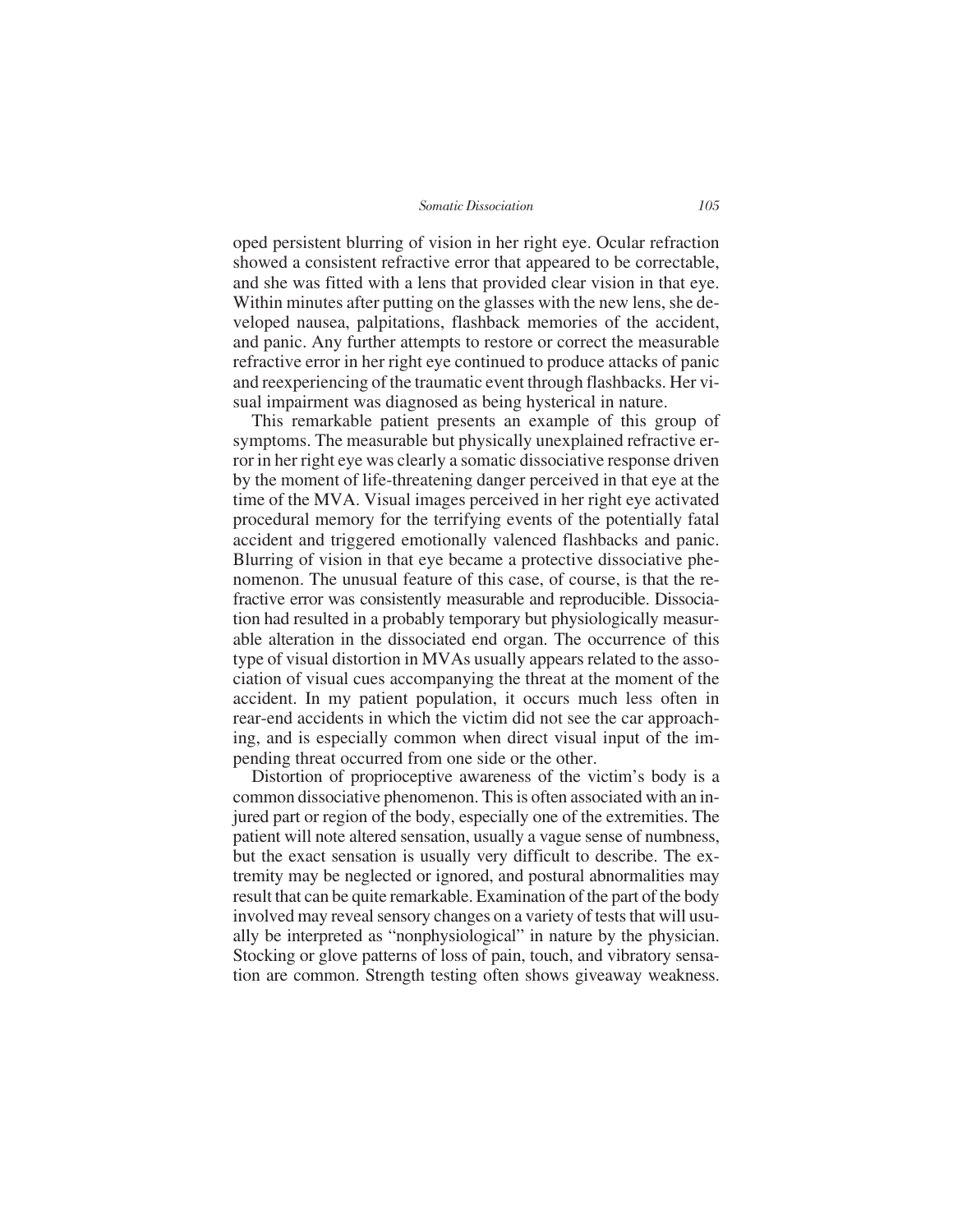Patients presenting with these neurological findings will frequently be diagnosed as suffering from conversion hysteria.

A remarkable example of somatic dissociation was seen in an MVA victim treated in my chronic pain program. This young lady had been involved in a rollover accident during which her left arm was crushed by the car as it rolled, tearing off almost the entire skin of her forearm. Amazingly, she suffered minimal nerve damage, but required extensive skin grafting of the forearm. The sensation in the grafted skin was obviously deadened and never returned to normal, but as she recovered she developed increasing vague, hard to describe aching pain that was resistant to all treatment, although it did not fulfill criteria for sympathetically maintained pain. She essentially stopped using the arm and hand for any activity. The pain was actually worse in the shoulder than the forearm, and was associated with some evidence of myofascial pain and spasm in the shoulder. The remarkable feature of her physical examination, however, was her posture. In the standing position, her head was side bent and rotated to the right, and her torso was also rotated to the right. Her left shoulder blade was rotated backward and the arm almost held behind her, literally out of her view. She was totally unaware of this position of total rejection and dissociation of her entire left arm, even when looking in a mirror. When shown a face-on, full-body photograph of herself, however, she was surprised and shocked at her unusual appearance. With trauma therapy and postural education, the pain largely disappeared in a sequential fashion as her posture approached a more normal status.

In our chronic pain program, we invariably see that the patients' unconscious posture reflects not only their pain, but also the experience of the traumatic event that produced the pain. The asymmetrical postural patterns, held in procedural memory, almost always reflect the body's attempt to move away from the injury or threat that caused the injury. Many of these patients manifest the "nonphysiological findings" that have branded them as chronic pain patients by their physicians. With careful exploration of the mechanisms of the source of the pain, however, one will usually find strong evidence for a history of traumatic stress specific to that area of the body. Specific neuromuscular postural patterns that have developed related to their injury are often visible markers for the presence of somatic dissociation, and explain the patterns of "nonphysiological findings."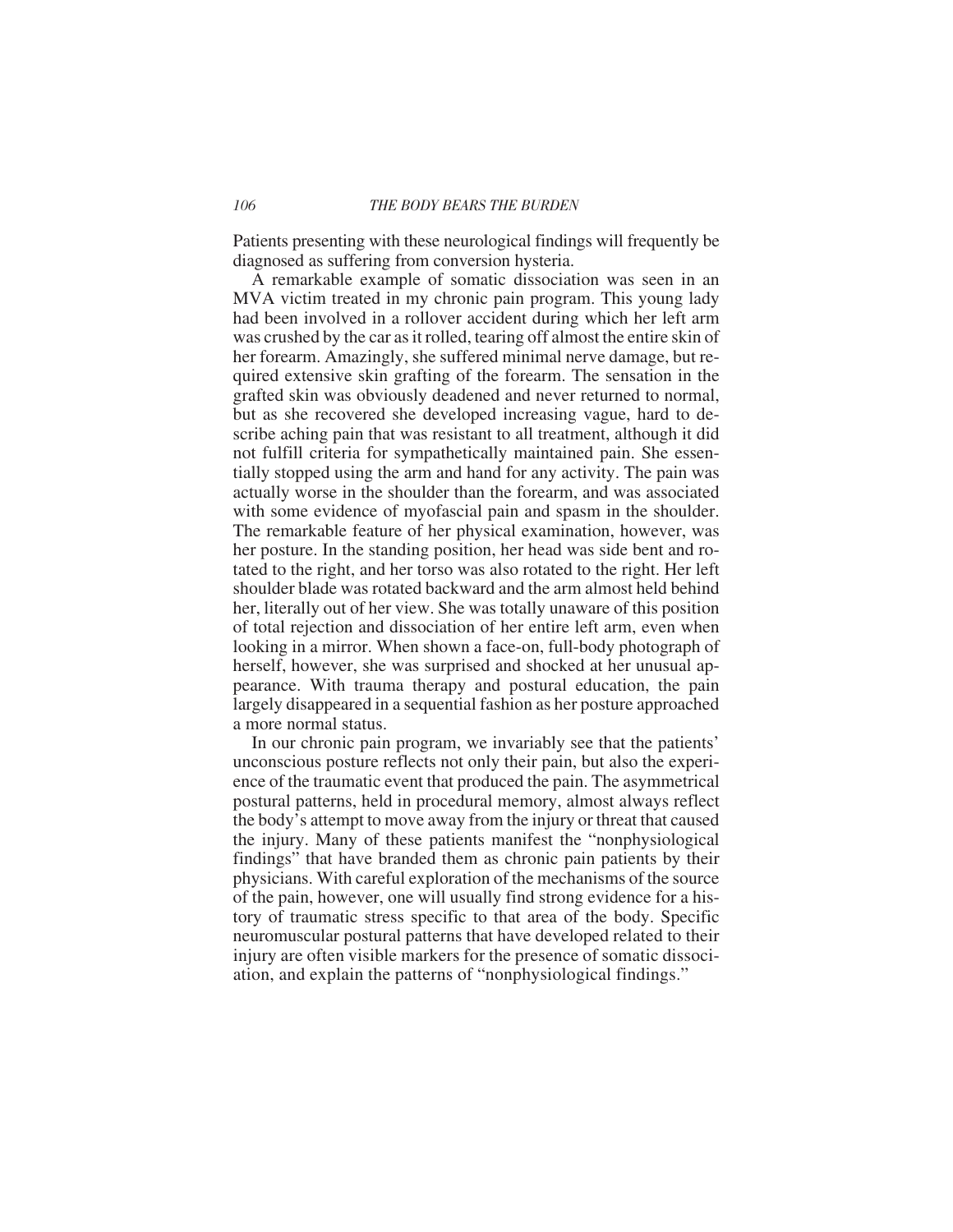## *CONVERSION AND DISSOCIATION*

Even nonpsychiatric physicians generally place nonphysiological findings in the diagnostic category of a "conversion reaction," or conversion hysteria. This psychiatric condition was described in detail by Janet and Freud.1,2 As noted earlier, conversion is considered to be a protection against intolerable levels of anxiety or phobias. The anxiety is "converted" into symptoms in organs or other parts of the body, and usually presents as sensory or motor neurological symptoms. These symptoms tend to represent the mental conflict creating the anxiety, and also meet some need of the patient—provide "secondary gain"—on an unconscious basis. Conversion of an intolerable anxiety to a physical symptom indeed provides great emotional relief, hence the frequently documented indifference to the disabling physical condition *(la belle indifference)*. Hysterical paralysis, for example, has been seen regularly in traumatized soldiers suffering from "shell shock" or "battle fatigue." Hysterical paraplegia at the turn of the century was classically attributed in women to sexual ambivalence—i.e., to a confused mixture of erotic feelings and disgust with regard to sexuality.2 The very term "hysteria" derives from the Greek word for the uterus, *hystera,* essentially branding conversion reaction as a feminine condition. These young women were initially suspected, and are now thought to have been, victims of incest, and the secondary gain achieved is now believed to have been a form of protection from further exposure to their source of trauma.

In the DSM-IV, conversion has been assigned to the category of somatiform disorders, and is technically not felt to represent a true dissociative disorder. As part of the thesis of this chapter, however, I believe that all somatiform disorders constitute subsets of the dissociative response, and that they have a measurable physiological basis and origin. Conversion reaction, then, is an example of regional somatic dissociation as a reaction to trauma.

It is apparent that the patient with a conversion reaction will almost always have been a victim of trauma in the past, usually in addition to the new trauma that may have precipitated the conversion symptoms. Often this past trauma will have been severe childhood abuse. Children typically dissociate in the face of traumatic stress, as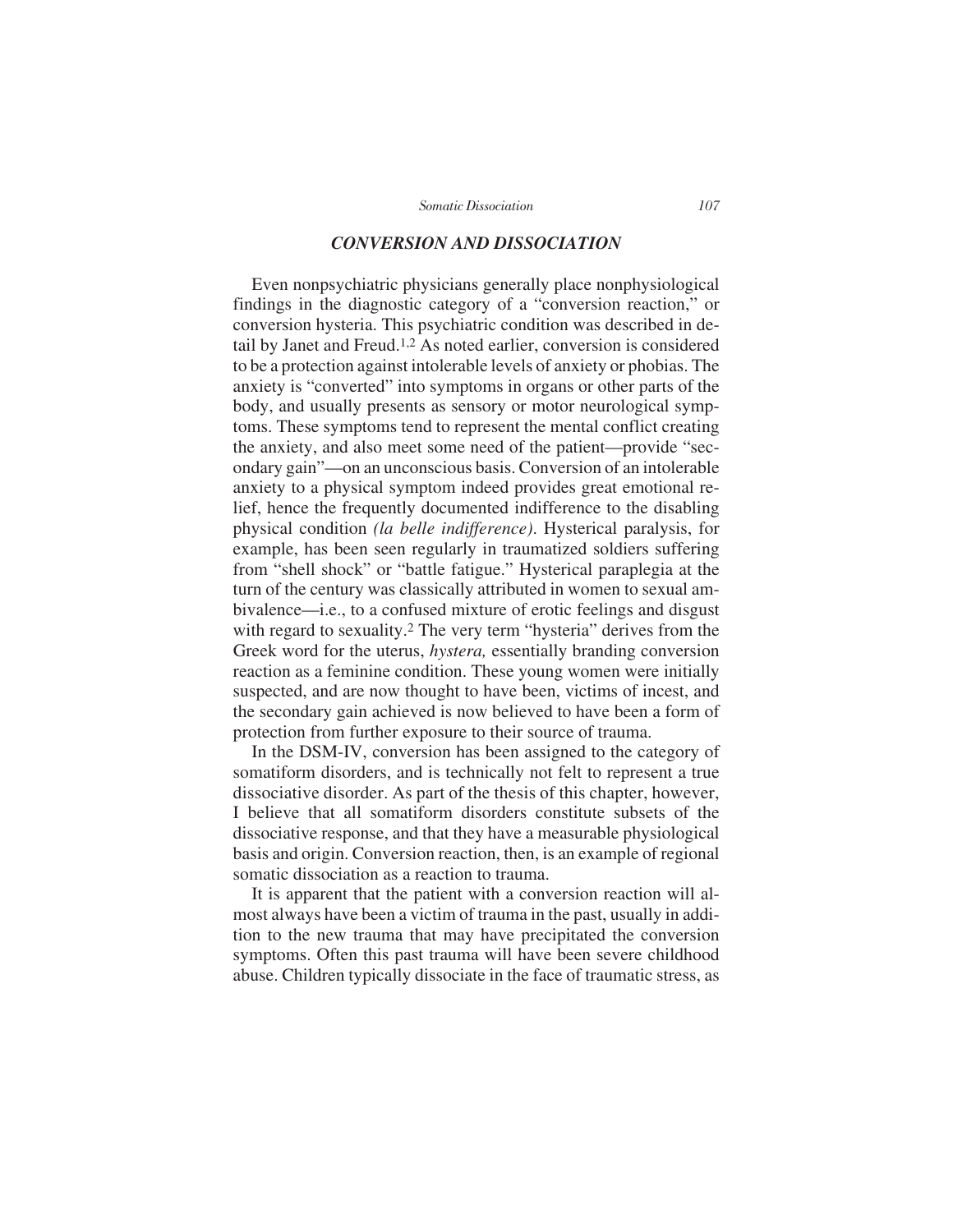we have noted. They sustain this tendency to freeze in the face of perceived threat as they grow older, with each episode of dissociation tending to reinforce the susceptibility to freeze in the face of subsequent threat. As a result, adults with a history of child abuse typically experience a greater tendency to freeze at the moment of subsequent trauma and to develop dissociative symptoms. Dissociation is the primary predictor for the later development of PTSD.22 Individuals who actively dissociate at the time of a traumatic event are much more likely to develop subsequent symptoms of PTSD than those who do not.23-25 People with a history of trauma or PTSD also are susceptible to arousal, freezing, and retraumatization after exposure to arousal stimuli unrelated to prior traumatic life experiences.26 They also have trouble differentiating relevant from irrelevant stimuli with regard to content and meaning of threat.27 The tendency to freeze in the face of trauma appears to be a self-fulfilling prophecy, rendering the victim increasingly sensitive to traumatization with ever-decreasing severity and specificity of threat exposure. This phenomenon of sensitization to increasingly minor and apparently irrelevant threat in victims of childhood trauma, may well explain the remarkable incidence of dissociative symptoms and PTSD in my patients with a history of childhood trauma injured in relatively trivial MVAs.

Although poorly understood, a number of neurophysiological processes likely contribute to the clinical phenomenon of dissociation. Recently, attention has been drawn to the role of the dorsal medial prefrontal cortex (MPFC), or anterior cingulate, in PTSD.28 Reference has been made to this region with regard to concepts of brain plasticity in PTSD in Chapter 5. Hamner noted that lesions of the anterior cingulate may facilitate the acquisition of fear conditioning, suggesting that this region may provide a gating function inhibiting fear conditioning.29 You will recall that the amygdala receives input from the locus ceruleus in states of potential threat, and evaluates that information for its emotional or arousal-based content. Continued activation of the amygdala by further input from the locus ceruleus may then set up a state of fear conditioning. The gating or control function of the anterior cingulate is believed to occur through inhibition of activation of the amygdala at the time of fear arousal. Lack of this inhi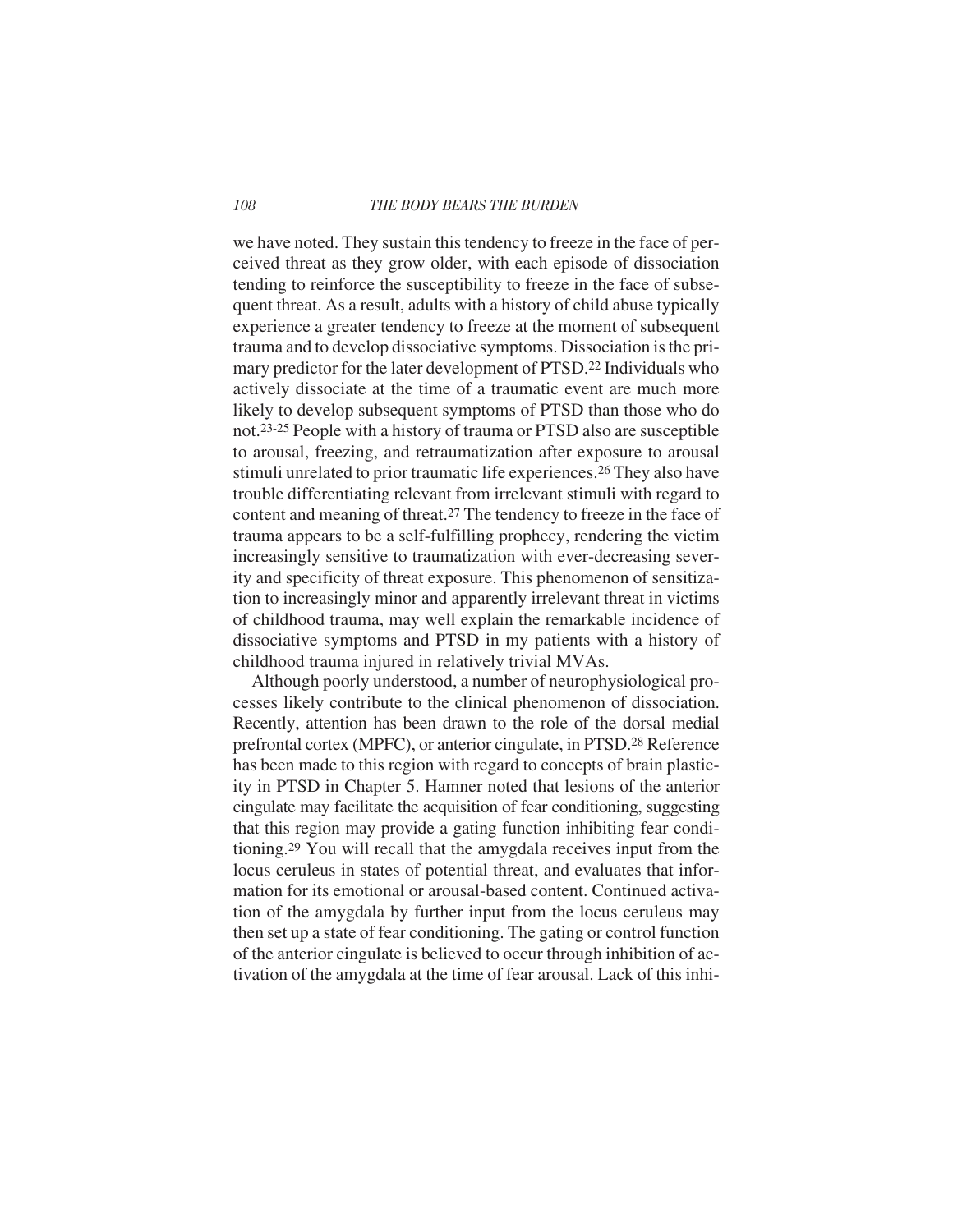bition of fear conditioning by the cingulate may lead to increased sensitivity to internal and external trauma-related cues.

In Hamner's model, inhibition of the anterior cingulate by excessive adrenergic input from the locus ceruleus with traumatic arousal may limit this gating function of the cingulate on the amygdala. This in turn, would allow exposure of the amygdala to overwhelming internal and external arousal cues, thereby producing the exaggerated emotional and behavioral symptoms of PTSD. Once established, locus ceruleus/amygdala kindling would continue to suppress anterior cingulate function, and perpetuate the conditioned fear response (see Figure 8.1). In addition, the anterior cingulate appears to play a role in emotionality, selective attention, and certain social functions, including emotional attachments and parenting, as well as generation of the concept of the self in relation to society. Fragmentation of these functions through inhibition of the anterior cingulate in PTSD may explain the inability of its victims to form social bonds, to manifest avoidance and isolation, and to experience fragmentation of the sense of self that typifies dissociation.

Dissociation almost certainly is also mediated at least in part by endorphinergic influences, which may in turn explain the dissociative phenomena of numbing, confusion, and cognitive impairment. Certainly the analgesia associated with the freeze, or immobility, response the precursor and extreme expression of dissociation—is related to endorphinergic mediation. Current theory also strongly relates endogenous opioids to the phenomenon of trauma reenactment.30 Increasing sensitization to dissociate in the face of threat may well be based on opioid reward systems.

Dissociation, or freezing, may represent the perpetuating mechanism that fuels the kindled arousal/memory feedback circuit of sustained PTSD. If so, it may be the reason why victims of prior traumatic stress, especially childhood abuse, are so susceptible to the development of PTSD symptoms in otherwise minor episodes of life stress, including low velocity MVAs, as noted in my patient population. The underlying neurochemistry and neurophysiology of dissociation is likely to be of critical importance to the understanding of its role in trauma.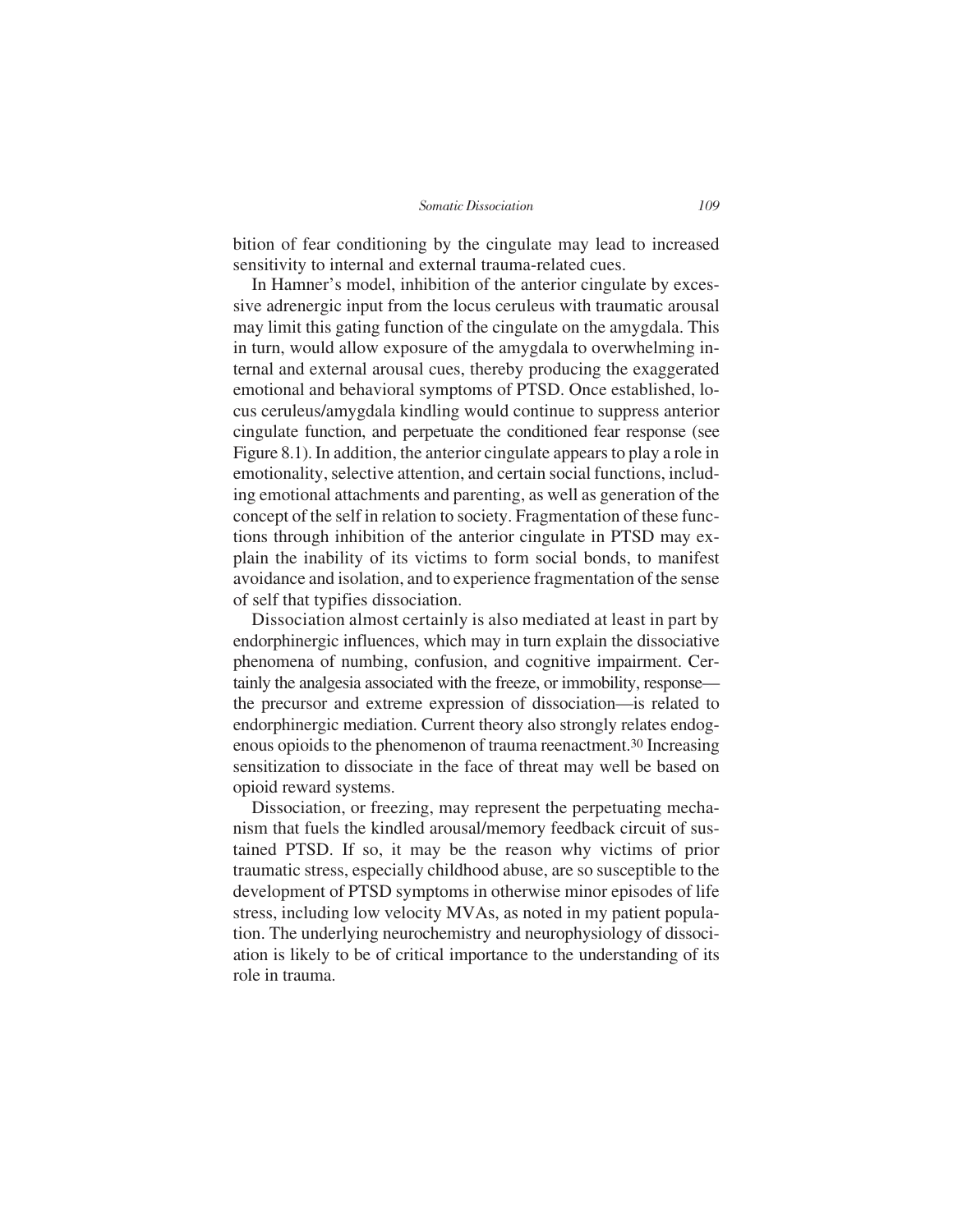

traumatic stress. Excessive or prolonged arousal input from the locus ceruleus in unresolved trauma may impair this gating FIGURE 8.1. Theoretical role of the anterior cingulate in post-traumatic stress disorder. The anterior cingulate may exert a braking action on activation of the amygdala, and therefore provide a gating mechanism on the development of fear conditioning in FIGURE 8.1. Theoretical role of the anterior cingulate in post-traumatic stress disorder. The anterior cingulate may exert a braking action on activation of the amygdala, and therefore provide a gating mechanism on the development of fear conditioning in traumatic stress. Excessive or prolonged arousal input from the locus ceruleus in unresolved trauma may impair this gating action through cingulate inhibition, thereby potentiating fear conditioning and traumatic kindling in PTSD. action through cingulate inhibition, thereby potentiating fear conditioning and traumatic kindling in PTSD.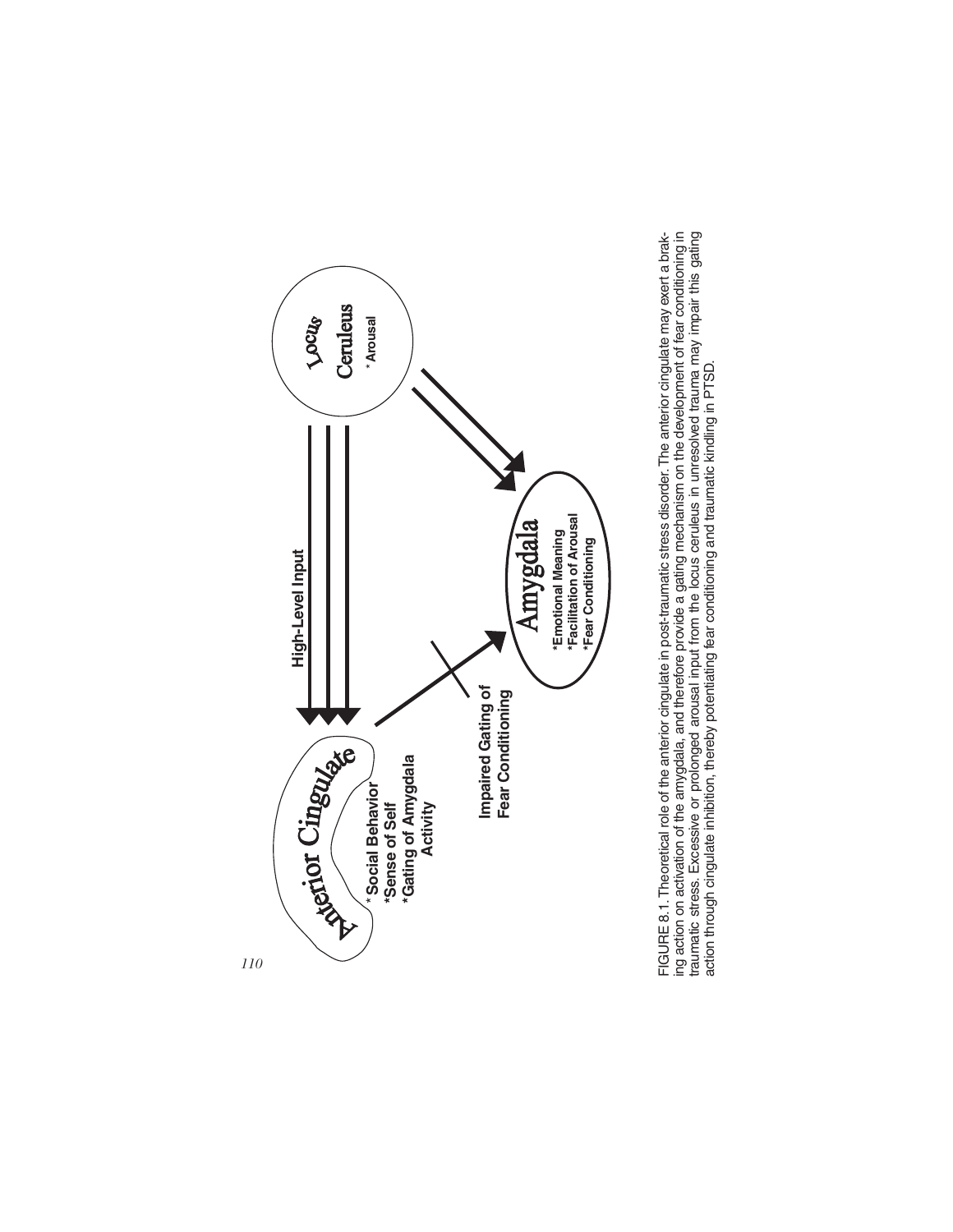## *THE AUTONOMIC NERVOUS SYSTEM IN POST-TRAUMATIC STRESS DISORDER*

Dissociation may also result in, or conversely be a manifestation of, the splitting of symptoms related to exaggerated cyclical tone of the autonomic nervous system. Many of my patients, during the early stages after an MVA, when they are still in the numb and stunned phase of the freeze response, complain of recurrent diarrhea and abdominal cramps, nausea, and indigestion.

A remarkable young woman with preceding obsessive-compulsive disorder suffered soft tissue injuries in a relatively high-speed rear-end accident in which her car was totally destroyed. Following the accident, she had mild neck pain and headache easily controlled with over-the-counter analgesics, but no other elements of the whiplash syndrome. She was remarkably free from symptoms of arousal and of PTSD, and had no cognitive or emotional complaints, although her preexisting reclusive behavior patterns were accentuated. Within two weeks, however, she developed persistent and disabling watery diarrhea. Extensive gastrointestinal investigation by a gastroenterologist, including multiple stool cultures, failed to reveal any pathological cause for the diarrhea, which lasted for several months. With the initiation of a somatic behavioral trauma therapy directed at trauma resolution, she began to have normal bowel movements. As the diarrhea subsided, however, she began to experience the emergence of symptoms of arousal, including anxiety attacks, driving phobias, nightmares, and cognitive symptoms.

It is apparent that the process of her dissociation was initially associated with dramatic parasympathetic activation, with relative suppression of sympathetic arousal. Partial resolution of her dissociation through therapy unfortunately, but probably predictably, resulted in appearance of arousal symptoms consistent with PTSD. Any form of psychotherapy has the risk of flooding or releasing arousal in the dissociated patient. In this case, return to a more sympathetically dominant state resulted in temporary clearing of severe parasympathetic somatic symptoms, suggesting the role of parasympathetic dominance in dissociation.

This role of the autonomic nervous system in the perpetuation of the arousal/dissociation cycle of PTSD is of particular importance to this discussion. Criteria for the diagnosis of PTSD in the DSM-IV do not specifically refer to it as a cyclical disease, but the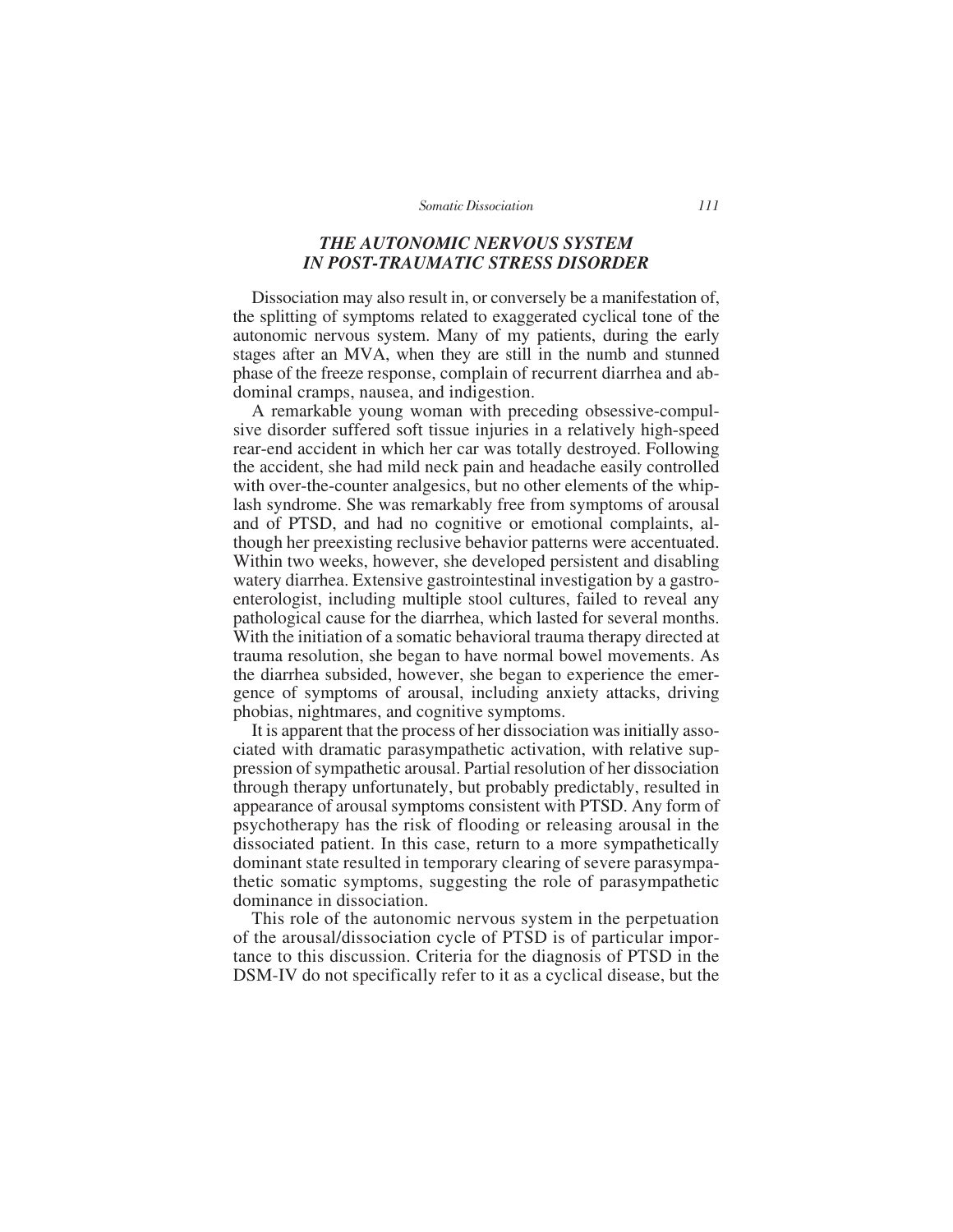bipolar extremes of the symptoms addressed (extreme arousal  $\leftrightarrow$ extreme avoidance) lend themselves to this consideration.31 The three criteria categories of PTSD in the DSM-IV (reexperiencing, avoidance, and arousal) reflect dramatic swings of mood, ranging from panic, hypervigilence, and irritability to numbing, detachment, and flattened affect. Physiological markers for PTSD referenced in the DSM-IV include measurements of pulse rate, and electromyographic and electrodermal responses, all primarily measurements of sympathetic autonomic activity. The role of parasympathetic activation or tone in PTSD, however, has been largely neglected.

Oscillatory phenomena in neurophysiological and behavioral systems have been documented in a variety of settings. Antelman and colleagues propose that the exposure of such systems (e.g., endocrine, autonomic, neurohumoral) to chemical or behavioral stressors can induce cyclical patterns of increase and decrease in response to each subsequent exposure.32-34 This phenomenon occurs in such a diversity of systems that oscillation in response to chemical or behavioral input may well represent a general principle of biological functioning.<sup>35</sup> Exposure of such systems to stressors sufficient to produce oscillation is entirely analogous to the theories of sensitization and kindling in PTSD (see Chapter 4). A system, such as the autonomic nervous system, sensitized by exposure to stressors without physiological resolution of the resulting response, will be driven to reverberate, or oscillate, within the limits of its physiological boundaries. This may well be an innate biological reflex designed to reestablish homeostasis, the rhythmic and balanced subtle fluctuation of all body systems, be they endocrinologic, neurophysiologic, metabolic, or immunologic.35 If this sensitized system continues to be bombarded by stressors, homeostasis will be prevented, and the exaggerated oscillatory cycles will continue. In the case of PTSD, internal kindled neurophysiological circuits perpetuated by the lack of resolution of a conditioned fight/flight response may provide internal sensitized arousal-based stressors that serve to perpetuate autonomic oscillation. The result is a perpetuated and excessive cyclical dysfunction of autonomic regulation leading to the alternating symptom categories of arousal and avoidance in the traumatized individual (see Figure 8.2). Exaggerated autonomic oscillation also explains the bipolar somatic manifestations of MVA victims with PTSD, ranging from sympathetic activation of neuromuscular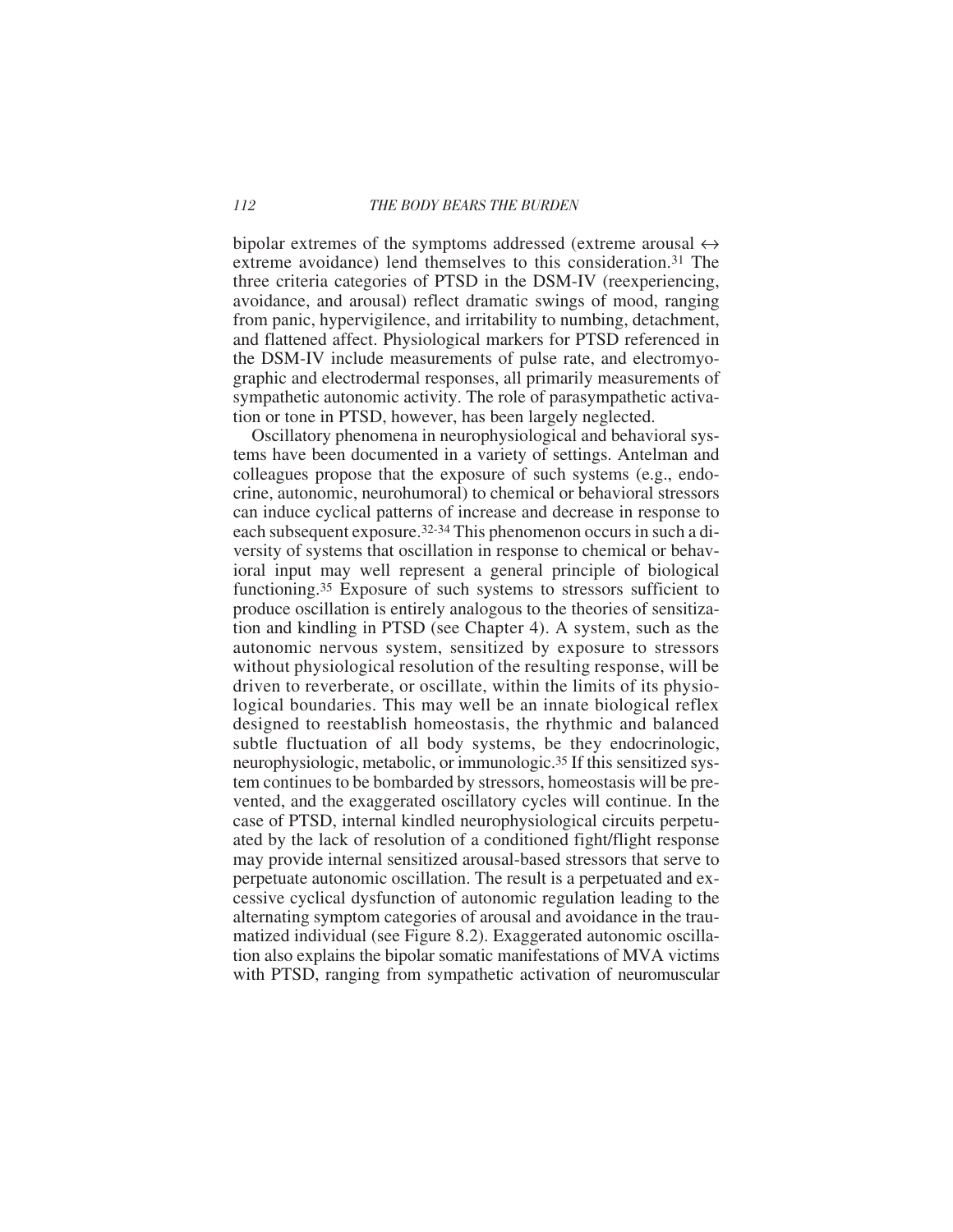

FIGURE 8.2. The autonomic nervous system in trauma. Tonic input into natural oscillatory systems may lead to increasing oscillations to the extremes of physiological tolerance. This phenomenon may in part explain the self-perpetuating<br>exaggerated autonomic cycling between arousal and dissociation in PTSD. FIGURE 8.2. The autonomic nervous system in trauma. Tonic input into natural oscillatory systems may lead to increasing oscillations to the extremes of physiological tolerance. This phenomenon may in part explain the self-perpetuating exaggerated autonomic cycling between arousal and dissociation in PTSD.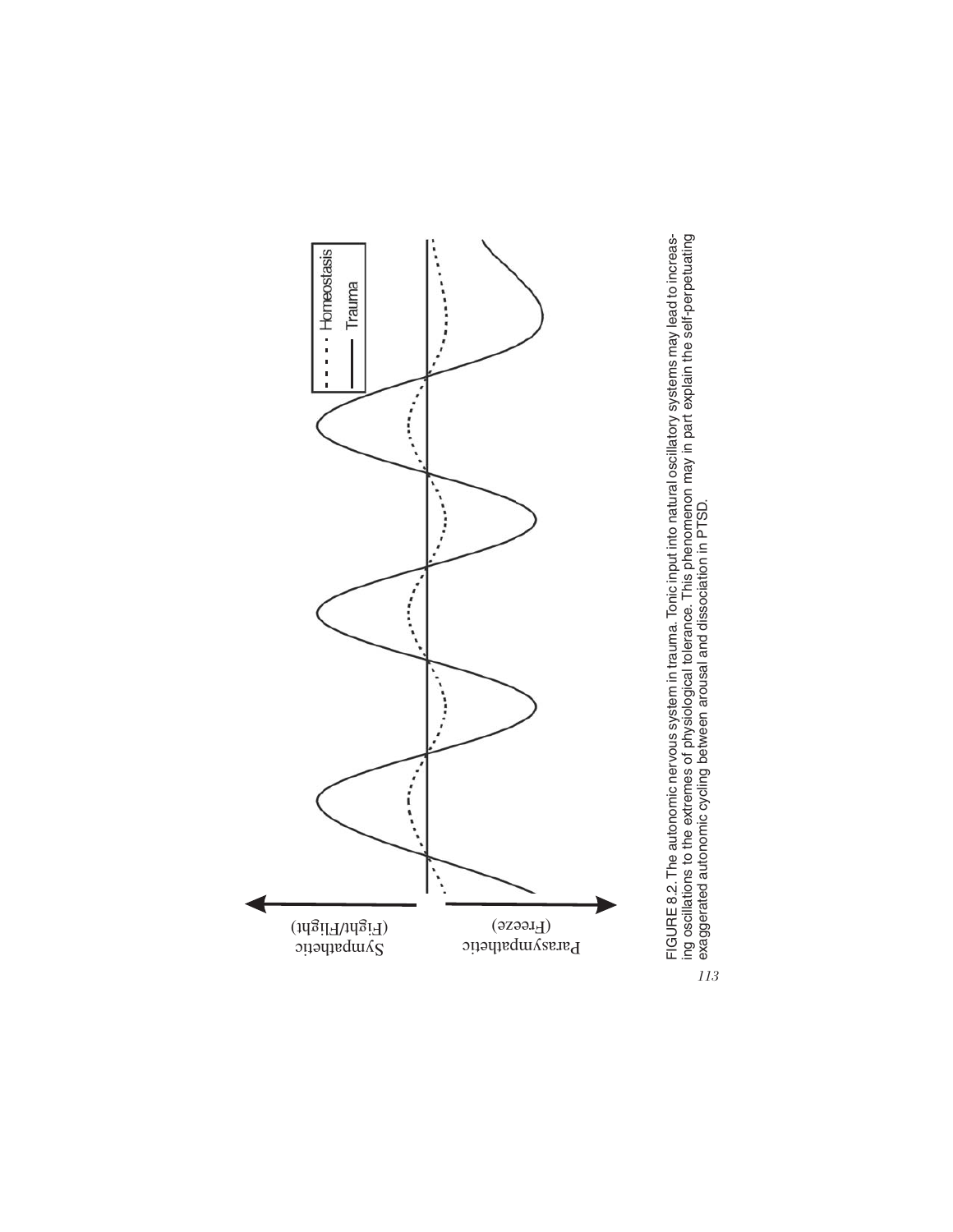protective responses (muscle bracing, bruxism) to vegetative gastrointestinal symptoms (acid reflux, abdominal cramps, diarrhea). Since hyperarousal is also known to be associated with increased release of endogenous opioids, internal reward systems may well contribute to the perpetuation of this exaggerated autonomic cycling.

If you will recall, in Chapter 5 we reviewed findings of depressed levels of serum cortisol in those patients with chronic PTSD. Associated with this unusual finding is evidence for a sensitized hypothalamic/pituitary/adrenal axis in these patients in that they respond to a dexamethasone suppression test with *exaggerated* suppression of serum cortisol levels. In the normal response to threat, serum cortisol is elevated by stress and arousal through HPA activation and in turn inhibits continued activation of the HPA axis, thus modulating the brain's acute response to stress. Continued and repetitive stress exposure would be expected to result in sustained elevation of serum cortisol. In PTSD, however, the "stress" to which the patient is subjected is internal, through kindled memory systems that are activated by spontaneous recycled memories, and also activated by increasingly nonspecific external stress-linked cues. Since these types of stressors are not amenable to resistance or escape, the inevitable response is a cyclical and increasingly recurrent freeze, or dissociative response. Dissociation is a state of marked parasympathetic activation, one that is associated with reduced muscular and cardiovascular tone. In chronic PTSD, avoidance symptoms become increasingly prominent, as manifested by progressive social isolation, substance abuse, and constricted affect.

Avoidance, denial, and dissociation share many clinical and psychophysiological features, and in general reflect parasympathetic dominance. Depressed serum cortisol in PTSD therefore may well be a reflection of late prominence of parasympathetic influences on its chronic state. On the other hand, there is evidence that the HPA axis in PTSD may be more sensitive and in fact overresponsive to internal biological stimuli. This may reflect neurophysiological sensitization and kindling phenomena also attributed to trauma.36 This finding is also in keeping with the cyclical model of autonomic fluctuation in PTSD. In late PTSD, however, the cycle is spent increasingly in the parasympathetically dominant states of depression, dissociation, and somatization, as avoidance increasingly isolates the patient from arousal-based cues.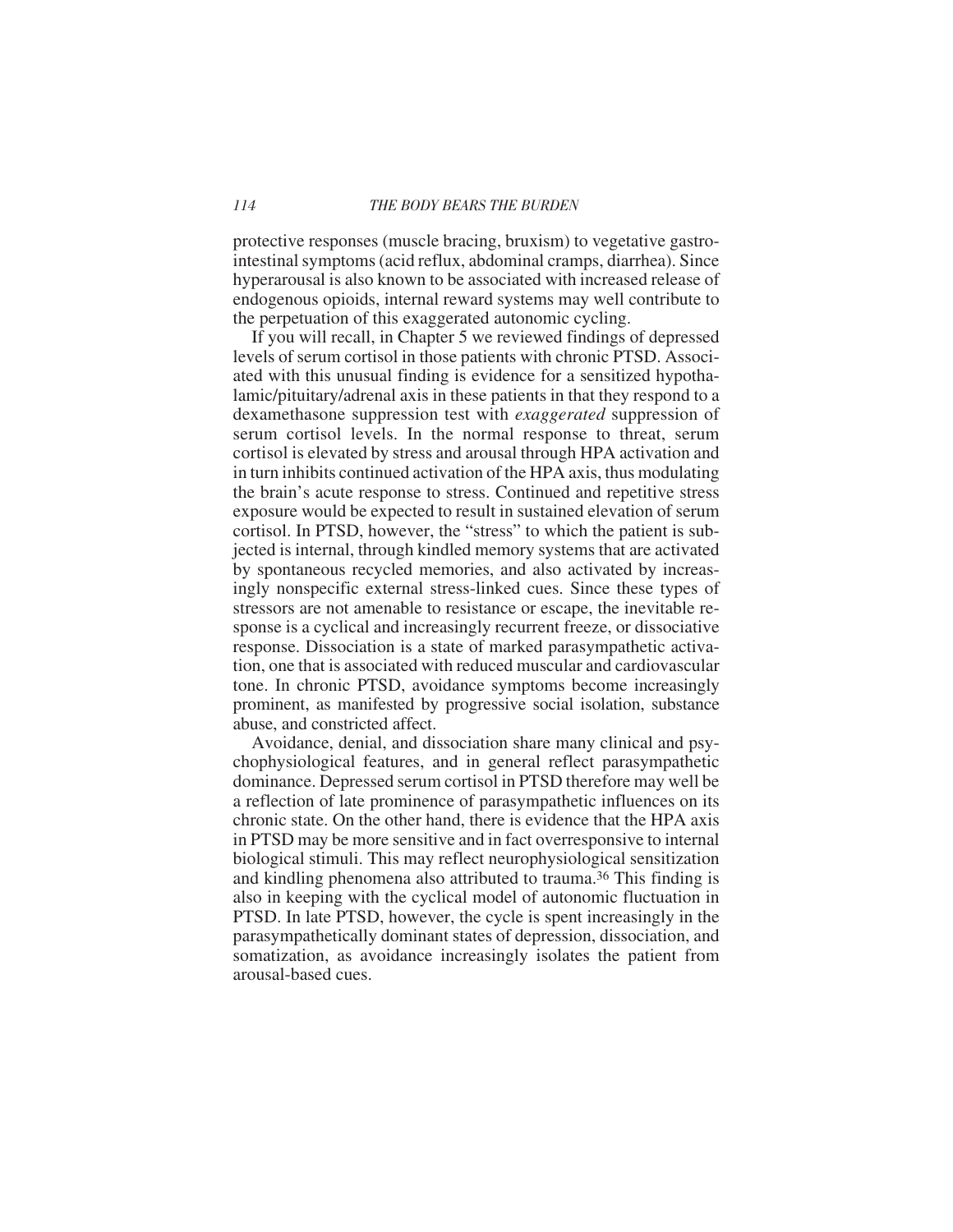The most compelling model for the evolution of the parasympathetic response to stress lies in the study of infant brain maturation based on early social experience. In his review of the pediatric developmental psychobiological literature, Schore discusses the evolving state of infant brain development on the basis of reactive autonomic oscillation.37 In the dyadic emotional interaction between mother and child, a negative maternal response will elicit a state of shame/withdrawal, characterized by a shift from sympathetic "ergotrophic" arousal, to parasympathetic "trophotrophic" arousal, from a hyperaroused to a hypoaroused state. Parasympathetic neurohumoral responses will accompany this shift, including decreased muscle tone, withdrawal from social interaction, vasodilatation (blushing), and loss of facial expression. This phenomenon has been called "conservation withdrawal," and clearly represents the early manifestation of the freeze or dissociative response in trauma. Although the development of socialized behavior patterns seems dependent on this process, a pattern of excessive elicitation of this shame response will result in inadequate development of coping strategies by the infant, and contribute to the development of psychiatric and characterologic disturbances.<sup>37</sup>

Schore believes that maturational development of the right orbitofrontal cortex (OFC), the primary regulator of autonomic stability, may actually be inhibited by excessive elicitation of shame, rendering these infants more vulnerable to withdrawal. Impaired development of this cortical area through impaired dyadic maternal attunement clearly would render the child and later the adult more vulnerable to the unstable and abnormal oscillatory autonomic state described above, and render the individual more vulnerable to traumatization by stressors of relatively less severity. Impaired physiological and anatomical development of the right OFC may therefore represent the most critical factor in the vulnerability of neglected or traumatized infants or children to later traumatic life events.

Further insights regarding the phylogenetic role of the parasympathetic nervous system in PTSD may be drawn from specifics of the Polyvagal Theory of Emotion as presented by Porges.38 These insights amplify the importance of sustained parasympathetic tone in dissociation and the perpetuation of the syndrome. Porges emphasizes the phylogenetic layering of arousal responses in mammals, based on the varied functions of the vagal nuclei. The dorsal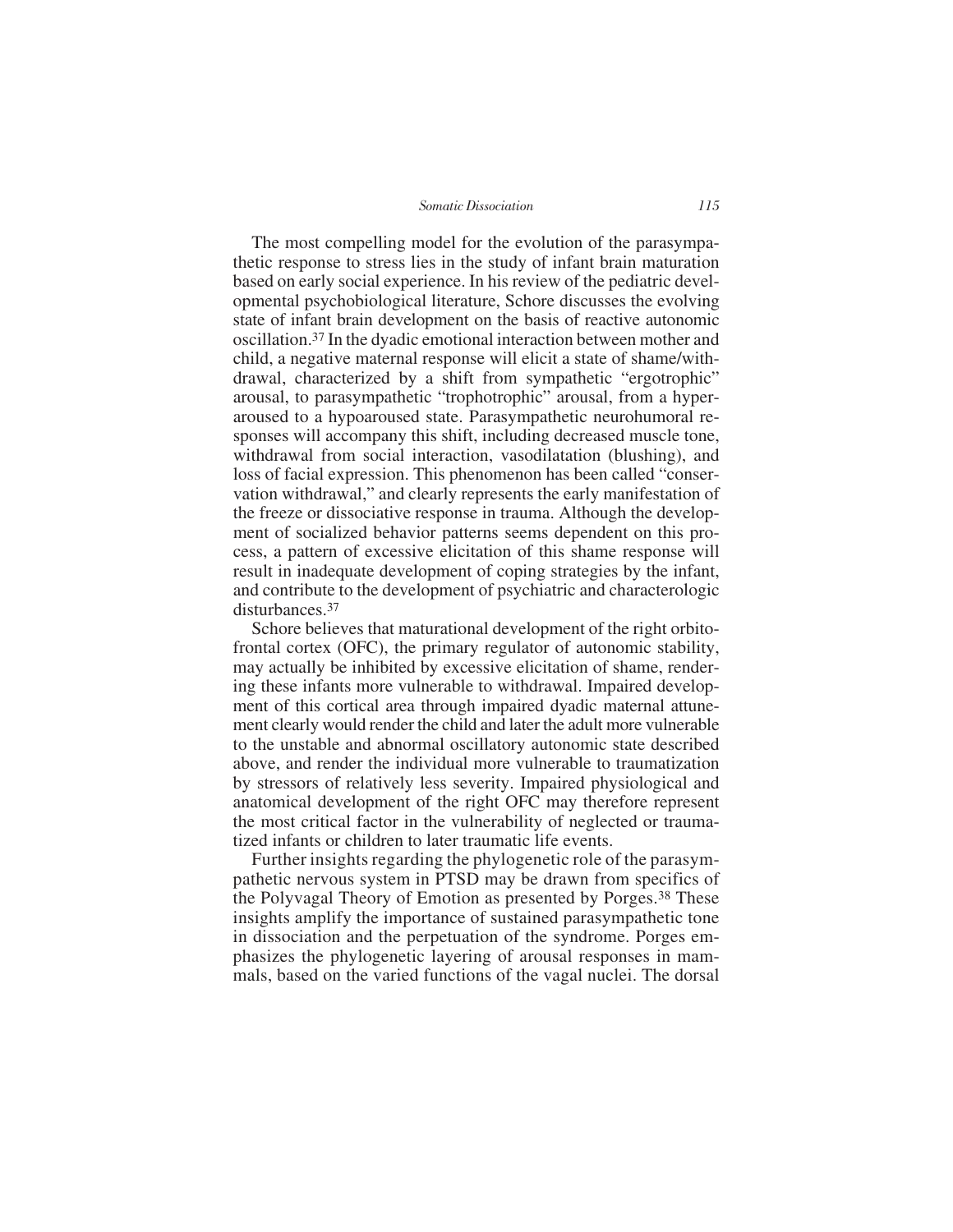vagal complex (DVC), composed of the dorsal motor nucleus of the vagus and nucleus tractus solitarius, is a vestigial and primitive center, primarily useful in reptiles for energy conservation. In the low oxygen-demand system of the reptile, the DVC shuts down the energy-use system by inducing marked bradycardia and apnea, as in the dive reflex.

The ventral vagal complex (VVC), unique to mammals, is a recent adaptation to the high oxygen need of this class of animals, and finely tunes energy utilization by subtle and flexible influences on heart rate. The VVC contributes to the initial relatively muted response to arousal, conserving energy until the degree of threat has been determined. Tonic activation of the VVC is inhibited if a significant threat is documented, and is followed by activation of the sympathetic nervous system and mobilization of fight/flight resources. If the mammal is unable to effectively deter the threat through mobilization of sympathetically tuned systems (neuromuscular, cardiovascular), rapid reduction in sympathetic tone may occur. This event is then followed by increase in DVC tone, with marked bradycardia, apnea, sphincter relaxation and gastrointestinal activation. DVC activation mimics the freeze/immobility response, is associated with life-threatening cardiac arrhythmias and bradycardia in mammals, and has perhaps its extreme expression in humans in the phenomenon of voodoo death, as previously described by Cannon.39 This state, as studied in animals, is associated with death due to cardiac arrest during relaxation or diastole, with the heart flaccid and engorged with blood.40,41 The extremes of vagal parasympathetic tone therefore contribute greatly to severe emotions, especially those associated with extreme terror and helplessness.

Although the resulting freeze/immobility response may be lifesaving in some cases, recurrent activation of this response as part of the dissociative response in PTSD has clear and serious health and disease implications. As higher levels of adaptation to stress become ineffective, more primitive reflexes no longer useful for survival emerge and exact their toll on the health and survival of the traumatized mammal, and in our case, the human.

Understanding the role of the polyvagal system, as well as endorphins, in dissociation may help to define the relationship of dissociation with the basic primitive freeze response in animals, including the human species. As we have noted, the freeze response is probably me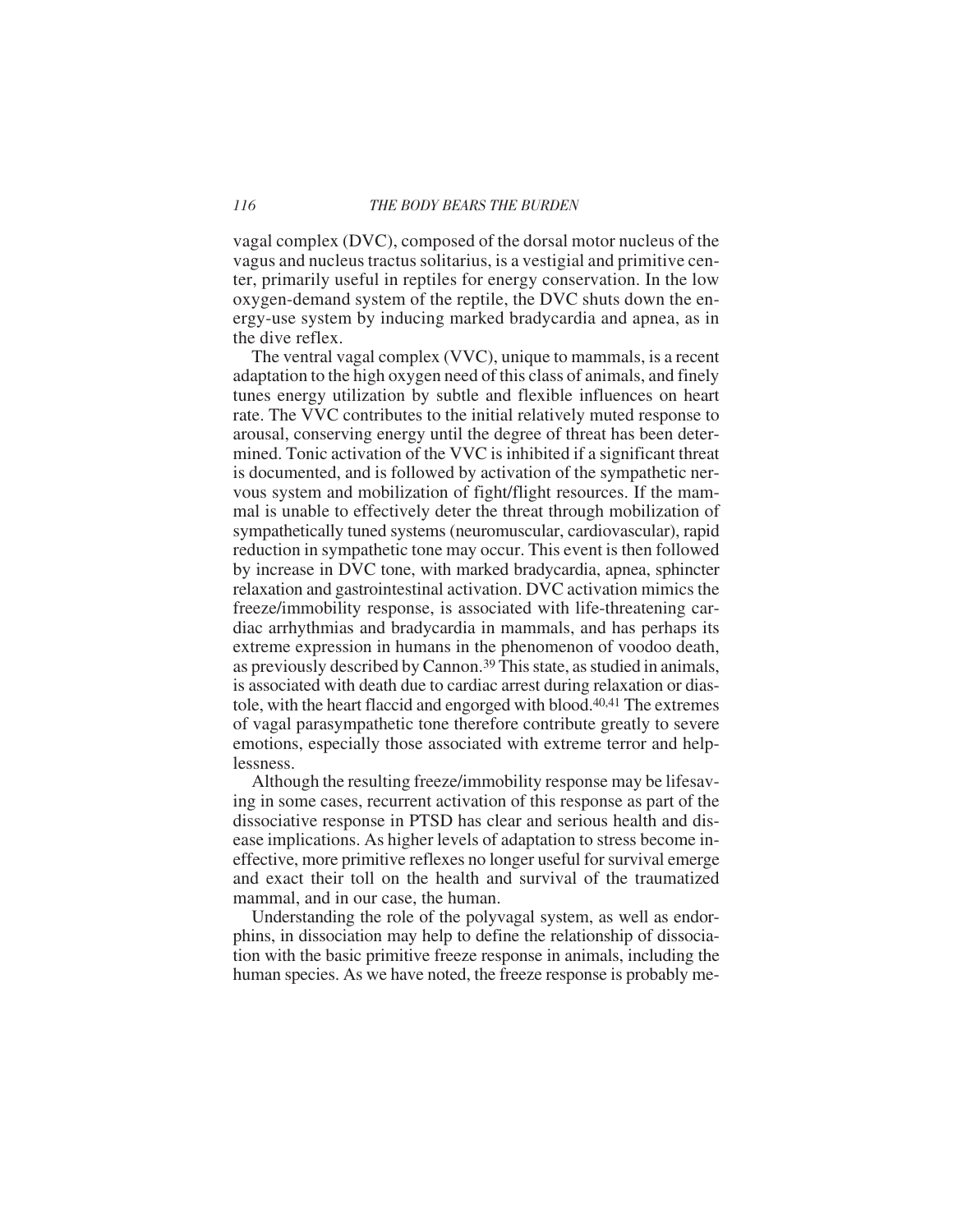diated by the activation of DVC influences through failure of autonomic sympathetic arousal to effect escape from a life-threatening event. Although cyclical sympathetic/parasympathetic neural and somatic events continue at the onset of the freeze, the victim quickly cycles deep into a state of analgesic immobility mediated by vagal and endorphinergic dominance. This state is characterized by the varying conscious perceptions described at the beginning of this chapter. If traumatization occurs, predicated by the absence of "discharge," or completion of the motor sequences involved in flight, the victim may then manifest variations of reemergence of procedural memory for the experiences of the trauma in the form of dissociative perceptions.

These cognitive and somatic perceptions continue to have ongoing meaning to the survival of the victim, because completion of the act of flight has not occurred. Late somatic dissociation, therefore, represents reexperiencing of survival-based messages, and may be cognitive, perceptual, autonomic, or sensorimotor in expression. I believe that the entire state and experience of dissociation represents an altered state of cognition and somatic perception, driven by attempts to integrate fragments of unresolved traumatic procedural memory, and shaped by the state of increased endorphinergic and vagal tone of the freeze response.

# *THE CONCEPT OF BOUNDARIES*

Not only does the concept of autonomic oscillation in PTSD pertain to the physiology of its specific criteria-based symptoms, but it also relates to the mechanism of somatic and nonphysiological symptoms and findings. With careful observation, one can find clues to perceptual and autonomic changes in regions of the body and the surrounding environment, indicating trauma-based somatic and regional autonomic dysfunction. In this light, let us revisit the concept of boundaries with regard to the perceptual distortions seen in dissociation.

In Chapter 1, we discussed the theoretical concept of perceptual boundaries that guide us in our awareness of our physical sense of self in relation to the outside world. As Joe Kurtz, a psychiatric colleague of mine commented, "The concept of boundaries is to psychology as water is to cooking." The boundaries to which he referred were the intangible areas of sense of self that we perceive in our relationships to others, the regions of subtle limitations in personal and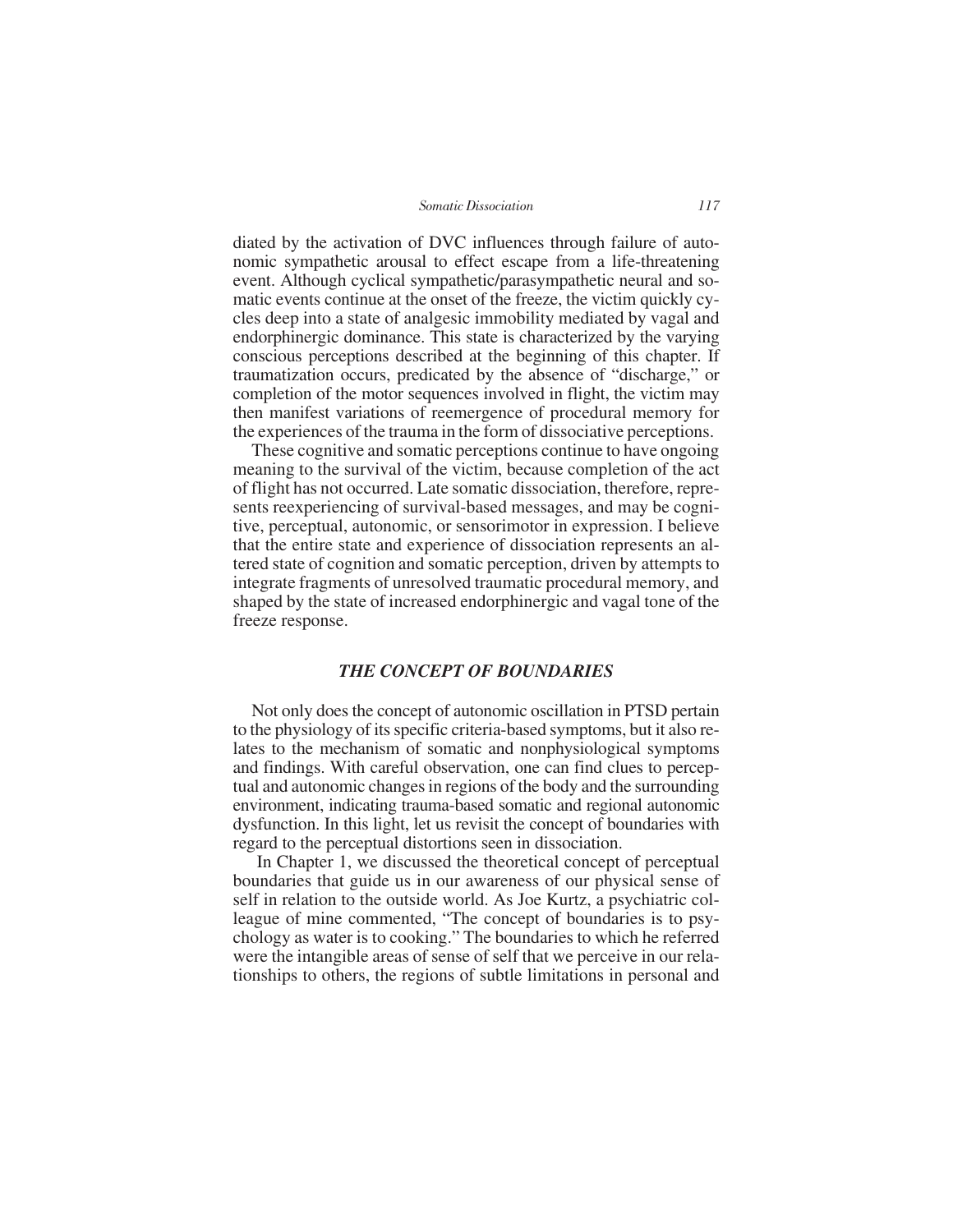social interaction. Although the concept of boundaries to which I refer includes this concept, mine is a much broader use of the term. Boundaries in my context also include our unconscious proprioceptive awareness of a spatial zone containing a sense of safety and wholeness, not only as it relates to emotions and relationships but also to the tangible, as well as the intangible, material world. It is, in effect, our perceptual surround.

One effect of traumatic stress is to distort or rupture those boundaries, creating a loss of our sense of safety in relation to the world. Boundary rupture occurs not only on a generalized, but also on a regional basis. The resulting sense of perceptual confusion contributes to enhanced arousal, and also to the process of constriction and avoidance seen in PTSD. The other peculiar effect resulting from loss of accurate sense of boundaries is actual physical clumsiness and the tendency to hurt oneself. Many of my MVA-related PTSD patients have experienced repeated minor injuries resulting from what can only be described as clumsiness. When asked about this problem, they invariably excitedly agree that their grace and dexterity have deteriorated. Many such patients experience falls for trivial reasons such as tripping over curbs or objects in their house. They often will bump into objects even in familiar places, especially on the side of the body where somatic dissociation can be documented by "nonphysiological signs." They will slice their fingers preparing food, drop bottles, cups, and pans, break dishes, and drive their spouses to distraction. They seem especially prone to spraining their ankles when stepping off curbs, walking down stairs, or getting out of cars. They seem to be continuously covered with bruises and Band-Aids. I will counsel them with concern about driving, because in addition to injuring themselves during everyday activities, they also are very prone to being involved in further MVAs. This increased risk in traffic probably is related to distraction resulting from dissociation, as well as suppression of attention and visual perception in regions of boundary rupture. These areas of boundary rupture are usually defined and regional, and often are identifiable as developing in the perceptual region where the threat was first identified.

As seen in the patient with a measurable refractive error in one eye due to dissociation, the area of boundary interruption often relates to the region of the perceptual surround where the person first glimpsed or otherwise sensed the threat. The localized area of the body that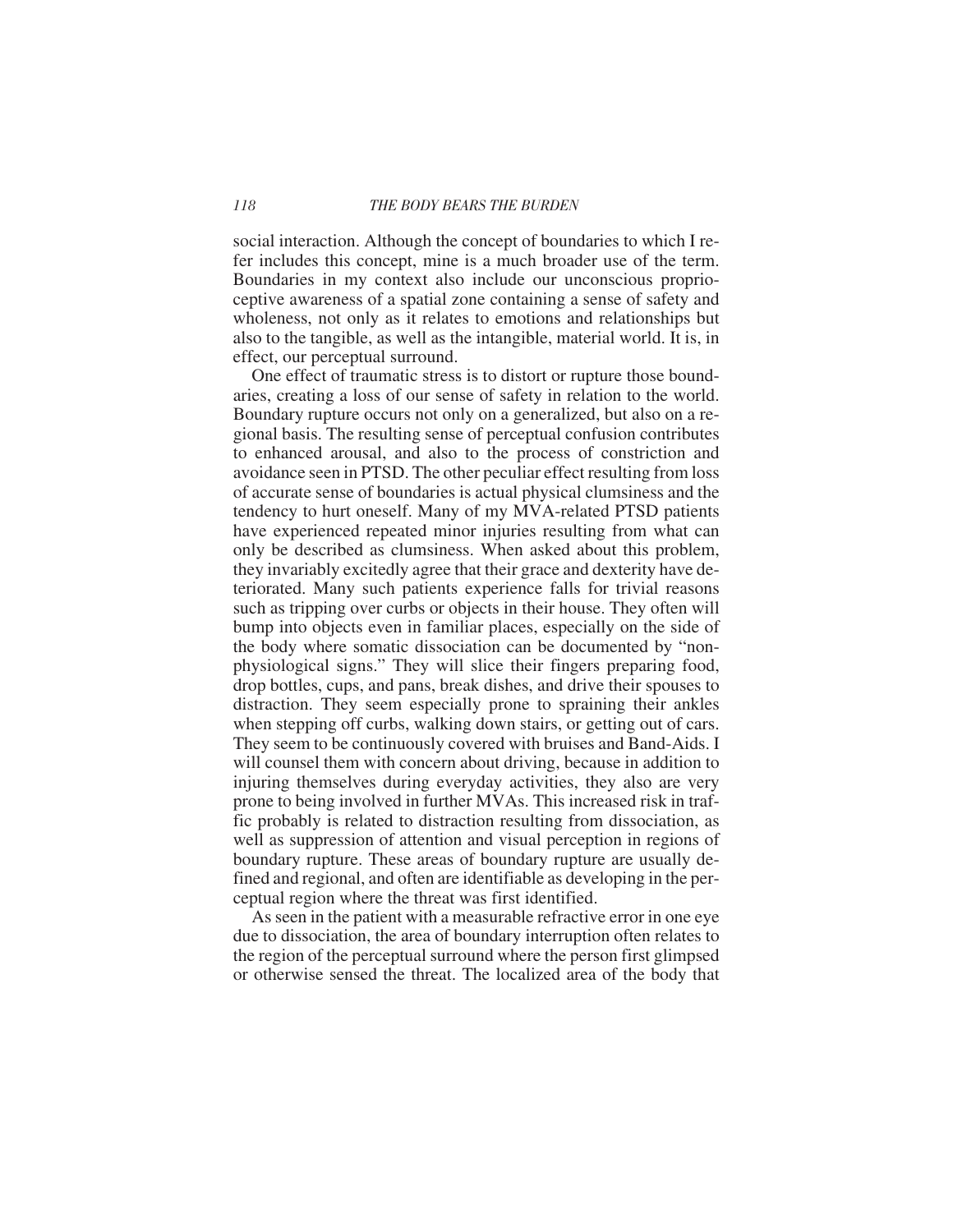first experienced an impact or blow, the surrounding area from which the person heard the threatening noise, or the direction in which the body was forcibly thrust might all potentially create an area of impaired boundary continuity. Areas of such changes in perception undoubtedly represent evidence for procedural memory for a threat experienced in that region, leading to a dissociative response in the face of stimuli arising from that area. The generalization of perceived threat from the dissociated region is an example of the tendency for the traumatized individual to become sensitized to increasingly minor and nonspecific sources of arousal.

The presence of localized areas of boundary rupture can also be documented in the clinical treatment setting. As part of our trauma treatment, our therapists prepare patients by seating them in a comfortable reclining chair with their eyes closed. The therapist then quietly walks slowly around the patient and speaks softly from various areas of the perimeter, asking the patient about perceptions and feelings. As the therapist approaches an area of boundary rupture in the patient's perimeter, the patient may experience a sense of arousal or mild anxiety. Physical symptoms associated with this exercise usually are visceral in nature, including a sensation of tightness in the chest, mild nausea, and "a hollow feeling in the pit of the stomach." These physical sensations undoubtedly represent symptoms related to the early mammalian system of arousal involving the ventral vagal complex. These areas of impaired boundary integrity therefore represent regions of potential threat to the patient based on implicit proprioceptive memory for the traumatic event and the region in which it occurred.

I will usually perform a crude test of boundary integrity with my MVA patients. Standing facing the patient, I will slowly move my hand around his or her visual periphery at a distance of about four feet while the patient continues to look at my face. This maneuver will often elicit an arousal response characterized by eye blink, pupillary dilatation, flushing, or even flinching or withdrawal of the body when I reach a specific and reproducible point of visual boundary stimulation. Patients will usually report dizziness, distraction, nausea, or chest constriction at that moment. Occasionally the patient may only experience a vague sense of uneasiness, or in some cases, irritability or a sense of dislike in that region. One can usually relate that area to some meaningful and regional element of the traumatic event, such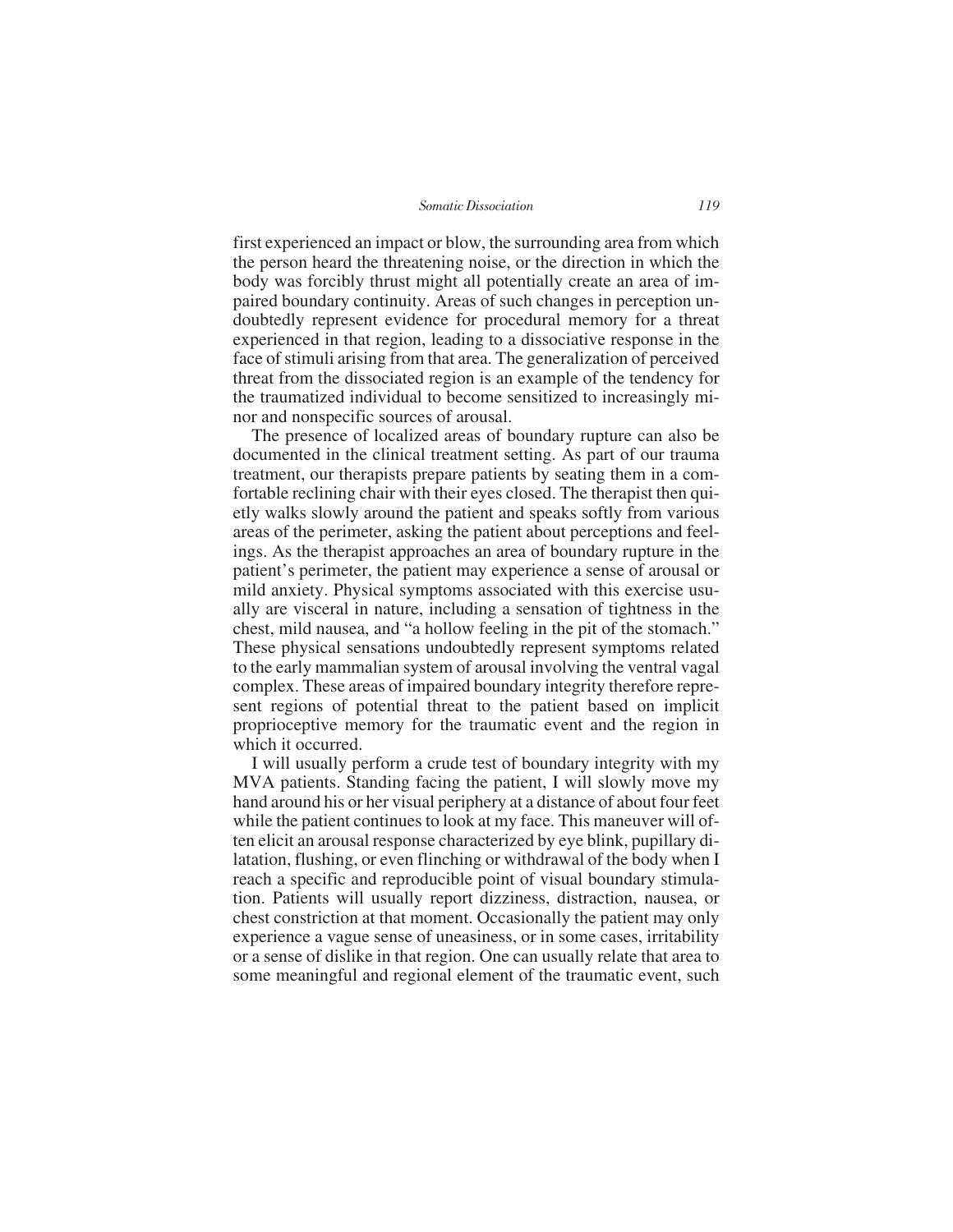as being impacted broadside from that direction in an MVA, or assaulted from behind in a mugging or rape. At times this exercise may be so distressing that arousal is only dissipated if the examiner stands at the door, or even across the hallway.

The area of sensitivity to boundary stimulus usually corresponds to an area of the body associated with nonphysiological symptoms or findings, consistent with their dissociative origin. In cases of a history of severe, multiple traumatic experiences, especially sexual abuse as a child, the patient may have *no* areas of visual or perceptual stimulation that are not associated with discomfort or arousal, and the whole exercise of visual or perceptual boundary testing may be intolerable. Caution must be applied with this exercise in such cases.

Finally, boundary ruptures also are identifiable by postural changes that reflect unconscious moving of the body away from the dissociated area by assuming bent or twisted static postures, such as in the patient with arm pain after extensive skin grafts. At times, however, there may be no associated sensorimotor symptoms to identify the area of impaired boundary. For instance, approaching the rape or incest victim from behind in the office examination room, or requesting that the victim lie prone on the table to examine the back may be enough to trigger a panic attack in the absence of regional symptoms. Even without awareness of an alteration in body sensation, arousal may occur with anticipation of kinesthetic, visual, or auditory sensory input to that region of impaired boundary sense. As a result, the victim of trauma with areas of indefensible boundaries will be repetitively subjected to subliminal arousal stimuli that serve to perpetuate autonomic oscillation. The concept of boundary rupture is a useful tool for understanding somatic dissociation, as well as traumatization in general.

#### *SOMATIC DISSOCIATION AND DISEASE*

Victims of trauma likely manifest dissociation in these regions of the body as a protection from the arousal triggered by any sensory input from them. A more mysterious and remarkable feature of these areas of somatic dissociation is the presence of subtle signs of autonomic dysfunction affecting the integument, a physical finding that I have documented with increasing frequency as I have explored this phenomenon with my traumatized patients. Many patients with whip-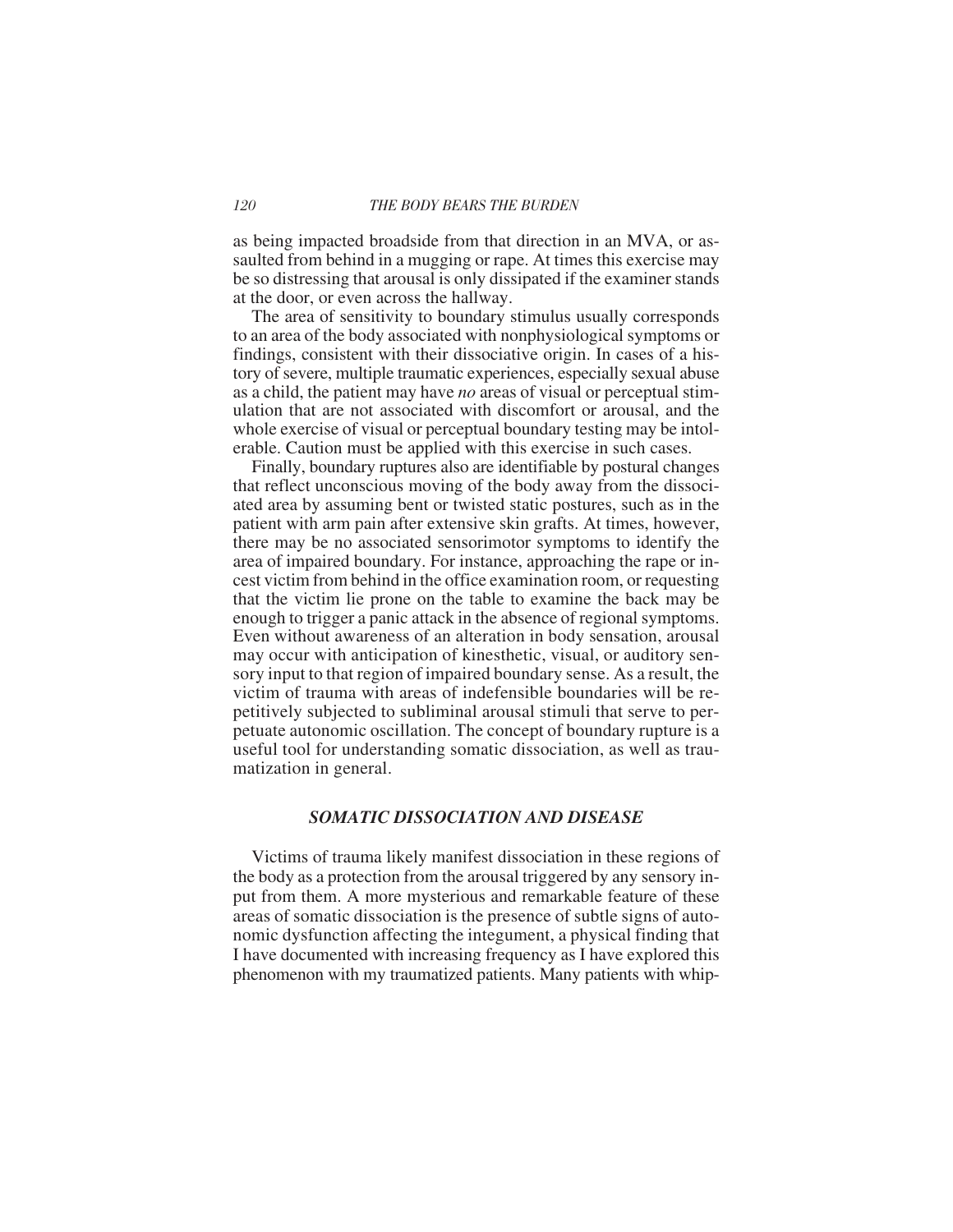lash complain of numbness of the face and head, usually attributed to referred symptoms from the cervical spine, or from myofascial trigger points. Further investigation, however, may reveal a pattern of alternating flushing and pallor, often associated with cyclical swelling of the involved area of the face or scalp. To my great surprise, one patient told me that, according to her hairdresser, her hair grew half an inch less per month on the affected side. This patient had dramatic sensorimotor symptoms affecting the entire right side of her body, associated with nonphysiological physical findings that could only be defined as conversion. Subsequent histories from numerous patients have revealed a frequent, often asymmetrical pattern of hair loss and delayed hair growth in skin areas that were not physically injured in the accident, but which presented with unexplainable sensory symptoms or pain. I have observed abnormally excessive hair growth, erythema, and edema in similar areas of the head, face, or extremities in similar individuals. A few such patients with these types of atypical symptoms in their extremities have experienced progression of signs and symptoms to the point of fulfilling criteria for the diagnosis of sympathetically maintained pain syndromes or reflex sympathetic dystrophy (RSD).

Sympathetically maintained pain, complex regional pain, and RSD are relatively common, unexplained painful syndromes characterized by severe pain associated with regional vasomotor symptoms and signs, both parasympathetic and sympathetic in nature. They constitute a spectrum of pain syndromes associated with vasomotor signs of which RSD is the extreme expression. RSD is associated with unusual burning, intolerable pain that often follows traumatic physical injuries, but may also follow trivial physical trauma (see Chapter 9 for references and further discussion). The use of the term "sympathetic" in reference to this diagnosis relates to the predominance of vasoconstrictive and dystrophic symptoms and signs that characterize the later stages of the syndrome. In fact, trophic or parasympathetic signs, including hair growth and erythema, may accompany the early phases of the syndrome. In its worst forms, the affected region of the body may develop hair loss, dystonic flexor contractures, and atrophy of skin, muscles, bone, and connective tissue. In rare cases, the symptoms of intolerable burning pain may spread to contiguous or remote areas of the body. Milder forms of the condition have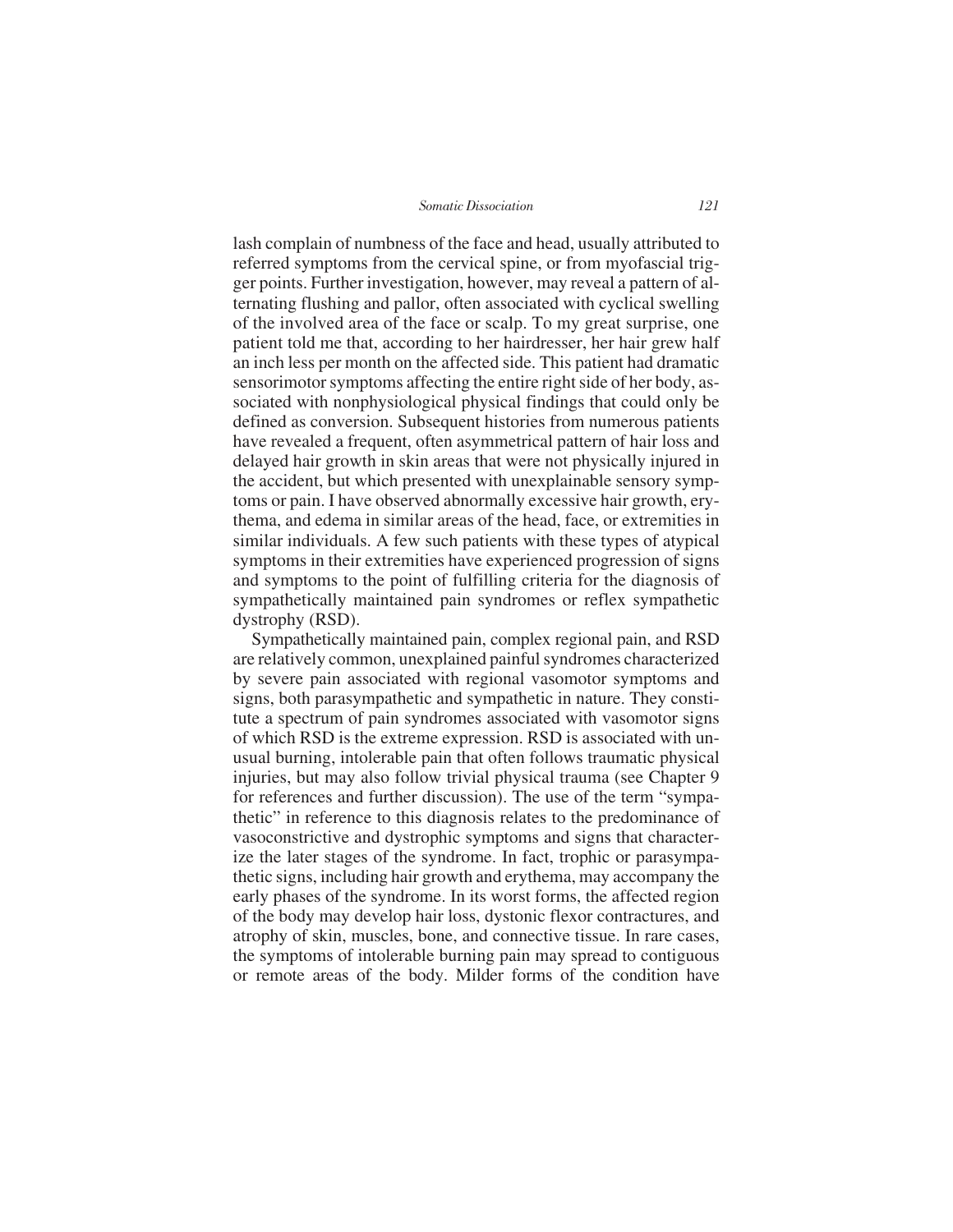prompted the division of diagnostic subcategories to include the designations of complex regional pain syndrome, and sympathetically maintained pain. In some cases, actual cyclical vascular autonomic changes are apparent.

The cause of this perplexing condition has defied explanation, and both central and peripheral neurogenic causes have been proposed. An intriguing recent study of the H-reflex in dystonia related to end-stage RSD suggests the influence of supraspinal, or central brain mechanisms, in the etiology of this posture.42 The authors actually state, "In causalgia-dystonia, central motor control may be altered by a trauma in such a way that the affected limb is dissociated from normal regulatory mechanisms"42 (p. 2198). I would propose the theory that RSD is a continuum, ranging from the most subtle of autonomic symptoms in a dissociated body region to the full-blown intractable pain syndrome that has been classically described.

Both RSD and the regional autonomic syndrome that I have described have sympathetic and parasympathetic signs, with the sympathetic findings ultimately predominating. RSD occurs most commonly after a particularly traumatic physical injury, and patients who develop RSD may have a higher incidence of prior life trauma. The pattern of pain and sensory loss in RSD is occasionally dermatomal, but more often is in a linear "nonphysiological stocking and glove" distribution in the extremities, much like that seen in conversion or dissociation. The autonomic nervous system is distributed in a linear fashion in many parts of the body, along the pathways of the peripheral vascular system, rather than in the layered, dermatomal pattern of the somatic peripheral nervous system. This more linear pattern of distribution of autonomic nerves may at least partially explain the linear "nonphysiological" pattern of sensory loss in both conversion and RSD.

I believe that the phenomenon of regional somatic dissociation is directly linked to the freeze, or dissociative response, occurring at the moment of a traumatic event in a state of helplessness. Just as in myofascial pain, the implicit and procedural memory for both motor and proprioceptive messages accessed at the moment of trauma is stored, in this case powerfully so, under the influence of input from amygdala, brainstem motor nuclei, and regional cortical centers. Unless the experience related to the traumatic event is dissipated through completion of the physiological cycle of trauma by intense motor ac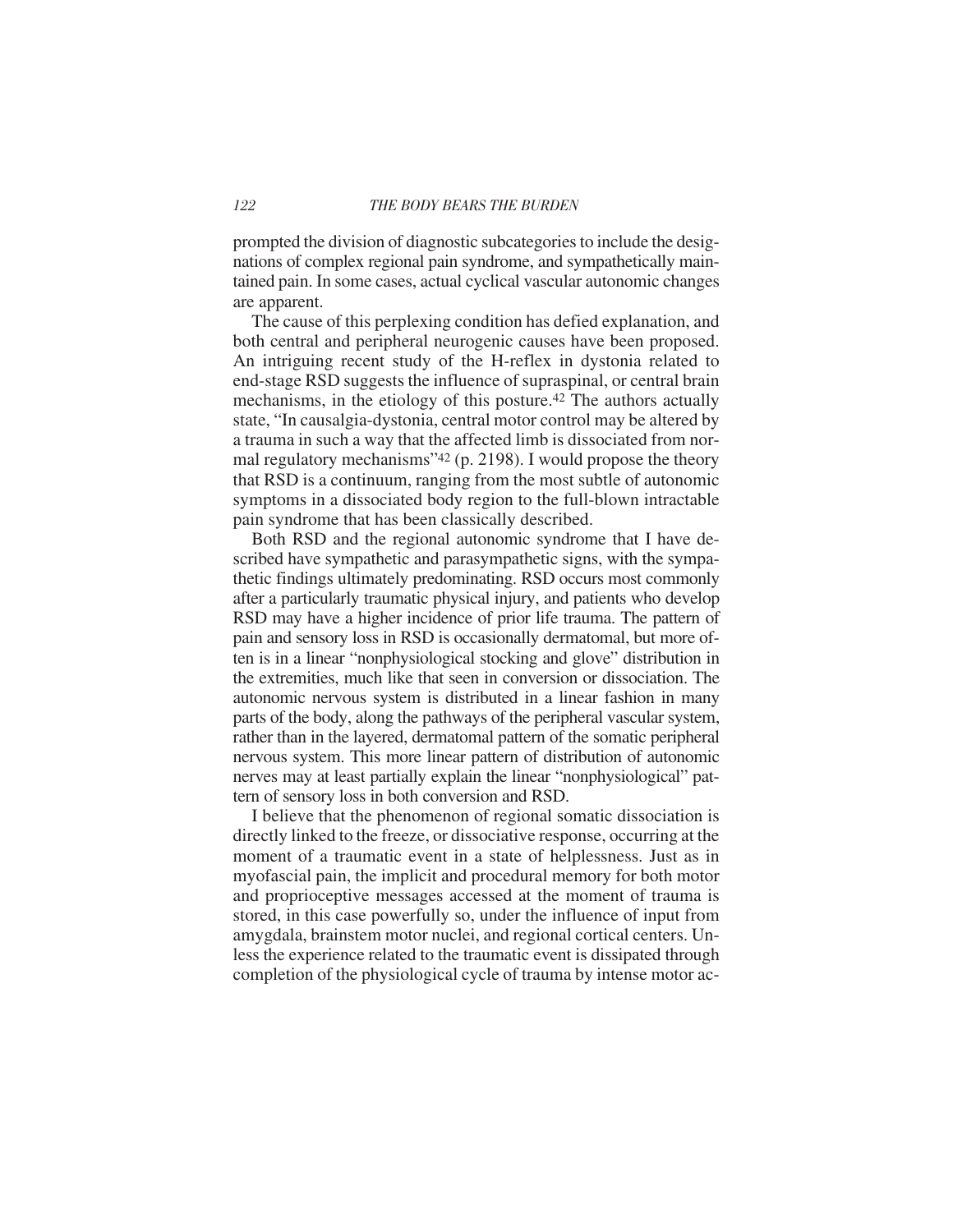tivity, the sensorimotor features of that traumatic stress will be imprinted in implicit memory through basic operant conditioning, to be accessed in the future for the purpose of survival.

Pain perception will be especially powerfully imprinted. In unresolved traumatic stress dissociation will cause fragmentation and distortion of the traumatic memories accompanying the event, including any pain associated with it. Therefore, the "objective" manifestations of that injury will likewise be distorted and nonphysiological. Abnormally severe allodynia in trauma not only reflects the injury, but also the threat associated with it, with the pain becoming part of the sensory input from the original threat. Thus, one often notes apparent pain exaggeration related to limited objective pathology in traumatized patients and specifically in those with unexplained chronic pain. The linkage of that pain to implicit memory in trauma associated with dissociation may well explain many of the instances of chronic pain that are no longer explainable by imaging techniques or physical findings. As in many unexplainable symptoms, the *meaning* of the pain with regard to survival in the face of life-threatening traumatic stress may hold the key to understanding its persistence after the apparent physical cause has been "cured" by current medical standards. The root of chronic pain in this model lies in conditioned implicit pain memory as a reflection of traumatic imprinting.

Pain "memory" may be viewed as a defensive survival tool in the face of an unresolved threat, a conditioned survival response and perception rendered ineffectual because the physiological response of freeze/dissociation has literally blocked the survival brain from instinctively "realizing" that the threat is over. In RSD, however, that pain is associated with variable, but consistent regional autonomic symptoms and signs. I believe that RSD represents the extreme of traumatic pain memory based on the severity of the dissociative response accompanying the traumatic stress. The region of the body experiencing the pain and now representing a perceived threat has been dissociated in much the same way that a threatening memory may be dissociated in traumatic amnesia. Exposure of this dissociated region of the body to the abnormal oscillation of autonomic tone in trauma results in regional autonomic dysregulation, fluctuating signs of abnormal parasympathetic and sympathetic tone, and the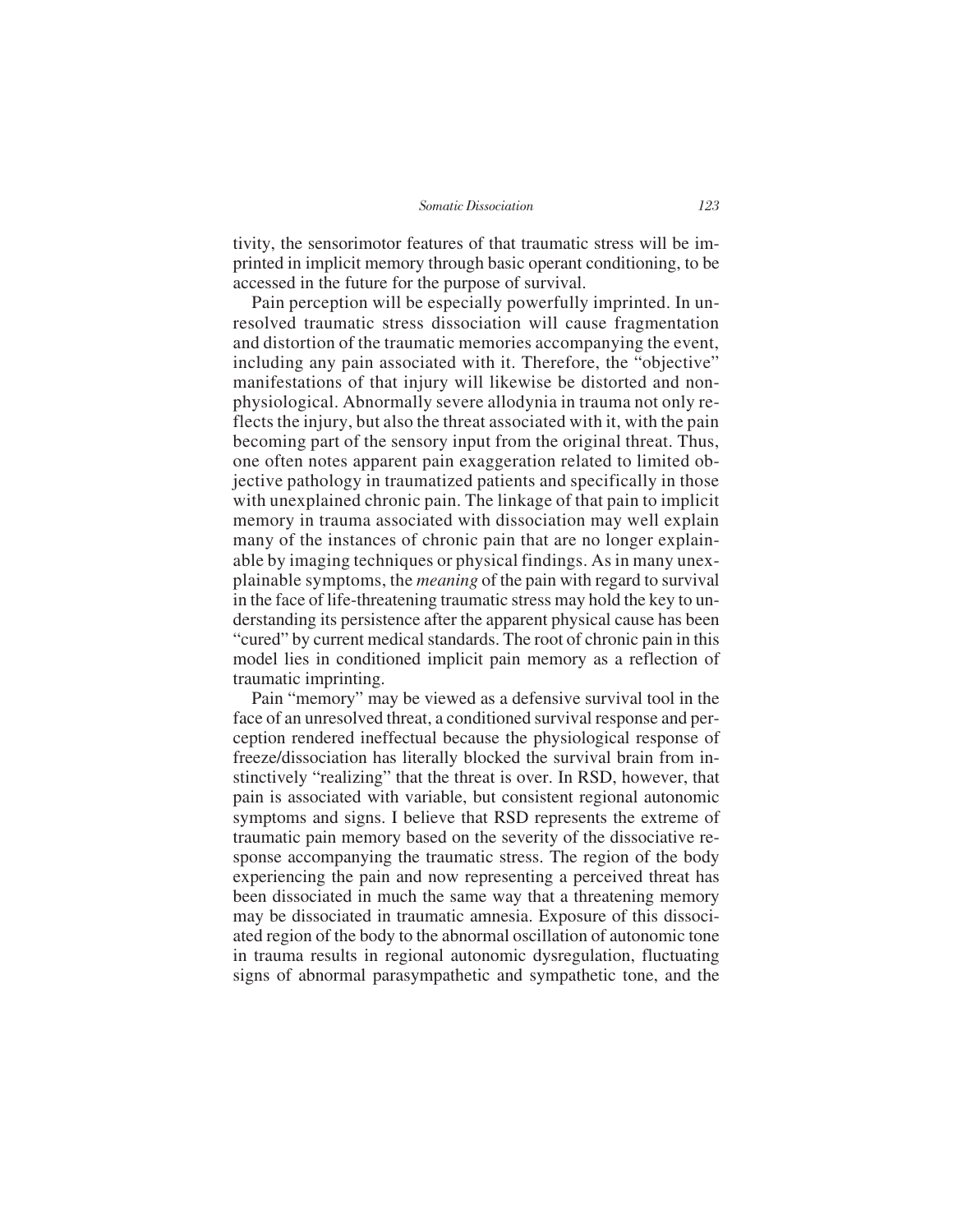variable syndromes of complex regional pain and RSD. Ultimately, the mechanism of tissue injury and disease in this model is sustained vasoconstriction to the point of ischemic damage to the tissue of the dissociated body region.

This pathophysiological phenomenon of dissociation, autonomic dysregulation, and vasoconstriction provides a compelling etiologic rationale for many of the diseases of unknown cause that are linked epidemiologically to traumatic stress. Syndromes of smooth muscle spasm and/or ulceration in the gastrointestinal system are associated with chronic stress exposure in most cases. These include esophageal cardiospasm, gastroesophageal reflux disease, peptic ulcer disease, ulcerative colitis, regional ileitis, and irritable bowel syndrome. Interstitial cystitis is associated with painful bladder ulcers and symptoms of motor dyssynergia of the bladder, also of unknown cause. Classic migraine, of course, is a prototypical example of vascular manifestations of autonomic cyclical dysregulation, and has been linked to prior trauma in a number of recent studies.43-45 Many of these conditions have been linked to characterological features of personality development suggesting a common behavioral and developmental basis, in keeping with Schore's theories of neonatal brain development and susceptibility to later psychopathology and physical disease.37

In addition, many chronic diseases by their very nature are a *source* of trauma, since by definition they constitute a threat to life in a state of helplessness, that state of vulnerability produced in no small part by the frustrating failure of current medical science to effectively treat chronic disease. As we shall see in Chapter 9, cancer and heart disease are associated with a significant and largely unappreciated incidence of PTSD. I believe therefore that cumulative life trauma and its associated autonomic dysfunction may not only contribute to the development of selective chronic diseases, but may also contribute to the progression of these diseases through similar processes, probably analogous to the kindling model of PTSD.

#### *CONCLUSION*

The phenomenon of dissociation may be the most critical element of traumatization. Dissociation, or freeze, at the moment of trauma is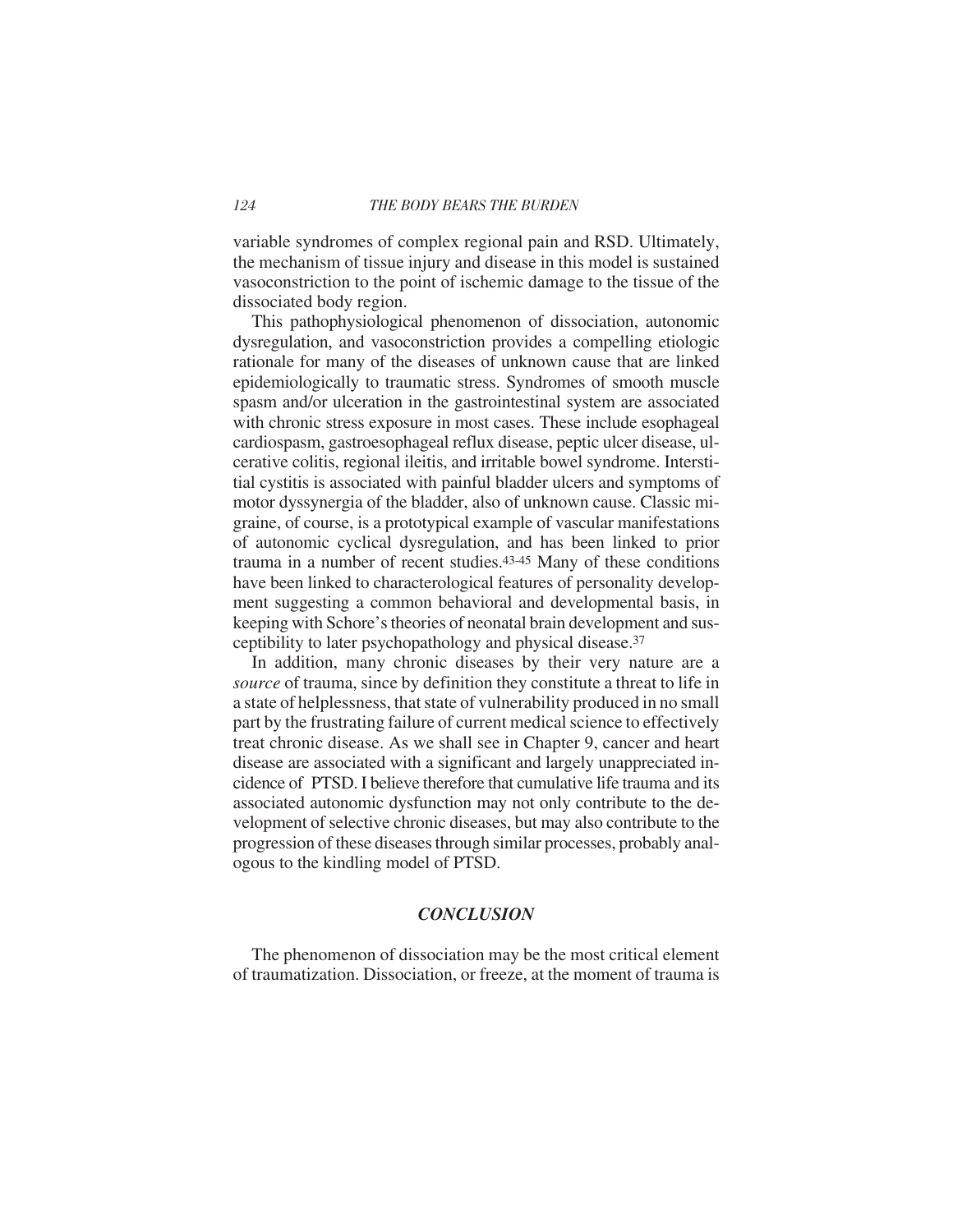perhaps the main defining event in the development of subsequent PTSD. It may well account for many of the cognitive deficits attributed to a physical closed head injury in selected cases. The neurochemical and neurophysiological correlates of dissociation include endorphinergic neural effects, changes in HPA dynamics, and marked autonomic lability in the form of abnormal oscillatory cycling between extremes of sympathetic and parasympathetic tone. These forces may well be the engine driving the kindled brain circuitry of PTSD.

The concept of somatic dissociation as a tangible and clinically measurable change in regional autonomic physiology challenges current concepts of the criteria for somatization and somatiform disorders, conversion disorder, and pain disorder. As defined in the DSM-IV, all of these disorders cannot be fully explained by a known medical condition, or the direct effect of a substance.31 On the contrary, we believe that these conditions, as subsets of dissociation, are actually defined by demonstrable vasomotor changes in the dissociated regions of the body. It is not enough to say that somatization reflects expression of an emotion in a somatic symptom, or that conversion represents a symptom in the absence of a medical condition. Rather, psychosomatic syndromes appear to reflect subtle but demonstrable physiological changes in dissociated regional end organs based on changes in autonomic tone, dependent in turn on trauma-related central and autonomic nervous system kindled responses, and mediated by vasoconstriction.

These concepts may have a correlate in other unexplained medical phenomena. In phantom limb pain, implicit memory for traumarelated pain persists in the form of altered perception even though the injured part has literally been dismembered. In shoulder-hand syndrome, related to the marked alteration in sensory perception of an arm in a stroke, the hand and arm may develop progressive and painful dystrophic contractures in an apparently anesthetic limb.46,47 In somatic dissociation, the area of the body representing the trauma-related threat is perceptually dissociated, disembodied, and also literally dismembered. Isolation of a body part from normal perception, whether by brain injury, traumatic procedural memory, or dissociation, appears to affect the basic nutrition of that region, perhaps by altered autonomic regulation as discussed in the body of this chapter. I be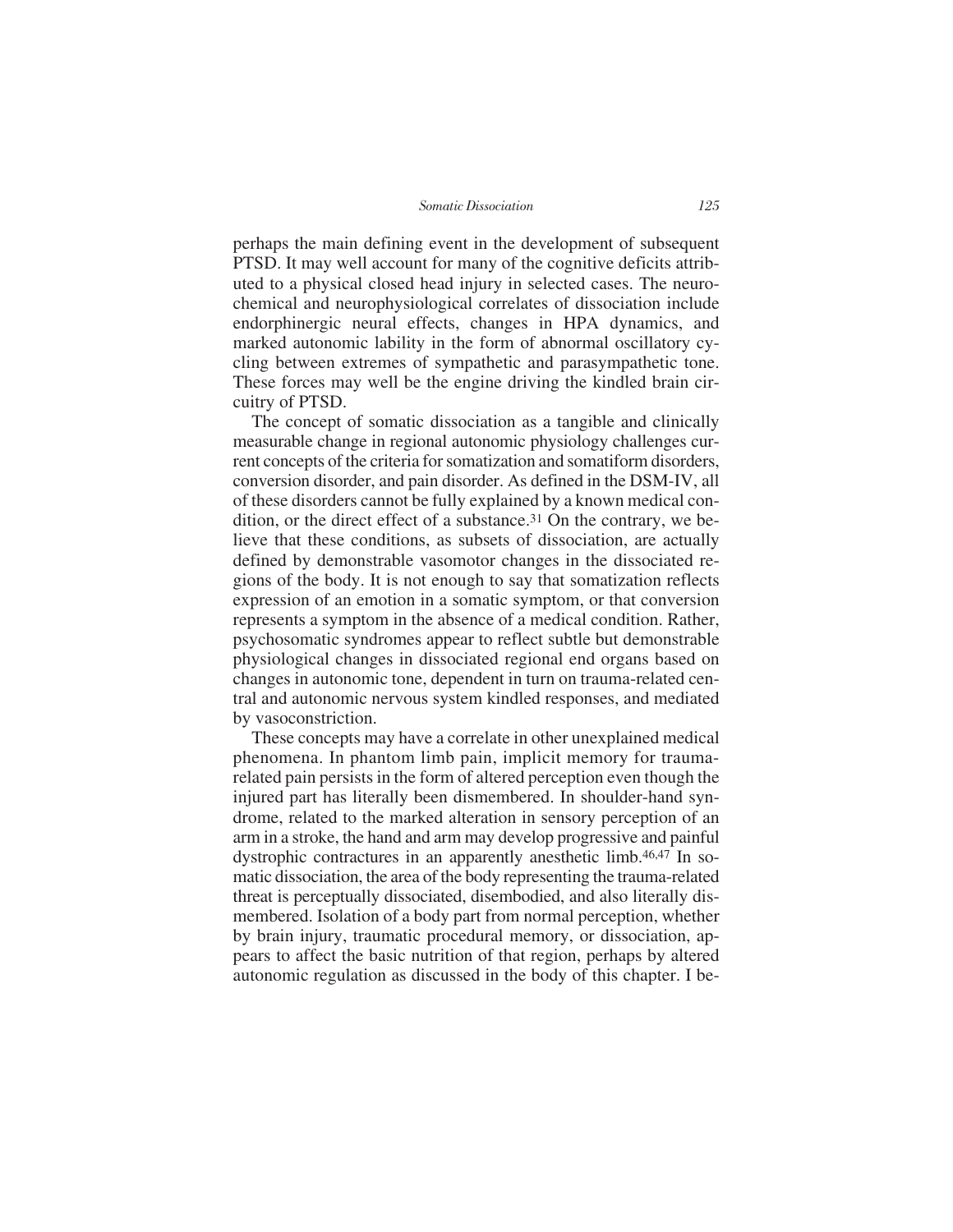lieve these phenomena are of critical importance to the understanding of many chronic diseases of unknown cause, and may have a major bearing on the progression of any chronic disease.

Unless one closely examines the traumatized patient for these objective physical findings, the somatic manifestations of dissociation may confuse and frustrate the medical professional attempting to treat the patient's physical complaints. Close inspection of regions of somatic dissociation may allow the clinician to gain insight into the sometimes subtle, but meaningful, objective autonomic changes in the involved areas of the body. Only by understanding the mechanism and somatic manifestations of dissociation in each individual can one begin to develop an effective mode of treatment. Unless one is able to break through, extinguish, or quench the dissociative component of PTSD, effective treatment may be frustrated for the emotional components of PTSD and the unexplained chronic pain, somatic syndromes, and chronic diseases that often accompany traumatic stress.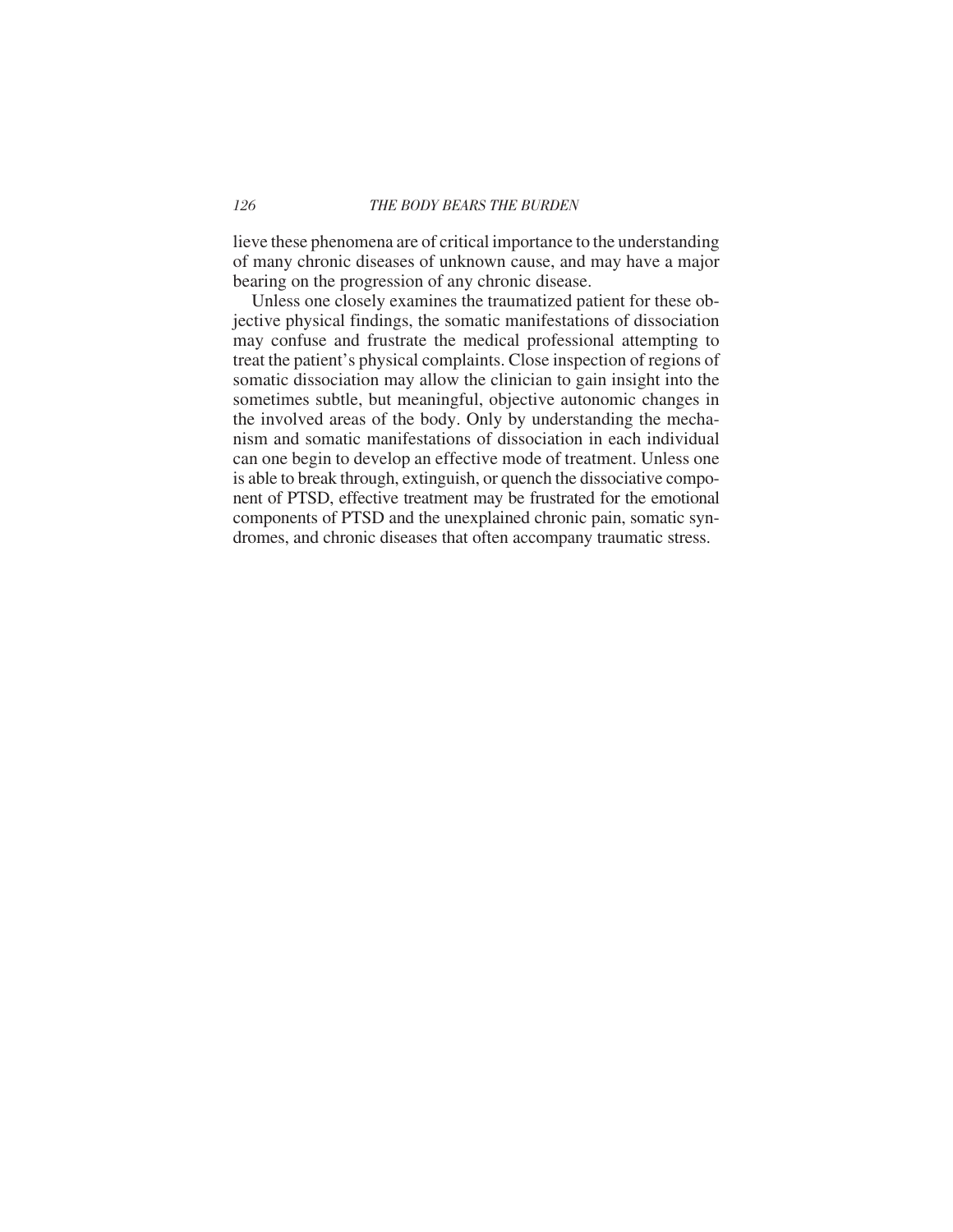# Chapter 9

# Sources of Trauma

Joan was referred to me by her physical therapist, who thought that Joan might be suffering from PTSD. As she walked into my office, I noted that she held her left hand in a strange dystonic and flexed position, that her eyes squinted in the fluorescent lighting, and that she spoke slowly with a stutter. Her thoughts were scattered, and it took her almost ten minutes to state that her symptoms had begun two months before, following postmastectomy breast reconstruction surgery. During that procedure, she had awakened shortly after anesthetic induction to find herself helpless, paralyzed, blindfolded, intubated, and fully conscious while the surgeon made his first incision. Thereafter, she remained fully awake while she listened to conversations of the operating room staff, and felt every painful detail of the opening and manipulation of her body by knives and forceps. She made every effort of will to alert the staff to her conscious state, but EEGs, cardiac monitors, and her blood gas levels gave no clue to her being awake. Toward the end of the ninety-minute operation, she began to hallucinate, and really felt little pain, although she still recalls the content of conversation in the room during the procedure and the coldness of the water used to irrigate her wound. As drugs and tubes were removed at the end, and the paralysis cleared, her muscles involuntarily went into such violent contractions against the restraints used in the surgery that she had massive bruises for weeks thereafter on her arms and legs.

In the ensuing weeks, she predictably developed acute PTSD, with flashbacks, nightmares of knives and wounds, panic, intrusive thoughts, confusion, and severe cognitive problems. Remarkably, she also developed all of the physical symptoms of whiplash, with vertigo, loss of balance, sound and light sensitivity, severe nocturnal bruxism, cervi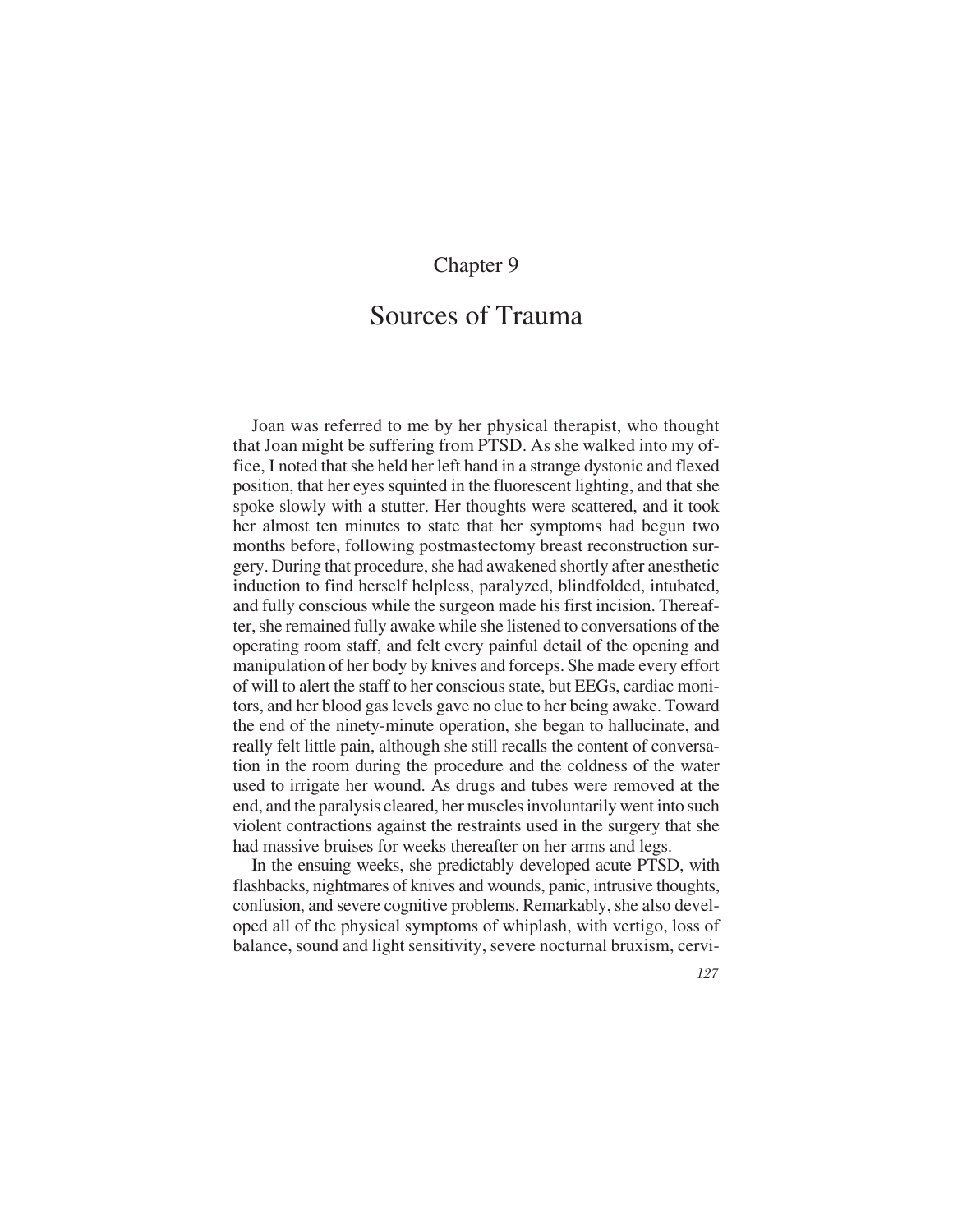cal myofascial pain, headaches, and ocular convergence insufficiency. Her surgeon suggested that the experience might have been a dream, and believed that her symptoms would go away with time. Her posture was quite dramatic, and was manifested by a position of flexion, dystonia, and defensive infolding of the left arm, head, and shoulder, as if protecting her left chest area from assault.

\* \* \*

Studies addressing the epidemiology of trauma and post-traumatic stress disorder have been substantially influenced by the definitions of these terms in the *Diagnostic and Statistical Manual of Mental Disorders* (DSM)-III, -III(R), and -IV. Standardization of terms is necessary if one is to arrive at any statistical consistency when attempting to determine the frequency of an event or condition. Revision of the definitions of trauma and PTSD through the sequential editions of the DSM over the past fifteen years undoubtedly has affected the ability of researchers to compare the incidence of these conditions.1,2,3 An early study of PTSD in 1987 estimated an incidence in the general population of 1 percent.4 As the clinical syndrome seen in response to a traumatic event became clearer, and the definition of that event became more inclusive of a wider range of societal experiences, the incidence of PTSD has predictably increased. Based on current definitions of trauma and PTSD, estimates of PTSD in the general population range from  $3$  to 6 percent.<sup>5</sup> It is becoming increasingly clear, however, that the true incidence of traumatization and the late syndromes of PTSD are vastly underestimated by these statistics.

Early recognition of traumatization in individuals was associated almost exclusively with war-related experiences. Such terms as "shell shock" and "battle fatigue" reflected this association. Eventually it became apparent that a relatively broad spectrum of experiences could lead to a group of symptoms comparable to those experienced in combat. Early responses to this association led to such diagnoses as "situational maladjustment," "gross stress reactions," and "adjustment disorders" in the *International Statistical Classification of Diseases, Injuries and Causes of Death* (ICD, revisions 6, 8, and 9), and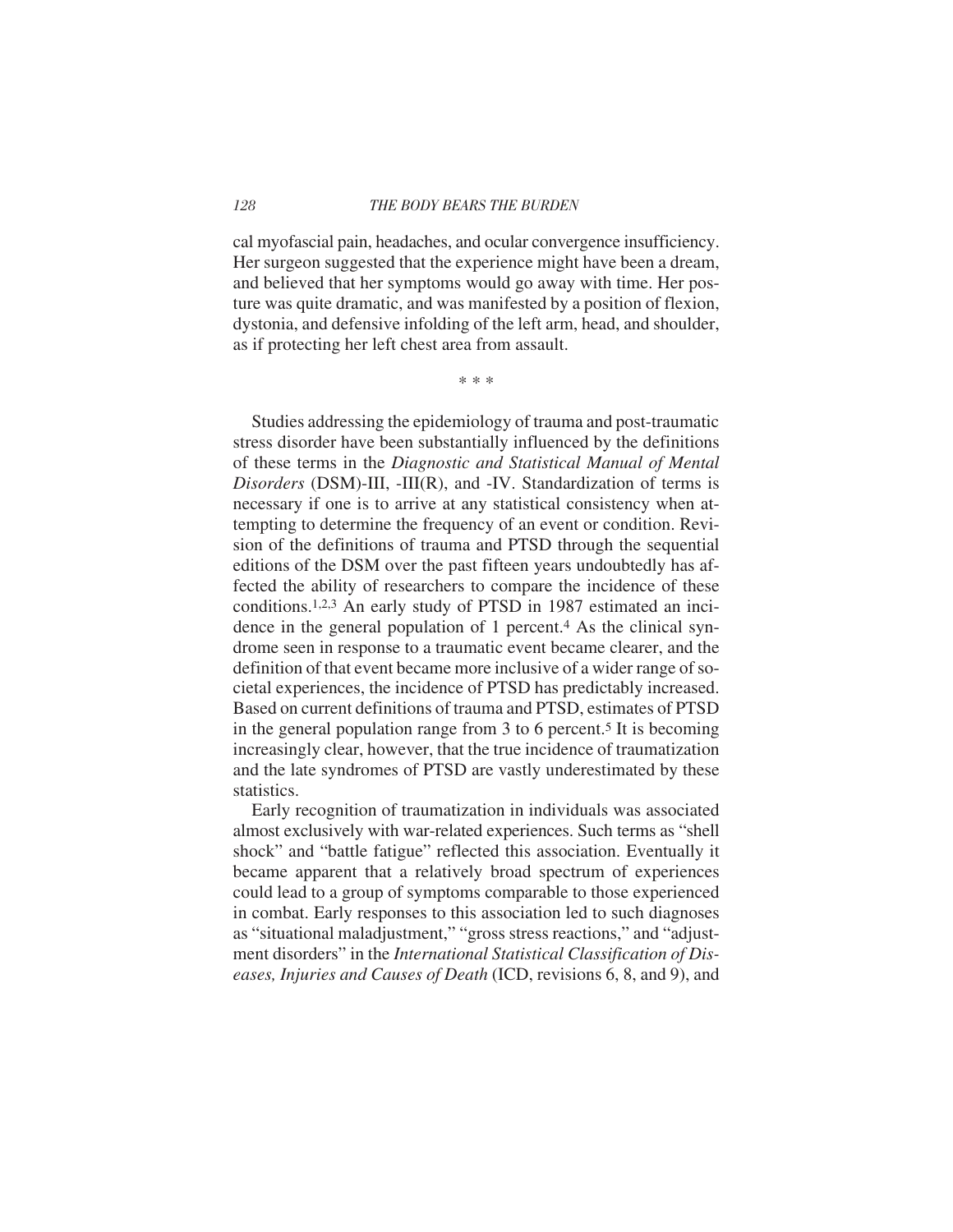the DSM-I-II.6,7 It was not until 1980 that the term PTSD was introduced in the DSM-III.

The concept of the intrinsic difference between stress and a traumatic event has also evolved along with the interpretation of the individual's response to such events. Stress has long been known to exert a marked and, at times, injurious effect on the body and to produce a pattern of predictable emotional responses. However, a stressful event alone is unlikely to produce the relatively stereotyped and long-lasting symptoms of PTSD in a healthy individual. The DSM-IV clearly implies that only a relatively catastrophic event will predictably elicit the syndrome of PTSD. Such an event would require that the individual "experienced, witnessed, or was confronted with an event or events that involved actual death or serious injury, or a threat to the physical integrity of self or others"3 (p. 427). In addition, the person's response to that event should involve "intense fear, helplessness, or horror"<sup>3</sup> (p. 428). As I proposed in Chapter 1, however, the meaning of the event to the person exposed to it might well create an environment sufficiently threatening to constitute an adequate criterion for the above definition, even though another person might not experience a similar event as traumatic. The female victim of incest or rape predictably might develop acute PTSD after an experience of transient fondling on a crowded bus, whereas a previously nontraumatized female might respond with anger and fear, but not dissociation. As previously noted, in my experiences with relatively trivial low velocity MVAs, victims of substantial prior trauma may respond with a full-blown whiplash syndrome, including PTSD, despite the definition of this type of trauma not approaching the DSM-IV criteria. The somatic expressions of the whiplash syndrome, in fact, may represent a universal constellation of symptoms attributable to recurrent activation by procedural memory of the instinctive defensive response to *any* unresolved life-threatening experience. This dichotomy is extremely important in the assessment of what constitutes forms and sources of trauma in our society. The special meaning of the threat to the victim based on his or her past experience must be considered before dismissing the threat as not sufficient to be traumatizing.

In addition, criteria for the diagnosis of PTSD require one or more patterns of reexperiencing, three or more of avoidance, and two or more of arousal. This type of threshold requirement for establishing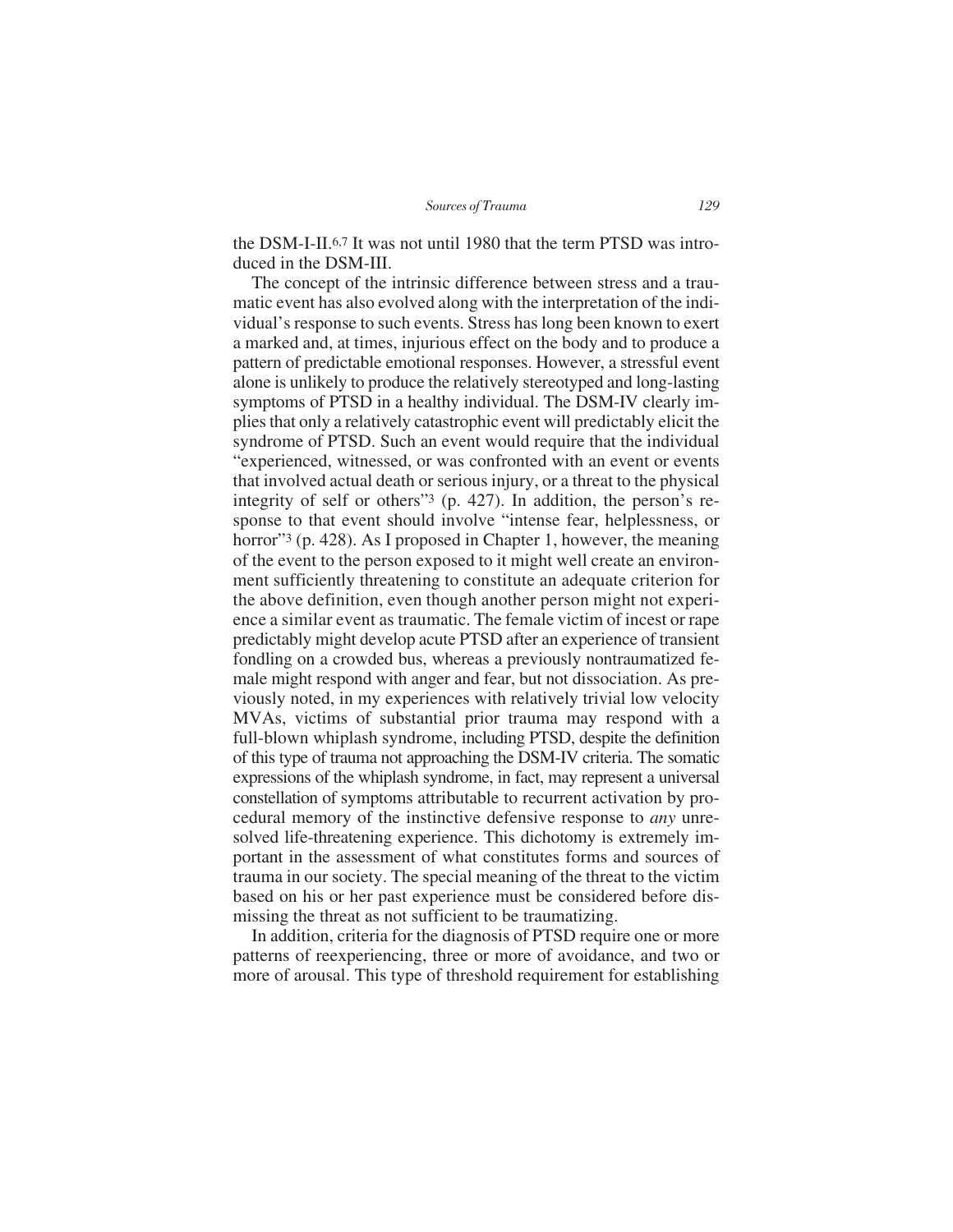the diagnosis of PTSD is probably necessary for standardization, but creates an artificial barrier to the diagnosis of traumatization. The expression of symptoms of trauma is not rigidly set, but composes a continuum based on the type and severity of the trauma, the past experience of the victim, the prevalence of dissociation, age, gender, and many other factors. Incomplete criteria based on the DSM-IV must not imply that the victims have not been traumatized by the experience, and that the basis for their expressed symptoms is not PTSD. In the area of PTSD associated with MVAs, Blanchard and Hickling have proposed a "subsyndromal" form of PTSD in an attempt to address this dilemma.8 The obvious risk of arbitrarily broadening the clinical definition of symptoms of trauma is loss of the standardization required for developing a legitimate statistical epidemiological base. On the other hand, ignoring the somatic symptoms of trauma based on dissociation, and of the many subsyndromal expressions of trauma, creates an inappropriately limited appreciation of the disastrous effects of life trauma on our societal health.

Van der Kolk and colleagues have explored the significance of dissociation, affect dysregulation, and somatization as "associated features" of PTSD.<sup>9</sup> They studied three groups of patients: those currently fulfilling diagnostic criteria for PTSD, those with lifelong PTSD but not currently meeting criteria, and those with no PTSD. Among other findings, they specifically noted that the "associated features" often persisted for years, even after full-blown PTSD symptoms have subsided. An important implication of their study is that subsidence of acute PTSD symptoms sufficient to make the criteria-based diagnosis of PTSD no longer tenable ignores the long-term, pervasive, and often somatic consequences of exposure to traumatic stress. These "associated disorders," and indeed many of the diseases of trauma (Chapter 9), must be considered to be part of the continuum of the diffuse physiological changes initiated by a traumatic event, and associated initially with the syndrome of PTSD. For this reason, although I will review statistical data regarding the relative incidence of various sources of life trauma, I will also explore the theoretical basis for other predictable but relatively unexplored traumatic societal events and experiences.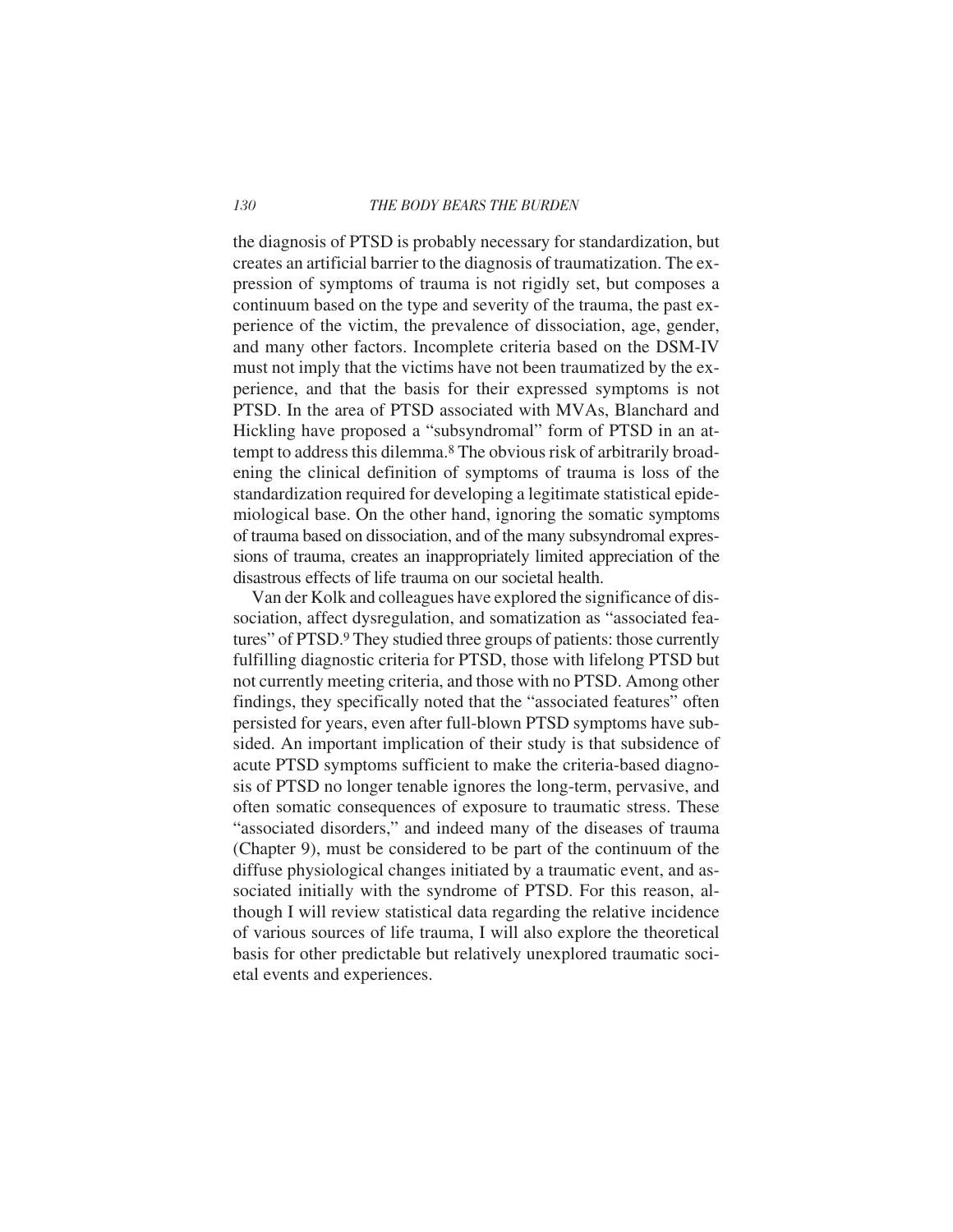# *THE DEFINITION OF TRAUMATIC STRESS*

Any consideration of the relative incidence of PTSD after specific types of traumatic events obviously depends directly on the accepted criteria for an event having the potential to be traumatizing. Levine would define trauma as any event that produced the requisite physiological event—in his model, an unresolved freeze response, or dissociation.10 Several other investigators have taken a similar theoretical direction based on the response of the individual to trauma. Krystal has suggested that psychic surrender, or "freezing of the affect" may represent a typical response to extreme stress.<sup>11</sup> Hobfoll also suggests that the response of resource conservation, or "playing dead," may imply exposure to a severe stress sufficient to qualify as traumatic stress.12

The American Psychiatric Association, in the DSM-III-R, defined a traumatic event as one "that is outside the range of usual human experience and that would be markedly distressing to almost anyone"2 (p. 250). This definition does not imply that a specific behavioral or physiological response to the experience is essential, as suggested previously. In the DSM-IV, a traumatic event is defined as "The person experienced, witnessed, or was confronted with an event or events that involved actual or threatened death or serious injury"3 (p. 427). In addition, the experience of helplessness or horror is added to the definition, thereby incorporating the response of the individual to the event. Breslau and Davis, and Solomon and Canino would agree with the need to define traumatic stress more by the response elicited by it than by a conceptual definition of the event itself.13,14 By their definition, any stressor sufficient to produce the traumatic symptoms of reexperiencing, arousal, and avoidance should qualify as a traumatic event. Norris, on the other hand, has introduced the concept of violence, involving sudden extreme force from an external agent, as a reasonable source of traumatic stress.<sup>15</sup> Designed primarily for research, Norris's concept would include events related to nature, technology, and human behavior as sources of trauma. Like Blanchard and Hickling, 8 she also notes that the limiting constraints of the DSM-IV criteria results in a definition of PTSD that "... represents only the tip of the iceberg in terms of experienced distress"<sup>15</sup> (p. 416). She further states, "In reporting rates of disorder that are constrained to be low, one should be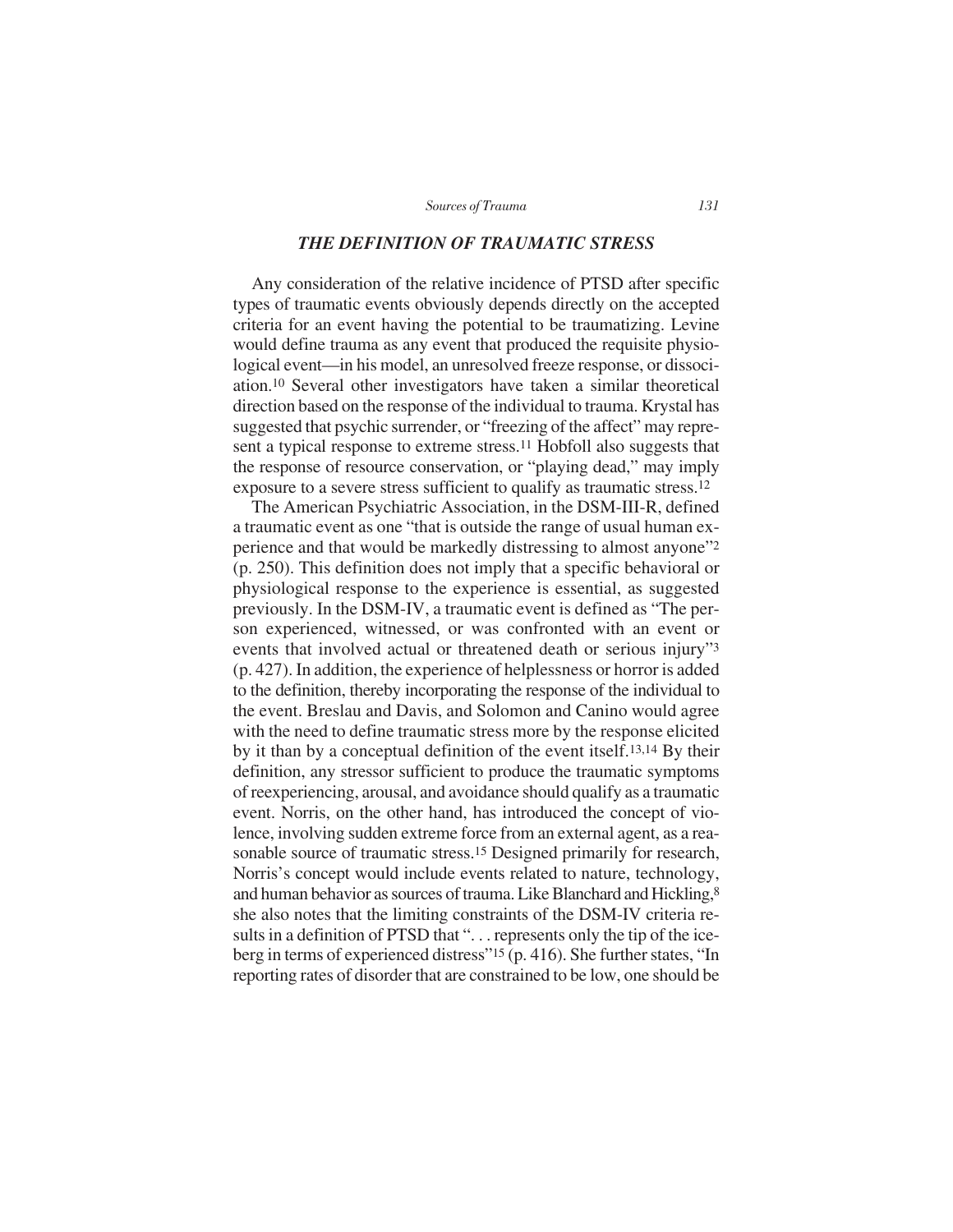cautious not to give the mistaken impression that few people become distressed following traumatic events"15 (p. 416).

One would have difficulty with the conclusion that traumatic stress had occurred without a sufficient behavioral and physiological response to an event. The spectrum of such responses clearly varies widely between individuals: people are primed to respond to a variety of stressful events based on a myriad of predisposing factors. What may produce surprise and perhaps consternation in one individual may induce shock and dissociation in another. The potential for an event to be traumatizing depends in part on the meaning of the event to the person experiencing it. This assumption, however, has not been entirely supported by researchers in PTSD. The DSM-III concluded that PTSD is a normal response caused by an abnormal incident, and would be expected to occur in the majority of people experiencing that incident.1 Much of the PTSD literature does not allow for the concept that a full-blown and prolonged traumatic physiological response may occur after a relatively minor stressful event if the victim has a past history of severe trauma, especially as a child.

My experience in hundreds of cases has been that childhood trauma may produce a state of sensitization, vulnerability, or diminished reserve capacity to stress that may result in an overwhelming physiological stress response and full-blown clinical PTSD in response to a nonspecific societal stress such as a trivial MVA. I strongly support those authors who feel that the response of the victim to a traumatically stressful event is the defining factor for traumatization, taking into careful account that individual's life burden of traumatic stress. I also maintain that the definition of a recognized response to traumatic stress must include not only those symptoms related to reexperiencing, arousal, and avoidance defined in the DSM-IV, but also must address comorbid, associated, and somatic symptoms known to be related to past exposure to trauma.

# *EXPOSURE TO COMBAT*

As we have noted, most of the early studies in trauma arose from experiences with victims of traumatic stress related to wartime combat experiences. From shell shock in World War I to battle fatigue in World War II, researchers in trauma derived many of their observa-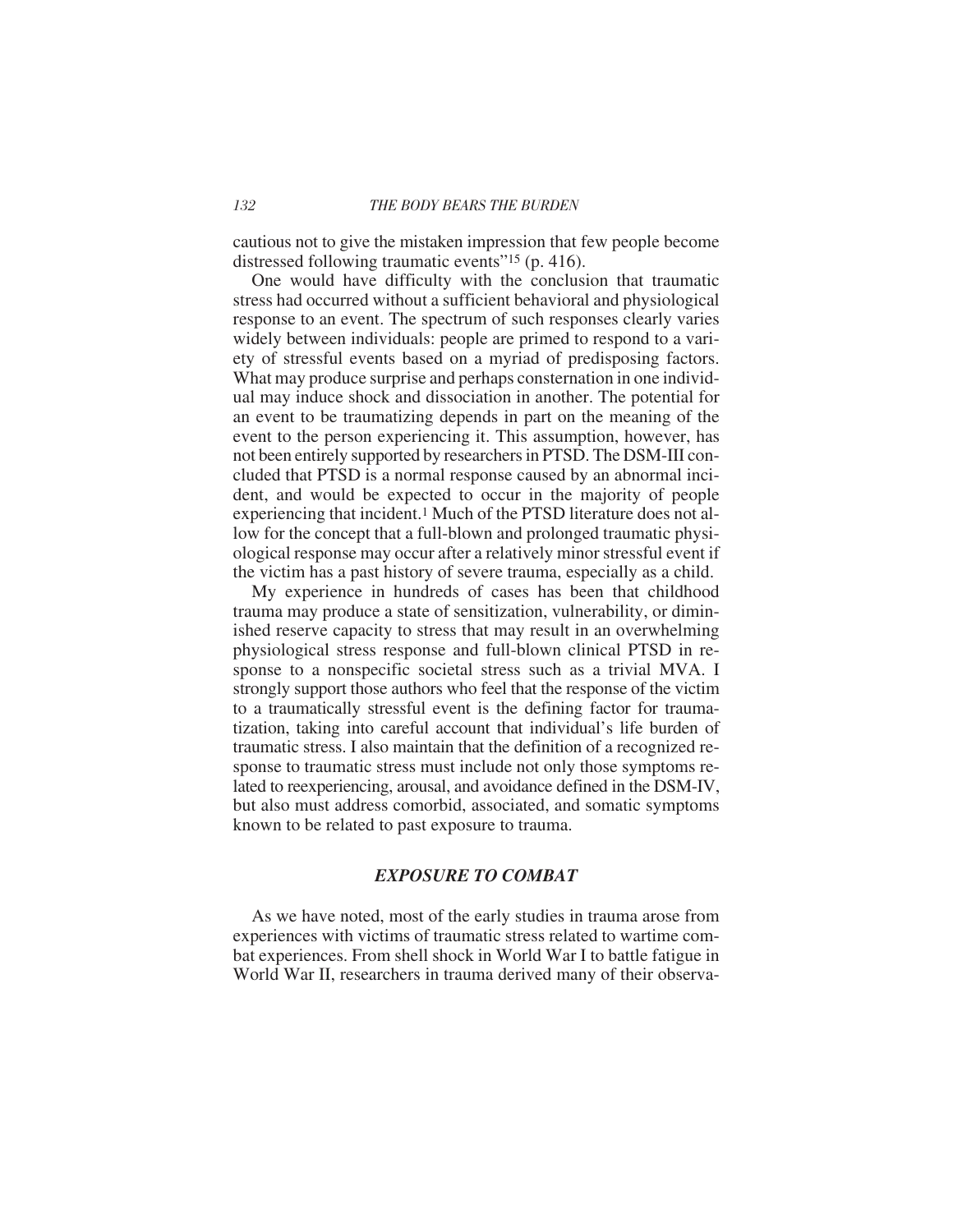tions and theories from the study of wartime veterans experiencing emotional distress based on their exposure to combat. The term "combat stress reaction" (CSR) eventually was applied to the acute behavioral, emotional, and physical symptoms seen in some soldiers exposed to combat.16 These symptoms constitute a complex and variable mix that reflect the linking of psychological and somatic complaints seen in late PTSD, some of which are ignored in the DSM-IV. Agitation, increased startle, stimulus sensitivity, and irritability reflect increased arousal. Apathy, depression, and psychomotor retardation may alternate with increased arousal; somatic, and primarily autonomic, symptoms may include nausea, diarrhea and constipation, and abdominal cramping.17

Exposure to combat-related traumatic stress in the Vietnam War was not likely to have been more severe than in the previous great wars. The controversial nature of the Vietnam conflict and the difficulties with societal assimilation of many returning veterans, however, may have sensitized the scientific community to the distress evidenced in many members of the military who experienced combat there. Increased awareness of the emotional burden carried by these soldiers has led to extensive follow-up studies, which have yielded a great deal of data regarding PTSD, have led to the term PTSD itself, and have helped to define the syndrome as we now know it. Much of the early data came from the National Vietnam Veterans Readjustment Study (NVVRS), from which the study *Trauma and the Vietnam War Generation* was published.18 At the time of the latter study, using DSM-III-R criteria, 15.2 percent of then current male Vietnam War veterans suffered from PTSD, and 11 percent from partial PTSD. The number of veterans who had a lifetime prevalence that included prior experience of criteria-based symptoms was 30.9 percent. Lifetime prevalence implies the presence of symptoms sufficient to diagnose PTSD at any time in their lives. A National Comorbidity Survey (NCS) by Kessler and colleagues estimated that the risk of developing PTSD after exposure to combat is 38.8 percent.19 Epidemiological studies of the occurrence of PTSD in the Vietnam War clearly reflect a substantial incidence of combat-related PTSD in wartime, based on relatively strict DSM-III-R criteria. These findings of a relatively high incidence of the development of criteria-based PTSD after exposure to the experience of war-related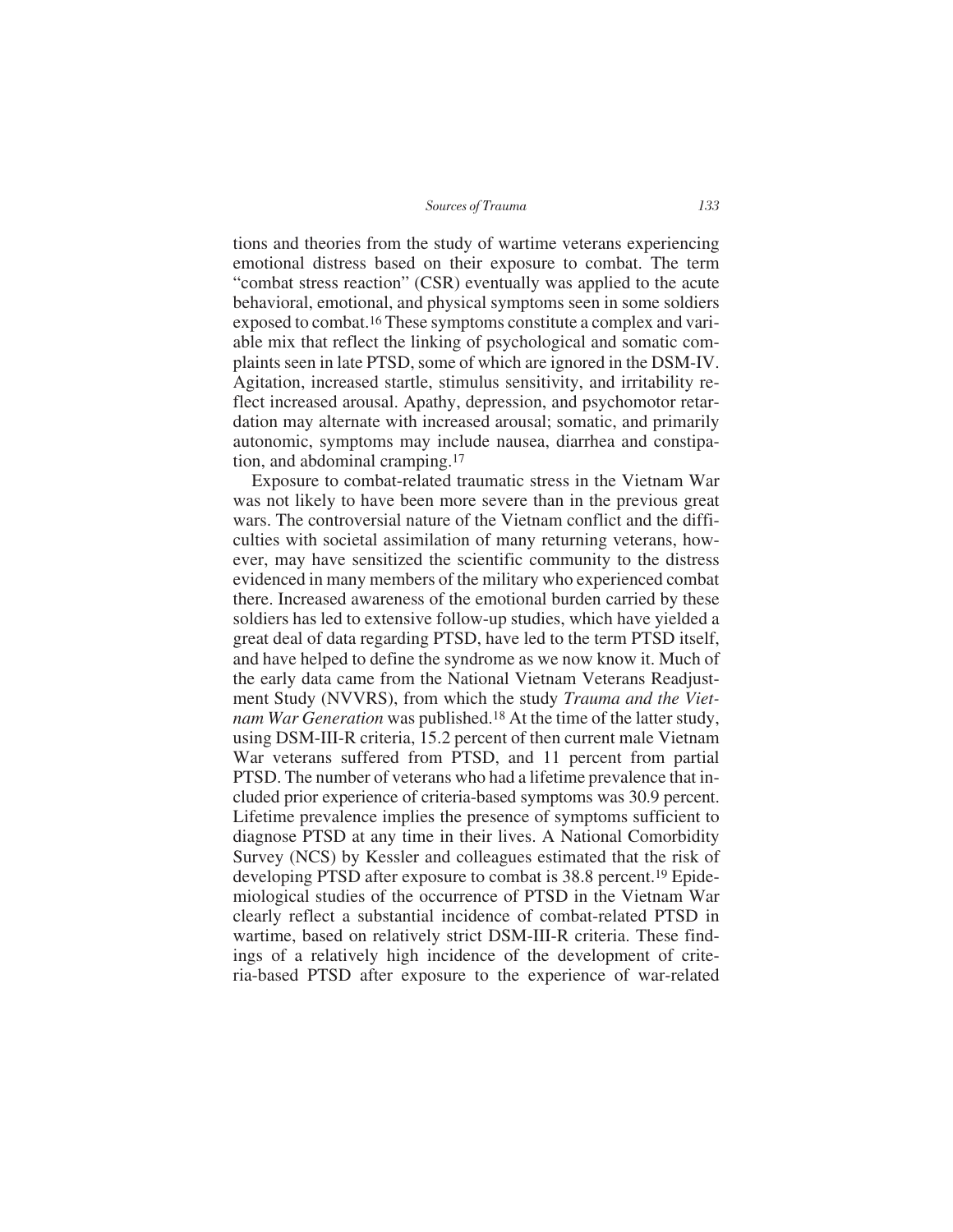combat are certainly predictable based on the emergence of this diagnosis from the theater of war.

These findings, however, do not necessarily reflect the breadth of varied and long-term symptoms that may occur long after criteriabase PTSD or CSR has subsided. Late problems in combat veterans experiencing CSR include impaired performance in work-related, family-related, sexual, and social functioning that does not appear to improve with time.16 Increased somatic complaints, poorer indices of health and attempts at health maintenance have been reported in veterans who have experienced CSR.20-22 Some Persian Gulf War veterans (PGV) returned from combat with a somatic syndrome consisting of myalgias, arthralgias, headache, weakness, pathological fatigue, memory loss, sleep disorders, skin rashes, hair loss, dyspnea, and gastrointestinal complaints.23-25 In the majority of these cases, physical diagnostic explanations have included asthma, migraines, and inflammatory bowel symptoms of unknown cause.25 Psychiatric explanations have included PTSD, anxiety disorder, and depression.25 Approximately 15 percent have remained unexplained.23-25 Amato and colleagues studied neuromuscular symptoms in PGVs and found no objective evidence of neuromuscular disease.26 They commented on the remarkable similarity of symptoms in these PGVs to fibromyalgia and chronic fatigue syndrome, noting that many of their patients also suffered from anxiety, headaches, depression, sleep disturbance, and bowel disorders. We are once again presented with the dilemma of an unexplained somatic/psychological symptom complex clearly following exposure to traumatic stress. When one is locked into the confining definitions of the DSM-IV and adherence to Cartesian dualism, such syndromes defy explanation. When viewed outside of these constraints, however, they fall into the logical niche of trauma-based psychophysiological pathology (see Chapter 6).

Within the group of soldiers who develop PTSD, a number of factors seemed to contribute to their vulnerability. Bremner and colleagues found that a history of childhood physical abuse appeared to be a significant contributory factor to the development of PTSD in Vietnam veterans.27 They concluded that exposure to prior trauma was not protective in dealing with a new traumatic event, but might even increase vulnerability to further traumatization. This conclusion is quite in keeping with my observations concerning increased vul-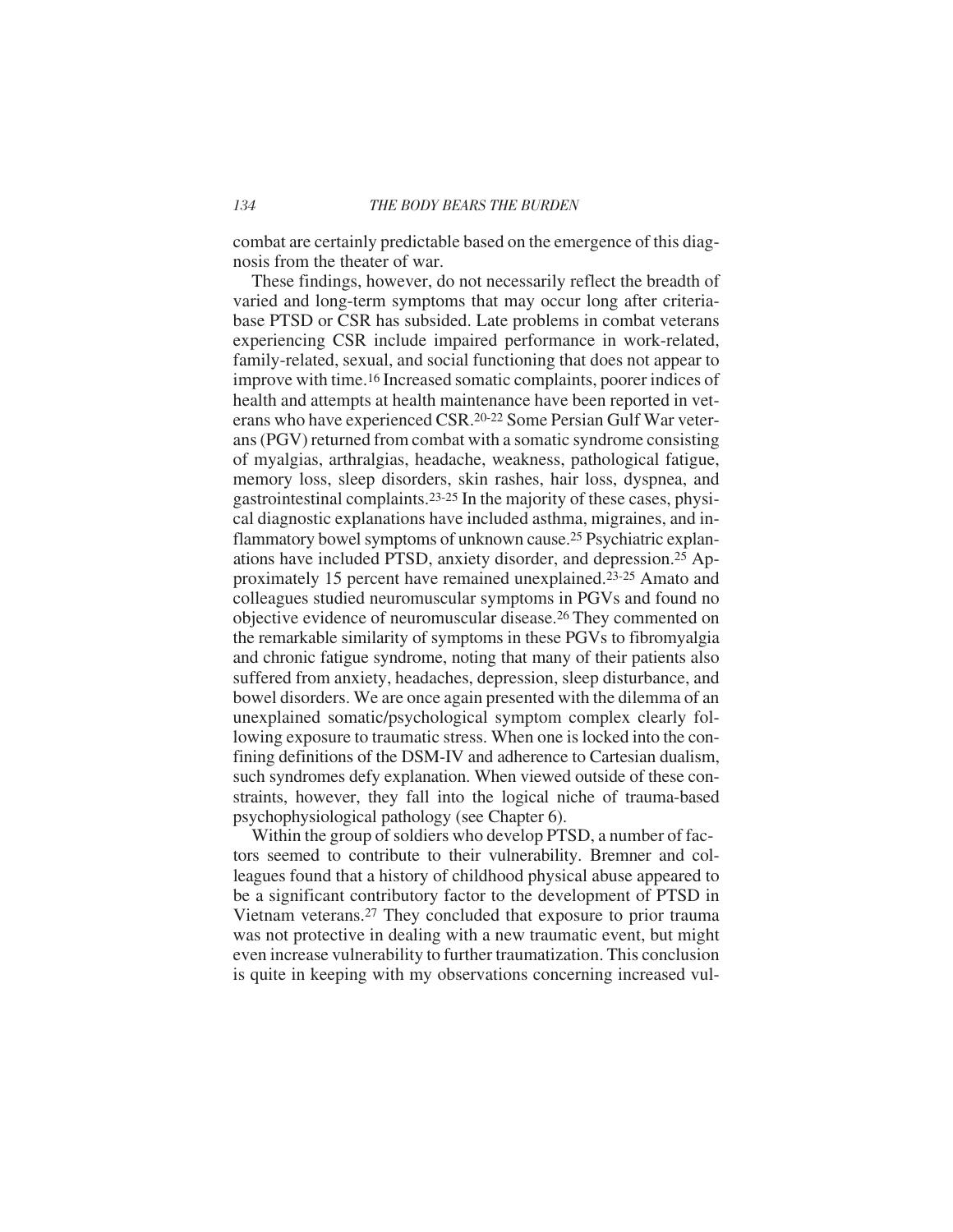nerability to traumatic stress in motor vehicle accidents when a person has a prior history of trauma, especially when it has occurred in childhood. A number of studies have documented that Vietnam veterans suffering from PTSD differed from their non-PTSD cohorts in their lack of support from postwar social systems, including that from spouses, family members, and fellow veterans.28-31 These studies, however, were unable to differentiate whether development and perpetuation of PTSD were enhanced by the lack of social support, or whether avoidance as a symptomatic component of PTSD led to social isolation, and therefore lack of support. Intensity of combat exposure is a predictable factor in the development of PTSD, and this conclusion is supported by many studies.<sup>28-32</sup> Although these studies provide only a few clues to the sources of vulnerability to CSR and PTSD, they support the presence of diminished reserve capacity and resiliency in trauma associated with a history of prior traumatic stress. They also emphasize the importance of the availability of adequate support systems after trauma.

#### *CHILD ABUSE*

The well-documented association of childhood psychological, physical, and sexual abuse with a remarkable constellation of somatic symptoms in adulthood, also strongly supports the link between a traumatic emotional experience and subsequent somatic dysfunction. Child abuse has been linked to a wide variety of chronic and often unexplained pain syndromes, including pelvic, low back, orofacial, and bladder pain, as well as fibromyalgia. Irritable bowel syndrome, interstitial cystitis, anorexia, and bulimia have all been linked to child abuse, especially sexual abuse (see Chapter 6).

The vulnerability of the developing brain to positive and negative affective experiences has been thoroughly explored in recent years, and provides a solid neurophysiological substrate for the development of adaptive and maladaptive changes in brain morphology and function.33,34 These changes in turn will likely affect not only autonomic adaptations to further stressors, but also promote the development of somatic physiological changes that will predispose the adult survivor of childhood trauma to predictable physical disease and behavioral dysfunction. Exposure to traumatic stress in childhood is particularly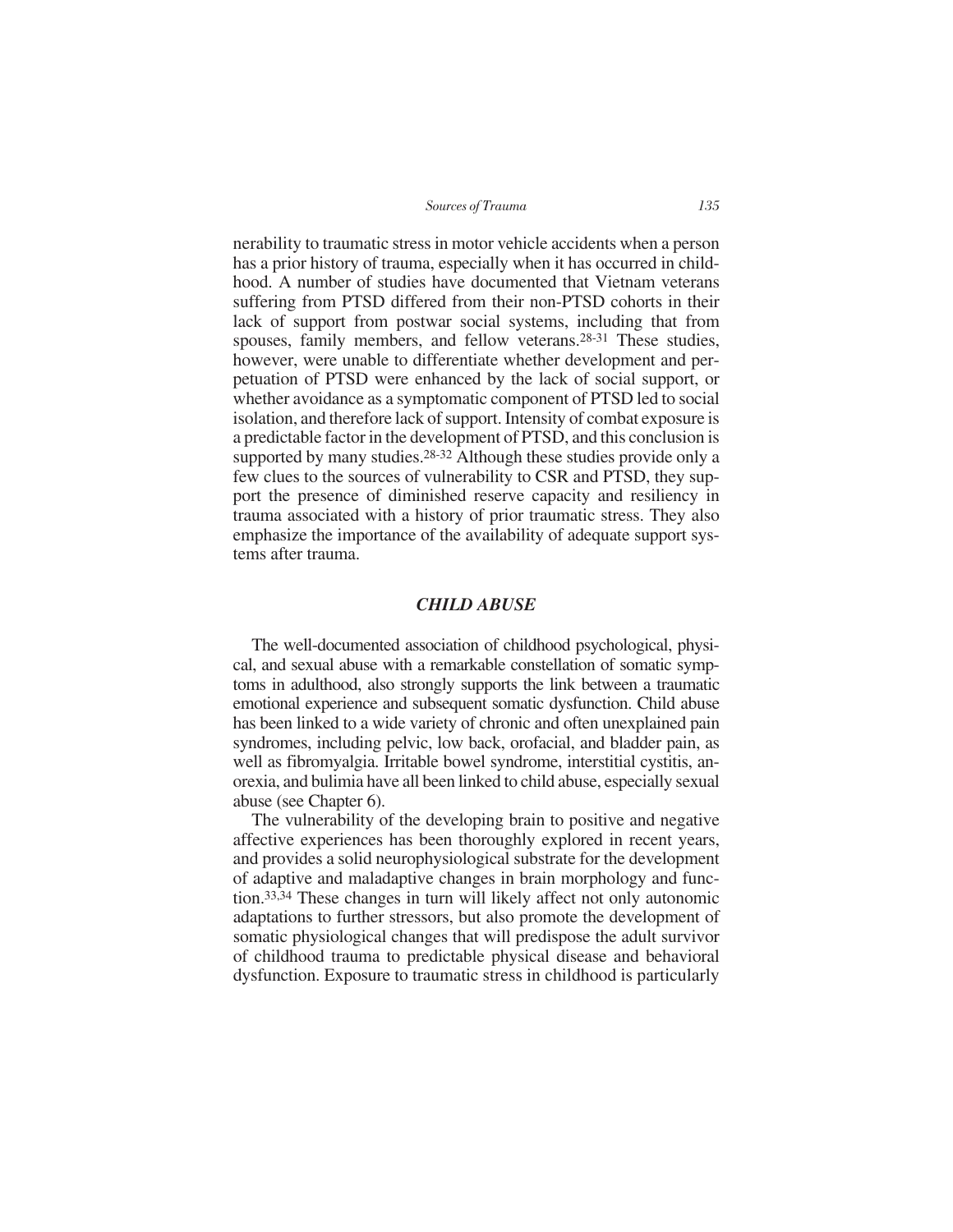likely to result in long-lasting and varied late symptoms of trauma. Traumatic stress at any age produces persistent, and at times, permanent changes in brain structure and chemistry. Exposure to trauma will predictably have a far more profound effect on the developing brain of the infant or very young child, producing permanent patterns of neuronal development that may result in specific disturbances in personality and behavior.34,35

Infants and young children, especially females, are especially susceptible to dissociate, or freeze in the face of trauma (see Chapter 8). Males are much more likely to become activated, and enter the fight/flight continuum. This is clearly reflected in the predominance of aggressive, hyperactive, and acting-out behavior in disturbed boys, and the converse tendency for traumatized girls to manifest depression, anxiety, or borderline personality traits. The benefit of aggression in males and freeze/dissociation in females in the face of threat for species survival is obvious.34 Dissociation in male members of the tribe in the face of danger would preclude the defensive behavior on which the tribe is dependent. Aggressive behavior on the part of physically weaker children or females would jeopardize their survival. This dichotomy is illustrated by the remarkable incidence of a past history of child abuse in prison populations, especially among males, where violent behavior has led to incarceration.36 In fourteen male juvenile murderers condemned to death in 1987, Lewis and colleagues noted that twelve had been severely physically abused and five had suffered sodomy at the hands of their relatives.37

Children traumatized when very young, however, are more likely to manifest symptoms of avoidance, constriction, withdrawal, and further dissociation in the future, especially in the face of episodes of traumatic stress (see Chapter 8). Symptoms in the categories of arousal and reexperiencing, and behaviors reflecting these states, are less likely to present themselves in these children, and therefore the criteria-based diagnosis of PTSD may be more difficult to make in this subpopulation.

In one study of severely traumatized children with symptoms of hyperarousal, only 70 percent met DSM-IV criteria for PTSD.38 Part of the explanation for this discrepancy may be that many of the late symptoms of trauma in children are secondary to dissociation, and present as comorbid disorders that may not reflect their origin in trau-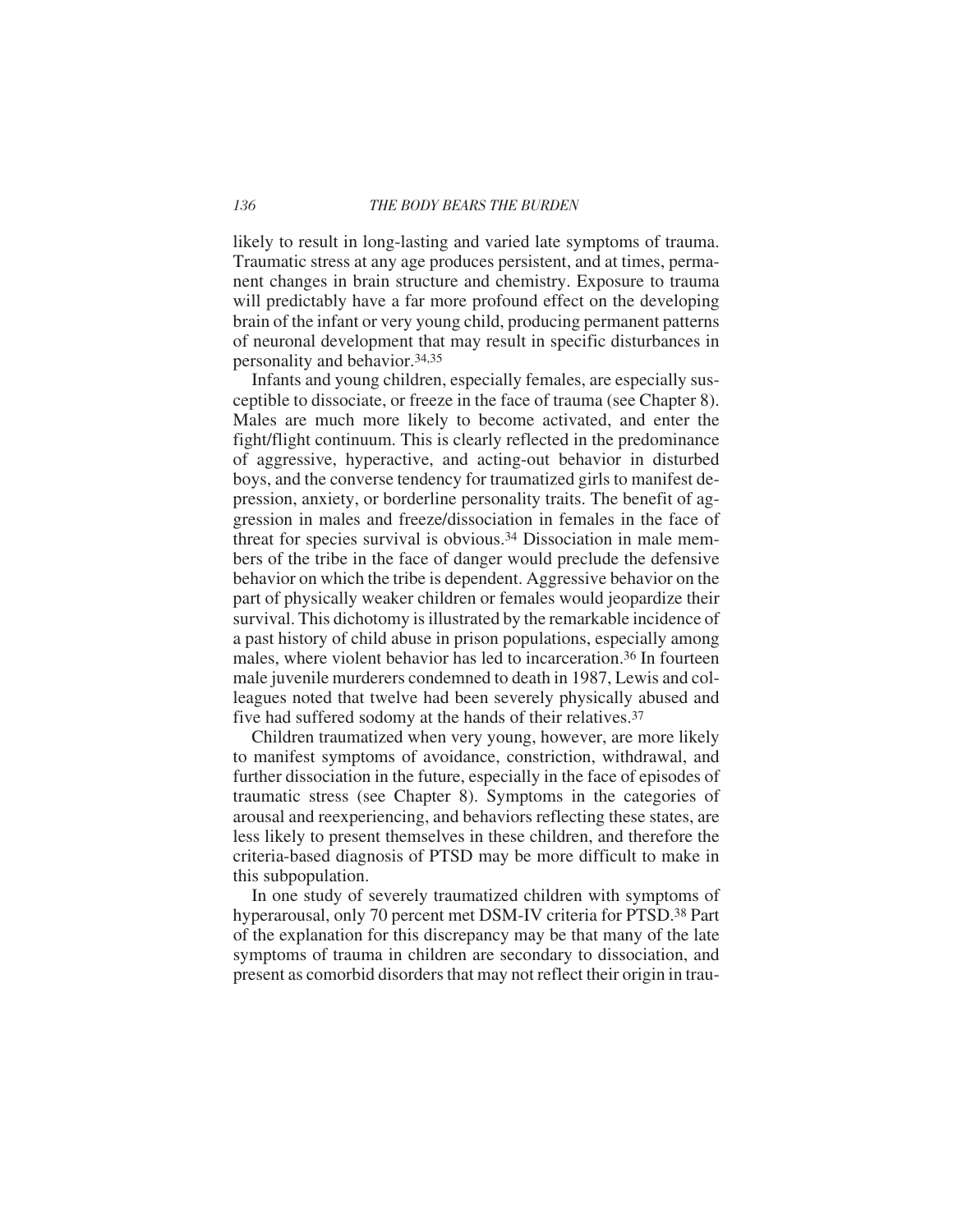matic stress. Symptoms of *hypo*arousal, in fact, may predominate in traumatized children.9 The diagnostic category Disorders of Stress, Not Otherwise Specified (DESNOS), reflects symptoms associated with self-regulation, impulse control, self-esteem, relationships with others, and dissociative tendencies. Although DESNOS is not recognized as a diagnostic entity by the American Psychiatric Association, one study found that DESNOS as a diagnostic criteria in adult survivors of child abuse correlated more accurately with a poor treatment outcome than did the diagnosis of PTSD based on the DSM-IV.39 The constraints presented by this dilemma make any attempts at documenting the incidence of traumatic stress and PTSD in children who have experienced abuse extremely difficult if conclusions and diagnostic categorizations are based on DSM-IV criteria.

Problems in estimating the actual incidence of societal child abuse arise from the intrinsic effect of dissociation on traumatic memory. By definition, dissociation may result in fugue-related amnesia for the traumatic event, and although the validity of recovered memories for remote or childhood trauma has been challenged, there is no question that traumatic amnesia is common in childhood.40 In addition, most adults traumatized as children will not voluntarily divulge this information to their physician.41 The phenomenon of "effort after meaning," on the other hand, may contribute to amplification of the statistical frequency of child abuse.42 "Effort after meaning" refers to the tendency for patients who exhibit somatization to search for a reason for their symptoms, especially when confronted with a skeptical medical profession.

Controlling for ethnic, geographic, economic, and cultural variables in studied populations is extremely difficult. Based on these and other factors, it is not surprising that estimates of the societal incidence of child abuse vary widely. In a review of the literature, Wood notes an incidence of childhood sexual abuse in females of between 12 and 64 percent, and in males of 3 and 13 percent.<sup>43</sup> A study from the National Victim Center reported 2,936,00 children in the United States to have been abused or neglected that year.44 These statistics undoubtedly reflect the varied populations studied, as well as other factors noted previously. Taking all of these factors into consideration, however, the prevalence of child abuse in our society is remarkable and shocking. Many of the late diseases of trauma reflect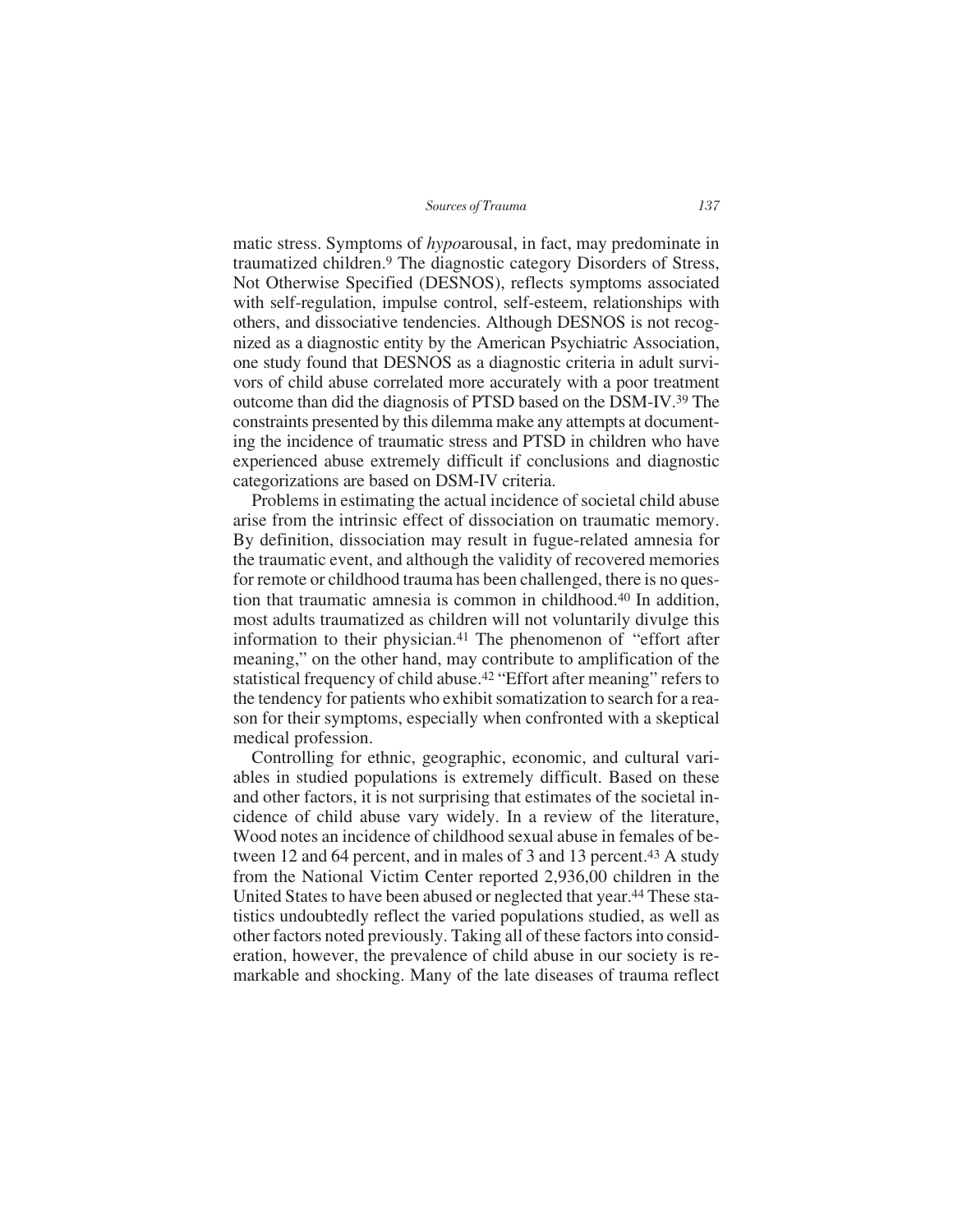the sustained autonomic dysregulation linked specifically to dissociation. Adult survivors of child abuse bear a legacy of altered physiological responsiveness and resulting susceptibility to a wide spectrum of chronic diseases (see Chapters 6 and 8). The emotional, physical, social, and economic toll on our society from the shattered lives of our abused children is far more widespread and overwhelming than we currently seem to realize.

Victims of prior child abuse present one of the most challenging populations to treat for the injuries suffered in a motor vehicle accident. Since dissociation characterizes the basic response to trauma in these individuals, they usually will relate significant symptoms of dissociation at the time of the accident. These symptoms will often persist for weeks, and the associated confusion and numbing will frequently be interpreted as a brain injury. As dissociation subsides, cyclical arousal in the form of emotional lability and anxiety will appear, along with symptoms of full-blown PTSD. These patients usually develop dissociative somatic symptoms that present in a nonphysiological and bizarre fashion. Such symptoms often are linked to arousal and panic, enhancing their perceived severity. Attempts to link dissociative somatic symptoms to spinal injury or other physical causes are usually fruitless. Efforts to treat these symptoms with physical therapeutic measures often are ineffective, or may aggravate them. Intrinsic autonomic instability and other neurochemical and neurophysiological changes intrinsic to dissociation and PTSD often are associated with pharmacological intolerance. Headache and myofascial pain are often intractable, and may respond only to narcotics, which present a problem because narcotics, with their enhancement of endor- phinergic tone, may potentiate dissociation (see Chapter 8). Somatic and highly interactive forms of psychotherapy must be used with great care because of the risk of flooding and resultant dissociation in these individuals. Clearly, the most dramatic examples of severe morbidity and delayed recovery in whiplash fall into the category of those patients with a prior history of child abuse.

#### *SOCIETAL TRAUMA*

The risks of exposure to catastrophic and traumatic events occurring in any urban society are predictably high. Victimization by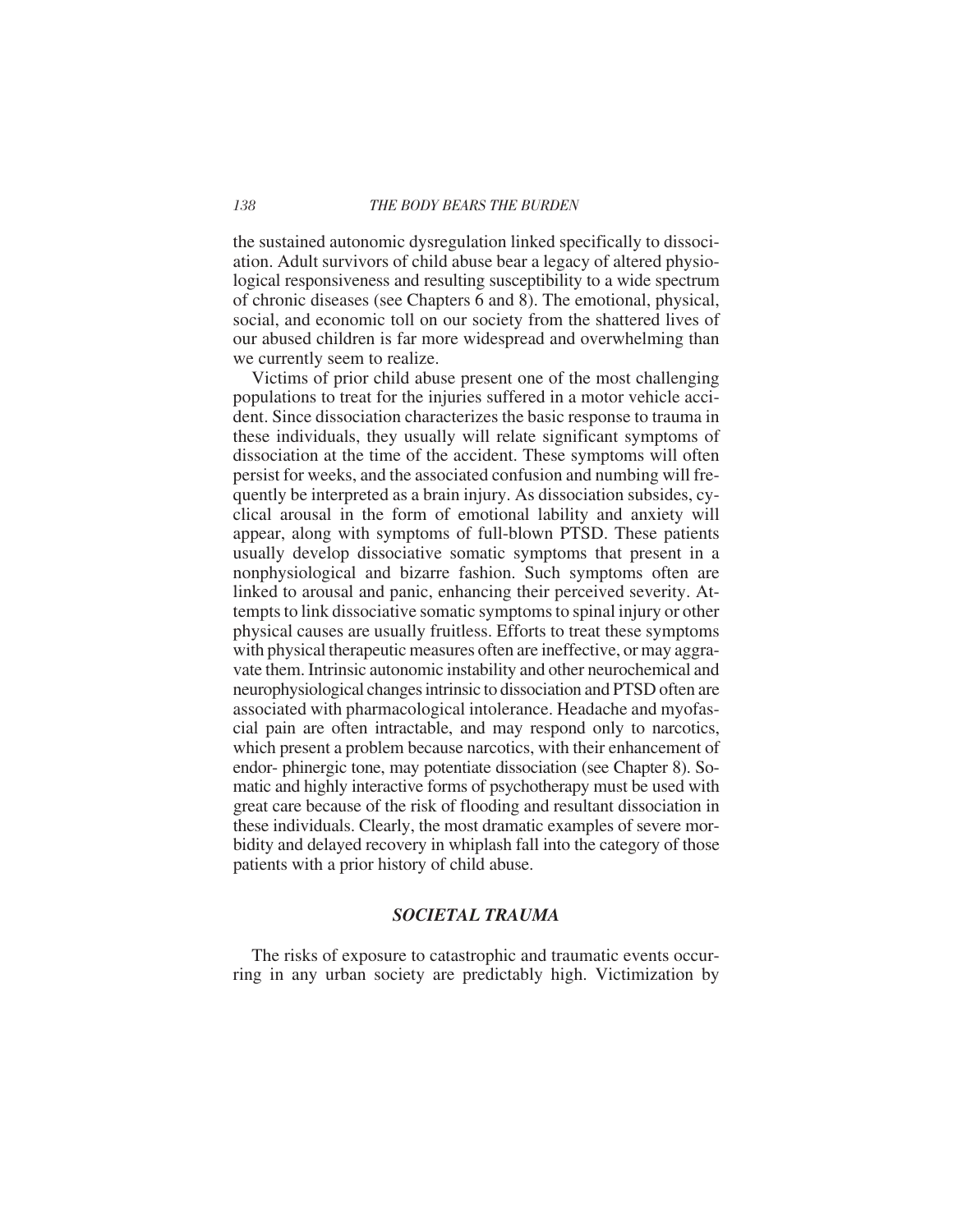crime in any form can be traumatizing. Even being subjected to personal or financial loss through nonviolent means may prove threatening to one's future through loss of financial security, and the resulting threat to one's physical well-being. The death of a loved one, close friend, or an otherwise important figure in one's life may be threatening enough to induce helplessness. Such personal losses through nonviolent means are generally accepted in our society as inevitable and therefore not felt to be relevant to the concept of traumatic stress. As part of our basically Calvinistic upbringing in the United States, we are encouraged to "suck it up," get over it, and move on in life in the face of pain and loss. Yet, numerous studies support the concern that prior life traumatic events and psychiatric morbidity are associated with a higher risk of developing PTSD after a new trauma, and that this vulnerability may result in an enhanced traumatic reaction even with less intense traumatic exposure.<sup>45-47</sup> As a result, even minor, nonviolent societal trauma should not be dismissed as a source of significant trauma in selected populations.

In general, however, the degree of exposure and intensity of the trauma tend to correlate directly with the incidence and severity of resulting depression and PTSD.<sup>48,49</sup> The literature clearly reveals that there is no shortage of social and natural exposure to extreme stress and trauma throughout the world. The National Comorbidity Study reveals an incidence of exposure to traumatic events in 60.7 percent of the men, and 51.2 percent of the women.50 Resnick and colleagues, in a national study of adult women in the United States, found a high incidence of exposure to trauma: 35.6 percent had experienced some type of crime, 14.3 percent molestation or sexual assault, 13.4 percent a death of a relative or close friend by murder, 12.7 percent a completed rape, and 10.3 percent a physical assault.<sup>51</sup> Norris found a 69 percent incidence of exposure to a traumatic event in a sample of 1,000 adults in the United States.52

Natural and manmade disasters are a worldwide norm. Between 1967 and 1991, disasters killed 7 million people and affected 3 billion.53 In 1999, the world's attention was riveted on the genocide in Bosnia and in Kosovo. American parents of school-aged children were shocked by the recent emergence of seemingly unprovoked massacres of children in schools throughout the nation by their disturbed peers. In Littleton, Colorado, twelve high school children and one teacher were shot to death by two students who had been ridi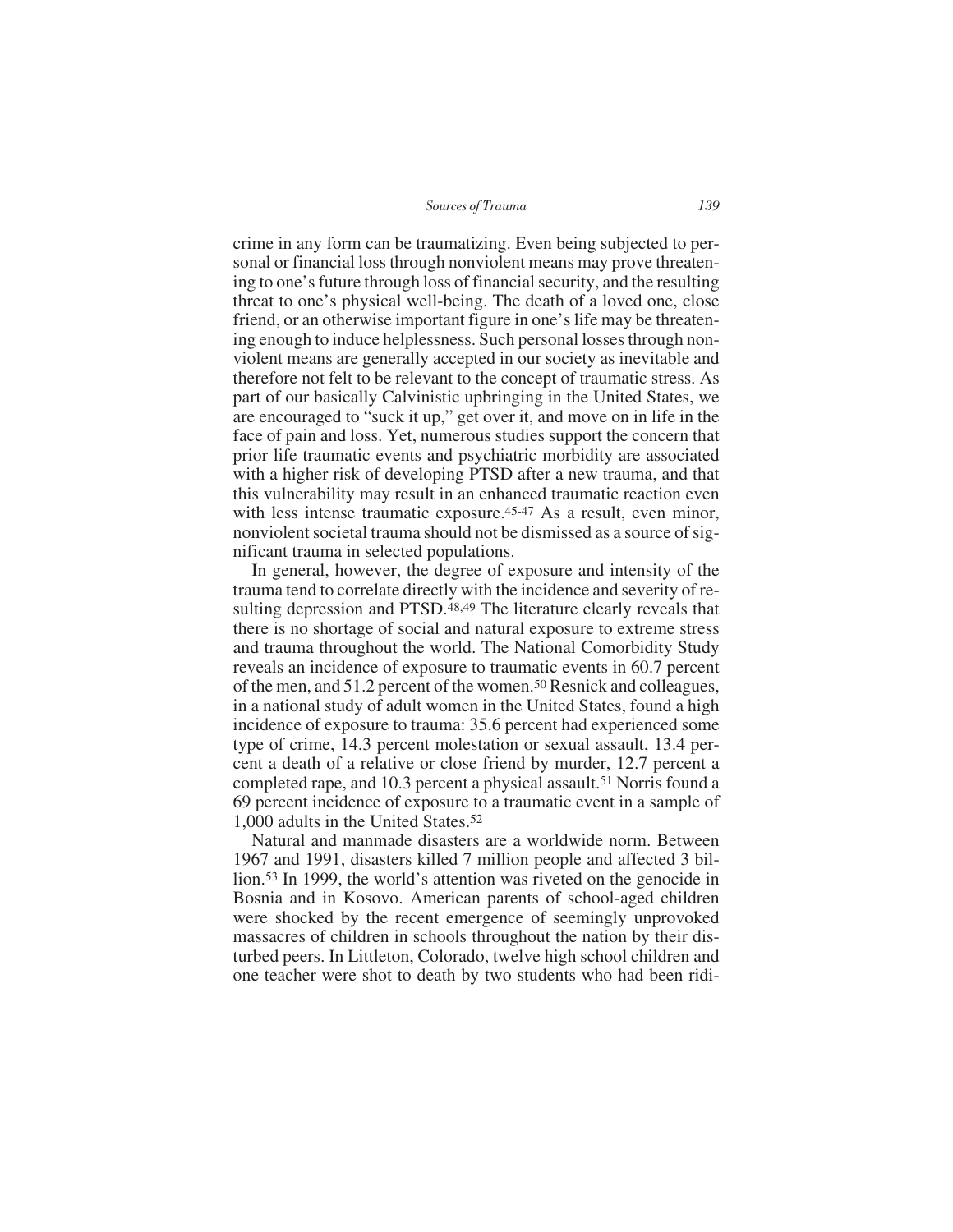culed for their style of dress and lifestyles. The world as a whole is a dangerous place, and neither economic development nor acculturation has changed that fact.

Of all of the forms of social trauma, sexual assault, particularly rape, has the greatest potential for leading to PTSD.54,55 Breslau has documented that most forms of social trauma have a roughly similar potential to elicit symptoms of PTSD, with risk ranging from about 10 to 30 percent.54 These include physical assault, serious accident or injury, sudden death of a close friend or relative, seeing someone seriously injured or killed, or a threat to one's life. In Breslau's study, rape and sexual assault are associated with a subsequent incidence of PTSD of 60 percent or more. Koss and Burkhart note that the appearance of PTSD symptoms after rape may be delayed for years.<sup>55</sup> They also emphasize the unique implications of sexual assault with regard to the woman's sense of hopelessness and despair. As noted in Chapter 1, the magnitude of a traumatic event, and its threat to life, is directly proportional to the meaning of that threat within its societal frame of reference. Threats from primary caregivers are of the greatest magnitude, and physical and sexual assault of children by parents have the potential for the greatest traumatization and subsequent symptoms of trauma. Trauma inflicted by another human being is high on the continuum of severity, and sexual trauma is at the top of that list.

The trauma of rape is predominantly experienced by women, with about 10 percent of rape victims being men, although that figure may be low based on the reluctance of men to report or seek counseling for rape.56 The act of sexual intercourse in mammalian species is characterized by submission of the female to a variable degree, and the acceptance of a state of relative vulnerability, driven by deep-seated instinctual roles governing the survival of the species. In the human species, intercourse has taken on a deep interpersonal meaning in the form of trust, sharing, and accepted vulnerability on the part of the woman. Violation of that state in the form of sexual assault destroys any sense of safe boundaries for that woman within human society, especially in relationship to males. The sense of degradation, guilt, and worthlessness that often accompanies rape is amplified by our society's tendency to doubt the credibility of the victim, to assume complicity in the act, or to imply provocation by the victim. An article in the international press in 1999 reported that a judge in an Italian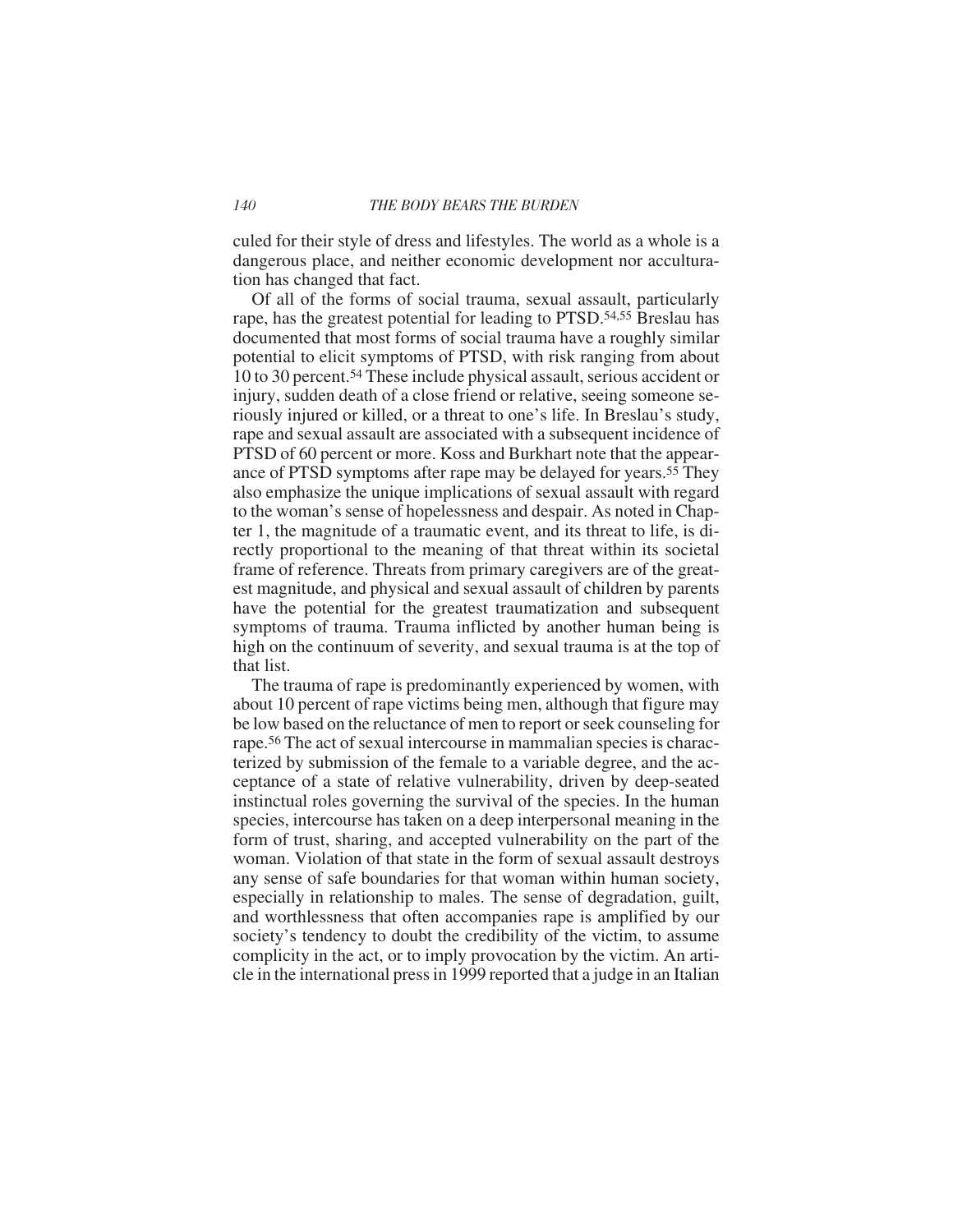court dismissed a rape conviction because the victim wore jeans, a presumed sexually provocative act. Rape myths of this sort in our society continue to perpetuate the fears of reporting the assault by the rape victim. The system of justice that accompanies sexual assault contributes greatly to the victims' sense of helplessness accompanying the event, and potentiates the likelihood of their developing PTSD.

Many cases of rape involve a man with whom the victim is familiar, either in the context of a consensual social event (date rape), or by a familiar acquaintance, friend, or family member. Familiarity with the perpetrator also enhances the sense of betrayal of trust and may increase the intensity of the trauma. Rape by an acquaintance is far more common than by a stranger. In a study of 6,100 undergraduate men and women, Warshaw noted that one out of four women had experienced rape or an attempted rape, 84 percent were acquainted with the rapist, and 57 percent of the rapes occurred on dates.56 Comparison of the perception of the experience of rape by women who were victims of stranger versus acquaintance rape reveals remarkable differences. Victims of acquaintance rape were more likely not to consider the experience to be rape, and less likely to discuss it with someone, report it to the police, or seek crisis counseling.<sup>57</sup>

The event currently termed "date rape" illustrates this dilemma. In this circumstance, the woman has not only tacitly accepted at least a temporary relationship of trust, but has apparently entered willingly into a date, a presumably mutually pleasurable event. Current societal mores have probably contributed to problems with differentiating what constitutes rape and what constitutes consensual sex in this environment. The sexual revolution of the 1960s supposedly freed women from American society's unilateral expectations of feminine chastity. In reality, these new sexual mores also introduced a new set of expectations regarding the woman's role in friendships and dating relationships with men. The victim of date or acquaintance rape faces a greatly enhanced sense of shame, betrayal, and helplessness considering the fact that she has voluntarily entered a state of vulnerability, and that sexual intimacy may well be an acceptable outcome of the date experience. The sense of guilt resulting from this dilemma enhances her sense of helplessness, and prevents her access to therapy that might mitigate posttraumatic symptoms. In the confusion over the role she may have taken in the assault, the victim of acquaintance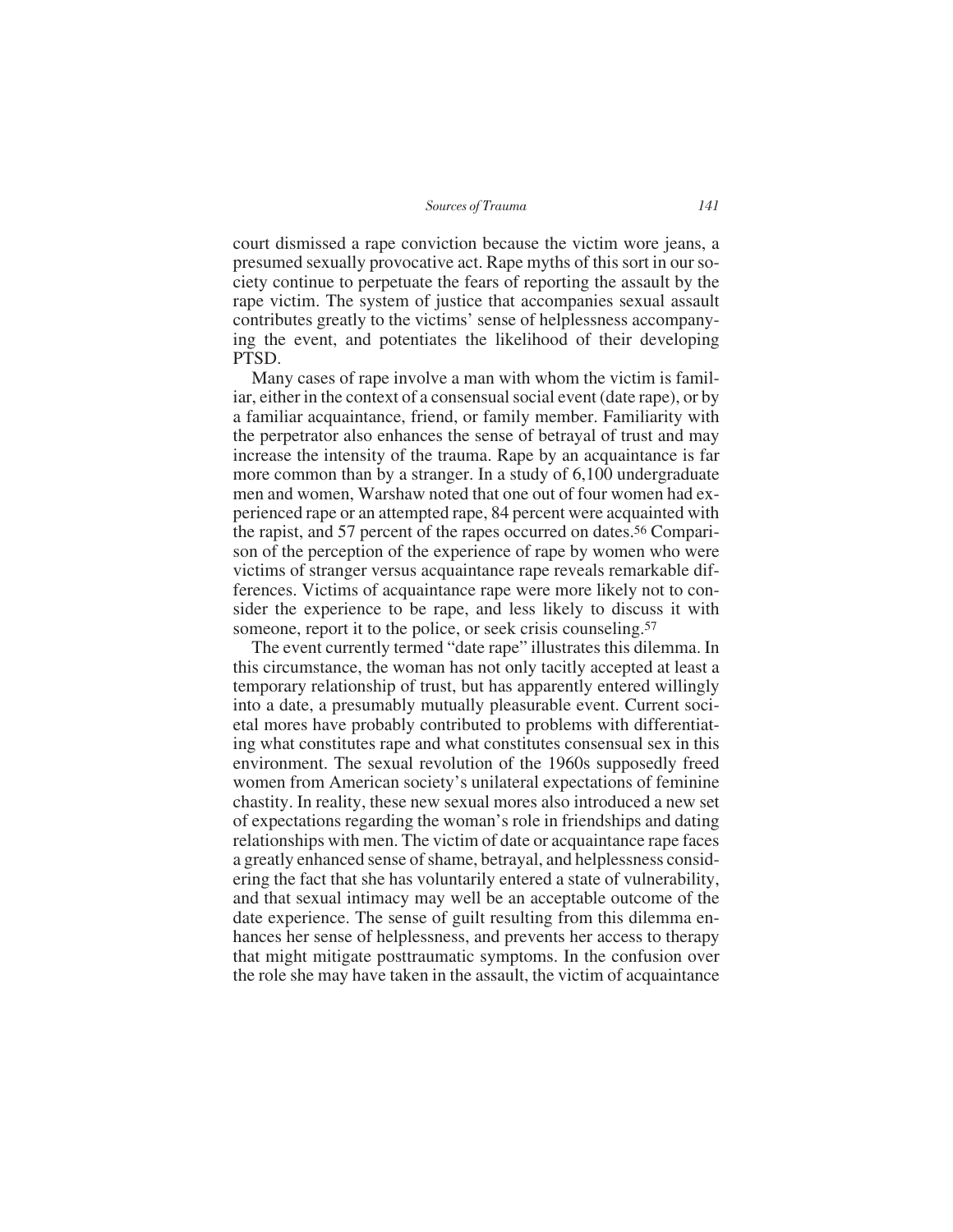rape often will tend to assume some responsibility for the event. She may blame herself, have doubts about whether the event was indeed rape, and hesitate to file a police report or tell anyone about it. As one patient of mine put it, "I had sex lots of times in college when I didn't want to because I was too ashamed to refuse it. Now that I think back, a couple of times it was rape." Without the victim experiencing and expressing the normal rage associated with the assault under these circumstances, the dissociation so often reported by rape victims will continue to recur and to perpetuate the late emotional and somatic symptoms of trauma. Hesitancy by acquaintance rape victims to report assaults probably contributes to a much higher rate of rape and sexual assault than is reflected by current statistics.

In my experience with whiplash patients who have a past history of rape, delayed recovery with emotional and somatic symptoms from the MVA is a common event, often persisting for years after the accident. Myofascial pain, especially low back and pelvic, is typical. Piriformis syndrome, a form of sciatica due to spasm of one of the deep muscles of the buttock, is especially common, as it is in all patients with prior histories of sexual assault, rape, or incest. Gastrointestinal and menstrual symptoms frequently appear within a few months of the MVA. Sleep disturbance with dreams involving a state of helplessness are typical, and initial dreams of the MVA often give way to dreams of personal assault. Arousal, rage, and a sense of injustice for being injured in the MVA reflect the suppressed rage generated by the original sexual assault. This sense of outrage after rape is often suppressed by the shame and guilt that have been perpetuated by the rape myths of our society. Remarkably, many of these women had never had counseling for their rape, and many have discounted the effect of their rape on their lives prior to the MVA. Under these circumstances, addressing the repressed and latent arousal, rage, and fear related to their rape experience in the context of the emotional and physical pain caused by the MVA, affords an opportunity for real transformation.

# *MEDICAL TRAUMA*

# *Anesthesia, Surgery, and Critical Medical Illness*

Traumatic stress induced by exposure to our current allopathic and technological system in delivery of medical care has been addressed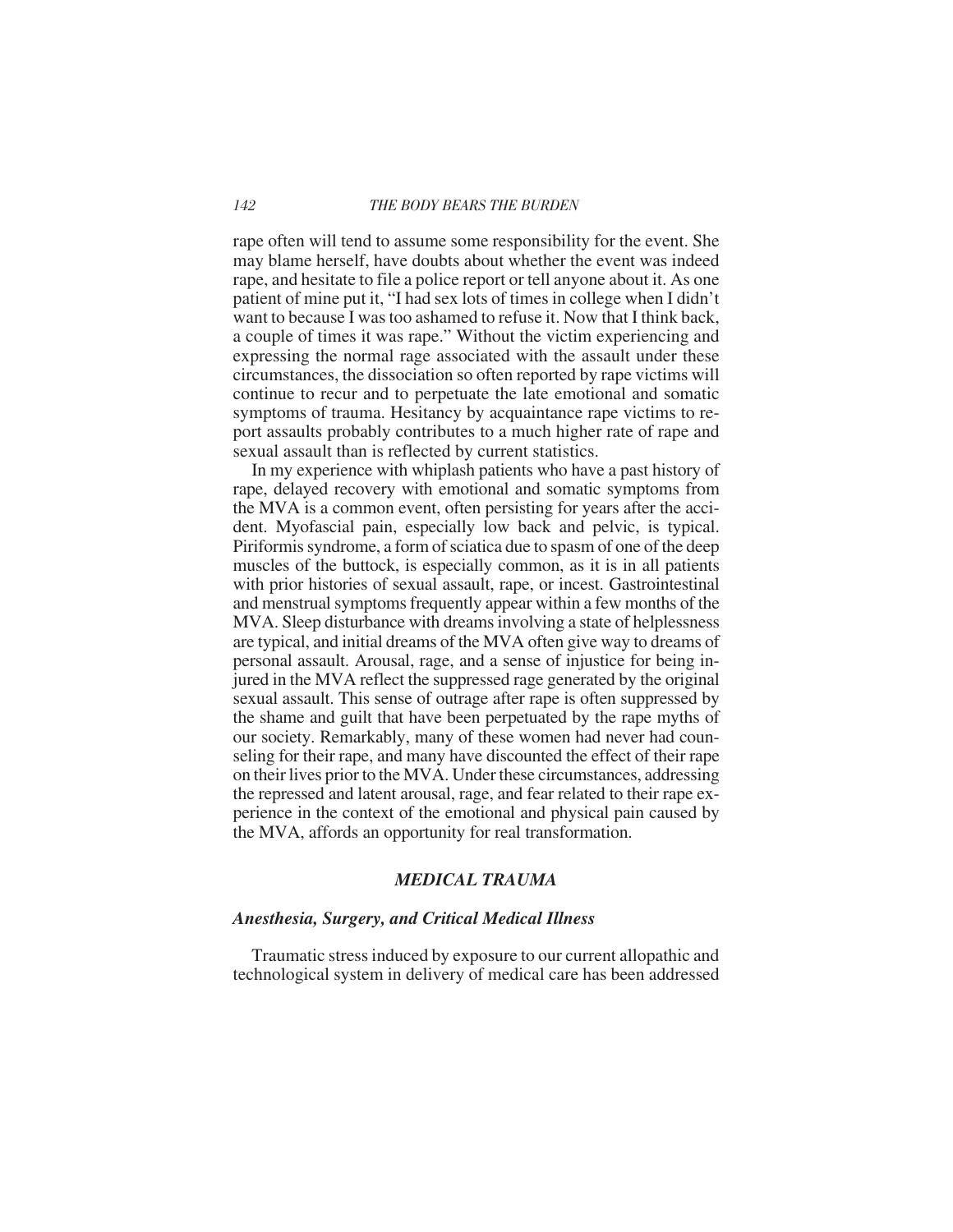to a very limited degree in the standard medical literature. Because the concept of PTSD has been addressed for less than twenty years, emotional responses to medical interventions in the past have been considered predictable and justified, and usually of no consequence. If prolonged, these emotional responses were felt to fall into the category of neuroses, and often have been attributed to personality traits. Several factors in the development of modern medical techniques appear to be associated with the potential for traumatic stress. The introduction of ether anesthesia in the early twentieth century was a prelude to the rapid development of increasingly sophisticated surgical techniques, many of which were for the purpose of curing or relieving painful conditions, but most of which introduced the new dilemma of postsurgical pain. Anesthesia and surgery also introduced the cold, malodorous, and terrifying theater of the operating room, full of masked strangers, strange smells, and sounds into which one entered in a state of primitive and helpless nakedness.

Preoperative anxiety and panic have long been a significant concern to surgeons, from the standpoints of behavioral management, intraoperative complications, and postoperative outcomes. Fear of death, injury, postoperative pain, and even of helplessness and unconsciousness may be a source of preoperative anxiety.58,59 Concerns about the effects of preoperative anxiety on both the physical and emotional outcomes of surgical procedures has led to the routine use of preoperative psychological support and sedation to minimize these risks.58,60-62 Preoperative anxiety may be associated with rather remarkable psychophysiological changes related to sympathetic arousal that may be modified by preoperative medication.<sup>63</sup> The degree of sympathetic autonomic activation associated with marked preoperative anxiety is felt to increase the risk of thiopental induction by requiring a higher dose, thereby increasing the risk of circulatory collapse.64

Psychological and emotional responses to anesthesia and surgery have been documented, but the literature is remarkably sparse. Several studies have suggested that postoperative anxiety (A-State) is generally diminished compared to preoperative anxiety, and is unrelated to personality traits predisposing to anxiety (A-Trait).<sup>65-67</sup> This finding is in keeping with the logical explanation that preoperative anxiety may be heightened by fear of the unknown outcome and by the intrinsic threat of surgery, whereas postoperative anxiety is lessened by the gratifying awareness of having survived the ordeal.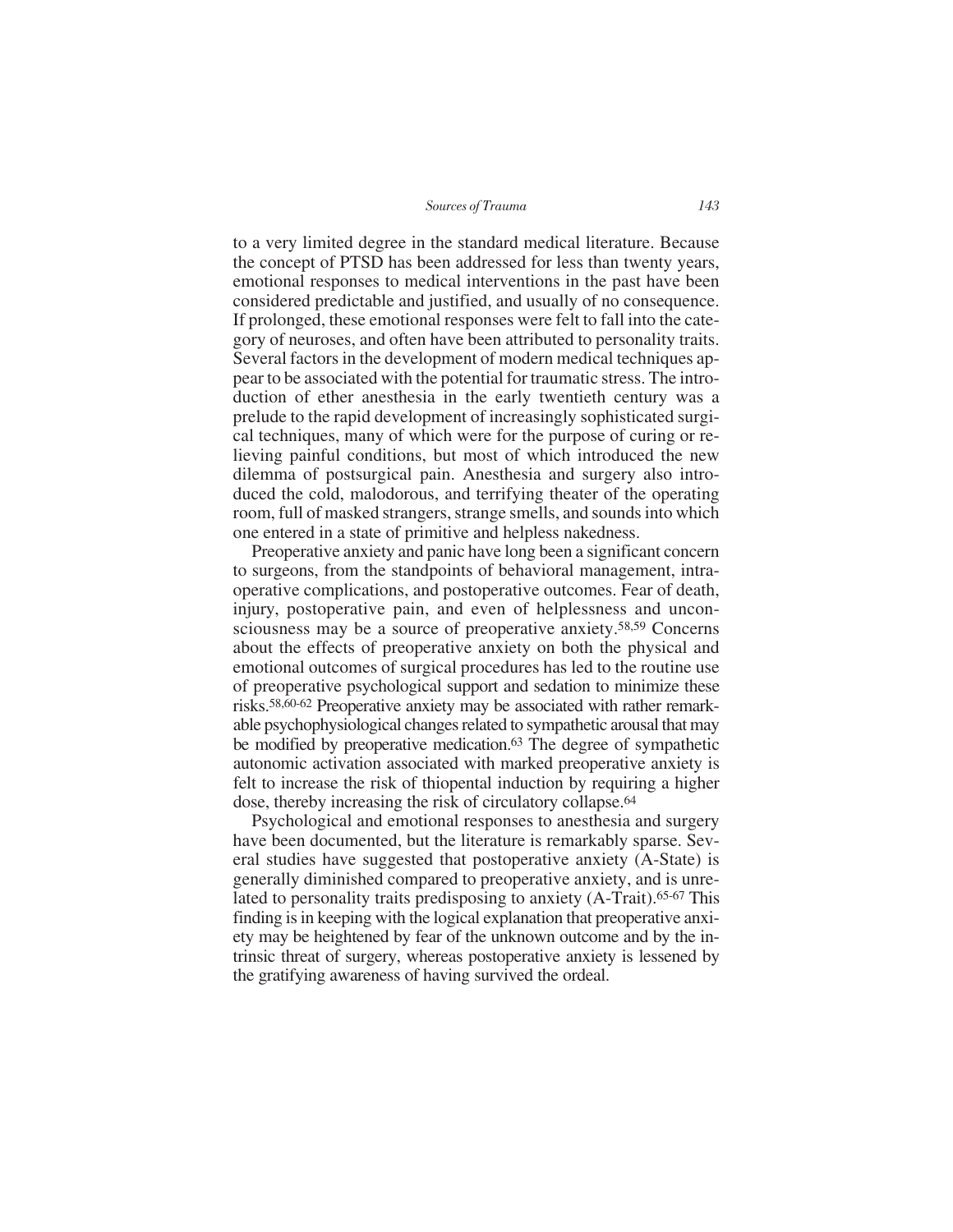Nevertheless, sleep disturbance and even nightmares have been reported fairly frequently in the postoperative days in surgical patients. Marked disruption of normal sleep patterns has been described in a group of patients during the early period of surgical convalescence.<sup>68</sup> A small group of twelve patients exhibited increased REM sleep, upsetting dreams, and nightmares beginning on the third postoperative night.69 Delirium, sleep disturbance, and decreased REM sleep have been documented in patients after open-heart surgery, with no clear correlation with possible sources of hypoxia or ischemia.70 Longterm emotional and psychological morbidity, however, is more difficult to interpret because the effect of the passage of time obscures the direct relationship of the patient's distress to the surgery itself.

A number of studies demonstrate the long-term psychological effects of surgery and potentially catastrophic illness. The major areas of study have been in the uniquely threatening diseases of cancer and myocardial infarction (MI), both of which carry a high risk of pain, disability, and death. Coronary artery disease is a predominantly male affliction, and by far the majority of coronary artery bypass grafts (CABG) are performed on men. Males have approximately one-third the likelihood of developing PTSD as a result of a given traumatic experience as females, and one therefore would expect the risk of developing PTSD in MI and CABG to be quite low. Studies, however, reflect an incidence of PTSD in 5 to 10 percent of males experiencing these events.71,72 Symptoms in these cases primarily represented those of an intrusive variety and often persisted for over twelve months. Reexperiencing included both phobias of the illness itself with fears of recurrence, and intrusive memories and thoughts of particularly traumatic scenes from the acute hospital experience. Moderate to severe depression also occurred in another 8 percent.72 It is clear that both the patient's awareness of suffering from a lifethreatening disease, and an environment implying threat and helplessness contributed to the trauma.

One must consider in this context the physical environments of the operating room theater and intensive care unit (ICU), and what they represent to the terrified patient already burdened with the knowledge of potential impending mortality. For reasons of safety, hygiene, staff comfort, and efficiency, the environments are cold, bright, sterile, noisy, and clogged with frightening technological paraphernalia. Equipment emitting rhythmic beeping sounds measures the life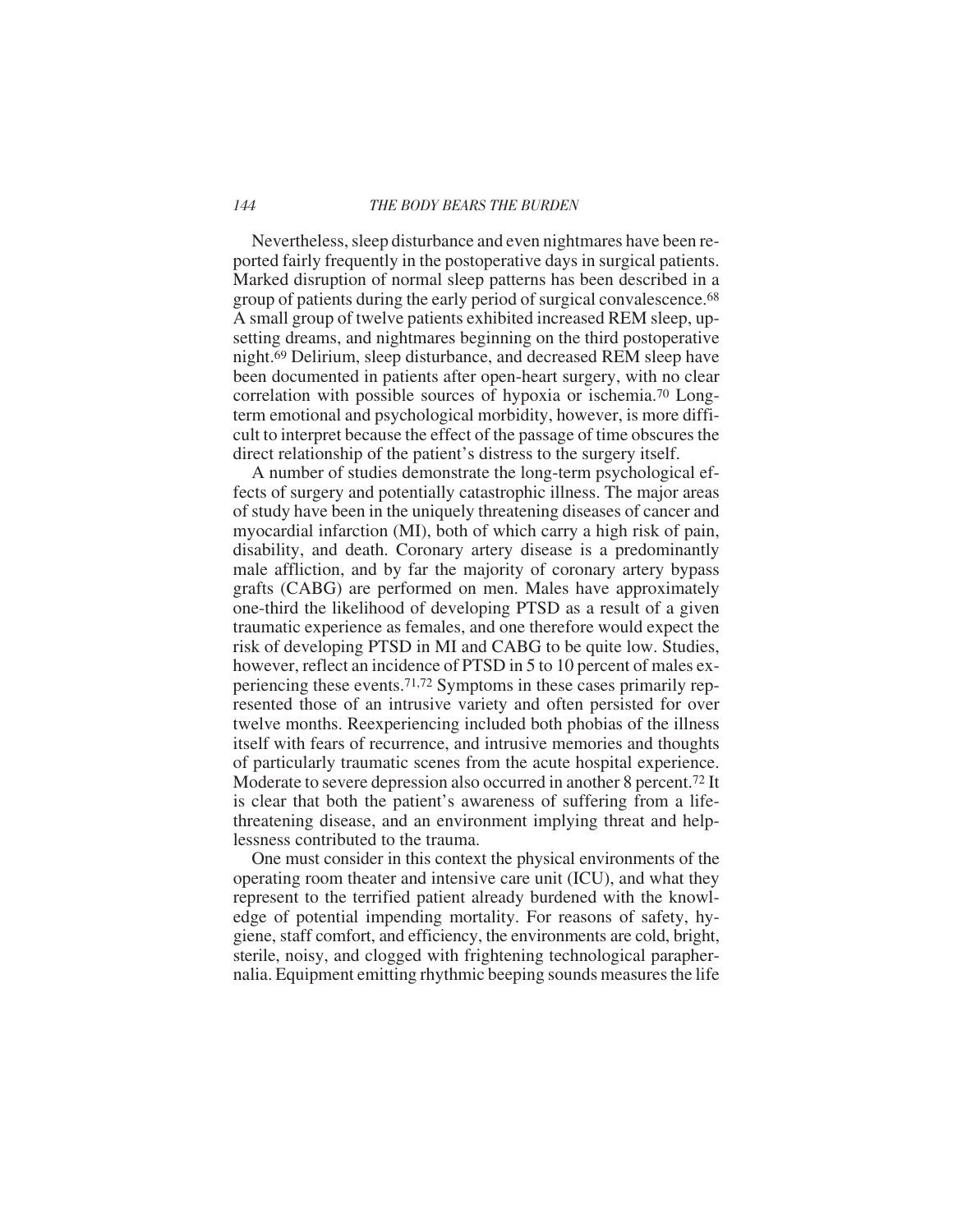forces of the patient, and every variation in sound implies potential disaster. At some point, CABG patients experience the terror of the sensation and sounds of a respirator pumping air into their lungs through an endotracheal tube, a condition of ultimate helplessness. Postoperative pain can be severe following a CABG procedure, and many patients report severe pain during the days following surgery despite narcotic analgesia. In this context, uncontrolled pain alone as an independent variable has been reported to be a cause of PTSD.73

On the other hand, these studies also show that the majority of the subjects did not suffer significant or long-term psychological distress. This is not altogether surprising considering the relative resistance to development of PTSD in males, but it again illustrates the fact that traumatic stress is not necessarily traumatizing in all individuals. These studies, however, did not investigate the potentially traumatic premorbid life experiences of the subjects. Based on experience with PTSD in combat veterans, MVAs, and other sources of trauma, prior life traumatic experiences should also play a role in traumatization associated with medical experiences.

Although studies addressing the development of PTSD in cancer patients are sparse, several shed light on the importance of prior life events and on the role of medical experiences themselves as a source of trauma. The significant occurrence of PTSD in cancer patients has begun to be explored primarily in the past decade.74-79 The act of presenting a patient with even the possible diagnosis of a potentially fatal disease is consistent with a criteria-based stressor for PTSD based on the DSM-IV.3 Following the diagnosis of cancer, patients are well known to vacillate between states of arousal/anxiety and dissociation/denial, a state comparable to the period following exposure to any overwhelming traumatic stress. This phenomenon had been documented in longitudinal studies of breast cancer patients that show that almost half of the patients diagnosed with cancer experienced high levels of intrusive anxiety prior to surgery, with significant reduction at six weeks after surgery.78,79 One year after surgery, however, one-third still experienced insomnia due to intrusive thoughts or images from the illness, one-fifth experienced cancer-related nightmares, and over half experienced dissociative symptoms, especially numbness and feelings of unreality. Twelve percent still had criteria-based PTSD.80 Not surprisingly, a number of premorbid factors were significantly predictive in development of symptoms of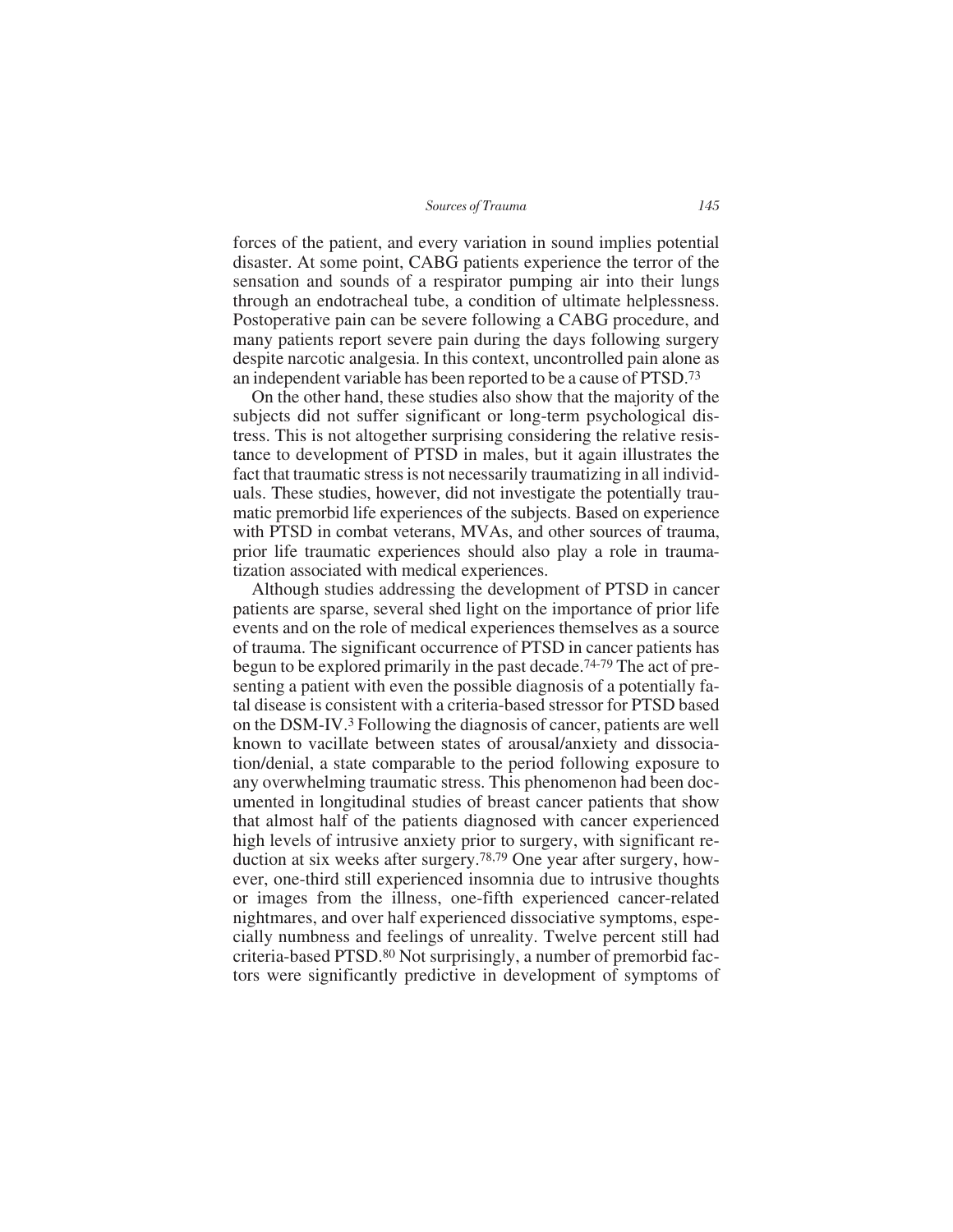PTSD in this population. Prior impaired psychosocial functioning, negative life events, health problems, and especially a personality trait characterized by high emotional reactivity, were all specifically noted to be risk factors for development of PTSD in this patient group.80 The patient cohort in breast cancer is composed almost exclusively of females. This factor logically explains the increased incidence of symptoms of PTSD in this group, based on the increased risk of PTSD in females, probably due to their increased tendency to dissociate at the moment of traumatic stress. The fact that over half of the women experienced late symptoms of a dissociative nature is not surprising.

Although only a relatively small number of subjects developed criterion-based PTSD, the incidence and persistence of PTSD symptoms in these studies is remarkable. These statistics again remind us that the presentation of the diagnosis of serious or life-threatening disease to a patient alone may have serious and even long-term emotional consequences. The period of maximum arousal and anxiety symptoms in women with breast cancer occurred between the making of the diagnosis and informing the patient, and the immediate postoperative period. The immediate reassurance that the patients experienced having survived the surgery was sufficient to allay further anxiety and symptoms of PTSD in many patients. On the other hand, a great many went on to develop significant long-term symptoms of dissociation, sleep disturbance, anxiety attacks, and intrusive thoughts and memories, even though they perceived that they had been cured. The experience of fear, threat, and helplessness associated with the early period of their contact with the medical care system seems to have played a critical role in their subsequent emotional health.

Patients accessing the complex and highly technical medical system of diagnosis are by definition, exposed to perceived life threat in many instances. This frequently occurs in a relative state of helplessness. Physicians face the potential risk of contributing to the traumatization of their patients many times each day. The importance of effective and caring communication with their patients is generally poorly understood and frequently ignored when it comes to the concepts of healing, or conversely, traumatization. The remarkable power that physicians possess in determining the health of their patients solely through their personal contacts with them is addressed in books by holistic medical practitioners such as Larry Dossey81 and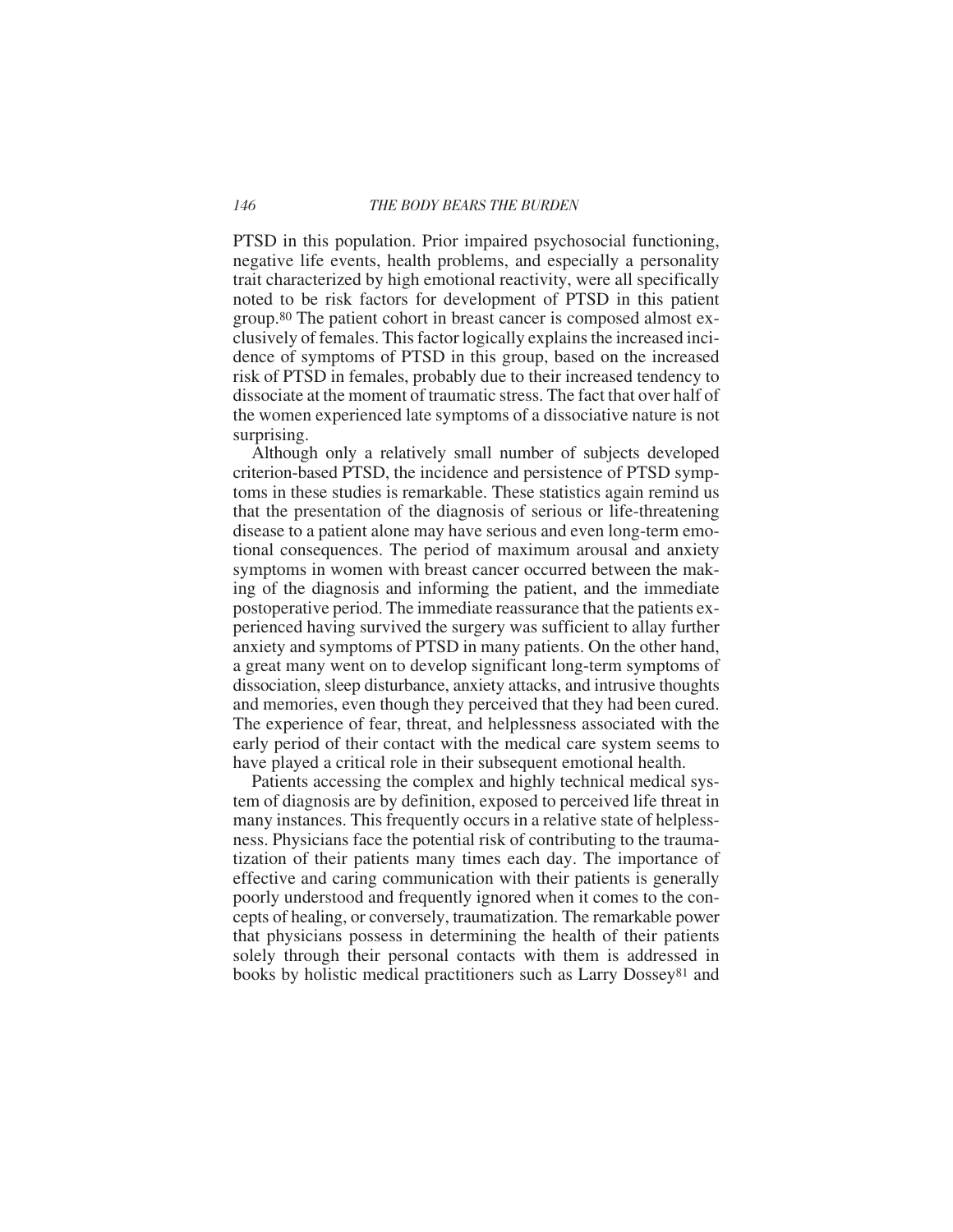Bernie Siegel.82 Caring communication is essentially ignored in the education of physicians, and yet, emotional attachment is probably the primary source of protection from being traumatized.

An intact social support network in the face of overwhelming traumatic stress will often shield the victim from the late symptoms of trauma. This particularly applies to children, whose emotionally and physically available caregivers are the primary factors in protecting them from traumatic stress.83 In the case of serious illness, the physician may play the pivotal role in the patient's system of emotional and social support. Too often, physicians assume that patients cannot understand the complexity of the process by which they arrive at diagnostic and treatment decisions, and do not try to educate the patients and enlist them as partners in both the diagnostic and treatment processes. Telling a patient with back pain, "I really can't find anything seriously wrong, but I think we'd better get an MRI," means to the patient, "He's really more worried than he's willing to tell me; there must be something seriously wrong."

Approaching any diagnostic work-up for potentially serious disease will inevitably engender anxiety on the part of most patients. Enlisting them as informed and educated partners in the diagnostic process, however, lessens their sense of helplessness and loss of control, the primary factors that may predispose them to long-term emotional distress in the face of subsequent serious disease. This is especially important in the face of pressures to perform complex tests because of concerns about medical legal issues in our increasingly litigious medical system.

# *THE ROLE OF PAST TRAUMA*

The previous breast cancer studies also illustrate the importance of being aware of the patient's legacy of traumatic experience when approaching diagnosis and treatment for serious disease. Premorbid life trauma, psychiatric or physical illness, or recent negative life events are all predictors of impaired emotional adjustment after serious illness. Identification of these risk factors in presurgical patients is basically ignored in current medical practice. Studies of PTSD and other psychiatric disorders implicate the patient's past emotional health in the development of these disorders. The medical and surgical litera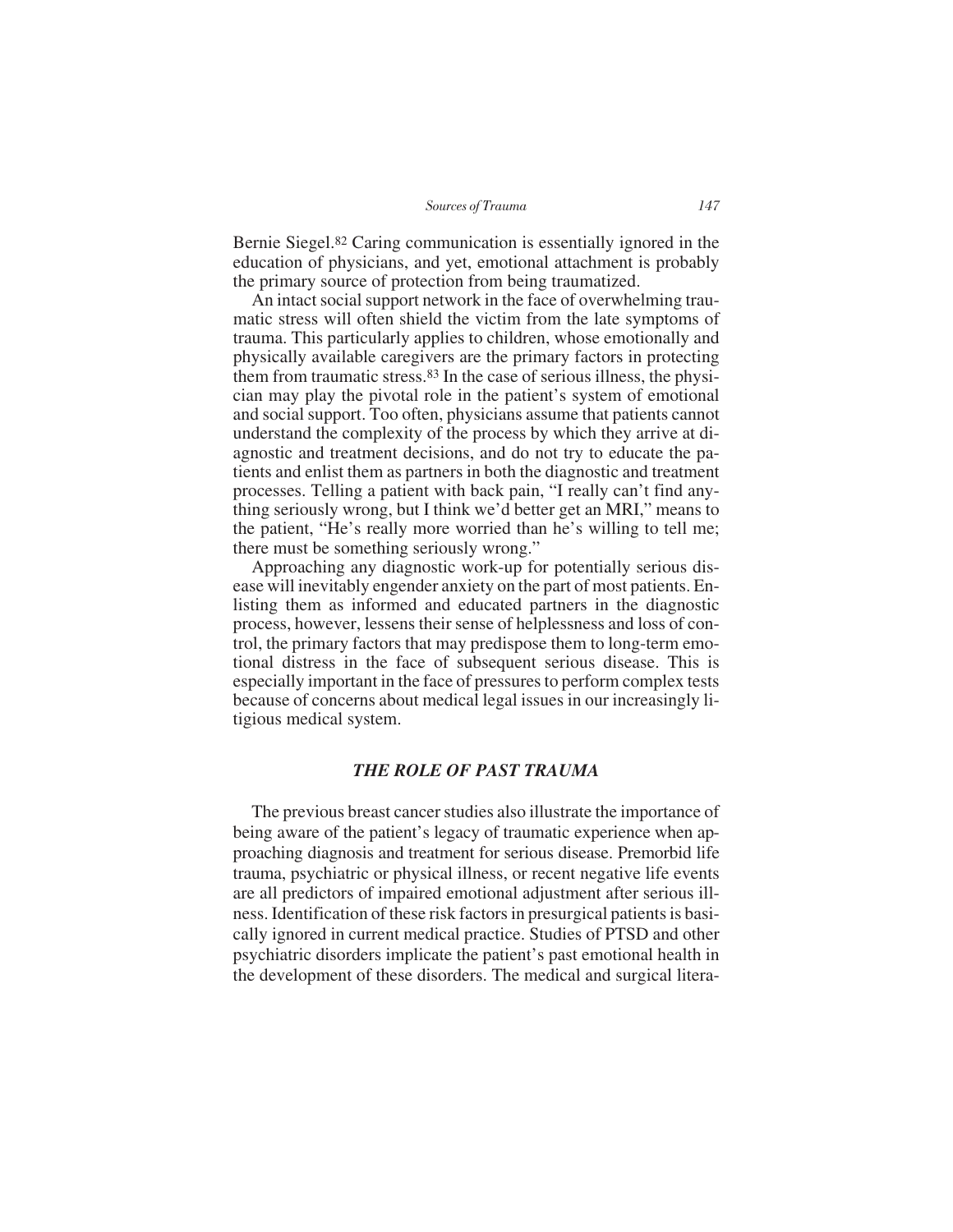ture has largely ignored the predictable emotional complications in these at-risk patients when confronted with diagnostic workup, surgery, or medical treatment for potentially life-threatening illness. The result is a large group of patients who develop delayed emotional symptoms, as well as a pattern of physical symptoms, especially chronic pain, which defy physiological and anatomical explanation. Failed back syndrome, persistent radicular pain attributed to "arachnoiditis," variations of reflex sympathetic dystrophy (RSD), and complex regional pain syndrome (CRPS) are examples of this dilemma.

Many of these chronic pain problems involve dissociation and somatization disorders, well-known late manifestations of PTSD. The tendency for victims of trauma, especially children, who have experienced dissociation to dissociate again when traumatized, is well documented (see Chapter 8). Such patients are also inordinately sensitive to threatening events that in other people might not be thought to represent trauma. The sterile and alien environment of the surgical theater may be sufficient in this patient population to trigger a dissociative reaction, leading to persistence of somatic manifestations of the presenting complaint despite anatomically corrective surgery. The analogy is similar to that of the previously traumatized victim of a trivial MVA who develops a full-blown whiplash syndrome. Patients with these specific problems, as well as myofascial pain, constitute the majority of referrals to chronic pain programs. The high incidence of past life trauma, especially child abuse, in the chronic pain population suggests that identification of patients with these risk factors before elective surgical intervention might help to avoid subsequent emotional morbidity, and the perpetuation of "nonphysiological" pain. Incorporation of preventative emotional and social support systems to deal with the helplessness and trauma of life-threatening disease, especially involving surgery, may be critical to ultimate healthy recovery in such patients.

#### *AWARENESS DURING ANESTHESIA*

Since the introduction of ether anesthesia by Morton in 1846, the occurrence of awareness during anesthesia has been well recognized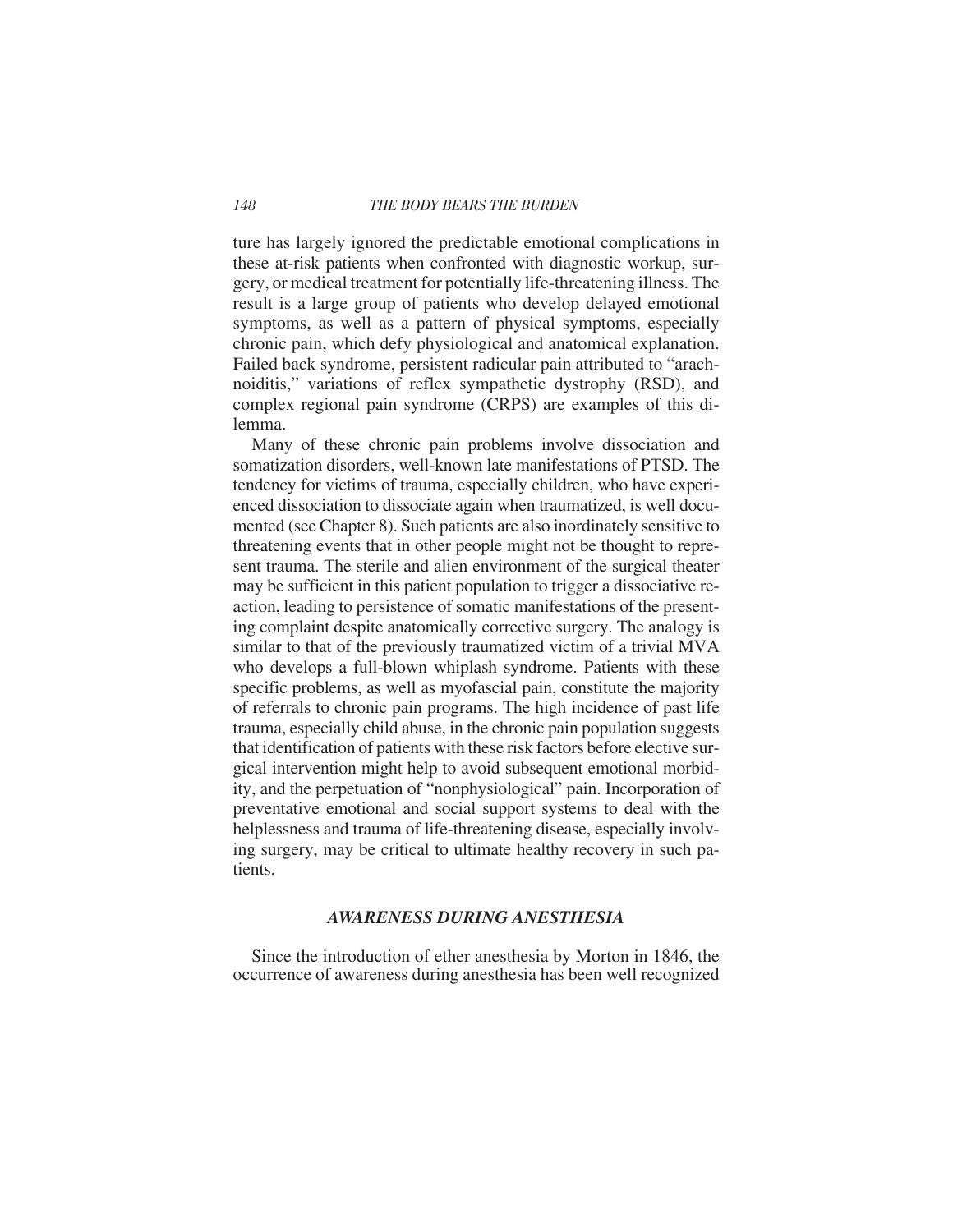and documented. Morton himself documented such a case during his career.84 The resulting motor response of the patient awakening under anesthesia was usually sufficient to prompt the anesthetist to increase the depth of anesthesia, and shorten the period of the pain experience. With the introduction of curariform operative paralysis, however, patients lost the ability to respond to inadequate levels of anesthesia, and scientific reports of anesthetic awareness began to address the issue of posttraumatic neurosis in such patients.85 Patient reports of awareness under anesthesia often addressed the overwhelming sense of helplessness that the patient experienced and the panic that it produced. Even in the absence of an experience of pain during the period of awareness, many patients developed symptoms of PTSD.86 Typical symptoms in such a subject group include insomnia with sleep avoidance, flashbacks of paralysis and terror, flashbacks of pain with light sleep or with cues related to the operating theater. Panic or flashbacks with hospital-related cues, such as the color blue (scrub suits), medicinal smells, clinking silverware (surgical instruments), or hospital-related television shows are common.87 In many cases, explicit recall of the events during the period of anesthetic awareness is remarkably clear and accurate, despite the fact that the anesthetic record did not reflect physiological changes that might give a clue to lightening of the depth of anesthesia.88,89 Recall of negative comments by the operating team in these cases, especially when directed toward the patient, is noted to have particularly negative effects on emotional outcome. Clearly, explicit memory for events occurring during surgical anesthesia occurs in many cases of anesthetic awareness.

The role of explicit and implicit memory in trauma has been discussed (see Chapter 4). Explicit memory is verbal, semantic, conscious, and able to be elicited voluntarily. Implicit memory is not associated with conscious recall, but is represented by motor skills, conditioned responses, or emotions. Some studies suggest that implicit memory still may be involved in the processing and storage of information under anesthesia.90 If so, those experiences associated with emotionally charged events, such as pain, paralysis, helplessness, or derogatory remarks while supposedly under anesthesia may be expected to contribute to intraoperative traumatization. The clinical features of memory in traumatic stress are characterized by their predominantly sensorimotor and emotional content, and by their rel-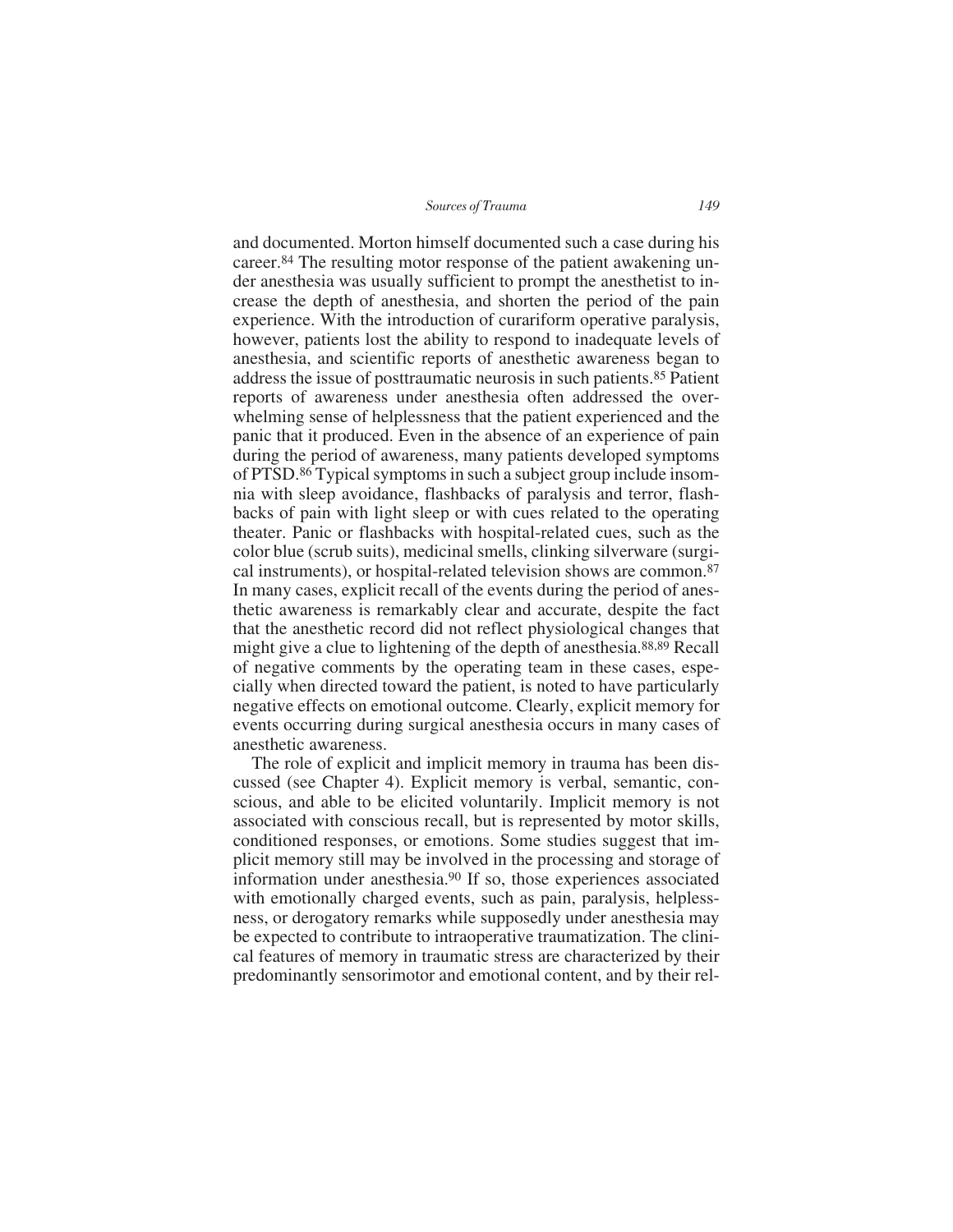ative lack of verbal or narrative content.91 This fact emphasizes the role of implicit memory in the retention of memory for traumatic experiences. Even in the absence of explicit recall, the occurrence of unexplained postoperative emotional responses, unpredictable problems with pain control, or persistence of preoperative pain experiences despite successful surgery, might be due to the lightening of anesthesia during the surgery sufficient to imprint implicit memory for the experience.

The appearance of even partial symptoms of PTSD after a surgical procedure should raise concerns about a degree of lightening of anesthesia during the surgery sufficient to reproduce the emotional content of implicit memory through partial awareness. Since there is no accurate way to measure depth of anesthesia, the experience of partial awareness should not be ruled out even in the absence of explicit memory for events of the surgery. In addition, typical symptoms of PTSD may be obscured by the occurrence of dissociation or numbing following a traumatic anesthetic experience.

Awareness of events during a surgical procedure while paralyzed represents an ultimate expression of trauma in the face of helplessness, the prime condition for the development of PTSD. In the absence of any ability to exercise the fight/flight response, the inevitable response is the freeze or immobility response, the autonomic correlate of dissociation. Even if fragments of explicit memory for the events surrounding the awareness experience exist, they may be suppressed through dissociative amnesia. Reluctance by the patient to inform the surgeon or anesthesiologist of the episode of awareness has also been frequently documented, and may contribute to the physician's misunderstanding of supposedly unexplained postoperative distress.<sup>84</sup> Under such circumstances, emotional expression of the trauma may present in a delayed fashion in the form of somatization, dissociative symptoms, panic disorder, obsessive-compulsive disorder, or depression.9 Physicians frequently attribute such postsurgical behaviors to the stress of the underlying illness or to premorbid maladaptive personality traits.

With these considerations in mind, prevention of morbidity from episodes of anesthetic awareness needs to be addressed through postoperative evaluation and debriefing. If clues to the experiencing of awareness during surgery are present, even if only in the form of unexplained somatic and emotional symptoms, counseling should be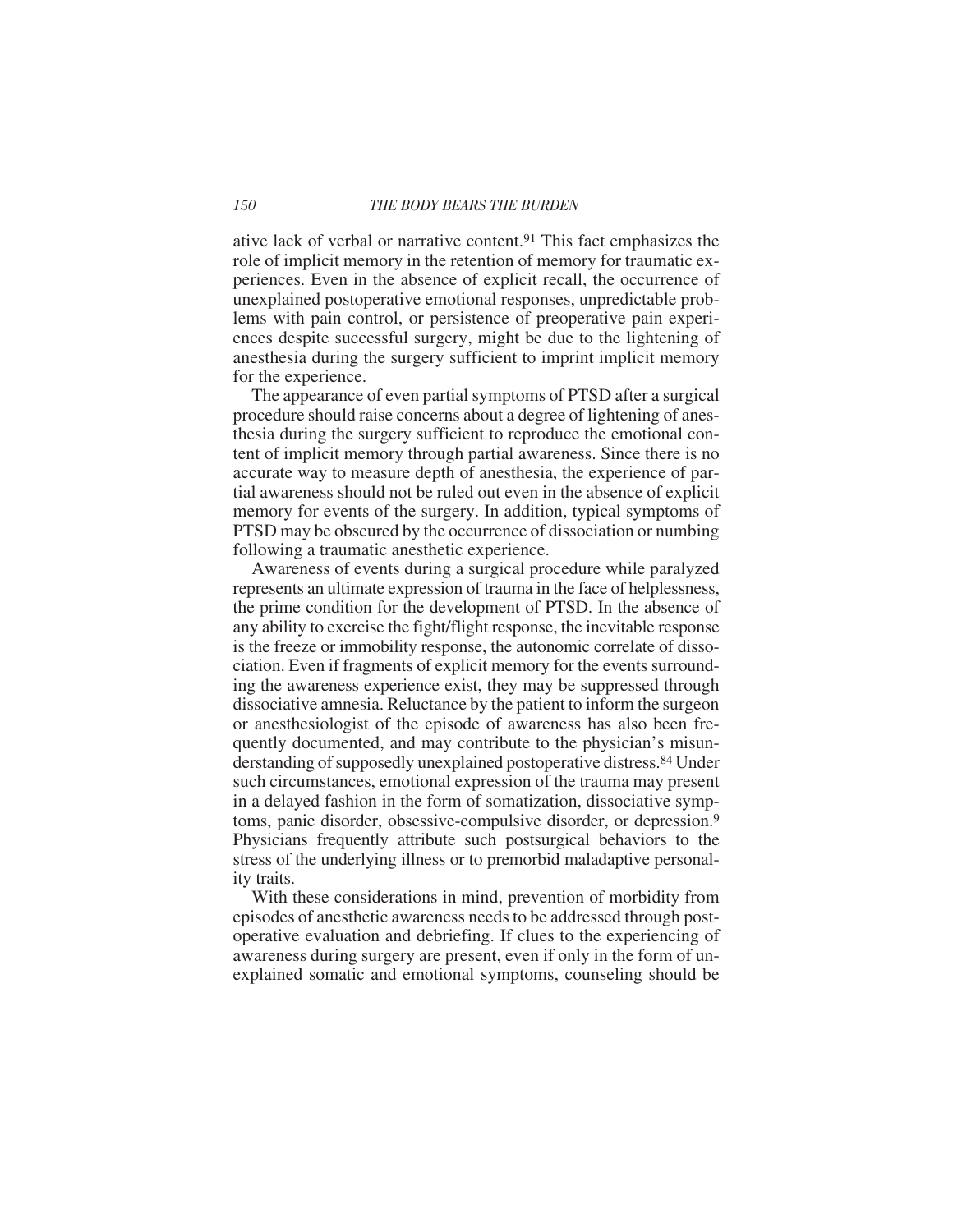initiated. The goals of this counseling should include validation of the experience, assistance in recovering explicit memories of the event, and integration of these memories into a meaningful narrative. Exposure-based therapy may be necessary to desensitize the experience and place it into a benign perspective.

#### *PEDIATRIC MEDICAL TRAUMA*

### *Fetal and Neonatal Trauma*

The idea that children might be traumatized by their contact with our system of medical care has been largely rejected for over a century. This concept was primarily based on the unfounded opinion by most physicians that infants could not process information, remember, learn, or for that matter feel pain, before myelination of frontal and limbic pathways has occurred. It was not until 1988 that the American Medical Association declared in a report on the most recent research that infants could feel pain. Before that date, many surgical procedures on infants were performed with only curariform paralysis without the benefit of general or local anesthesia.

Until about 1986, surgery for patent ductus arteriosus, involving insertion of arterial catheters and chest tubes, and thoracotomy with rib retraction, was performed in infants under only curariform paralysis. This traumatic experience involved one and one-half hours of exposure to complete helplessness and overwhelming pain without any concept of the effects of this trauma on the infant.92 Chamberlain documents the case of a boy, born at twenty-nine weeks gestation, who underwent ventriculo-peritoneal shunting for hydrocephalus under curariform paralysis.93 At fifteen, he was severely phobic about doctors, hospitals, medical procedures, and the sight of adhesive tape and bandages. He would not allow anyone to touch his head, neck, or abdomen, the site of his surgical incisions for the shunt operation. Clearly this neonate had experienced and processed the existential traumatic stress to which he had been exposed. Processing of traumatic memory takes place through implicit memory mechanisms and centers, many of which have achieved myelination during and even before the neonatal period. There is every reason to believe that perception and processing of pain experiences in the neonate are more than sufficient to induce the process of traumatization.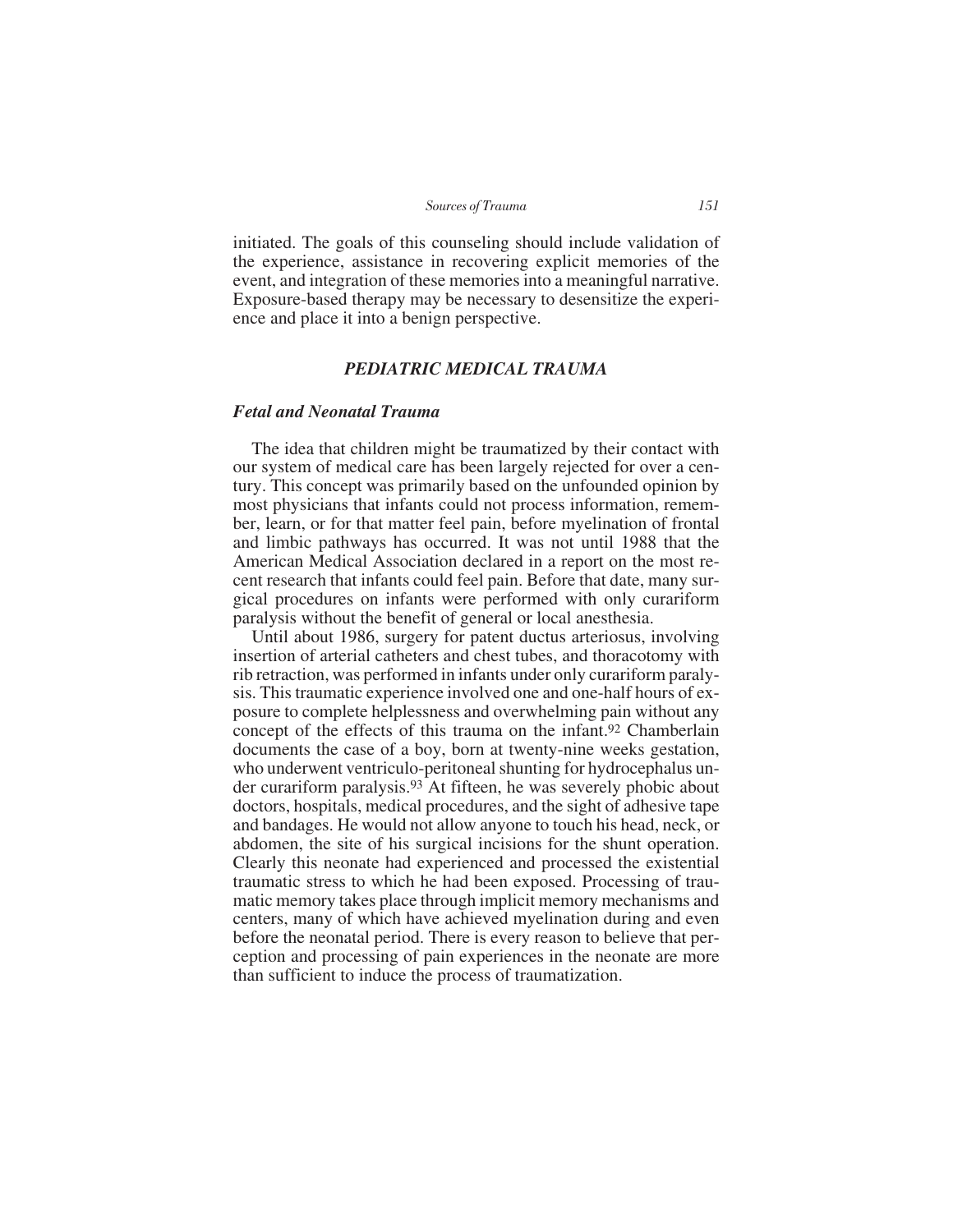There is also ample evidence for early sentient interaction of newborn infants with their environment. Newborns and even fetuses in utero have been shown to be capable of classical habituation and conditioning.94,95 Fetuses confronted with an amniocentesis needle invading the uterus have been shown to exhibit fearful and defensive behavior.96 Intrauterine needling of the fetus has been shown to elicit a full-blown stress-related increase in plasma cortisol and B-endorphin levels, with evidence that modulation of the stress response is slower than in the adult.97 Fetuses can also learn to adapt their behavior to control the environment. Through regulating the frequency of sucking on a nipple, an infant will learn to access his mother's voice when presented with a sequence of voices through headphones.<sup>98</sup> The evidence for learning in utero by the unborn fetus, in the pediatric intensive care unit by the premature infant and in the normal full-term newborn, is overwhelming.<sup>99</sup> The assumption that infants in all stages of development do not experience pain, do not register arousal with threat, and do not process a response to traumatic stress is clearly outdated and invalid. The risks of induction of traumatic stress in the medical management of the premature newborn and as-yet unborn fetus cannot be underestimated. When one takes a history of childhood trauma from a patient one usually addresses psychological, physical, and sexual abuse in the first decade. Little if anything in the PTSD literature addresses the terrible trauma to which premature infants are exposed, or the long-term behavioral and emotional sequelae of that trauma.

The other major threat facing the newborn infant is the modern day obstetrical theater. Infants born in the hospital face a cold, brilliantly bright, noisy environment associated with fetal monitoring probes inserted in their scalp, metal forceps on their heads, the jabs of lancets in their heels, suction tubes in their noses, mouths, and tracheae, and caustic liquid instilled into their eyes. They also face separation and isolation from their mothers at the moment of birth, the most critical period for infant-maternal bonding, the period most important for early attunement. I personally viewed a "natural childbirth" video, developed for prenatal education classes, in which a mother gave birth to her infant in an unmedicated delivery with her husband in attendance. After the umbilical cord was cut, instead of placing the baby on her mother's breast, the nurse took the infant to a bassinet, where she began to perform vigorous nasotracheal suction. The infant exhibited a vigorous Moro (startle) reflex, but after two or three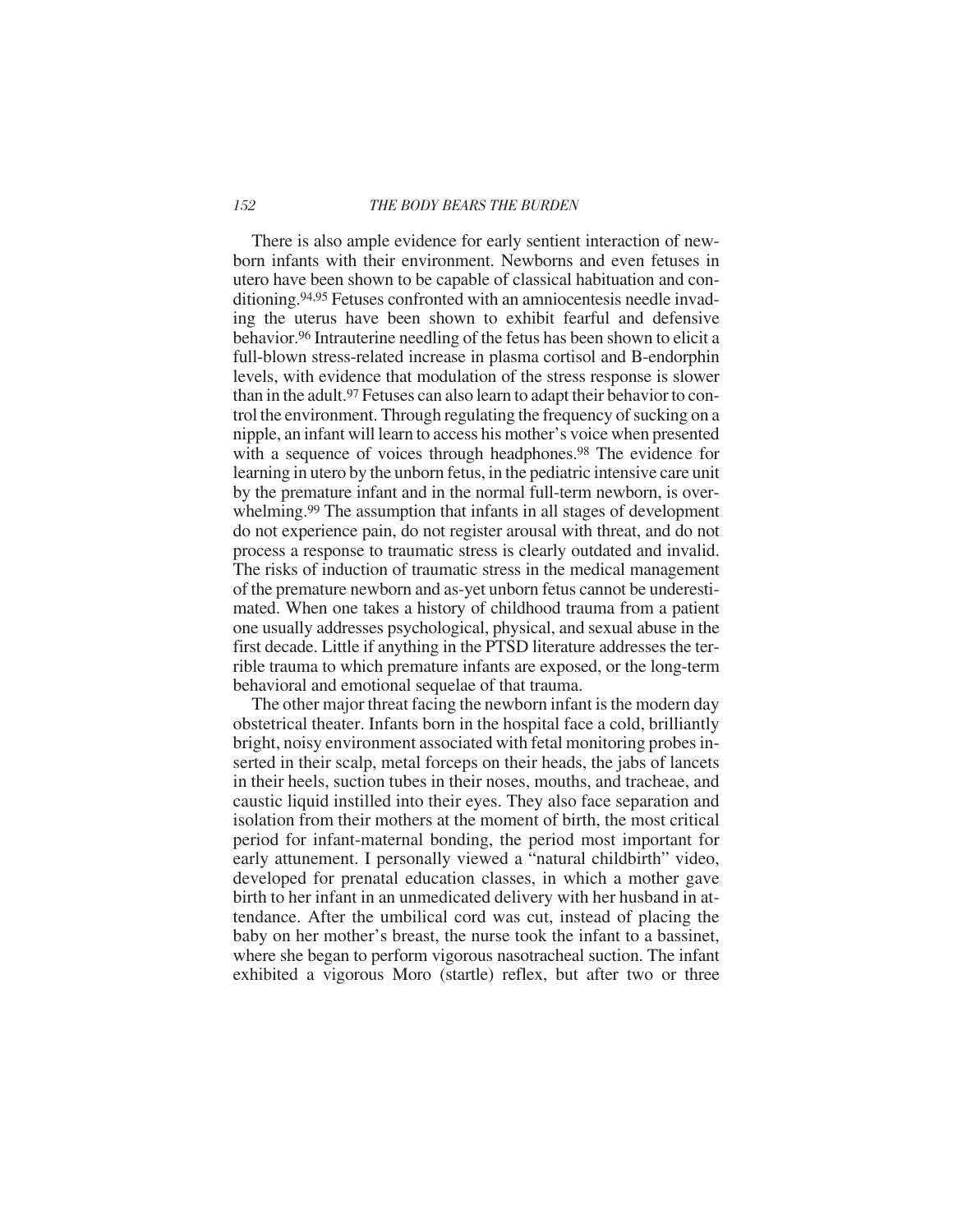assaultive suction sequences, the infant became limp and unresponsive. When the infant was finally placed on the mother's breast, it remained limp and immobile, locked into its very first freeze response in the face of needless and brutal traumatization by a supposed caregiver.

The current medical philosophy of birth appears to be driven by the pervasive fear of injury to the newborn infant that, unfortunately, is partly based on medicolegal concerns, as well as the increasing worship of the technology of medicine. Although there is overwhelming evidence that fetal monitoring and a higher rate of cesarean sections has not lessened fetal mortality or morbidity, the standard use of these invasive procedures has now been established as a benchmark for obstetrical care. Fetal morbidity in the absence of these procedures is considered a red flag for litigation.

Birth is an inherently natural process. It provides the earliest opportunity for enhancement of infant brain development required to provide resiliency in the face of threat through early maternal bonding. The brain at this stage of life is not at its most adaptable state; it is rather at its most vulnerable. Exposing the newborn to traumatic stress through thoughtless invasive and painful medical procedures is senseless and dangerous. Many child psychologists feel that the roots of societal violence, at least in part, relate to birth trauma.93 A large study of 4,200 consecutive births revealed that the combination of birth complications and maternal separation were powerful predictors of violent crimes in later life.100

Male infant circumcision, still often performed without anesthesia, continues to be one of the most blindly accepted but inherently traumatic experiences of the neonate. While the male newborn is immobilized by wrapping it in a sheet, the penis is swabbed with alcohol to induce an erection, a clamp is placed over the penile foreskin and painfully tightened, and the foreskin excised in a circular fashion with a scalpel. The procedure is so "simple" that most medical students, including myself, have been allowed to perform it. The infant will be observed to cry bitterly, often exhibit a series of Moro reflexes, and then lapse into immobility. Only recently have physicians begun to advocate local anesthesia when performing circumcisions. Recent studies reveal that circumcised boys show significantly more severe emotional response to vaccination injections at ages four and six months than boys who have not been circumcised.101 Over 60 percent of American male infants continue to be circumcised.102 In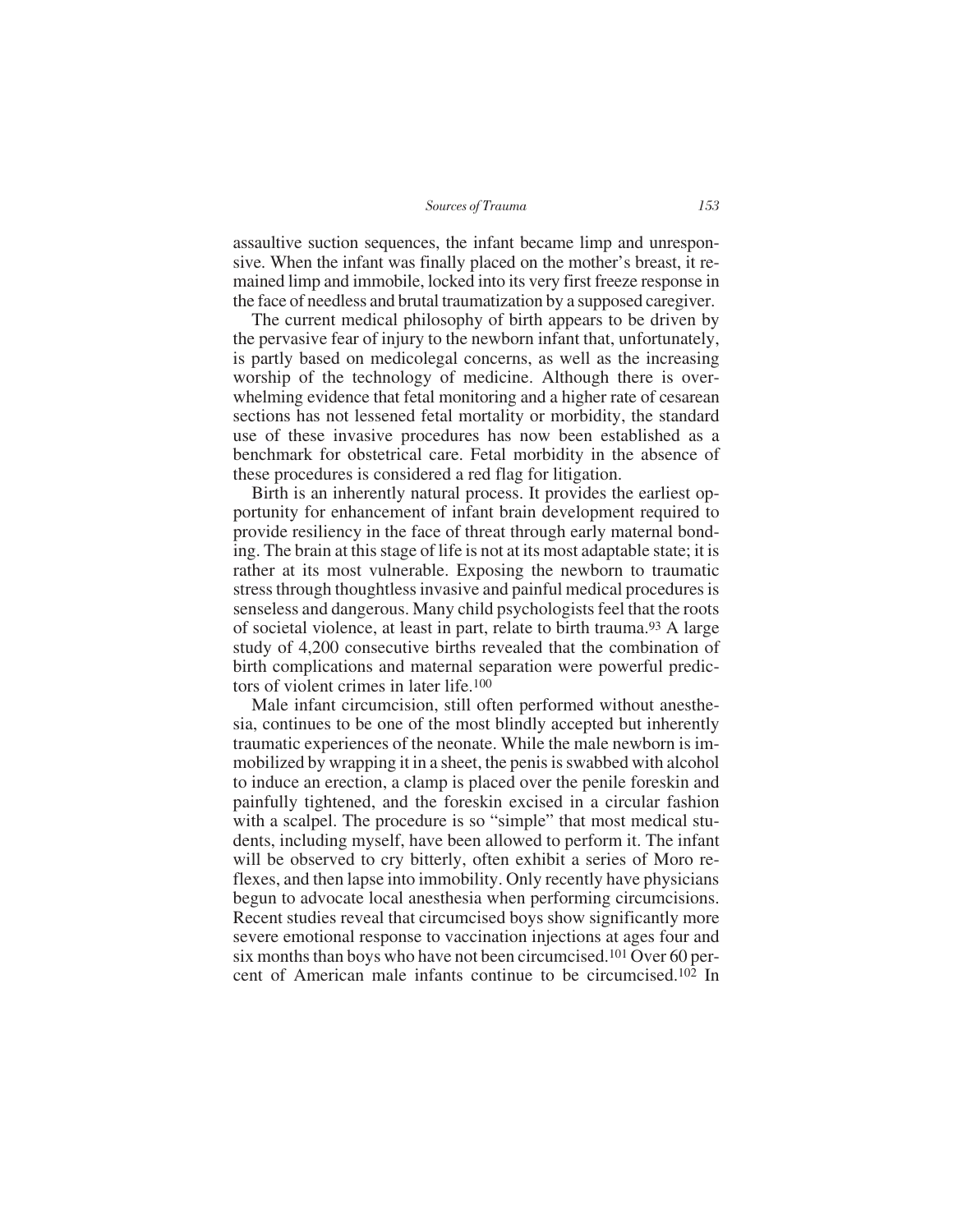March 1999, the American Academy of Pediatrics established a policy recommending that newborn males receive pain relief for circumcision, admitting that the pain experienced by infants at circumcision could have long-lasting side effects.102

#### *CHILDHOOD MEDICAL TRAUMA*

Both neonatal and pediatric stress responses, measured by the release of catabolic stress hormones, are significant in anesthesia and surgical settings and are relatively greater in magnitude than adult responses to similar medical procedures.<sup>103</sup> The brains of young children, therefore, regulate arousal less efficiently than adults, and are more susceptible to traumatization. Not surprisingly, emotional and behavioral problems have been reported often in children subjected to anesthesia and surgery. The procedure studied the most is childhood tonsillectomy. As always, the measures used to assess such responses affect interpretation of the outcomes. In general, phobic and disruptive behaviors seem to be the most common, and appear to be time limited and reduced by presurgical emotional support.104 Responses indicating traumatization are by no means universal, but when present, may be quite dramatic.

Perhaps the most potent evidence lies in the stories themselves, in this case involving a number of my own medical colleagues who have undergone ether anesthesia and tonsillectomy in their first decade. One recalls that for many years thereafter, he could not spontaneously yawn without feeling panic and stifling the yawn. He recalls the operating room nurse encouraging him to inhale deeply during ether induction, an act that for years he found threatening when it involved yawning. Another colleague who underwent five experiences of ether anesthesia before the age of eleven had a phobia of falling asleep throughout his childhood, primarily due to a fear of being unconscious. He also had a morbid childhood phobia of the smell of ether and other volatile chemicals. His pursuit of the medical profession can only be attributed to traumatic reenactment. Many of us in the medical profession recall being allowed to perform ether anesthesia induction on children for tonsillectomy under the supervision of an anesthetist. The event is characterized by wrapping the child in a sheet while an orderly forcibly holds the child down to the gurney. A gauze-covered metal cone is clamped over the child's nose and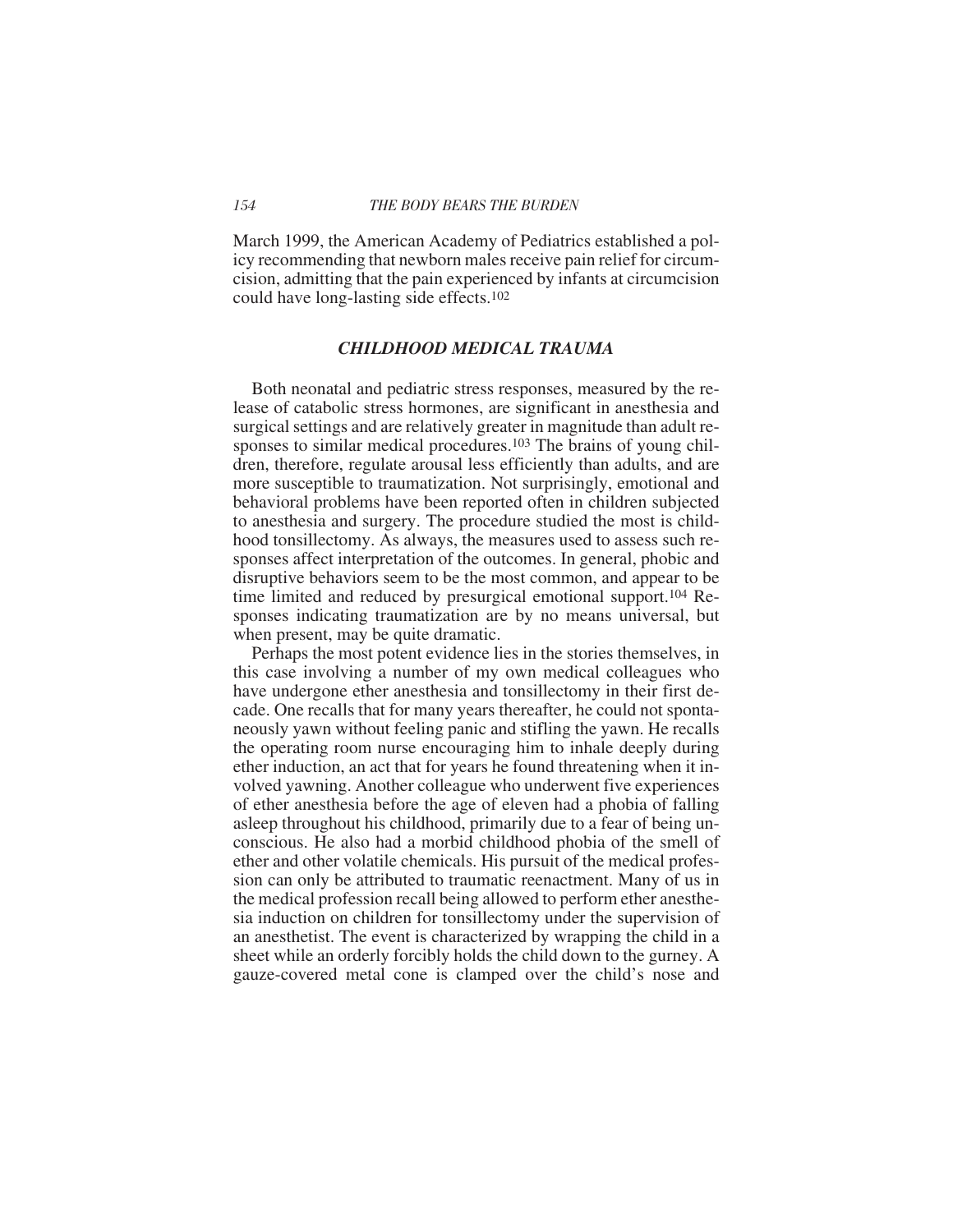mouth, and ether is dripped from a can onto the gauze while the child screams and thrashes. During the surgery, the mask must be removed for the surgical procedure itself, as well as for suctioning, and then placed back on the face to deepen anesthesia when the child begins to gag and cough due to the secretions and blood. The scene can only be described as barbaric, and the child exposed to it no doubt experiences the same horror.

The practice of immobilizing children by wrapping them in a sheet and isolating them from their mother when performing simple emergency room suturing for routine lacerations has all of the elements of threat and helplessness required to induce traumatic stress. One patient described the injection of local anesthetic for a scalp laceration as terrifying, and still recalls the certainty that the doctor was injecting his brain, and that he was going to die. Another child who was separated from her mother for essentially the same procedure, demonstrated anger and rejection of her mother, and acting-out behavior for months thereafter.

Unfortunately, more detailed or controlled studies of the effects of our technological system of medicine on children are not available at this time. Anecdotal medicine is uniformly rejected as a means of arriving at meaningful scientific conclusions, and for good reason. Using the words, "in my experience," to justify a medical conclusion merits immediate skepticism; yet, catastrophic complications of medical procedures also merit immediate attempts to correct the fallacies in those procedures. Applying the concepts of traumatic stress to many current medical practices, reviewing the data from analogous sources of trauma in our society, and recognizing the results of that trauma should compel us to reassess some of our current standards of treatment for our patients, especially our children and infants. Anecdotal experience in medical practice does suggest that traumatization with all of the features discussed previously occurs with shocking frequency, and undoubtedly, contributes significantly to the load of life trauma that ultimately may have devastating long-term effects on the individual.

#### *CONCLUSION*

I have only touched on the numerous sources of trauma in our world and society, neglecting entirely issues of torture, imprison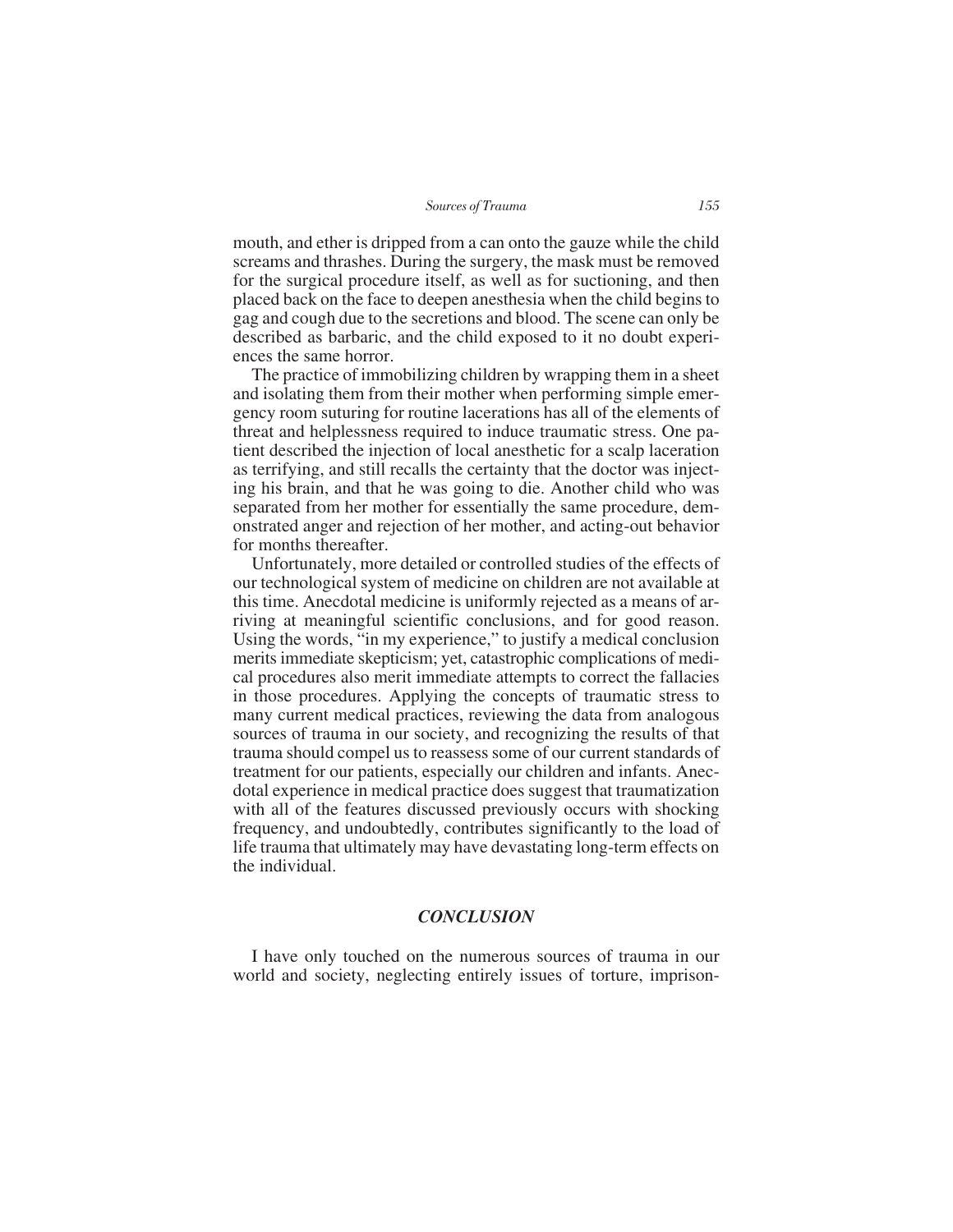ment, genocide, civilian experiences in war, and natural disasters to name but a few. I have previously addressed the role of motor vehicle accidents as a relatively unappreciated source of cultural trauma. I have also emphasized what I perceive to be a generally neglected source of trauma, our current system of medicine, because I am familiar with it, both as a childhood patient and a practitioner. I also see its influence on patients who suffer from chronic pain, often not because of an injury but because of the tests and procedures used to diagnose and treat the pain. Trauma will always be with us. Our bodies are designed to deal with it as an inevitable life occurrence. It certainly behooves us as the caregivers and healers who attempt to lessen the ravages of unresolved trauma not to contribute to its effects through procedures, institutions, traditions, and behaviors that unknowingly serve to initiate or perpetuate trauma.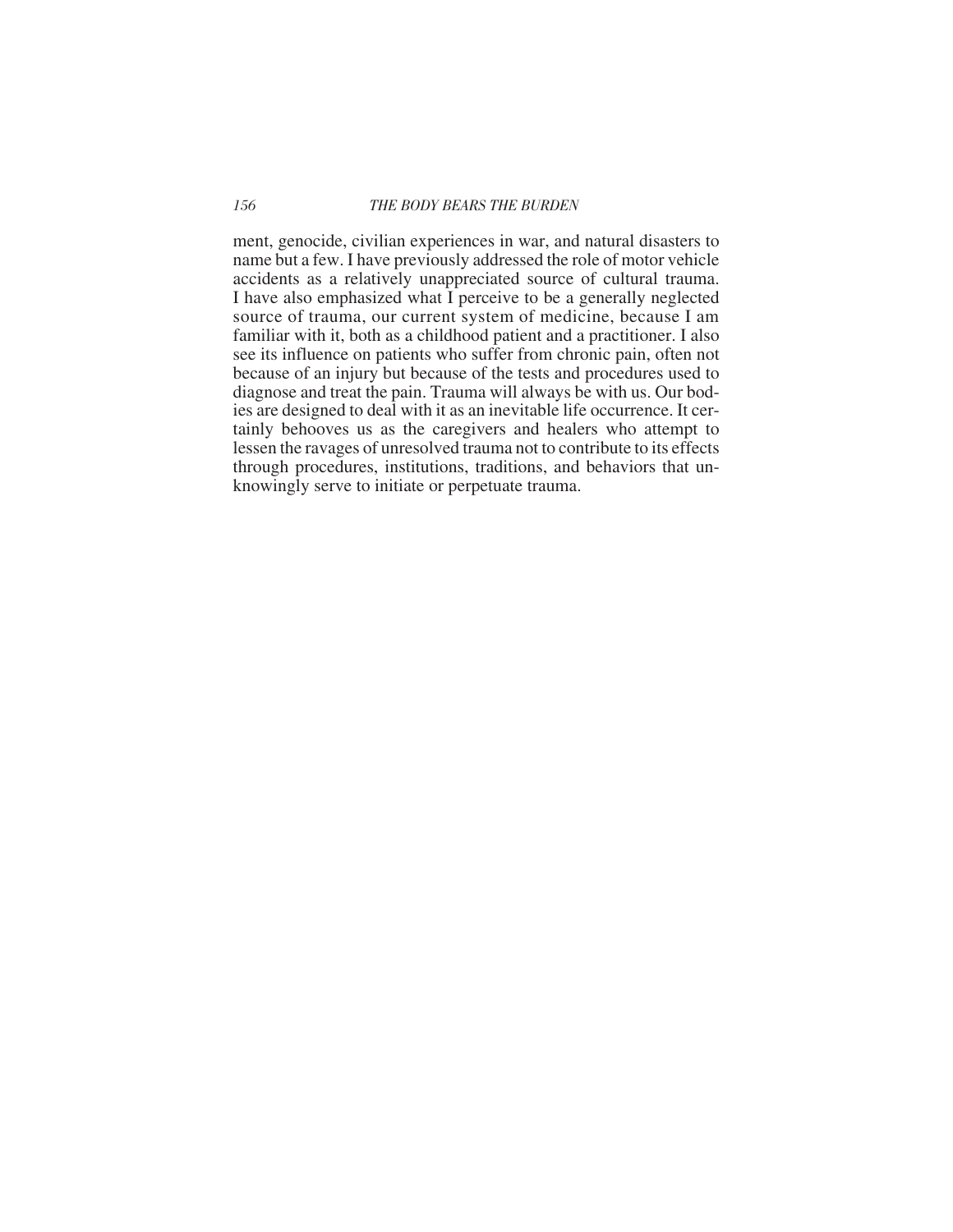# Chapter 10

# Trauma Therapy: Future Directions

Marge, at fifty, awoke daily with the stiffened tissues and dragging fatigue of the fibromyalgia patient. She had been disabled for a decade by the pain, exhaustion, and intrusive and muddled thoughts associated with this puzzling condition, and despaired of any hope of recovery. I saw her for a friend, one of the therapists in town who practiced Somatic Experiencing, and was not optimistic about her chances for healing with trauma therapy, since she clearly was markedly dissociated from normal perception of her body and had no clear-cut history of inordinate life trauma. Nevertheless, at his encouragement we enrolled her in pool therapy utilizing Watsu, a warm water-based form of shiatsu massage, in this case also incorporating body tracking of the "felt sense," part of the technique of somatic experiencing. With Marge's first exposure to this technique, she had a severe dissociative episode, in the form of a pseudoseizure. Using great caution, my friend and the Watsu therapist continued to treat her, stopping the pool therapy at the first sign of dissociation, and immediately taking her to a small room where she was allowed to recover, wrapped in blankets and resourced by the therapist. Invariably Marge would go through a stereotyped pattern of body trembling and deep breathing until she recovered, a process often taking over an hour.

After several months of cautious weekly treatment, she began to show strange gulping and gasping behavior as part of her recovery from her Watsu sessions. For the first time, she recalled that her mother had told her about her very traumatic birth, with strangulation by the umbilical cord requiring intubation and assisted respiration for over twenty-four hours. With the appearance of this unusual respiratory response to the Watsu sessions, her morning pain began to clear, her sleep became restorative, and her sense of cognitive slowing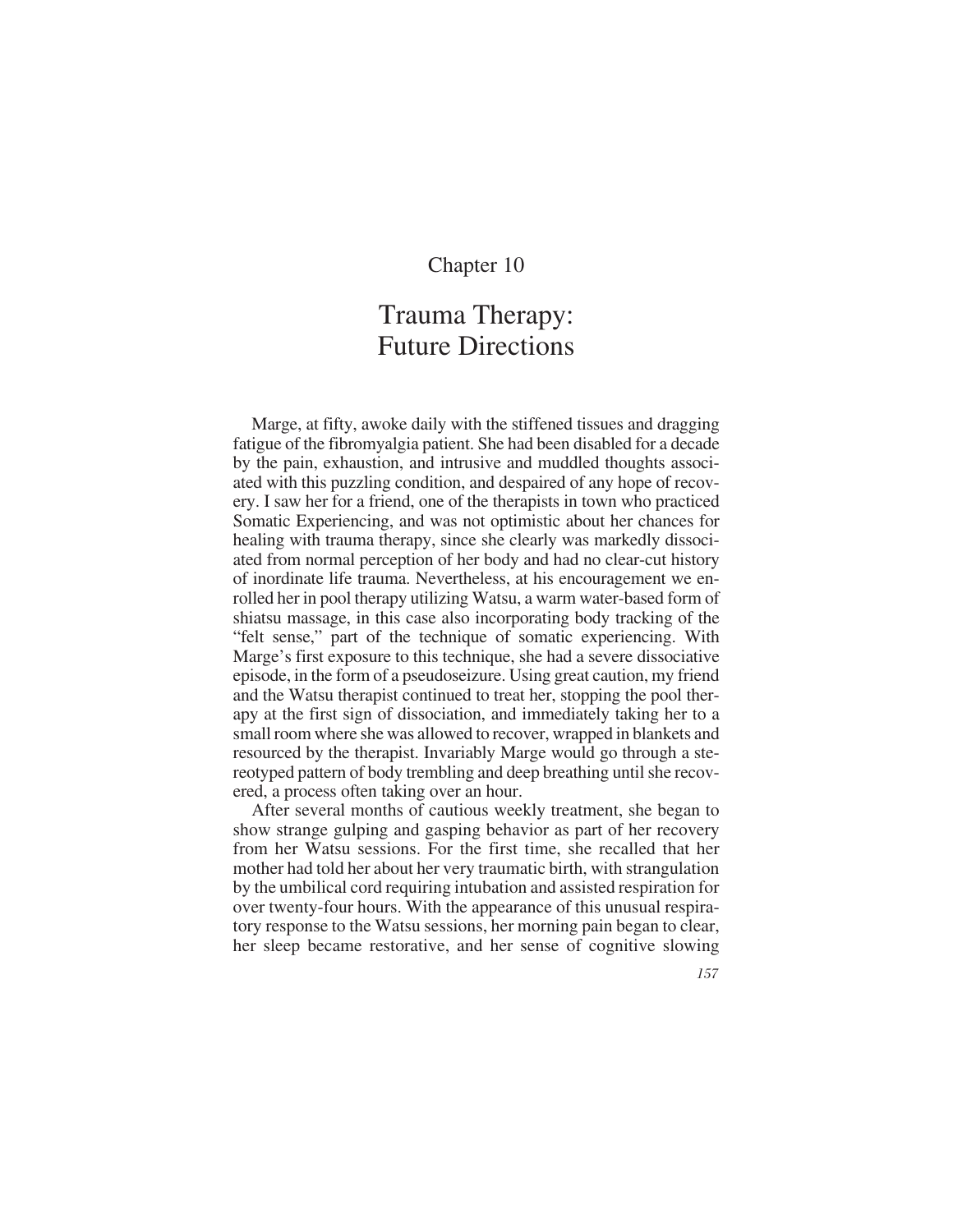cleared. She continues to manifest slow but remarkable remission of symptoms of fibromyalgia, but also remains extremely vulnerable to recurrence of symptoms with any life stress.

\* \* \*

My goal in this chapter is to integrate existing opinions and data on the most accepted methods of therapy for PTSD into an approach to therapy based on somatic concepts of trauma. I strongly feel that new models of somatically based treatment for trauma need to be explored and tested in the light of emerging data concerning the psychophysiological basis for PTSD, and the theories presented in this book. With this understanding in mind, I beg the forbearance of my psychology and psychiatry colleagues, and hope that the ideas presented may be applicable to some of their treatment paradigms.

With the addition to the DSM-III in 1980 of post-traumatic stress disorder as a diagnosis distinct from other anxiety-based disorders,<sup>1</sup> increasing attention has been given to specific treatment models for this common problem. Group therapy involving trauma victims has been a mainstay of treatment since combat-related trauma was again brought to the world's attention after World War II.2 The impetus to explore treatment models was again revived by the Vietnam War experience, and by the designation of PTSD as a unique condition. Based on these experiences, enhancement of interpersonal connections through family and social support systems, including those involving fellow victims of trauma, has become a central thesis for therapeutic management of PTSD. This approach, together with other forms of cognitive therapy, falls under the category of resourcing the victim's own self-regulatory mechanisms for dealing with the intrusion of painful emotional and physical symptoms. Although limited in scope, these therapies provide a useful start to the process of traumatic healing.

## *COUNSELING AND VERBAL/COGNITIVE THERAPY*

Memory mechanisms in trauma guarantee that the access to these memories and their meanings in a verbal context may be difficult or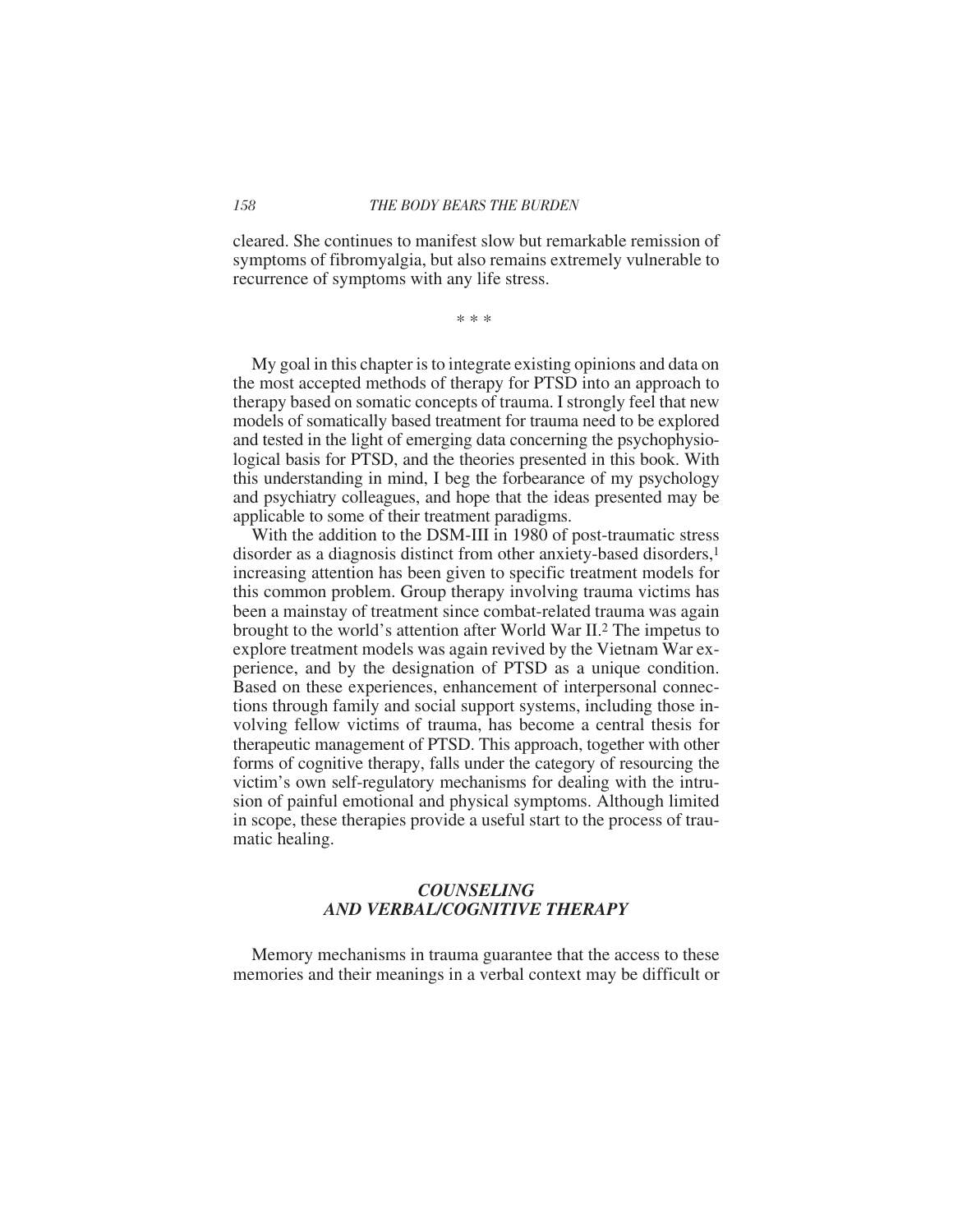impossible. As we have noted in Chapter 4, traumatic memories tend to be stored in an emotional or somatic context, and the victim simply may not be able to place them in a verbal context. Alexithymia, the inability to adequately express emotions or body sensations in words, undoubtedly relates to this problem. A review in Chapter 11 of personal case studies in trauma from my own practice documents a class of patients presenting with bizarre disorders of stuttering, speech blockage, and impairment of immediate verbal processing, clearly on a dissociative basis. Although from a psychiatric standpoint, dissociation is felt to be a fragmentation of conscious awareness, I have attempted to present dissociation as a measurable physiological event, both at the level of the central nervous system and at the dissociated end organ (see Chapter 8).

In this light, a regional physiological basis for these verbal impairments in trauma victims, as well as for alexithymia, may well exist based on recent positron emission tomography (PET) findings. Impairment of verbal expression in trauma may have its roots in reflex inhibition of metabolic function in portions of the left cerebral hemisphere, especially Broca's area.3 References to "speechless terror," and other metaphorical analogies reflect the well-recognized inhibition of verbal functions in trauma. Cognitive therapy involving verbal interaction, insight, and interpretation under these conditions of impairment of verbal expression would be predictably difficult. This dilemma is in keeping with the conclusions of many trauma specialists that "talking about the trauma" is rarely sufficient to dissipate the self-perpetuating trauma cycle.4

Nevertheless, verbal cognitively based therapy appears to play an important part in initiating the therapeutic process in trauma. The role of the therapist in providing guidance, interpretation, and education through verbal interaction is critical, especially early in the traumatic response. Stabilization through anxiety control skills and identification of the meaning of somatic sensations that represent uncomfortable feeling states, enable the patient to cope with self-perpetuating states of arousal. Encouraging trauma victims to verbalize these somatic sensations may allow them to access and integrate intense feeling states into conscious awareness. Hopefully, doing so may help to diminish the dissociation that contributes to substitution of somatic discomfort for intense emotions. Since access to the underlying hyperarousal and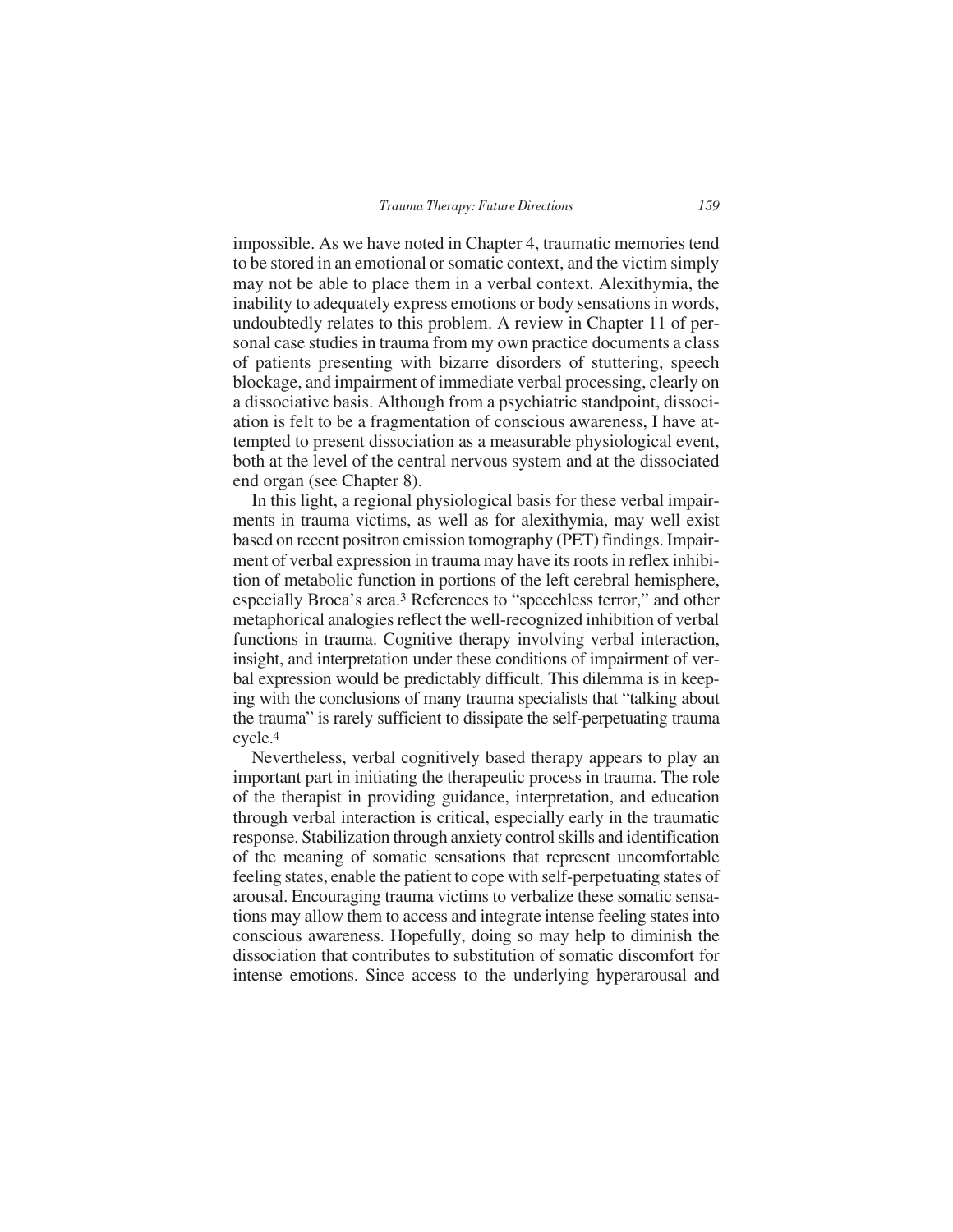anxiety associated with trauma is painful, the presence of the therapist is important in providing a supportive environment for the process. Patients with PTSD suffer from sensitivity to any arousal stimulus. Elicitation of their fight/flight response has become generalized to a wide variety of nonspecific environmental trauma-related cues, in addition to nonspecific sources of arousal. As a result, a trusting environment is extremely important for trauma patients, based to a considerable extent on their predictably increased sensitivity to the nuances of the therapist's behavior and demeanor. Even the facial characteristics or behavioral quirks of the therapist may remind patients of threatening past experiences or perpetrators of their trauma. As a result, great care must be taken to provide an environment of safety and trust to allow the patient to access painful and arousing memories in a form that is bearable and in a setting that is perceived as safe. Bringing these memories and feelings into consciousness, and providing a narrative verbal format for the experience, appears to be necessary to begin the process of integrating the memories into conscious experience, and presumably to inhibit the patient's cue-related arousal recycling. By learning to apply words to these terrible feelings and memories, the patient may begin to attain skills in containing and to some extent controlling them, and in relegating them to past experience rather than to an ongoing traumatic experience.<sup>5</sup>

Patient education is also an important therapeutic goal. Most patients can understand complexities of psychophysiological concepts that might surprise many therapists. Providing a logical cognitive format for the patient's somatic and emotional symptoms serves several important functions. Most patients with symptoms characteristic of somatization and affect dysregulation have been labeled and devalued by their medical providers because they are felt to show symptom magnification, psychosomatic symptoms, or behavior indicating secondary gain. Dismissal or approbation by the very people upon whom trauma victims are dependent for support and care enhances and perpetuates the physiological trauma cycle. The pain and suffering that they experience with perceived rejection is greatly enhanced by their intrinsic vulnerability, and as real to them as acute surgical pain.

Most of my traumatized MVA patients experience a period of marked deterioration of both somatic and emotional symptoms when their insurance company begins to question provider reimbursement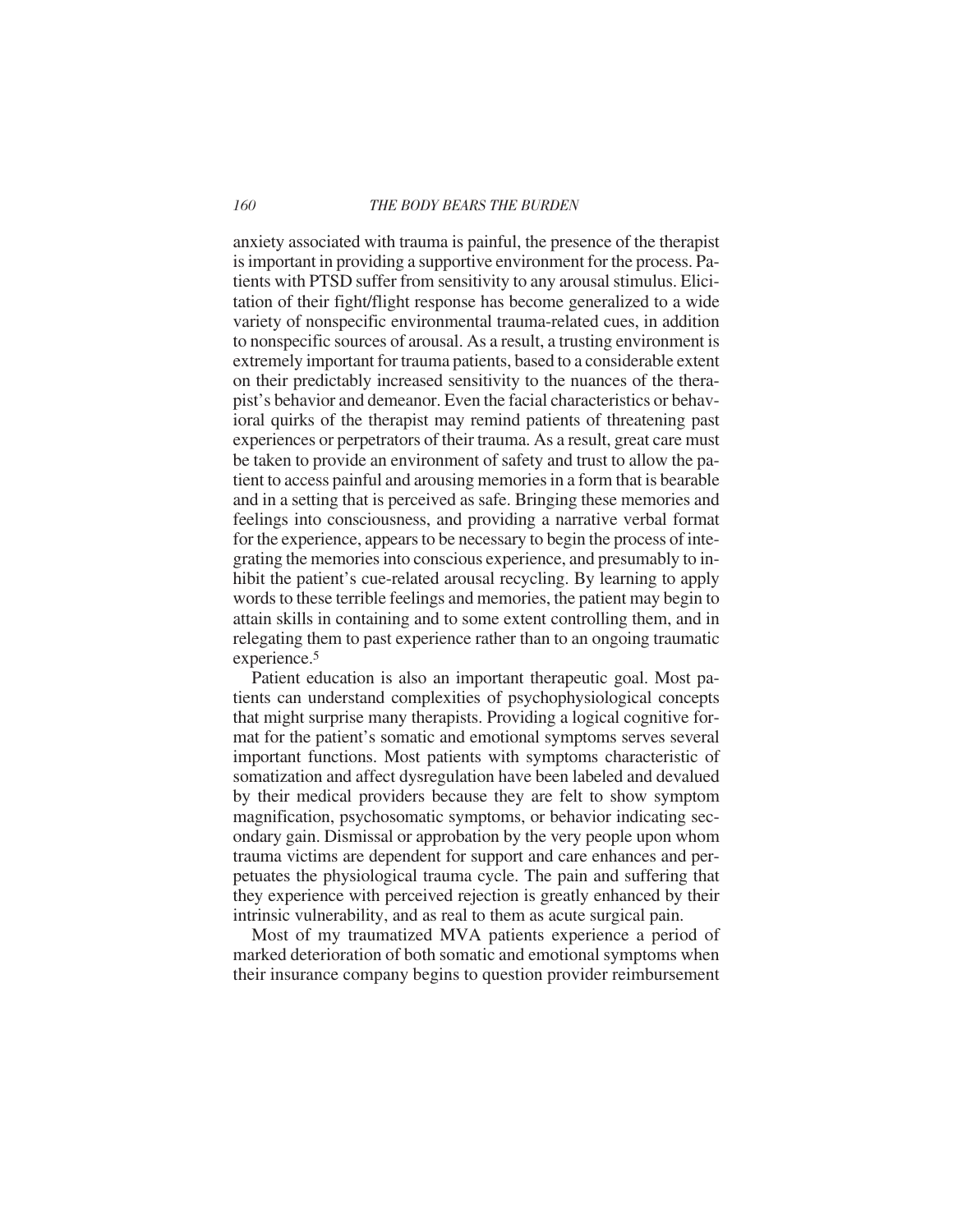or begins the first round of independent medical examinations, and when their legal case becomes active. Their response is usually one of helpless rage, self-doubt, and a sense of devaluation. This process continues to reinforce their state of helplessness, the very basis for their trauma. Under this environment of renewed threat, these patients often experience a recurrence of the entire constellation of physical, cognitive, and emotional symptoms of whiplash.

Detailed education and information about the very valid physiological basis for their physical and emotional symptoms is empowering and restores the sense of control needed for their recovery. Providing words for the meaning of these frightening sensations begins the process of integrating them into a narrative format and a logical cognitive construct. Knowledge and enlightenment in this environment are critical to reestablishing a sense of validity, and restoring a sense of self in the trauma victim.

Enlightenment through education, however, attacks only one facet of the trauma edifice. Knowledge allows the patient to deal with the unbidden and recurrent symptoms of trauma at a higher level, to facilitate interpretation and understanding, and thereby to help the patient achieve some degree of control over painful sensations or memories when they arise. Knowledge does not alter the basic kindled cycle of arousal, recall, muscle bracing, and autonomic cycling that perpetuates trauma. Ultimately, one must gain access to the insidious conditioned trauma response from a physiological and unconscious reflexive approach in order to extinguish, desensitize, inhibit, or quench it. Since such a therapeutic process is likely to present substantial risks of flooding and retraumatization, cognitive resourcing and empowerment is clearly indicated. Early limited cognitive therapy may, therefore, play an important role in preparing the patient for other, more confrontational, techniques such as exposure or desensitization.

#### *EXPOSURE AND DESENSITIZATION TECHNIQUES*

In an attempt to change and extinguish many of the intrusive symptoms of PTSD, more confrontational and invasive techniques of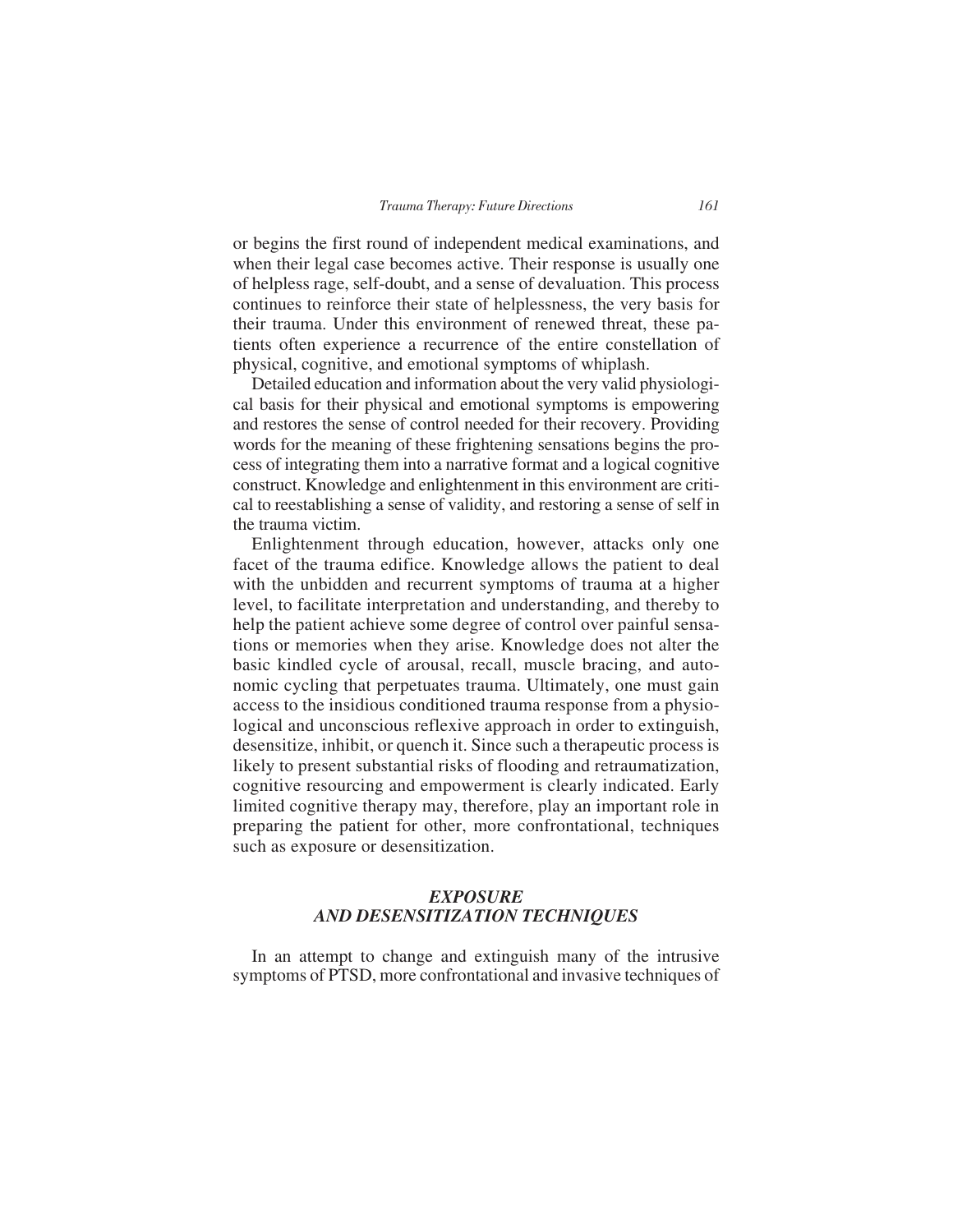therapy have evolved. The technique with the best documentation is cognitive-behavioral therapy, a method designed to change the implications or meaning of intrusive symptoms. The various techniques under this category share, to some extent, the process of extinction of a conditioned response by eliciting the response (memory, emotion) in an environment that does not contain a trigger (cues, threat) for that response. The meaning of the response in relation to the basic survival instinct is changed and diminished as exposure to the response occurs repeatedly in a benign environment. As a result, habituation through repeated exposure progressively diminishes the fear/arousal response in PTSD. Such techniques as imaginal exposure and systematic desensitization involve guided reexperiencing of traumatic memories and images in a controlled therapeutic setting.

Numerous studies suggest that these techniques have a substantial therapeutic effect on reducing intrusive and cue-related arousal symptoms in PTSD.6-9 Flooding, however, may carry significant risk. Intense arousal and reexperiencing may duplicate the original traumatic experience, and without a concomitant internal and external environment that incorporates a sense of safety and empowerment, the victim may move immediately into the freeze response. Severe dissociative reactions and enduring aversive psychological symptoms may complicate therapeutic techniques incorporating flooding.10 In addition, most studies document that the primary PTSD symptoms that benefit from exposure techniques are those involving arousal, fear, and traumatic reexperiencing. Late symptoms of avoidance, dissociation, somatization, and depression may be less responsive to cognitive-behavioral techniques.

Many of the clinical studies in these techniques also suffer from methodological problems, often related to standard outcome measures. Also, the spectrum of expression of symptoms in PTSD varies greatly, with wide variation in manifestation of symptoms of arousal and avoidance. Gender differences in response to trauma play a significant role in efficacy of various techniques, as might be expected. The nature of the traumatic stress and the context of the environment in which it occurred predictably produce variations in the clinical manifestations of the resulting traumatic symptoms. Studies comparing the effectiveness of therapy for PTSD in female assault victims are, therefore, likely to show significantly different outcomes than similar therapy in Vietnam War veterans, both because of gender dif-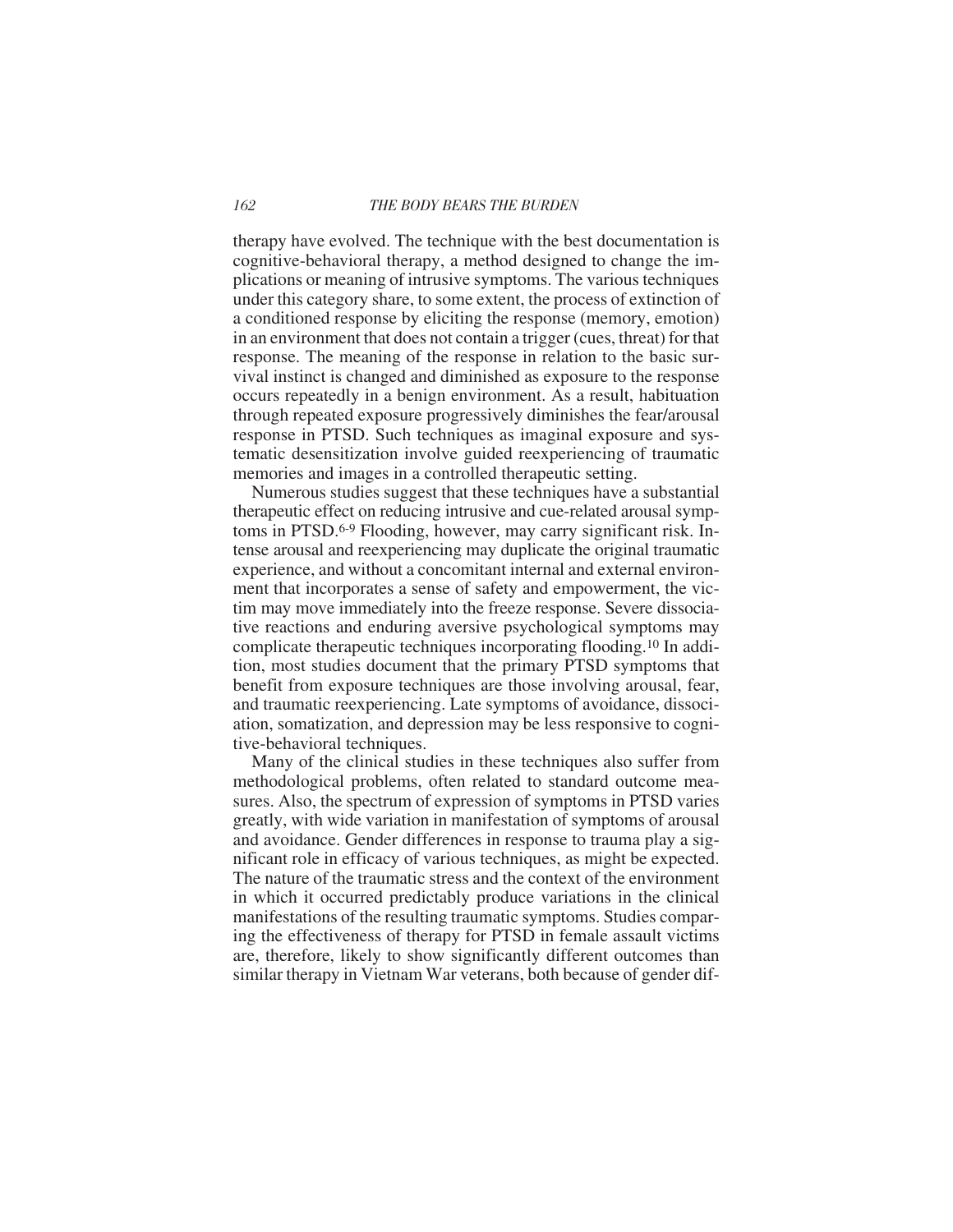ferences and the nature of the traumatic experience. By themselves, these studies do not necessarily reflect the efficacy of a technique useful in one population but not useful in another. Indeed, studies of Vietnam veterans in general show resistance to many therapeutic techniques, including pharmacotherapy, a finding that has been attributed at least in part to the association of guilt with the traumatic experience.11

Adverse responses to exposure techniques by Vietnam veterans have raised concerns that reinforcement of guilt in exposure techniques might substantiate rather than desensitize arousal and anxiety. Based on these concerns, Rothbaum and Foa advocate developing techniques for guilt reduction because of its prevalence in PTSD in general.12 Meanwhile they recommend the use of exposure-based therapy for arousal-related symptoms, and cognitive techniques for issues related to guilt.

Several mechanisms have been proposed to account for the apparent efficacy of exposure-based therapies for PTSD.13 Habituation through repetitive exposure to the precipitating internal or external cue for the traumatic response might lessen the arousal response and correct the notion that anxiety is inevitable unless avoidance or dissociation is activated. Second, deliberate confrontation with the traumatic memories blocks or inhibits negative reinforcement associated with the repetitive arousal/avoidance cycle. Third, repeatedly reexperiencing the traumatic experience through confrontation or memory in a safe and supportive setting incorporates the message of safety into the traumatic memory, helping the patient to realize that the memory itself is not dangerous. Fourth, focusing intently on the traumatic memory or cue for a prolonged period of time separates it from the nontraumatic portion of the patient's existence, thereby reducing the patient's tendency to generalize the trauma to any arousal cue. Fifth, imaginal reexperiencing assists the patient in restructuring the meaning of traumatic memories from representing states of helplessness and incompetence to states of mastery and control. Finally, repeated exposure to traumatic memories allows patients to focus on those portions of the experience that reflect negatively on themselves, and to modify those perceptions into a positive model.13

Techniques directed toward anxiety management have also been employed extensively in PTSD treatment. These techniques are designed to develop coping skills in lessening arousal and anxiety, and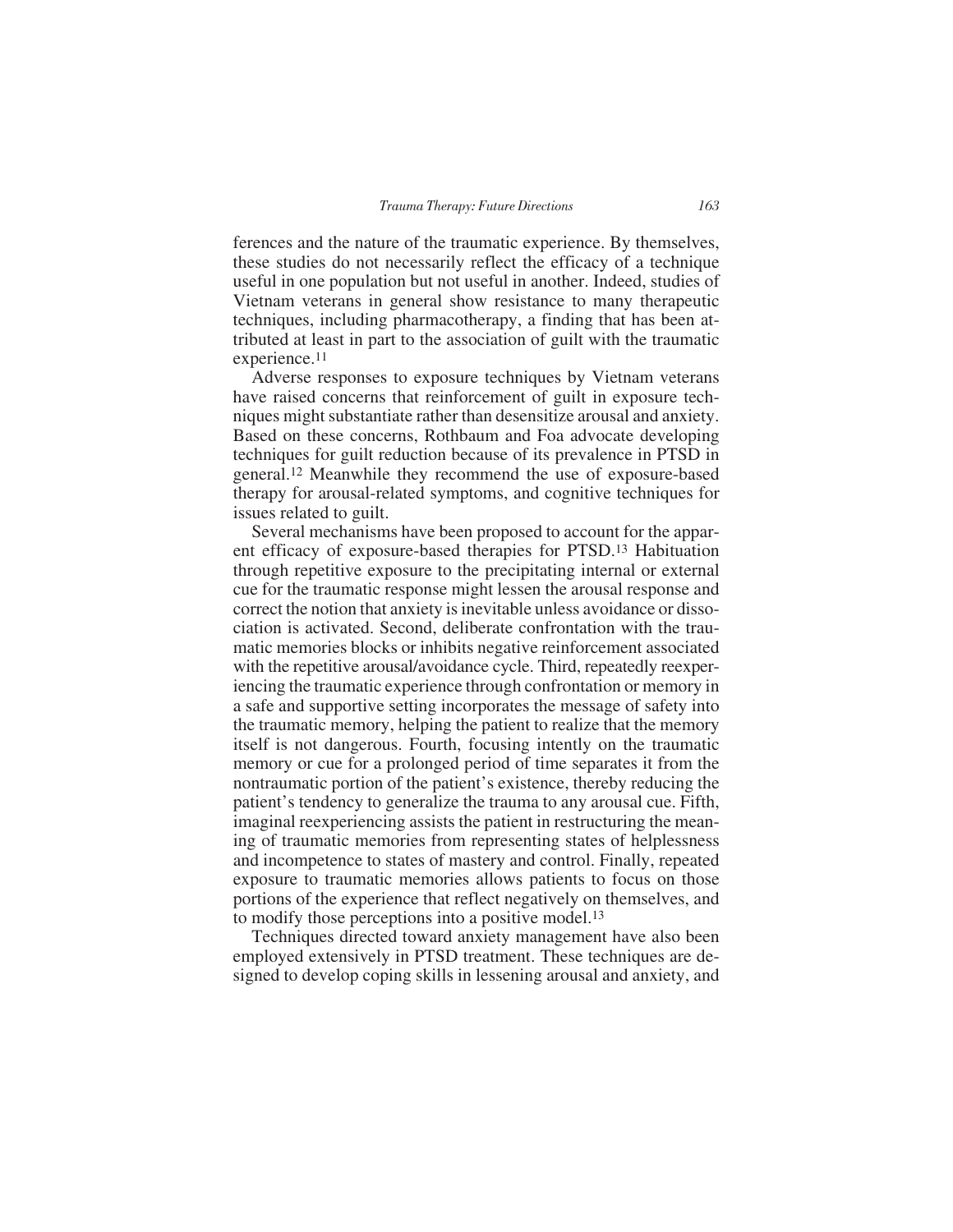generally involve body-training exercises, often supplemented with biofeedback. Examples include deep muscle relaxation, breathing exercises, thought stopping, cognitive restructuring, covert modeling, and stress inoculation. All of these techniques employ active intervention by the patient in diminishing painful somatic or emotional symptoms through learned techniques of self-regulation designed to control or diminish that part of the trauma cycle involving arousal. They do not address symptoms of avoidance and dissociation. Indeed, it is theoretically possible that a number of these techniques might enhance dissociative tendencies as a means of achieving relief from arousal symptoms, since the only objective measures for success are based on reduction of measures or symptoms of physiological arousal. It is no surprise that these techniques in general do show improvement in arousal symptoms after treatment, lasting as long as six months in cases, but studies testing them contain methodological flaws, including lack of confirmation of PTSD diagnostic criteria. Nevertheless, studies combining anxiety management and exposure techniques seem to show that a combination of these approaches might present the best clinically tested treatment for chronic PTSD.12

#### *SOMATICALLY BASED THERAPIES*

A varied, eclectic, largely unproven but intriguing body of somatically based trauma therapies has emerged in the past decade, driven by a number of factors. These include the relative resistance in trauma victims to treatment of PTSD, the frustrating inadequacies of many psychological treatment models, the recognition of the psychophysiological base for PTSD, and the emergence of so-called mind/ body and alternative medicine. In addition, many of the treatment methods that have been used in the past focus extensively on reduction in symptoms of arousal, the most obvious sources of distress in this patient population. These techniques do not, however, appear to have a consistently measurable effect on reduction of avoidance or dissociation in published studies. In the model of PTSD and dissociation presented here, this relative deficiency represents a critical flaw in current accepted treatment methods for PTSD.

Some of the somatically based therapies are founded on solid theoretical but unproven physiological models of trauma and traumatization. Some involve stereotyped visual, auditory, tactile, or vestib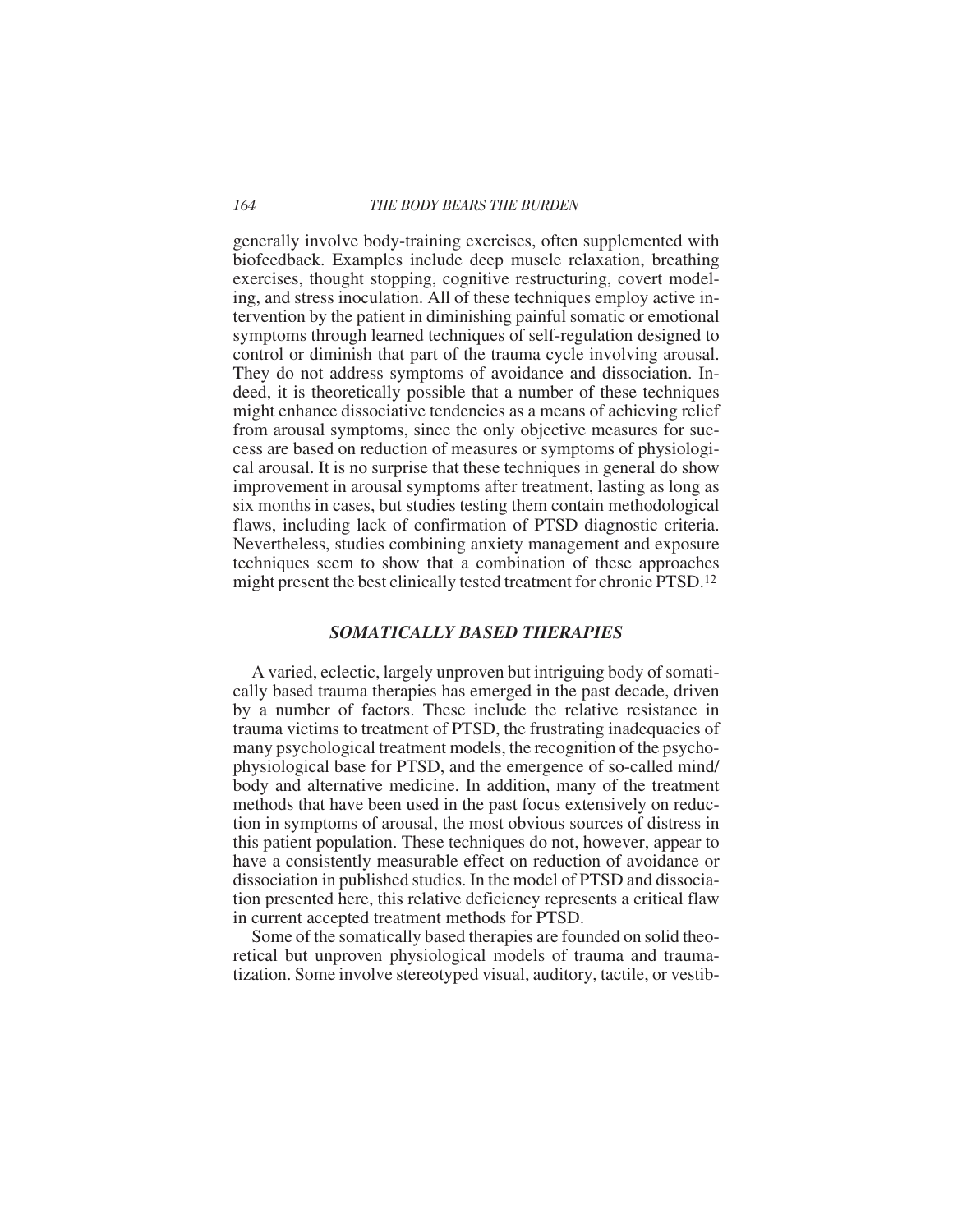ular stimulation in a variety of settings with or without imaging of past traumatic events. Some involve repetitive verbal incantations, generally involving self-realization and empowerment, sometimes associated with tapping of acupuncture meridian points. A number involve the practice of kinesiology, a technique also related to concepts of Eastern medicine, acupuncture meridians, and the flow of "energy" within the body. Many have a revelatory therapeutic experience with one of their patients by the founder of the technique, often on a serendipitous basis. This sentient event is subsequently followed by a post hoc experiential definition and refinement of the practice of the technique, and the development of a theoretical physiological rationale for its effect. Theories explaining the mechanisms for the therapeutic effect are often couched in a vocabulary unique to the technique itself. Finally, a training workshop format with accreditation criteria for practitioners is established. Of these techniques, only Eye Movement Desensitization and Reprocessing (EMDR) has been subjected to significant scientific scrutiny using controlled trials.

The clinical appeal of these therapies relates to their apparent relative simplicity, and the quick results that are often reported, especially in clearing phobic and arousal symptoms. Considering the resistance to therapy of chronic PTSD, the enthusiastic response of many psychotherapists to these techniques is not surprising. The eclectic and largely unexplained rationale for effectiveness of these techniques and the skepticism of the behavioral science academic community is also not surprising. Most have not been exposed to appropriate rigorous scientific scrutiny. Nevertheless, the most publicized and studied of these techniques, EMDR, is clearly beginning to make inroads into the realm of acceptance as a valid treatment model for PTSD.

I have chosen to highlight and discuss these techniques, not because I feel that they necessarily represent the template for future treatment models for PTSD. Rather, I feel that they are intriguing because they represent a somatically based reflexive approach to a condition that is characterized by the predominantly unconscious perpetuation of conditioned and reflexive neural responses. Decades of treatment techniques for PTSD that are based on cognitive intent have shown consistently positive results in subpopulations of PTSD victims. However, they have also failed to break the underlying kindled response and to dispel the dominance of dissociation in many patients.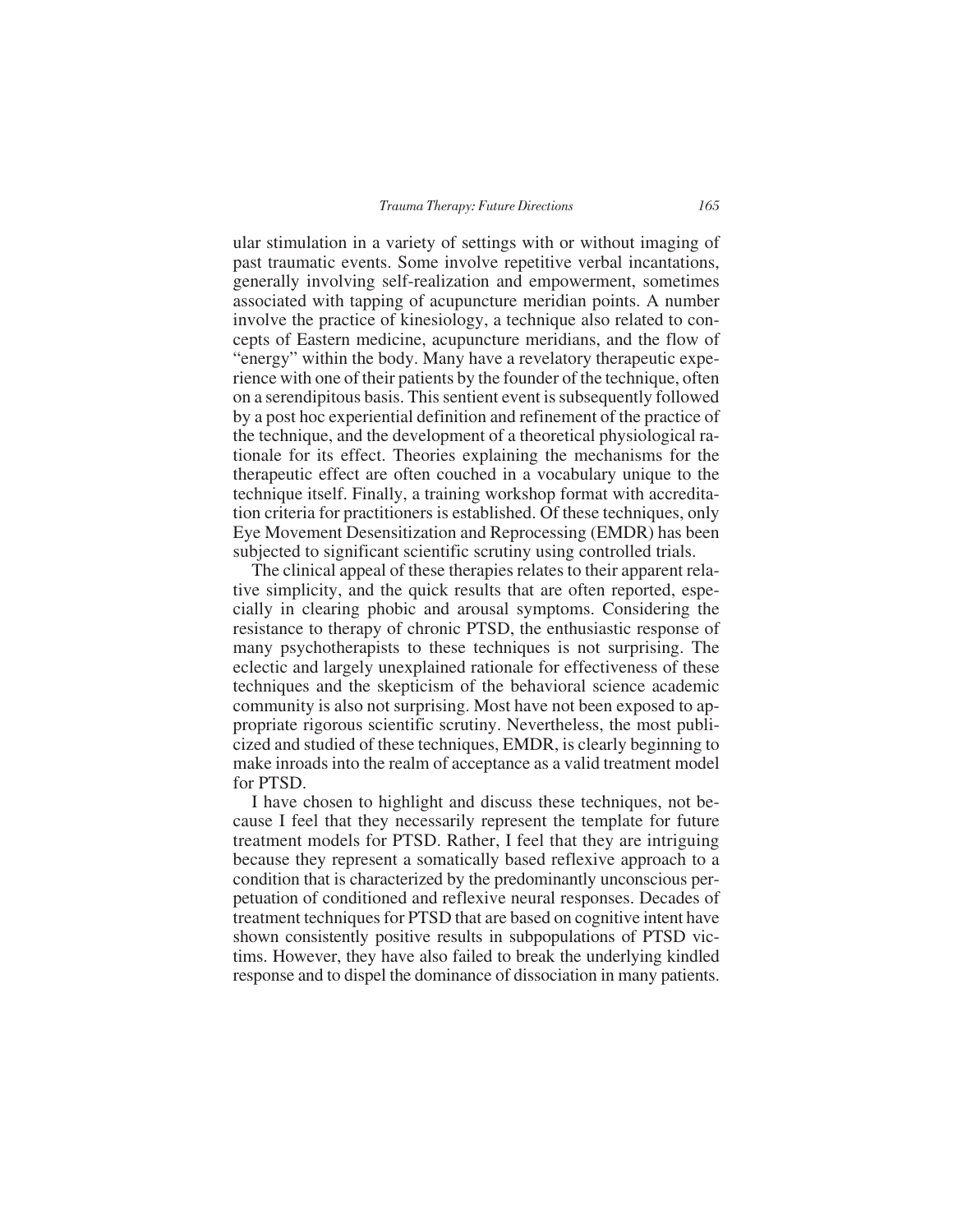Although individual somatically based reflexive techniques may conceivably lead to a therapeutic dead end, I think that it is likely that components of these techniques may provide pathways to resolution of the physiological manifestations of trauma that remain a barrier to many of the existing accepted trauma therapies.

## *EYE MOVEMENT DESENSITIZATION AND REPROCESSING*

In 1989, Shapiro discovered quite by chance that rapidly moving one's eyes while thinking of arousal-based memory lessened the anxiety associated with that memory for a prolonged time. The discovery was made as part of a personal experience, and as a psychotherapist, she began to apply a technique that she developed from this experience on her patients with PTSD.14 Eye Movement Desensitization (EMD), as she called it, entailed the identification of a traumatic memory by the patient associated with the expression of a personal "negative cognition" ("I am shameful"), followed and replaced by a "positive cognition" ("I am honorable"). The therapist would then pass her fingers back and forth in front of the patient's face for ten to twelve cycles while the patient followed them visually and concentrated on the traumatic memory. Following each trial, the therapist would assess the status of the patient's distress in relationship to the memory, and the degree of incorporation of the positive cognition. In her 1989 early report, Shapiro claimed remarkable clearing of the negative affective component of the traumatic memory in all of her PTSD patients. As she developed the theoretical basis for her technique, she added the term "reprocessing" to its name (EMDR) based on her conclusion that the technique enhanced the speed of information processing and facilitated transformation within the traumatic memory.

The results of anecdotal studies documenting the apparent efficacy of EMDR began to spread throughout the psychotherapeutic community and hundreds of therapists have received training in the technique through workshops developed by Shapiro. The eclectic nature of the technique predictably has raised skepticism within the same community as well. Early studies attempting to validate the technique were primarily outcome studies using standardized measures of symptoms and the state of distress before and after treatment. Even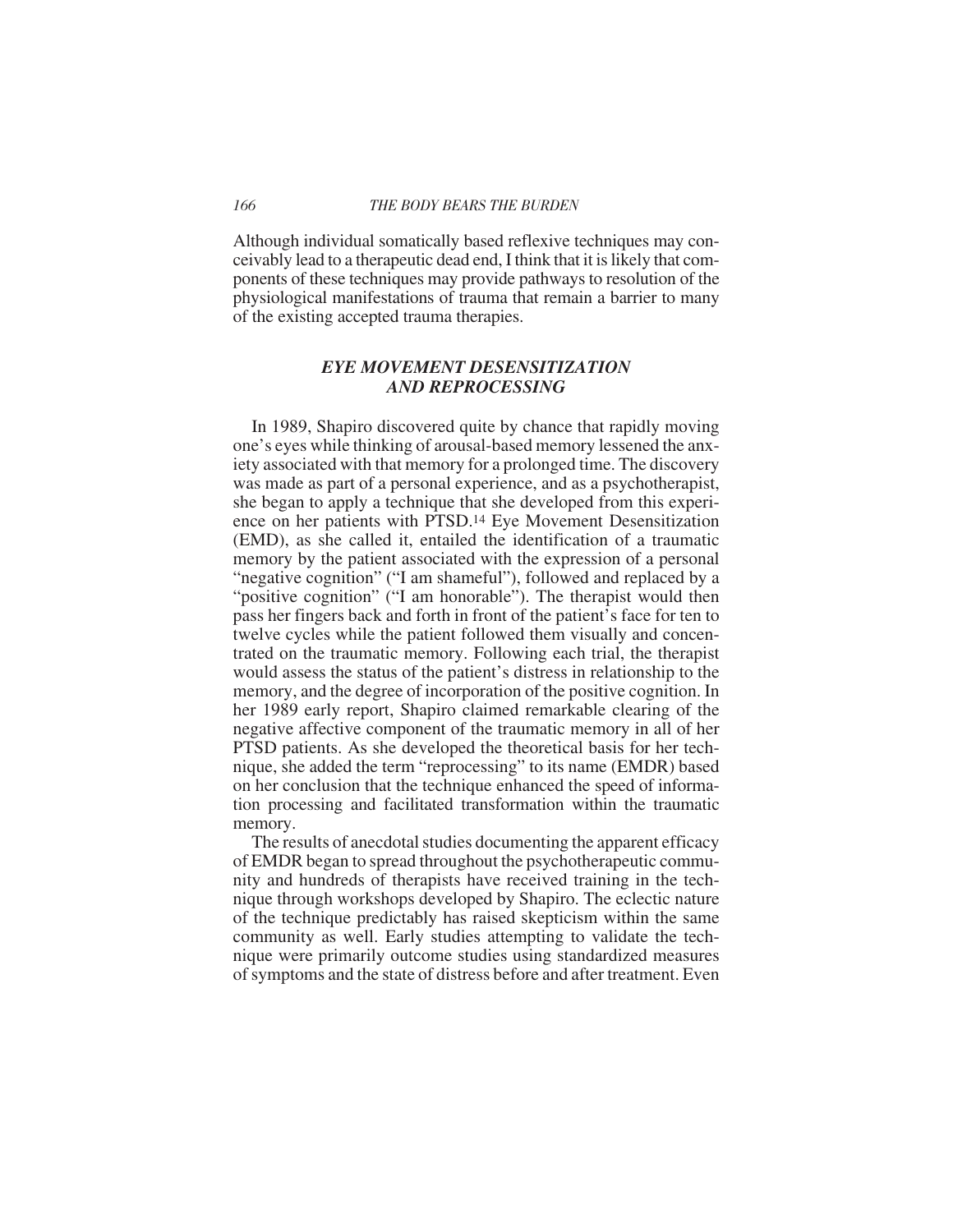large studies suggest universal short-term improvement in symptoms of hyperarousal, intrusion, and avoidance.15 Follow-up studies suggest good retention of therapeutic benefits.<sup>16</sup> On the other hand, uncontrolled studies have been challenged with the assertion that results could well have been based solely on the placebo effect associated with patient contact, and that outcome studies do nothing to validate the unique therapeutic benefit of the eye movement process itself.

Controlled studies have now been done in EMDR, and give a mixed picture regarding patient benefit and validation of the technique. Several studies have been done comparing EMDR with nontreatment wait list patients with PTSD. Although comparison with a nontreatment group of patients does not negate the placebo effect, EMDR clearly appears to produce substantially more improvement than no treatment over a similar period of time.16,17 Comparison of EMDR to a number of techniques that have not been validated in PTSD (relaxation, biofeedback, active listening, image habituation) suggests that there is either no difference between techniques<sup>18</sup> nor superiority of EMDR.19,20 Only one randomized and controlled study compares EMDR with a validated treatment technique for PTSD. In comparison with cognitive-behavioral therapy (CBT), this study showed that EMDR was less effective than CBT in reducing PTSD symptoms, both statistically and clinically, and that this disparity was actually more evident at a three-month follow-up.21

Another concern raised about the specific technique of EMDR questions the relative roles of the eye movements themselves, the traumatic memory imagery, and the use of negative and positive cognitive processes. Shapiro has steadfastly maintained that the eye movements themselves remain the core element of the technique.14 As a result, researchers have attempted to "dismantle" the various components of EMDR in an attempt to discover the salient therapeutic elements. The results have been both startling and confusing. One study suggested that eye movements alone without the cognitive elements of EMDR produced therapeutic benefits comparable to those achieved by the standard treatment protocol.22 Another study using alternate tapping on left and right fingers of the subject showed comparable clinical efficacy, but less change in measures of autonomic arousal.23 A third demonstrated no difference between using the EMDR protocol with eye movement or with the eyes fixed, although, compared to a past study by these investigators, EMDR was at least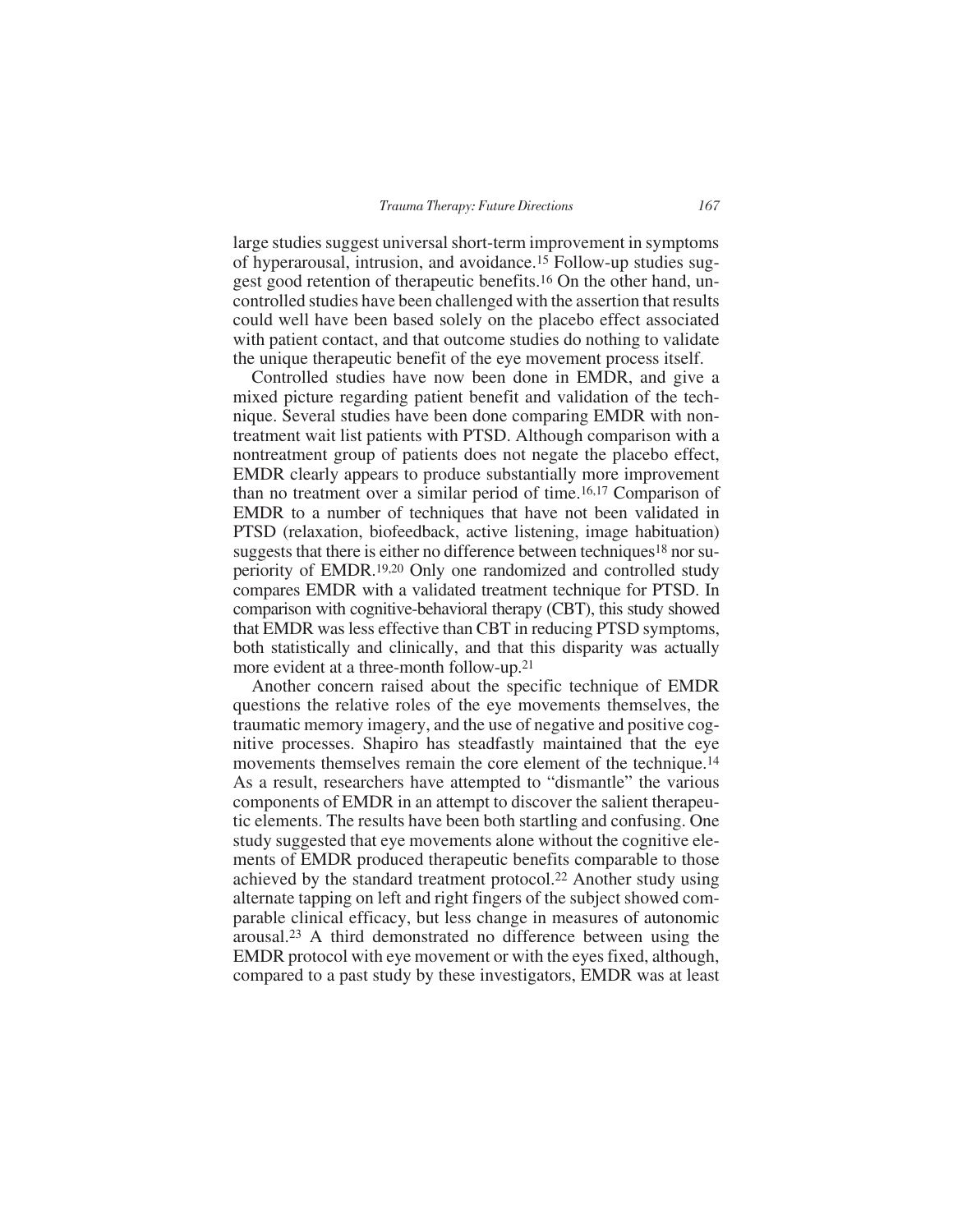as effective as imaginal flooding.24 Although these studies cast doubt on the critical nature of the eye movement component of EMDR as maintained by Shapiro, they by no means disprove the efficacy of the entire protocol in comparison to other generally accepted techniques.

Speculation about the physiological mode of action of such therapeutic modalities proves nothing, but it provides the basis for studies designed to validate it, to dissect its therapeutic elements, and to apply that knowledge to devising ancillary treatments. Shapiro presents the hypothesis that the traumatic event leading to the associated memory is isolated and static because it has never been integrated or processed into an adaptive level. EMDR is physiologically designed to allow that reprocessing to take place.25 As we have noted, positron emission tomography (PET) studies in arousal activation in PTSD patients suggest a significant lack of physiological coherence between the cerebral hemispheres in patients with PTSD. Several studies using quantitative EEG (QEEG), and single photon emission computerized tomography (SPECT), also support this concept of impairment of cerebral hemispheric synchronicity in PTSD, and show preliminary evidence for integration and reactivation of metabolically inhibited regions in the left hemisphere by relatively brief treatment with EMDR.26,27 Others have noted that alternate finger tapping and auditory stimuli seem to have an equivalent effect in diminishing symptoms of arousal in PTSD.28

All of these somatic techniques have the production of rhythmic alternating bilateral cerebral hemispheric stimulation in common. This has led several authors to suggest that this integrative effect on cerebral function may help to restore cortical control of sensitized and kindled limbic and brainstem structures. This process might occur from the top down through facilitation of cortical control of limbic structures,26,27 or from the bottom up, through down-regulation of limbic and brainstem nuclei.28

"Positive cognition" in EMDR and a number of other techniques also appear to play an independent and important role in the therapeutic process. As noted, positive thinking may produce symptomatic improvement by itself. Activation of inhibited left hemispheric speech and language centers through repetitive verbalization, especially of a phrase with a positive emotional valence, might well facilitate bilateral cerebral coherence and integration, and enhance the effects of the accompanying somatic exercise. All of these hypothe-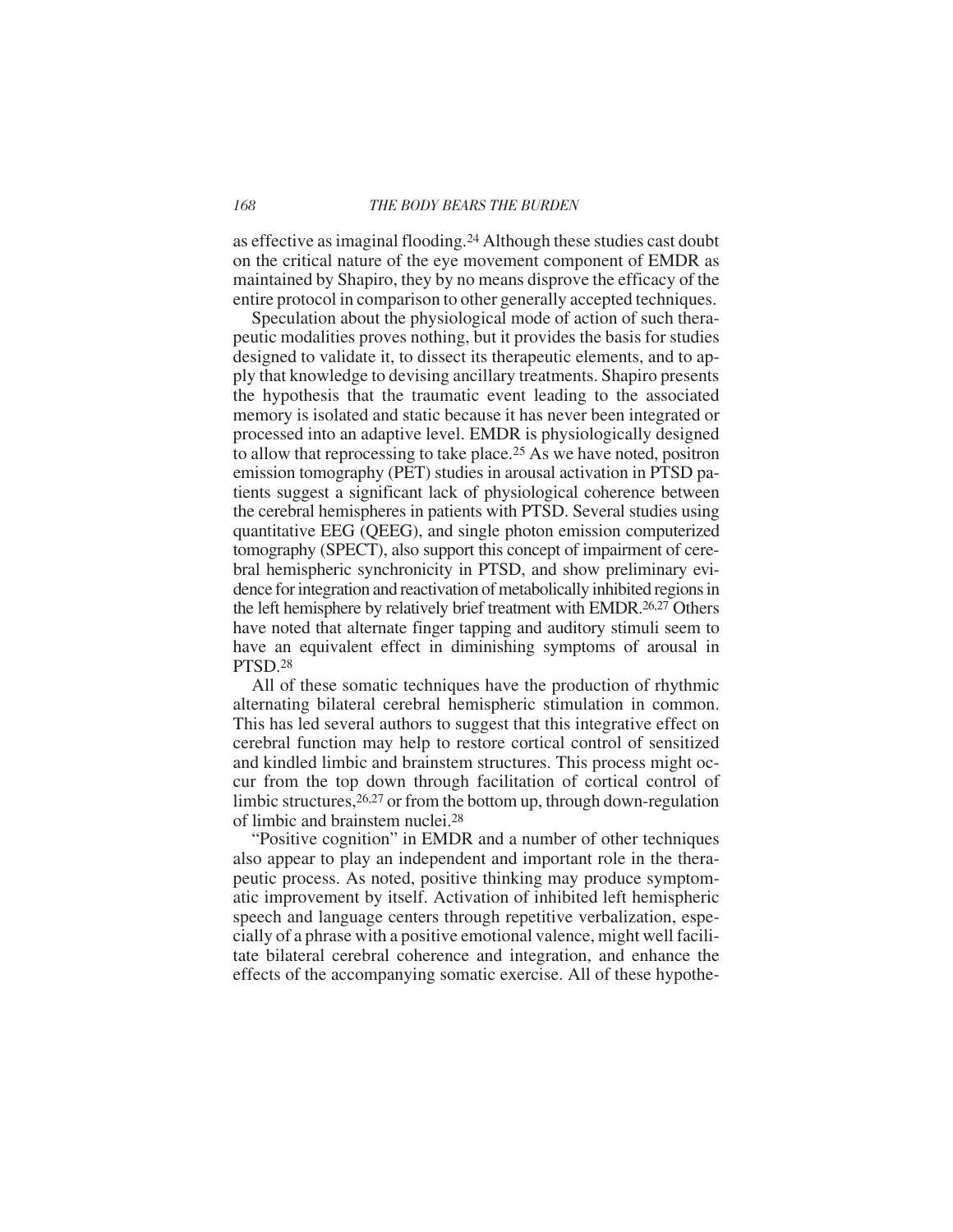ses, of course, are speculative at this time. They do, however, point the way to avenues of investigation, both of the validity of EMDR and for the development of similar therapeutic techniques to achieve similar physiological goals. One of the most exciting aspects of this process is the attempt to view and conceptualize trauma therapy in terms of its brain pathophysiology and to approach that physiology as a benchmark for treatment. Another is the recognition that the body plays a critical role in the manifestation and perpetuation of trauma, and may be a potent avenue for accessing and dissipating the core physiology of the traumatic reflex.

### *SOMATIC EXPERIENCING*

The technique of Somatic Experiencing developed by Levine29 for the treatment of trauma is what led me to my interest in PTSD and, ultimately, to this book. Somatic Experiencing has had far less application than EMDR, and has not been subjected to scientific scrutiny. SE is unique and intriguing in that it does not rely on specific cognitive elements to achieve its effects. Levine's theory of trauma uses the animal model of the fight/flight/freeze response in the wild. He notes that when animals can no longer escape a predator, they enter a freeze or immobility state, during which the high-level metabolic and neurochemical energy of the flight response continues despite the immobility of the freeze response. If the animal survives, the stored energy is dissipated through various stereotyped somatic and autonomic responses, including trembling, perspiring, and deep breathing. Human beings tend not to dissipate this energy, possibly through acculturated social restraint or neocortical inhibition, resulting in the storage of arousal-based energy. This phenomenon then leads to the complex physiological process of PTSD. Of interest is the fact that Levine links the late somatic manifestations and symptoms of trauma to this process, incorporating somatization, denial, affect dysregulation, and depression into the entire trauma response.

Although Levine addresses the process of traumatic memory in the generation of symptoms, he emphasizes the role of procedural or implicit memory in the storage of traumatic energy, and incorporates explicit cognitive processes to a limited extent in his therapy. He uses the "felt sense" to pursue and access the trauma response. Levine describes this somatic state of being primarily by example rather than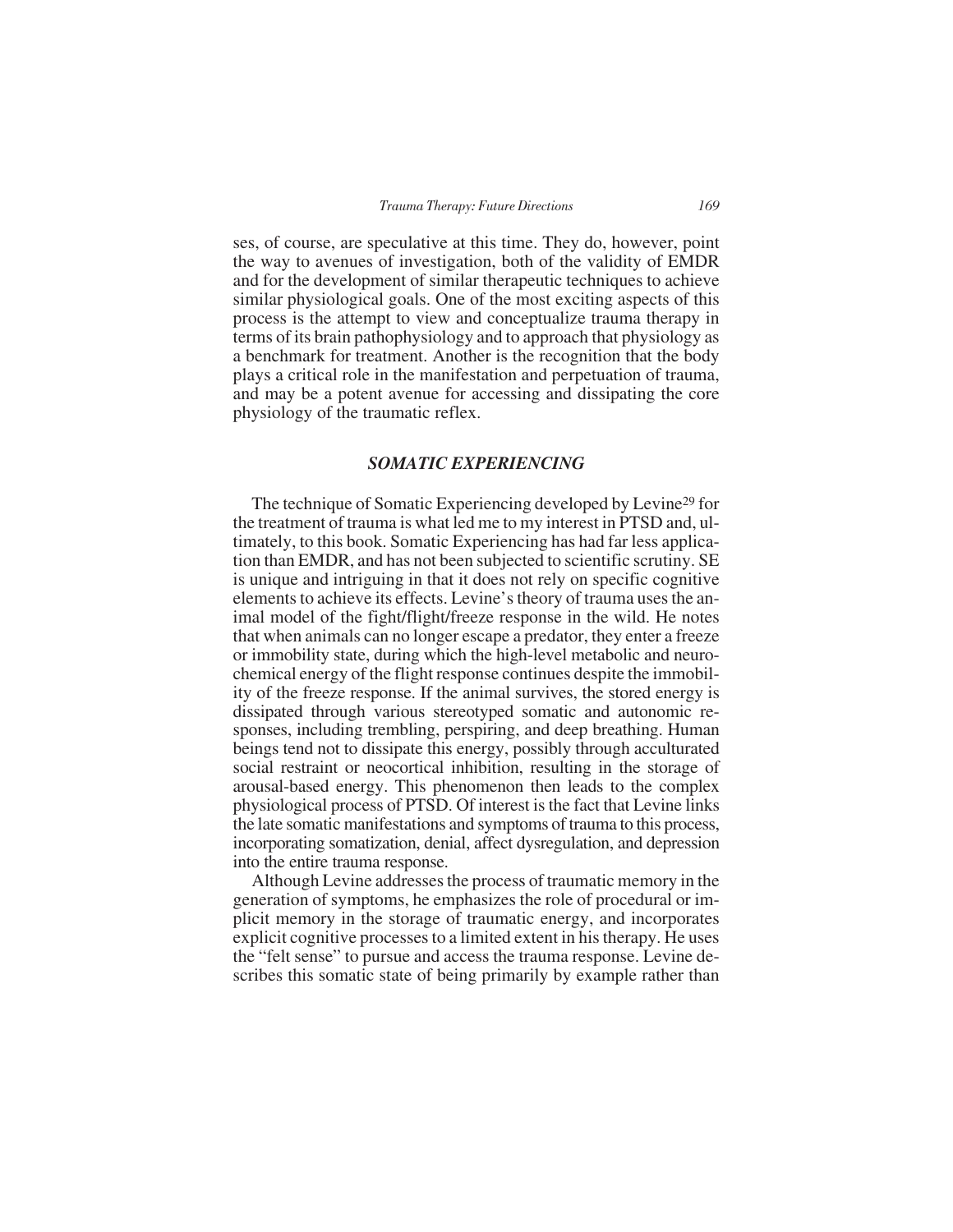by specific definition. A working definition of the felt sense might be the sum total of all sensations from all sense organs, both conscious and subliminal, at any given moment.

Since the brain rapidly filters and discards unnecessary sensory input, much of the felt sense is unconscious until one concentrates purposely on feeling the subtleties of somatic awareness. SE involves exploration of these sensations by the patient under the guidance of a therapist trained in the technique. When patients with PTSD or its late manifestations access the felt sense, they will eventually arrive at awareness of subtle somatic sensations that represent somasthetic procedural memory for a traumatic experience. The patients will then be guided initially to experience the sensation more intensely, and then to retreat to a previously established imaginary "safe place" as they begin to experience arousal triggered by the developing link to the limbic portion of that memory. By titrating in and out of this "trauma vortex" with the guidance of the therapist, the patient will eventually undergo the stereotyped motor and autonomic "discharge" of traumatic energy typified in animals emerging from the freeze response. This response is remarkably stereotyped in human subjects, suggesting a common physiological response. It will usually involve an involuntary motor response that often reflects the movement patterns experienced in a protective fashion during the traumatic event. "Completion" of that movement is felt to be an important event in dissipation of the procedural memory for the trauma and its link to arousal.

SE presents another interesting approach to what we know about the neurophysiology of trauma. Its primary appeal may lie in its noncognitive approach to what is primarily a brainstem and limbic phenomenon. Accessing and eliciting a motor response linked to a kindled limbic event in a benign environment, and completing the response successfully, could exert a powerful effect on down-regulating these sensitized and kindled subcortical circuits. Levine believes that one need not access explicit memory for the core traumatic event for SE to successfully discharge the traumatic energy, although at times it may be a useful adjunct to facilitating the technique. The risk of flooding, including the recovery of traumatic amnestic events, is moderate, hence the use of titration by the therapist. In general, SE appears to provide remarkable control of the therapeutic process.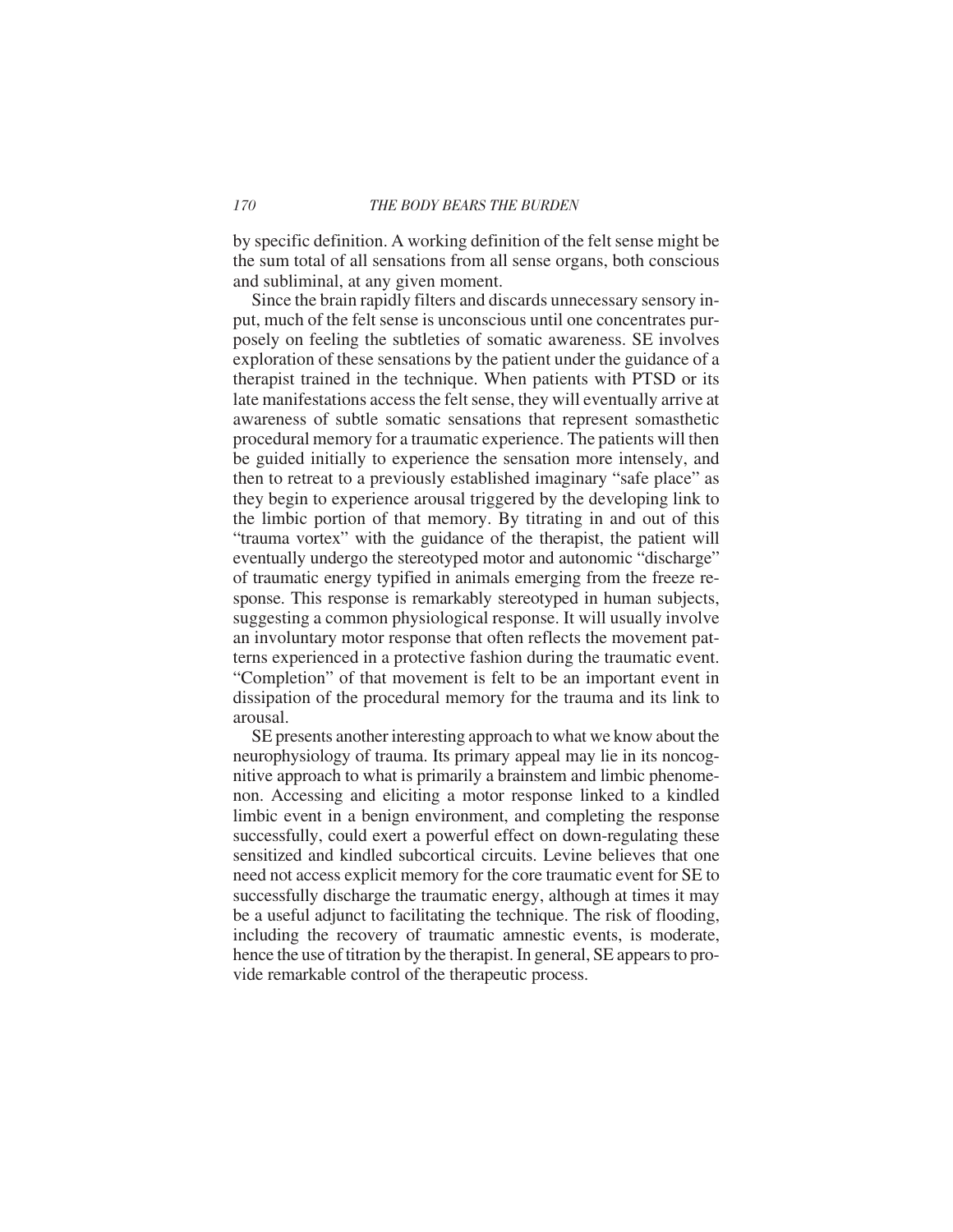My clinical impression based on experience with several hundred patients treated with both SE and EMDR is that SE tends to result in resolution of dissociative traits and behaviors more effectively than many techniques. I am also extremely impressed with the safety and efficacy of SE in the common problem of the traumatized patient with chronic pain. Myofascial pain is ubiquitous in the chronic pain population, and extremely resistant to treatment. Based on my theory that myofascial pain reflects procedural memory for regional muscular bracing patterns experienced at the moment of a life-threatening event, one might suspect that uncoupling of that memory from associated kindled arousal might mitigate the pain. This concept is in keeping with the theoretical basis for SE, and indeed, I have found in many patients that chronic pain, especially myofascial pain, may show striking improvement as part of the SE therapeutic process. Obviously SE needs to be scrutinized through controlled outcome and physiological studies before any conclusions regarding specific aspects of its efficacy can be validated.

#### *THE "POWER THERAPIES"*

In a widely criticized, and in fact at times condemned, study done in 1995 at Florida State University, Charles Figley gathered together founders and practitioners of a group of eclectic, controversial, but widely used, trauma therapies. The purpose of the meeting was to have the founder of each technique present its basic tenets to the attendees, and to perform an admittedly crude experiment to compare these techniques and to study their "active ingredients."32 These therapies have come to be known in some circles as the "power therapies."

The designation of the therapies to be studied was derived from an Internet-based survey sent to about 10,000 practitioners of trauma therapy requesting opinions about methods of treatment for PTSD that were basically quick, easy, and effective based on the endorsement of at least 300 therapists. The results of the survey yielded four techniques judged by Figley and his group to represent the most widely used and effective tools based on the combined opinions of the respondents. These four techniques included the previously discussed Eye Movement Desensitization and Reprocessing (EMDR), as well as Visual/Kinesthetic Disassociation (VKD), Traumatic Inci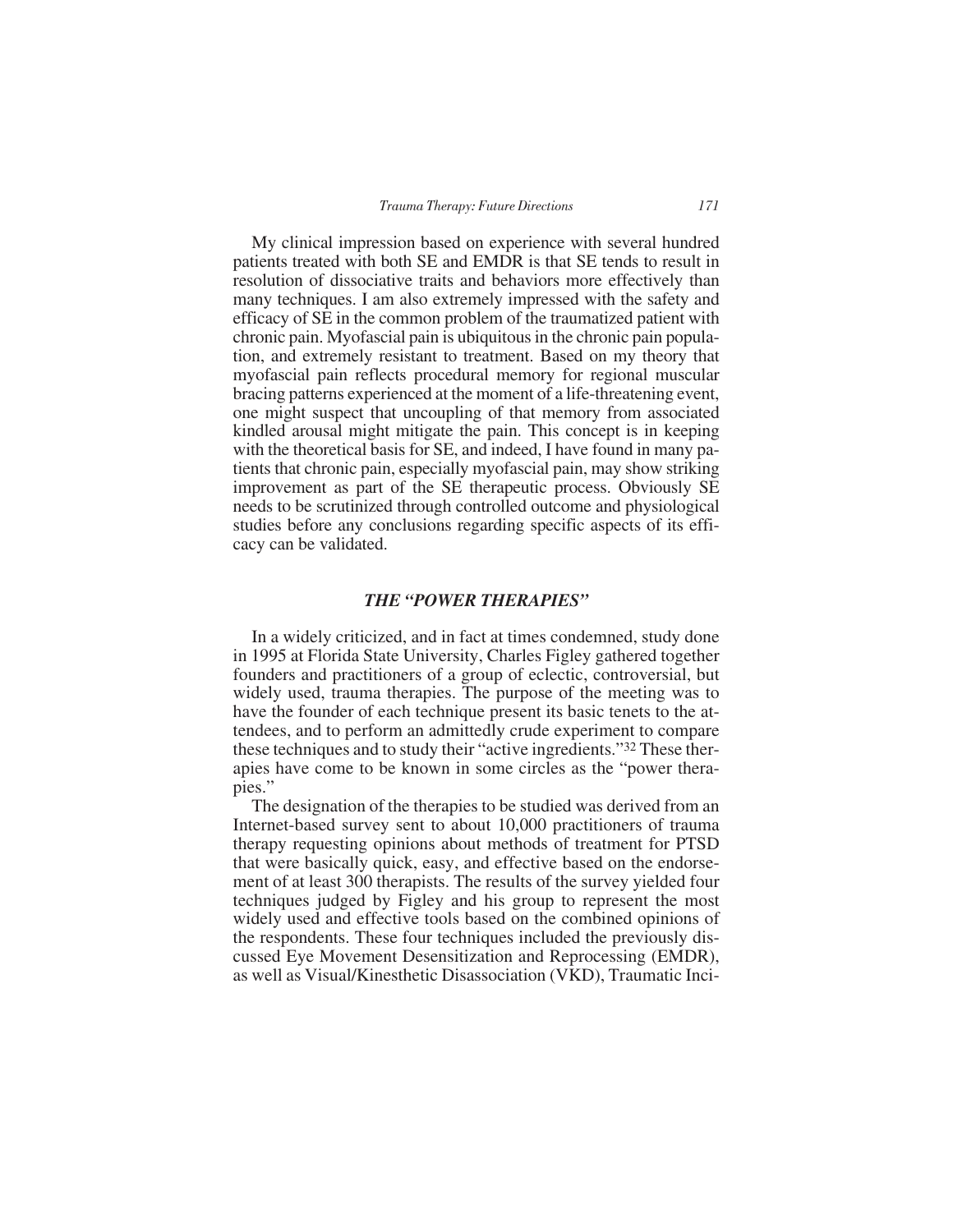dent Reduction (TIR), and Thought Field Therapy (TFT). All of these techniques represented empirically based methods that, except for EMDR, had not received scientific scrutiny. The therapies were presented and studied at the meeting at Florida State University and the results were discussed. The patient subjects were gleaned from the population of the Tallahassee, Florida, area by radio, newspaper articles, and word of mouth, and were admitted to the project based on a history of trauma or phobia without concern for strict diagnostic criteria for PTSD. The random assignment of patients to each one of the four therapies broke down, however, and all research participants expressed concern about the study's methodology.

The primary measure of treatment success was the Subjective Unit of Distress Scale (SUDS), a self-reported symptom scale measured from 1 to 10 based on the severity of symptoms of distress. Despite all of the problems with the design and administration of the test, all techniques demonstrated significant SUDS reduction that persisted after six months in most participants, but with some rebound in distress scales at six months within all of the techniques. The small number of patients studied in each technique, and the problems with methodology, however, prevented any statistically significant conclusions from being drawn.

VKD is based on the premise that the patient with PTSD is locked into a memory of the trauma associated with its negative feeling state.30 The goal of treatment is to disassociate the memory from the negative emotion. This is achieved through the process of the therapist guiding the patient to visualize the traumatic event in the third person as if watching a movie. The memory/movie is then run from back to front, or front to back, while the patients observe themselves and their reactions to the trauma. The patients are then asked what new information was obtained from "watching the movie," especially information that related to their survival, and then asked to share that information with the "younger self," who had experienced the trauma. Theoretically, the separation, or disassociation, of the traumatic memory from its negative emotion occurs at this point and results in significant reduction of that emotion with future recall of the traumatic event.

The process involved in VKD must be differentiated from that of dissociation as discussed in Chapter 8. Dissociation entails a lack of integration into consciousness of a memory, emotion, or somatic ex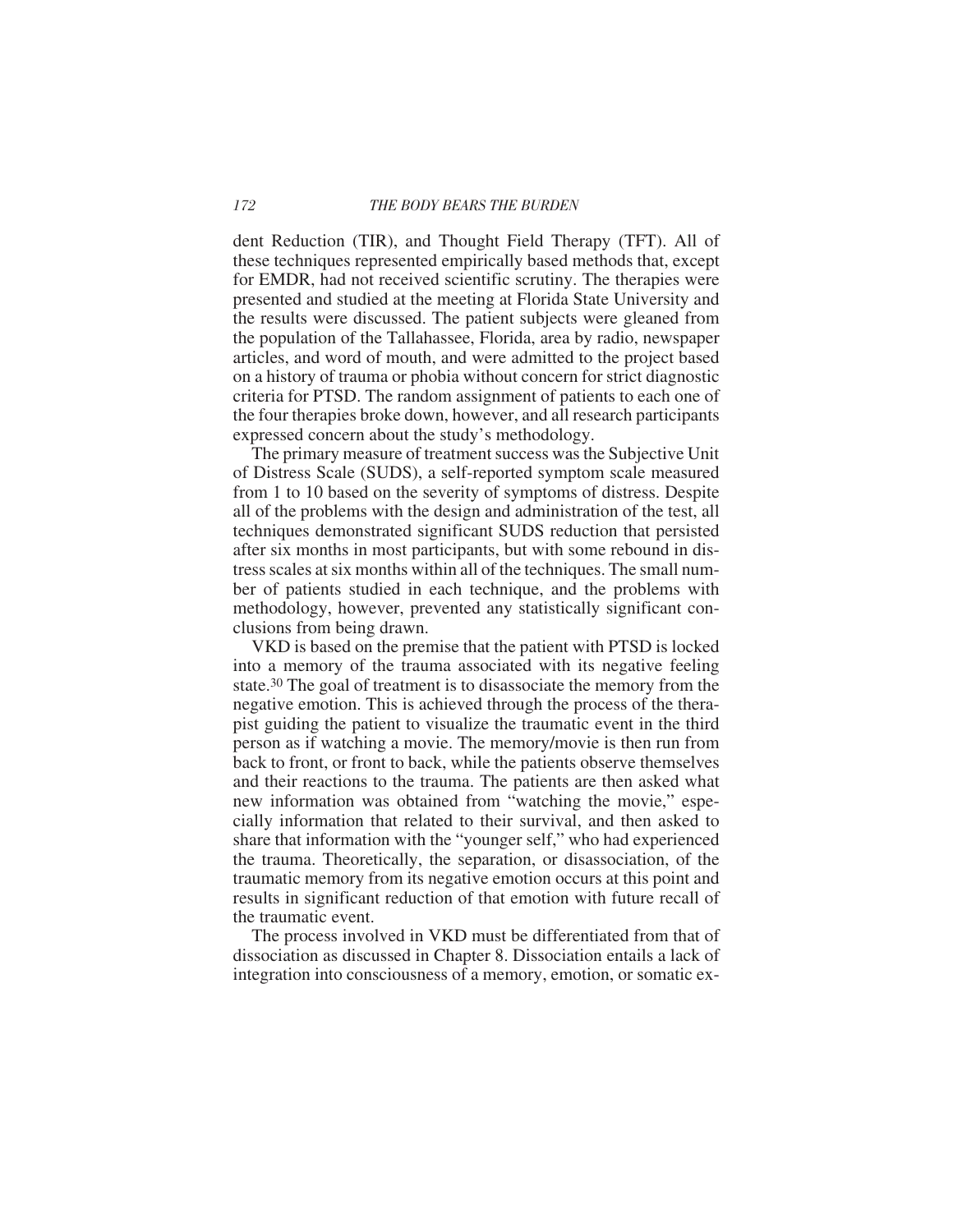perience. Disassociation in VKD involves an attempt to separate a traumatic memory from its associated negative emotion, and thereby isolate the memory from distress in the future.

TFT, an unusual technique devised by Callahan,<sup>31</sup> is based on a theory that "perturbations" in the "thought field"—i.e., any negative emotion, phobia, or anxiety—cause disruption in the body's energy system. This state of energy imbalance is measurable through a diagnostic process of strength testing based on the technique of applied kinesiology, which in turn is related to the concepts of meridian energy flow on which acupuncture is based. The treatment involves instructing the patient to tap strategic acupuncture meridian points determined by the diagnostic procedure, while simultaneously imaging or remembering a traumatic event, memory, phobia, or emotion. Frequently the process is blocked by "psychological reversals," a presumed reversal of a meridian polarity. These reversals are then corrected by tapping on the outside of the hand while saying three times, "I fully accept myself even though I have this problem." The patient then goes through a nine-step procedure involving a ritualized combination of eye movements, counting, and humming a few bars of a song while performing hand tapping. During this process, the patient's self-assessed SUDS rating is documented sequentially, with the goal being reduction of the scale to a 1.

The arcane nature of TFT, its radical departure from any standard concept of psychotherapy, and the supposed "quick fix" that it provides have predictably exposed it to the condemnation and ridicule of many research psychologists. These very features, however, have probably contributed to its remarkably widespread use by community-based psychotherapists frustrated by treatment failures with standard therapy for PTSD, and also to the success of Callahan's training seminars.

TIR is, in part, based on the assumption that traumatic memory contains gaps that may be important to the understanding and meaning of the memory, and may account for the distress associated with it. Frank Gerbode, the founder of TIR, believes that patients form an "intention" to resist the trauma, resulting in their inability to resolve it.32 With the guidance of a therapist, the patient is instructed to visualize a traumatic event and to analyze it from beginning to end. The patient then reports the experience in detail to the therapist. The patient is guided by generally generic questions about the trauma, with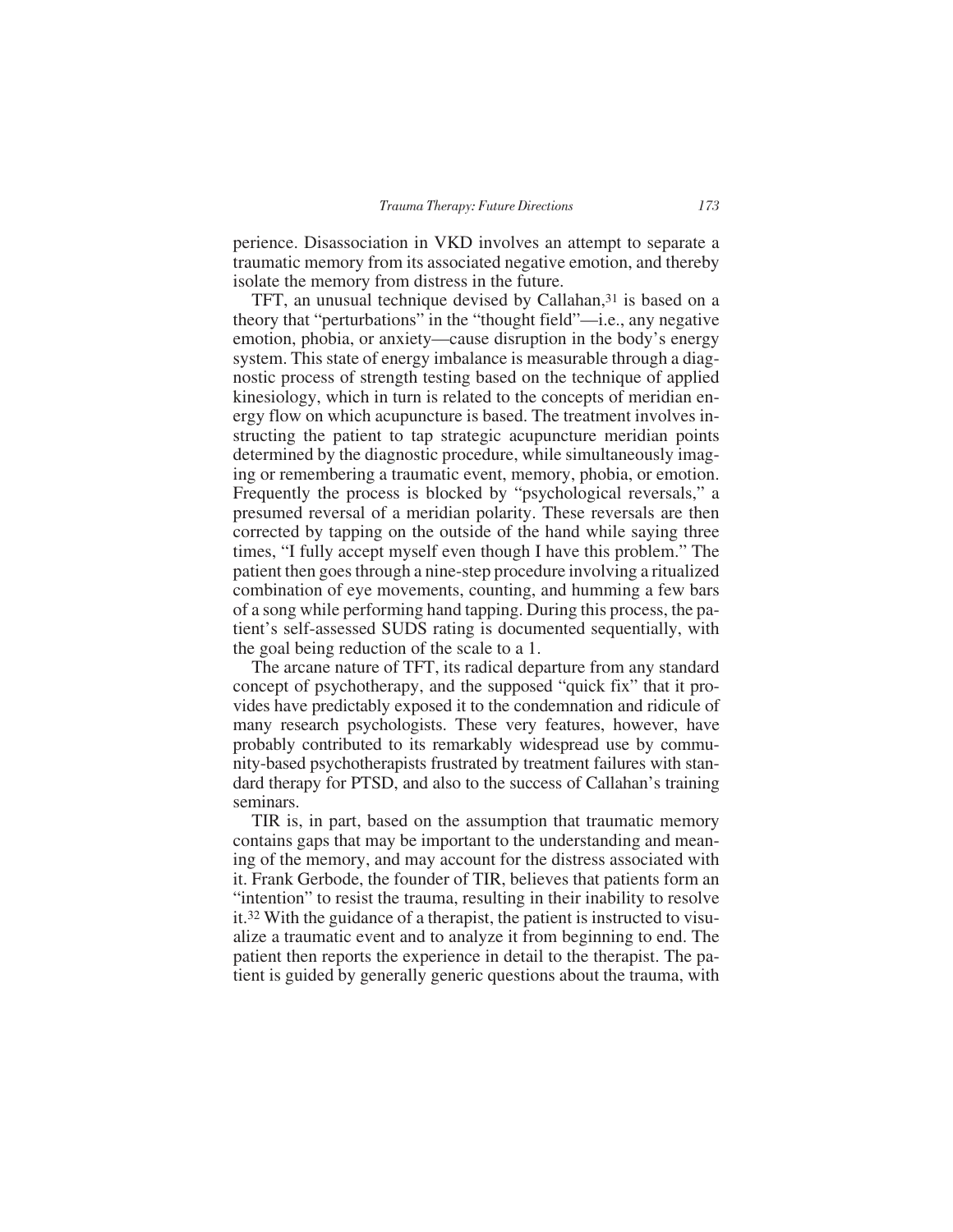no interpretative or evaluative statements being made by the therapist. The process is then repeated as many times as it takes to reach a "resolution," an event determined to have occurred by positive cues from the patient's behavior or verbalization, usually signaling relief, insight, or pleasant surprise.

The process is considered by Gerbode to be educational rather than therapeutic, a means of achieving personal growth rather than therapeutic healing. The treatment is open-ended, and may take ten to twenty repetitions to achieve resolution. Other traumatic events may then be followed in sequential sessions, reducing distress with each event until the core trauma is accessed. This gradual format theoretically protects against flooding. Unlike the other "power therapies," TIR seems to relate more to a relatively unstructured form of verbal psychotherapy, although its relatively simplistic and formulaic design suggests features of desensitization.

Anecdotal reports of dramatic "cures" through application of the power therapies are noted throughout published literature and meeting presentations, but as we have noted, scientific validation is lacking. Criticisms of these treatments include attribution of positive results to the power of suggestion, the placebo effect, and results analogous to faith healing. Nevertheless, all of these techniques incorporate the role of exposure to the traumatic memory in a relatively controlled environment, a technique currently thought to likely be the most effective mode of treatment of PTSD. This fact alone might explain some of the apparent effectiveness of the power therapies. In addition, the role of trust and of patient/therapist interaction is believed to constitute an important element in the success of psychotherapy.

Although there are many theories accounting for the efficacy of various psychotherapy techniques involving counseling and verbal interaction between therapist and patient, there really is no way to eliminate the effect of the placebo response in this relationship. In fact, the joint sharing of belief between therapist/physician and patient, that they are working together to achieve healing, is basically what constitutes the placebo response.<sup>33</sup> The power of suggestion in a therapeutic relationship can have powerful and measurable physical effects, both positive and negative.34

One must also consider that the clinical profile of the patient population likely to benefit from such techniques is highly weighted to-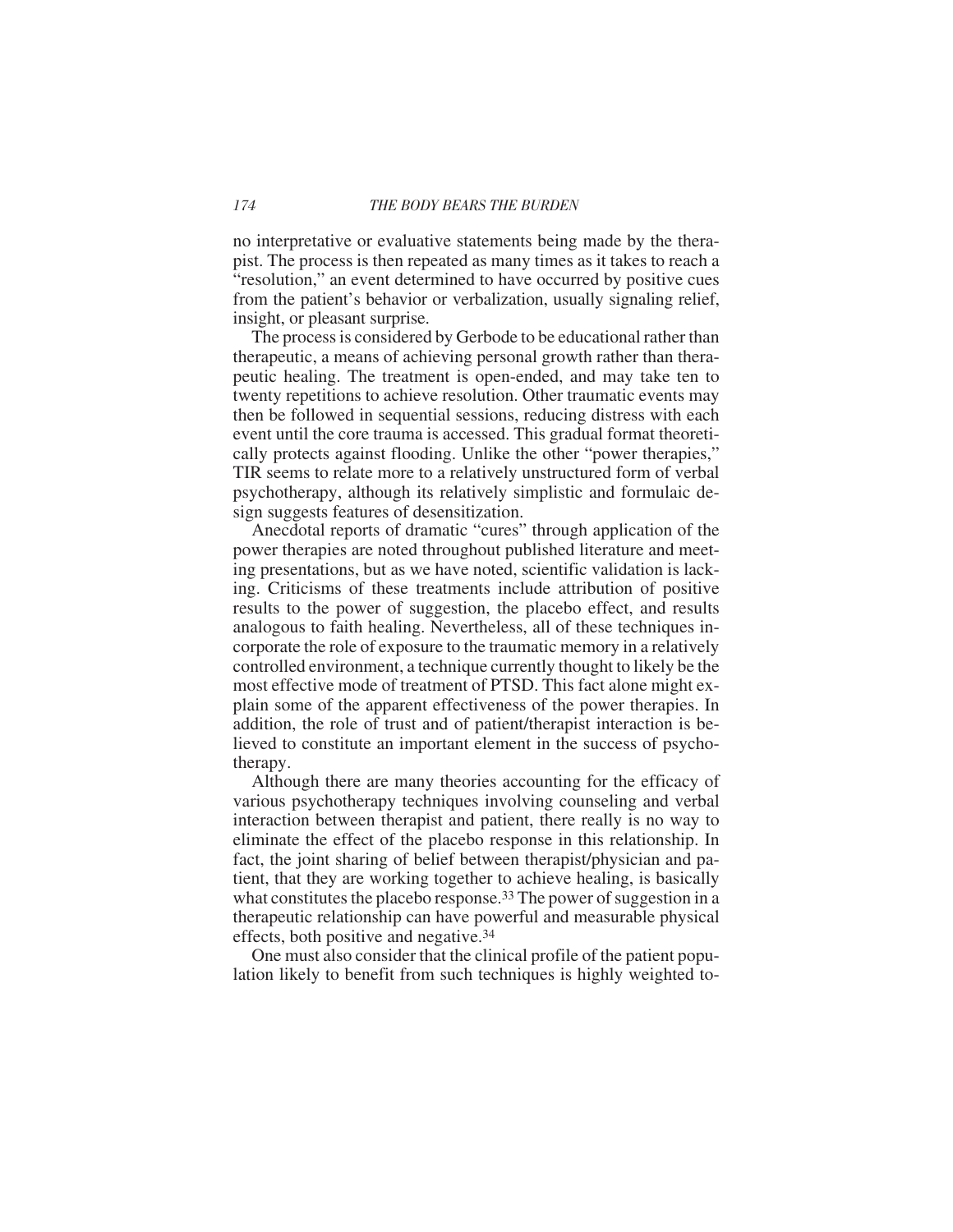ward the dissociative and somatization disorders, both of which are common late expressions of PTSD. Patients with somatization disorders basically experience embodiment of emotions of distress through physical symptoms, are more likely to seek reassurance from the physician/therapist concerning the meaning of these symptoms ("effort after meaning"), and are more likely to benefit from their positive interaction—i.e., from the placebo effect. Dismissal of the efficacy of these techniques on this basis, therefore, is to criticize every psychotherapeutic technique ever devised.

Several other areas of major concern have been raised, especially with EMDR and TFT. These concerns relate to the peculiar nature of the concurrent physical stimuli provided with imaginal exposure, and with the basic concept of a rapid and dramatic therapeutic effect. Neither of these specific features of EMDR and TFT have any other historical precedents in methods of psychotherapy, except perhaps for the use of electroconvulsive therapy (ECT) for the treatment of major depression. They also do not relate to any treatment model for physical disease in the Western allopathic system of medicine. Rapid reversal of symptoms of disease through repetitive and somewhat ritualistic performance of prescribed motor activities by the therapist or the patient lends itself far more to folk or shamanic medicine than to anything to which allopathic therapists can relate. In other words, given our current paradigms, these exercises make no sense.

Cannon provides insight into the role that rituals play in human physiology in his exploration of the phenomenon of voodoo deaths in what we consider to be primitive cultures.<sup>35</sup> In voodoo death, an alteration of the basic physiology of a person who is subjected to a voodoo curse is caused by a series of rituals that tend to isolate the person from other members of the community, and which are associated in that culture with impending death. As the curse progresses, the patient lapses into torpor, and will eventually sink into a coma and die. The mode of death strongly suggests a state of profound parasympathetic tone, analogous to the freeze response, and perhaps mediated by profound tonic influence of the dorsal vagal complex (DVC, see Chapter 8). This state is induced entirely by the culturally determined meaning of the rituals to which the person is exposed. Conversely, a series of rituals, or counter charm, by the shaman or medicine man may actually reverse the entire process, and restore the person af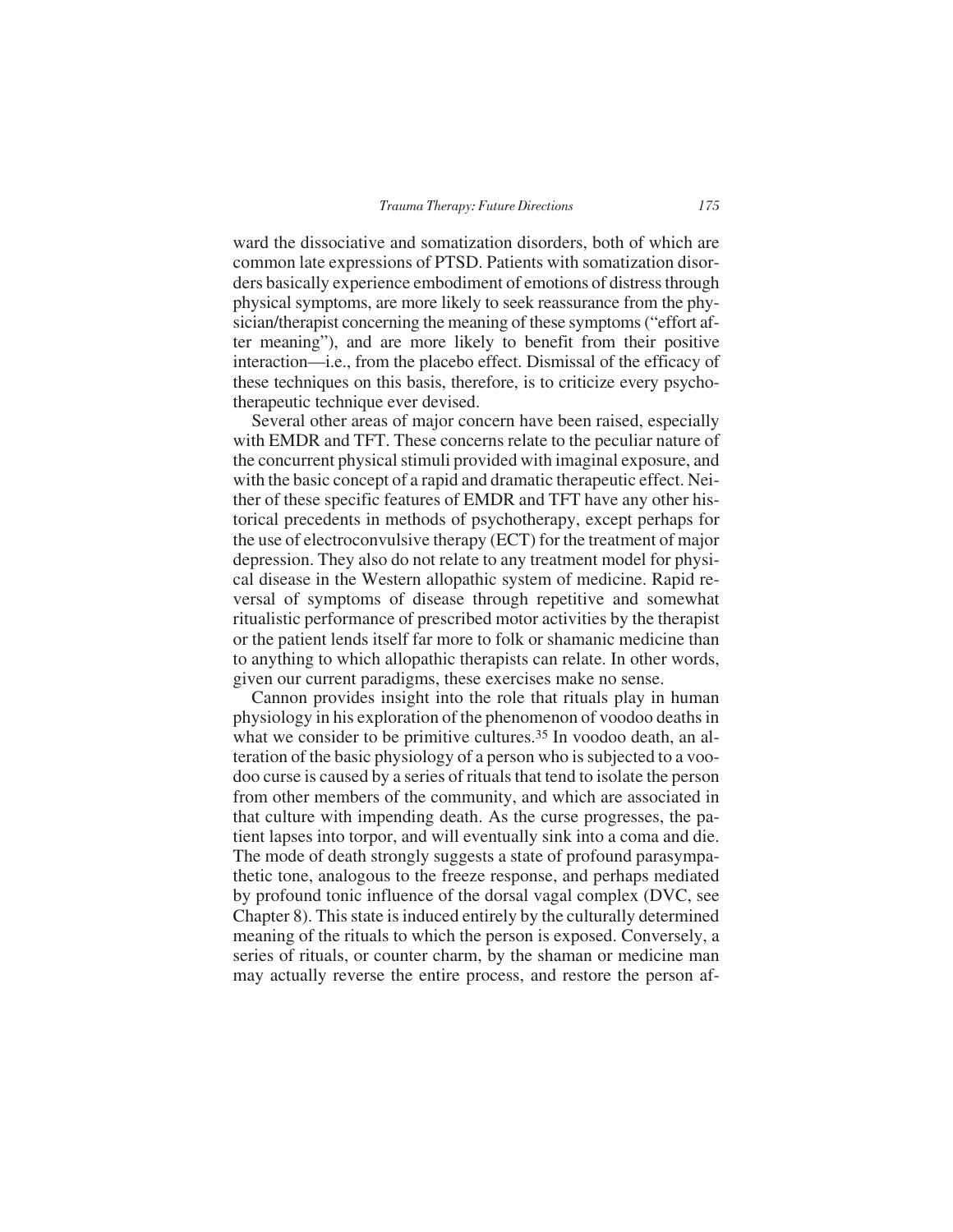flicted by the curse to health, again apparently through the *meaning* of the healing rituals.

I suspect that proponents of the power therapies would strongly object to the equation of their methods to shamanic ritualistic healing. The point that I would like to make, however, is that the performance of stylized rituals of healing in a primitive culture is based on generations of experience related to outcomes of treatment for specific symptoms and specific diseases, using very specific learned healing exercises. Not unlike EMDR and TFT, these ritualistic exercises are discovered and expanded through trial and error until a reasonable state of refinement is achieved. Since these treatments seem to be linked to a learned meaning of the procedure on a cultural basis, the brain and its effect on the stricken person almost certainly play a critical role in healing. If we continue to abide by the premise of the continuity of mind, brain, and body, then it is likely that this healing takes place through altered neurophysiology and neurochemistry. The very specific nature of such rituals also suggests that this brain/body effect cannot be achieved by any random nuance of behavior by the shaman, but only by those practices that have been found to alter the physiology of persons stricken with a curse.

Attempting to find the "active ingredients" in these unusual methods of treatment appears to be a worthwhile pursuit. However disparate they may appear to be, there may be a common neurophysiological thread that connects them in theory and effect. The burgeoning application of psychotropic and anticonvulsant drugs to the treatment of PTSD certainly supports the widely accepted concept that PTSD is a "physioneurosis."36

All mental illness must no longer be considered solely on the basis of the psychodynamics that led to the aberrant symptom complex. Rather, one must consider the neurophysiological basis for the dysfunctional behavior due to experienced-induced changes in neural structure. The unconscious and conditioned nature of much of PTSD symptomatology remains a powerful impetus to the development of treatment models that incorporate basically unconscious methods of extinction, desensitization, and quenching.

The search for treatment tools that may alter dysfunctional behavior by changing reflex patterns and neuronal pathways through unconscious methods of access to procedural memory and arousal systems has great appeal. These considerations clearly call for vali-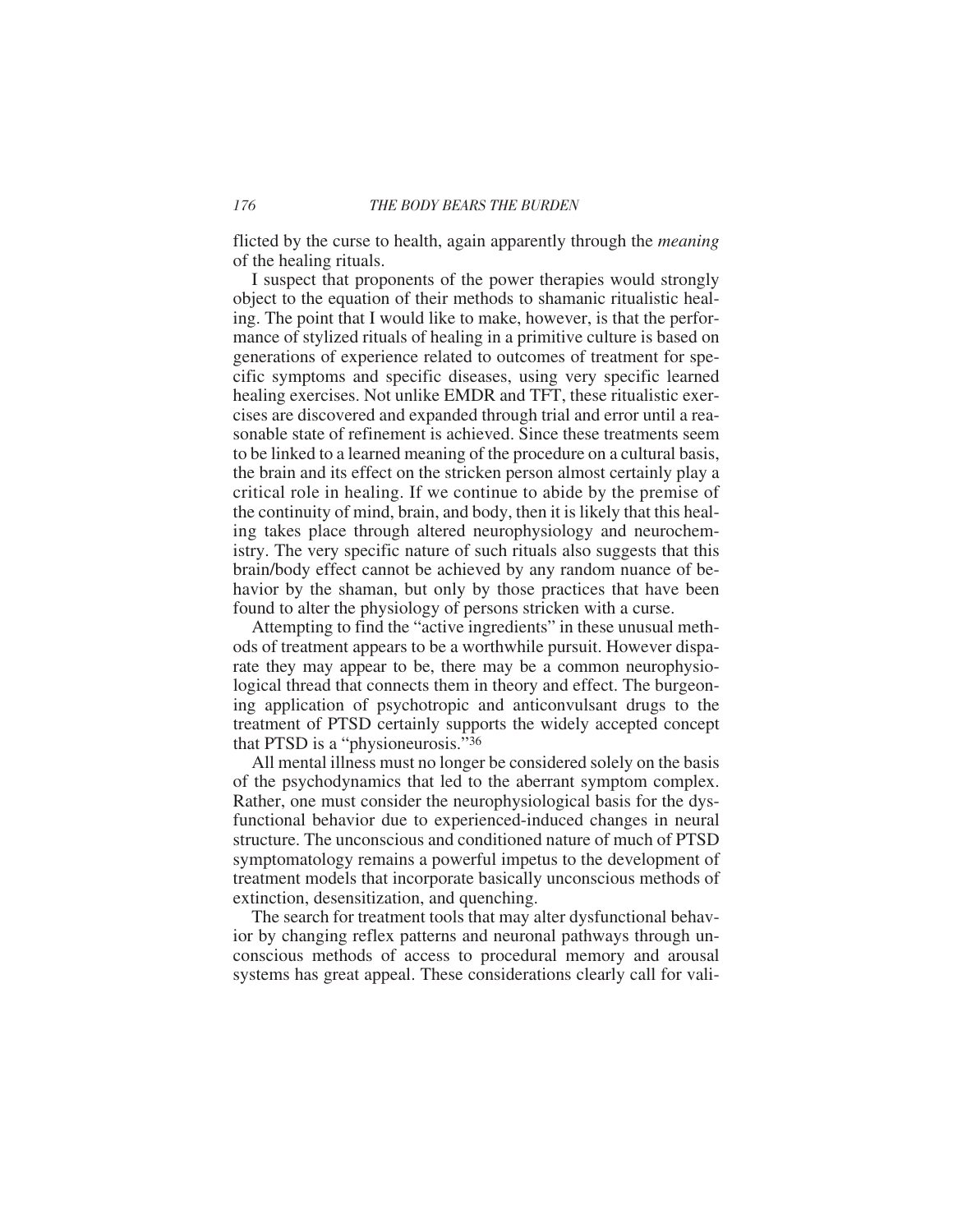dation of somatically based techniques through appropriate studies, including attempts at dismantling the peculiar physical tools used in TFT, EMDR, and other similar reflexive therapies. Arbitrary dismissal of a technique as being too strange to be real, however, presumes that we know more about the brain, body, and behavior than we probably do.

### *PHARMACOTHERAPY OF POST-TRAUMATIC STRESS DISORDER*

The compelling reemergence of Kardiner's concept of PTSD as a "physioneurosis"<sup>36</sup> might lead one to predict a flood of clinical studies examining the use of strategic pharmacological agents in the treatment of PTSD. Surprisingly, this has not been the case. Much of the research examining the use of medications for the arousal and avoidance symptoms of PTSD has been in the form of case studies and open-ended clinical drug trials. Randomized controlled trials (RCT) have been rare. Several factors have probably contributed to this problem. PTSD is a multifaceted biphasic disorder, characterized by a number of quite disparate criteria (arousal, avoidance/numbing, reexperiencing), and associated with a group of equally varied late clinical expressions (dissociation, affect dysregulation, depression, somatization). Many studies predictably document a relative specificity of the clinical efficacy of specific medications for the various manifestations of the syndrome. This conundrum of drug/symptom specificity, however, is quite consistent with the probability that different neurotransmitters may contribute to each of the many expressions of this disorder. Although a given patient may fulfill the DSM-IV criteria for PTSD, his or her clinical manifestations may be strongly biased in the direction of one particular symptom complex, such as arousal or numbing. As a result, in a given treatment trial, the clinical response may vary considerably from other verified PTSD patients with differing symptom dominance.

Any physician attempting to manage the varied symptoms of PTSD is well aware of the problem of precipitating anxiety and arousal through the use of a serotonin reuptake inhibitor (SRI), or compounding numbing or depression with an anxiolytic agent. The kindled sensitivity to any ambient sensory stimulus and the tendency to experience arousal or anxiety through somatic symptoms also ren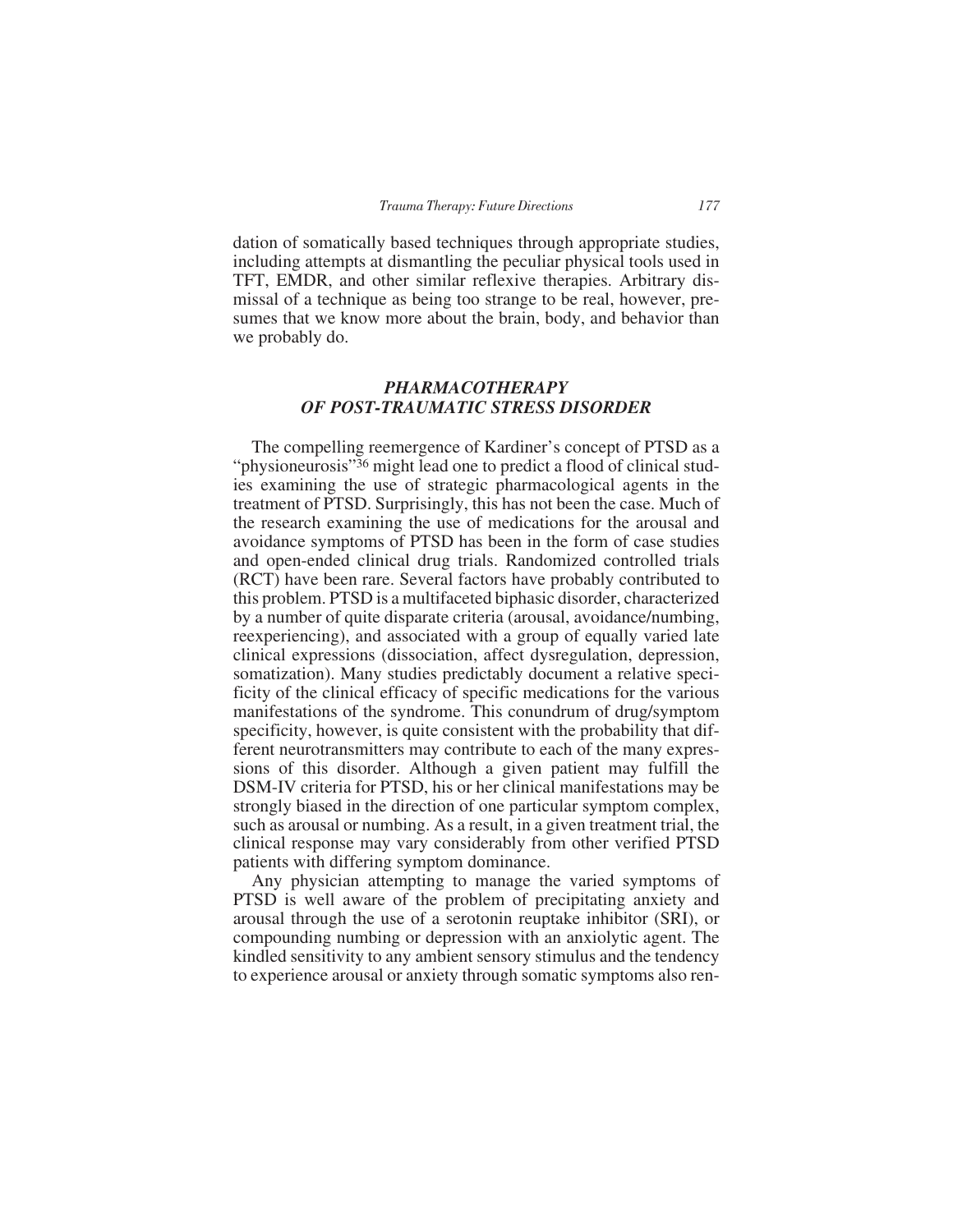ders these patients exquisitely sensitive to medication side effect, whether real or actually related to other ambient environmental stimuli. Under these conditions, not only the treatment but also the valid scientific study of drug efficacy in PTSD is extremely difficult. Despite these constraints, many open-ended drug trials have demonstrated strikingly beneficial clinical effects by a variety of medications for specific PTSD symptoms. As one would expect, application of early trial use of a medication has usually involved the administration of that drug for a symptom of PTSD that is similar to the symptom for which the drug is customarily prescribed. In general, the main medications studied and used in PTSD have fallen into the categories of anxiolytics, antidepressants and mood modulators.

*Anxiolytic medications* have included the benzodiazepines and buspirone. Brain receptors that bind the benzodiazepines are linked to the receptors for the inhibitory neurotransmitter, gamma amino butyric acid (GABA). One role of GABA, and therefore of the benzodiazepines, appears to be the control and modulation of anxiety.37 Benzodiazepines might also play a role in modulating kindling, a compelling model for PTSD, since increase in benzodiazepine receptor binding is noted in experimental models of kindling.38 Although this class of drugs has been used extensively in PTSD, few RCT clinical studies have been done to document their efficacy. In addition, there is general concern among clinicians about withdrawal symptoms from benzodiazapines associated with rebound anxiety, insomnia, aggression, and exacerbation of PTSD symptoms.39,40 This is especially true for the short-acting benzodiazepines such as alprazolam. On the other hand, several open-ended studies have indicated efficacy of alprazolam and clonazepam in PTSD.40,41 Much of this success, however, is thought to represent only reduction in anxietyrelated symptoms. Clonazepam may represent an optimal agent in this drug class because of its lower habituation potential and its antikindling role as a primary anticonvulsant.

Buspirone is an anxiolytic agent with serotonergic properties, acting primarily as a 5-HT-1A partial agonist. It has a delayed onset of action, much like the SRI group of antidepressants. The limited research available concerning its efficacy suggests that it may improve symptoms of arousal, reexperiencing, and sleep impairment, but that it does not affect symptoms of avoidance or numbing.42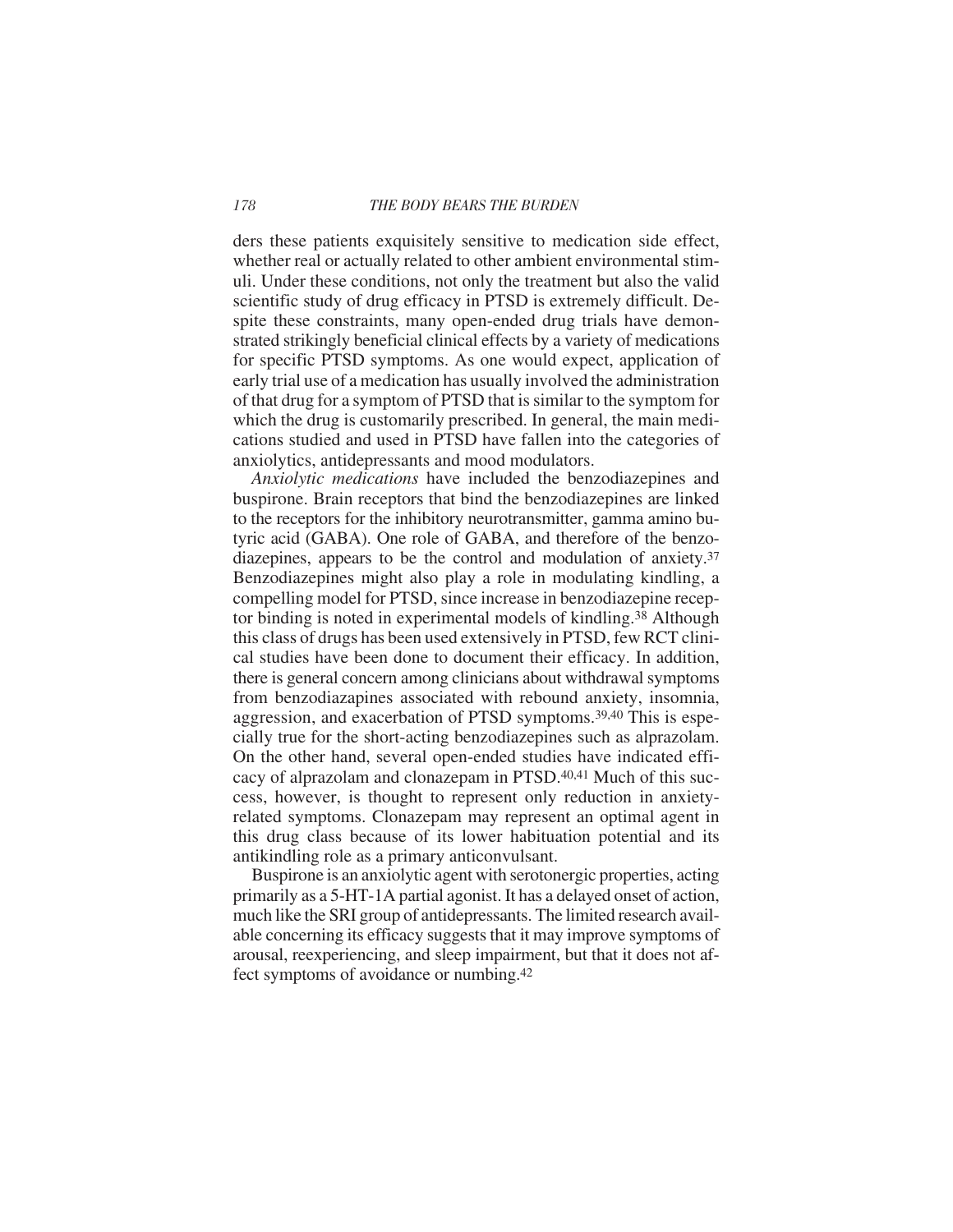*Tricyclic antidepressants* (TCAs) have been subjected to the most utilization and clinical study in PTSD. Members of this class of drugs variably have both serotonergic and adrenergic actions, with suggestive evidence that those TCAs with the most serotonergic activity may be somewhat more effective. Because of the extremely frequent comorbidity of depression with PTSD, the fact that the major benefit of all of the antidepressant class of drugs may primarily be due to improvement in depression alone must always be considered.43 RCTs with amitriptyline, a TCA with strong SRI effects, reveal moderate efficacy in improving symptoms of PTSD including depression and anxiety.43,44

Imipramine has also been shown to exhibit effectiveness in the treatment of PTSD in a number of RCTs, with its major area of benefit being reduction of symptoms of intrusion and reexperiencing, with less benefit observed in symptoms of avoidance.<sup>45,46</sup> Patients with major depression were excluded from the imipramine studies, lessening the likelihood that the therapeutic effects were primarily due to improvement in depression. Desipramine, a purely adrenergic TCA, was found to be little more effective than placebo in treatment of PTSD<sub>47</sub>

The TCAs, of course, have a side-effect spectrum and incidence that is diverse and common enough to limit their use in these highly sensitive patients. In my experience, weight gain is extremely common in those patients with substantial symptoms of PTSD after motor vehicle accidents. The common association of this weight gain with an acneiform rash suggests that early hypersecretion of cortisol as part of the hormonal modulation and adaptation to trauma may trigger both of these problems. As a result, the additional weight gain common to the TCAs compounds this problem and further limits their long-term use in PTSD. Perhaps the most useful application of the TCAs to this disorder is their use in extremely low doses as a medication promoting sleep maintenance, an extremely common problem in PTSD. Although widely used in this capacity, their efficacy in sleep maintenance has not been specifically documented by the results of adequate RCTs.

*Monoamine oxidase inhibitors* (MAOIs) have been used and studied in PTSD to a limited extent but have not been widely applied due to the serious nature of their side effects. One well-designed RCT compared imipramine, phenelzine (an MAOI), and placebo.46 Phenelzine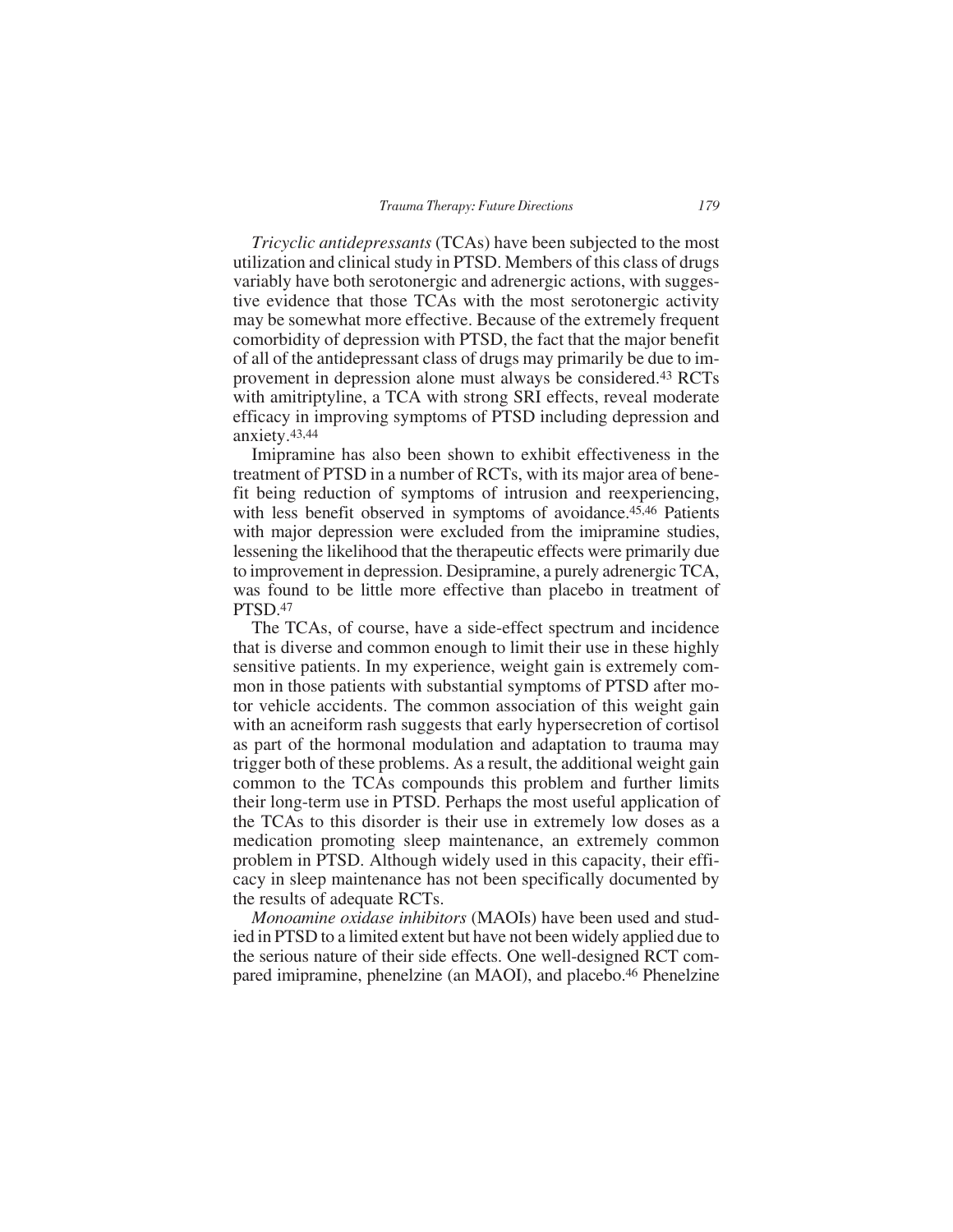was the most effective of the three treatments, with significant improvement noted in symptoms of intrusion and avoidance. In general, however, most clinicians reserve the use of MAOIs in PTSD to cases that have proven refractory to other safer medications.

*Anticonvulsant medications* have been applied to the treatment of PTSD with a similar rationale and in much the same fashion as they are applied to the treatment of bipolar disorder. The neurophysiological model of kindling has been applied on a theoretical basis to both conditions, and has generated increasing use of the newer anticonvulsant medications as mood modulators. The most commonly used anticonvulsants in PTSD are carbamazepine and valproate, both of which have been studied in open trials. Carbamazepinetreated veterans showed reduction in the severity of symptoms of arousal and intrusion, with improvement in flashback experiences and sleep quality.48 Valproate-treated veterans also showed improvement in arousal and avoidant symptoms, but little in intrusion.49 Other case studies generally showed comparable results but were marred by inclusion of patients with partial complex seizures, and by noting improvement in irritability and aggressive behavior without specifically addressing issues of PTSD symptoms. Newer anticonvulsant agents, including gabapentin and lamotrigine, have been used in PTSD with efficacy in anecdotal unpublished reports, but have not been subjected to formal study in open trials or RCTs. Gabapentin is unique in its remarkably benign side effect spectrum, its wide dose range and tolerance, and its freedom from apparent dependence or overdose risk. These features alone might raise skepticism about its actual effectiveness, but it appears to have achieved wide application in PTSD, chronic pain, and as a primary mood modulator. Its longterm efficacy as an antikindling agent in PTSD remains to be formally studied.

*Alpha2- and beta-adrenergic blocking agents* have demonstrated some degree of efficacy in reducing symptoms of arousal in selected PTSD patients. One would expect a reduction in the perception of the physical symptoms of arousal based on blocking of the somatic end organs affected by adrenaline release with this class of drugs, and this effect might reduce the anxiety cascade associated with panic. The beta-blocker propranolol has been found to reduce a wide spectrum of arousal-based symptoms (hypervigilence, aggression, enhanced startle, intrusion, nightmares) in a varied population of PTSD vic-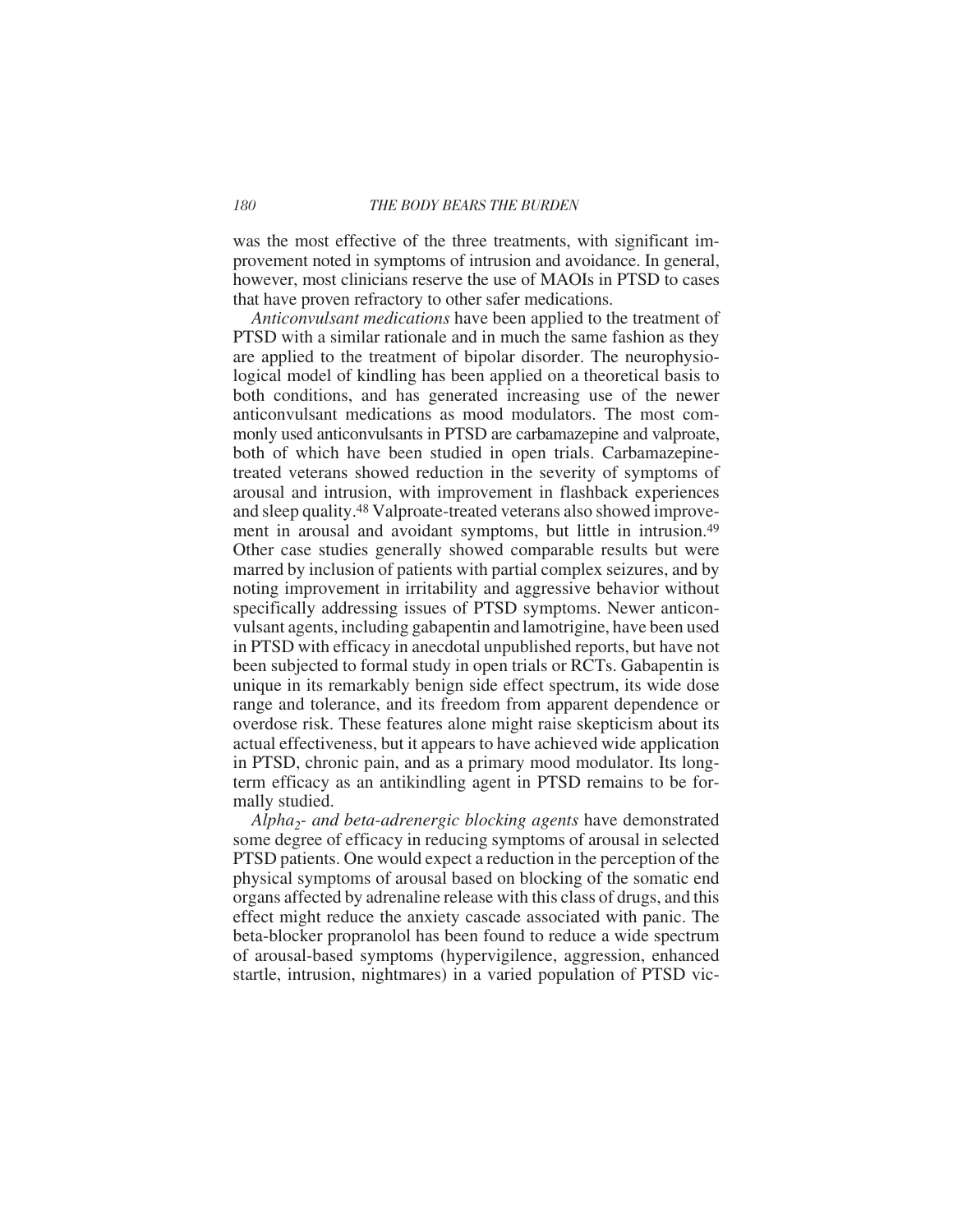tims, including combat veterans<sup>50</sup> and abused children.<sup>51</sup> Clonidine, an alpha<sub>2</sub>-adrenergic antagonist, reduces adrenergic tone through a different mechanism than propranolol, but would be expected to have similar effects on arousal and anxiety. Like propranolol, clonidine has had some success in anxiety states. In a study with Vietnam veterans with PTSD, Kolb, Burris, and Griffiths,<sup>50</sup> documented therapeutic effects with clonidine similar to those noted with propranolol. Improvement in arousal symptoms of PTSD with administration of clonidine in children,52 and in combination with imipramine in Cambodian refugees,53 has also been noted in open trials. Side effects of both classes of drugs include bradycardia, hypotension, depression, and constipation, and are dose-limiting but usually manageable. Nevertheless, even open trial studies of this class of medicines have been rare despite promising results in the few published articles. Both classes of adrenergic blockers have clear application in PTSD patients who develop sustained elevation of blood pressure following trauma. Although sustained hypertension in these cases probably also stems from separate and additional risk factors, the use of adrenergic blockers as an approach to both problems has particular appeal.

*Serotonin reuptake inhibitors* (SRIs) have been studied and applied more extensively in PTSD than other agents, and appear to represent the most effective drugs for the treatment of this disorder. Although a number of open drug trials suggest that fluoxetine is effective in improving symptoms of intrusion, avoidance, and arousal, the most widely quoted RCT suggested that fluoxetine is uniquely effective in improving numbing, a symptom generally resistant to many of the other drugs studied.54 This study by van der Kolk and colleagues also showed improvement in arousal, but less so in avoidant symptoms. In addition, fluoxetine improved associated symptoms of PTSD, including affect dysregulation, and the distortion of interpersonal relationships. Depression, however, was not significantly improved, suggesting that fluoxetine possesses a specific anti-PTSD effect. Recent FDA approval of sertraline as the first medication specifically indicated for the treatment of PTSD was based on two multicenter studies, both of which are still in press at the time of this writing. Findings were reviewed in the *PTSD Research Quarterly* by Friedman, and reflected previous findings that the SRIs tend to positively affect all three categories of PTSD symptoms (numbing, hyperarousal, reexperiencing).55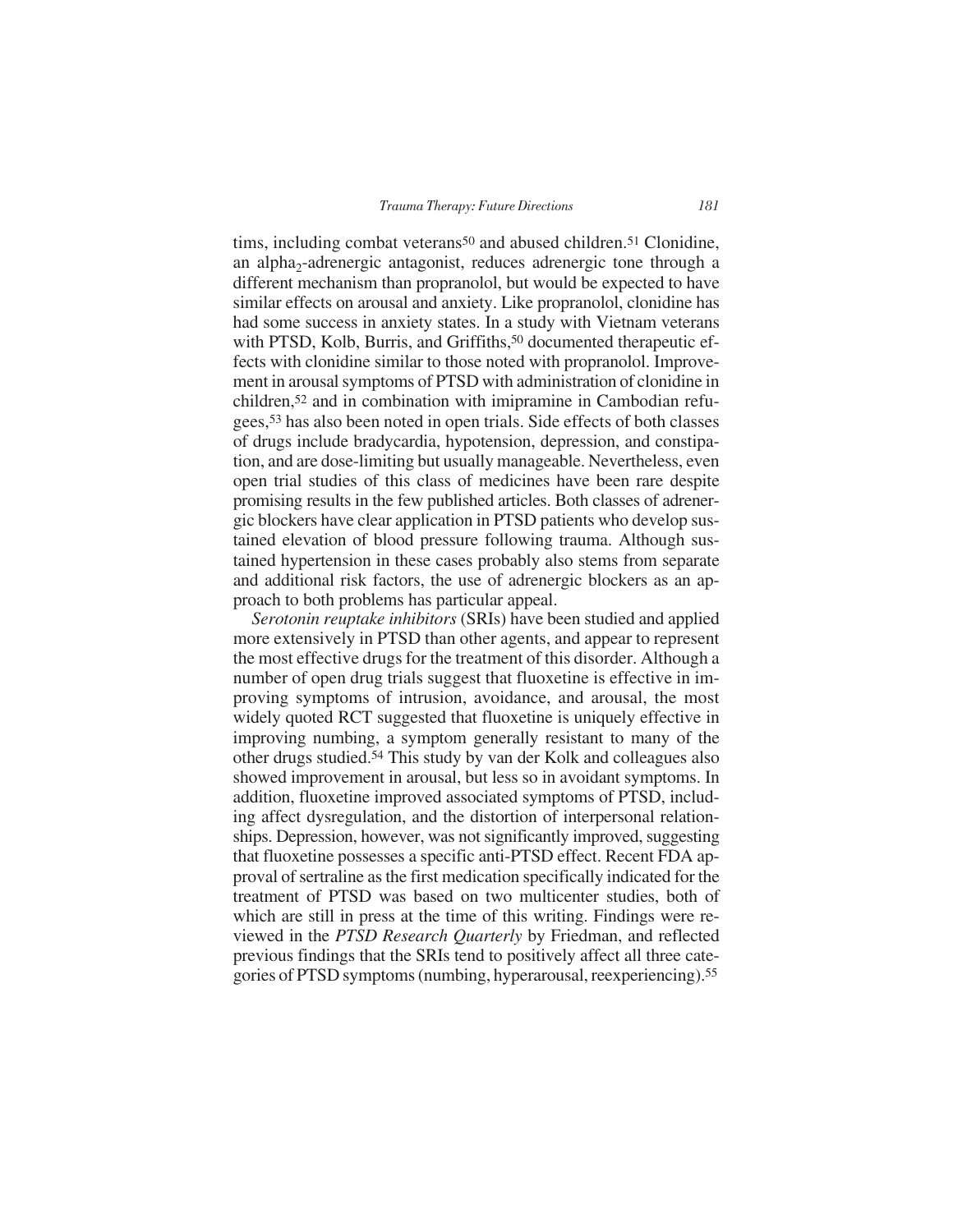*Narcotic antagonists* have been applied to the treatment of PTSD in several studies based on the demonstration that arousal-induced analgesia was reversible by the narcotic antagonist, naloxone, when Vietnam veterans were exposed to combat scenes.56 The emotional numbing of PTSD has been attributed to endorphin release associated with the traumatic experience.57 This theory is consistent with theories of altered regulation of the endogenous opioid system in PTSD, and the role of opioid dysregulation in dissociation and the phenomenon of reenactment (see Chapters 7 and 8). However, an open study of the experimental opiate inhibitor nalmefene in Vietnam veterans produced improvement in numbing in less than half, and worsened anxiety and panic symptoms in a number of subjects.58 A single case study also demonstrated reduction in traumatic flashbacks in two patients with the narcotic antagonist naltrexone.59 These studies illustrate the dilemma in pharmacotherapy of PTSD related to the spectrum of symptoms at both extremes of arousal. Although fluoxetine also has been shown to diminish numbing in a number of patients, it may also precipitate anxiety and hyperarousal. One would expect the same to be true of narcotic antagonists, since numbing and dissociation are defensive reflex responses to the arousal generated by any threat in the PTSD patient.

## *CONCLUSION*

This chapter has been an admittedly brief and basic overview of therapy for PTSD as it exists at the present time. The basic principles of treatment have been addressed in many chapters and review articles.9,12,60 Although our expanding knowledge of the neurophysiological substrates of this diverse syndrome has provided a variety of logical constructs for treatment, the remarkable variation in symptoms both within individual patients, and among different patients with the disorder, seems to limit consistent successful therapeutic approaches to the problem. One is often left with such terms as "processing," "consolidating," "controlling," and "anxiety management" as means of handling an out-of-control autonomic flood. Social and personal attachments provide means of resource and support and are meant, along with these other generic concepts, to keep a finger in the dike of the always-threatened emotional deluge. Although researchers and clinicians who have devoted their lives to the study of PTSD recognize that emotional numbing remains the elusive white rabbit of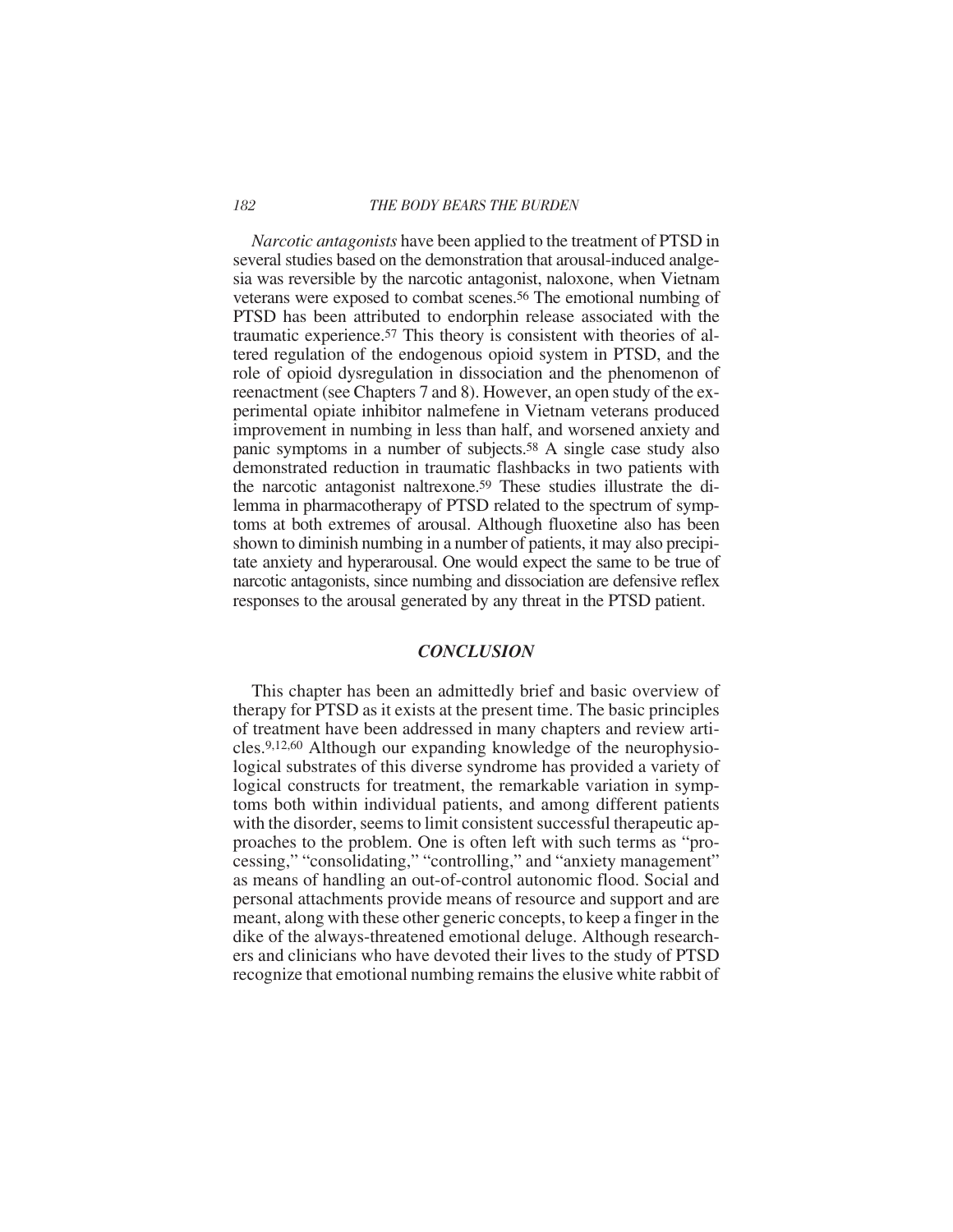trauma, the therapeutic key to dispelling dissociation and numbing remains an enigma. On the other hand, many victims of traumatic stress do respond to existing therapies, and many others rise above their panic and pain and reconstitute a reasonable semblance of emotional stability. Hopefully, the increasing awareness of the fact that the mind and the emotions in PTSD, and for that matter in all mental illness, reflect an ultimately identifiable and measurable aberration of brain physiology may lead to more specific, comprehensive, and rational treatment paradigms. Optimally, increasing recognition of the neglected role of somatically based symptoms in trauma will lead to integration of somatically based therapeutic techniques into the treatment mix.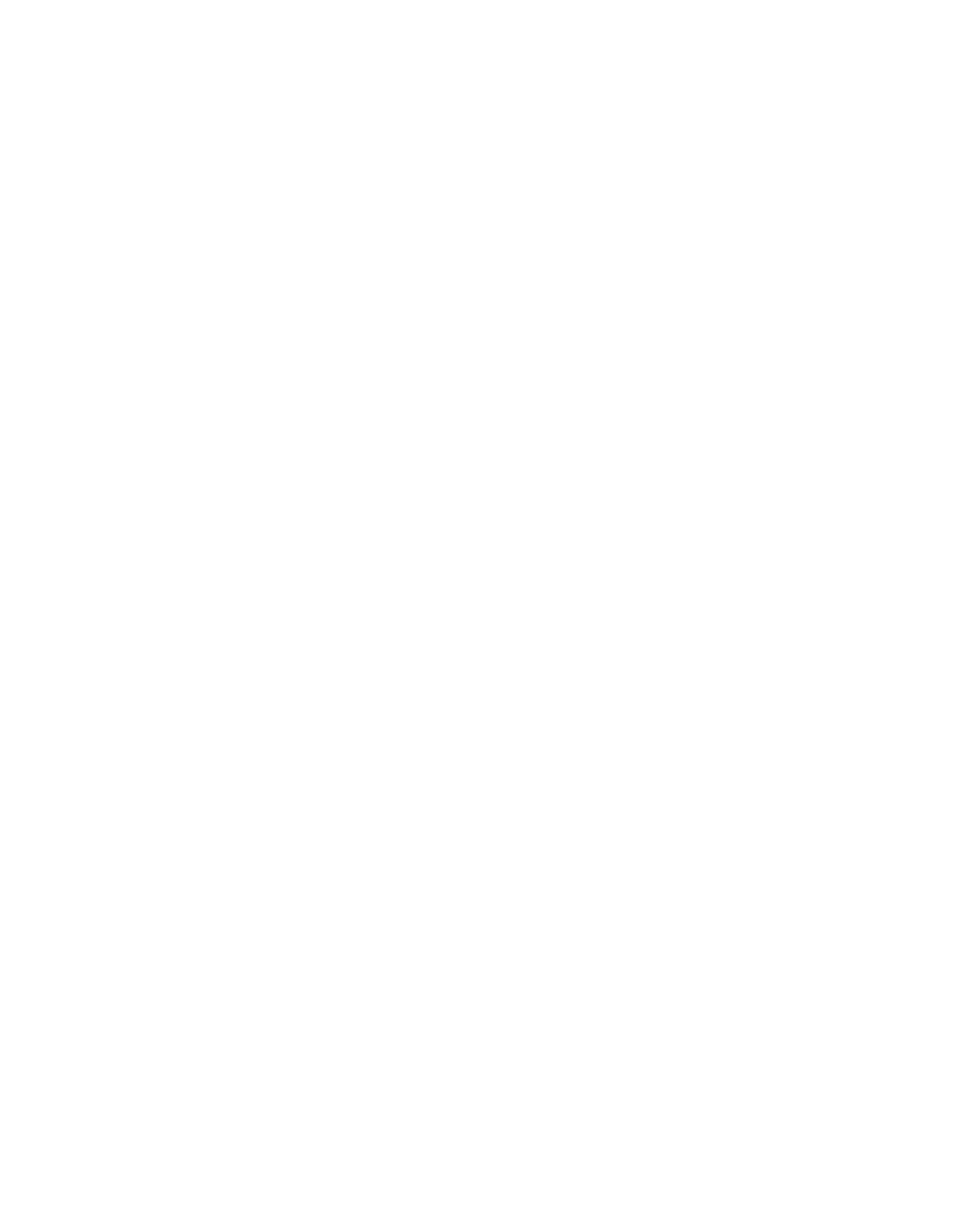# Chapter 11

# Case Histories: The Somatic Spectrum of Trauma

I have already included a number of case studies in this book to illustrate several concepts of trauma in MVAs, especially related to the syndrome of somatic dissociation. I believe that a chapter devoted only to such stories will help to give a better picture of the wide range of symptoms of trauma, not only those categorized in the DSM-IV, but also those accompanying the late manifestations of trauma. The spectrum of unusual and varied symptoms in many of my patients paints a vivid and arresting portrait of trauma and the physical and emotional toll that it takes on the brains and bodies of its victims.

#### *A STATE OF VULNERABILITY*

My first case history is that of a young man, injured in a most unusual accident in a grocery store, which in other circumstances would have been considered trivial. A six-foot-four-inch, thirty-year-old man, he had the bulky upper body of a weight lifter. Yet when he spoke, his voice was soft and tentative. He took great pride in his body and health, pursuing fitness through exercise, and health through an organic, vegetarian diet. He told his story of trauma with obvious great distress. While shopping at a local health food store, he passed a display of stacked boxes of crackers, piled to a height of almost eight feet. At that moment, a box of crackers probably weighing five to eight pounds fell off of the top of the stack, hitting him on the back of his shoulders and neck. He was immediately stunned, and felt shocked and confused. Store personnel assisted him to a chair, where he re-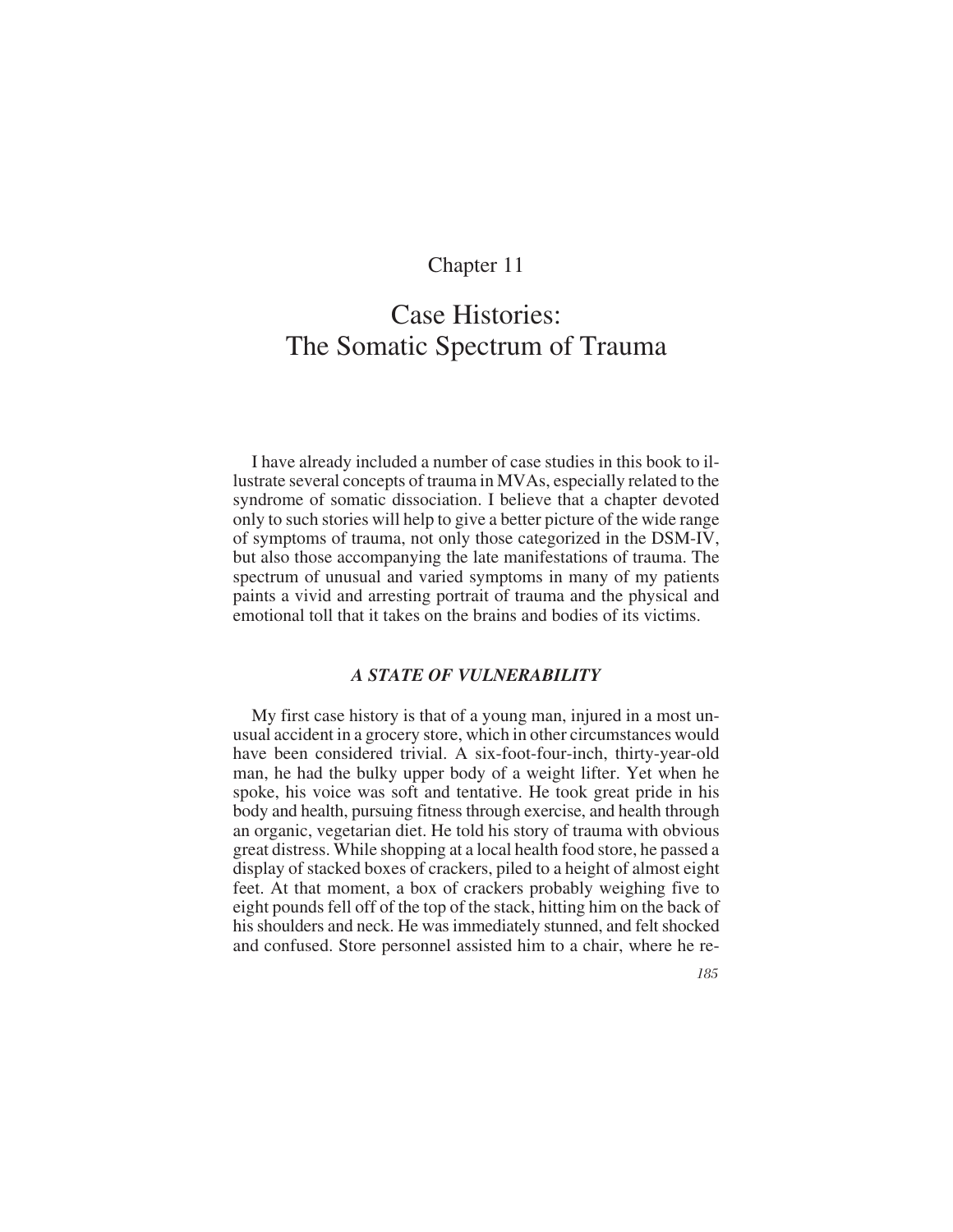mained for almost two hours, unable to pull himself out of a sense of shock and detachment. An on-site massage therapist gave him a massage, and the store provided an ice pack and juice to drink. He was finally able to pull himself together and called a friend for a ride home. Although he had no bruising or other signs of injury, over the next weeks he developed a syndrome of headaches, neck pain and muscle spasm, panic attacks, flashbacks and nightmares, depression, and impairment of memory.

When I saw him four months after the accident, his symptoms were becoming worse, and he had begun to have flashback memories of childhood trauma. He was the child of a physically abusive father; the parents had separated when he was five years old. At age six, his father broke into their home, shot him and his mother, and critically wounded both. He had only vague and disjointed memories of that traumatic event, but previously absent memories emerged in the face of his new, seemingly trivial traumatic experience in his thirties. Further evidence of his pervasive traumatic amnesia was found in the numerous scars on his body, the causes of which he had no memory.

This patient's case illustrates several principles in understanding traumatization. As in most cases of PTSD, distortions of memory in this patient were characterized by both traumatic amnesia and flashbacks. Flashbacks, nightmares, and intrusive thoughts represent exaggerated repetition of traumatic memory, and are part of the kindled cycle of arousal and memory seen in PTSD. Traumatic amnesia is dissociative in nature, and is typical of childhood trauma, in which dissociation is almost a universal response to trauma. Individuals traumatized in childhood continue to dissociate as adults when exposed to trauma, even when the trauma is relatively trivial, as in this case.

As perhaps the most potent predictor for the development of PTSD, dissociation in this case of unusual trauma led to full-blown PTSD that persisted for months, and was severe enough to resurrect old traumatic memories and PTSD related to childhood trauma. The patient's attempts to build personal resources through his compulsively health-oriented lifestyle were no match for the unstable autonomic and neurophysiological mechanisms for dealing with any new stress resulting from his horrible childhood experiences. In addition, the traumatic event that triggered PTSD in his case certainly did not constitute a criterion for traumatization as defined in the DSM-IV.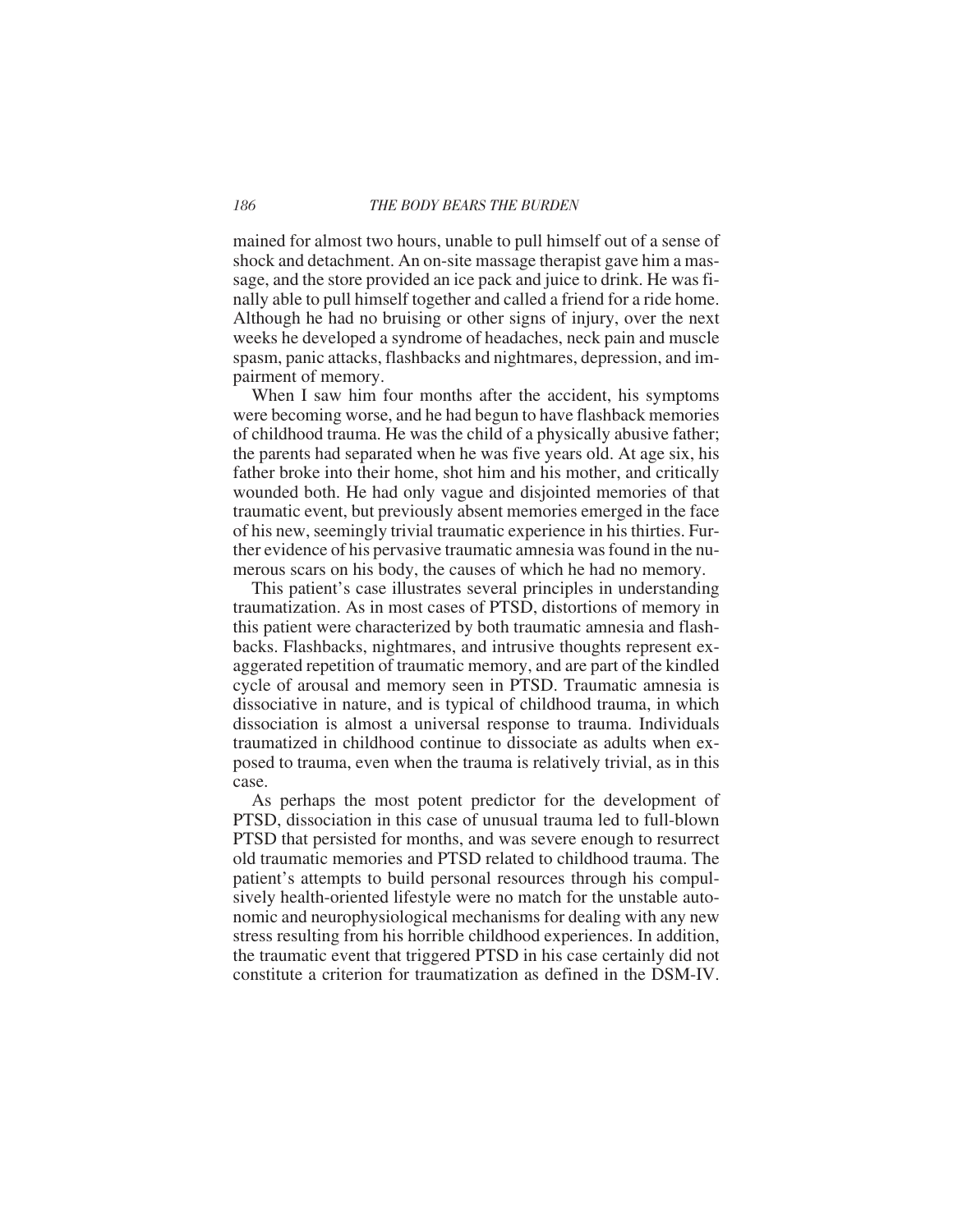Low-velocity MVAs also do not fulfill this criterion, but may result in severe traumatization in selected cases. Clearly the *meaning* of the precipitating event must be considered when determining whether a person has been traumatized. In cases in which the victim has a past history of multiple or severe traumatic life events, especially in childhood, a seemingly trivial threat may be perceived as life threatening. Individuals with childhood trauma seem to lack the resiliency to deal with later traumatic stress, and easily decompensate under relatively minor stressful events. When confronted with a patient with a disproportionate emotional response to a stressful event, a careful history of life trauma will usually reveal events that clearly explain the remarkable vulnerability exhibited by them.

# *SOMATIC REPRESENTATIONS OF PRIOR TRAUMA*

A second case study also illustrates the role of past life trauma in establishing a meaning for subsequent life events, which, although superficially trivial, may prove to be profoundly traumatizing. A female patient of mine in her twenties presented with a history of having visited a new chiropractor for an adjustment. The chiropractor took the patient's head between his hands and performed significant quick rotational adjustment more violent than she was used to. The patient immediately experienced a sense of shock and horror and told the therapist, who apologized and continued with a more gentle manipulation. That night the patient experienced increasing headache, nausea, and cervical muscle spasm. She returned the next day to the chiropractor, hoping for some relief from her pain. After examining her, the chiropractor indicated that he could "fix" her neck, and once again performed a ballistic adjustment. At this point, the patient experienced uncontrolled panic and left the office acutely agitated and in great pain.

Over the next two weeks, she developed severe headaches, cervical spasm, blurred vision, photophobia, nausea, vertigo, confusion, and memory loss. She was hypervigilant with exaggerated startle, and experienced flashbacks of the therapy and of old childhood trauma. She experienced severe nightmares and sleep disturbance. Cognitive symptoms in the form of forgetfulness, distraction, and episodes of confusion soon appeared. At the time of her first visit to my office, the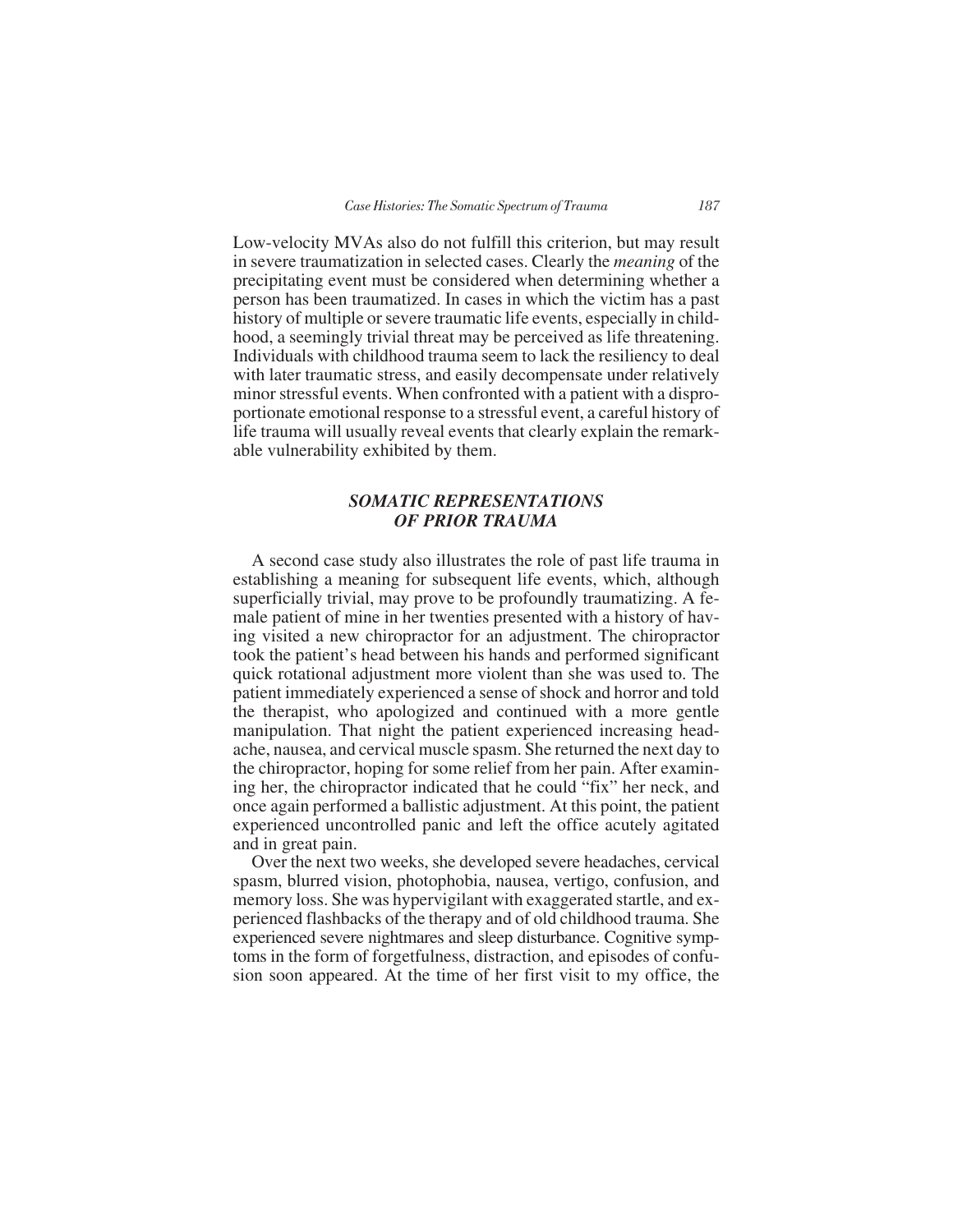patient wore a cervical collar. She was able to move her head by herself to a limited degree, but when I attempted to test that motion by moving her head gently with my hands, her neck was completely rigid. Neck movement caused nausea and vertigo. Nonphysiological give-away weakness, glove-distribution sensory loss, and dramatic pain behavior were prominent. Her syndrome could well have been consistent with a whiplash experience in a patient prone to somatization. Her psychosocial history, however, revealed that as a child of eight she had been subjected to repeated incest by a male relative who achieved compliance by partial strangulation with his arm around her neck as a means of control.

In many cases of seemingly trivial injuries leading to PTSD, the key to the puzzle is found in the somatic representations of both prior trauma and/or the precipitating traumatic event. The somatic association with the neck in this case is obvious. Once again, traumatic events incorporating the head or neck seem particularly potent with regard to trauma potential (see Chapter 4). This case also illustrates that the whiplash syndrome consists of a reproducible constellation of symptoms that may have nothing to do with an MVA. This syndrome includes not only regional myofascial pain, but also cognitive impairment typical of minor brain injury in the absence of any possible brain injury. A threat to one's life and resulting helplessness certainly occurred in this case, but only if one took into account the *meaning* of the presumed traumatic event in the form of the region of the body involved in the experience.

Another simple example of the retention of procedural memory for prior trauma-induced pain concerned a middle-aged woman involved in a moderate velocity rear-end MVA. Months later, she presented to me with persistent pain underneath her left scapula. Examination revealed typical findings of taut, tender muscles in the area of her persistent pain. Upon palpating these painful muscles, she suddenly cried out in great distress. I apologized for apparently having been too vigorous in my examination. She, however, said that it was not my fault, but that she suddenly had a flash of insight that the area of pain was the spot that "the nuns used to hit me." As a child in a Catholic boarding school, the nuns supervising the students made it a habit to discipline their charges by confronting them unannounced while the students were in their evening bath, striking them with a switch for perceived misdeeds that day. Because of the position of the tub, my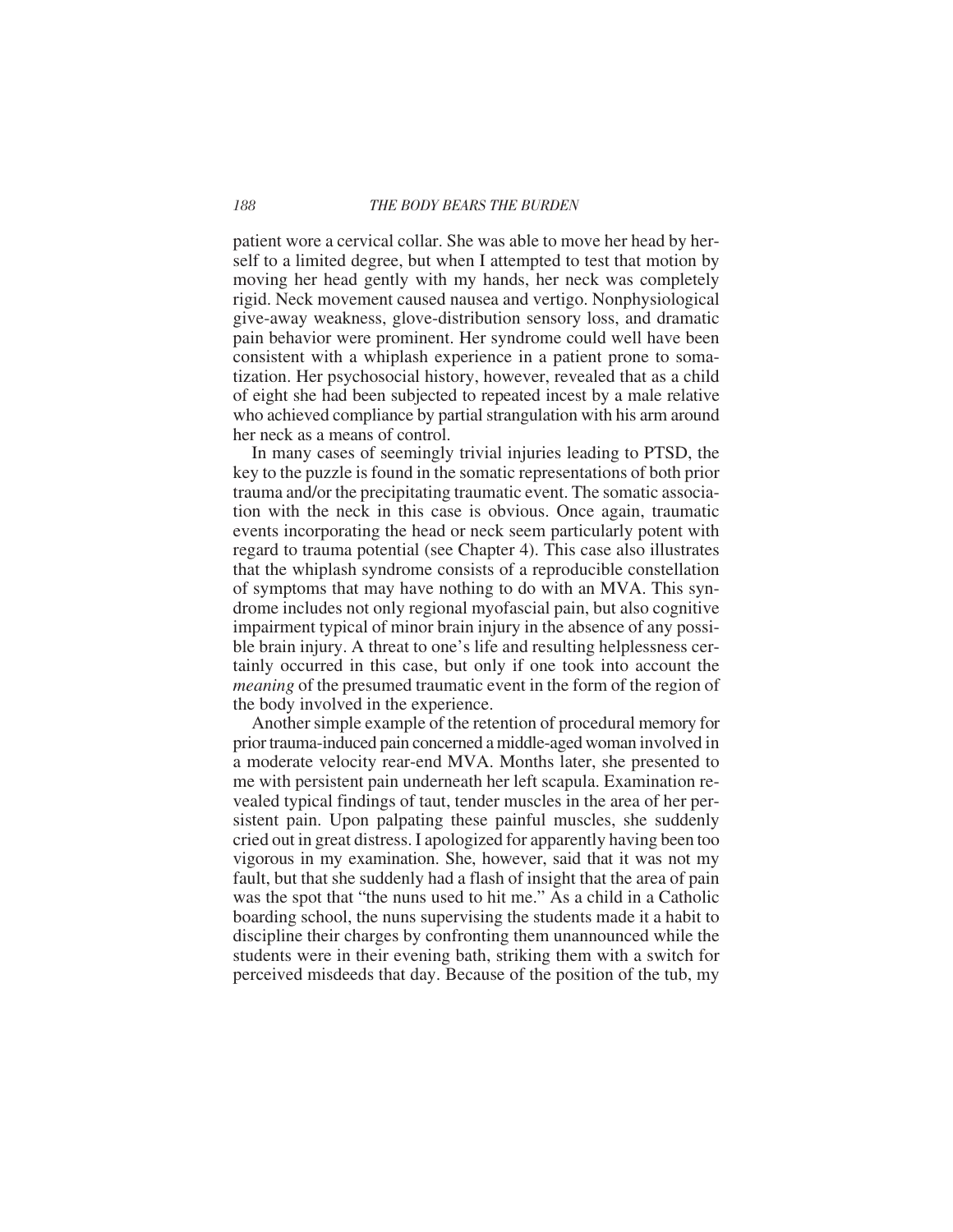patient invariably received her punishing blows under the left scapula. Procedural memory for this frightening and dreaded experience remained stored for future reference in her survival brain, and was reactivated by the experience of a new life threat, her MVA.

# *MEDICAL AND FORENSIC RETRAUMATIZATION*

Unfortunately, physical injuries resulting in traumatization often are associated with incorporation of the legal system in attempts to resolve issues of causation and validity. Such is the case in MVAs, athletic injuries, falls, and various types of assault, including rapes and muggings. Because patients with prior life trauma are disproportionately vulnerable to retraumatization, their overt emotional and somatic response to injury may appear inappropriately severe. These patients are often soon labeled by the medical profession as being "overresponders," suffering from psychophysiological problems, or exhibiting secondary gain behavior. Personnel handling their case for their auto or health insurance company soon access this information and begin to question the validity of the injury. Feeling invalidated by their own physician and health care insurance provider, the traumatized patients soon seek legal advice. The cycle of mistrust, skepticism, invalidation, fear, and frustration thereafter serves to perpetuate the patient's symptoms as a self-fulfilling prophecy.

Many of my patients have experienced this dilemma to some extent. One in particular exemplifies this problem, as well as a number of other unusual features of trauma. A female accountant, she was driving a client home when an argument ensued. The client had a history of bipolar mental illness, became agitated and paranoid, and began to strike the woman on the right shoulder and head. Swerving to the left, the woman saw an oncoming truck, swerved to the right, and ran off the road into a ditch. The accident was at low velocity and did not damage the car or, apparently, its occupants. The assaultive client at that point left the car, and walked across the field to his home.

Although she appeared uninjured, the patient rapidly developed severe right neck, shoulder, and arm pain and underwent several years of therapy with limited improvement. She experienced the onset of severe cognitive symptoms after a delay of about six weeks, was diagnosed with a closed head injury, and received prolonged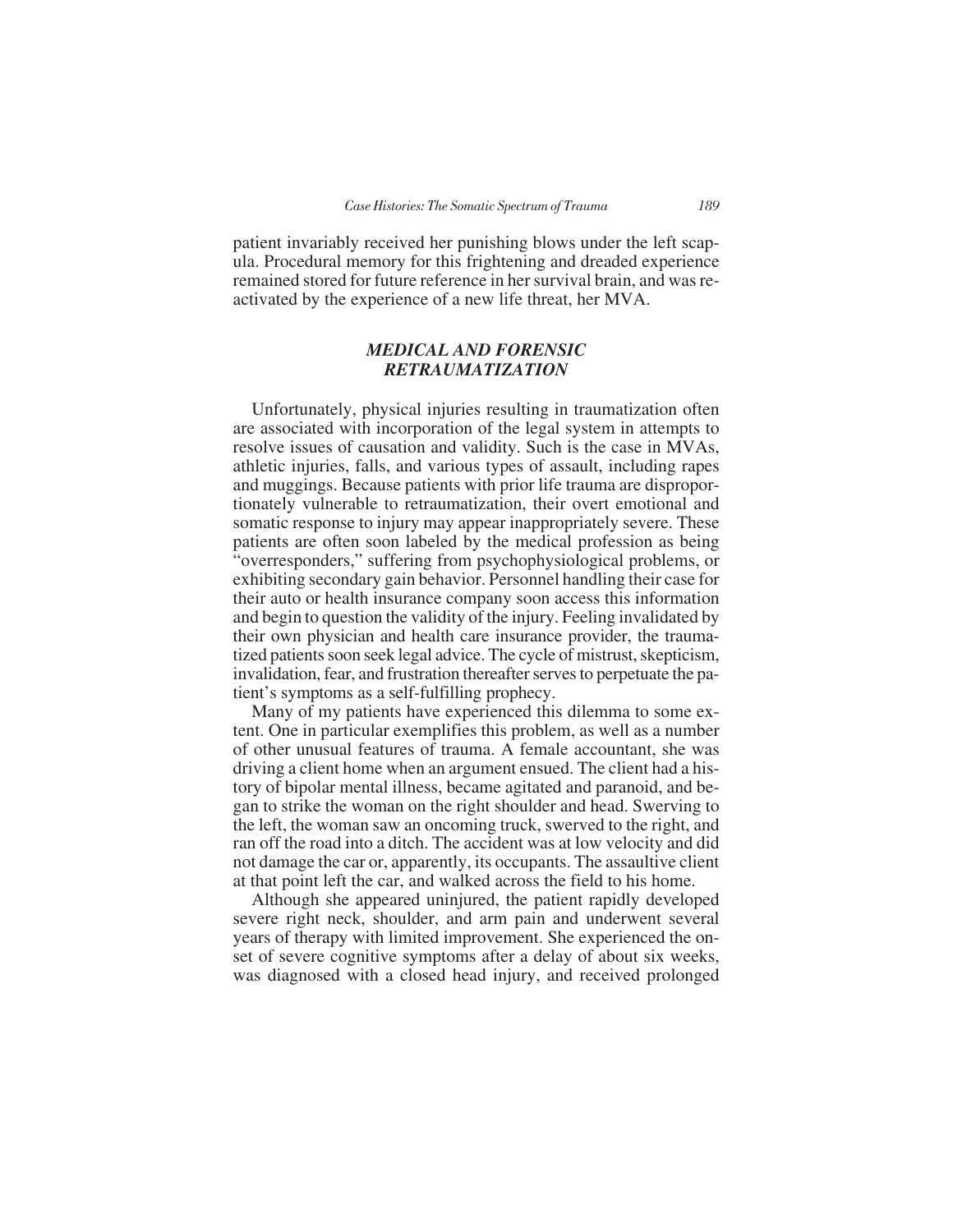cognitive therapy. Anxiety and panic, flashbacks, intrusive thoughts of the attack and accident, and nightmares developed. She received psychotherapy and was given trials of many psychotropic medications. When I saw her, a trauma history revealed that throughout childhood her father had been physically abusive to the family to the extent that at age twenty-one, the patient was actually hospitalized after a beating. She had not seen or spoken to him since then.

Despite ongoing pain, weakness, and numbness of the right arm, as well as cognitive and emotional impairment, the patient had resumed working. I referred her for somatically based trauma therapy after interpreting her symptoms for her, and she had a remarkable resolution of virtually all of these symptoms. Especially notable was the clearing of most attention and memory deficits. Symptoms of pain and PTSD largely subsided.

As her legal case progressed, however, she was subjected to a series of independent medical examinations (IMEs), including repeated neuropsychological test batteries. Faced once again with skepticism and challenges to the validity of her injury, some of her symptoms of arousal began to reemerge. After a confrontational and adversarial deposition by opposing lawyers, she returned to see me with a full-blown recurrence of all of her cognitive, emotional, and somatic symptoms. A repeat course of therapy and settlement of her case out of court for a trivial amount resulted in improvement of symptoms once again, and she has subsequently done well. Her recovery was clearly related to the cessation of hostilities with the legal and insurance industries, and not to secondary gain.

Had this patient been recognized from the start as a victim of trauma, with a valid and predictable syndrome based on the nature of the accident, and had appropriate trauma therapy been instituted early, medical cost savings would likely have been achieved. More important, however, the serial and repetitive retraumatization by medical, insurance, and legal systems would likely not have occurred, and her state of vulnerability to subsequent trauma would not have been enhanced. A careful history would have determined that the attack by her passenger, and not the MVA itself, was the source of trauma, based on her childhood physical abuse.

This patient represents dozens of my patients whose syndromes of trauma have been perpetuated or resurrected in this manner. My interactions with insurance adjustors and nurse case managers have re-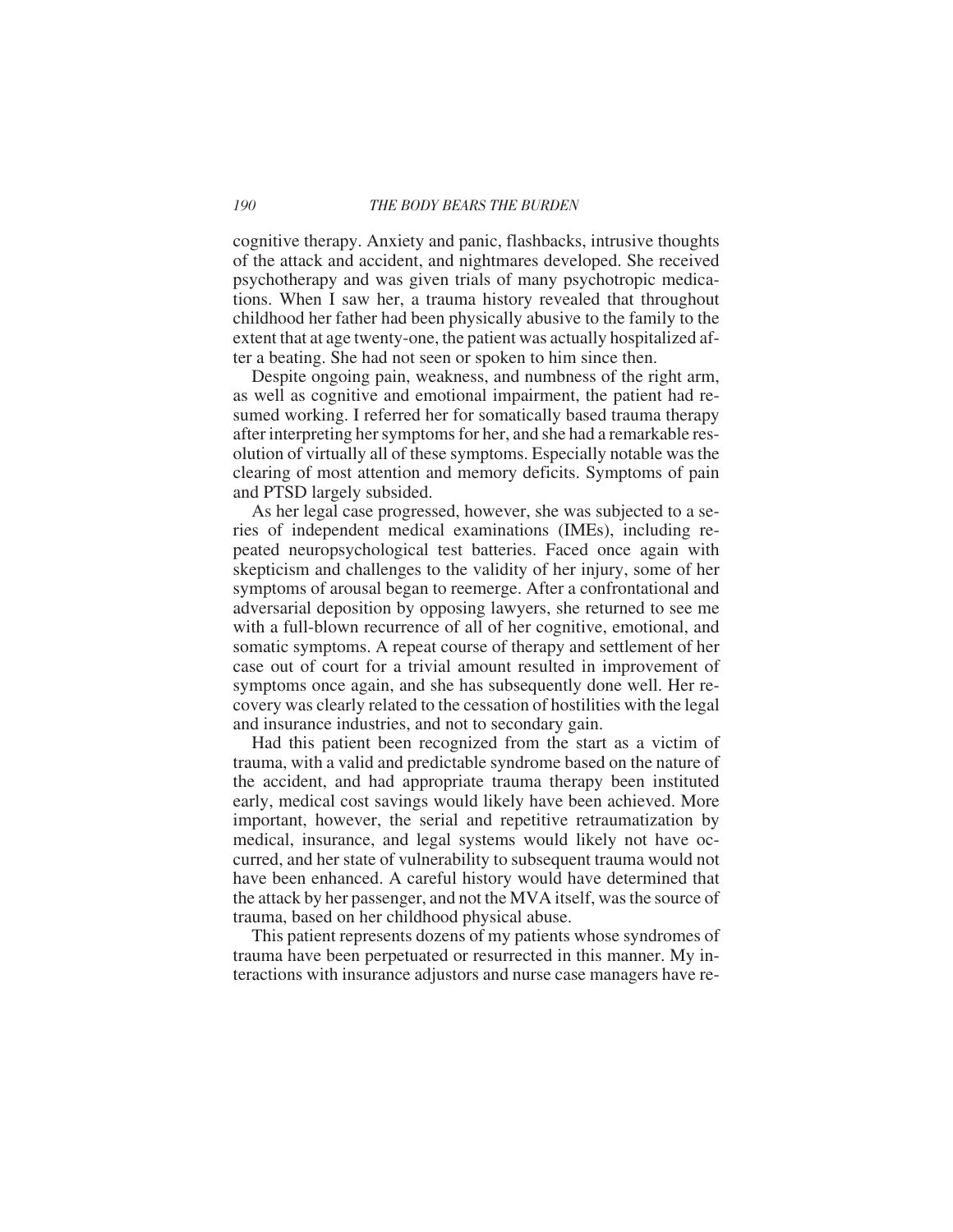vealed a deep-seated mistrust of patients who carry the diagnosis of "soft tissue injuries," "minor traumatic brain injury," or "whiplash." Understandably, this is based on the dilemmas posed in Chapters 3 and 4. Many physicians share this disdain for the validity of these symptoms and diagnoses. Some have chosen to take advantage of this bias and voluntarily seek the role of performing IMEs for automobile and liability insurance companies, often at great profit. Predictably many such IME reports are demeaning and critical of the validity of the patient's complaints, and contribute to perpetuating sequential retraumatization of the patient. Because our system of jurisprudence is by definition adversarial, the prescribed sequence of legal events in an MVA insurance claim predictably enhances symptoms of trauma, prolongs the patient's illness, and jeopardizes the outcome. In virtually every case of delayed whiplash recovery due to traumatization, I eventually spend more time treating the patient for effects of stress from the insurance and legal systems than for the original accident.

# *MULTIPLE CHEMICAL SENSITIVITIES*

Another example of the appearance of cognitive and emotional symptoms in the absence of velocity-related injury occurred in a patient of mine who presented as a case of chronic carbon monoxide poisoning. Three months after moving into a new house, the patient, a middle-aged woman, developed a syndrome of intractable nausea, cramps, and urinary and fecal incontinence with subsequent negative medical evaluations. She then developed distal tingling of her hands, blurring of vision, impaired memory and attention, apathy, panic attacks, and depression. Diffuse muscular pain ensued, and one year after the onset of symptoms, elevated carbon monoxide levels were found in her house due to a defective furnace.

Despite correction of the defect, her emotional and cognitive symptoms worsened and she developed a peculiar slurred and stuttering speech pattern several months after the exposure. MRI of the brain and EEG were normal, as was her neurological examination except for a clearly nonphysiological stutter. All symptoms and signs fluctuated dramatically, in direct proportion to incidental life stress.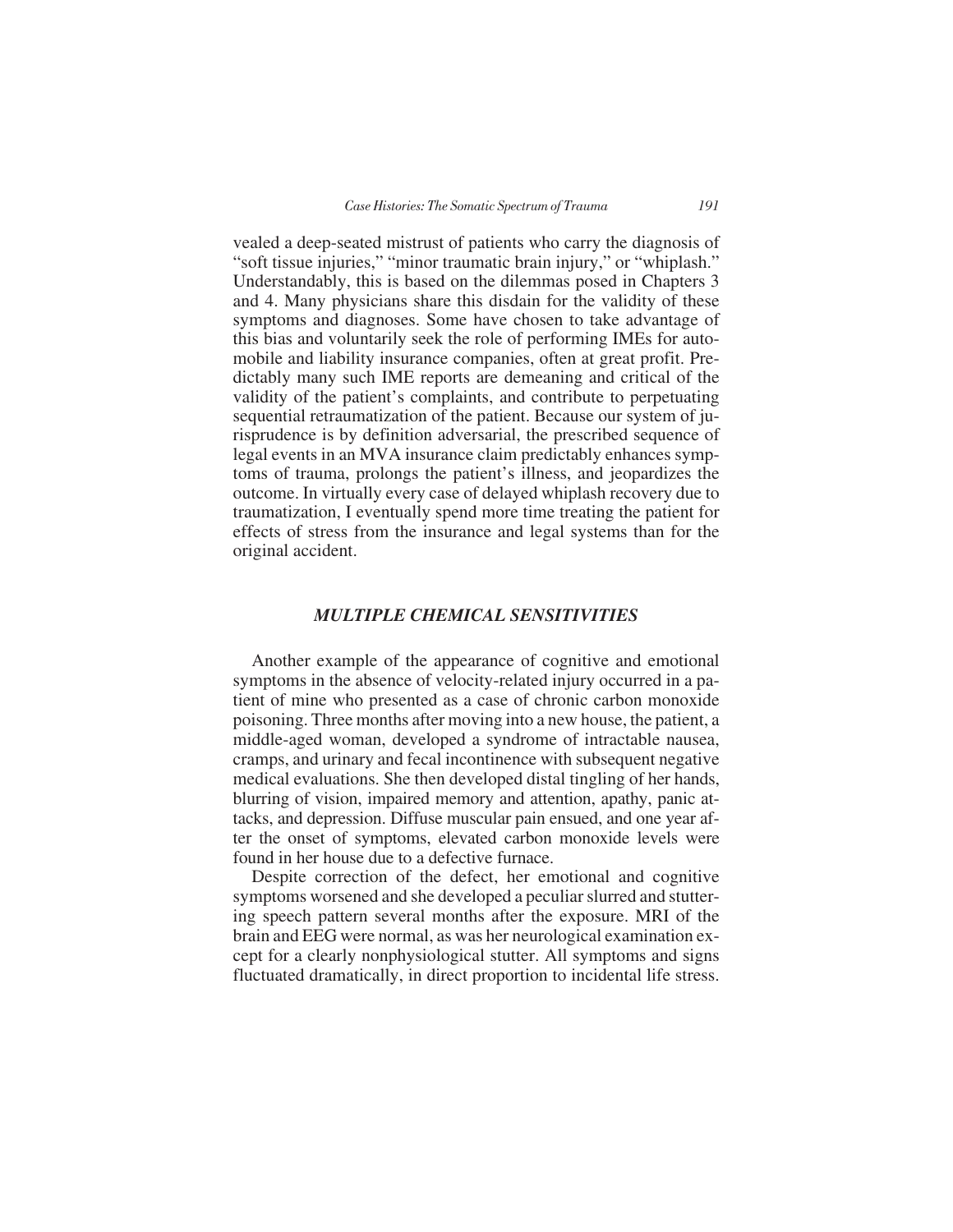The entire symptom complex nevertheless progressed to the point of complete disability, and she applied for Social Security disability.

Her past medical history included a long record of recurrent myofascial low back and neck pain, carpal tunnel, and thoracic outlet syndromes, the latter two conditions leading to surgery. She had been treated in a clinic for chronic pain. At age eight, she had experienced a prolonged hospitalization for pelvic and femoral fractures, and at age five, she suffered multiple episodes of sexual molestation by a babysitter. Her one marriage was associated with spousal abuse and ended in divorce.

This patient clearly demonstrates the typical pattern of symptoms of late effects of trauma, many of which are typical of delayed recovery in whiplash. Although it might be tempting to relate her neurological syndrome to brain injury from low-level exposure to carbon monoxide, injuries of this sort are unproven. In addition, delayed appearance of neurological symptoms following acute exposure to toxic levels of carbon monoxide is usually severe and often fatal, usually involving brain white matter lesions on the MRI.

On the other hand, diffuse somatic, emotional, and cognitive symptoms, including those of PTSD, have been described in the syndrome of multiple chemical sensitivities (MCS).1,2 Several investigators have postulated the role of neurosensitization or kindling in the etiology of MCS.1,2 These theories relate the close association between olfactory and limbic pathways in precipitating neurosensitization in such patients. Sensitivity to olfactory stimulation in the kindled trauma patient may well be related to the fact that olfaction is the only primary sense that accesses the limbic system without the filter of the thalamus. The patient described here may represent a case of unique vulnerability to autonomic arousal triggered by what might be considered a trivial exposure to olfactory stimuli. Multiple episodes of prior life traumatic stress had already caused many of the symptoms of late effects of traumatization, and led to an ongoing state of chronic neurosensitization, or kindling. Such a state typically is associated with increased sensitivity to arousal with even remotely negative environmental stimuli. Certainly the olfactory/limbic connection could lead to enhancement of kindling in such patients. An epidemiological study of the association of past life trauma with MCS certainly appears warranted.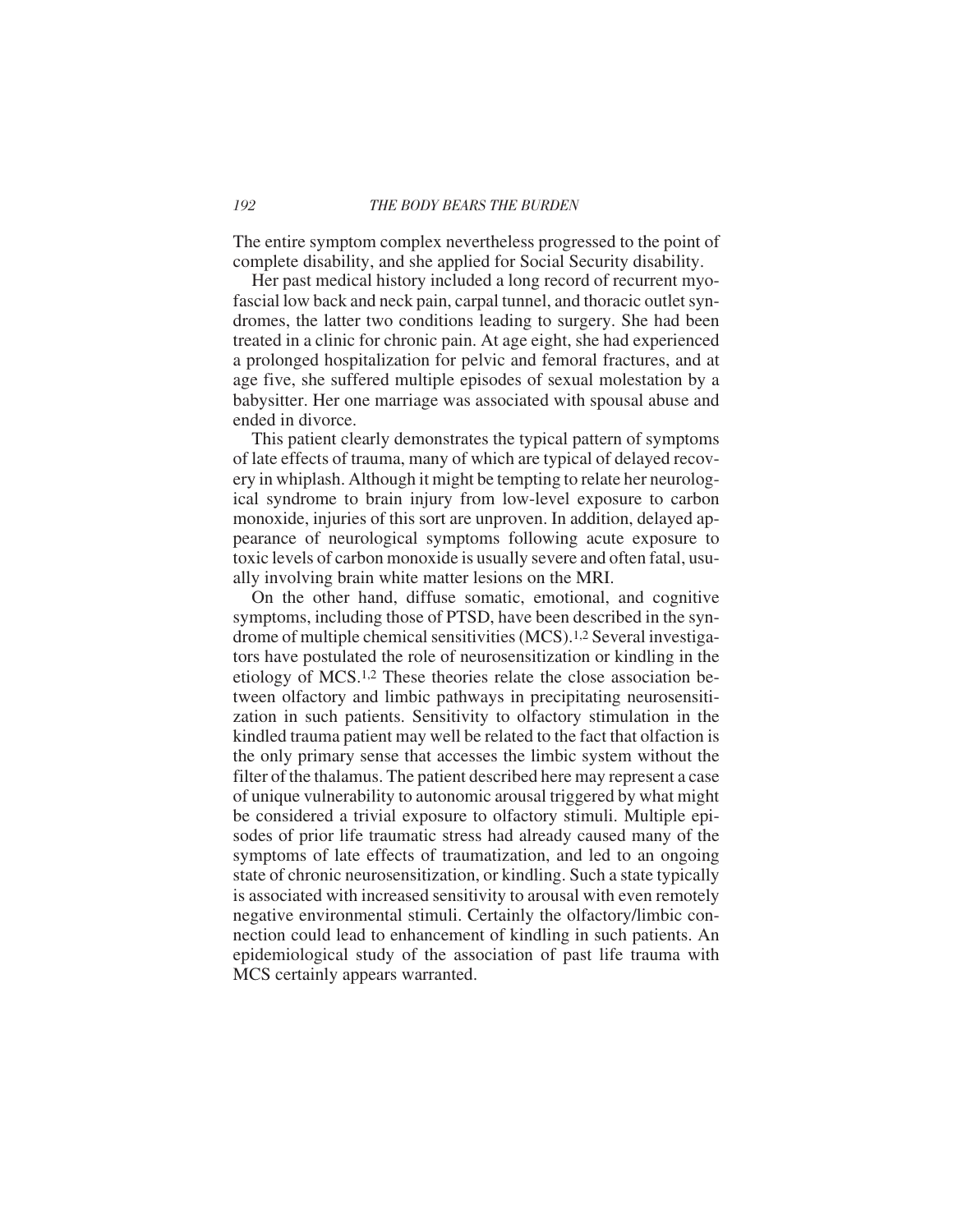### *THE MYSTERIOUS PIRIFORMIS*

Piriformis syndrome (PS) has been described and discussed for seventy years. It has been defined as buttock and back pain with a positive Lesegue (straight leg raising) sign, tenderness at the sciatic notch, absence of neurological signs, and improvement with conservative therapy.3 The piriformis muscle arises from the ventrolateral surface of the sacrum and sacroiliac joint, passes out of the sciatic notch, and inserts on the greater trochanter of the femur. It forms part of the posterior boundary of the pelvis, and is intimately associated with the branches of the sciatic nerve. As a result, true sciatica, or neurogenic pain running down the posterior thigh and calf, is frequently associated with the piriformis syndrome. The syndrome often follows a minor low back strain or overuse injury of the back, but also often occurs without apparent injury. It is associated with myofascial tightness, spasm, and shortening of the piriformis muscle. Incidence is considerably higher in women, with a ratio of 6:1 compared to men.3 In women, pelvic pain and dyspareunia (painful intercourse) often accompany piriformis syndrome. Treatment includes standard physical therapy measures, including modalities such as heat, ice, and ultrasound, as well as specific stretching exercises. Local injections with steroids and/or local anesthetics may be useful, but are difficult due to the muscle's relatively deep location. In women, however, close association of the piriformis with the posterior vaginal wall allows easy transvaginal injection.

In my clinical experience with piriformis syndrome, I have typically noted the significant female preponderance of cases, most occurring in the context of falls, MVAs, or nonspecific back injuries. One such case started me on the investigation of prior life trauma in the role of piriformis syndrome, with startling results.

A young woman suffering neck and low back injuries from an MVA came to see me with prolonged and recalcitrant left sciatica. Although she was married, another female invariably accompanied her when she came to see me. (In my long clinical experience, when an adult woman always brings another woman with her to see me, a male doctor, there is a fairly high likelihood that she has experienced sexual trauma in her past.) The results of her examination, involving straight leg raising and strength testing, were consistent with the classic signs of piriformis syndrome, but remarkably the examination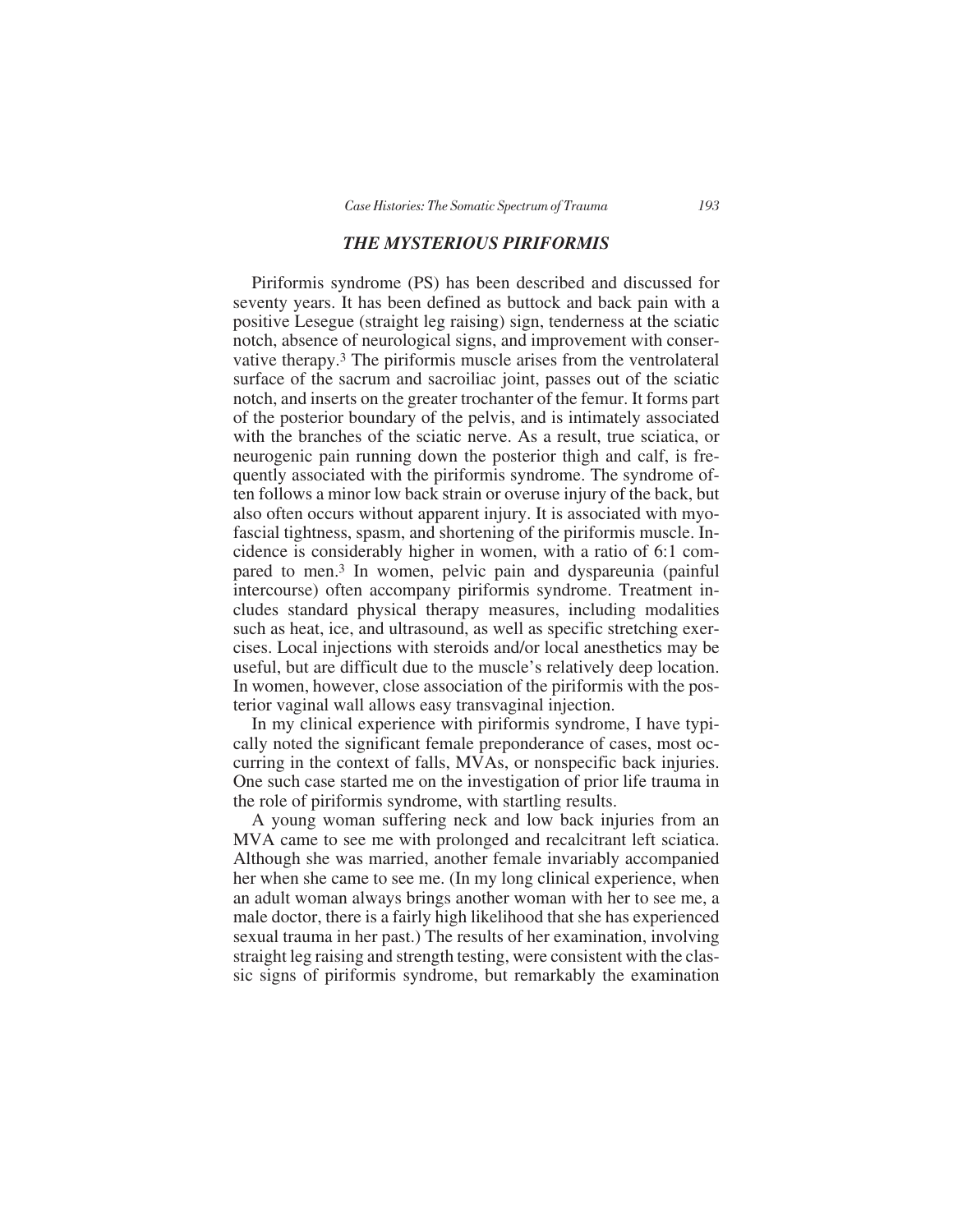also caused her to become severely nauseated. She reported that this nausea often lasted for hours after she left my office, prompting me to discontinue my examinations at the time of her visits. Her past history was vague, but suggestive of some childhood trauma that I suspected was sexual in nature. The usual and appropriate physical therapy measures only made her worse, and she eventually did not return to see me.

Within the following year, I became interested in the role of trauma in the whiplash syndrome and myofascial pain, and developed some of the theories on which this book is based. As I began to take trauma histories in all of my patients with myofascial pain, I discovered a shocking association in my next thirty female patients and one male patient who presented with clinically consistent piriformis syndrome. All of these patients without exception had suffered sexual trauma, including childhood incest, rape, or molestation with penetration, or rape as an adult.

A paper studying these cases is pending publication, but several conclusions can be made from this association of a myofascial pain syndrome involving the piriformis syndrome in women and forced sexual penetration. The anatomical and kinesiological function of the piriformis muscle is external rotation of the femur. It also results in clenching of the buttocks and compression of the posterior pelvic wall. Its contraction is involved in the Kegel maneuver, an exercise used for strengthening the vaginal wall after childbirth and for shutting off the stream of urine. In the case of forced vaginal penetration, the piriformis clearly will be involved in the unconscious and reflexive protective neuromuscular response to the traumatic event. Unconscious piriformis contraction will, thereafter, be incorporated in the kindled circuitry of arousal, memory, and muscular bracing described in Chapter 4. Reminiscent life events, nonspecific stress or arousal, or repetitive use of the piriformis in a variety of situations may precipitate procedural memory for the defensive role of that muscle in past sexual trauma, and lead to its persistent contraction and spasm. In many cases, but obviously not all, I believe that the piriformis syndrome in women is an unusual and dramatic example of the traumatic basis for regional myofascial pain in a kindled neuromuscular reflex.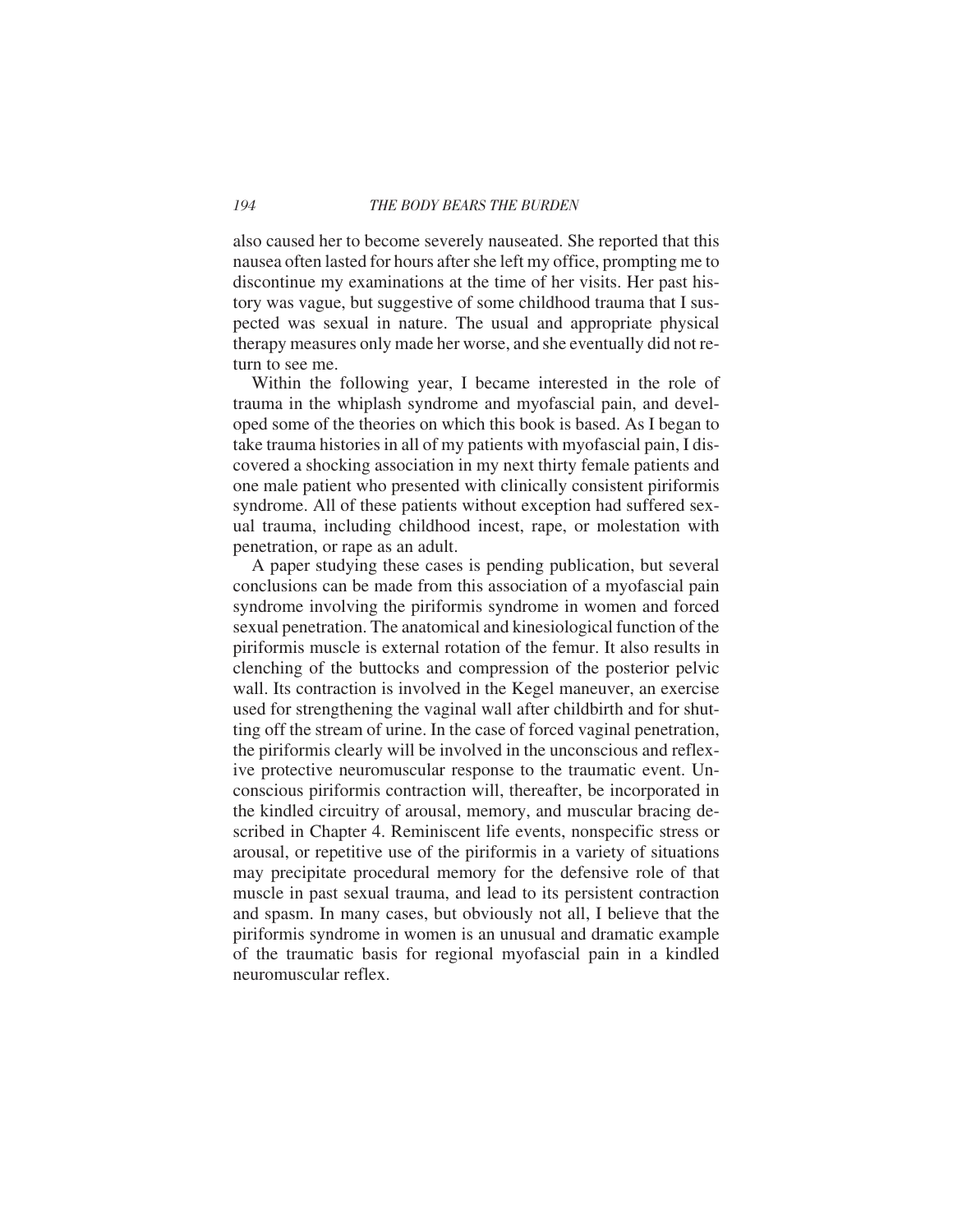### *DISORDERS OF SPEECH IN TRAUMA*

A number of my patients who have shown other signs of trauma after an MVA or other traumatic event have developed an unusual syndrome of delayed development of stereotyped disorders of articulation. The previously described patient with chronic carbon monoxide exposure manifested this symptom several months after she actually detected the smell of gas in her home. In virtually all of my other cases, the dysarthric speech disturbance also developed as a delayed event weeks or even months after the trauma. Onset of the speech disturbance was preceded by cognitive symptoms suggestive of a brain injury, as well as by criteria-based symptoms consistent with the diagnosis of post-traumatic stress disorder (PTSD). Most patients had a history of substantial prior life trauma.

One such patient, a middle-aged woman, was injured in a broadside MVA in which her husband was apparently unaffected. She may have experienced a brief period of unconsciousness, and was described by her husband as being confused on the way to the hospital. For several days she experienced only headache and stiff neck, but after several weeks, she developed increasing symptoms of dramatic stuttering, word blocking, and problems with attention and memory. Anxiety, photophobia, and sleep disturbance also appeared. She gradually developed right hand tremor, a right facial twitch, and squinting of her right eye. Her past history revealed a prior auto accident six years before characterized by prolonged spinal myofascial pain, with a prominent piriformis syndrome. She also had a history of cyclical depression.

Her initial physical examination by me six weeks after the accident revealed a dramatic stutter primarily with words starting with consonants. My impression was that the findings of my examination did not appear consistent with an organic pathological lesion of the brain. Indeed, MRI of the brain was normal.

The patient underwent a prolonged course of treatment, including cognitive therapy, physical therapy, and somatically based trauma therapy. Due to her stimulus sensitivity, she essentially remained confined to her house except for medical appointments. She experienced gradual improvement, with disappearance of the stutter, tremor, cognitive and emotional symptoms, and eventually was able to drive alone on side roads. Her agoraphobia related to being in public places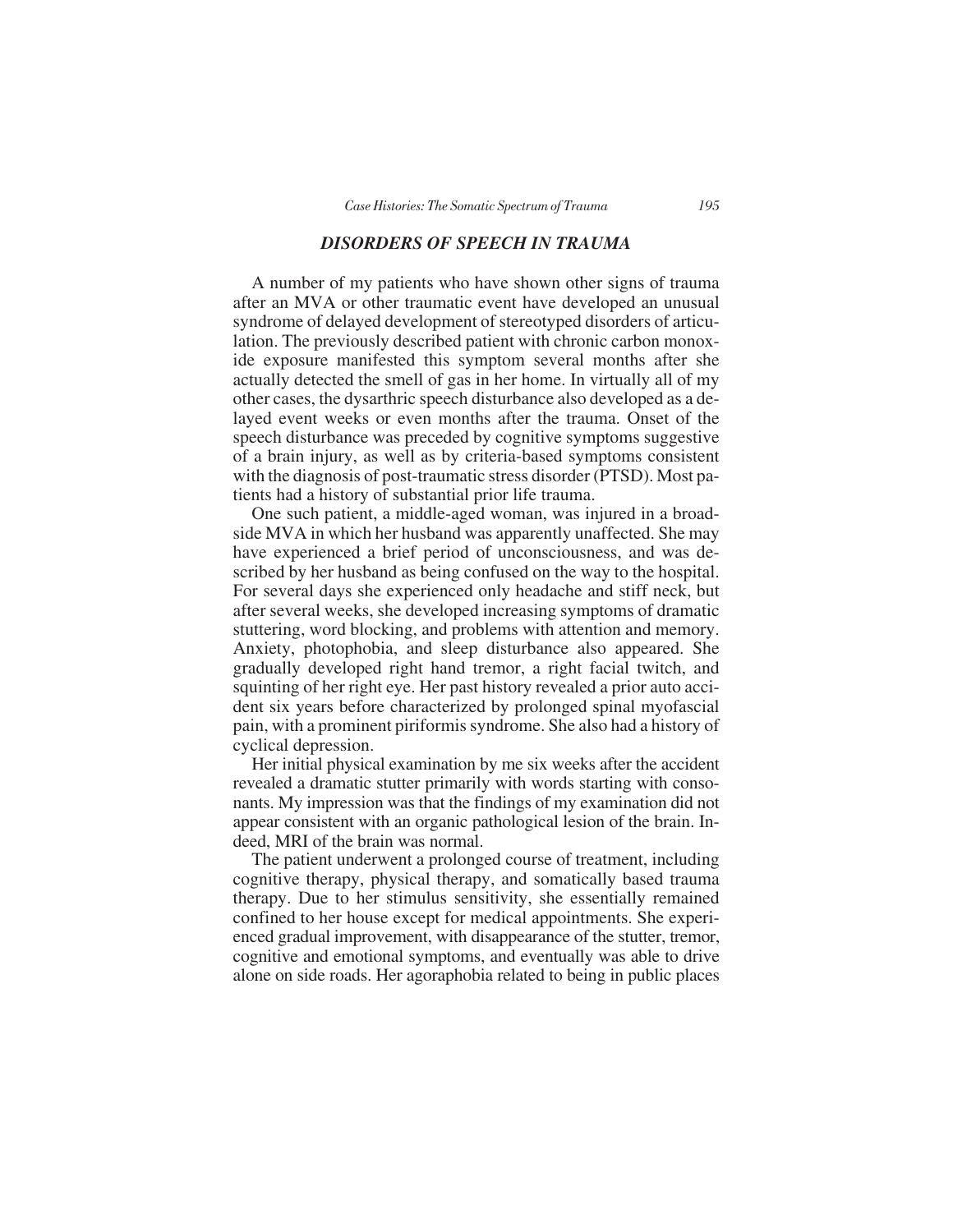when other people were present, however, remained disabling. Under such circumstances, all of her nonphysiological neurological symptoms, including her stutter, hand tremor, and facial twitch recurred.

Clinical features of speech abnormalities in the other patients have been remarkably similar to those described above. Most speech impediments have appeared, disappeared, or fluctuated in direct proportion to incidental life stress and to fatigue. The disorder is most often described as a stutter, or blockage of speech, and is associated with independent word blocking as well. A scanning, slurred, and dysarthric pattern is common, with independent prolongation of vowels, consonants, and diphthongs without any consistency. In one case, the patient developed what could be described only as a foreign or regional accent, with a consistent and reproducible pattern of mispronunciation. Onset of the speech impairment is usually delayed and recovery incomplete. Imaging studies of the brain have been routinely negative. Neuropsychological test batteries all show significant cognitive impairment consistent with minor traumatic brain injury (MTBI), PTSD, or both. In most cases, the speech abnormalities have been extremely resistant to treatment, and have persisted for years, usually in association with residual late symptoms of trauma.

The impairment in speech in these patients is clearly dissociative in nature, and might well be classified under the conversion disorders. In many instances, forces involved in the MVAs were relatively minor and inconsistent with production of an MTBI. Evaluation by speech pathologists routinely led to the conclusion that the speech disturbances were nonphysiological, and not consistent with any clear pathological process. All of the patients were women, and most of them had a history of prior trauma before the precipitating event. Although many carried the clinical diagnosis of MTBI, and all had cognitive dysfunction, symptoms of PTSD were uniformly prominent. The cyclical periods of improvement in speech invariably correlated with reduction of life stress and improvement in symptoms of trauma.

In the case history described, the patient had a past history of piriformis syndrome following another auto accident. A history of childhood trauma could not be obtained, although her neurological symptoms were clearly dissociative in nature. Perhaps the most salient clinical feature in these patients is the similarity of the quality of the speech impediment among patients. This rare but consistent association with traumatization suggests a common connection between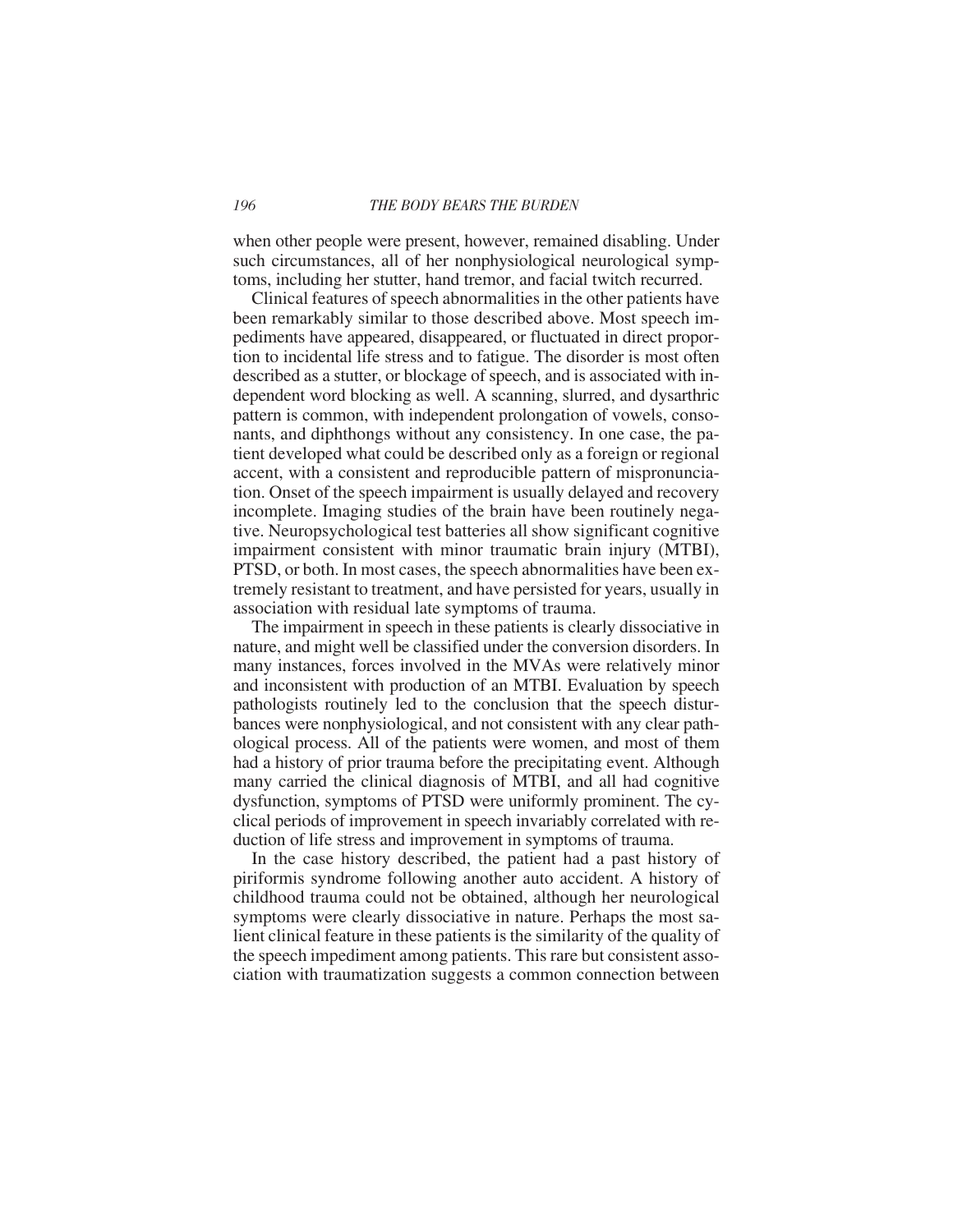areas of the brain linked to production of speech and the phenomenon of kindling involving areas of the brain linked to PTSD. The frequent concomitant occurrence of a tremor of the right hand or right facial twitch in these patients obviously has raised concerns about a structural left hemispheric lesion, but imaging studies have invariably been negative.

A group of patients with PTSD were read stories of their traumatic experience while positron-emission tomography (PET) scans of their brains were done. Heightened brain activity was noted in the right hemisphere, an area predictably linked to arousal and memory mechanisms associated with their trauma.4,5 Broca's area for speech in the left hemisphere, however, showed abnormally diminished activity in these patients. Van der Kolk, and Rauch and colleagues postulate that this finding may explain alexithymia in traumatized patients: the inability to put feelings into words, and the tendency to experience emotions as physical states. In our cases of rare but stereotyped dysarthria in patients with PTSD, this phenomenon might also reflect changes in brain activity specific to the areas of the brain serving expressive speech that are inhibited by kindling and arousal activity in the right hemisphere. As we have noted, many patients with PTSD manifest simple word-finding difficulties. The dysarthric speech patterns observed in the patients described here may represent a further expression of the negative relationship between traumatic arousal and physiological suppression of metabolic function and circulatory patterns in Broca's area and related left hemispheric regions.

# *SPASMODIC TORTICOLLIS: AN ABERRATION OF THE ORIENTING REFLEX*

A woman came to see me for a second opinion regarding her long-standing involuntary head movements. At age three, she broke her left clavicle, and at fourteen, she suffered a broken nose and strained neck in a pool diving accident. During junior high school, she recalls having an occasional head twitch to the right without any change or worsening over the years. Then at age twenty-seven, she was involved in a catastrophic auto accident in which her husband was killed. For several hours, she was pinned in the car with her dead husband's head pinned against the left side of her head, forcing her head to the right.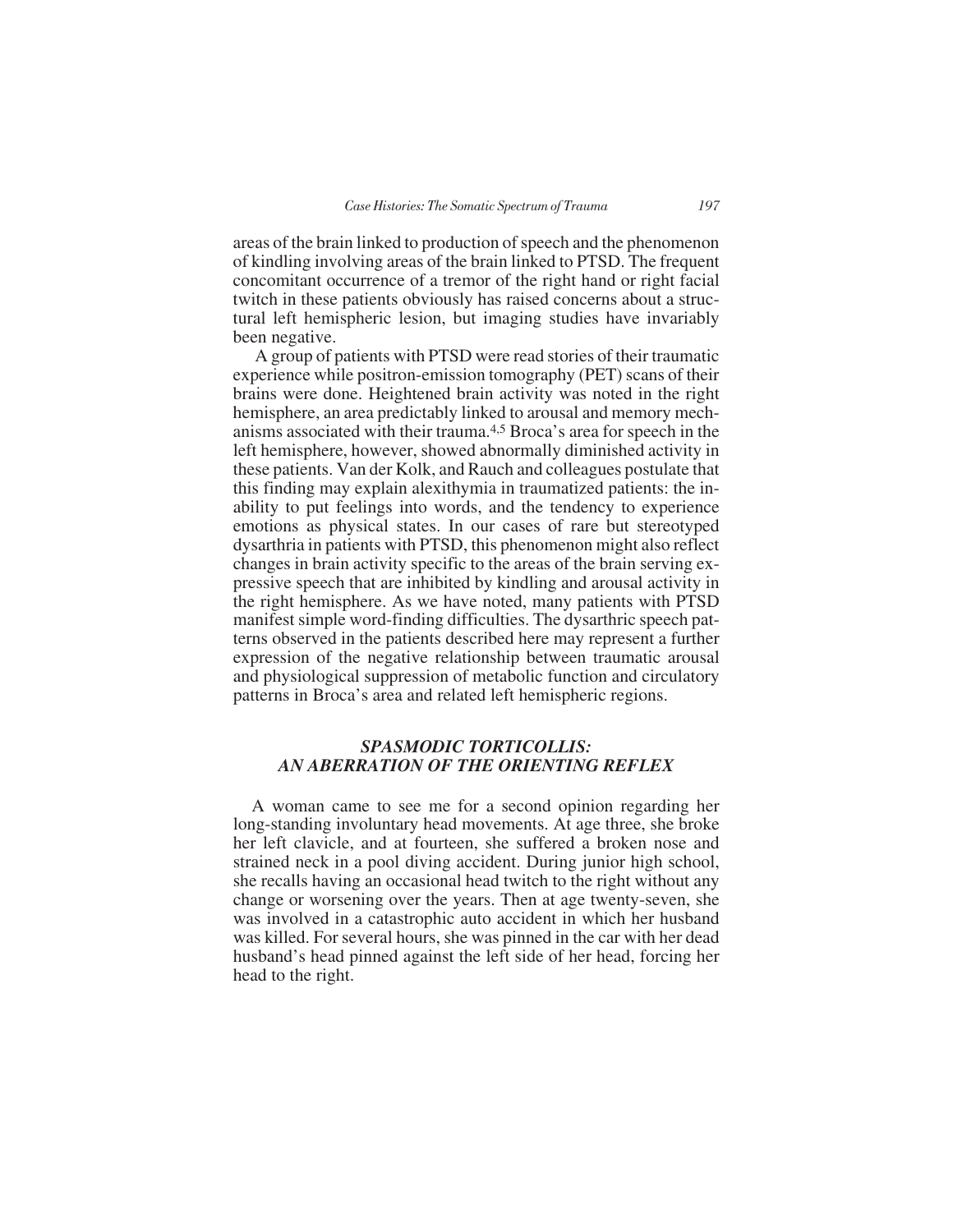Within months, she developed a persistent repetitive involuntary turning of her head to the right, diagnosed eventually by a neurologist as spasmodic torticollis. This head twitch was worsened by stress and emotion, and reduced by lightly touching the right side of her chin. Patching her left eye also partially corrected the head turning, a fact that she attributed to forcing her head to turn so that she could see straight ahead. The torticollis had not responded to a number of medications, and she was considering surgery, or possibly a trial of botulinum toxin injections. Her examination revealed spasmodic torsional movements of the head to the right, and the right ear to the right shoulder, quite typical of torticollis.

Because of the striking history of presumed traumatic origin of this patient's movement disorder, a course of somatic trauma therapy was instituted. After a fairly prolonged trial of therapy, the patient noted marked but incomplete improvement in the severity of her torticollis, with much of this improvement being due to the reduced effect of life stress on its severity. Pain due to the involuntary movement was substantially reduced.

Spasmodic torticollis is a focal dystonic movement disorder involving the head and neck of unknown cause, recognized for over a century, and generally resistant to treatment of any sort. In many cases, the cause has been felt to be due to psychogenic<sup>6</sup> or traumatic<sup>7</sup> factors, but psychotherapy and behavioral therapies have had mixed to poor results. Pain is common in up to 50 percent of cases and generally is associated with a poor prognosis.<sup>7</sup> Remission or improvement is common, but complete recovery is rare.8 No pathology within the central nervous system has been demonstrated, and no specific cause has been found for torticollis.

The orientation response is a basic primitive sensorimotor reflexive response to perceived threat common to all animal species. Mobilization of the primary senses of smell, sight, and hearing for acquisition of potentially threatening sensory information involves orientation of those sensory end organs to the source of that information. This process involves neuromuscular control of the head and neck in order to position these organs for optimal sensory input. An animal perceiving a potential source of threat will exhibit immediate arrest of all movement, followed by a slow side-to-side scanning movement of the head associated with flaring of the nostrils, widening of the palpebral fissures, dilatation of the pupils, and forward rotation of the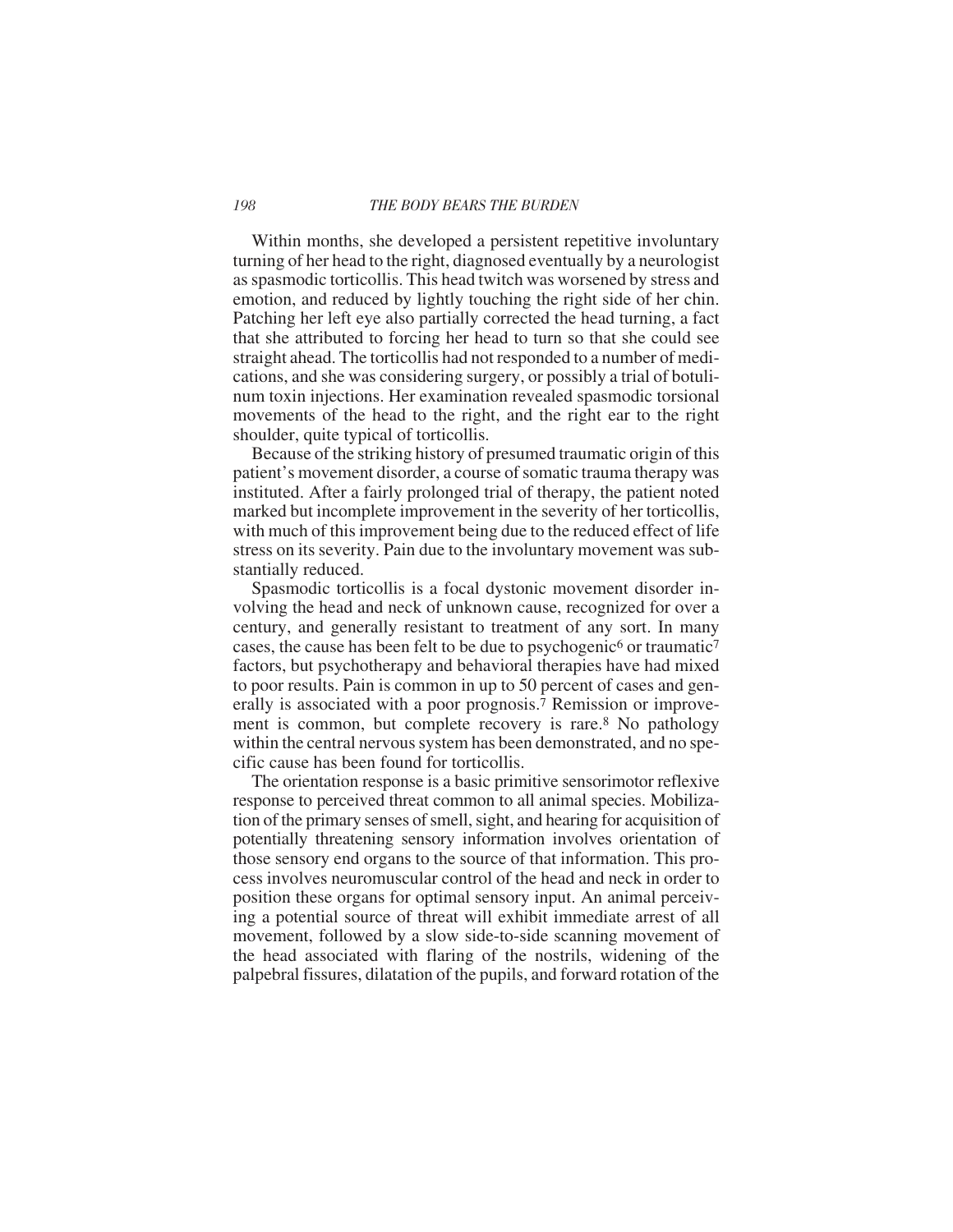ears. These smooth turning movements of the head and neck in the direction of the threat orient the animal to the source of the arousal, and prepare it for defensive action. This reflexive sequence of movement is common to all species, and is triggered by the neurohumoral process of arousal. The orienting response very likely is mediated by the influence of the brainstem ventral vagal complex (VVC) as part of the energy-conserving, early behavioral response to arousal.9

Careful observation of patients who have experienced trauma will often reveal altered and sustained positions of the head and neck that reflect muscle-holding patterns representative of procedural memory for that trauma. Thus, the patient who has suffered injuries in a broadside, or T-bone automobile impact will usually present with a subtle, but quite obvious lateral shift and rotation of the head and neck in the direction away from the impact months and even years later. One may recall the patient described in Chapter 8 who had suffered severe injuries to the left arm, and whose posture was characterized by turning of the entire body away from the left side. These postures reflect orienting and defensive patterns of motor activity triggered by the threatening sensory input at the moment of a traumatic event, stored in procedural motor memory and linked to the arousal elicited by that event. Portions of these postures consist of the early orienting reflex involving scanning movements of the head as the initial response to possible threat. In the course of somatically based trauma therapy (such as Eye Movement Desensitization and Reprocessing, and Somatic Experiencing), subtle, to at times dramatic, involuntary turning movements of the head are elicited, presumably representing elicitation of orienting movements from procedural memory.

In the case of torticollis described previously, a series of traumatic experiences occurred in this patient that were specifically related to directional positioning of the head. The turning movements of the head in torticollis mimic in many respects those involved in the orientation response. Spasmodic torticollis, in fact, may be analogous to the bracing patterns of myofascial pain as a reflex movement pattern associated with a traumatic event locked in procedural memory in association with the arousal elicited by that event. As such, it may reflect a stereotyped repetitive orienting response perpetuated by traumatic kindling.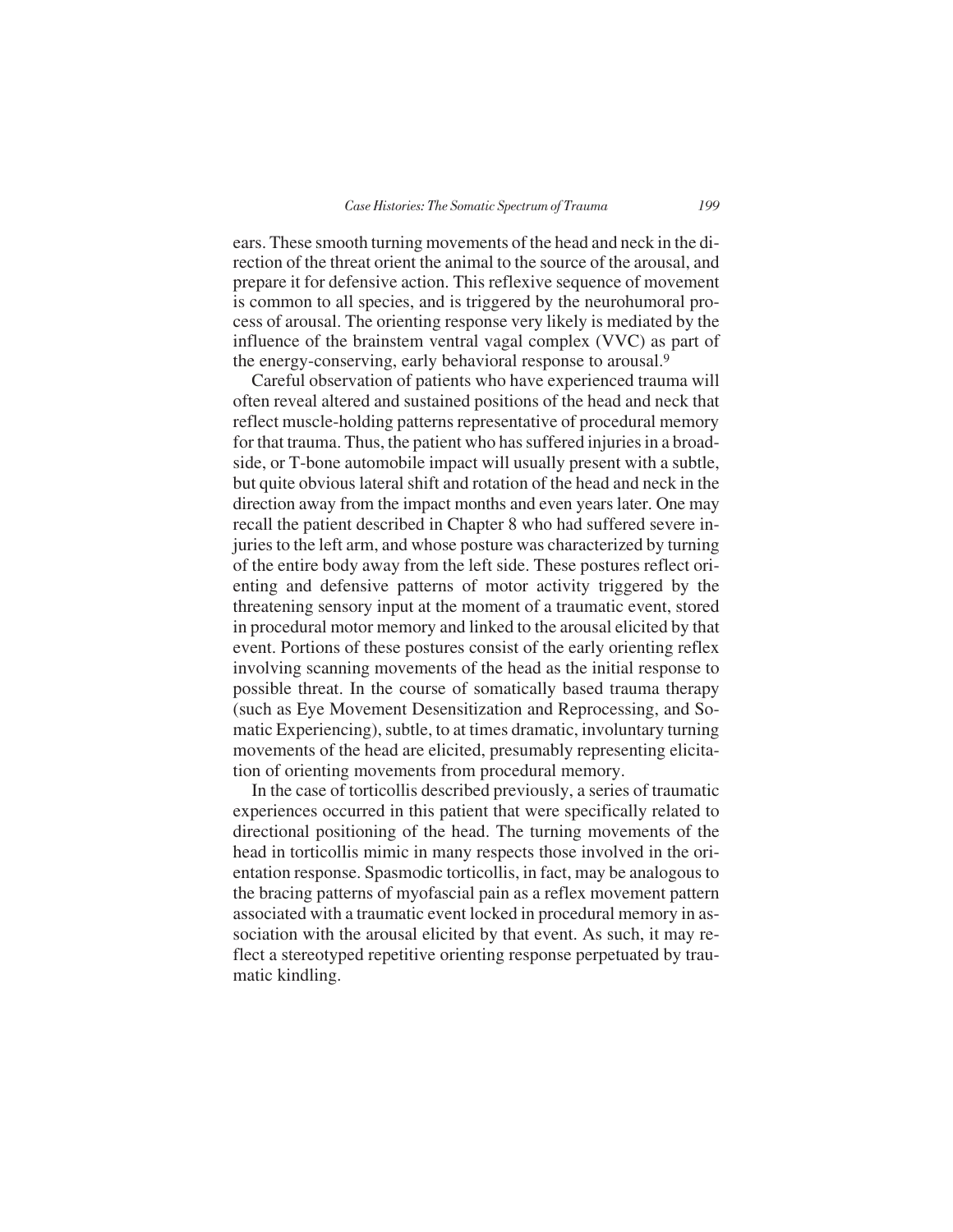# *DISSOCIATION AND REFLEX SYMPATHETIC DYSTROPHY*

We have already discussed the syndrome of RSD in Chapters 6 and 8 in relationship to the concept of somatic dissociation, boundary rupture, and the role of the autonomic nervous system in its pathology. Recently, however, a patient presented to me with an uncanny validation of these concepts of the etiology of PTSD. The patient herself had an intuition that her doctor's explanations did not make sense in relationship to her personal experience, and she had formed her own theory of how this process had taken place. As a psychotherapist with a holistic view of the mind/body relationship, she decided that the traumatic experience itself and the meaning of events surrounding it must be related to her disease process.

While driving at moderate speed, her car was hit head-on by another automobile, and although her seat belt restraints prevented more severe injury, she suffered a major fracture injury to her right foot. She anticipated the impact before it occurred, and experienced severe auto-related PTSD that required years of psychotherapy to partially resolve.

While in the hospital awaiting surgery on her foot, she experienced intolerable pain despite narcotic administration. Using her acquired skills in the area of self-modulation and pain management, she utilized imaginary distancing of herself from the painful foot, visualizing that it indeed was not part of her. This was quite successful in reducing the intolerable portion of the pain, and she went on to have uneventful surgical repair of the foot fractures. Postoperative pain was severe, however, and once again became resistant to narcotic analgesia. When the cast was removed, the foot was gray and cold, and soon progressed to full-blown RSD.

In the next few years she underwent extensive pharmacotherapy, and over twenty-five sympathetic nerve blocks with only slight improvement in intractable burning foot pain. At some point in her recovery, she came to the conclusion that the act of her disowning the foot before surgery might indeed be related to her RSD. She then began an intensive program of imaging the blood vessels and temperature in her leg and foot, visualizing widening of the vessels, increase in blood flow and warmth. Although progress was slow, this practice began a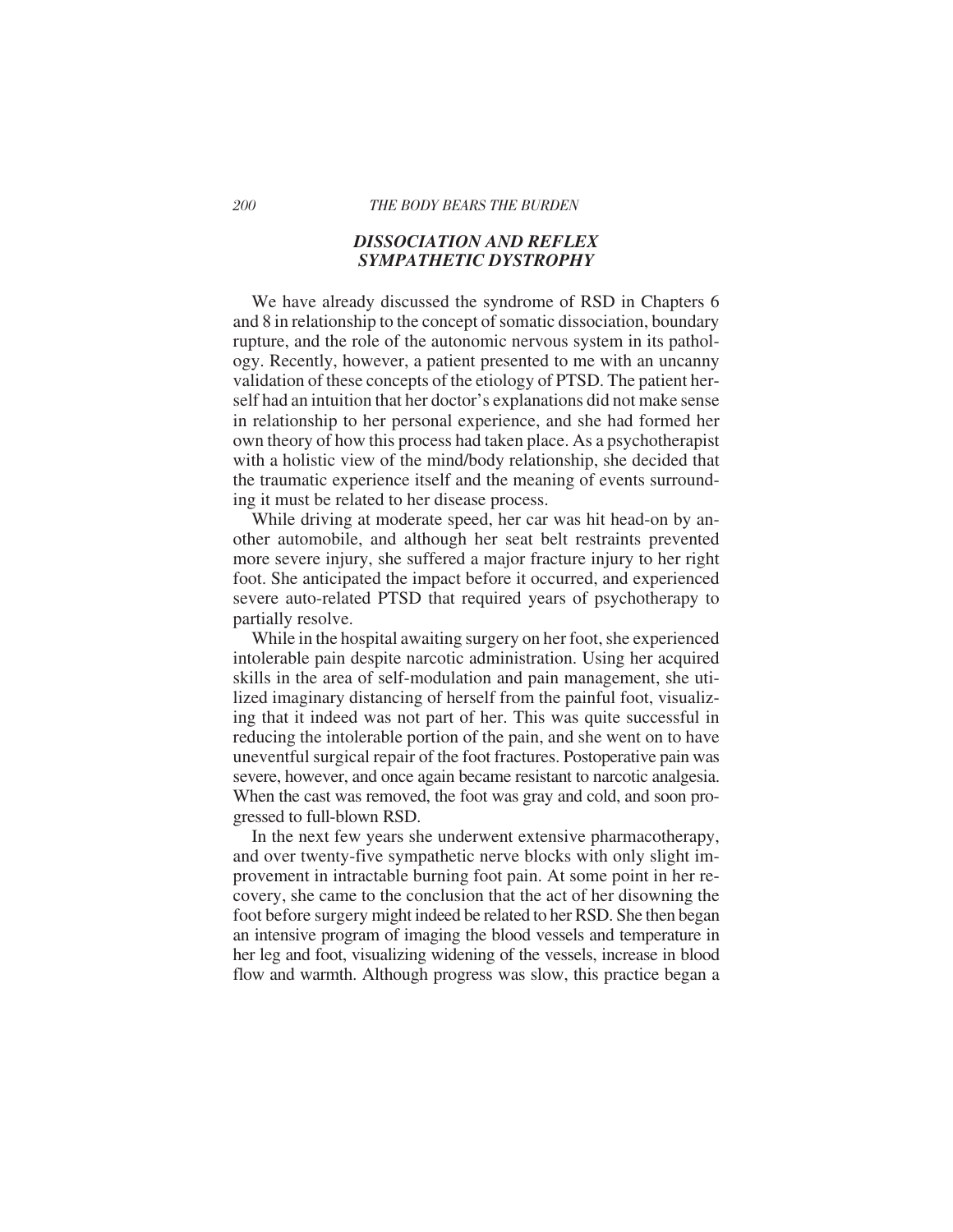gradual reversal of the dystrophy, pain, and hyperpathia of the RSD, and without further medical intervention, she largely recovered a normal foot except for mild hyperpathia and cold intolerance. Of interest is the fact that her pain syndrome also involved numbness and pain in the right jaw, face, arm, and hand, which gradually recovered.

Her physical examination at the time of her visit with me revealed no objective findings except for some residual tightness of muscles of the right shoulder girdle. With boundary testing, however, she experienced arousal and sudden pain in her right jaw when I passed my hand into her far right visual field at a distance of about four feet. This effect was quite startling to her, and reproducible on several trials. When I described to her my theory of RSD and how it exactly mimicked her process of intentional dissociation of her foot in the face of developing traumatization, she said that this actually was what she thought might have happened. She was afraid to tell her doctor, however, because the idea sounded so strange.

Since I have begun testing my patients for arousal symptoms within regions of their boundary perception, I have consistently found boundary rupture in RSD patients in the symptomatic region. Many of my RSD patients describe symptoms that might be interpreted as dissociation related to the initiating traumatic event. Many others develop RSD insidiously in the face of subtle injuries such as overuse of the hand, bumping part of the body, or suffering a minor sprain injury.

The aforementioned patient is obviously unique, not only in her powers of observation and self-control, but also in the 1:1 association of voluntary dissociation of the injured regions with subsequent development of RSD in the dissociated body part. A smoking gun at the scene of a crime is legal though not scientific proof, but it remains powerful evidence for an association.

## *COMMENTS*

These stories illustrate a spectrum of somatic responses to traumatic stress that hopefully reinforce the basic premise of this book: the presence of a direct link between the neurochemical and neurophysiological response of the brain to stress, and an explainable, and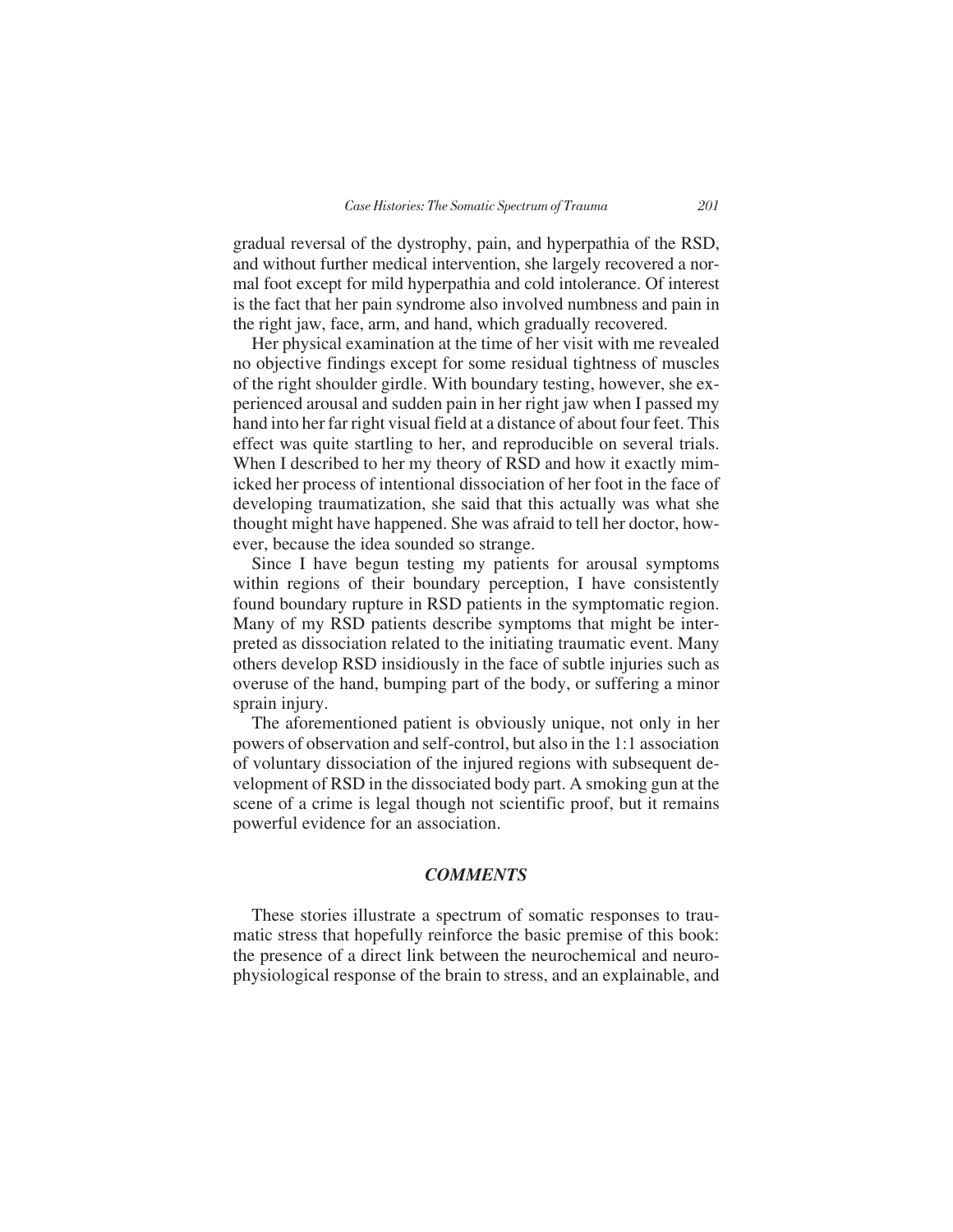measurable related somatic event. Using the symptoms and messages provided by apparent somatization as clues to the meaning of the patient's trauma, may allow the clinician to trace that message back to its source and thereby achieve greater understanding of the roots of the patient's illness. Although it would be presumptuous to assert that the truth will actually free the trauma victims from their autonomic bondage, self-knowledge through education and insight provided by the therapist remain powerful tools for providing resources for the patients throughout treatment. Understanding the links between their conditioned somatic and emotional response to internal and external sources of arousal may allow the patients to use self-regulatory skills attained through treatment to better advantage.

Establishing a relationship with a therapist that includes validation of the patient's physical symptoms as meaningful, measurable, and not "in one's head" lessens the ongoing stress of disbelief and devaluation by family, friends, health care providers, insurance personnel, and attorneys. Analysis of trauma-related postural changes, neurological symptoms, and boundary ruptures in relationship to the patient's trauma history may give valuable clues to which life trauma is the major perpetuating source of the patient's disability, and may provide valuable direction for the patient's treatment. Recognizing the true pathophysiological basis for the patient's symptoms may also facilitate treatment of the physical illnesses that may accompany and be attributable to traumatic stress.

Anecdotes such as these case histories do not make scientific fact. The role of coincidence and chance in the affairs of man and the universe have justifiably led to the role of the scientific method in determining truth in science. Unfortunately, medical science is among the least precise of sciences, and behavioral sciences are perhaps the least testable of all sciences. The brief review of the history of PTSD in psychiatry would certainly confirm this. Freud based his theories on his experience with thousands of patients, seasoned by a formidable intellect. He was not able to apply blinded controls to justify his conclusions. Nevertheless, before his views were warped by the need to succumb to the political pressures of his peers, he and Janet through patient observation alone had independently arrived at conclusions very close to our current psychophysiological theories of PTSD.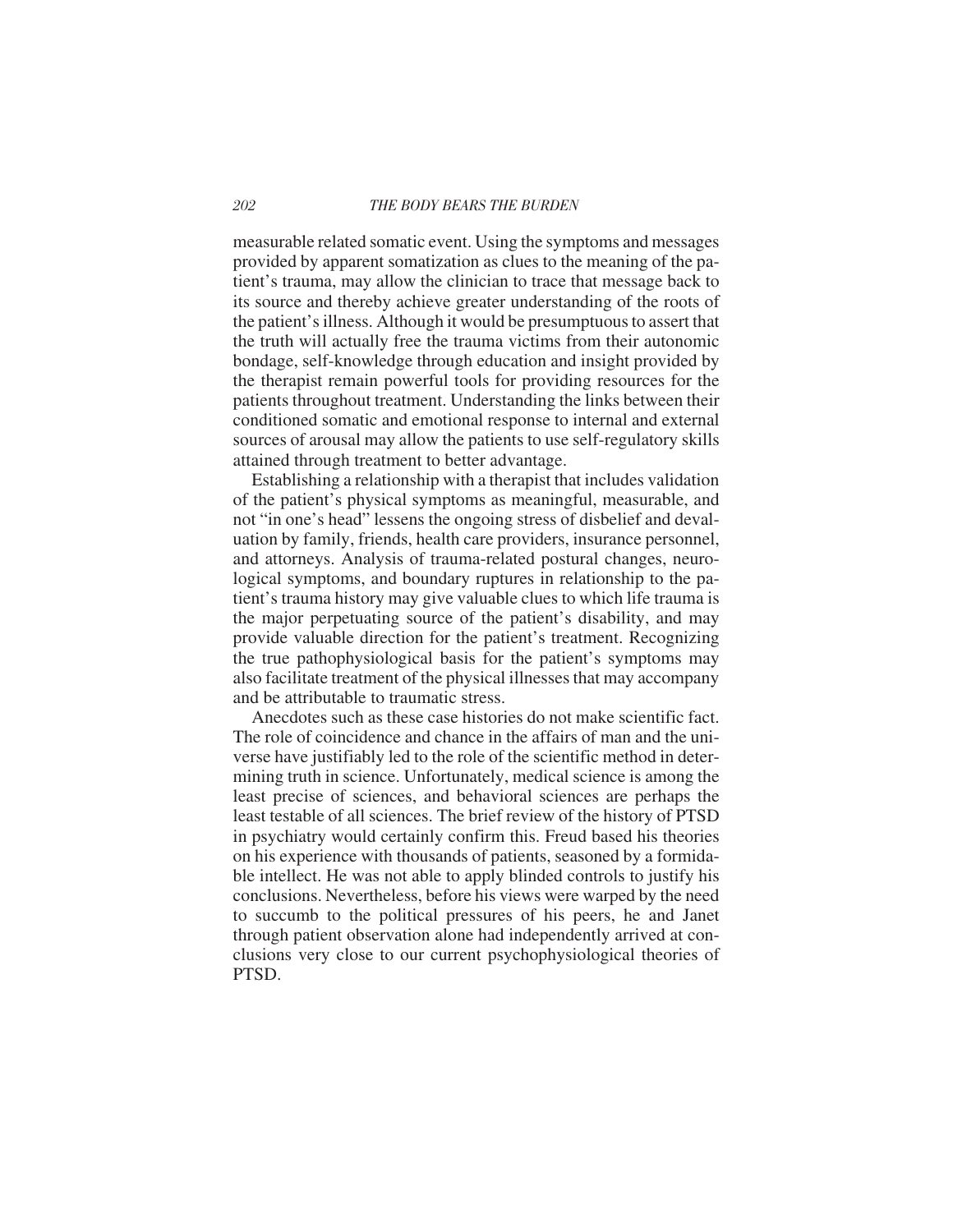Similar to the anecdote of the four blind men and the elephant, we only believe in that part of the whole which we perceive, and what we perceive may be determined as much by secondary gain related to our role in the scientific community as by our search for the truth. The truth is actually out there in the brains and bodies of our patients. In our rush to science, we at times have substituted technology for science. We tend to trust that what we see in numbers, images, and measurements constitutes reality and, therefore, the truth. We have in part abandoned and allowed the use of our own senses and perceptions as healers to atrophy, the attributes that in the remote days of my training were valued as the essence of the true physician.

The greatest of these attributes is the spoken word expressed by the patient to his or her physician, where we often find the truth that we so desperately seek. That truth lies not only in the simplistic description of a physical symptom of an obvious disease, but also in the convoluted, tangential complaints associated with somatization. Dismissing a symptom or physical complaint because it "doesn't make sense" or is "psychological," imprisons the patient in a web of misunderstanding, and the physician in the bonds of bias. Our patients who suffer from the physiological ravages of trauma exemplify this fact more than any other patient group. They constitute the least understood, most rejected, and most frustrating challenges to the medical profession only because they represent a threat to our jaded concepts of tangible physical disease and intangible psychology. Once we reject this dichotomy, we will begin to recognize the remarkable physiological basis for "functional," "hysterical," "nonphysiological," and "psychosomatic" symptoms and physical findings, and we may recognize them as a part of a definable and reproducible syndrome, and approach treatment with understanding, empathy, and a healing spirit.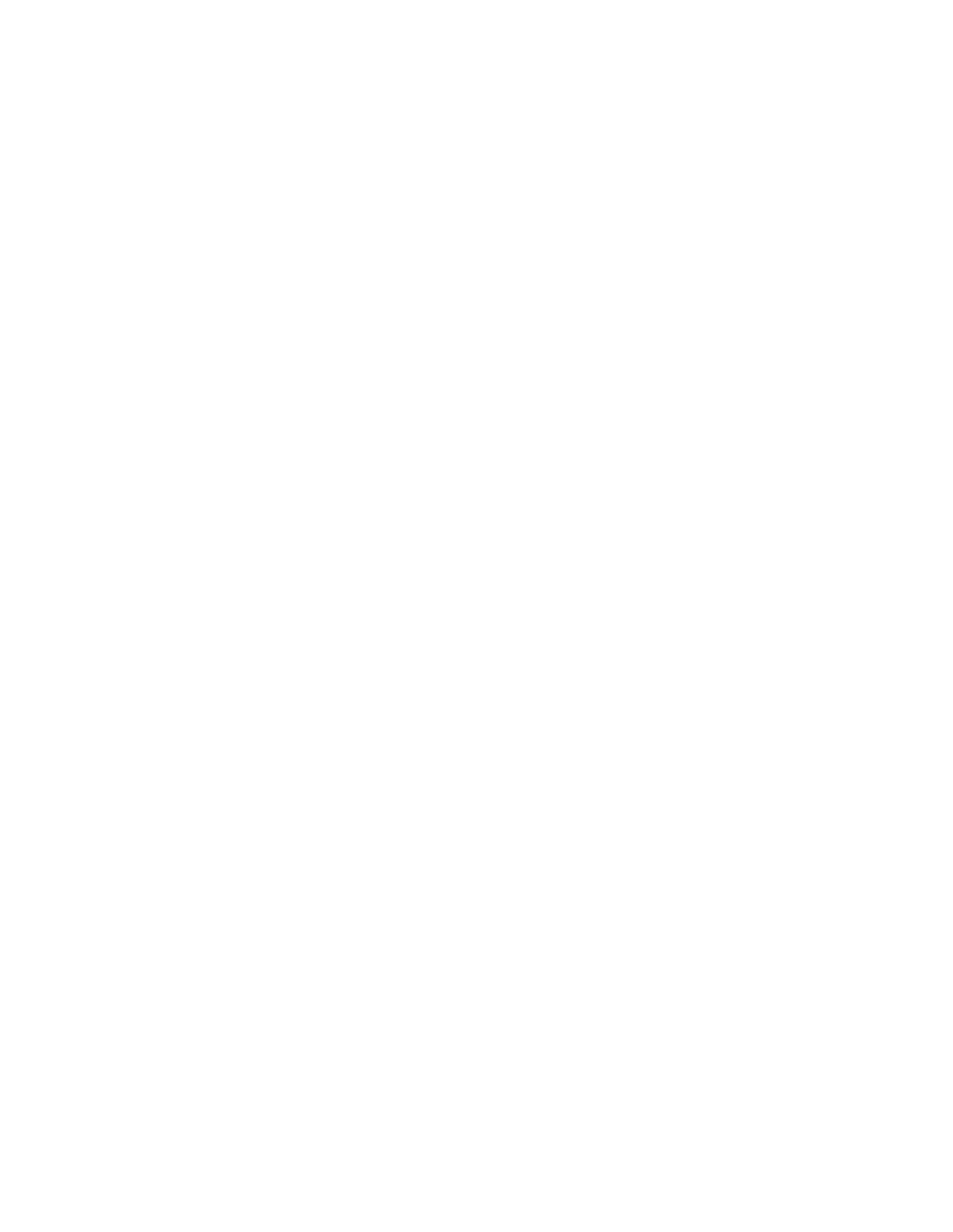# Postscript Postscript

We have arrived at a model of traumatization that I suspect will be intriguing and even compelling to some and, frankly, speculative to others. As our knowledge of the neurophysiological basis for PTSD expands, some elements of this theoretical model will undoubtedly change, and others I think will be validated. We have reemphasized the crucial role of dissociation in the perpetuation of the kindled autonomic cycle of PTSD. We have moved beyond the concept that somatic sensations have become a source of arousal in the PTSD victim, to the concept that these sensations represent actual physiological changes in the body region encompassing messages of the threat.

In this context, reexperiencing and dissociation driven by internal arousal cues have thrust the victim into a perceptual state locked in the past, incapable of experiencing the present, and blind to the future. Without the ability of the down-regulated frontal cortex to imagine "What if?" the future holds no other possibilities than existential threat. There can be no future while the unresolved procedural memories of the trauma continue to imply their ongoing and threatening presence. The ongoing cues of the present continue to trigger indiscriminate arousal and fear. The present, therefore, serves only to thrust the victim back into instinctual and conditioned modes of self-preservation that by definition are based on past failed attempts at escape and completion of the survival effort, and that only serve to enhance their sense of helplessness. Perhaps the most poignant complaint of the trauma victim is the loss of the sense of "who I was," and "who I am now." One's sense of self is not only based on the internal historical narrative of one's life experiences and accomplishments, but also on the ability to apply these experiences to future efforts. The perception of helplessness by definition belies this capability.

The therapeutic implications of these concepts are that healing in trauma will not be achieved until empowerment occurs, and until the ongoing threats and cues to arousal have been removed from a state of ongoing imminence to a state of past and completed experience.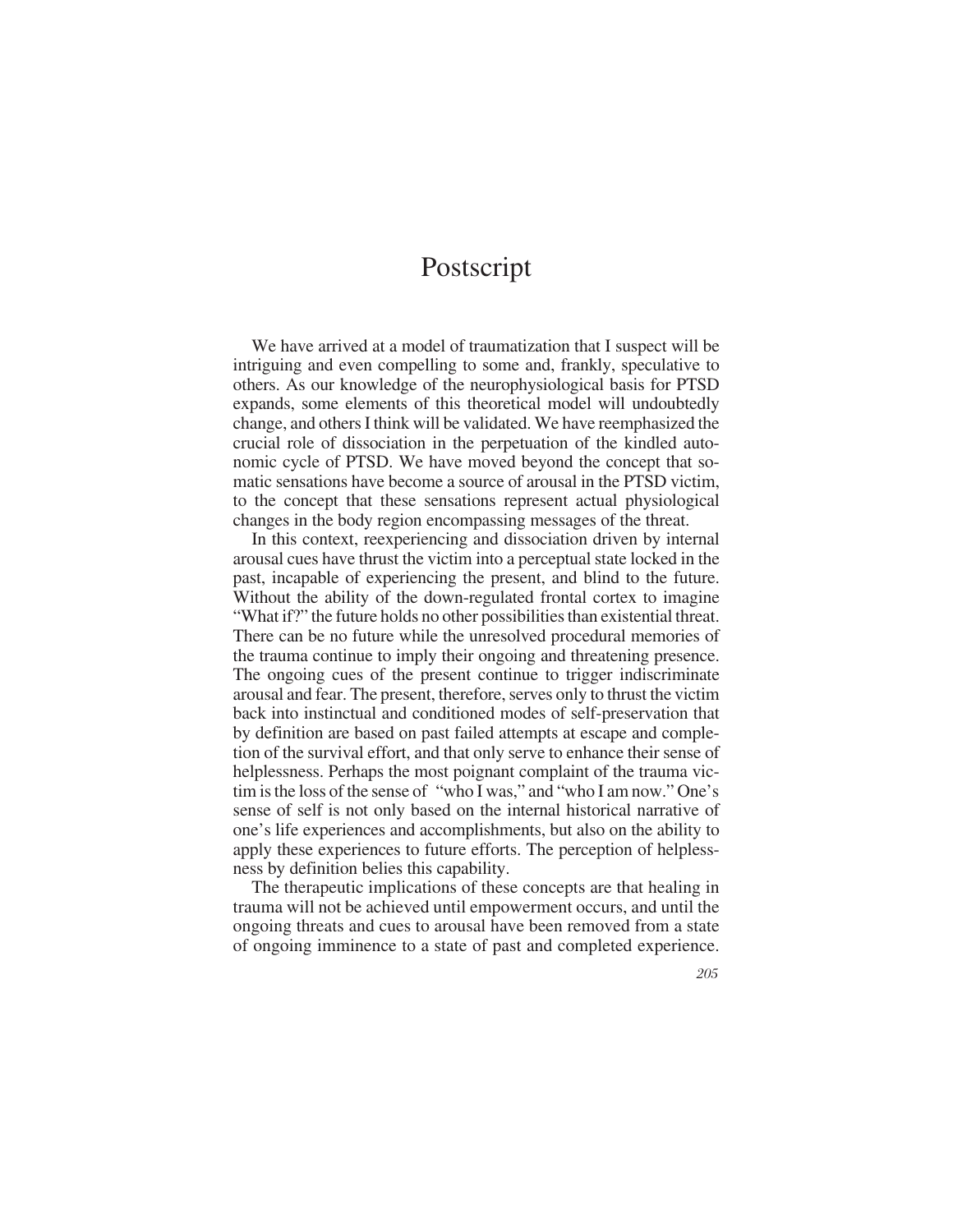Whether or not this experience encompasses a meaningful narrative may not be important, as long as the somatic correlates of the traumatic memory no longer contain messages of threat. Under this paradigm, the resolution of these somatic correlates may be the most important measure of successful trauma therapy.

\* \* \*

During the preparation of this book, dramatic progress has been made in the study of the brain in PTSD. Among the most exciting areas of progress has been the use of imaging techniques in trauma victims to study brain metabolism and physiology in trauma victims. These studies have continued to demonstrate the selective facilitation and inhibition of areas of the brain known to participate in the cycle of traumatic kindling.

More attention has been directed at the role of childhood developmental experiences in the generation of personality, psychopathology, and vulnerability to trauma. Workers in the field of child development have begun to explore links between increasing childhood violence and more subtle issues of neglect and abandonment, such as the common use in the past decade of day care centers for children below the age of eighteen months. The association between such issues of early childhood experience and the development of attention deficit hyperactivity disorder (ADHD) is beginning to be addressed.

In the area of trauma therapy, more attention has been directed at somatically based trauma therapies, leading to a burgeoning growth of eclectic therapeutic approaches, many of them offshoots of existing therapies, and all of them as yet untested. Presentation of a variety of these techniques at conferences previously reserved for the more scientific exploration of PTSD has led to interest and excitement, as well as great controversy. At the same time, war, ethnic cleansing, tribal genocide, and natural disasters in Russia, Albania, Africa, Turkey, India, and Pakistan have continued to remind us of the inevitable presence of catastrophic trauma on our planet.

The theme of this book might appear to be overwhelmed by the enormity of the problem of pervasive life trauma, especially if one accepts the fact that even "trivial" trauma in childhood has lifelong implications. The other side of this discouraging coin, however, implies that simple attention to the role of these "trivial" traumatic life events may have disproportionately positive long-term effects. If we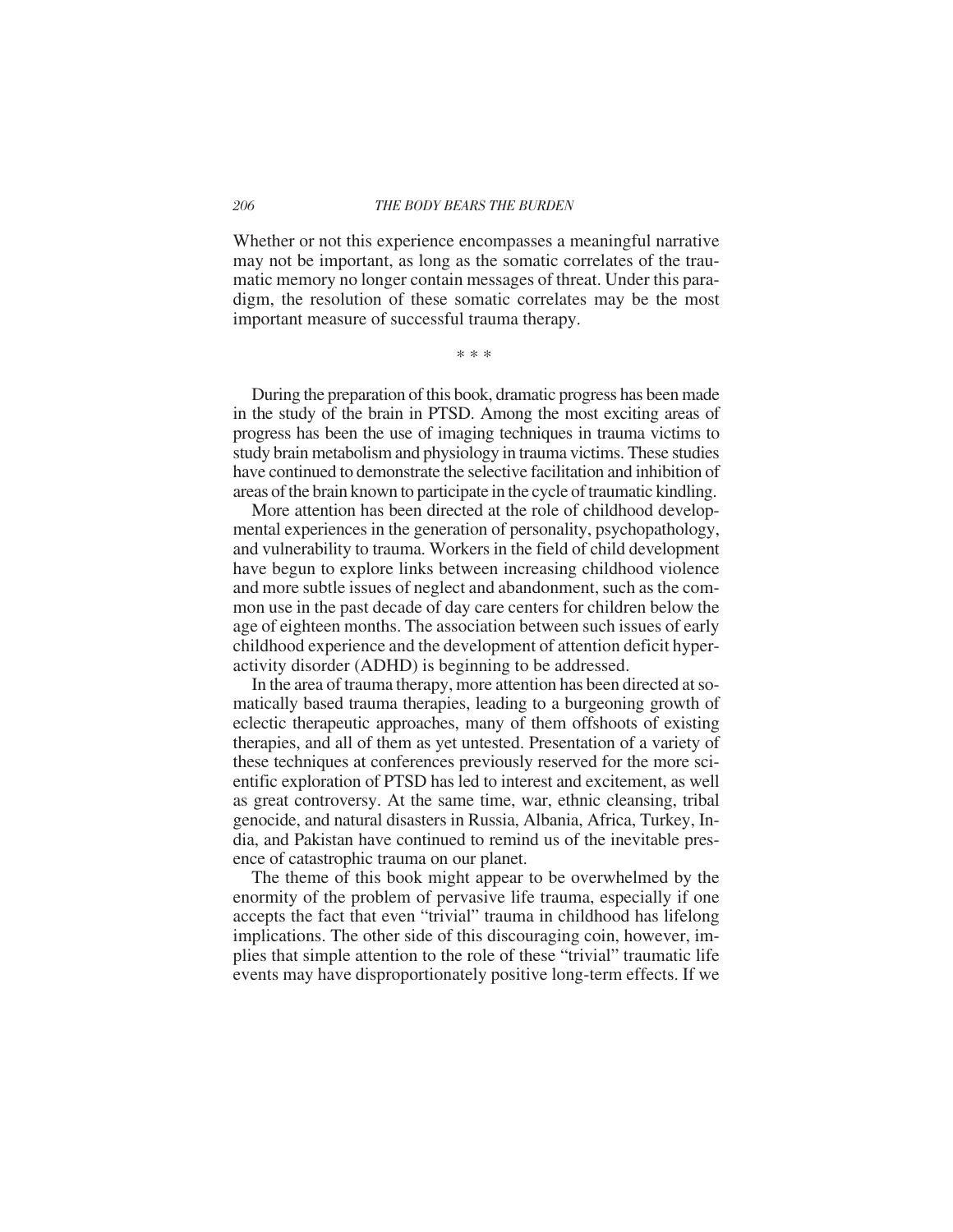are able to conclude that many of the chronic, unexplained diseases that we treat so ineffectively may be based on a variation of autonomic dysregulation based on such cumulative life trauma, a whole new paradigm for prevention and management of these diseases may be developed.

In this perpetual and never-completed search for truth, I believe that one must combine the rigor and skepticism of the scientific with the wisdom and curiosity of the intuitive. Both approaches to the truth are subject to opportunism, bias, elitism, and financial secondary gain. But the blind application of science to the healing arts, by definition, limits our observations to the parameters for measurement that we have been able to standardize based on statistical limits that may miss the subtleties of clinical pathology. In this process of treading the fine line between art and science, the basic traditional diagnostic and intuitive skills of the physician-as-healer must never be allowed to fade and atrophy in the glare of technological advancement.

One must recognize that many legitimate techniques of the healing arts will never be adequately amenable to statistical validation by the scientific method. By the same token, diagnosis and treatment through intuitive techniques alone may open the way for opportunism and charlatanism. The only way that we may resolve this dilemma is for both sides of the issue—the intuitive and the scientific—to come together in recognition of the value of the other's position. Intuitive techniques, including untested somatically based trauma therapies, must be subjected to adequate, randomized controlled studies, and the scientific community responsible for funding of such rigorous studies must make a commitment to the more open process of investigation of novel, but compelling, therapies in the field of trauma.

Investigation of the role of brain development in the face of the subtleties of neglect must be pursued with open-minded but passionate intensity. Implication of neglect immediately casts a negative light on selected members of our society, and the pursuit of data in this area must be taken with compassion, understanding, and education. The rapidly evolving field of knowledge in the area of life trauma has opened a Pandora's box of information that has profound implications for the emotional and physical welfare of mankind. For the sake of mankind, further investigations in the field of the physiology of trauma and the nuances of its treatment must not be impeded by personal bias or political or professional self-interest.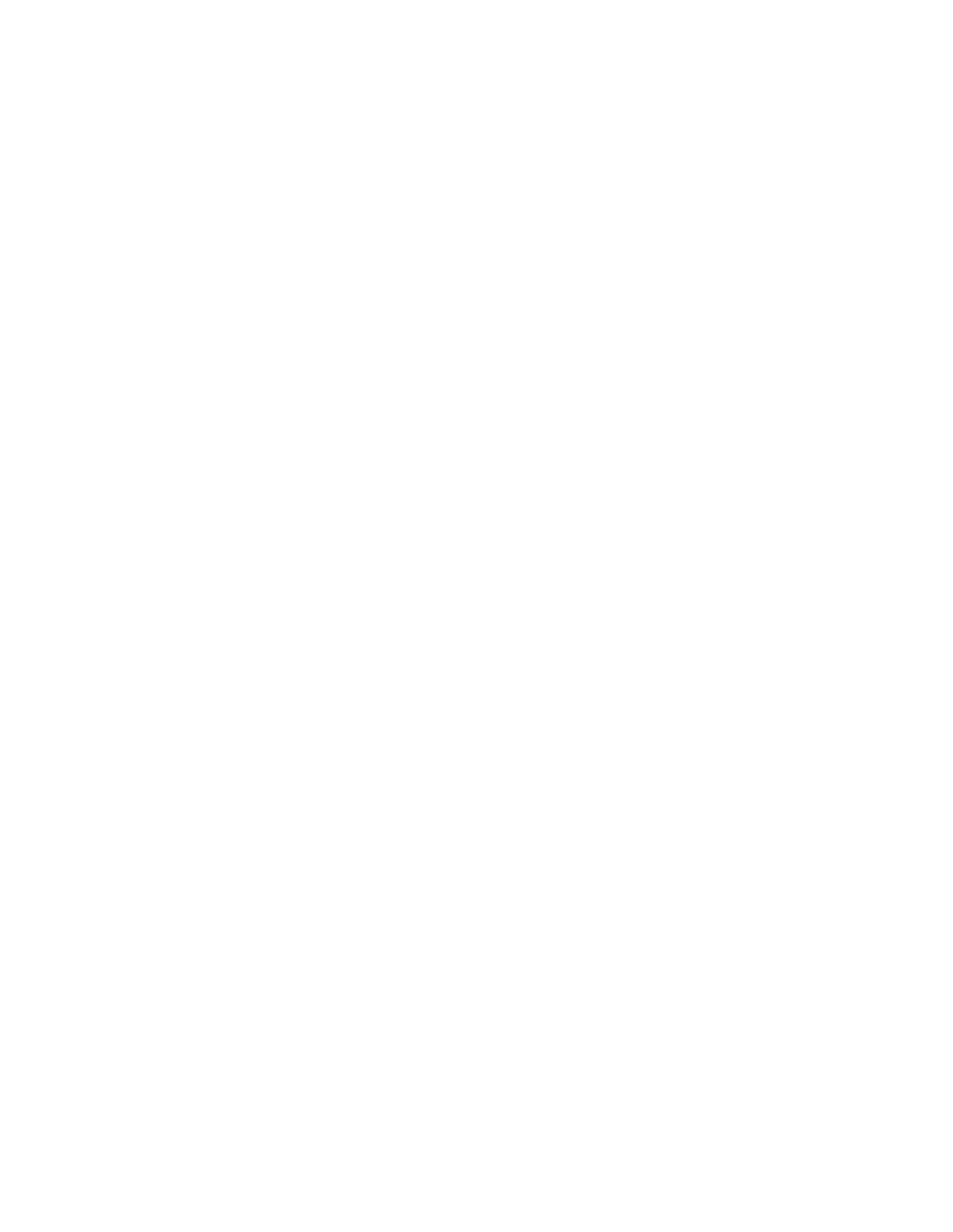# **Notes**

### *Foreword*

1. van der Kolk, B.A.: Post Traumatic Stress Disorder and the Nature of Trauma. *Dialogues in Clinical Neuroscience,* 2000, pp. 2, 7-22.

2. van der Kolk, B.A., McFarlane, A.C., and Weisaeth, L. (Eds.): *Traumatic stress: The effects of overwhelming experience on mind, body and society.* New York, Guilford Press, 1996.

3. Young, A.: *The Harmony of Illusions.* Oxford Universities Press, 1998.

### *Preface*

1. *Stedman's Medical Dictionary:* Twenty-fourth Edition, Baltimore: Williams & Wilkins, 1982, p. 1382.

2. Levine, P.: *Waking the Tiger,* Berkeley, CA: North Atlantic Press, 1997.

3. Brown, T.: Cartesian dualism and psychosomatics, *Psychosomatics,* 1989; 30(3):322-331.

4. Descartes, R.: Meditation IV (1641). In *The Philosophical Works, Volume 1,* Translated by Haldane, E., Ross, D., New York/Dover, 1955, p. 2. In Brown, T.: Cartesian dualism and psychosomatics, *Psychosomatics,* 1989; 30(3):322-331, p. 325.

5. Descartes, R.: The Passions of the Soul (1649). In *The Philosophical Works, Volume 1,* translated by Haldane, E., Ross, D., New York/Dover, 1955, p. 2. In Brown, T.: Cartesian dualism and psychosomatics, *Psychosomatics,* 1989; 30:322-332, p. 325-326.

## *Chapter 1*

1. American Psychiatric Association: *Diagnostic and Statistical Manual of Mental Disorders,* Fourth Edition (DSM-IV), Washington, DC: American Psychiatric Association, 1994.

2. American Psychiatric Association: *Diagnostic and Statistical Manual of Mental Disorders,* Third Edition (DSM-III), Washington, DC: American Psychiatric Association, 1981, p. 236.

3. Schore, A.: *Affect Regulation and the Origin of the Self,* Hillsdale, NJ: Lawrence Erlbaum Associates, 1994.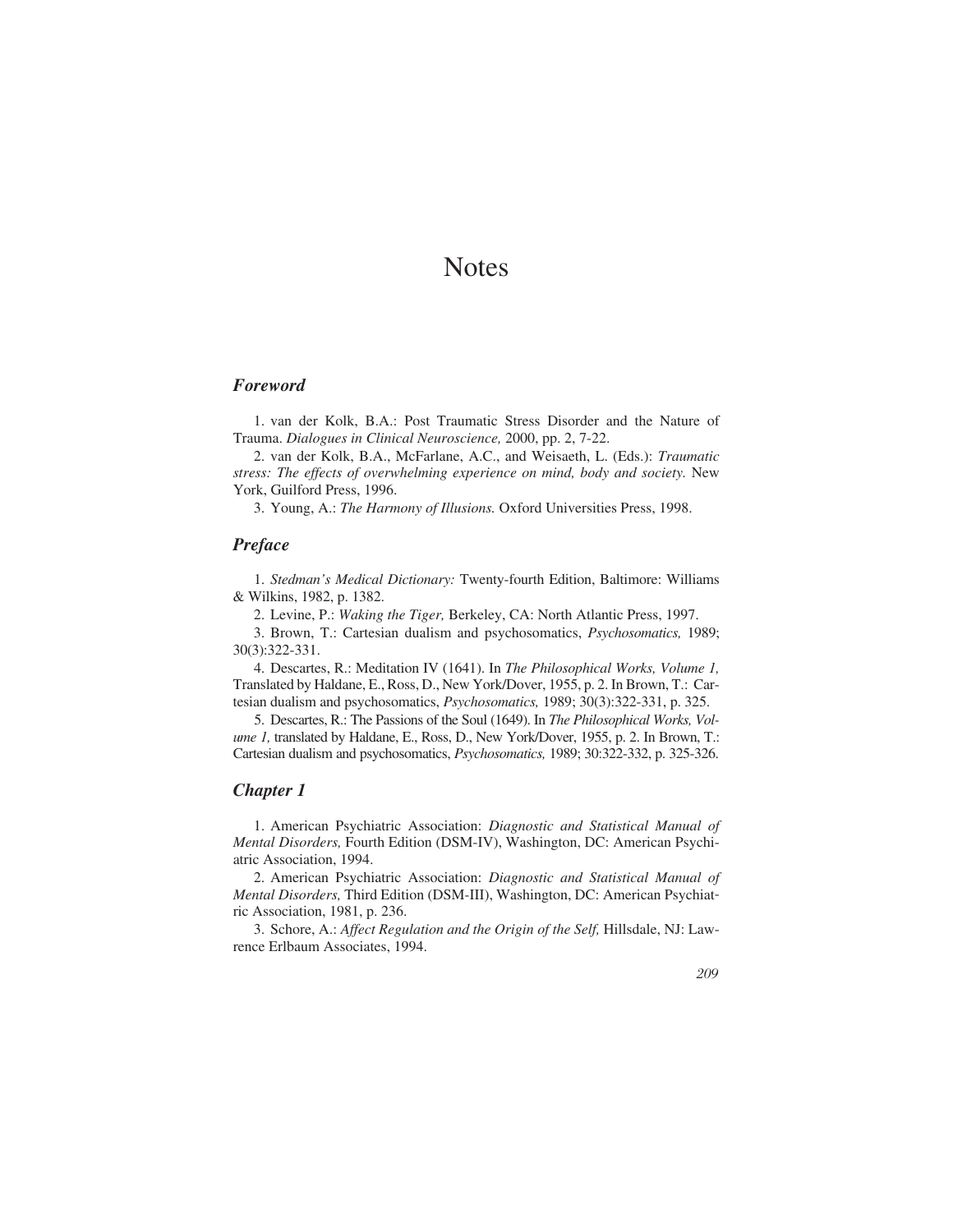## *Chapter 2*

1. Cannon, W.: The emergency function of the adrenal medulla and the major emotions, *American Journal of Physiology,* 1914; 33:356-372.

2. Selye, H.: *The Stress of Life,* New York: McGraw-Hill, 1956.

3. LeDoux, J.: *Mind and Brain: Dialogues in Cognitive Neuroscience,* New York: Cambridge University Press, 1986.

4. van der Kolk, B.: The body keeps the score: Memory and the evolving psychobiology of posttraumatic stress, *Harvard Review of Psychiatry,* 1994;1(5): 253-265.

5. Levine, P.: Stress, in Coles, M., Donchin, E., Porges, S., Eds., *Psychophysiology,* New York: The Guilford Press, 1986.

6. Mason, J.: Confusion and controversy in the stress field, *Journal of Human Stress,* 1975;1:6-35.

7. van der Kolk, B., Greenberg, M., Orr, S., Pitman, R.: Endogenous opioids and stress-induced analgesia in posttraumatic stress disorder, *Psychopharmacological Bulletin,* 1989; 25:108-112.

8. Pitman, R., van der Kolk, B., Orr, S., Greenberg, M.: Naloxone reversible stress-induced analgesia in posttraumatic stress disorder, *Archives of General Psychiatry,* 1990; 47:541-547.

9. Hess, W.: *Das Zwischenhirn,* Basel: Schwabe, 1949.

10. Mc Gaugh, J.: Involvement of hormonal and neuromodulatory systems in the regulation of memory storage, *Annual Review of Neuroscience,* 1989; 2:255-287.

11. Seligman, M.E.P., Maier, S.F.: Failure to escape traumatic shock, *Journal of Experimental Psychology,* 1967; 74:1-9.

12. Seligman, M.W.D.: *Helplessness: On Depression, Development and Death,* San Francisco: Freeman, 1975.

13. Bouton, M.C., Bolles, R.C.: Conditioned fear assessed by freezing and by the suppression of three different baselines, *Animal Learning and Behavior,* 1980; 429-434.

14. Fanselow, M.S., Lester, L.S.: A functional behavioristic approach to aversively motivated behavior: Predatory imminence as a determinant of the topography of defensive behavior. In Bolles, R.C., Beecher, M.D., Eds., *Evolution and Learning,* Hillsdale, NJ: Lawrence Erlbaum Associates, 1988, pp. 185-212.

15. van der Kolk, B.A., Greenberg, M.S., Boyd, H., Krystal, J.: Inescapable shock, neurotransmitters and addiction to trauma: Towards a psychobiology of posttraumatic stress, *Biologic Psychiatry,* 1985; 20:314-325.

16. Nijenhuis, E.R.S., Venderlinden, J., Spinhoven, P.: *Journal of Traumatic Stress,* 1998; 11(2):243-260.

17. Gellhorn, E.: The tuning of the autonomic nervous system through the alteration of the internal environment (asphyxia), *Acta Neurologica,* 1960; 20:515-540.

18. Levine, P.: *Waking the Tiger,* Berkeley, CA: North Atlantic Press, 1997.

19. *Stedman's Medical Dictionary:* Twenty-fourth Edition, Baltimore: Williams & Wilkins, 1982, p. 416.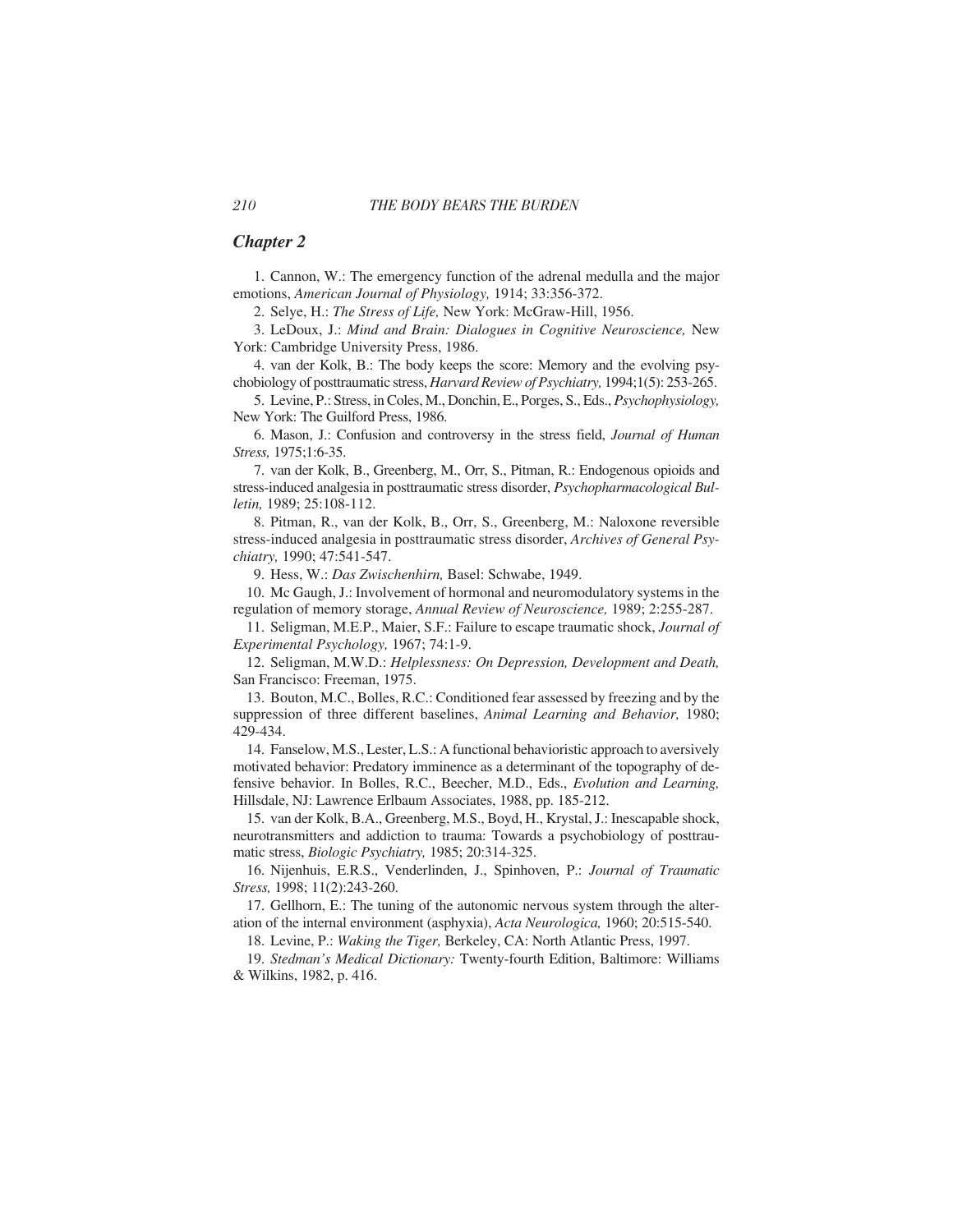### *Chapter 3*

1. Trimble, M.: *Post-Traumatic Neurosis,* Chichester, England: John Wiley & Sons, 1981.

2. Marshall, H.: Neck injuries, *Boston Medical Surgical Journal,* 1919; 180:93-98.

3. Davis, A.: Injuries of the cervical spine, *JAMA,* 1945;127:149-156.

4. Gay, J., Abbott, K.: Common whiplash injuries of the neck, *JAMA,* 1953; 152:1699.

5. Severy, D., Mathewson, J., Bechtol, C.: Controlled automobile rear-end collisions, and investigation of related engineering and medical phenomena, *Canadian Services Medical Journal,* 1955;11:728.

6. Allen, M., Weir-Jones, I., Eng, P., Motiuk, D., Flewin, K., Goring, R., Kobetitch, R., Broadhurst, A.: Acceleration perturbations of daily living: A comparison to "whiplash," *Spine,* 1994; 19(11):1285-1290.

7. Bosworth, D.: (Editorial) *Journal of Bone and Joint Surgery,* 1959; 41-A:16.

8. Radanov, P., DiStefano, G., Schindrig, A., Ballinari, P.: The role of psychosocial stress in recovery from common whiplash, *Lancet,* 1991; 338:712-715.

9. Balla, J.: Report to the Motor Accident Board of Victoria on whiplash injuries, 1984. In Hopkins, A. Ed., Headache, problems in diagnosis and management, (pp. 256-269) *Headache and Cervical Disorders,* London: Saunders, 1988.

10. Pearce, J.: Whiplash injury: A reappraisal, *Journal of Neurology and Neurosurgery,* 1989; 52:1329-1331.

11. Friedmann, L., Marin, E., Padula, P.: Biomechanics of cervical trauma. In Tollison, C., Satterthwaite, J. Eds., *Painful Cervical Trauma: Diagnosis and Rehabilitative Treatment of Neuromuscular Injuries* (pp. 10-19), 1992.

12. Packard, R., Ham, L.: Posttraumatic headache, *Journal of Neuropsychiatry,* 1994; 6:119-136.

13. McNab, I.: The whiplash syndrome, *Orthopedic Clinics of North America,* 1971; 2:389-403.

14. Luo, Z., Goldsmith, W.: Reaction of a human head/neck/torso system to shock, *Journal of Biomechanics,* 1991; 24(7):499-510.

15. McConnell, W., Howark R., Guzman, H., Bomar, J., Raddian, J., Benedict, V., Smith, H., and Hatsell, C.: Analysis of human test subject kinematic responses to low velocity rear end impacts, 1993; Society of Automotive Engineers 930899.

16. Pettersson, K., Hildingsson, C., Toolanen, S., Fagerlund, M., Bjornebrink, J.: MRI and neurology in acute whiplash trauma, *Acta Orthopedica Scandinavia,* 1994; 65:525-528.

17. Ommaya, A., Faas, F., Yarnell, P.: Whiplash injury and brain damage—an experimental study, *JAMA,* 1968; 204:285-289.

18. Weinberg, S., LaPointe, H.: Cervical extension-flexion injury (whiplash) and internal derangement of the temporomandibular joint, *Journal of Oral and Maxillofacial Surgery,* 1987; 45:653-659.

19. Wickstrom, J., Martinez, J., Rodriguez, T.: Cervical sprain syndrome and experimental acceleration injuries of the head and neck. In Selzer, M., Gikas, P.,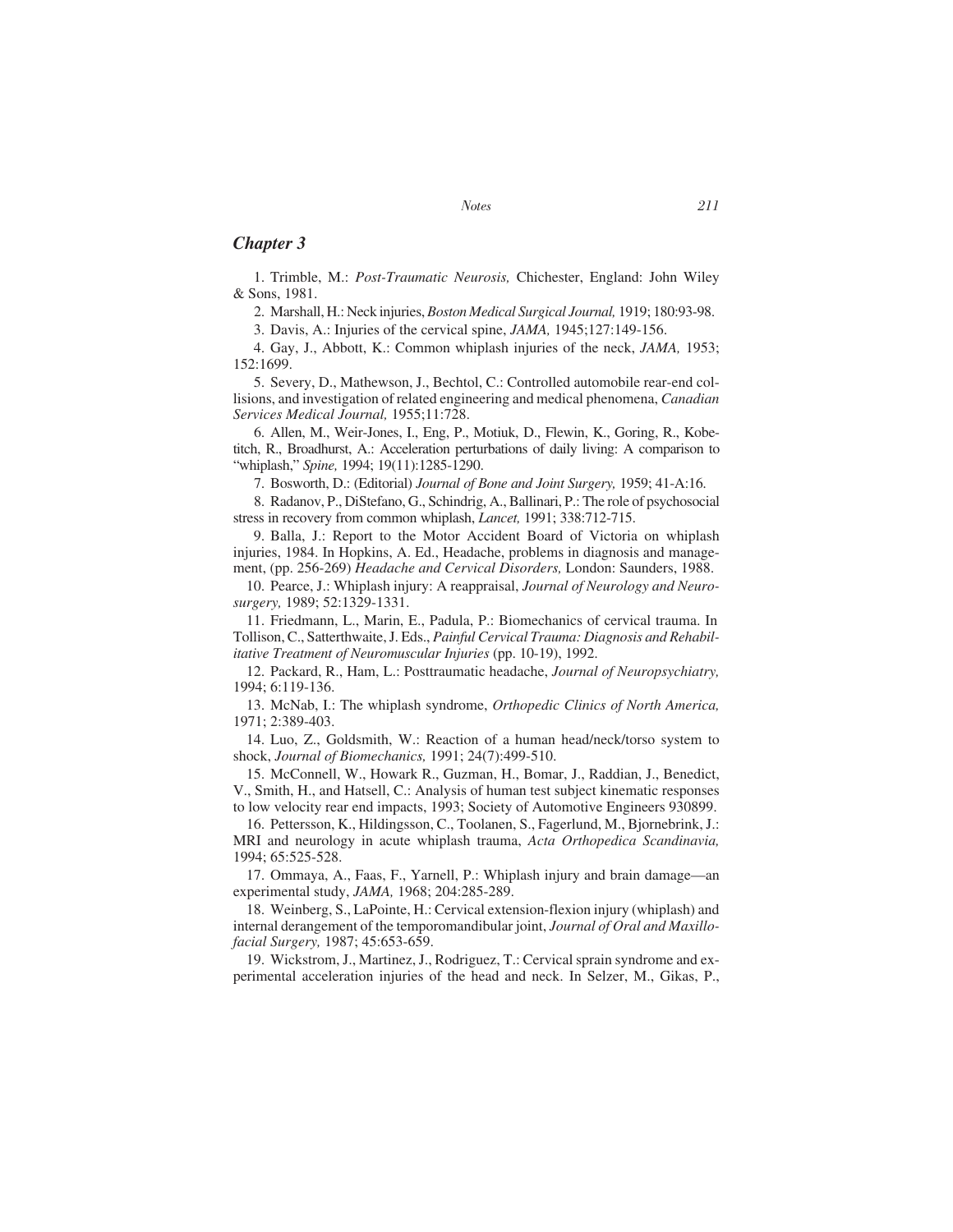Huelke, P., Eds., *Proceedings of Prevention of Highway Accidents Symposium* (pp. 182-187), Ann Arbor, MI: University of Michigan, 1967.

20. Oosterveld, W., Kortschot, H., Kingma, G., de Jong, H., Saatsi, M.: Electronystagmographic findings following cervical whiplash injuries, *Acta Otolaryngol,* (Stockholm) 1991; 111:201-205.

21. Roy, R.: The role of binocular stress in the post-whiplash syndrome, *American Journal of Optometry and Archives of American Academy of Optometry,* November 1961; 1-11.

22. Helleday, U.: Om mysitis chronica (rheumatica). Ett bidrag till dess diagnostik och behandling, *Mord Med Ark,* 1876; 8:art 8.

23. Gowers, W.: A lecture on lumbago: Its lessons and analogues, *British Medical Journal,* 1904; 1:117-121.

24. Peritz, G.: *Med Klinik,* 1906; 2:1145.

25. Travell, J., Rinzler, S.: The myofascial genesis of pain. *Postgraduate Medicine,* 1952; 11:425-434.

26. Travell, J., Simons, D.: *Myofascial Pain and Dysfunction: The Trigger Point Manual,* Baltimore: Williams & Wilkins, 1983.

27. Simons, D.: Clinical features of myofascial trigger points, *Journal of Musculoskeletal Pain,* 1996; 4(1,2):95-121.

28. Hubbard, D.: Chronic and recurrent muscle pain: Pathophysiology and treatment, and review of pharmacological studies, *Journal of Musculoskeletal Pain,* 1996; 4(1,1,2):123-143.

29. Hong, C., Simons, S.: Pathophysiologic and electrophysiologic mechanisms of myofascial trigger points, *Archives of Physical Medicine and Rehabilitation,* 998; 79:863-871.

30. Donaldson, C., Nelson, D., Schulz, R.: Disinihibition in the gamma motoneuron circuitry: A neglected mechanism for understanding myofascial pain syndrome? *Applied Psychophysiology and Biofeedback,* 1998; 23(1):43-57.

31. Elson, L.: The jolt syndrome: Muscle dysfunction following low-velocity impact, *Pain Management,* 1990; November/December: 317-326.

32. Ellison, D., Wood, V.: Trauma-related thoracic outlet syndrome, *Journal of Hand Surgery,* 1994; 19B:424-426.

33. Lader, E.: Cervical trauma as a factor in the development of TMJ dysfunction and facial pain, *Journal of Craniomandibular Practice,* 1983; 1:88-90.

34. Levandoski, R.: Mandibular whiplash, Part 1: An extension/flexion injury of the temporomandibular joints, *The Functional Orthodontist,* 1993; January/February:26-33.

35. Mild Traumatic Brain Injury Committee of the Interdisciplinary Special Interest Group of the American Congress of Rehabilitation Medicine, in *The Journal of Head Trauma Rehabilitation,* 1993; 8:3:86-88.

36. Jane, J., Steward, O., Gennarelli, T.: Axonal degeneration induced by experimental noninvasive minor head injury, *Journal of Neurosurgery,* 1985; 62:96-100.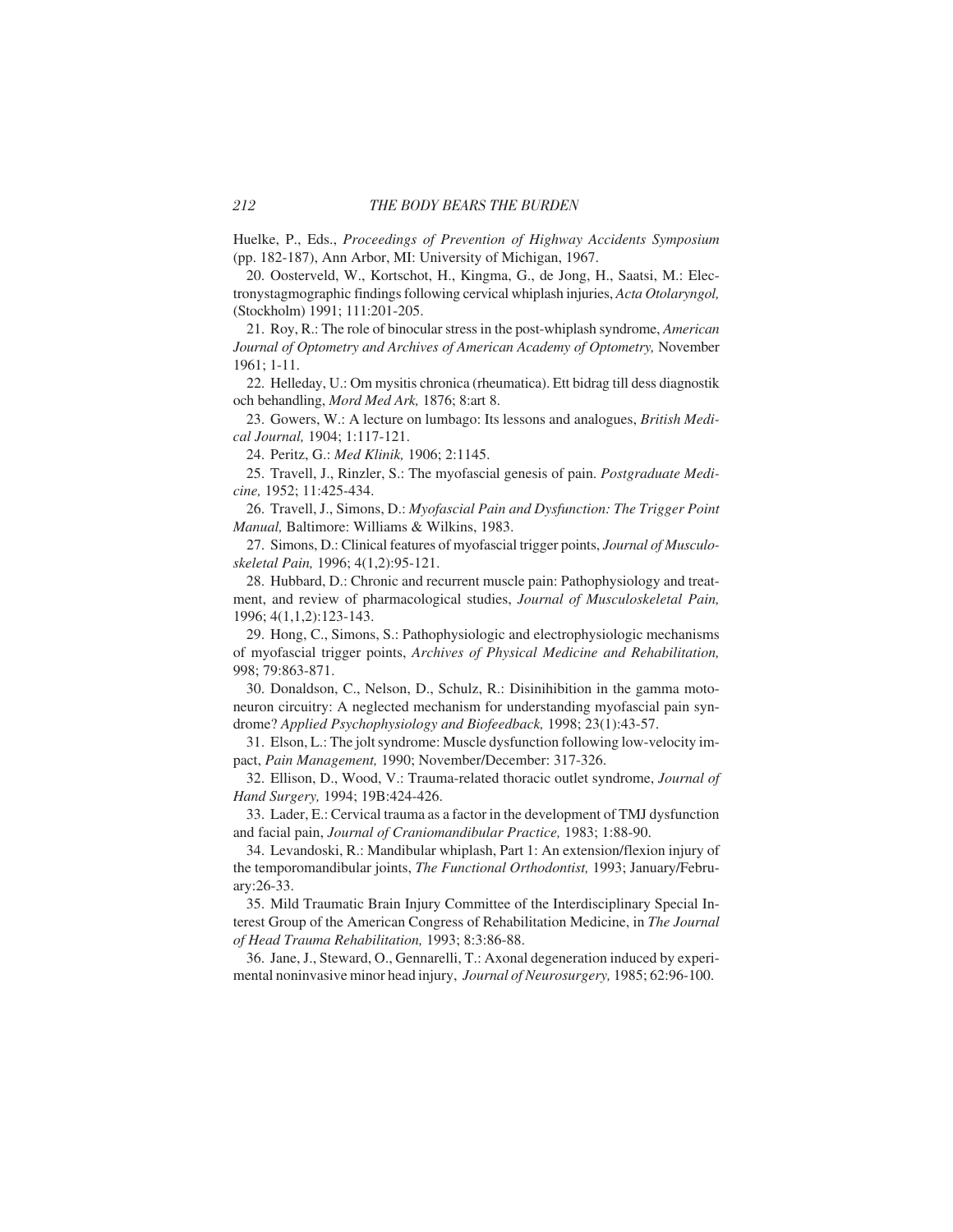37. Povlishock, J., Becker, D., Cheng, C., Vaughan, G.: Axonal change in minor head injury, *Journal of Neuropathology and Experimental Neurology,* 1983; 42: 225-242.

38. Gronwall, D., Wrightson, P.: Memory and information processing capacity after closed head injury, *Journal of Neurology, Neurosurgery, and Psychiatry,* 1981; 44:889-895.

39. Stuss, D., Stethem, L., Hugenholtz, H., Picton, T., Pivik, J., Richard, M.: Reaction time after head injury: Fatigue, divided and focused attention, and consistency of performance, *Journal of Neurology, Neurosurgery and Psychiatry,*1989: 52:742-748.

40. Gentilini, M., Nichelli, P., Schoenhuber, R., Bartolotti, P., Tonelli, L., Falasca, A., Merli, G.: Assessment of attention in mild head injury. In Levin, H., Eisenberg, H., Benton, A., Eds: *Mild Head Injury* (pp. 163-175), New York: Oxford University Press, 1989.

41. Binder, L.: Persisting symptoms after mild head injury: A review of the postconcussive syndrome, *Journal of Clinical and Experimental Neuropsychology,* 1986; 8:323-346.

42. Boquet, J., Moore, N., Boismare, F., Monnier, J.: Vertigo in postconcussional and migrainous patients: Implication of the autonomic nervous system, *Agressologie,* 1983; 24:235-236.

43. Grimm, R., Hemenway, W., Sebray, P., Black, F.: The perilymph fistula syndrome defined in mild head trauma, *Acta Otolaryngol* (Stockholm) 1989; 262(supplement):1-40.

44. Blanchard, W., Hickling, E.: *After the Crash,* Washington, DC: American Psychological Association Press, 1997.

45. Miller, H.: Accident neurosis, *British Medical Journal,* 1961; 1:919-925; 992-998.

46. Alexander, M.: Neuropsychiatric correlates of persistent postconcussive syndrome, *Journal of Head Trauma Rehabilitation,* 1992; 7(2):60-69.

#### *Chapter 4*

1. van der Kolk, B., van der Hart, O.: The intrusive past: The flexibility of memory and the engraving of trauma, *American Imago,* 1991; 48:425-454.

2. van der Kolk, B.: The body keeps the score: Memory and the evolving psychobiology of posttraumatic stress, *Harvard Review of Psychiatry,* 1994; 1(5): 253-265.

3. McGaugh, J., Weinberger, N., Lynch, G., Granger, R.: Neural mechanisms of learning and memory: Cells, systems, and computations, *Naval Reserve Review,* 1989; 37:15-29.

4. Roediger, H.: Implicit memory: Retention without remembering, *American Psychologist,* 1990; 45:1043-1056.

5. Squire, L., Zola-Morgan, S.: The medial temporal lobe memory system, *Science,* 1991; 253:2380-2385.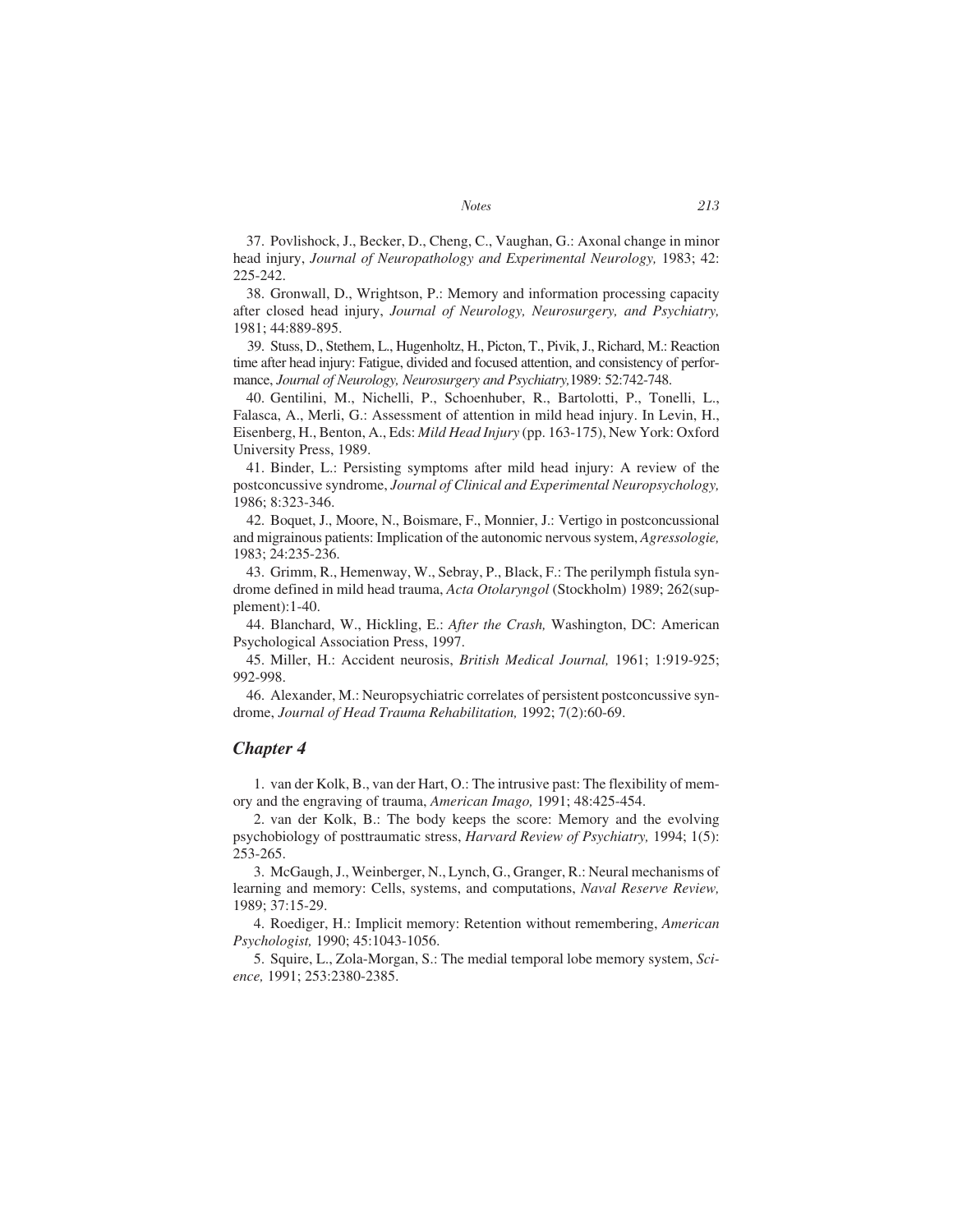6. Altman, J., Brunner, R., Bayer, S.: The hippocampus and behavioral maturation, *Behavioral Biology,* 1973; 8:557-596.

7. Duffy, C.: Implicit memory: Knowledge without awareness, *Neurology,* 1997; 49:1200-1202.

8. Sturtzenetter, N., DiStafano, G., Radanov, B., Schnidrig, A.: Presenting symptoms and signs after whiplash injury: The influence of accident mechanisms, *Neurology,* 1994; 44:688-693.

9. Trimble, M.: *Post-Traumatic neurosis,* Chichester, England: John Wiley & Sons, 1981.

10. Goddard, G., McIntyre, D., Leetch C.: A permanent change in brain functioning resulting from daily electrical stimulation, *Experimental Neurology,* 1969; 25: 295-330.

11. Post, R., Weiss, S., Smith, M.: Sensitization and kindling: Implications for the evolving neural substrate of post-traumatic stress disorder. In Friedman, M., Charney, D., Deutch, A., Eds., *Neurobiological and Clinical Consequences of Stress: From Normal Adaptation to PTSD* (pp. 203-224), Philadelphia: Lippincott-Raven Publishers: 1995.

12. Miller, L.: Neurosensitization: A pathophysiological model for traumatic disability syndromes, *The Journal of Cognitive Rehabilitation,* 1997;12-23.

13. Charney, D., Deutsch, A., Krystal, J., Southwick, S., Davis, M.: Psychobiologic mechanisms of posttraumatic stress disorder, *Archives of General Psychiatry,* 1993; 50: 294-305.

14. Blanchard, E., Hickling, E.: *After the Crash,* Washington, DC: American Psychological Association Press, 1997.

15. Bremner, D., Scott, T., Delaney, R., Southwick, S., Mason, J., Johnson, D., Innis, J., McCarthy, G., Charney, D.: Deficits in short-term memory in posttraumatic stress disorder, *American Journal of Psychiatry,* 1993; 150(7):1015-1019.

16. Alexander, M.: Neuropsychiatric correlates of persistent postconcussive syndrome, *Journal of Head Trauma Rehabilitation,* 1992; 7(2):60-69.

17. Gill, T., Calev, A., Greenberg, D., Kugelmas, S., Lerer, B.: Cognitive functioning in posttraumatic stress disorder, *Journal of Traumatic Stress,* 1990; 3:29-45.

18. Miller, L.: The "trauma" of head trauma: Clinical, neuropsychological and forensic aspects of chemical and electrical injuries, *Journal of Cognitive Rehabilitation,* 1993; 11(4):6-18.

19. Weiner, H.: *Perturbing the Organism: The Biology of the Stressful Experience,* Chicago: University of Chicago Press, 1992.

20. Siegfried, B., Frischknecht, H., Nunez de Souza, T.: An ethological model for the study of activation and interaction of pain, memory, and defensive systems in the attacked mouse: Role of endogenous opioids. *Neuroscience Biobehavioral Review,* 1990; 14:481-490.

21. Sapolsky, R., Uno, H., Rebert, C., Finch, C.: Hippocampal damage with prolonged glucocorticoid exposure in primates, *The Journal of Neuroscience,* 1990; 10(9): 2897-2902.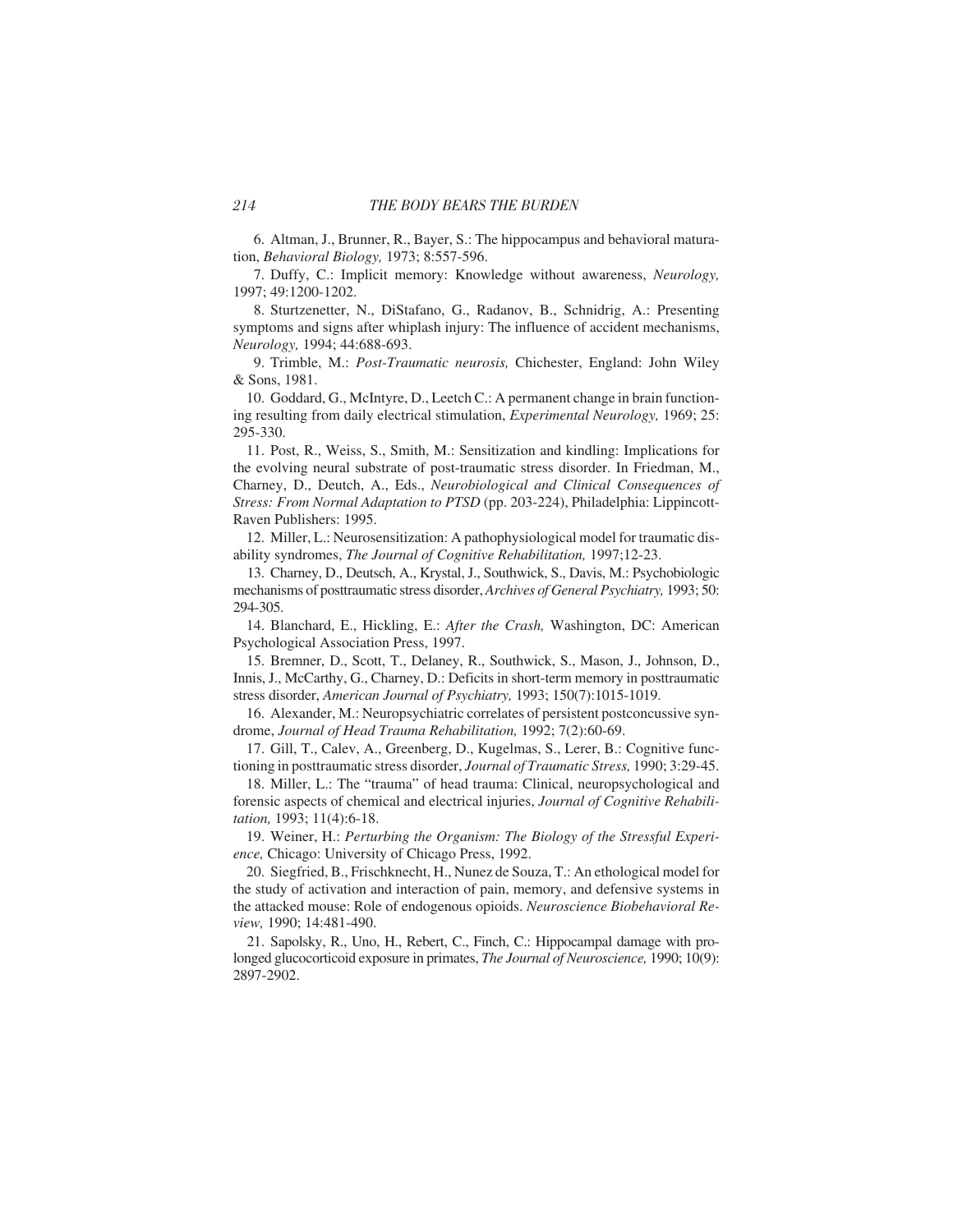22. Sapolsky, R., Packan, D., Vale, W.: Glucocorticoid toxicity in the hippocampus: In vitro demonstration, *Brain Research,* 1988; 453:367-371.

23. Uno, H., Tarara, R., Else, J., Suleman, M., Sapolsky, R.: Hippocampal damage associated with prolonged and fatal stress in primates, *The Journal of Neuroscience,* 1989; 9(5):1705-1711.

24. Beecher, H.: Pain in men wounded in battle, *Annals of Surgery,* 1946; 123:95-105.

25. Machuda, M., Bergquist, T., Ito, V., Chew, S.: Relationship between stress, coping, and postconcussion symptoms in a healthy adult population, *Archives of Clinical Neuropsychology,* 1998; 13(5):415-424.

26. Shalev, A.Y., Rogel-Fuchs, Y.: Psychophysiology of the posttraumatic stress disorder: From sulfur fumes to behavioral genetics, *Psychosomatic Medicine,* 1993; 55:413-423.

27. Evans, R.W.: Some observations on whiplash injuries, *Neurologic Clinics,* 1992; 10(4):975-996.

28. LeDoux, J., Romanski, L., Xagoras, A.: Indelibility of subcortical emotional memories, *Journal of Cognitive Neuroscience,* 1989; 1(3):238-243.

# *Chapter 5*

1. van der Kolk, B., Weisaeth, L., van der Hart, O.: The history of trauma in psychiatry. In van der Kolk, B., McFarlane, A., Weisaeth, L., Eds., *Traumatic Stress,* New York: The Guilford Press, 1996.

2. Noyes, A., Kolb, L.: *Modern Clinical Psychiatry,* Philadelphia: W.B. Saunders Company, 1958.

3. Janet, P.: *L'automatisme Psychologique,* Paris: Alcan, 1889.

4. van der Kolk, B., van der Hart, O.: Pierre Janet and the breakdown of adaptation in psychological trauma, *Journal of Psychiatry,* 1989; 146:1520-1540.

5. Freud, S.: The aetiology of hysteria. In Strachey, J., Ed. and Trans., *The Standard Edition of the Complete Psychological Works of Sigmund Freud* (Volume 15, pp.1-240; Volume 16, pp. 241-496). London: Hogarth Press. (Original work published 1896).

6. Miller, A.: *Banished Knowledge: Facing Childhood Injuries,* New York: Anchor Books, Doubleday, 1990.

7. Freud, S.: The interpretation of dreams. In Strachey, J. Ed. and Trans., *The Standard Edition of the Complete Psychological Works of Sigmund Freud* (Volume 7, pp. 125-243). London: Hogarth Press. (Original work published 1905).

8. Kardiner, A.: *The Traumatic Neuroses of War,* New York: Hoeber, 1941.

9. Eitinger, L., Strom, A.: *Mortality and Morbidity After Excessive Stress: A Follow-Up Investigation of Norwegian Concentration Camp Survivors,* Oslo: Universitetsforlaget, 1973.

10. Hocking, F.: Psychiatric aspects of extreme environmental stress, *Diseases of the Nervous System,* 1970; 31:1278-1282.

11. Burgess, A., Holstrom, L.: Rape trauma syndrome, *American Journal of Psychiatry,* 1974; 131:981-986.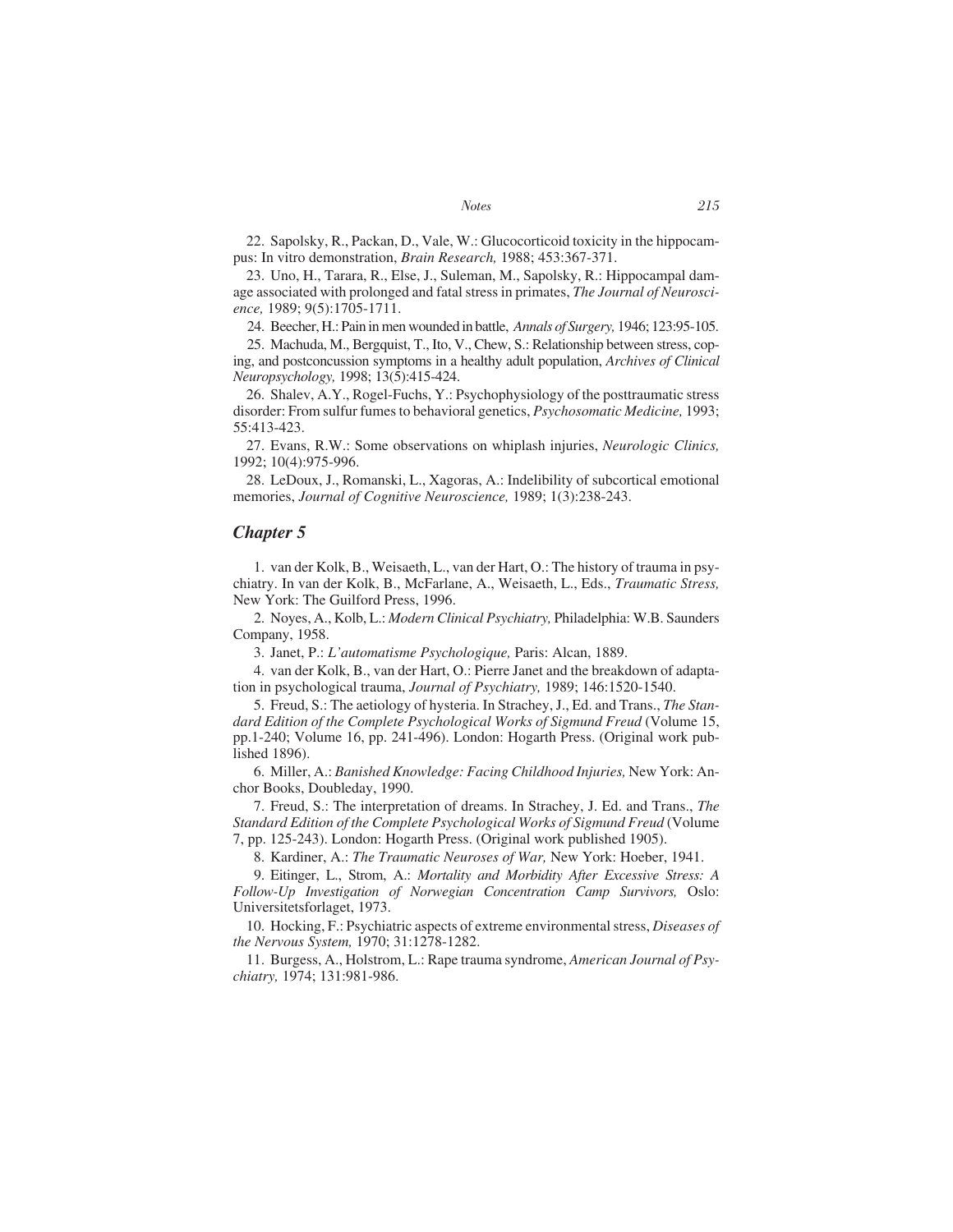12. Kempe, R., Kempe, C.: *Child Abuse,* Cambridge, MA: Harvard University Press, 1978.

13. van der Kolk, B., Greenberg, M., Boyd, H., Krystal, J.: Inescapable shock, neurotransmitters and addiction to trauma: Toward a psychobiology of post-traumatic stress disorder, *Biological Psychiatry,* 1985; 20:314-325.

14. Schore, A.: *Affect Regulation and the Origin of the Self,* Hillsdale, NJ: Lawrence Erlbaum Associates, 1994.

15. Hofer, M.: Early symbiotic processes: Hard evidence from a soft place. In Glick, R., Bone, S., Eds., *Pleasure Beyond the Pleasure Principle* (pp. 55-78), New Haven: Yale University Press, 1990.

16. Mattson, M.: Neurotransmitters in the regulation of neuronal cytoarchitecture, *Brain Research Review,* 1988; 13:179-212.

17. Schore, A.: The experience-dependent maturation of a regulatory system in the orbital pre-frontal cortex and the origin of developmental psychopathology, *Development and Psychopathology,* 1996; 8:59-87.

18. Greenough, W.: What's special about development? Thoughts on the bases of experience-sensitive synaptic plasticity. In Greenough, W., Juraska, J. Eds., *Developmental Neuropsychology,* New York: Academic Press, 1986, pp. 387-407.

19. Hubel, D., Wiesel, T.: Receptive fields of cells in striate cortex of very young, visually inexperienced kittens, *Journal of Neurophysiology,* 1963; 26:994-1009.

20. Hubel, D., Wiesel, T., LeVay, S.: Plasticity of ocular dominance columns in monkey striate cortex, *Philosophical Transactions of the Royal Society of London,* 1977; B:278:377-409.

21. Grigsby, J., Hartlaub, G.: Procedural learning and the development and stability of character, *Perceptual and Motor Skills,* 1994; 79:355-370.

22. Gazzaniga, M.: *The Social Brain,* New York: Basic Books, 1985.

23. van der Kolk, B.: The body keeps the score: Memory and the evolving psychobiology of posttraumatic stress, *Harvard Review of Psychiatry,* 1994; 1: 253-265.

24. Grigsby, J.: Combat rush: Phenomenology of central and autonomic arousal among war veterans with PTSD, *Psychotherapy,* 1991; 28:354-363.

25. Shalev, A., Rogel-Fuchs, M.: Psychophysiology of the posttraumatic stress disorder: From sulfur fumes to behavioral genetics, *Psychosomatic Medicine,* 1993; 55:413-423.

26. Kolb, L.: A neurophysiological hypothesis explaining the posttraumatic stress disorder, *American Journal of Psychiatry,* 1987; 144:989-995.

27. Blanchard, B., Hickling, E., Taylor, A.: The psychophysiology of motor vehicle accident related posttraumatic stress disorder, *Biofeedback and Self-Regulation,* 1991; 16(4):449-458.

28. Pavlov, I.: *Conditioned reflexes: An investigation of the physiological activity of the cerebral cortex,* (1927); Edited and translated by Anrep, G.V., New York: Dover, 1960.

29. Keane, T., Kaloupek, D.: Imaginal flooding in the treatment of a posttraumatic stress disorder, *Journal of Consulting and Clinical Psychology,* 1982; 50:138-140.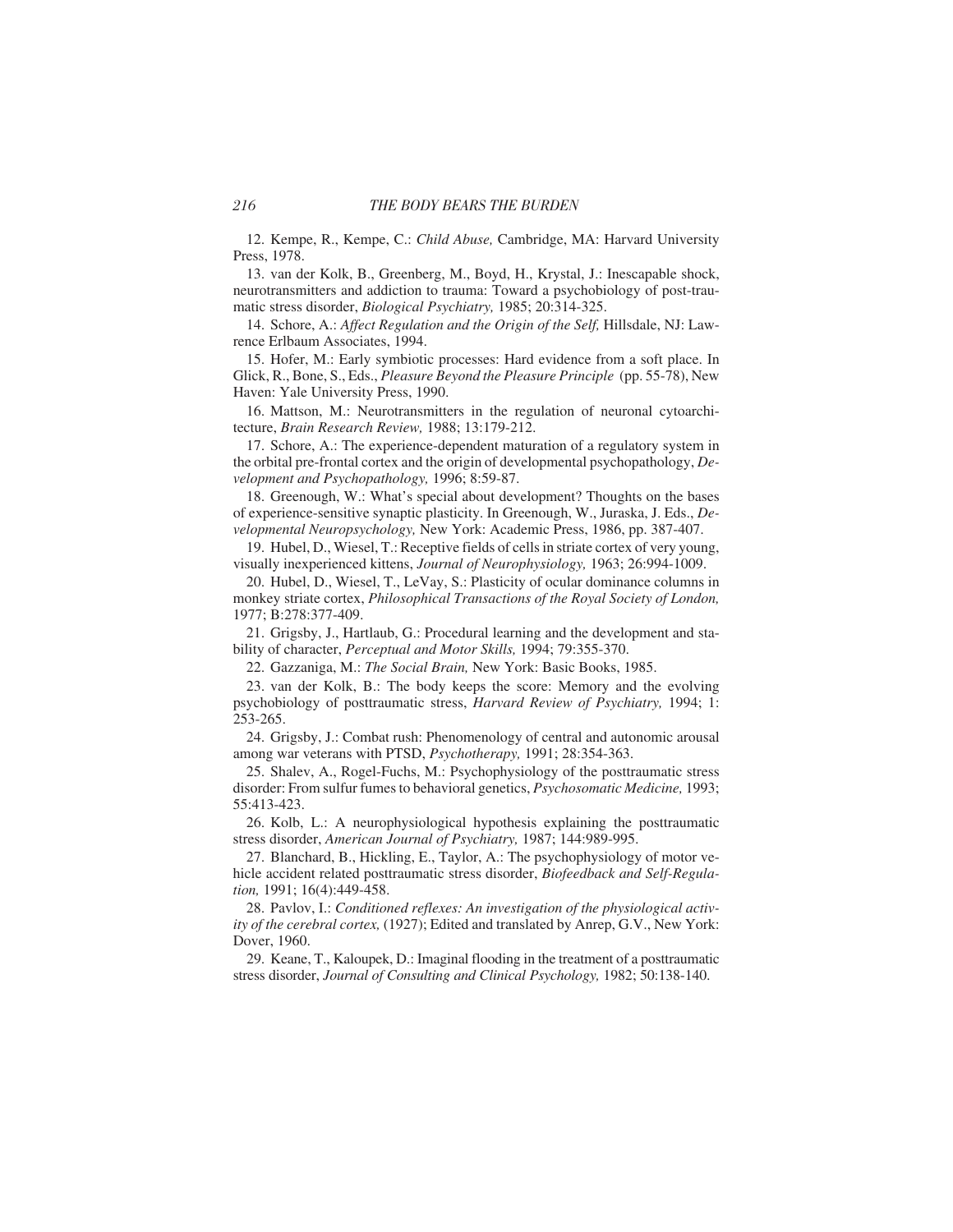30. Bremner, J., Scott, M., Delaney, T., Southwick, S., Mason, J., Johnson, D., Innis, T., McCarthy, G., Charney, D.: Deficits in short-term memory in posttraumatic stress disorder, *American Journal of Psychiatry,* 1993; 150:1015-1019.

31. Bremner, J., Randall, P., Scott, T., Bronen, R., Seibyl, J., Southwick, S., Delaney, R., McCarthy, G., Charney, D., Innis, R.: MRI-based measures of hippocampal volume in patients with PTSD, *American Journal of Psychiatry,* 1995; 152:973-981.

32. Stein, M., Hannah, C., Koverola, C., Yehuda, R., Torchia, M., McClarty, B.: Neuroanatomical and neuroendocrine correlates in adulthood of severe sexual abuse in childhood. Presented at the thirty-third annual meeting of the American College of Neuropsychopharmacology, San Juan, PR, 1994.

33. Sapolsky, R., Packan, D., Vale, W.: Glucocorticoid toxicity in the hippocampus: In vitro demonstration, *Brain Research,* 1988; 453:367-371.

34. Sapolsky, R., Uno, H., Rebert, C., Finch, C.: Hippocampal damage associated with prolonged glucocorticoid exposure in primates, *Journal of Neuroscience,* 1990; 10(9):2897-2902.

35. Uno, H., Tarara, R., Else, J., Suleman, M., Sapolsky, R.: Hippocampal damage associated with prolonged and fatal stress in primates, *Journal of Neuroscience,* 1989; 9(5):1705-1711.

36. Rauch, S., van der Kolk, B., Fisler, R., Alpert, N., Orr, S., Savage, C., Fischman, A., Jenike, M., Pitman, R.: A symptom provocation study of posttraumatic stress disorder using positron emission tomography and script-driven imagery, *Archives of General Psychiatry,* 1996; 53:380-387.

37. Shin, L., McNally, R., Kosslyn, S., Thompson, W., Rauch, S., Alpert, N., Metzger, L., Lasko, N., Orr., S., Pitman, T.: Regional cerebral blood flow during script-driven imagery in childhood sexual abuse-related PTSD: A PET investigation, *American Journal of Psychiatry,* 1999; 156(4):575-584.

38. Bremner, J.: Alterations in brain structure and function associated with posttraumatic stress disorder, *Seminars in Clinical Neuropsychiatry,* 1999; 4(4): 249-255.

39. Tichener, J.: Post-traumatic decline: A consequence of unresolved destructive drives. In Figley, C., Ed., *Trauma and its Wake* (Volume 2, pp. 5-19), New York: Brunner-Mazel, 1986.

40. Mason, J., Giller, E., Kosten, T., Ostroff, R., Podd, L.: Urinary free-cortisol levels in posttraumatic stress disorder patients, *Journal of Nervous and Mental Disease,* 1986; 174(3):145-149.

41. Mason, J., Giller, E., Kosten, T., Harkness, L.: Elevation of urinary norepinephrine/cortisol ratio in posttraumatic stress disorder, 1988; 176(8):498-502.

42. Friedman, S., Mason, J., Hamburg, D.: Urinary 17-hydroxycorticosteroid levels in parents of children with neoplastic disease, *Psychosomatic Medicine,* 1963; 25:364-376.

43. Mason, J.: Clinical psychophysiology: Psychoendocrine mechanisms. In Reiser, M., Ed., *American Handbook of Psychiatry* (Volume 4, pp. 553-582), New York: Basic Books, 1975.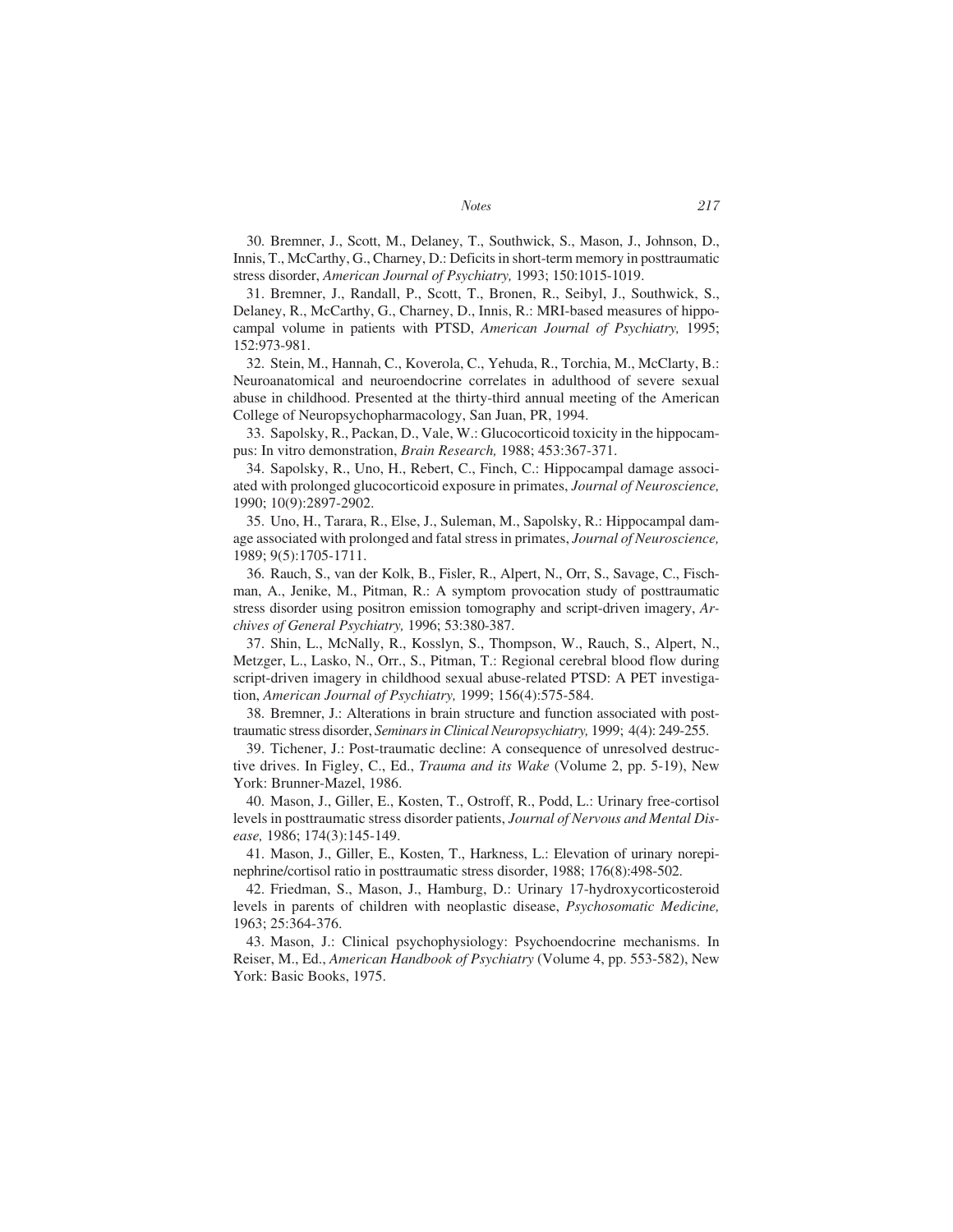44. Shalev, A., Peri, T., Caneti, L., Schreiber, S.: Predictors of PTSD in injured trauma survivors: A prospective study, *American Journal of Psychiatry,* 1996; 153: 219-225.

45. van der Kolk, B., Greenburg, M., Orr, S., Pitman, R.: Endogenous opioids and stress-induced analgesia in posttraumatic stress disorder, *Psychopharmacology Bulletin,* 1989; 25:108-112.

### *Chapter 6*

1. Selye, H.: Thymus and adrenals in the response of the organism to injuries and intoxications, *British Journal of Experimental Pathology,* 1936; 17:234-246.

2. Mason, J., Giller, E., Kosten, T., Ostroff, R., Podd, L.: Urinary-free cortisol levels in posttraumatic stress disorder patients, *Journal of Nervous and Mental Disease,*1986; 174(3):145-159.

3. Yehuda, R., Boisoneau, D., Mason, J., Giller, E.: Relationship between lymphocyte glucocorticoid receptor number and urinary-free cortisol excretion in mood, anxiety, and psychotic disorders, *Biological Psychiatry,* 1993; 34:18-25.

4. Yehuda, R., Southwick, S., Nussbaum, G., Giller, E., Mason, J.: Low urinary cortisol excretion in PTSD, *Journal of Nervous and Mental Disease,* 1991; 178: 366-369.

5. Yehuda, R., Giller, E., Southwick, S., Lowy, M., Mason, J.: Hypothalamic-pituitary-adrenal dysfunction in posttraumatic stress disorder, *Biological Psychiatry,* 1993; 30:1031-1048.

6. Breslau, N., Davis, G., Andreski, P., Peterson, E.: Traumatic events and posttraumatic stress disorder in an urban population of young adults, *Archives of General Psychiatry,* 1991; 48:216-222.

7. Yehuda, R., Giller, W., Levengood, R., Southwick, S., Siever, L.: Hypothalamic-pituitary-adrenal functioning in post-traumatic stress disorder. In Friedman, M., Charney, D., Deutch, A., Eds., *Neurobiologic and Clinical Consequences of Stress: From Normal to PTSD* (pp. 351-365), Philadelphia: Lippincott-Raven Publishers.

8. Cohen, S., Tyrrell, D., Smith, S.: Psychological stress and susceptibility to the common cold, *New England Journal of Medicine,* 1991: 325:606-612.

9. Petry, L., Weems, L., Livingstone, J.: Relationship of stress, distress, and the immunologic response to a recombinant Hepatitis B vaccine, *Journal of Family Practice,* 1991; 32:481-486.

10. Keicolt-Glaser, J., Fisher, L., Ogrocki, P., Stout, J., Speicher, C., Glaser, R.: Marital quality, marital disruption, and immune function, *Psychosomatic Medicine,* 1987; 49:13-34.

11. McKinnon, W., Weisse, C., Reynolds, C., Bowles, C., Baum, A.: Chronic stress, leukocyte subpopulations, and humoral response to latent viruses, *Health Psychology,* 1989; 8:389-401.

12. Goodkin, K., Fuchs, I., Feaster, D., Leeka, J., Rishel, D.: Life stressors and coping style are associated with immune measures in HIV-1 infection—a preliminary report, *International Journal of Psychiatry and Medicine,* 1992; 22:155-172.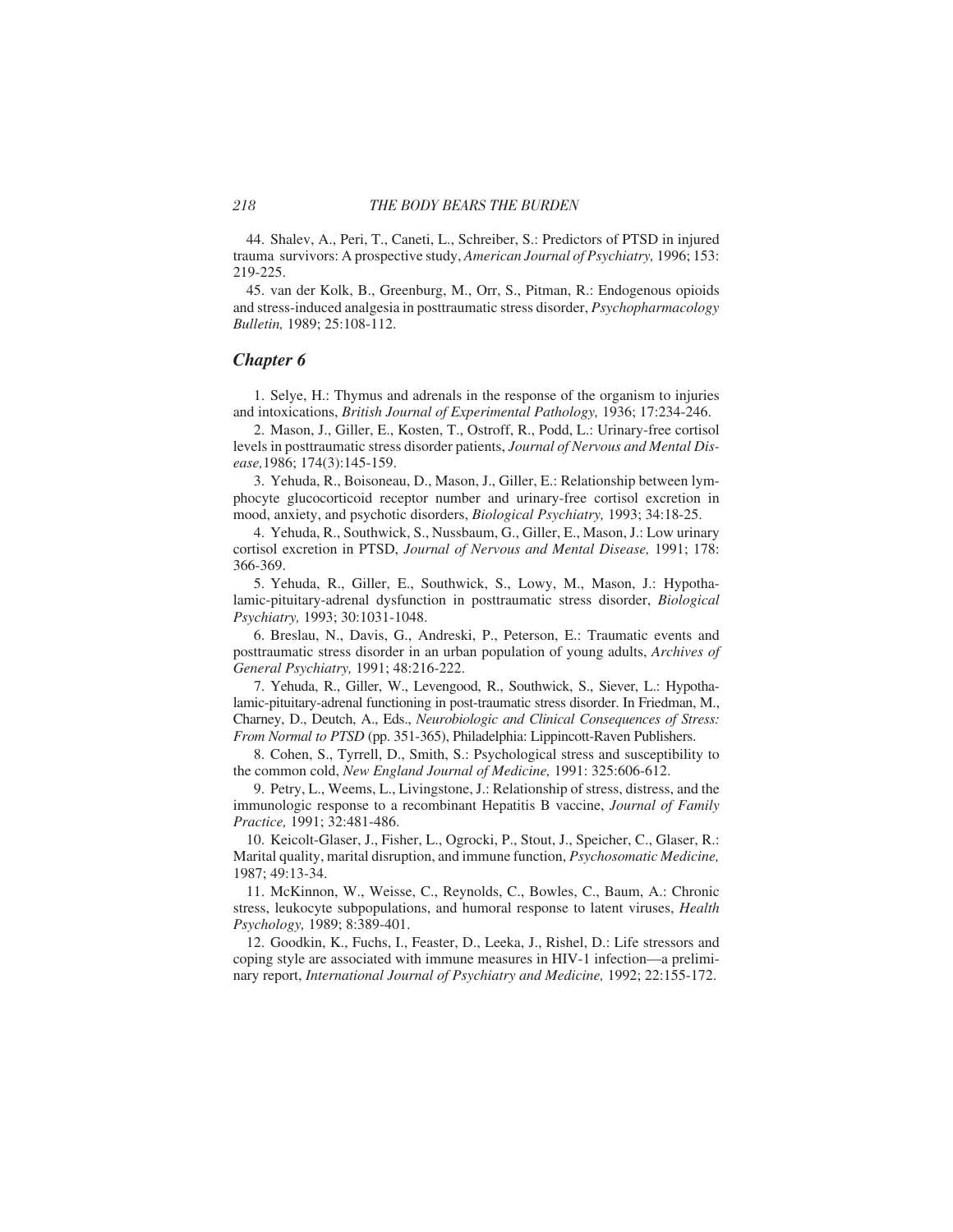13. Ironside, G., LaPerriere, A., Antoni, M., O'Hearn, J., Schneiderman, N., Klimas, N., Fletcher, M.: Changes in immune and psychological measures as a function of anticipation and reaction to news of HIV-1 antibody status, *Psychosomatic Medicine,* 1990; 52:247-270.

14. Benschop, R., Niewenhuis, E., Tromp, E., Godaert, G., Ballieux, R., Vandoornen, L.: Effects of beta-adrenergic blockade on immunologic and cardiovascular changes induced by mental stress, *Circulation,* 1994; 89:762-769.

15. Knudsen, J., Kjaersgaard, E., Jensen, E., Christensen, N.: Percentage of NK-cells in peripheral blood in resting normal subjects is negatively correlated to plasma adrenaline, *Scandinavian Journal of Clinical Laboratory Investigation,* 1994; l54:221-225.

16. Benschop, R., Broschot, J., Godaert, G., DeSmet, M., Geenen, R., Olff, M., Heijnen, C., Ballieux, R.: Chronic stress affects immunologic but not cardiovascular responsiveness to acute psychological stress in humans, *American Journal of Physiology,* 1994; 266:R75-R80.

17. Finkelhor, D.: *Sexually Victimized Children,* New York: Free Press, 1979.

18. Kirkpatrick, D., Edmunds, C.: *Rape in America: A Report to the Nation,* Arlington, VA: National Victim Center, Charleston, SC, Crime Victims Research and Treatment Center, April, 1992.

19. Rowan, A., Foy, D.: Post-traumatic stress disorder in child sexual abuse survivors: A literature review, *Journal of Traumatic Stress,* 1993; 6:3.

20. Springs, F., Friedrich, W.: Health risk behaviors and medical sequelae of childhood sexual abuse, *Mayo Clinic Proceedings,* 1992; 67:527.

21. Fromuth, M., Burkhart, B.: Long-term psychological correlates of childhood sexual abuse in two samples of college men, *Child Abuse and Neglect,* 1989; 13:533.

22. Courtois, C.: Adult survivors of sexual abuse, *Primary Care,* 1993; 20:433.

23. Bolen, J.: The impact of sexual abuse on women's health, *Psychiatric Annals,* 1993; 23:446.

24. Walker, E., Katon, W., Harrop-Griffiths, J., Holm, L., Russo, J., Hickock, L.: Relationship of chronic pelvic pain to psychiatric diagnosis and childhood sexual abuse, *American Journal of Psychiatry,* 1988; 145:75-80.

25. Reiter, D.: The incidence and prevalence of women with chronic pelvic pain, *Clinical Obstetrics and Gynecology,* 1990; 33:130-136.

26. Toomey, T., Hernandez, J., Gittelman, K., Hulka, J.: Relationship of sexual and physical abuse to pain and psychological assessment variables in chronic pelvic pain patients, *Pain,* 1993; 53:105-109.

27. Walling, M., Reiter, R., O'Hara, M., Milburn, A., Lilly, G., Vincent, S.: Abuse history and chronic pain in women: I. Prevalence of sexual abuse and physical abuse, *Obstetrics and Gynecology,* 1994; 84:193-199.

28. Walker, E., Katon, W., Hansom, J., Harrops-Griffiths, J., Holm, L., Jones, M., Hickock, L., Jemelka, R.: Medical and psychiatric symptoms in women with childhood sexual abuse, *Psychosomatic Medicine,* 1992; 54:638-664.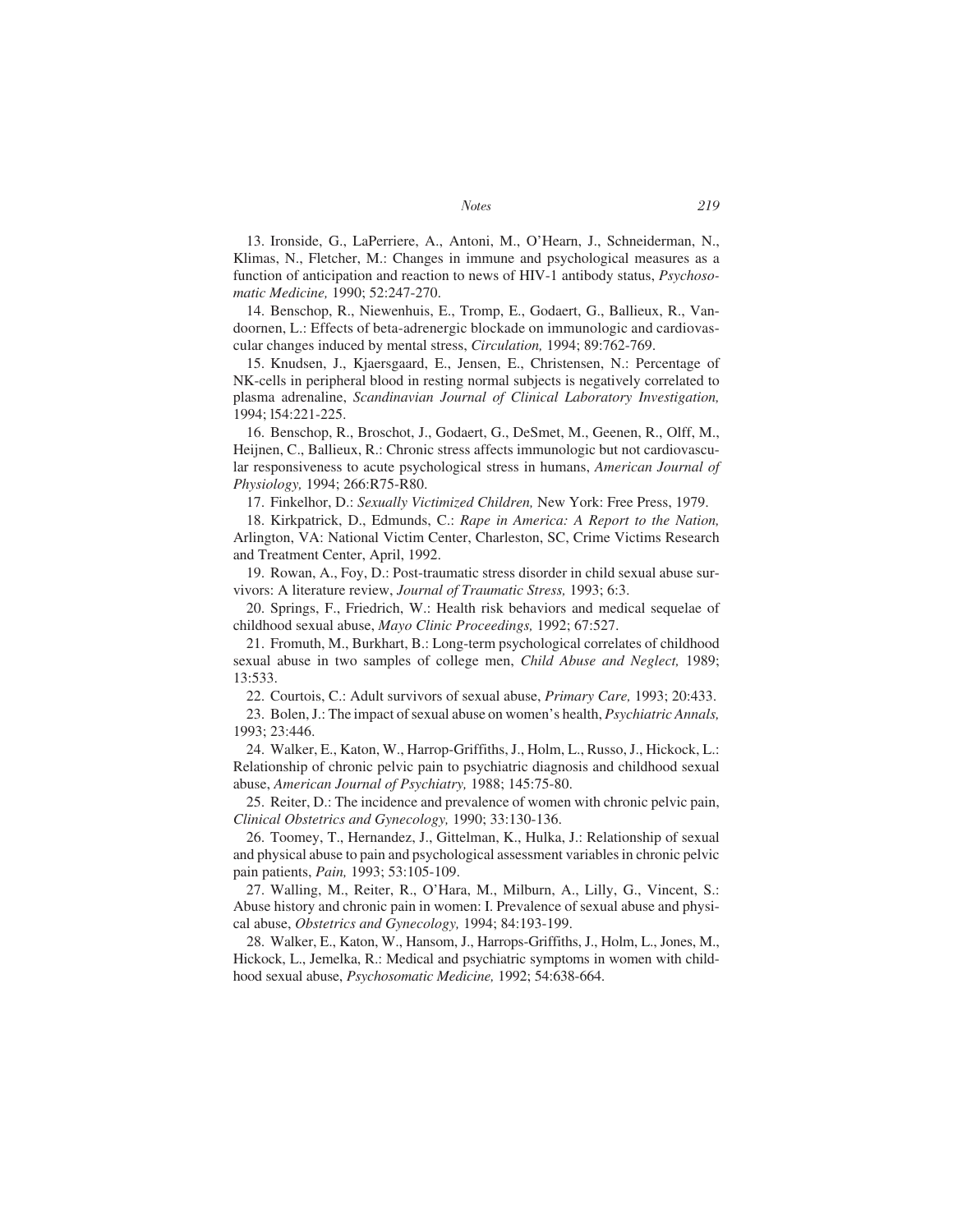29. Rapkin, A., Kames, L., Darke, L., Stampler, F., Nabiloff, B.: History of physical and sexual abuse in women with chronic pelvic pain, *Obstetrics and Gynecology,* 1990; 76:92-96.

30. Walling, M., O'Hara, M., Reiter, R., Milburn, A., Lilly, G., Vincent, S.: Abuse history and chronic pain in women: II. A multivariate analysis of abuse and psychological morbidity, *Obstetrics and Gynecology,* 1994; 84(2):200-206.

31. Curran, S., Sherman, J., Cunningham, L., Okeson, J., Reid, K., Carlson, S.: Physical and sexual abuse among orofacial pain patients: Linkages with pain and psychologic distress, *Journal of Orofacial Pain,* 1995; 9(4):340-344.

32. Woods, D.: Sexual abuse during childhood and adolescence and its effects on the physical and emotional quality of life of the survivor: A review of the literature, *Military Medicine,* 1996; 161:582-587.

33. Wurtele, S., Kaplan, G., Keairnes, M.: Childhood sexual abuse among chronic pain patients, *The Clinical Journal of Pain,* 1990; 6:110-113.

34. Schofferman, J., Anderson, D., Hines, R., Smith, G., Keane, G.: Childhood psychological trauma and chronic refractory low-back pain, *The Clinical Journal of Pain,* 1993; 9:260-329.

35. Goldberg, R.: Childhood abuse, depression, and chronic pain, *The Clinical Journal of Pain,* 1994; 10:277-281.

36. Mitchell, S., Morehouse, G., Keen, W.: *Gunshot Wounds and Other Injuries,* Philadelphia: J.B. Lippincott Co., 1864.

37. Escobar, P.: Reflex sympathetic dystrophy, *Orthopedic Review,* 1986; 15:646.

38. Schwartzman, R., McLellan, T.: Reflex sympathetic dystrophy: A review, *Archives of Neurology,* 1987; 44:555.

39. Steinbroker, O.: The shoulder-hand syndrome, *American Journal of Medicine,* 1947; 3:403.

40. Lankford, L.: Reflex sympathetic dystrophy. In Omer, G., Spinner, M., Eds., *Management of Peripheral Nerve Problems* (pp. 216-244), Philadelphia: Saunders, 1980.

41. Khurana, R., Nirankari, V.: Bilateral sympathetic dysfunction in post-traumatic headaches, *Headache,* 1986; April:183-188.

42. Gowers, W.: Lumbago: Its lessons and analogues, *British Medical Journal,* 1904; 1:117-121.

43. Moldofsky, H.: Sleep and musculoskeletal pain, *American Journal of Medicine,* 1986; 81(Supplement 3A):85-89.

44. Waylonis, G., Perkins, R.: Post-traumatic fibromyalgia: A long-term follow-up, *American Journal of Physical Medicine and Rehabilitation,* 1994; 73(6):403-412.

45. Crofford, L.: The hypothalamic-pituitary-adrenal stress axis in the fibromyalgia syndrome, *Journal of Musculoskeletal Pain,* 1996; 4(1/2):181-200.

46. Demitrack, M., Dale, J., Strauss, S., Laue, L., Listwak, S., Kruesi, M., Chrousos, G., Gold, P.: Evidence for impaired activation of the hypothalamic-pituitary-adrenal axis in patients with chronic fatigue syndrome, *Journal of Clinical Endocrine Metabolism,* 1991; 73:1224-1234.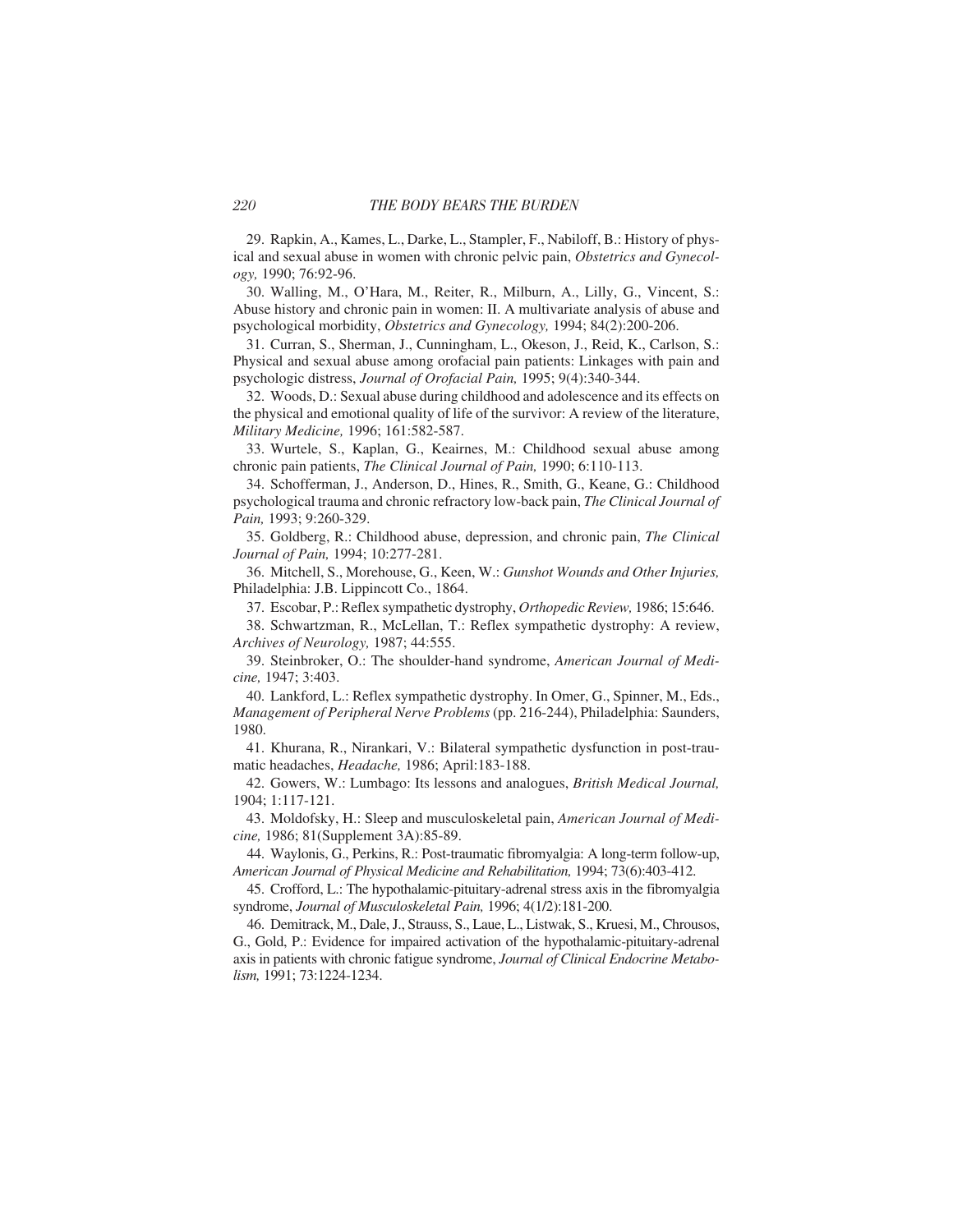47. Bennett, R., Cook, D., Clark , S., Burckhardt, C., Campbell, S.: Hypothalamicpituitary-insulin-like growth factor-I axis dysfunction in patients with fibromyalgia, *Journal of Rheumatology,* 1997; 24(7):1384-1388.

48. Rollman, G., Lautenbaacher, S.: Hypervigilence effects in fibromyalgia: Pain experience and pain perception. In Vaeroy, H., Merskey, H. Eds., *Progress in Fibromyalgia and Myfascial Pain* (pp. 149-159), Amsterdam: Elsevier: 1993.

49. McDermid, A., Rollman, G., McCain, G.: Generalized hypervigilance in fibromyalgia: Evidence of perceptual amplification, *Pain,* 1996; 66:133-144.

50. Taylor, M., Trotter, D., Csuka, M.: The prevalence of sexual abuse in women with fibromyalgia, *Arthritis and Rheumatism,* 1995; 38(2):229-234.

51. Boisset-Pioro, M., Esdaile, J., Fitzcharles, M.: Sexual and physical abuse in women with fibromyalgia syndrome, *Arthritis and Rheumatism,* 1995; 38(2): 235-241.

52. Rimsza, M., Berg, R.: Sexual abuse: Somatic and emotional reactions, *Child Abuse and Neglect,* 1988; 12:201-208.

53. Drossman, D., Leserman, J., Nachman, G., Li, X., Gluck, H., Toomey, T., Mitchell, M.: Sexual and physical abuse in women with functional or organic gastrointestinal disorders, *Annals of Internal Medicine,* 1990; 113(11):828-833.

54. Bachman, G., Moeller, T., Bennett, J.: Childhood sexual abuse and the consequence in adult women, *Obstetrics and Gynecology,* 1088; 71:631-642.

55. Friedman, M., Schnurr, P.: The relationship between trauma, post-traumatic stress disorder, and physical health. In Friedman, M., Charney, D., Deutch, A., Eds., *Neurobiological and Clinical Consequences of Stress: From Normal Adaptation to PTSD* (pp. 518-524), Philadelphia: Lippincott-Raven Publishers, 1995.

56. Beebe, G.: Followup studies of World War II and Korean War prisoners: II. Morbidity, disability, and maladjustments, *American Journal of Epidemiology,* 1975; 101:400-422.

57. Page, W.: *The Health of Former Prisoners of War,* Washington, DC: National Academy Press, 1992.

58. Cohen, B., Cooper, M.: *A Follow-Up Study of World War II Prisoners of War.* (Veterans Administration Medical Monograph). Washington, DC: Government Printing Office, 1955.

59. Sibi, A., Armenian, H., Alam, S.: Wartime determinants of arteriographically confirmed coronary artery disease in Beirut, *American Journal of Epidemiology,* 1989; 130:623-631.

60. Bergovec, M., Mihatov, S., Prpic, H., Rogan, S., Batarelo, V., Sjerobabski, V.: Acute myocardial infarction among civilians in Zagreb city area, *Lancet,* 1992; 339:303.

61. Felitti, V., Anda, T., Nordenberg, D., Williamson, D., Spitz, A., Edwards, V., Koss, M., Marks, J.: Relationship of childhood abuse and household dysfunction to many of the leading causes of death in adults: The adverse childhood experiences (ACE) study, *American Journal of Preventive Medicine,* 1998; 14(4):245-257.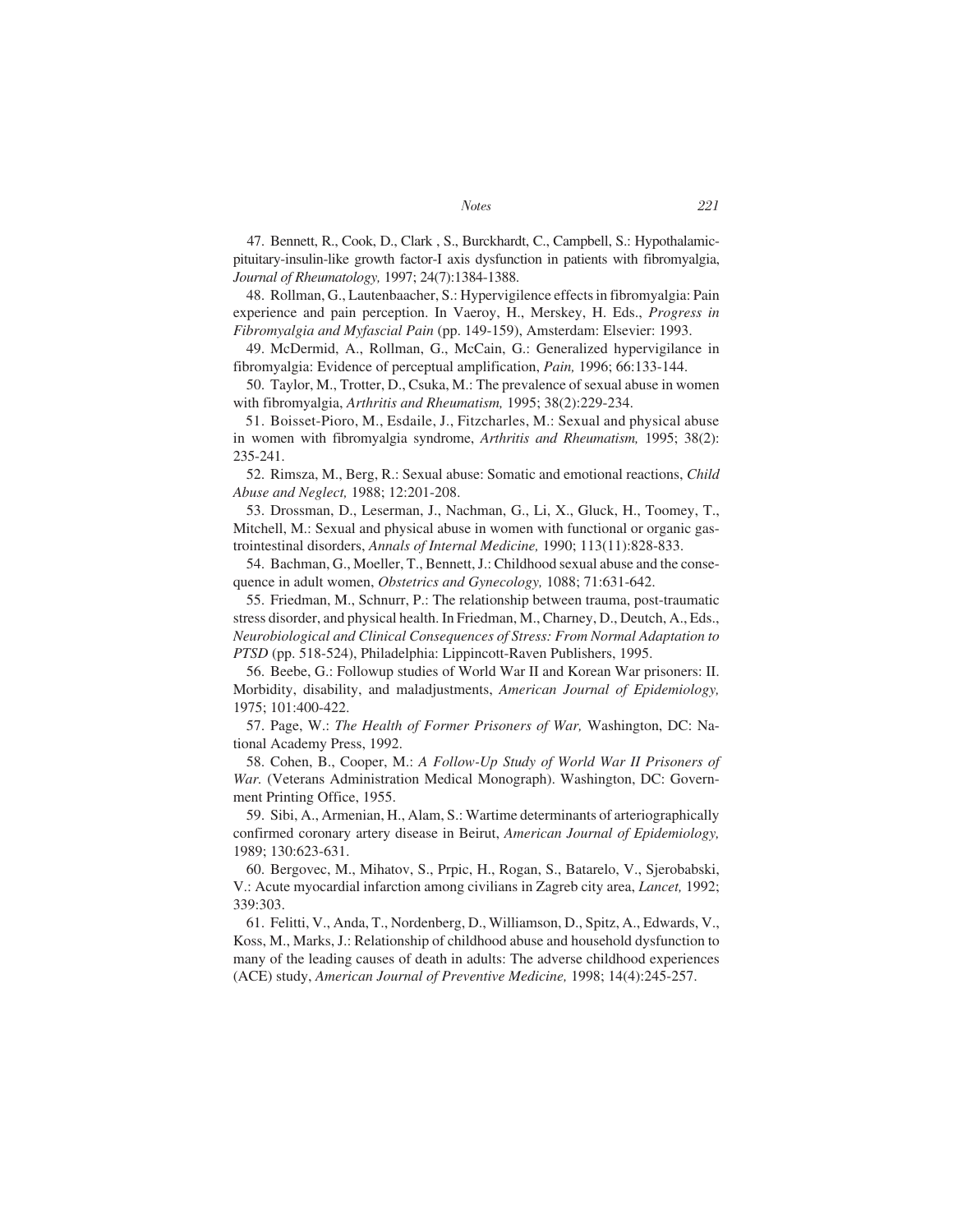62. Wolff, J., Schnurr, P., Brown, P., Furey, J.: PTSD and war-zone exposure as correlates of perceived health in female Vietnam veterans, *Journal of Consulting Clinical Psychology,* 1994; 62:1235-1240.

63. Falger, P., Op den Velde, W., Hovens, J., Schouten, E., DeGroen, J., Van Kuijn, J.: Current posttraumatic stress disorder and cardiovascular disease risk factors in Dutch Resistance veterans from World War II, *Psychotherapy Psychosomatics,* 1992; 57:164-171.

64. Litz, B., Fisher, L., Keane, T.: Physical health problems in post-traumatic stress disorder: A risk factor analysis. In Keane, T., Wolfe, J. (Co-Chairs), *Components of Health Risk in Veterans with Post-traumatic Stress Disorder.* Symposium presented at the annual American Psychological Association Meeting, San Francisco, CA, August, 1991.

65. Kaplan, J., Manuck, S., Williams, J., Strawn, W.: Psychosocial influences on atherosclerosis: Evidence for effects and mechanisms in nonhuman primates. In Blascovich, J., Katkin, E., Eds., *Cardiovascular reactivity to psychological stress and disease* (pp. 49-82), Washington, DC: American Psychological Association, 1993.

66. Wilson, S., van der Kolk, B., Burbridge, J., Fisler, R., Kradin, R.: Phenotype of blood lymphocytes in PTSD suggests chronic immune activation, *Psychosomatics,* 1999; 40:222-225.

67. Weiner, H.: *Psychobiology and Human Disease,* New York: Elisevier, 1977.

68. Weiner, H.: The dynamics of the organism: Implications of recent biological thought for psychosomatic theory and research, *Psychosomatic Medicine,* 1989; 51: 608-635.

69. Grotstein, J.: The psychology of powerlessness: Disorders of self-regulation and interactional regulation as a newer paradigm for psychopathology, *Psychoanalytic Inquiry,* 1986; 6:93-118.

70. Schore, A.: *Affect Regulation and the Origin of the Self: The Neurobiology of Emotional Development,* Hillsdale, NJ: Lawrence Erlbaum Associates, 1994, p. 440.

# *Chapter 7*

1. Blanchard, E., Kolb, L., Prins, A., Gates, M., McCoy, G.: Changes in plasma norepinephrine to combat-related stimuli among Vietnam veterans with posttraumatic stress disorder, *Journal of Nervous and Mental Disease,* 1991; 179:6:371-373.

2. Beecher, H.: Pain in men wounded in battle, *Annals of Surgery,* 1946; 123: 96-105.

3. van der Kolk, B., Greenberg, M., Orr, S., Pitman, R.: Endogenous opioids and stress-induced analgesia in posttraumatic stress disorder, *Psychopharmocological Bulletin,*1989; 25:108-112.

4. Pattison, E., Kahan, J.: The deliberate self-harm syndrome, *American Journal of Psychiatry,*1983; 140:867-872.

5. Rosenthal, R., Rinzler, C., Wallsh, T., Klausner, E.: Wrist-cutting syndrome: The meaning of a gesture, *American Journal of Psychiatry,* 1972; 128:47-52.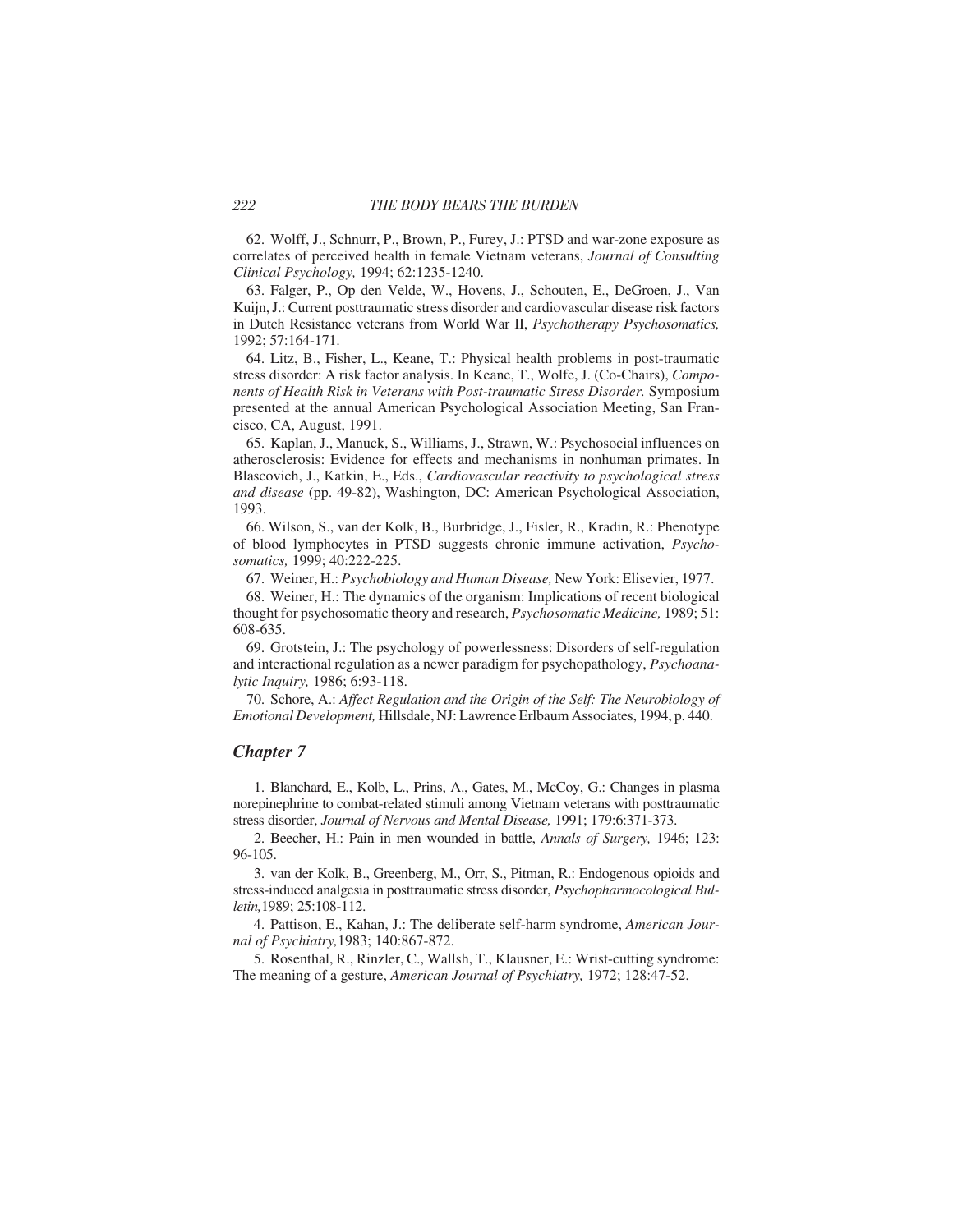6. Simpson, C., Porter, G.: Self-mutilation in children and adolescents, *Bulletin of the Meninger Clinic,* 1981; 45:428-438.

7. Russell, D.: *The Secret Trauma,* New York: Basic Books, 1986.

8. Silbert, M., Pines, A.: Sexual abuse as an antecedent to prostitution, *Child Abuse Neglect,* 1981; 5:407-411.

9. Schore, A.: *Affect Development and the Origin of the Self,* Hillsdale, NJ: Lawrence Erlbaum Associates, Inc., 1994.

10. Weiss, J., Glazer, H., Pohorecky, L., Brick, J., Miller N.: Effects of chronic exposure to stressors on subsequent avoidance-escape behavior and on brain norepinephrine, *Psychosomatic Medicine,* 1975; 37:522-524.

11. Cicchetti, D.: The emergence of developmental psychopathology, *Child Development,* 1984; 55:1-7.

12. Harlow, H., Zimmerman, R.: Affectional responses in infant monkeys, *Science,* 1959; 130:421-432.

13. Kling, A., Steklis, H.: A neural substrate for affiliative behavior in nonhuman primates, *Brain Behavioral Evolution,* 1976; 13:216-238.

14. Panksepp, J.: Toward a general psychobiological theory of emotions, *Behavioral Brain Science,*1982; 5:407-468.

15. Amir, S., Brown, Z., Amit, Z.: The role of endorphins in stress: Evidence and speculations, *Neuroscience Biobehavioral Review,* 1980; 4:77-86.

16. Solomon, R.: The opponent-process theory of acquired motivation: The costs of pleasure and the benefits of pain, *American Psychology,* 1980; 35:691-712.

17. Walker, L.: *The Battered Woman,* New York: Harper and Row, 1979.

18. Mitchell, D., Osborne, E., O'Boyle, M.: Habituation under stress: Shocked mice show nonassociative learning in a T-maze, *Behavioral Neural Biology,* 1985; 43:212-217.

19. Sheldon, A.: Preference for familiar vs. novel stimuli as a function of the familiarity of the environment, *Journal of Comparative Physiological Psychology,*1969; 67:517-521.

20. Erschak, G.: The escalation and maintenance of spouse abuse: A cybernetic model, *Victimology,* 1984; 9:247-253.

21. Carmen, E., Reiker, P., Mills, T.: Victims of violence and psychiatric illness, *American Journal of Psychiatry,* 1984; 141:378-379.

22. Jaffe, P., Wolfe, D., Wilson, S., Zak, L.: Family violence and child adjustment: A comparative analysis of girls' and boys' behavioral symptoms, *American Journal of Psychiatry,* 1986; 143:74-77.

23. Groth, A.: Sexual trauma in the life histories of sex offenders, *Victimology,* 1979; 4:6-10.

24. Seghorn, T., Boucher, R., Prentky, R.: Childhood sexual abuse in the lives of sexually aggressive offenders, *Journal of the American Academy of Child and Adolescent Psychiatry,* 1987; 26:262-267.

25. Perry, B., Pollard, R., Blakley, T., Baker, W., Vigilante, D.: Childhood trauma, the neurobiology of adaptation, and "use-dependent" development of the brain: How "states" become "traits," *Infant Mental Health Journal,* 1995; 16(4):271-291.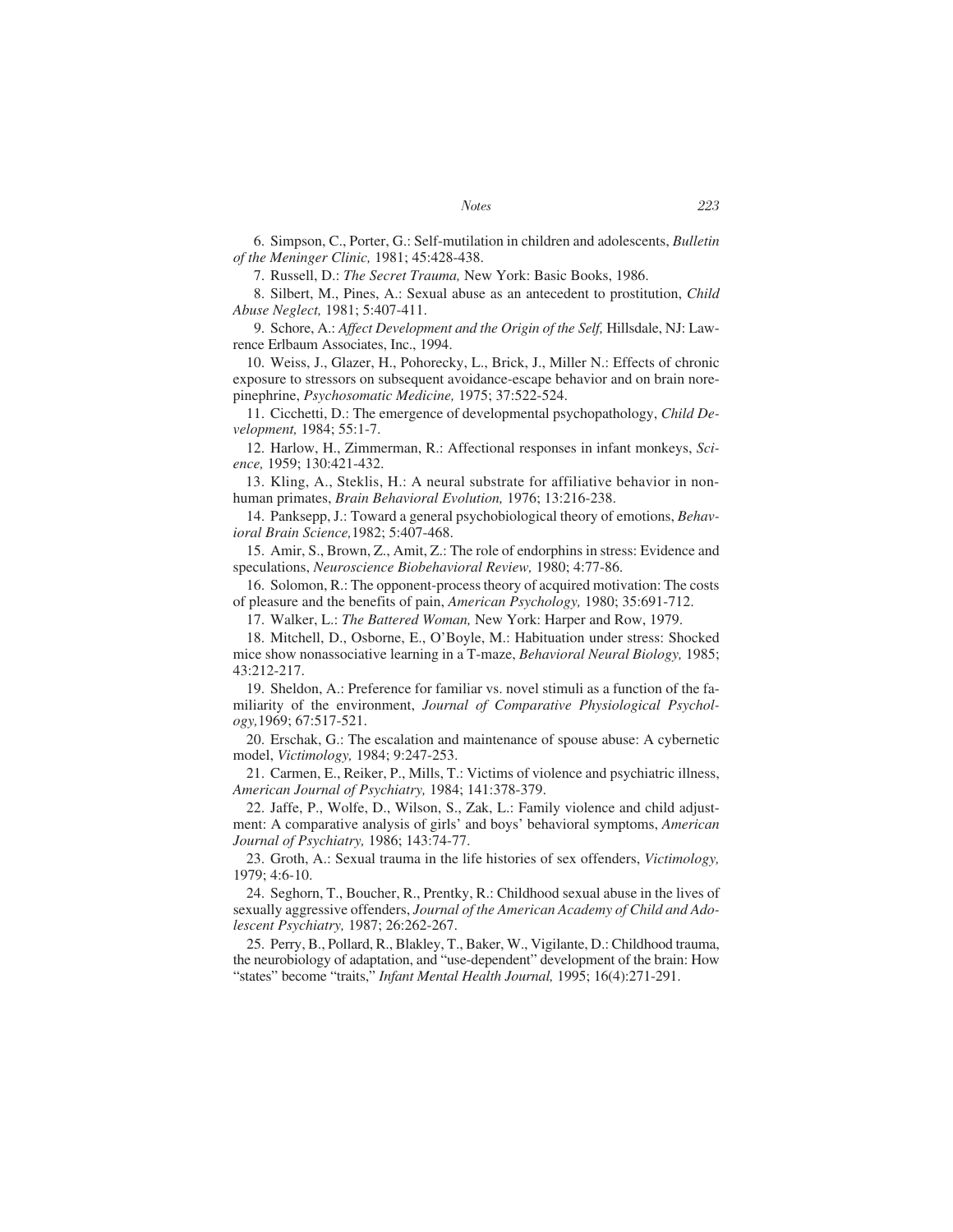26. van der Kolk, B.: The compulsion to repeat the trauma: Re-enactment, revictimization, and masochism, *Psychiatric Clinics of North America,* 1989; 12(2):389-410.

# *Chapter 8*

1. Janet, P.: *The Major Symptoms of Hysteria,* New York: Macmillan, 1920.

2. Freud, S., Breuer, J.: On the physical mechanism of hysterical phenomena. In Jones, E., Ed., *Sigmund Freud, MD, LLD. Collected Papers, Volume 1.* London: Hogarth Press, 1953, pp. 24-41.

3. Mayer-Gross, W.: On depersonalization, *British Journal of Medical Psychology,* 1935; 15:103-126.

4. Spiegal, D., Cardena, E.: Disintegrated experience: The dissociative disorders revisited, *Journal of Abnormal Psychology,* 1991; 100:366-378.

5. Bremner, J., Southwick, S., Brett, E., Fontana, A., Rosinheck, R., Charney, D.: Dissociation and posttraumatic stress disorder in Vietnam combat veterans, *American Journal of Psychiatry,* 1992; 149:328-332.

6. Putnam, F., Guroff, J., Silberman, E., Barban, L., Post, R.: The clinical phenomenology of multiple personality disorder: Review of 100 recent cases, *Journal of Clinical Psychiatry,* 1986; 47:285-293.

7. Christianson, S.: The relationship between induced arousal and amnesia, *Scandinavian Journal of Psychology,* 1984; 25:147-160.

8. Briere, J., Conte, J.: Self-reported amnesia for abuse in adults molested in childhood, *Journal of Traumatic Stress,* 1993; 6:21-31.

9. Pynoos, R., Frederick, C., Nader, K., Arroyo, W., Steinberg, A., Eth, S., Nunez, F., Fairbanks, L.: Life threat and posttraumatic stress disorder in school-age children, *Archives of General Psychiatry,* 1087; 44:1057-1063.

10. Terr, L.: Time sense following psychic trauma: A clinical study of ten adults and twenty children, *American Journal of Orthopsychiatry,* 1983; 53:244-261.

11. Mellman, T., Davis, G.: Combat-related flashbacks in posttraumatic stress disorder: Phenomenology and similarity to panic attacks, *Journal of Clinical Psychiatry,* 1985; 46:379-382.

12. van der Kolk, B.: The body keeps the score: Memory and the evolving psychobiology of posttraumatic stress, *Harvard Review of Psychiatry,* 1994; January/February:253-265.

13. Bremner, D., Scott, T., Delaney, R., Southwick, S., Mason, J., Johnson, D., Innis, J., McCarthy, G., Charney, D.: Deficits in short-term memory in posttraumatic stress disorder, *American Journal of Psychiatry,* 1993; 150(7):1015-1019.

14. Goldstein, G., van Kammen, W., Shelly, C., Miller, D., van Kammen, D.: Survivors of imprisonment in the Pacific theater during World War II, *American Journal of Psychiatry,* 1987; 144:1210-1213.

15. Sutker, P., Allain, A., Motsinger, P.: Minnesota Multiphasic Personality Inventory (MMPI)-derived psychopathology sub-types among former prisoners of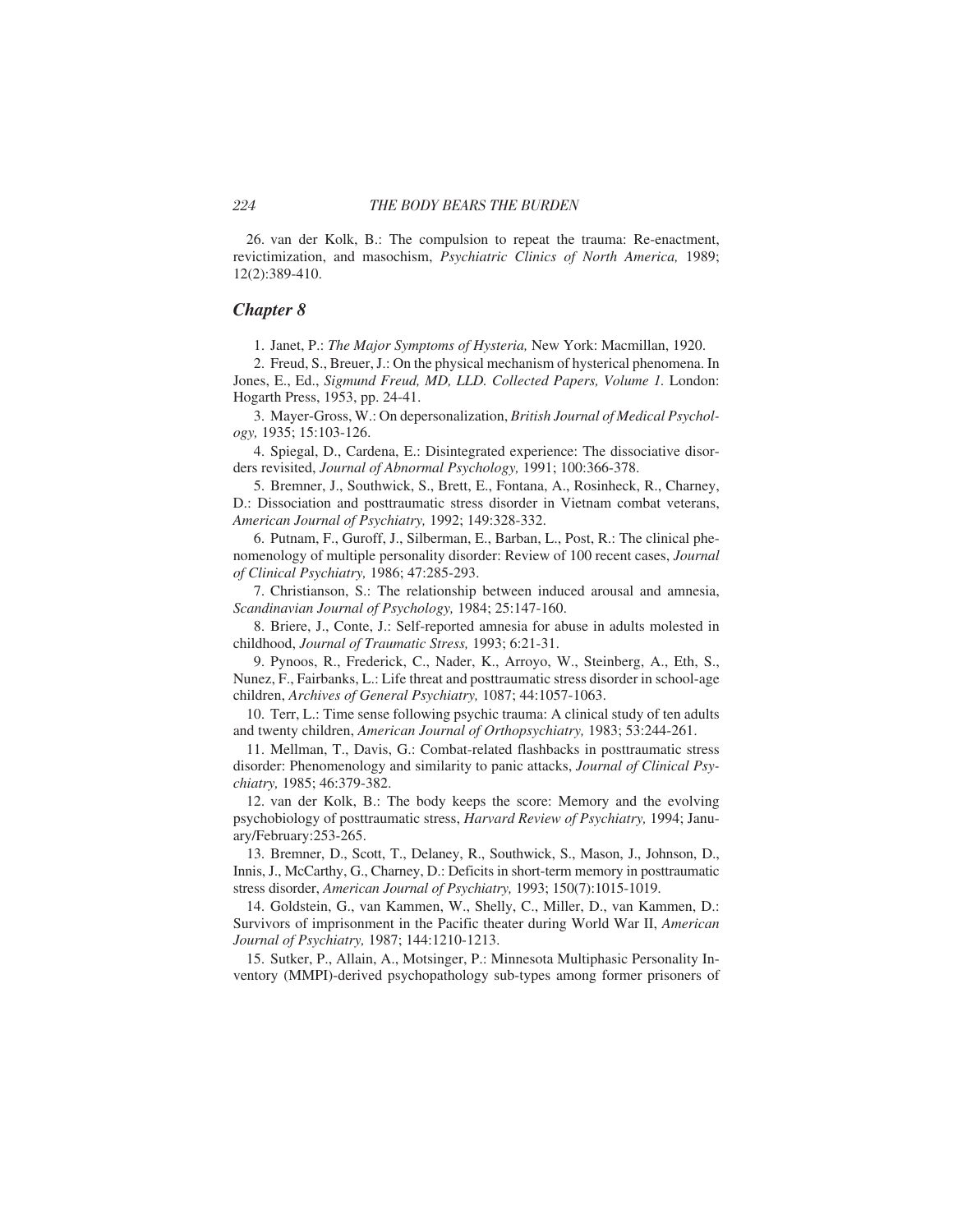war (POWs): Replication and extension, *Journal of Psychopathology and Behavioral Assessment,* 1988; 10:129-140.

16. Thygesen, P., Hermann, I., Willanger, R.: Concentration camp survivors in Denmark: Persecution, disease, compensation, *Danish Medical Bulletin,* 1970; 17: 65-108.

17. Sutker, P., Winstead, D., Galina, Z., Allain, A.: Cognitive deficits and psychopathology among former prisoners of war and combat veterans of the Korean conflict, *American Journal of Psychiatry,* 1991; 148:67-72.

18. Bremner, J., Steinberg, M., Southwick, S., Johnson, D., Charney, D.: Use of the structured clinical interview for DSM-IV dissociative disorders for systematic assessment of dissociative symptoms in posttraumatic stress disorder, *American Journal of Psychiatry,* 1993; 150:1011-1014.

19. Zeitlin, S., McNally, R.: Implicit and explicit memory bias for threat in post-traumatic stress disorder, *Behaviour Research and Therapy,* 1991; 29:451-457.

20. Hilgard, E.: *Divided Consciousness: Multiple Controls in Human Thought and Action,* New York: Wiley, 1977.

21. Krystal, J., Bennett, A., Bremner, J., Southwick, S., Charney, D.: Toward a cognitive neuroscience of dissociation and altered memory functions in post-traumatic stress disorder. In Friedman, M.J., Charney, D.S., Deutch, A.Y., Eds., *Neurobiological and Clinical Consequences of Stress* (pp. 244-245), Philadelphia: Lippincott-Raven, 1995.

22. van der Kolk, B., van der Hart, O.: Pierre Janet and the breakdown of adaptation in psychological trauma, *American Journal of Psychiatry,* 1989; 146:1530-1540.

23. Bremner, J., Southwick, L., Brett, E., Fontana, A., Rosenheck, R., Charney, D.: Dissociation and posttraumatic stress disorder in Vietnam combat veterans, *American Journal of Psychiatry,* 1992; 149:328-332.

24. Holen, A.: The North Sea oil rig disaster. In Wilson, J., Raphael, B., Eds., *International Handbook of Traumatic Stress Syndromes* (pp. 471-479), New York: Plenum Press, 1993.

25. Cardena, E., Spiegel, D.: Dissociative reactions to the Bay Area earthquake, *American Journal of Psychiatry,* 1993; 150:474-478.

26. Kolb, L.: Neurophysiological hypothesis explaining posttraumatic stress disorder, *American Journal of Psychiatry,* 1987; 144:989-995.

27. McFarlane, A., Weber, D., Clark, C.: Abnormal stimulus processing in PTSD, *Biological Psychiatry,* 1993; 34:311-320.

28. Morgan, M., LeDoux, J.: Differential contributions of dorsal and ventral medial prefrontal cortex to the acquisition and extinction of conditioned fear in rats, *Behavioral Neuroscience,* 1995; 109:681-688.

29. Hamner, M., Loberbaum, J., George, M.: Potential role of the anterior cingulate cortex in PTSD: Review and hypothesis, *Depression and Anxiety,* 1999;  $9:1-14.$ 

30. van der Kolk, B.: The compulsion to repeat the trauma: Re-enactment, revictimization and masochism, *Psychiatric Clinics of North America,* 1989; 12:389-411.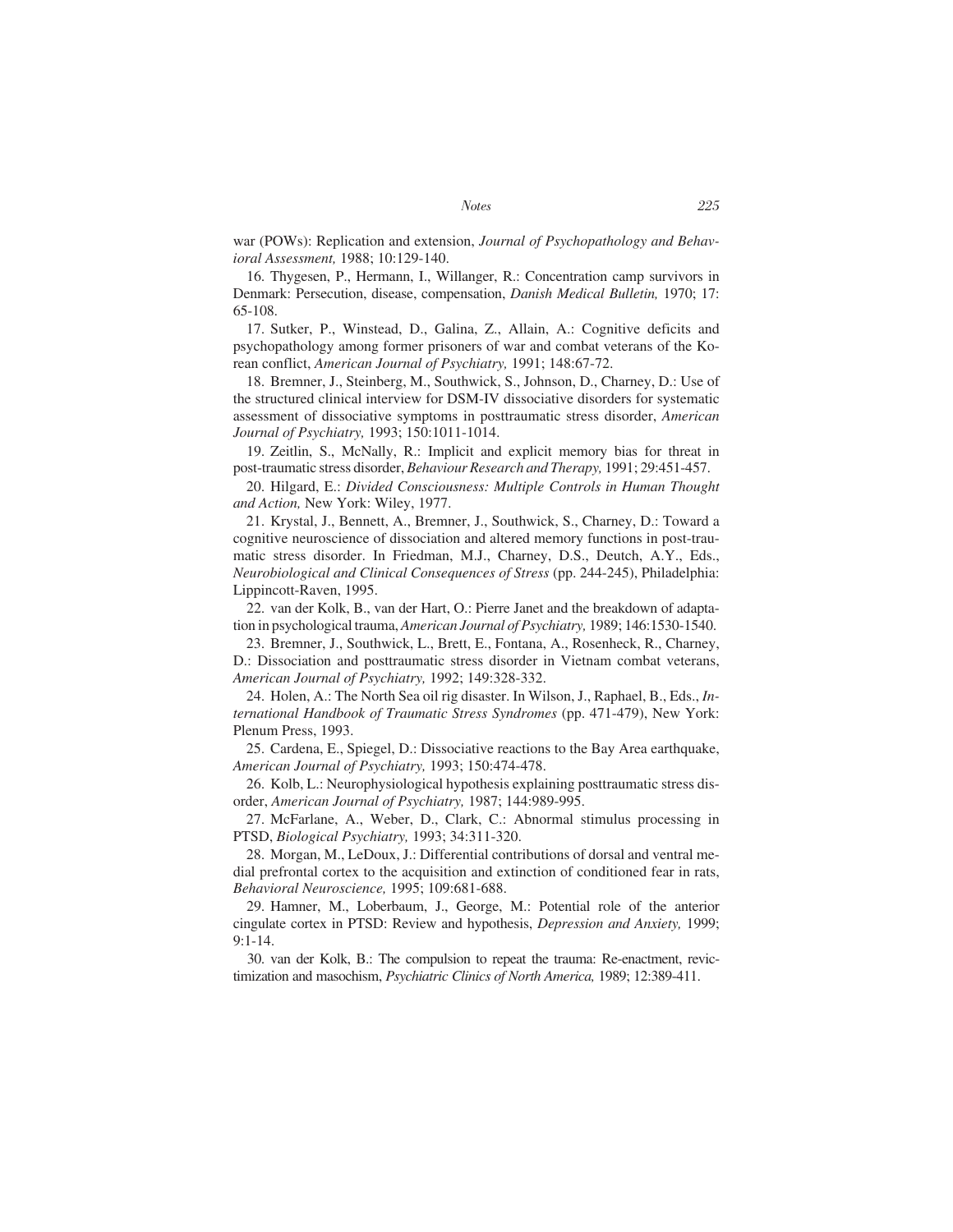31. American Psychiatric Association: *Diagnostic and Statistical Manual of Mental Disorders,* Fourth Edition (DSM-IV), Washington, DC: American Psychiatric Association, 1994.

32. Antelman, S., Caggiula, A., Kiss, D., Edwards, D., Kocan, D., Stiller, R.: Neurochemical and physiological effects of cocaine oscillate with sequential drug treatment: Possibly a major factor in drug variability, *Neuropsychopharmocology,* 1995; 12:297-306.

33. Caggiula, A., Antelman, S., Palmer, A., Kiss, S., Edwards, D. Kocan, D.: The effects of ethanol on striatal dopamine and frontal cortical D-[3H] aspartate efflux oscillate with repeated treatment: Relevance to individual differences in responsiveness, *Neuropsychopharmacology,* 1996; 15:125-132.

34. Antelman, S., Caggiula, A.: Oscillation follows drug implications, *Critical Review of Neurobiology,* 1996; 10:101-117.

35. Antelman, S., Caggiula, A., Gershon, S., Edwards. D., Austin, M., Kiss, S., Kocan, D.: Stressor-induced oscillation: A possible model of the bidirectional symptoms of PTSD, *New York Academy of Sciences,* 1997; 21:296-305.

36. Southwick, S., Yehuda, R., Wang, S.: Neuroendocrine alterations in posttraumatic stress disorder, *Psychiatric Annals,* 1998; 28:8:436-450.

37. Schore, A.: *Affect Regulation and the Origin of the Self,* Hillsdale, NJ: Lawrence Erlbaum Associates, 1994, pp. 204-209.

38. Porges, S.: Orienting in a defensive world: Mammalian modifcations of our evolutionary heritage. A polyvagal theory, *Psychophysiology,* 1995; 32:301-318.

39. Cannon, W.: "Voodoo" death, *Psychosomatic Medicine,* 1957; 19:182-190, reprinted from *American Anthropology,* 1942; 44:169.

40. Richter, C.: On the phenomenon of sudden death in animals and man, *Psychosomatic Medicine,* 1957; 19:191-198.

41. Hofer, M.: Cardiac respiratory function during sudden prolonged immobility in wild rodents, *Psychosomatic Medicine,* 1970; 32:633-647.

42. Koelman, J., Hilgevoord, A., Bour, L., Speelman, J., Ongerboer, B.: Soleus H-reflex tests in causalgia-dystonia compared with dystonia and mimicked dystonic posture, *Neurology,* 1999; 53:2196-2198.

43. Shuper, A., Zeharia, A., Mimouni, M.: Migraine headaches induced by sexual abuse, *Headache,* 1994; 34(4):237.

44. Gill, J., Stein, H.: More on sexual abuse and headaches, *Headache,* 1988; 28(2): 138.

45. Cwikel, J., Abdelyani, A., Goldsmith, J., Quastel, M., Yevelson, I.: Two-year follow up study of stress-related disorders among immigrants to Israel from the Chernobyl area, *Environmental Health Perspectives,* 1997; 105(6):1545-1550.

46. Perry, S., Tepperman, N., Greyson, D., Hilbert, L., Jimenez, J., Williams, J.: Reflex sympathetic dystrophy in hemiplegia, *Archives of Physical Medicine and Rehabilitation,* 1984; 65:442-446.

47. Dursun, E., Dursun, N., Ural, C., Cakci, A.: Glenohumeral joint subluxation and reflex sympathetic dystrophy in hemiplegic patients, *Archives of Physical Medicine and Rehabilitation,* 2000; 81:944-946.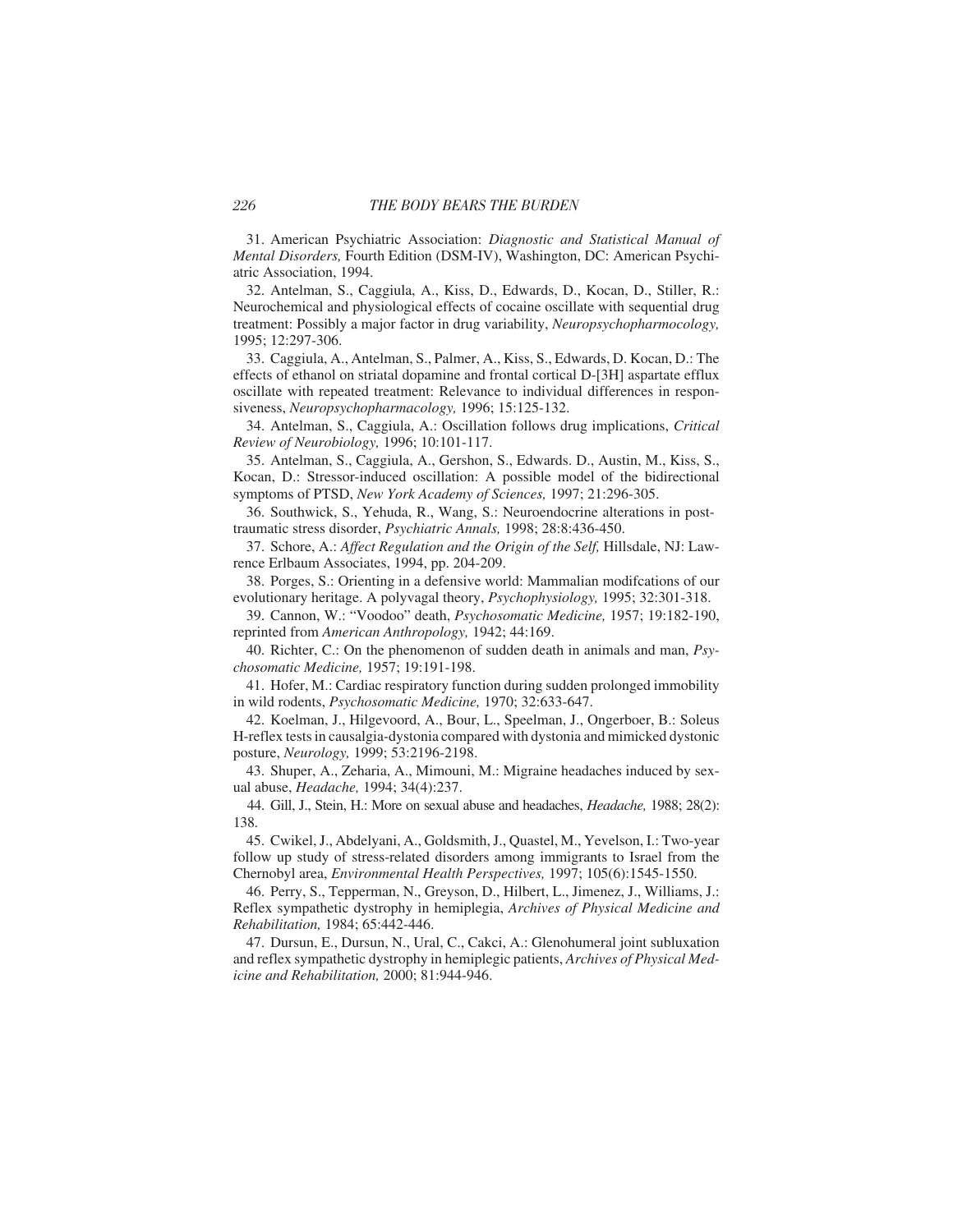# *Chapter 9*

1. American Psychiatric Association: *Diagnostic and Statistical Manual of Mental Disorders,* Third Edition (DSM-III), Washington, DC: American Psychiatric Association, 1980.

2. American Psychiatric Association: *Diagnostic and Statistical Manual of Mental Disorders,* Third Edition, Revised (DSM-III-R), Washington, DC: American Psychiatric Association, 1987.

3. American Psychiatric Association: *Diagnostic and Statistical Manual of Mental Disorders,* Fourth Edition (DSM-IV), Washington, DC: American Psychiatric Association, 1994.

4. Helzer, J.E., Robins, L.N., McEvoy, L.: Post-traumatic stress disorder in the general population: Findings of the Epidemiologic Catchment Area survey, *New England Journal of Medicine,* 1987; 317(26):1630-1634.

5. Zohar, J., Sasson, Y., Amital, D., Iancu, J., Zinger, Y.: Current diagnostic and epidemiological insights in PTSD, *CNS Spectrums,* 1998; 3:7(2):12-14.

6. American Psychiatric Association: *Diagnostic and Statistical Manual of Mental Disorders,* First Edition (DSM-I), Washington, DC: American Psychiatric Association, 1952.

7. American Psychiatric Association: *Diagnostic and Statistical Manual of Mental Disorders,* Second Edition (DSM-II), Washington, DC: American Psychiatric Association, 1968.

8. Blanchard, E., Hickling, E.: *After the Crash,* Washington DC: American Psychological Association, 1997.

9. van der Kolk, B., Pelcovitz, D., Roth, S., Mandel, F., MacFarlane, A., Herman, J.: Dissociation, affect regulation and somatization: The complex nature of adaptation to trauma, *American Journal of Psychiatry,* 1996; 153(Supplement), 83-93.

10. Levine, P.: *Waking the Tiger*, Berkeley: North Atlantic Press, 1997, pp. 128-129.

11. Krystal, H.: Trauma and affect, *Psychoanalytic Study of the Child,* 1978; 33: 81-116.

12. Hobfoll, S.: *The Ecology of Stress,* New York: Hemisphere, 1988.

13. Breslau, N., Davis, G.: Post-traumatic stress disorder: The stressor criterion, *Journal of Nervous and Mental Disease,* 1987; 175:255-264.

14. Solomon, S., Canino, G.: The appropriateness of DSM-III-R criteria for post-traumatic stress disorder, *Comprehensive Psychiatry,* 1990; 31:227-237.

15. Norris, F.: Epidemiology of trauma: Frequency and impact of different potentially traumatic events on different demographic groups, *Journal of Consulting and Clinical Psychology,* 1992; 60(3):409-418.

16. Solomon, Z.: *Combat Stress Reaction: The Enduring Toll of War,* New York: Plenum Press, 1993.

17. Solomon, Z., Loar, N., McFarlane, A.: Acute posttraumatic reactions in soldiers and civilians. In van der Kolk, B., McFarlane, A., Weisaeth, L., Eds., *Traumatic Stress: The Effects of Overwhelming Experience on Mind, Body and Society,* New York: The Guilford Press, 1996, p. 104.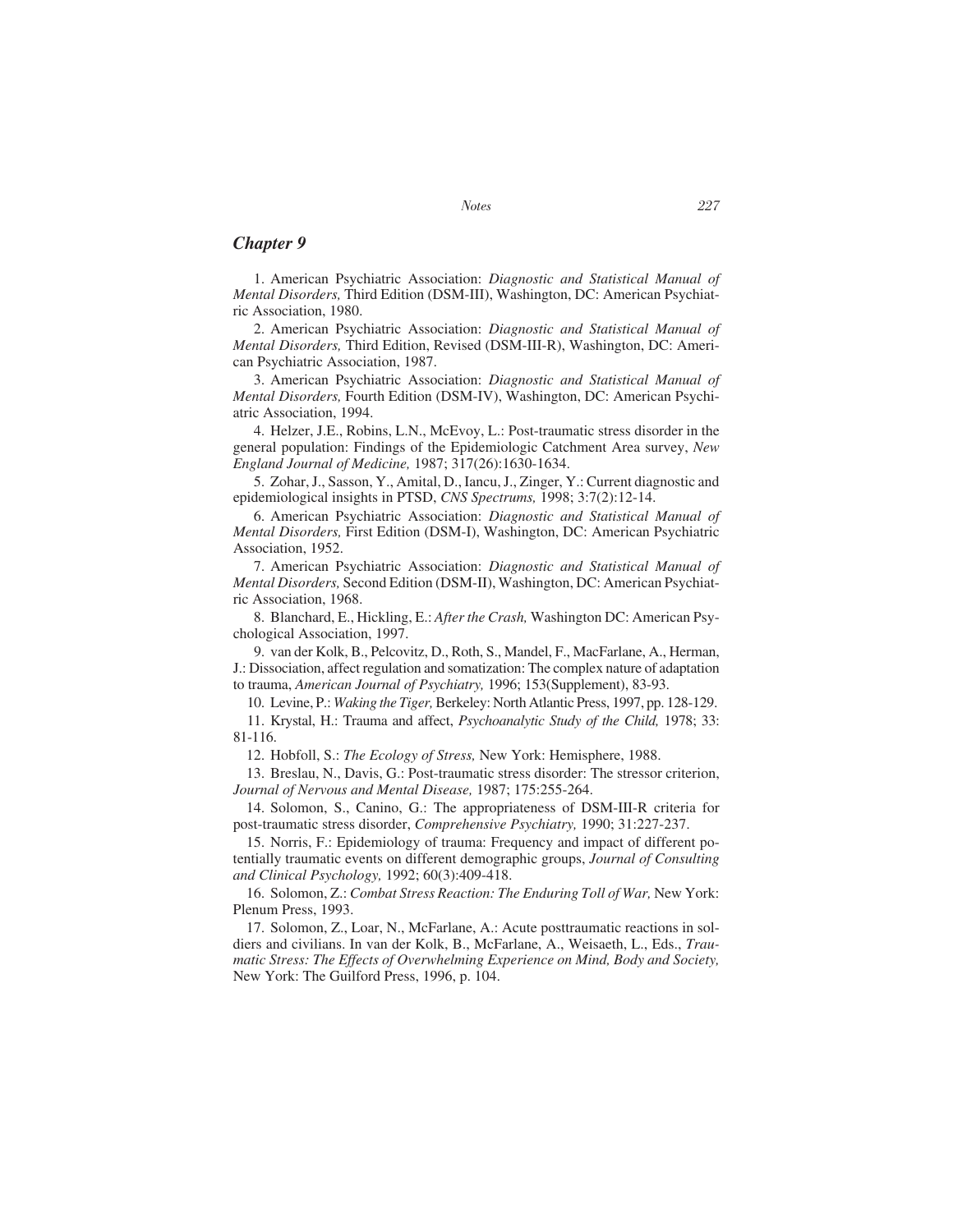18. Kulka, R., Schlenger, W., Fairbank, H., Hough, R., Jordan, B., Marmar, C., Weiss, D.: *Trauma and the Vietnam War Generation,* New York: Brunner/Mazel, 1990.

19. Kessler, R., Sonnega, A., Bromet, E., Hughes, M., Nelson, C.: Posttraumatic stress disorder in the national comorbidity survey, *Archives of General Psychiatry,* 1995; 52:1048-1060.

20. Solomon, Z.: Somatic complaints, stress reaction and post-traumatic stress disorder: A 3-year follow-up study, *Behavioral Medicine,* 1988; 14:179-186.

21. Solomon, Z., Mikulincer, M., Kotler, M.: A two-year follow-up of somatic complaints among Isreali combat stress reaction casualties, 1987; 31:463-469.

22. Solomon, Z.: The psychological aftermath of combat stress reaction: An 18-year follow-up, Technical report, Israeli Ministry of Defense, 1994.

23. Kiser, K., Moll, J., Rankin, J.: Unexplained illness among Persian Gulf war veterans in an Air National Guard unit: Preliminary report, August, 1990–March, 1995, *Journal of the American Medical Association,* 1995; 274:16-17, and *Morbidity Mortality Weekly Report,* 1995; 44:443-447.

24. NIH Technology Assessment Workshop Panel. The Persian Gulf experience and health, *Journal of the American Medical Association,* 1994; 272:391-396.

25. Persian Gulf Veterans Coordinating Board. Unexplained illnesses among Desert Storm veterans, *Archives of Internal Medicine,* 1995; 155:262-268.

26. Amato, A., McVey, A., Cha, C., Matthews, E., Jackson, C., Kleingunther, R., Worley, L., Cornman, E., Kagan-Hallet, K.: Evaluation of neuromuscular symptoms in veterans of the Persian Gulf War, *Neurology,* 1997; 48:4-12

27. Bremner, J., Southwick, S., Johnson, D., Yehuda, R., Charney, D.: Childhood physical abuse and combat-related posttraumatic stress disorder in Vietnam veterans, *American Journal of Psychiatry,* 1993; 150(2):235-239.

28. Frye, J., Stockton, T:. Discriminant analysis of posttraumatic stress disorder among a group of Vietnam veterans: Analysis of premilitary, military and combat exposure influences, *American Journal of Psychiatry,* 1982; 139:52-56.

29. Solkoff, N., Gray, P., Keill, S.: Which Vietnam veterans develop posttraumatic stress disorder? *Journal of Clinical Psychology,* 1986; 42(5):687-698.

30. Keane, T., Scott, W., Chavoya, G., Lamparske, D., Fairbank, J.: Social support in Vietnam veterans with posttraumatic stress disorder: A comparative analysis, *Journal of Consulting and Clinical Psychology,* 1985; 53:95-102.

31. Foy, D., Sopprelle, R., Rueger, D., Carroll, E.: Etiology of posttraumatic stress disorder in Vietnam veterans: Analysis of premilitary, military and combat exposure influences, *Journal of Consulting and Clinical Psychology,* 1984; 52: 79-87.

32. Snow, B., Stellman, J., Stellman, S., Sommer, J.: Post-traumatic stress disorder among American Legionaires in relation to combat experience in Vietnam: Associated and contributing factors, *Environmental Research,* 1988; 47:175-192.

33. Schore, A. *Affect Regulation and the Origin of the Self,* Hillsdale, NJ: Lawrence Erlbaum and Associates, 1994.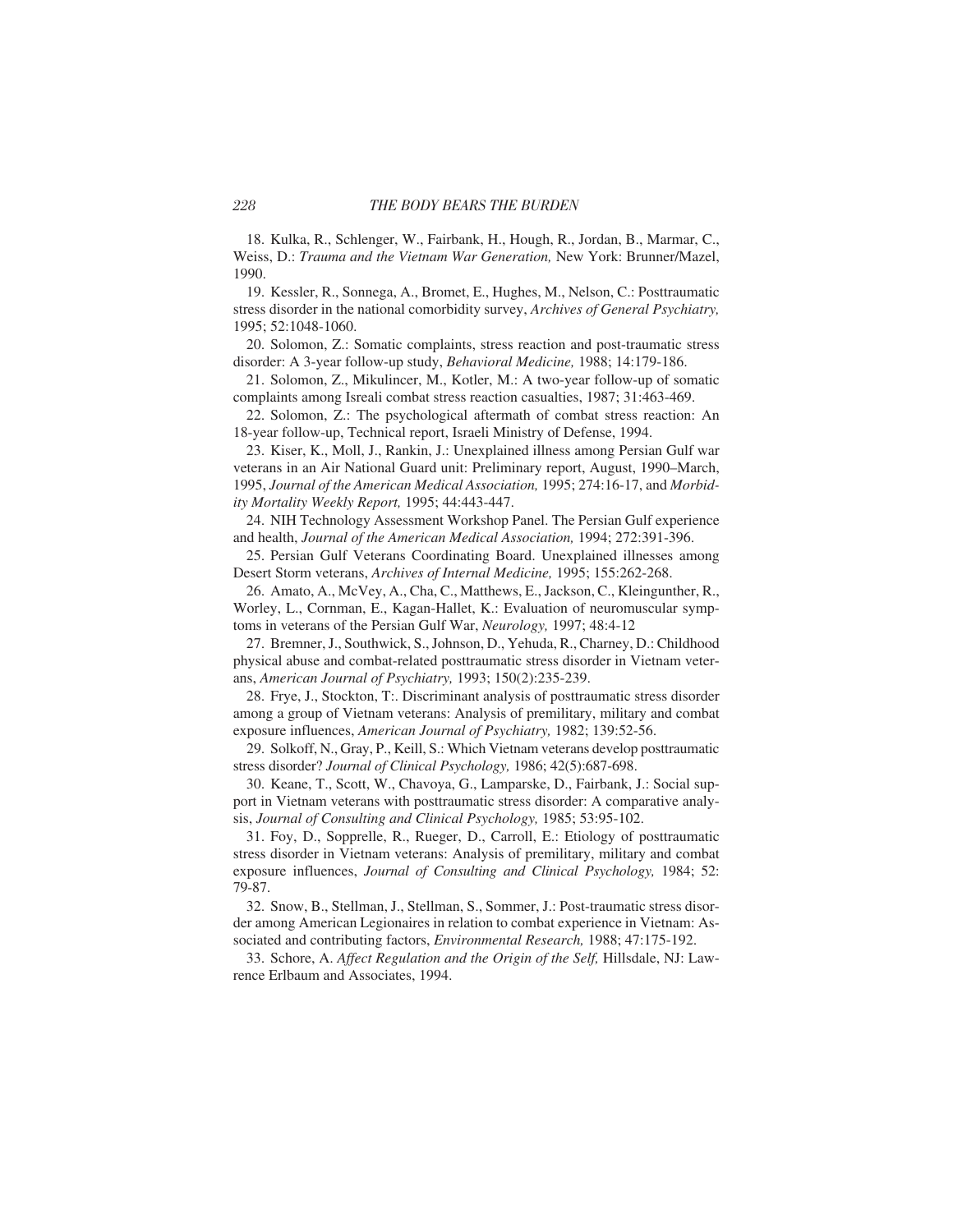34. Perry, B., Pollard, R., Blakeley, T., Baker, W., Vigilante, D.: Childhood trauma, the neurobiology of adaptation, and "use-dependent" development of the brain: How "states" become "traits," *Infant Mental Health Journal,* 1995; 16(4):271-291.

35. Grigsby, J., Hartlaub, G.: Procedural learning and the development and stability of character, *Perceptual and Motor Skills,* 1994; 79:355-370.

36. Seghorn, T., Boucher, R., Prentky, R.: Childhood sexual abuse in the lives of sexually aggressive offenders, *Journal of the American Academy of Child and Adolescent Psychiatry,* 1987; 26:262-267.

37. Lewis, D., Pincus, J., Bard, B, Richardson, E., Pricep, L., Feldman, M., Yeager, C.: Neuropsychiatric, psychoeducational and family characteristics of 14 juveniles condemned to death in the United States, *American Journal of Psychiatry,* 1988; 145:584-589.

38. Perry, B.: Evolution of symptoms following traumatic events in children (Abstract), *Proceedings of the 148th Annual Meeting of the American Psychiatric Association,* Miami, FL, 1995.

39. Ford, J., Kidd, P.: Early childhood trauma and disorders of extreme stress as predictors of treatment outcome with chronic posttraumatic stress disorder, *Journal of Traumatic Stress,* 1998; 11(4):743-761.

40. McFarlane, A., van der Kolk, B.: Trauma and its challenge to society. In van der Kolk, B., McFarlane, A., Weisaeth, L, Eds., *Traumatic Stress: The Effects of Overwhelming Experience on Mind, Body and Society* (pp. 36-39), New York: The Guilford Press, 1996.

41. Springs, F., Friedrich, W.: Health risk behaviors and medical sequelae of childhood sexual abuse, *Mayo Clinic Proceedings,* 1992; 67:527.

42. Tennant, C.: Life events and psychological morbidity: The evidence from prospective studies, *Psychological Medicine,* 1983; 13:483-486.

43. Wood, C.: Sexual abuse during childhood and adolescence and its effects on the physical and emotional quality of life of the survivor: A review of the literature, *Military Medicine,* 1996; 161:582-587.

44. National Victim Center: Crime and victimization in America: Statistical overview, Arlington, VA, 1993.

45. Resnick, H., Kilpatrick, D., Best, C., Kramer, T.: Vulnerability-stress factors in development of posttraumatic stress disorder, *Journal of Nervous and Mental Disease,* 1992: 180:424-430.

46. McFarlane, A.: The aetiology of post-traumatic morbidity: Predisposing, precipitating and perpetuating factors, *British Journal of Psychiatry,* 1989; 154:221-228.

47. Breslau, N., Andreski, P, Peterson, E.: Posttraumatic stress disorder in an urban population of young adults: Risk factors for chronicity, *American Journal of Psychiatry,* 1992; 149:671-675.

48. Carlson, E., Rosser-Hogan, R.: Trauma experiences, posttraumatic stress, dissociation and depression in Cambodian refugees, *American Journal of Psychiatry,* 1991; 148:1548-1551.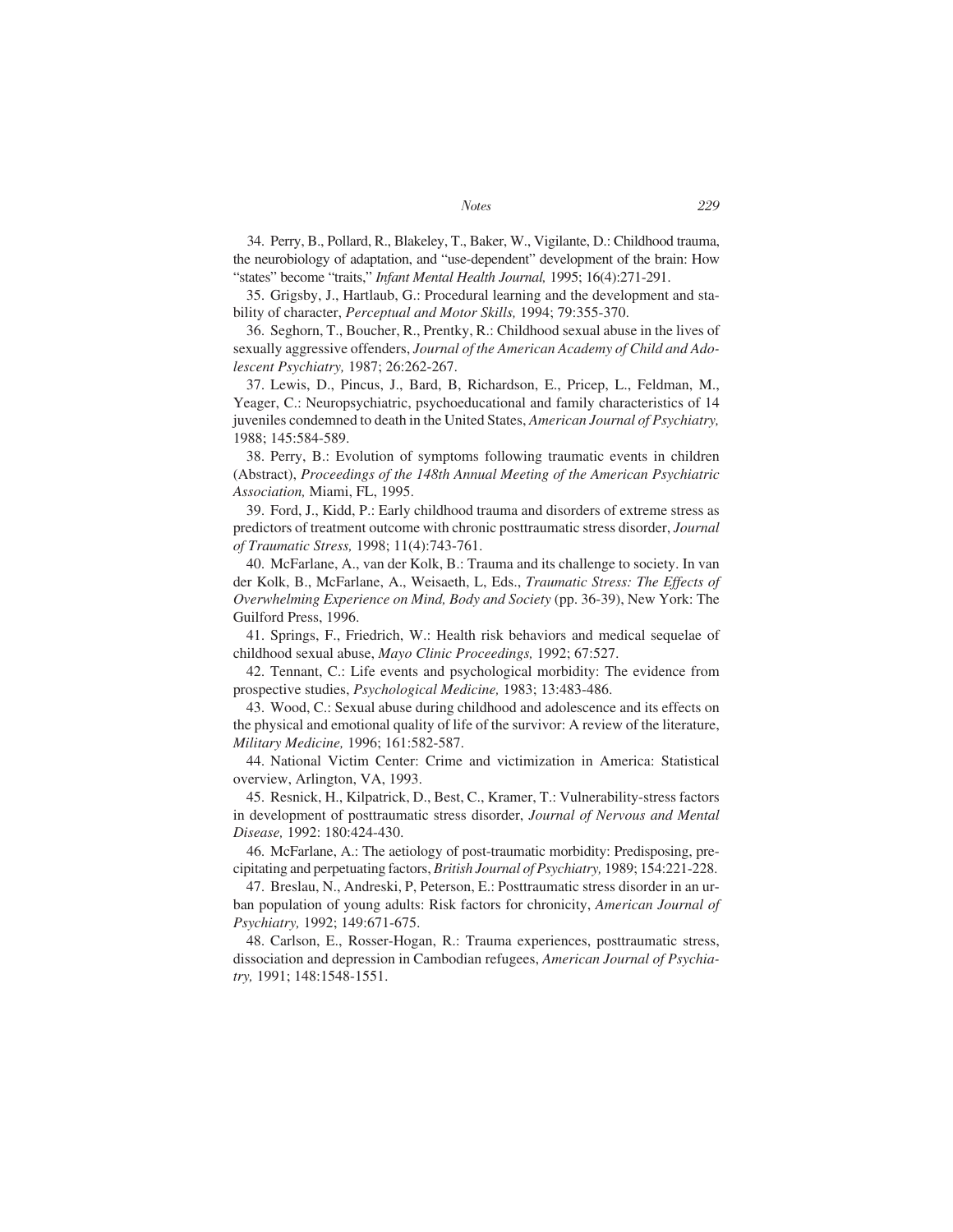49. Ramsey, R., Gorst-Unsworth, C., Turner, S.: Psychiatric morbidity in survivors of organized state violence including torture: A retrospective series, *British Journal of Psychiatry,*1993; 162:55-59.

50. Kessler, R., Sonnega, A, Bromet, E., Hughes, M., Nelson, C.: Posttraumatic stress disorder in the national comorbidity survey, *Archives of General Psychiatry,* 1995; 51:1048-1060.

51. Resnick, H., Kilpatrick, D., Dansky, B., Saunders, B., Best, C.: Prevalence of civilian trauma and posttraumatic stress disorder in a representative national sample of women, *Journal of Consulting and Clinical Psychology,* 1993; 61:984-991.

52. Norris, F.: Screening for traumatic stress: A scale for use in the general population, *Journal of Applied Social Psychology,* 1990; 20:1704-1718.

53. International Federation of Red Cross and Red Crescent Societies: *World Disaster Report, 1993.* Dordrecht, The Netherlands: Martinus Nijhoff, 1993.

54. Breslau, N.: Epidemiology of trauma and posttraumatic stress disorder in psychological trauma. In Yehuda, R., Ed., *Psychological Trauma* (Review of Psychiatry, Vol. 17) (pp. 1-29), Washington, DC: American Psychiatric Association Press, 1998.

55. Koss, M., Burkhart, B.: A conceptual analysis of rape victimization, *Psychology of Women Quarterly,* 1989; 13:27-40.

56. Warshaw, R.: I Never Called It Rape: The Ms. Report on Recognizing, Fighting, and Surviving Date and Acquaintance Rape, New York: Harper and Row, 1998.

57. Koss, M., Dinero, T., Seibel, C.: Stranger and acquaintance rape: Are there differences in the victim's experience? *Psychology of Women Quarterly,* 1988; 12:1-24.

58. Bernstein, S., Small, S.: Psychodynamic factors in surgery, *Journal of Mount Sinai Hospital,* 1951; 17:938-958.

59. Deutsch, H.: Some psychoanalytic observations in surgery, *Psychosomatic Medicine,* 1942; 4:105-115.

60. Dumas, R.: Psychological preparation for surgery, *American Journal of Nursing,* 1963; 63:52-55.

61. Eckenoff, J.: Some preoperative warnings of operating room deaths, *New England Journal of Medicine,* 1956; 255:1075-1079.

62. Giller, D.: Some psychological factors in recovery from surgery, *Hospital Topics,* 1963; 41:83-85.

63. Williams, J., Jones, J.: Psychophysiological responses to anesthesia and operation, *Journal of the American Medical Association,* 1968; 203:415-417.

64. Williams, J., Jones, J., Williams, B.: A physiological measure of preoperative anxiety, *Psychosomatic Medicine,* 1969; 31:6:522-527.

65. Auerbach, S.: Trait-state anxiety and adjustment to surgery, *Journal of Consulting and Clinical Psychology,* 1973; 40:264-271.

66. Speilberger, S., Auerbach, S., Wadsworth, A., Dunn, T., Taulbee, E.: Emotional reactions to surgery, *Journal of Consulting and Clinical Psychology,* 1973; 40:33-38.

67. Martinez-Urrutia, A.: Anxiety and pain in surgical patients, *Journal of Consulting and Clinical Psychology,* 1975; 43:437-442.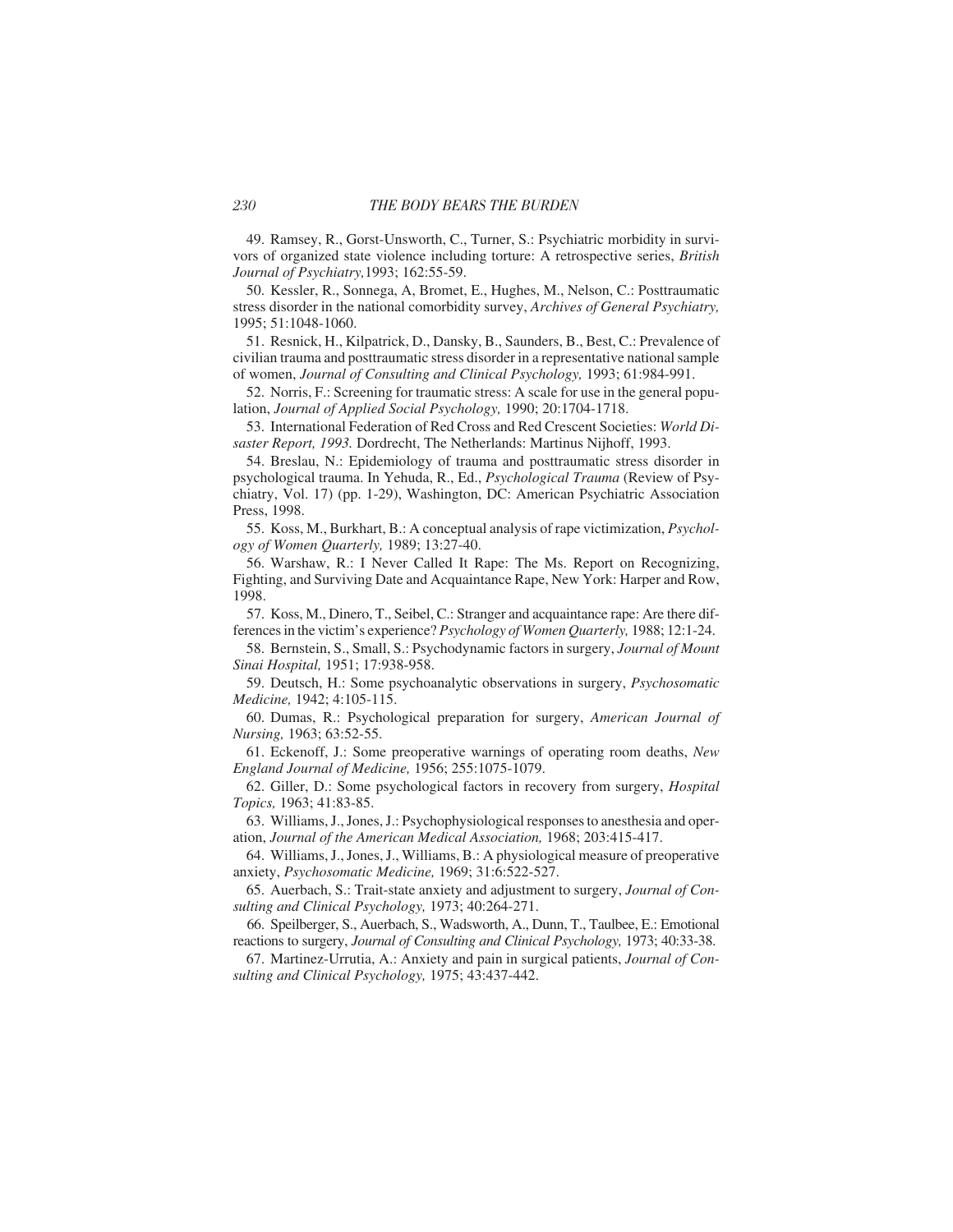68. Moote, S., Skinner, M., Grace, D., Knill, R.: Profound disruption of sleep in the first week after abdominal surgery, *Canadian Anaesthetists' Society Journal,* 1986; 33:S105.

69. Knill, R., Moote, C., Skinner, M., Rose, E.: Anesthesia with abdominal surgery leads to intense REM sleep during the first postoperative week, *Anesthesiology,* 1990; 73:52-61.

70. Brimacombe, J., Macfie, M., Peri-operative nightmares in surgical patients, *Anesthesia,* 1993; 48:527-529.

71. Kutz, I., Garb, R., David, D.: Post-traumatic stress disorder following myocardial infarction, *General Hospital Psychiatry,* 1998; 10:169-176.

72. Doerfler, L., Pbert, L., DeCosimo, D.: Symptoms of posttraumatic stress disorder following myocardial infarction and coronary artery bypass surgery, *General Hospital Psychiatry,* 1994; 16:193-194.

73. Schreiber, S., Galai-Gat, T.: Uncontrolled pain following physical injury as the core-trauma in post-traumatic stress disorder, *Pain,* 1993; 54:107-110.

74. Alter, C., Pelcovitz, D., Axelrod, A., Goldenberg, B., Harris, H., Meyers, B., Grofois, B., Mandel, F., Septimus, A., Kaplan, S.: Identification of PTSD in cancer survivors, *Psychosomatics,* 1996; 37:137-143.

75. Cella, D., Mahon, S., Donovan, M.: Cancer recurrence as a traumatic event, *Behavioral Medicine,* 1990; 16:15-22.

76. Cordova, M., Andryskowsky, M., Kenady, D., McGrath, P., Sloan, D., Redd, W.: Frequency and correlates of posttraumatic-stress-disorder-like symptoms after treatment for breast cancer, *Journal of Consulting Clinical Psychology,* 1995; 63:981-986.

77. Kelly, B., Raphael, B., Smithers, M., Swanson, C., Reid, C., McLeod, R., Thomson, D., Walpole, E.: Psychological responses to malignant melanoma: An investigation of traumatic stress reactions to life-threatening illness, *General Hospital Psychiatry,* 1995; 17:126-136.

78. Tjemsland, L., Soreide, J., Malt, U.: Traumatic distress symptoms in early breast cancer I: Acute response to diagnosis, *Psycho-Oncology,* 1996; 5:1-8.

79. Tjemsland, L., Soreide, J., Malt, U.: Traumatic distress symptoms in early breast cancer II: Outcome six weeks post surgery, *Psycho-Oncology,* 1996; 5:295-303.

80. Tjemsland, L., Soreide, J., Malt, U.: Traumatic distress symptoms in early breast cancer III: Breast cancer research and treatment, *Psycho-Oncology,* 1998; 47: 141-151.

81. Dossey, L.: *Meaning and Medicine: Lessons from a Doctor's Tales of Breakthrough and Healing,* New York: Bantam Books, 1991.

82. Siegel, B.: *Love, Medicine and Miracles,* New York: Harper & Row, 1986.

83. van der Kolk, B., Perry, J., Herman, J.: Childhood origins of destructive behavior, *American Journal of Psychiatry,* 1991; 148:1665-1671.

84. Blacher, R.: On awakening during surgery: A syndrome of traumatic neurosis, *Journal of the American Medical Association,* 1975; 234:67-68.

85. Meyer, B., Blacher, R.: A traumatic neurotic reaction induced by succinylcholine chloride, *New York State Journal of Medicine,* 1961; 61:1255-1261.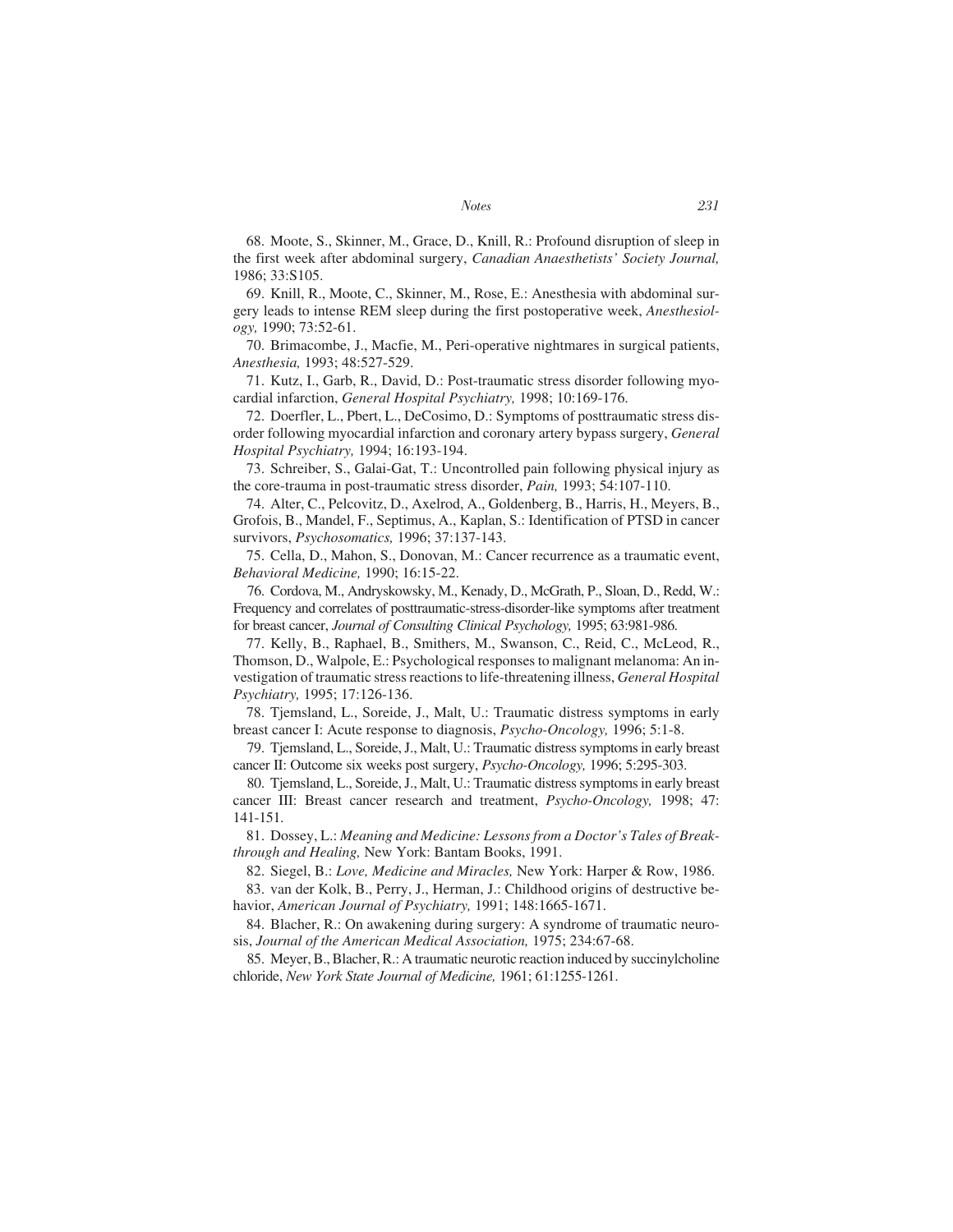86. Cheek, D.: Surgical memory and reaction to careless conversation, *American Journal of Clinical Hypnosis,* 1964; 6:237-240.

87. Osterman, J., van der Kolk, B.: Awareness during anesthesia and posttraumatic stress disorder, *General Hospital Psychiatry,* 1998; 20:274-281.

88. Schwendler, D., Kunze-Kronawitter, P., Dietrich, S., Klasing, H., Madler, C.: Conscious awareness during general anaesthesia: Patient's perceptions, emotions, cognition and reactions, *British Journal of Anaesthesia,* 1998; 80:133-139.

89. Moerman, N., Bonke, B., Oosting, J.: Awareness and recall during general anesthesia: Facts and feelings, *Anesthesiology,* 1993; 79:454-464.

90. Heneghan, C.: Clinical and medicolegal aspects of conscious awareness during anesthesia, *International Anesthesiology Clinics,* 1993; 31:1-11.

91. van der Kolk, B., Fisler, R.: Dissociation and the fragmentary nature of traumatic memories: Overview and exploratory study, *Journal of Traumatic Stress,* 1995; 8:505-525.

92. Pernick, M.: *A Calculus of Suffering: Pain, Professionalism, and Anesthesia in the 9th Century,* New York: Columbia University Press, 1985.

93. Chamberlain, D.: Birth and the origins of violence, *Journal of Pre- and Perinatal Psychology,* 1995; 10(2):57-74.

94. Leader, L., Baillie, P., Martin, B., Vermeulen, E.: The assessment and significance of habituation to a repeated stimulus by the human fetus, *Early Human Development,* 1982; 18:307-319.

95. Rovee-Collier, C., Lipsitt, L.: Learning, adaptation and memory in the newborn. In Stratton, P., Ed., Psychobiology of the human newborn, London:Wiley & Sons, 1982, pp. 147-190.

96. Iannirubito, A., Tajani, E.: Ultrasonographic study of fetal movements, *Seminars in Perinatology,* 1981; 5(2):175-181.

97. Giannakoulopoulos, X., Sepulveda, W., Kourtis, P., Glover, V., Fisk, N.: Fetal plasma cortisol and B-endorphin response to intrauterine needling, *Lancet,* 1994; 344:77-81.

98. DeCasper, A., Lecanuet, J., Busnel, M., Granier-Deferre, C., Mangeais, R.: Fetal reactions to recurrent maternal speech, *Infant Behavior and Development,* 1994; 17(2):159-164.

99. DeCasper, A., Lecanuet, J-P., Busnel, M-C., Granier-Deferre, C., Mangeais, R., Fetal reactions to recurrent maternal speech, *Infant Behavior and Development,* 1994; 17(2):159-164.

100. Raine, A., Brennan, P., Mednick, S.: Birth complications combined with early maternal rejection at age one year predispose to violent crime at age 18, *Archives of General Psychiatry,* 1994; 51:948-988.

101. Taddio, A., Goldblach, M., Ipp, M., Stevens, B., Koren, G.: Effect of neonatal circumcision on pain responses during vaccination of boys, *Lancet,* 1995; 345: 291-292.

102. American Academy of Pediatrics: Circumsion policy statement, *Pediatrics,* 1999; 103(3):686-693.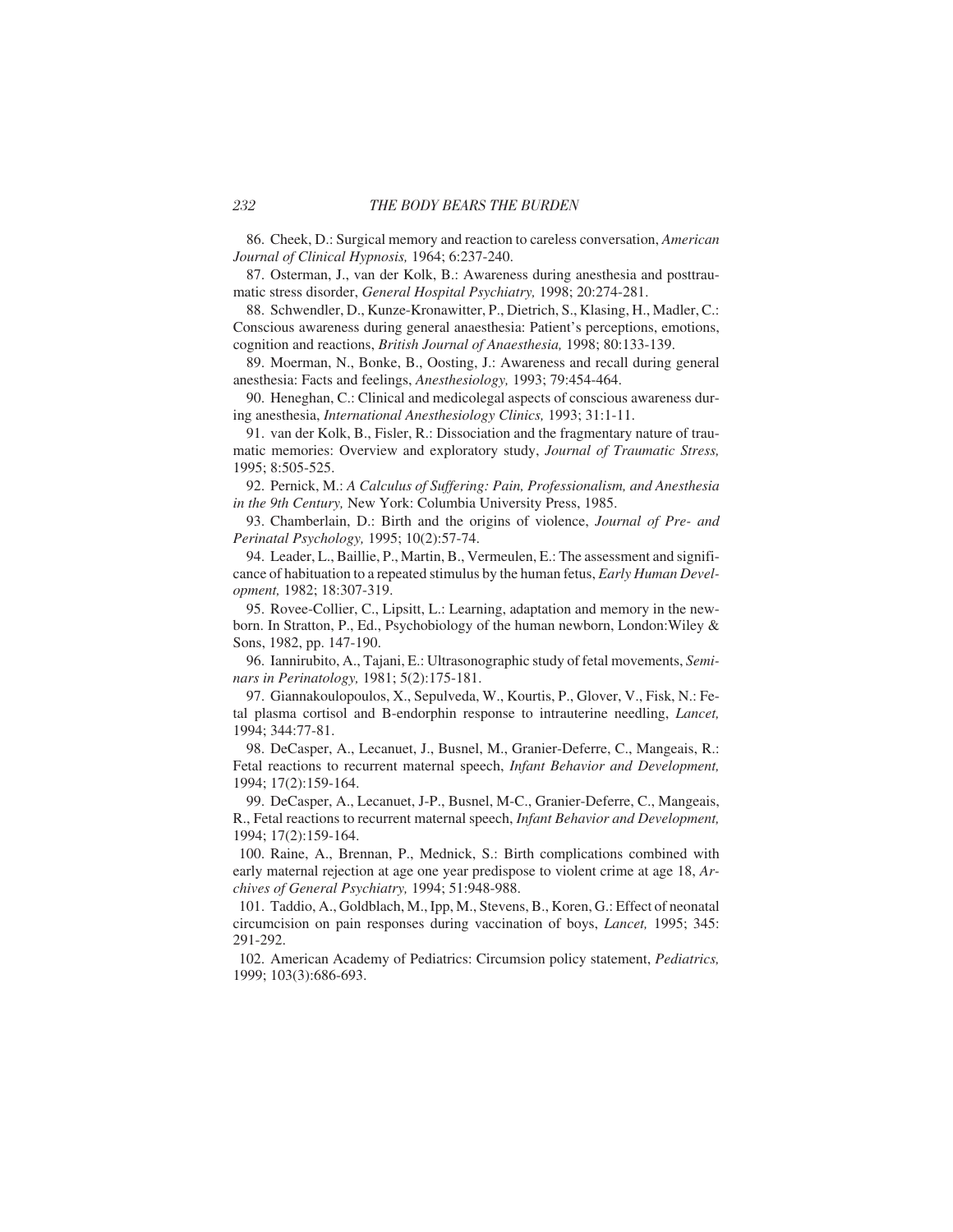103. Anand, K., Phil, D., Ward-Platt, M.: Neonatal and pediatric stress responses to anesthesia and operation,*International Anesthesiology Clinics,* 1988; 26(3):218-225.

104. Jackson, K., Winkley, A., Faust, O., Cermak, E., Burtt, M.: Behavior changes indicating emotional trauma in tonsillectomized children, *Journal of the American Medical Association,* 1952; 149:1536.

## *Chapter 10*

1. American Psychiatric Association: *Diagnostic and Statistical Manual of Mental Disorders,* Third Edition (DSM-III), Washington, DC: American Psychiatric Association, 1980.

2. Grinker, R., Speigel, J. *Men Under Stress,* Phildelphia: Blakiston, 1945.

3. Fischer, H., Wik.,G., Fredrikson, M.: Functional neuroanatomy of robbery reexperience: Affective memories studied with PET, *Neuroreport,* 1996; 7(13): 2081-2086.

4. van der Kolk, B., McFarlane, A., van der Hart, O.: A general approach to treatment of posttraumatic stress disorder. In van der Kolk, B., McFarlane, A., Weisaeth, L., Eds., *Traumatic Stress: The Effects of Overwhelming Experience on Mind, Body and Society* (pp. 417-440), New York: The Guilford Press, 1996.

5. van der Hart, O., Steele, K., Brown, P.: The treatment of traumatic memories: Synthesis, realization and integration, *Dissociation,* 1993; 6:162-180.

6. Cooper, N., Chum, G.: Imaginal flooding as a supplementary treatment for PTSD in combat veterans: A controlled study, *Behavioral Therapy,* 1989; 20(3):381-391.

7. Resick, P., Schnicke, M.: Cognitive processing therapy for sexual assault victims, *Journal of Consulting and Clinical Psychology,* 1992; 60(5):748-756.

8. Brom, D., Kleber, R.: Prevention of post-traumatic stress disorders, *Journal of Traumatic Stress,* 1989; 2(3):335-351.

9. Foa, E., Rothbaum, B., Molnar, C.: Cognitive-behavioral treatment of posttraumatic stress disorder. In Friedman, M., Charney, D., Deutch, A., Eds., *Neurobiological and Clinical Consequences of Stress: From Normal Adaptation to Posttraumatic Stress Disorder* (pp. 483-491), New York: Raven Press, 1995.

10. Pitman, R., Altman, B., Greenwald E., Longpre, R., Macklin, M., Poire, R., Steketee, G.: Psychiatric complications during flooding therapy for posttraumatic stress disorder, *Journal of Clinical Psychiatry,* 1991; 52:17-20.

11. Foa, E., Davidson, J., Rothbaum, B.: Treatment of posttraumatic stress disorder. In Gabbard, O., Ed., *Treatment of Psychiatric Disorders: The DSM-IV Edition,* (pp. 1499-1519). Washington DC: American Psychiatric Press, 1995.

12. Rothbaum, B., Foa, E.: Cognitive-behavioral techniques for posttraumatic stress disorder. In van der Kolk, B., McFarlane, A., Weisaeth, L., Eds., *Traumatic Stress: The Effects of Overwhelming Experience on Mind, Body and Society* (pp. 491-509), New York: The Guilford Press, 1996.

13. Rothbaum, B., Foa, E.: Exposure therapy for PTSD, *PTSD Research Quarterly* (p. 3), The National Center for Post-Traumatic Stress Disorder, White River Junction, VT, Spring 1999.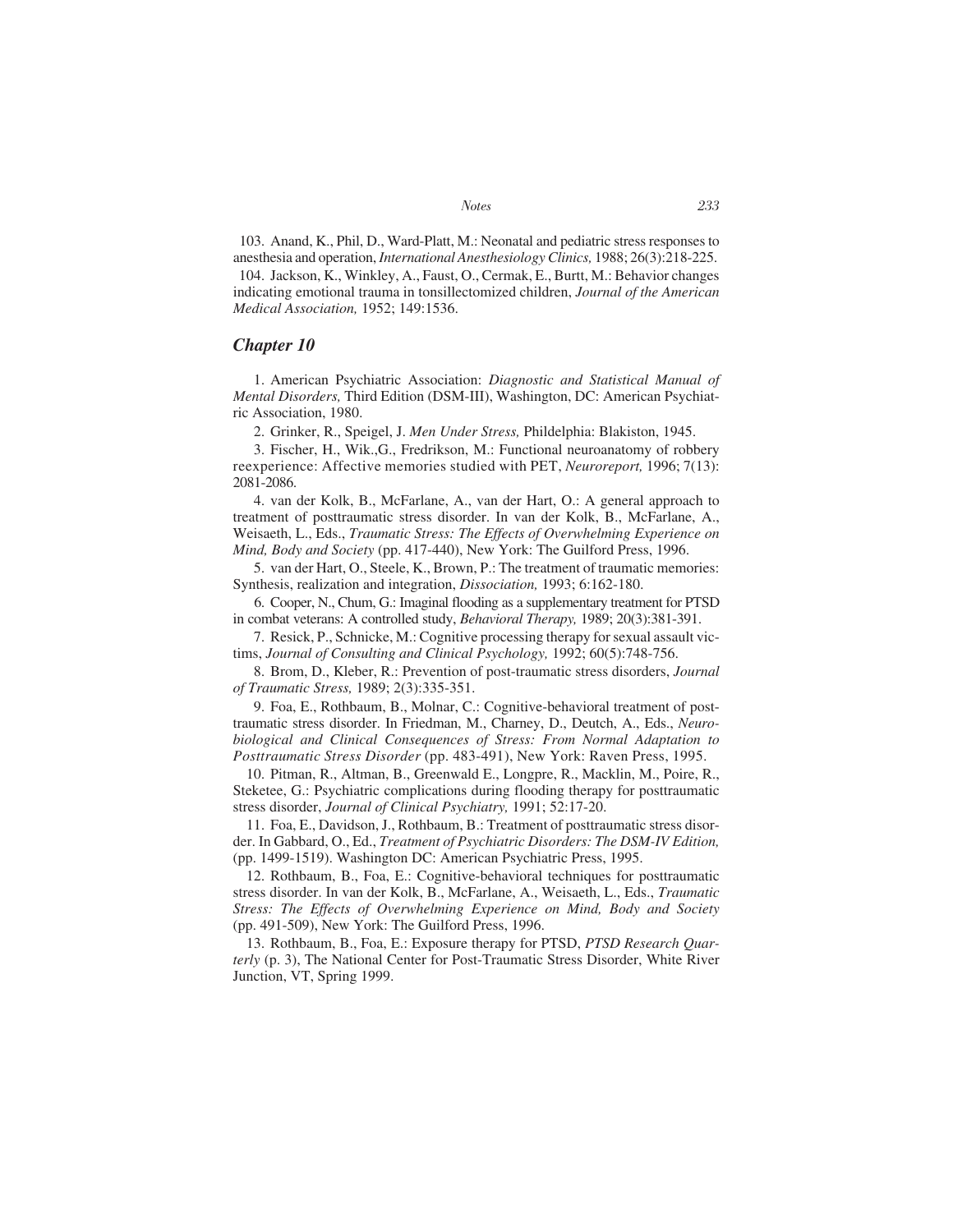14. Shapiro, F.: Efficacy of the Eye Movement Desensitization procedure in the treatment of traumatic memories, *Journal of Traumatic Stress,* 1989; 2:199-223.

15. Wilson, S., Becker, L., Tinker, R.: Eye movement desensitization and reprocessing (EMDR) treatment for psychologically traumatized individuals, *Journal of Consulting and Clinical Psychology,* 1995; 63(6):928-937.

16. Wilson, S., Becker, L., Tinker, T.: Fifteen-month follow-up of eye movement desensitization and reprocessing (EMDR) treatment for posttraumatic stress disorder and psychological trauma, *Journal of Consulting and Clinical Psychology,* 1997; 65(6):1047-1056.

17. Rothbaum, B.: A controlled study of eye movement desensitization and reprocessing in the treatment of posttraumatic stress disordered sexual assault victims, *Bulletin of the Menninger Clinic,* 1997; 61:317-334.

18. Jensen, J.: An investigation of eye movement desensitization and reprocessing (EMDR) as a treatment for posttraumatic stress disorder (PTSD) symptoms of Vietnam combat veterans, *Behavioral Therapy,* 1994; 25:311-325.

19. Carlson, J., Chemtob, C., Rusnak, K., Hedlund, N., Muraoka, M.: Eye movement desensitization and reprocessing (EMDR) treatment for combat-related posttraumatic stress disorder, *Journal of Traumatic Stress,* 1998; 11:3-24.

20. Vaughn, K., Armstrong, M., Gold, R., O'Connor, N., Jenneke, W., Tarrier, N.: A trial of eye movement desensitization compared to image habituation training and applied muscle relaxation in post-traumatic stress disorder, *Journal of Behavior Therapy and Experimental Psychiatry,* 1994; 25:283-291.

21. Devilly, G., Spence, S.: The relative efficacy and treatment distress of EMDR and a cognitive behavioral trauma treatment protocol in the amelioration of posttraumatic stress disorder, *Journal of Anxiety Disorders,* 1999; 13:131-157.

22. Cusack, K., Spates, C.: The cognitive dismantling of eye movement desensitization and reprocessing (EMDR) treatment of posttraumatic stress disorder PTSD, *Journal of Anxiety Disorders,* 1999; 13:87-89.

23. Wilson, D., Silver, S., Cove, W., Foster, S.: Eye movement desensitization and reprocessing: Effectiveness and autonomic correlates, *Journal of Behavioral Therapy and Experimental Psychiatry,* 1996; 27:219-229.

24. Pitman, R., Orr, S., Altman, B., Longpre, R., Poire, R., Macklin, M.: Emotional processing during eye movement desensitization and reprocessing therapy of Vietnam veterans with chronic posttraumatic stress disorder, *Comprehensive Psychiatry,* 1996; 37:419-429.

25. Shapiro, F.: *Eye Movement Desensitization and Reprocessing: Basic Principles, Protocols and Procedures,* New York: The Guilford Press, 1995.

26. Nicosia, G.: A mechanism for dissociation suggested by the quantitative analysis of electroencephalography. Paper presented at the International EMDR Annual Conference, Sunnyvale, CA, March, 1994.

27. van der Kolk, B.: Personal communication.

28. Bergmann, U.: Speculations on the neurobiology of EMDR, *Traumatology,* 1998; 4:1, Article 2.

29. Levine, P.: *Waking the Tiger,* 1997, Berkeley, CA: North Atlantic Press.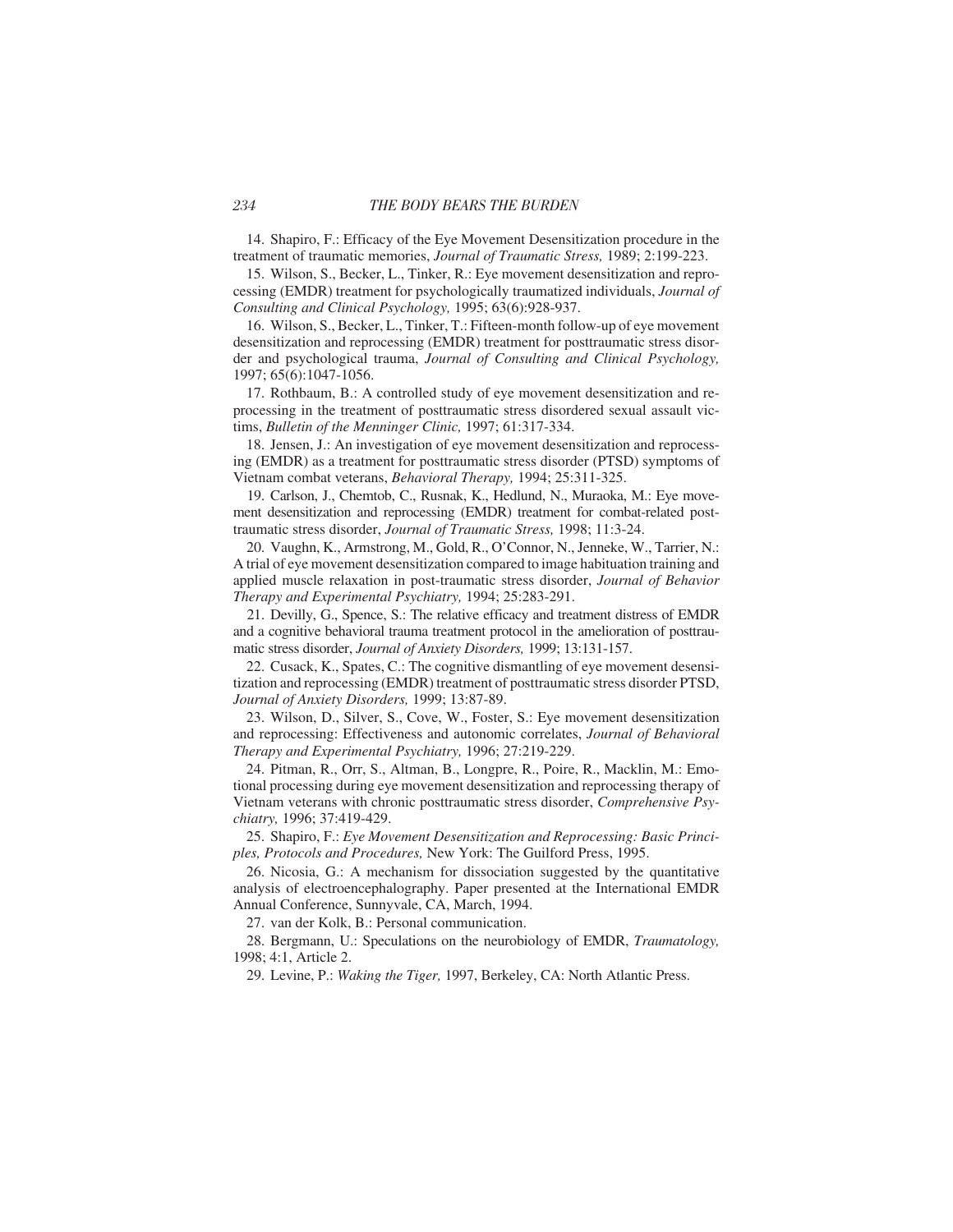30. Cameron-Bandler, L.: *They Lived Happily Ever After,* Cupertino, CA: Meta Publications, 1978.

31. Callahan, R.: *The Five Minute Phobia Cure,* Wilmington, DE: Enterprise, 1985.

32. Gerbode, F.: Presentation during conference on "Active Ingredients in Efficient Treatments of PTSD," Florida State University, Tallahassee, FL, May 12, 1995.

33. Rosenthal, D., Frank, J.: Psychotherapy and the placebo effect, *Psychological Bulletin,* 1956; 53(4):294-302.

34. Goleman, D.: *Vital Lies, Simple Truths: The Psychology of Self-Deception,* New York: Simon & Schuster, 1985.

35. Cannon, W.: Voodoo death, *American Anthropologist,* 1942; 4:169-181.

36. Kardiner, A.: *The Traumatic Neurosis of War,* New York: Hoeber, 1941.

37. Guidotti, A., Baraldi, M., Leon, A., Costa., E.: Benzodiazepines: A tool to study the biochemical and neurophysiological basis of anxiety, *Federal Proceedings,*1980; 39:1039-1042.

38. Tietz, E., Gomaz, F., Berman, R.: Amygdala kindled seizure stage is related to altered benzodiazepine binding site density, *Life Science,* 1985; 36:183-190.

39. Risse, S., Whitters., A., Burke, J., Chen, S., Scurfield, R., Raskind, M.: Severe withdrawal symptoms after discontinuation of alprazolam in eight patients with combat-induced post-traumatic stress disorder, *Journal of Clinical Psychiatry,* 1990; 51(15):206-209.

40. Feldman, T.: Alprazolam in the treatment of post-traumatic stress disorder [letter], *Journal of Clinical Psychiatry,* 1987; 48:216-217.

41. Lowenstein, R., Hornstein, N, Farber, B.: Open trial of clonazepam in the treatment of post-traumatic stress disorder, *Dissociation,* 1988; 1:3-12.

42. Wells, G., Chu, C., Johnson, T., Nasdahl, C., Ayubi, M., Sewell, E., Statham, P.: Buspirone in the treatment of post-traumatic stress disorder, *Pharmacotherapy,* 1991; 11(4):340-343.

43. Davidson, J., Kudler, H., Smith, R., Mahoney, L., Lipper, S., Gammett, E., Saunders, W., Cavenar, J.: Treatment of post-traumatic stress disorder with amitriptyline and placebo, *Archives of General Psychiatry,* 1990; 47:259-266.

44. Davidson, J., Kudler, H., Saunders, W., Erickson, L., Smith, R., Stein, R., Lipper, S., Hammett, E., Mahoney, L., Cavenar., J.: Predicting response to amitriptyline in posttraumatic stress disorder,*American Journal of Psychiatry,* 1992; 150(7): 1024-1029.

45. Frank, J., Kosten, T., Giller, E., Dan, E.: A randomized clinical trial of phenelzine and imipramine for post-traumatic stress disorder, *American Journal of Psychiatry,* 1988; 145:128-129.

46. Kosten, T., Frank, J., Dan, E., McDougle, C., Giller, E.: Phamacotherapy for posttraumatic stress disorder using phenelzine or imipramine, *Journal of Nervous and Mental Disease,* 1991; 177(6):366-370.

47. Reist, C., Kauffmann, C., Haier, R., Sangdahl, C., Demet, E., Chicz-Demet, A., Nelson, J.: A controlled trial of desipramine in 18 men with post-traumatic stress disorder, *American Journal of Psychiatry,* 1989; 146:513-516.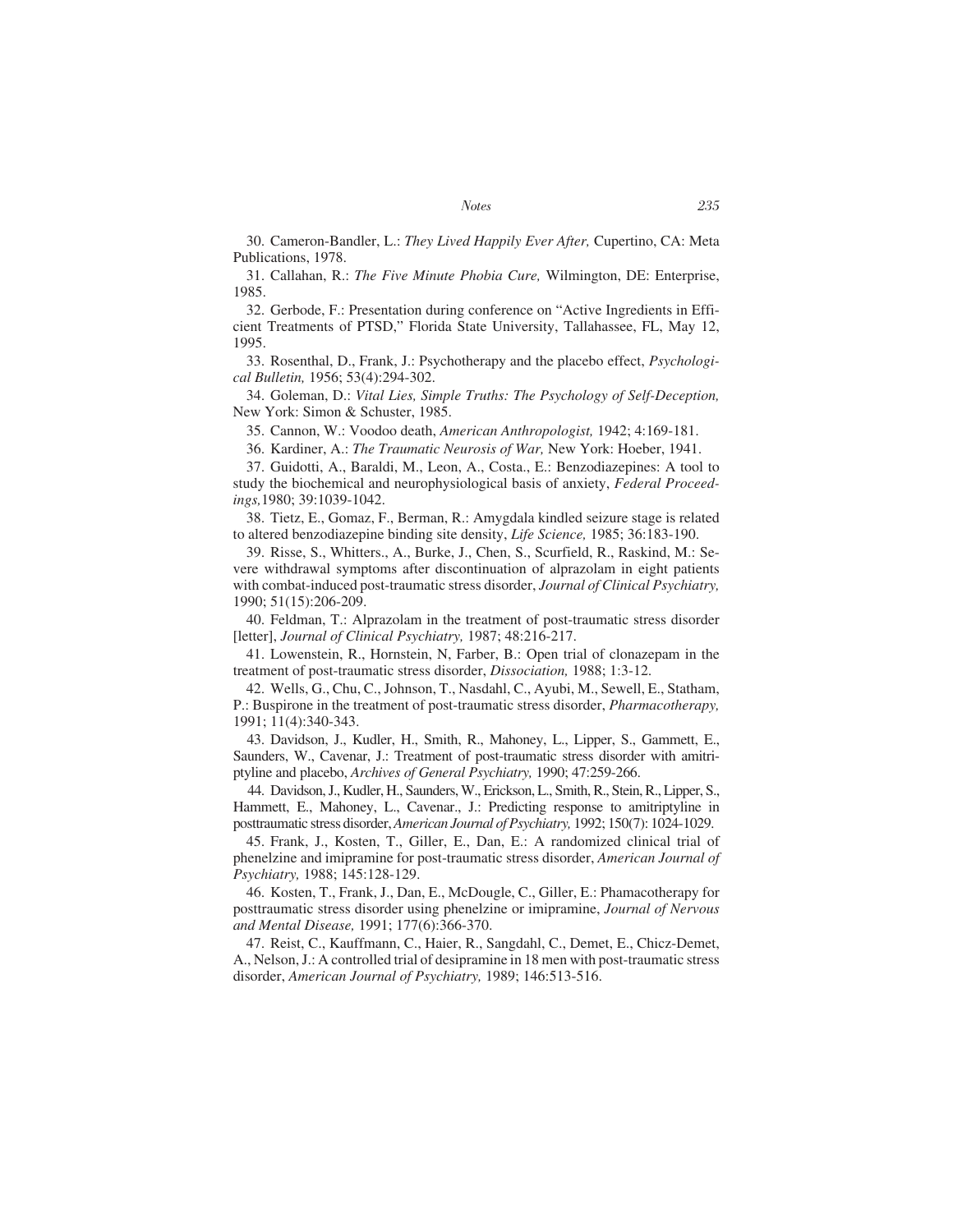48. Lipper, S., Davidson, J., Grady, T., Edingar, J., Hammett, E., Mahoney, S., Cavenar, J.: Preliminary study of carbamazepine in post-traumatic stress disorder, *Psychosomatics,* 1986; 27:849-854.

49. Fesler, F.: Valproate in combat-related post-traumatic stress disorder, *Journal of Clinical Psychiatry,* 1991; 52(9):361-364.

50. Kolb, L., Burris, B., Griffiths, S.: Propranolol and clonidine in the treatment of chronic posttraumatic stress of war. In van der Kolk, B., Ed., *Posttraumatic Stress Disorder: Psychological and Biolological Sequelae* (pp.97-107), Washington, DC: American Psychiatry Press, 1984.

51. Famularo, R., Kinscherff, R., Fenton, T.: Propranolol treatment for childhood posttraumatic stress disorder, acute type, *American Journal of Diseases of Children,* 1988; 142:1244-1247.

52. Perry, B.: Neurobiological sequelae of childhood trauma: PTSD in children. In Murburg, M., Ed., *Catecholamine Function in Post-traumatic Stress Disorder: Emerging Concepts*(pp. 233-255), Washington, DC: American Psychiatric Press, 1994.

53. Kinzie, J.: Therapeutic approaches to traumatized Cambodian refugees, *Journal of Traumatic Stress,* 1989; 2:75-91.

54. van der Kolk, B., Dryfuss, D., Michaels, M., Berkowitz, R., Saxe, G., Goldenberg, I.: Fluoxitine in post-traumatic stress disorder, *Journal of Clinical Psychiatry,* 1994; 55:517-522.

55. Friedman, M.: A guide to the literature on pharmacotherapy for PTSD, *PTSD Research Quarterly,* Winter 2000; 11(1):1-7.

56. Pitman, R., van der Kolk, B., Orr, S., Greenberg, M.: Naloxone-reversible analgesic response to combat-related stimuli in post-traumatic stress disorder, *Archives of General Psychiatry,* 1990; 47:541-544.

57. Glover, H.: Emotional numbing: A possible endorphin-mediated phenomenon associated with post-traumatic stress disorder and other allied psychopathologic states, *Journal of Traumatic Stress,* 1992; 5:643-675.

58. Glover, H.: A preliminary trial of nalmefene for the treatment of emotional numbing in combat veterans with post-traumatic stress disorder, *Israeli Journal of Psychiatry Related Sciences,* 1993; 30(4):255-263.

59. Billis, L., Kreisler, K.: Treatment of flashbacks with naltrexone, *American Journal of Psychiatry,* 1993; 150(9):1430.

60. van der Kolk, B., van der Hart, O., Burbridge, J.: Approaches to the treatment of PTSD. In Hobfall, S., De Vries, W. Eds., *Extreme Stress and Communities; Impact and Intervention* (pp. 421-443). NATO Asi Series, Series D, Behavioral and Social Sciences, Volume 80, 1995.

# *Chapter 11*

1. Bell, I., Miller, C., Schwartz, G.: An olfactory-limbic model of multiple chemical sensitivity syndrome: Possible relationships to kindling and affective spectrum disorders, *Biological Psychiatry,* 1992; 32:218-242.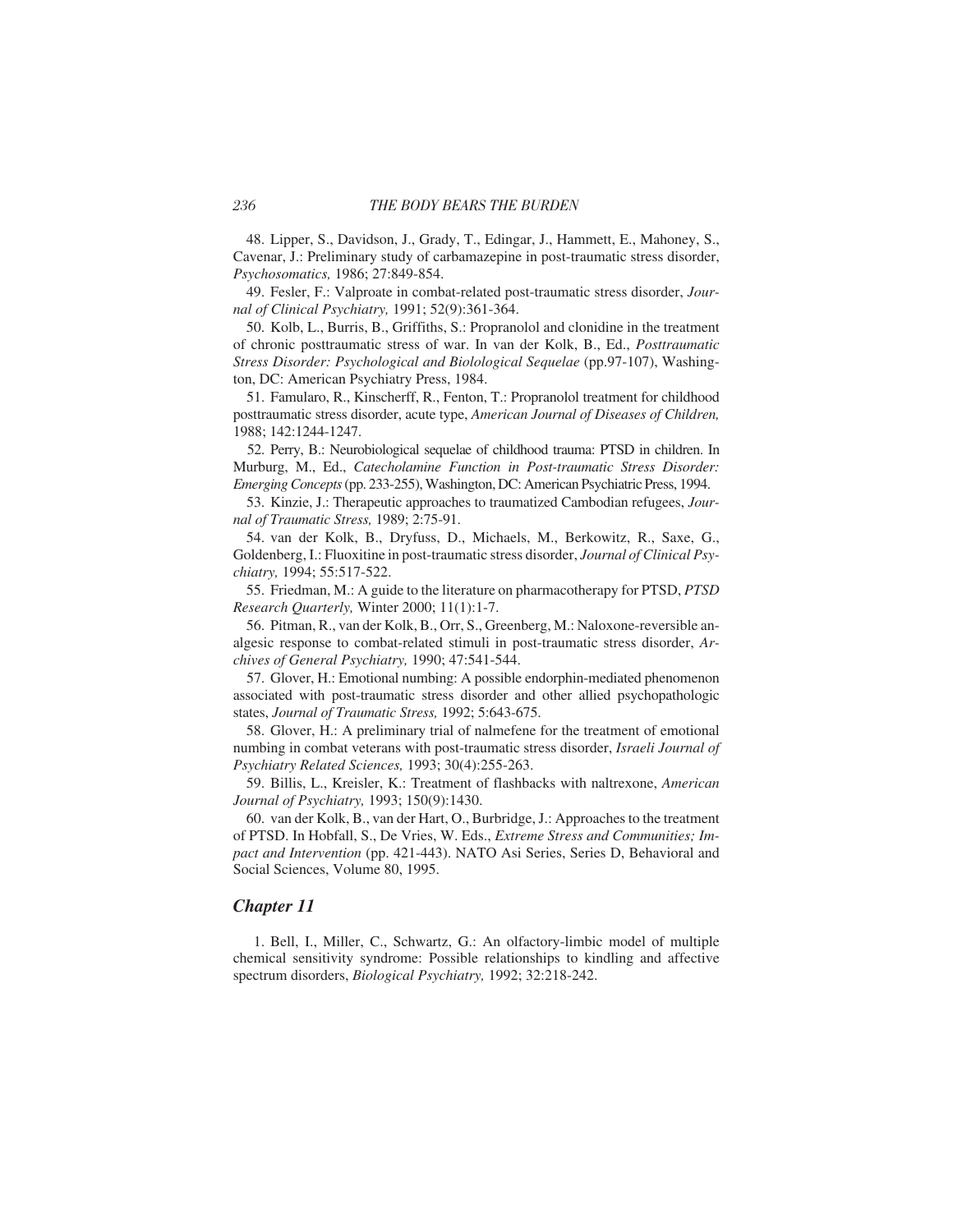2. Miller, L.: Neurosensitization: A pathophysiological model for traumatization disability syndromes, *The Journal of Cognitive Rehabilitation,* 1997; November/ December:12-23.

3. Pace, J., Nagle, D.: Piriform syndrome, *Western Journal of Medicine,* 1976; 124: 435-439.

4. van der Kolk, B: The body keeps the score: Approaches to the psychobiology of posttraumatic stress disorder. In van der Kolk, B., McFarlane, A., Weisaeth, L. Eds., *Traumatic Stress,* New York: The Guilford Press, 1996, p. 293.

5. Rauch, S., van der Kolk, B., Fisler, R., Alpert, N., Orr., S., Savage. C., Fischman, A., Jenike, M., Pitman, R.: A symptom provocation study of posttraumatic stress disorder using positron emission tomography and script-driven imagery, *Archives of General Psychiatry,* 1996; 53:380-387.

6. Cleveland, S.E.: Personality dynamics in torticollis, *Journal of Nervous and Mental Disease,* 1961; 129:150-161.

7. Tibbets, R.W.: Spasmodic torticollis, *Journal of Nervous and Mental Disease,* 1971; 15:461-469.

8. Matthews, W.B., Beasley, P., Parry-Jones, W., Garland, G.: Spasmodic torticollis: A combined clinical study, *Journal of Neurology, Neurosurgery and Psychiatry,* 1978; 41:485-492.

9. Porges, S.: Orienting in a defensive world: Mammalian modifications of our evolutionary heritage. A polyvagal theory, *Psychophysiology,* 1995; 32:301-308.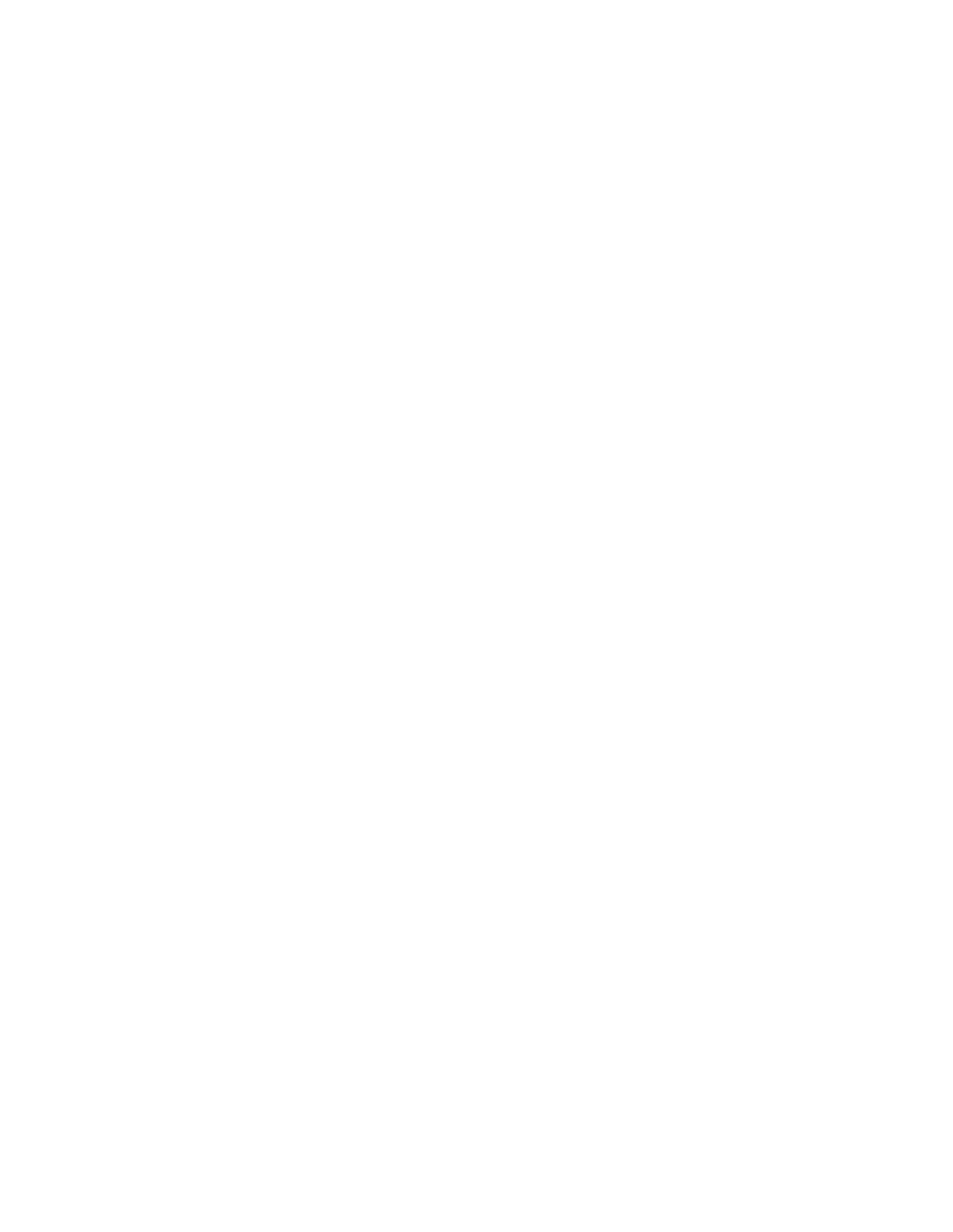# Index

Page numbers followed by the letter "f" indicate figures.

Abbott, K., 23 Acetylcholine, 15 Acupuncture points, 173 Adrenal corticotrophic hormone (ACTH), 10, 72-73 Adrenal glands, 9, 10 Aggressiveness, 90-91 Alam, S., 82 Alcohol, 41 Alexander, M., 32, 47 Allain, A., 88, 103 Allen, M., 23-24 Allodynia, 123 Alpha-adrenergic blockers, 180-181 Alter, C., 145 Altman, J., 37 Amato, A., 134 Amir, S., 88 Amit, Z., 88 Amnesia, 37, 100-101 Amygdala and dissociation, 108-109 and kindling, 44 and PTSD, 65 role, 10, 36 and speed change, 51-52 Analgesia, 47 Andreski, P., 139 Anesthesia, 148-151 Animal models, 16-19, 47-48 Anniversary syndrome, 92-93 Anorexia, 90, 135 Antelman, S., 112 Anticonvulsants, 180

Anxiety. *See also* Conversion after MVA, 24, 31, 102-104 management, 163-164, 178 and medical procedures, 143-147 Anxiolytics, 178 Apathy, 31 Appetite, loss of, 31 Armenian, H., 82 Arms, 28 Assault, 6 Asthma, 134 Atherosclerosis, 82 Attachment, need for, 87 Attention, 30, 103 Attention deficit hyperactivity disorder (ADHD), 206 Auerbach, S., 143 Autonomic system, 49-51 and atherosclerosis, 82 and child abuse, 137-138 and kindling, 54 and PTSD, 111-117, 113f, 120-124 Avoidance, *xiii, xiv,* 114

Bachman, G., 81 Balance, 24, 31, 48, 50 Balla, J., 24 Bayer, S., 37 Bechtol, C., 23, 24 Becker, L., 167 Beebe, G., 81 Beecher, H., 47, 86 Bell, I., 192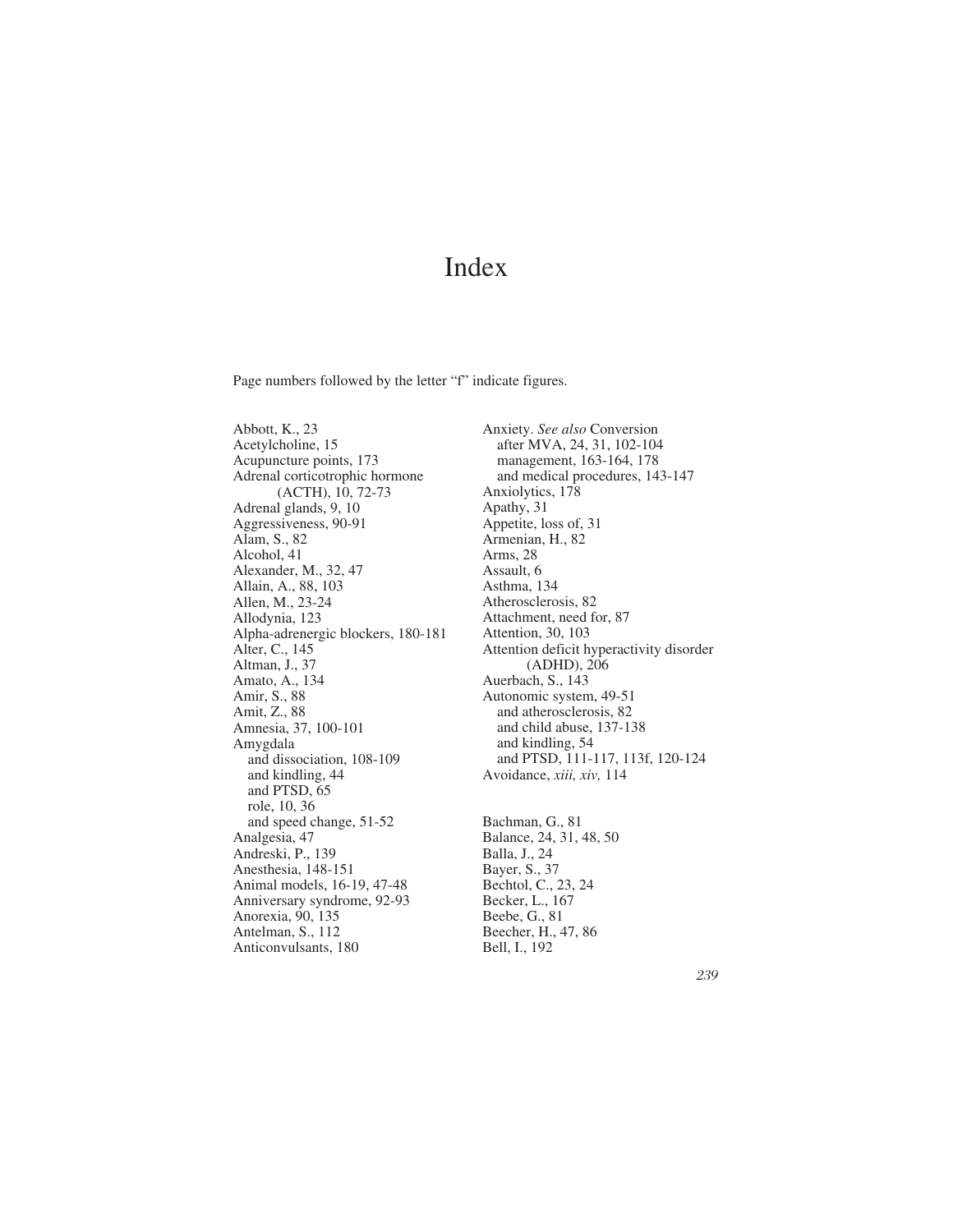Bennett, J., 81 Bennett, R., 79 Benschop, R., 74 Benzodiazepines, 178 Bergmann, U., 168 Bergovec, M., 82 Berman, R., 178 Bernstein, S., 143 Beta-adrenergic blockers, 180-181 Billis, L., 182 Binder, L., 30 Birth, 152-153, 157 Blacher, R., 149, 150 Bladder, 124, 135 Blame, 87 Blanchard, E., 45, 85, 128, 131 Blanchard, W., 31 Blood pressure, 50-51, 81, 82 Blood sugar, 10 Blood vessels, 10 Blood volume, 10 Body, awareness of, 105, 119-120 Boisset-Pioro, M., 80 Bolen, J., 75 Bolles, R. C., 16 Bonding, 87 Bonke, B., 149 Boquet, J., 31 Bosworth, D., 24 Boucher, R., 90 Boundaries, 3-6, 117-120 and rape, 140 Bouton, M. C., 16 Boyd, H., 17 Bracing, 53, 54 Bradycardia, 50 Brain and arousal/memory, 36 developing, 61, 115, 135, 207 and dissociation, 108 minor traumatic injury to, 29-30 response role, 10, 11f, 13-15 reward mechanisms, 14 and trauma, 63-65 Branch Davidian complex, 89 Bremner, D., 47, 103 Bremner, J., 64, 65, 89, 98, 103, 108, 134 Brennan, P., 153 Breslau, N., 73, 131, 139, 140 Breuer, J., 98, 107 Briere, J., 100 Brimacombe, J., 144 Broca's area, 65, 197 Brom, D., 162 Brown, P., 160 Brown, Z., 88 Brunner, R., 37 Bruxing, 53 Bulimia, 90, 135 Burkhart, B., 75, 140 Burning, 121 Burris, B., 181 Buspirone, 178 Caggiula, A., 112 Calcium, 70 Calm, 42 Cameron-Bandler, L., 172 Cancer, 145-146 Cannon, W., *xii,* 9, 116, 175 Captives, 88-89 Carbon monoxide, 191-192 Cardena, E., 98, 100, 108 Cardiovascular disturbances, 81-82 Caregivers and shame, 115 as threat, 5, 87 Carlson, E., 139 Carlson, J., 167 Carmen, E., 90 Carpal tunnel syndrome, 28 Case history(ies) chemical sensitivities, 191-192 medical retraumatization, 189-191 patient critique of, 103 piriformis syndrome, 193-194 reflex sympathetic dystrophy, 200-201 spasmodic torticollis, 197-199 speech disorder, 195-197 vulnerable state, 185-187 Cella, D., 145 Cervical disc syndrome, acute, 25 Cervical strain, 25 Chamberlain, D., 151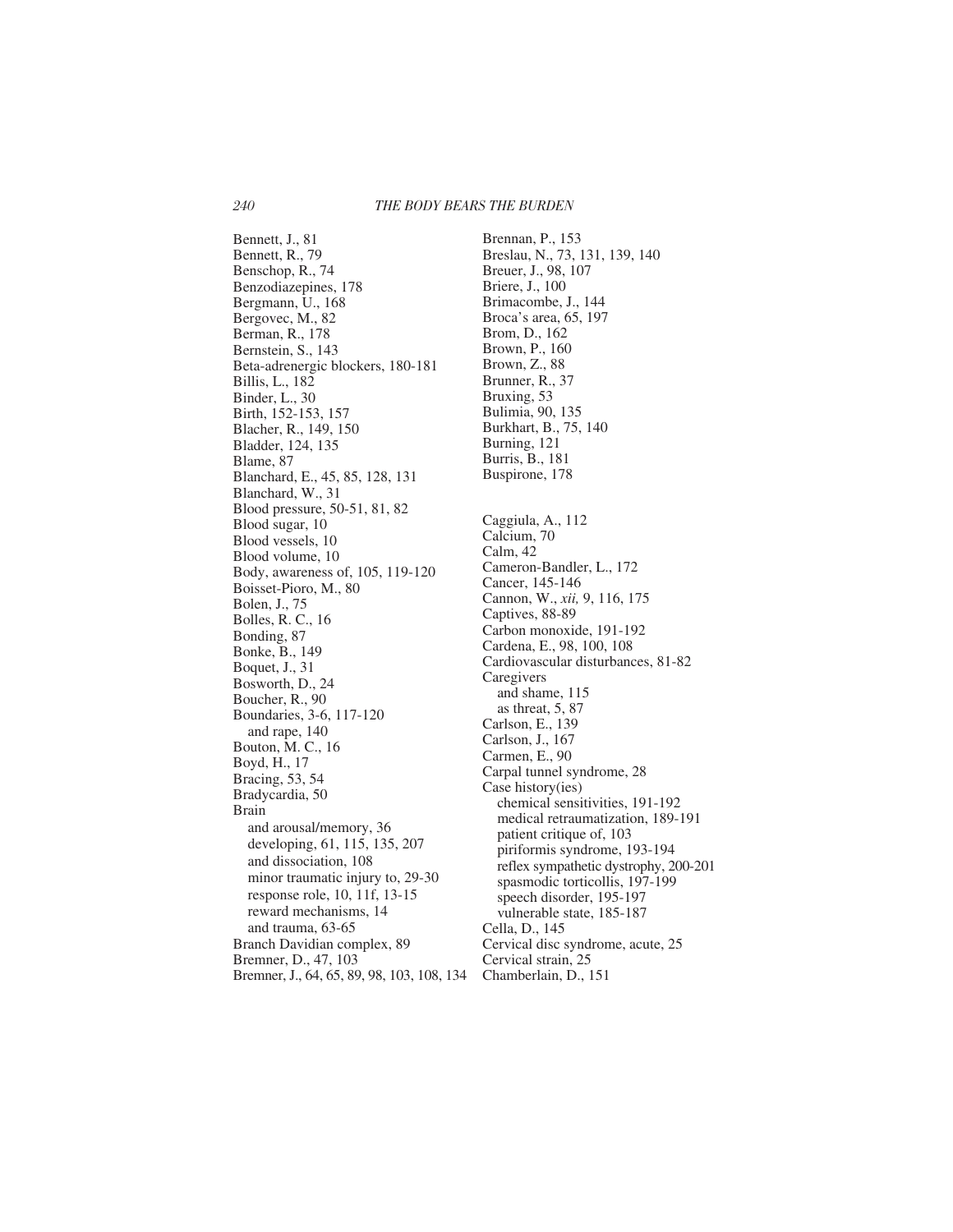Character, development of, 62-63 Charney, D., 45 Cheek, D., 149 Chemical sensitivities, 191-192 Child abuse, 135-138 and cardiovascular system, 82 and chronic pain, 74-75 as cycle, 88 and PTSD, 109, 134-135 and sports, 95 Childhood. *See also* Brain, developing abuse in. *See* Child abuse and boundaries, 3, 4, 5-6 and caregivers, 5-6 endorphin levels, 88 and fibromyalgia, 80 inappropriate bonding, 87-88 medical experiences, 147, 154-155 and risk-taking, 14 trauma in, 132 Chiropractor, 187-189 Christianson, S., 100 Chronic fatigue syndrome, 78-80 Chum, G., 162 Cicchetti, D., 87 Cingulate, anterior, 65, 108-109, 110f Circumcision, 153-154 Clark, C., 108 Cleveland, S. E., 198 Clumsiness, 118 Cognitive symptoms, 45-48 causes, 30, 32, 55 of dissociation, 102-104, 125 Cognitive therapy, 158-161, 163 Cohen, B., 82 Cohen, S., 73 Concentration, 24, 30 Concussion. *See* Postconcussion syndrome Conditioned responses, 37-38, 63-64, 75-76 Confusion, 29-30, 42 Consciousness, clouding, 99 Conte, J., 100 Conversion, 107-119, 110f Cooper, M., 82 Cooper, N., 162 Cordova, M., 145

Coronary artery disease, 144-145 **Cortisol** effects of, 10-13, 70-71 and immune system, 74, 82-83 and PTSD, 66, 67, 72-73, 114 Courtois, C., 75 Crime victims, 139 Croatia, 82 Crofford, L., 79 Csuka, M., 80 Curran, S., 75 Cusack, K., 167 Cwikel, J., 124

Date rape, 141-142 David, D., 144 Davidson, J., 163, 179 Davis, A., 23 Davis, G., 102, 104, 131 DeCasper, A., 152 DeCosimo, D., 144 Delayed effects, 32, 45, 148 Delusions, 99 Demitrack, M., 79 Denial, 66-67, 114 Depersonalization, 98 Depression, 24, 31-32 Derealization, 99, 100 Desensitization, 161-164. *See also* Eye Movement Desensitization Detachment, 42 Deutsch, H., 143 Devilly, G., 167 Dexamethasone Suppression Test, 72-73, 114 Dexterity, 118 Disasters, 139-140 Disease, 70-71, 74-83 and dissociation, 120-124 and stress, 70-71 as trauma, 124 from trauma, 74-83 Disembodiment, 98-99 Dissociation. *See also* Visual/ Kinesthetic Disassociation case history, 200-201 and childhood abuse, 91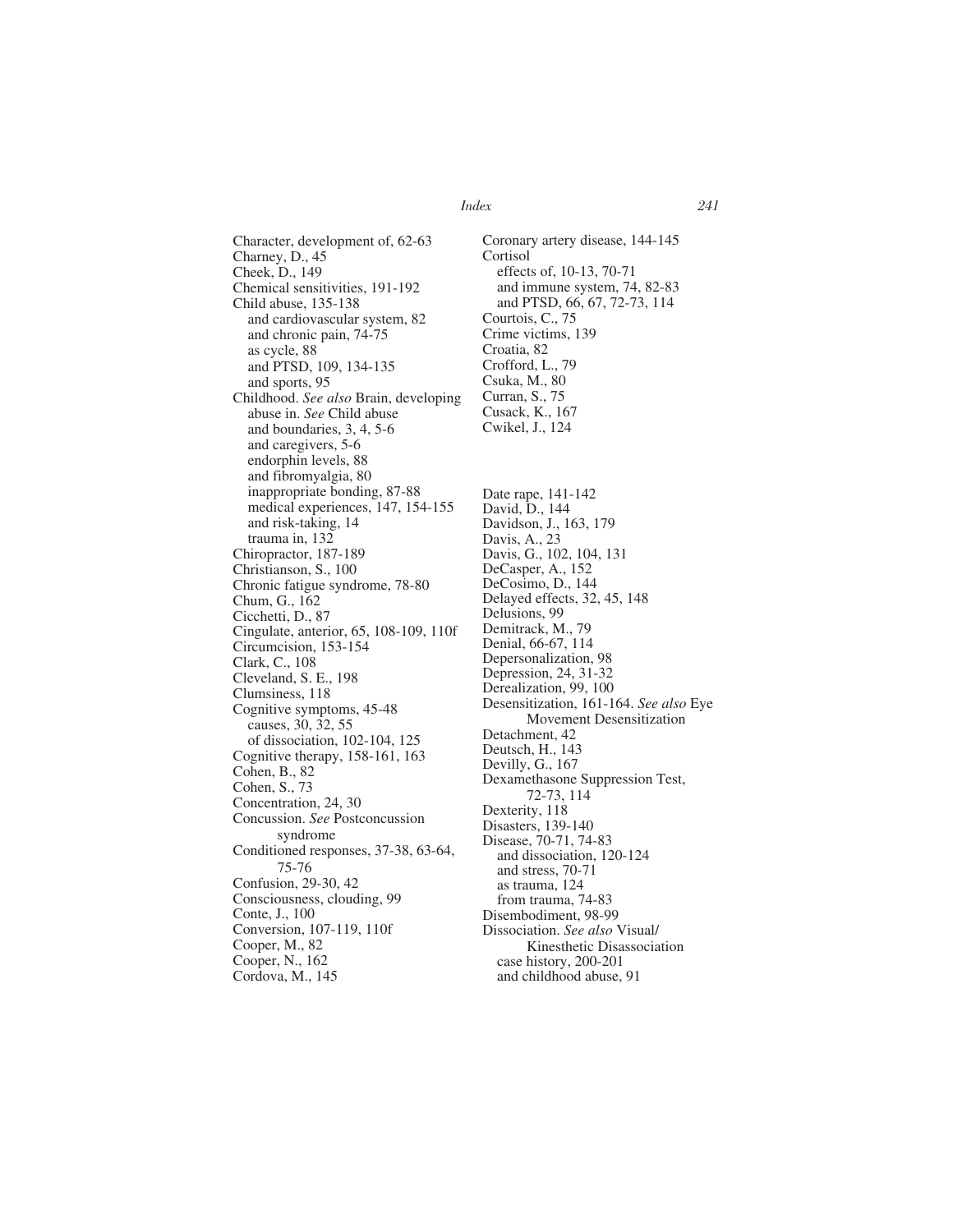Dissociation *(continued)* cognitive and emotional signs, 102-104, 125 and conversion, 107-111, 110f definition, 19 and disease, 120-124 and endorphins, 48, 109 examples, 98-100 and memory, 100-102 origins, *xii* physical signs, 104-106 and prefrontal cortex, 108 and PTSD, 66-67, 96, 107-108 regional somatic, 121-122, 125 Dissociative identity disorder, 100 Distraction, 99 Dizziness, 24, 31, 32, 48 Doerfler, L., 144 Donaldson, C., 27 Donovan, M., 145 Dorsal vagal complex, 115-117 Dossey, Larry, 146-147 Drossman, D., 80, 82 Drug therapy, 177-182 Duffy, C., 37 Dumas, R., 143 Dursun, E., 125 Dystrophy, reflex sympathetic, 76-78 Ear, inner, 31 Eckenoff, J., 143 Edmunds, C., 75 Education, 160-161 Ellison, D., 28 Elson, L., 27 Emotions and dissociation, 102-104 expressing, 65 loss of, 99 and speed change, 51-52 symptoms, *xiii-xv,* 31 Endorphins and abuse/attachment cycle, 87-88 and analgesia, 14, 47, 86 in animal prey, 17, 47-48 and dissociation, 109 and memory, 47-48 and pain, 14 and sports, 95 Epidemiology, 128-130

Epinephrine effects, 10, 13-14, 47-48 and immune response, 73-74 and PTSD duration, 67 Erschak, G., 89 Erythema, 121 Escobar, P., 76 Esdaile, J., 80 Evans, R. W., 51 Exposure, 161-164 Eye Movement Desensitization, 166-169, 171, 175 Eyes, 49. *See also* Vision

Faas, F., 25 Failed back syndrome, 148 Fainting, 24, 50 Falger, P., 82 Family members, 6. *See also* Caregivers Famularo, R., 181 Faneslow, M. S., 17 Farber, B., 178 Fatigue, 30, 78-80 Fear, 108-109 Feldman, T., 178 Felitti, V., 82 Fenton, T., 181 Fesler, F., 180 Fetuses, 152 Fibromyalgia, 78-80, 135 Fight/flight response animal model, 15-18 cortisol effect, 10 and hippocampus, 13 systemic effects, 39-40 Figley, Charles, 171 Finkelhor, D., 75 Fischer, H., 159 Fisher, L., 82 Fitzcharles, M., 80 Flashbacks, 31, 101-102, 104-105 Fluoxetine, 181, 182 Foa, E., 163, 164, 182 Fog, being in a, 99 Ford, J., 137 Foy, D., 75, 135 Frank, J., 174, 179 Fredrikson, M., 159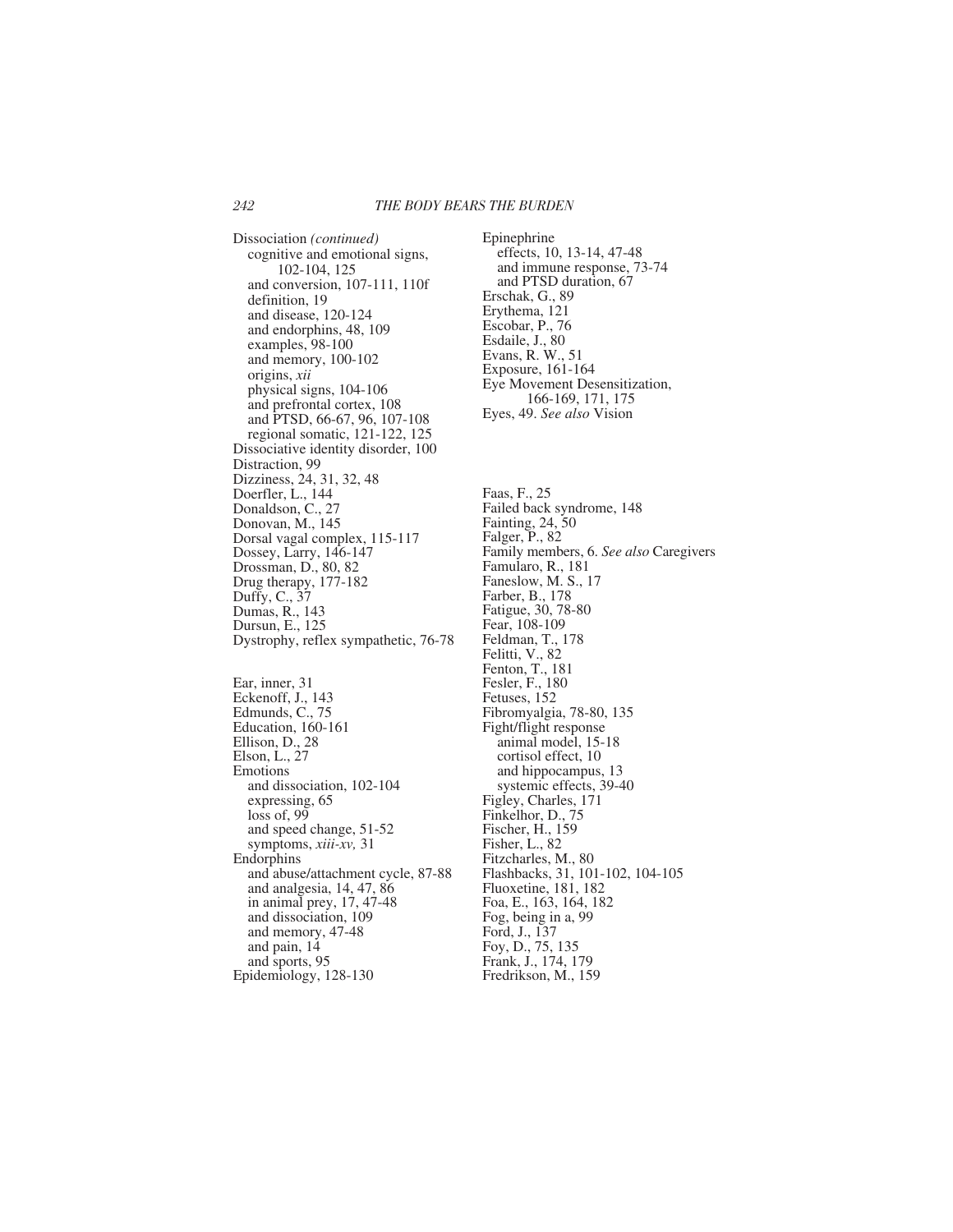Freeze response in animal model, 16-19 and delayed onset, 45-47 discharge, 17-20 gender factors, 90, 91-92 in humans, 19-21 and memory, 47-48 and parasympathetic nervous system, 15-17, 71 and PTSD, 21 recurring, 116 triggering, 16-17 Freud, S., 59, 98, 107, 202 Friedman, M., 81, 82, 83, 181 Friedman, S., 66 Friedmann, L., 24 Friedrich, W., 75, 137 Frischknecht, H., 47 Fromuth, M., 75 Frye, J., 135 Fugue states, 101

Gabapentin, 180 Galai-Gat, T., 145 Garb, R., 144 Gastrointestinal symptoms and child abuse, 135 and dissociation, 50-51 and PTSD, 124 and sexual assault history, 142 and stress, 70 and war, 81, 134 Gay, J., 23 Gazzaniga, M., 62 Gellhorn, E., 17 Gender factors and cancer, 145-146 and childhood trauma, 89-92 and chronic fatigue syndrome, 80 and dissociation, 136, 146 and fibromyalgia, 80 and therapy, 162 General adaptation syndrome, 9-10 Gentilini, M., 30 George, M., 108 Gerbode, F., 171, 173 Giannakoulopoulos, X., 152 Gill, J., 124

Gill, T., 47 Giller, D., 143 Glover, H., 182 Glucocorticoids, 64-65, 67, 70-71 receptors for, 72 Glycogen, 10 Goddard, G., 44 Goldberg, R., 75 Goldsmith, W., 24 Goldstein, G., 103 Goleman, D., 174 Gomaz, F., 178 Goodkin, K., 73 Gowers, W., 27 Gray, P., 135 Greenberg, M., 14, 17 Greenough, W., 61 Griffiths, S., 181 Grigsby, J., 62, 63, 136 Grimm, R., 31 Grinker, R., 158 Grocery store accident, 185-187 Gronwall, D., 30 Groth, P., 90 Grotstein, J., 84 Guidotti, A., 178 Guilt, 141-142, 163 Hair, 121 Ham, L., 24 Hamburg, D., 66

Hamner, M., 108 Hands, 28 Harlow, H., 87 Hartlaub, G., 62 Head, turning, 197-199 Headache, 32, 77 migraine, 124 Hearst, Patty, 89 Heart, 10, 81-82 coronary artery disease, 144-145 Heartbeat, 50 Helleday, U., 27 Helplessness, *xiii,* 41-43, 88-89, 142 and anesthesia, 150 Helzer, J. E., 128 Heneghan, C., 149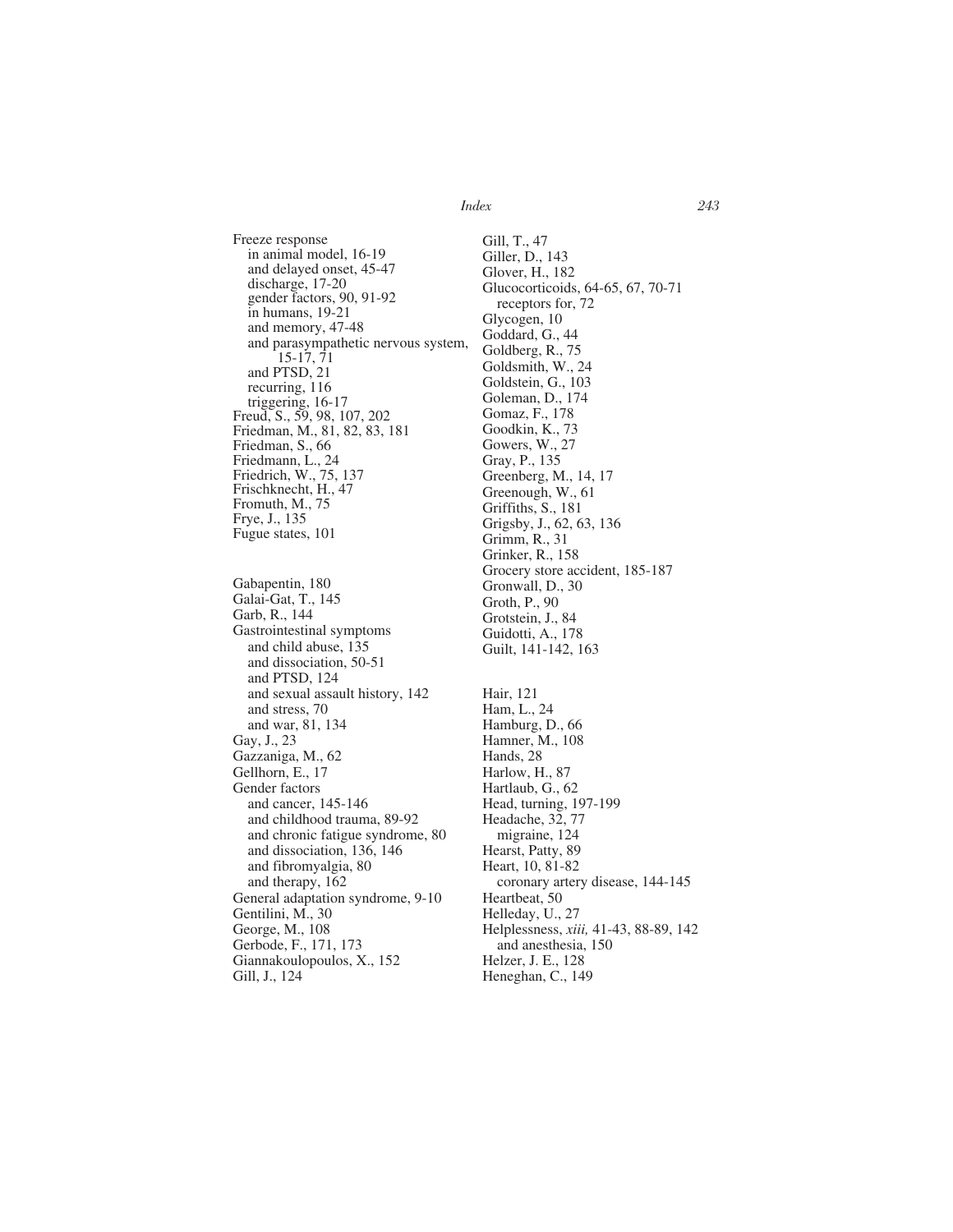Herman, J., 147 Hermann, I., 103 Hess, W., 15 Hickling, E., 31, 45, 63, 128, 131 Hilgard, E., 103 Hippocampus, 13, 36-37, 64, 71 Hobfoll, S., 131 Hofer, M., 61, 116, 122 Holen, A., 108 Hong, C., 27 Hornstein, N., 178 Hubbard, D., 27 Hubel, D., 61 Hypertension, 81, 82 Hypervigilence, 79, 86, 99 Hypotension, 50-51 orthostatic, 31 Hypothalamic/pituitary/adrenal (HPA) axis, 12f, 72-73 in chronic fatigue syndrome, 79 and cognitive symptoms, 48 and cortisol, 10, 82 and dissociation, 67 in fibromyalgia, 79 and glucocorticoids, 64 and immune system, 82 Hysteria, 58-59, 107

Iannirubito, A., 152 Illness, as trauma, 5, 124, 142-147 Imipramine, 179 Immune system, 73-74, 82 Incontinence, 191 Inertia, laws of, 24-26 Infants, 151-154 Information processing, 30, 32, 36-37. *See also* Cognitive symptoms Insulin-like growth factor, 79 Ironside, G., 73 Irritability, 31, 32 Isolation, 102

Jaffe, P., 90 Jane, J., 30 Janet, P., 58, 97, 107, 202

joint syndrome Jensen, J., 167 Jones, J., 143 Kahan, J., 87 Kaloupek, D., 64 Kaplan, G., 75 Kaplan, J., 82 Kardiner, A., 59, 176, 177 Keairnes, M., 75 Keane, T., 64, 82, 135 Keen, W., 76 Keicolt-Glazer, J., 73 Keill, S., 135 Kelly, B., 145 Kessler, R., 133, 139 Khurana, R., 77 Kidd, P., 137 Kindling, 44-45, 46f, 110f and dissociation, 108-109 and memory, 76 and PTSD, 54, 67 Kinesiology, 165 Kinscherff, R., 181 Kinzie, J., 181 Kirkpatrick, D., 75 Kiser, K., 134 Kleber, R., 162 Kling, A., 87 Knill, R., 144 Koelman, J., 122 Kolb, L., 58, 63, 108, 181 Koss, M., 145 Kosten, T., 179 Kreisler, K., 182 Krystal, H., 131 Krystal, J., 17, 90, 103 Kulka, R., 133 Kurtz, Joe, 117 Kutz, I., 144

Jaws, 53. *See also* Tempormandibular

Lader, E., 29 Lankford, L., 77 LaPointe, H., 25, 31 Lautenbaacher, S., 79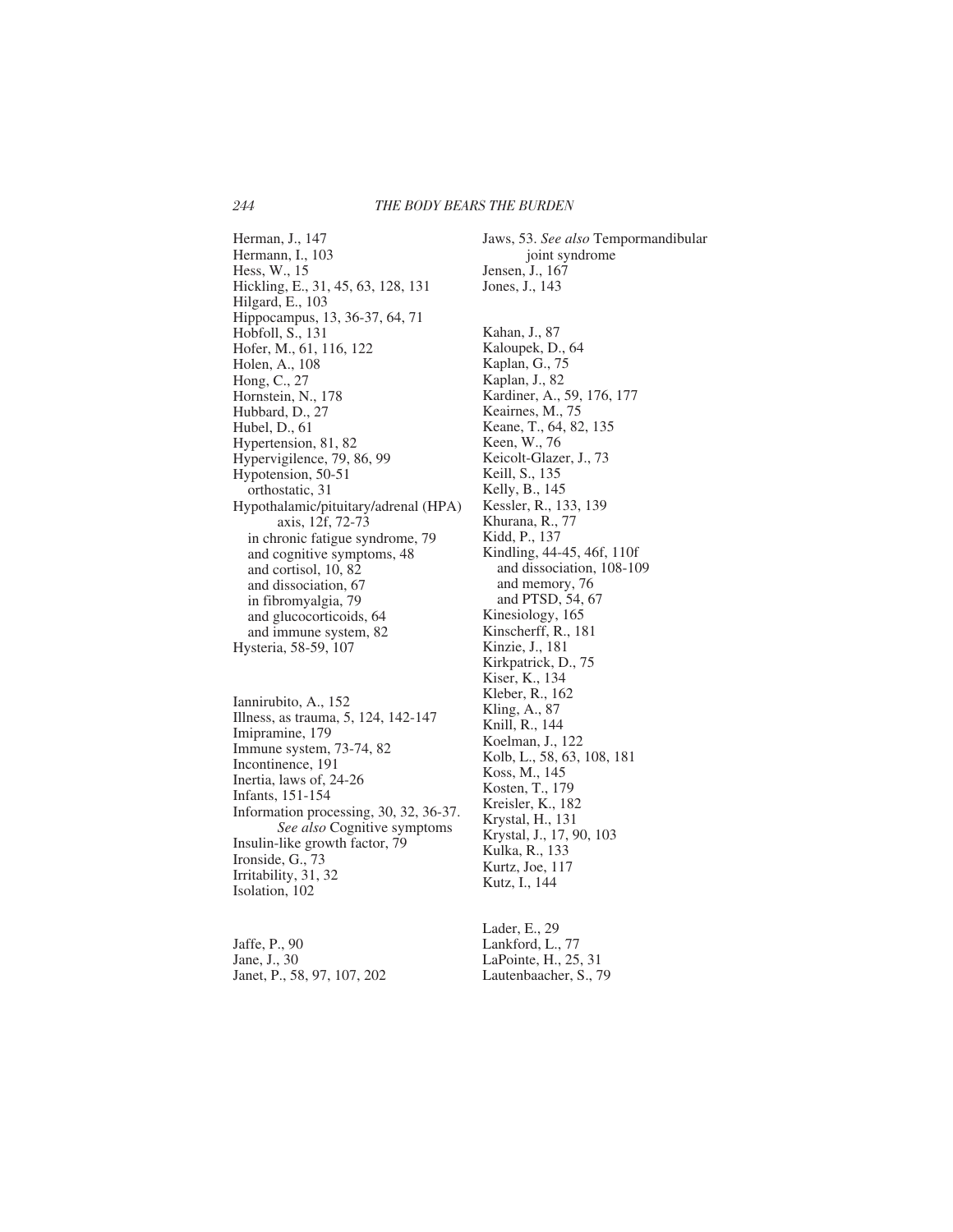Leader, L., 152 Lebanon, 82 LeDoux, J., 10, 52, 108 Leetch, C., 44 Lester, L. S., 17 Levandoski, R., 29 LeVay, S., 61 Levine, P., 13, 18, 20, 169 Libido, 31 Ligaments, 26, 32 Lightheadedness, 31 Lights, *xiii,* 31 Limbic system, 10, 65, 192 Limbs, 121 Lipids, 10, 70 Lipper, S., 180 Lipsitt, L., 152 Litz, B., 82 Liver, 10 Livingstone, J., 73 Loar, N., 133 Loberbaum, J., 108 Locus ceruleus arousal role, 10, 43, 72 and cingulate, 108-109 and myofascial pain, 53 Lowenstein, R., 178 Luo, Z., 24 Macfie, M., 144 Machuda, M., 48 Mahon, S., 145 Maier, S. F., 16 Malt, U., 145 Marin, E., 24 Marshall, H., 23 Martinez-Urrutia, A., 143 Mason, J., 14, 66, 72 Massage, 157-158 Mathewson, D., 23, 24 Matthews, W. B., 198 Mattson, M., 61 Mayer-Gross, W., 98 McCain, G., 79 McConnell, W., 24 McDermid, A., 79 McEvoy, L., 128

McFarlane, A., 108, 133, 137, 139, 159 McGaugh, J., 15, 36, 47 McIntyre, D., 44 McKinnon, W., 73 McLellan, T., 76 McNab, I., 24 McNally, R., 103 Medication, 177-182 Mednick, S., 153 Mellman, T., 102, 104 Memory, 11f after MVA, 24, 42-43 and anesthesia, 149-150 of child abuse, 100 declarative versus nondeclarative, 36-38, 62-63 in dissociation, 100-102 and endorphins, 47-48 and freeze response, 47-48 and kindling, 76 and myofascial pain, 75-76 and neonates, 151-152 neuromuscular, 52 and norepinephrine, 15 of pain, 123-124 of prior trauma, 187-189 and PTSD, 20-21 and self, *xii* short term, 30 and therapy, 169-170, 174 of traumatic event, 42, 44 and vertigo, 50 Menstrual changes, 142 Meyer, B., 149 Migraine, 124, 134 Miller, C., 192 Miller, H., 32 Miller, L., 45, 47, 48, 192 Mills, T., 90 Mimouni, M., 124 Mitchell, D., 89 Mitchell, S., 76 Moeller, T., 81 Moerman, N., 149 Moldofsky, H., 79 Moll, J., 134 Molnar, C., 162, 182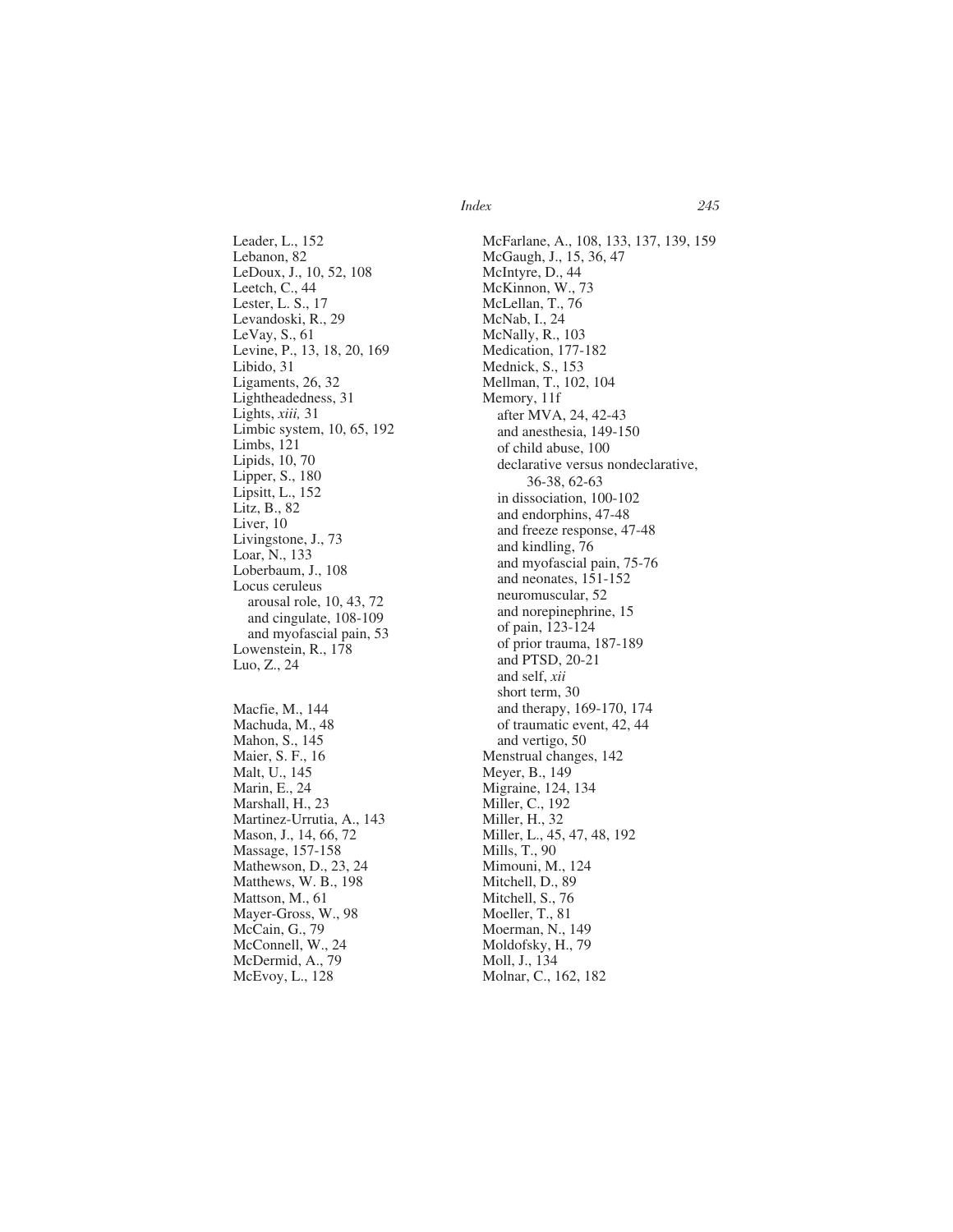Monoamine oxidase inhibitors, 179-180 Mood disturbances, 48 Moote, S., 144 Morbidity rates, 81-83 Morehouse, G., 76 Morgan, M., 108 Mortality rates, 82-83 Motor skills, 37 Motor vehicle accidents (MVA). *See also* Case histories; Whiplash physical forces, 24-27 repeated, 86 Motsinger, P., 88, 103 Multiple personalities, 100 Muscles. *See also* Neuromuscular dysfunction and bracing, 53, 54 delayed effect, 32 epinephrine effect, 10, 13 of eye, 49 piriformis, 28-29 scalene, 28 Myofascial pain, 26-27, 51-53 causes, 54 and memory, 73-74 and rape, 142 Nagle, D., 193 Naloxone, 182 Narcotic antagonists, 182 Natural disasters, 90 Natural killer cells, 73-74 Nelson, D., 27 Nerves axon damage, 29-30, 32 and whiplash, *xiv,* 33 Neuromuscular dysfunction, 51-53 Nicosia, G., 168 Nightmares, 31 Nijenhuis, E. R. S., 17 Nirankari, V., 77 Noises, *xiii,* 31 Norepinephrine fight/flight role, 10 and immune response, 73-74 and memory, 47 and stress, 13, 14 urinary, 66

Norris, F., 131-132, 139 Noyes, A., 58 Numbness and dissociation, 99, 105-106, 121 and piriformis syndrome, 29 and thoracic outlet syndrome, 28 treatment, 181, 182 Nunez de Sousa, T., 47

O'Boyle, M., 89 Obsessive-compulsive behavior, 103 Olfaction, 191-192 Ommaya, A., 25 Oosterveld, W., 25, 31 Oosting, J., 149 Orr, S., 14 Orthostatic hypotension, 31, 48 Osborne, E., 89 Osterman, J., 149 Out-of-body experiences, 98-99, 100

Pace, J., 193 Packan, D., 47, 65 Packard, R., 24 Padula, P., 24 Page, W., 81 Pain in arm, 28 burning, 121-122 and child abuse, 135 chronic, 21-22, 74-76, 106, 148 delayed, 32, 148 and infants, 152-154 low back, 28 memory of, 123-124 myofascial, 26-29, 51-53, 54 neck and shoulder, 26 pelvic, 75, 135 radicular, 148 threshold, 14, 47 Panic, 31, 101-102 Panksepp, J., 87 Paralysis, 107 Parasympathetic nervous system, 15-17, 121 Paresthesia, 28, 29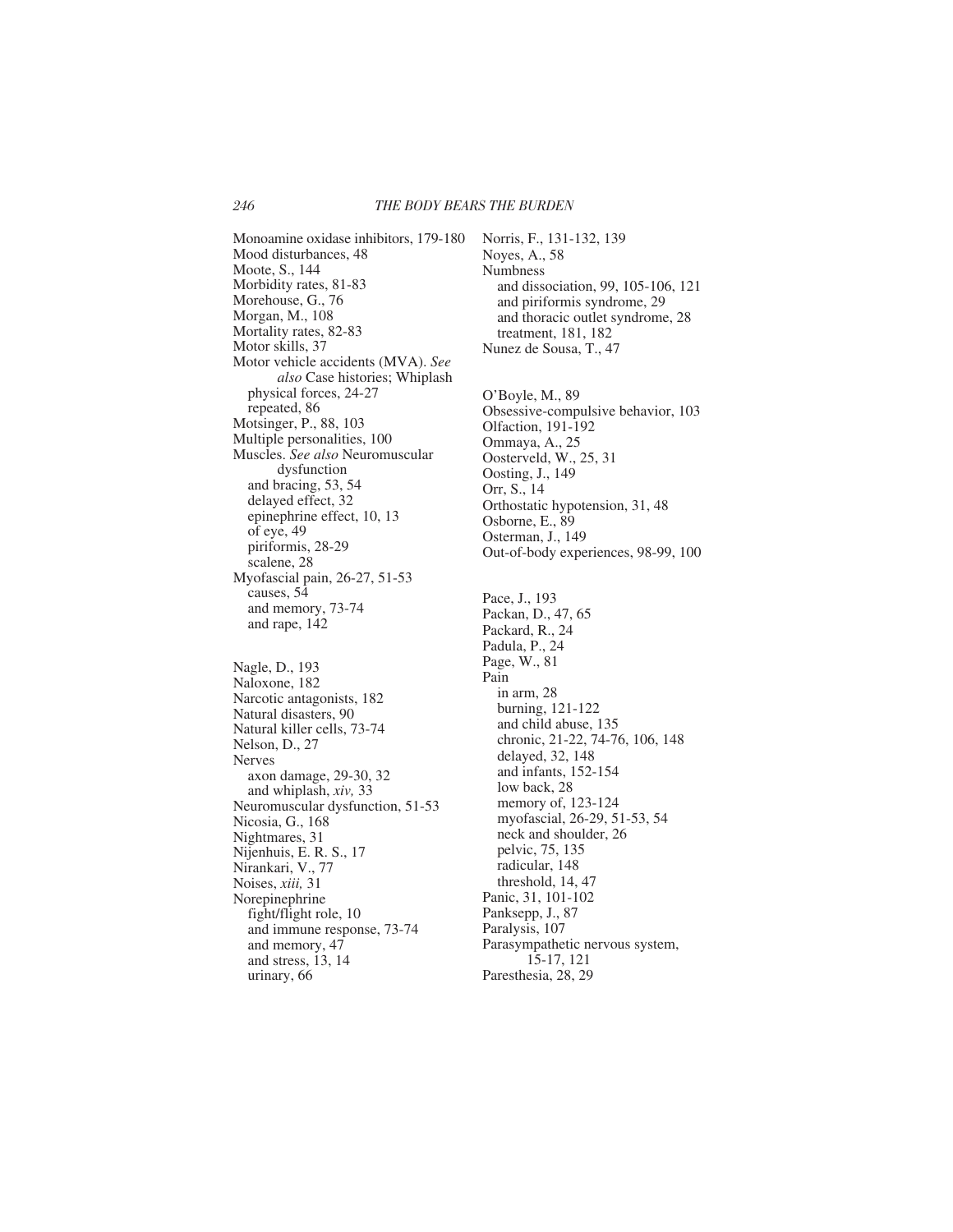Pattison, E., 87 Pavlov, I., 63 Pbert, L., 144 Pearce, J., 24 Peritz, G., 27 Perkins, R., 79 Pernick, M., 151 Perry, B., 90, 91, 92, 135, 136, 181 Perry, J., 147 Perry, S., 125 Personality(ies), 124 multiple, 100 PET scans, 65 Peterson, E., 139 Petry, L., 73 Phenelzine, 179-180 Physical forces, 24-26, 39 Pines, A., 87 Piriformis syndrome, 28-29, 142, 193-194, 196 Pitman, R., 14, 162, 167-168, 182 Pituitary, 10 Porges, S., 114, 199 Porter, G., 87, 90 Post, R., 45 Postconcussion syndrome, *xiv,* 32, 48-49 Post-traumatic stress syndrome (PTSD) and autonomic system, 111-117 and Broca's area, 65 and childhood abuse, 109 cingulate gyrus, 65 cycling, 50 diagnostic criteria, 129-130 and dissociation, 66-67, 96, 107-108 and endorphins, 14-15 and freeze response, 21 and glucocorticoid receptors, 72 and hippocampus, 64 history, 58-60 and immune system, 73-74 and kindling, 44-45, 54, 67 permanence, 66-67 and postconcussion syndrome, 48-49 predisposing factors, 134-135 recent developments, 206 symptoms, 31

Posture, 106, 120 Povlishock, J., 30 Power therapies, 171-177 Prentky, R., 90 Psychosomatic disorders, 84 Purposelessness, 102 Putnam, F., 100 Pynoos, R., 100 Racecar drivers, 26, 41 Radanov, P., 24 Rage, 142 Raine, A., 153 Ramsey, R., 139 Rankin, J., 134 Rape, 6, 120, 140-142 history of, 142 Rapkin, A., 75 Rauch, S., 65, 197 Reaction time, 30 Reading, 30-31 Reenactment anniversary syndrome, 92-93 clinical features, 88-89 and endorphins, 109 risk taking, 93-95 roots, 86-88 Reflex sympathetic dystrophy (RSD), 76-78, 121-122, 148, 200-201 Reiker, P., 90 Reist, C., 179 Reiter, D., 75 Reserve capacity, 132 Resick, P., 162 Resilience, 4 Resnick, H., 139 Responses. *See also* Conditioned responses; Fight/flight response; Freeze response and brain, 13-15 neuromuscular, 51-52 pathways, 10-13, 11f, 12f to stress, 38-40 theories, 9 Revictimization, 90 Reward mechanisms, 14, 93-95 Richter, C., 116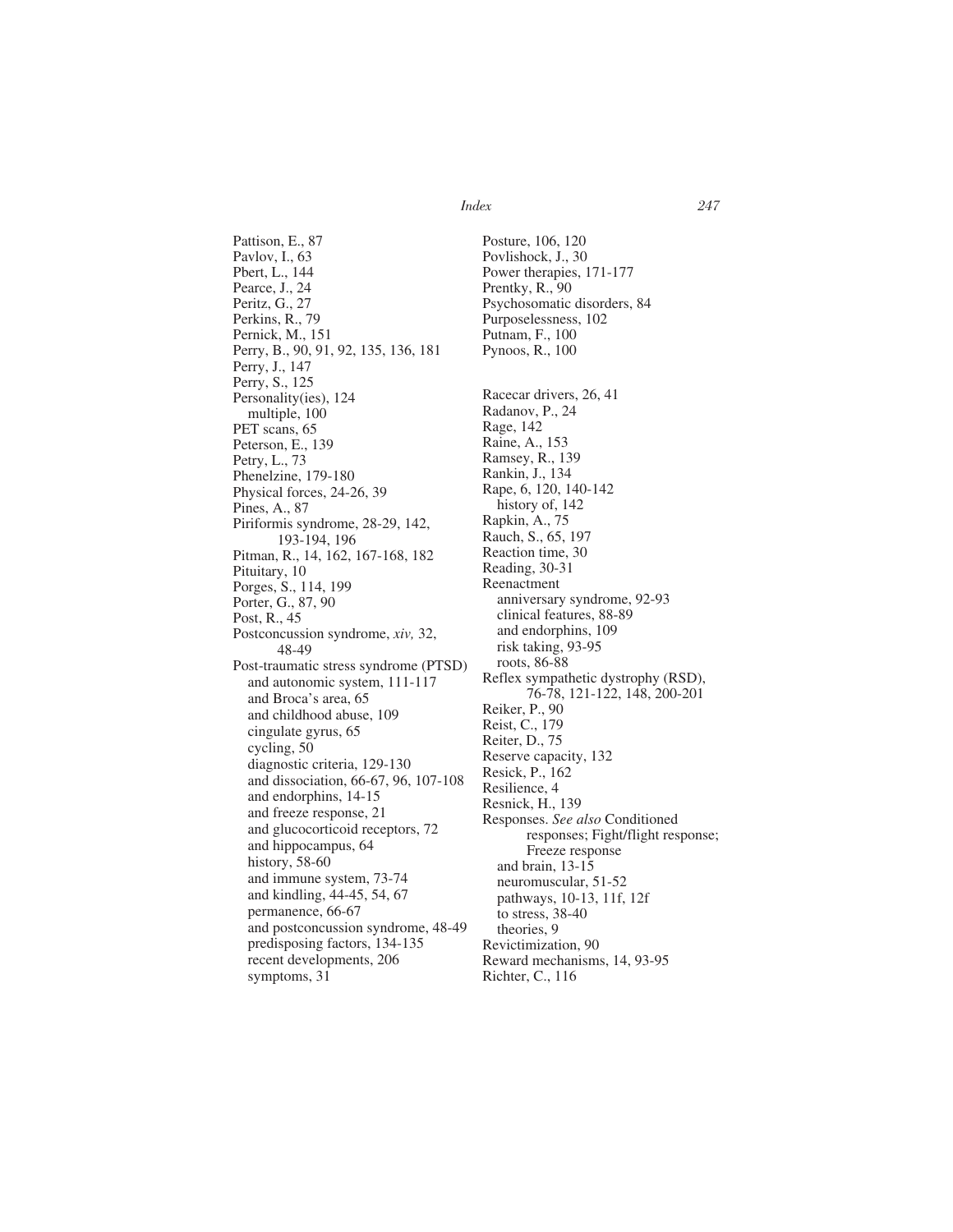Rinzler, S., 27 Risk taking, 14, 93-95 Risse, S., 178 Robins, L. N., 128 Roediger, H., 36-37 Rogel-Fuchs, Y., 50, 63, 64 Rollman, G., 79 Romanski, L., 52 Rosenthal, D., 174 Rosenthal, R., 87 Rosser-Hogan, R., 139 Rothbaum, B., 163, 164, 167, 182 Rovee-Collier, C., 152 Rowan, A., 75 Roy, R., 25, 30-31 Runner's high, 94 Russel, D., 87 Sapolsky, R., 47, 65 Schnicke, M., 162 Schnurr, P., 81, 82, 83 Schofferman, J., 75 Schore, A., 5, 51, 65, 84, 87, 115, 124, 135 Schreiber, S., 145 Schulz, R., 27 Schwartz, G., 192 Schwartzman, R., 76 Schwendler, D., 149 Sciatica, 28, 142. *See also* Piriformis syndrome Security, 3 Seghorn, T., 90 Self, sense of after trauma, 99 and boundaries, 3, 4, 117-120 and caregiver, 5 and memory, *xii* Seligman, M. E. P., 16 Seligman, M. W. D., 16 Selye, H., 9-10, 70 Sensitization, *xii,* 108, 132 Sensory input, 10, 38, 48-50 and speed change, 51 Serotonin reuptake inhibitors, 177-178, 181 Sertraline, 181

Severy, D., 23, 24 Sexual abuse, in childhood, 74-75 Sexual expression, 5 Shalev, A. Y., 50, 63, 64, 66 Shame, 4, 115, 142 Shapiro, F., 166, 167, 168 Sheldon, A., 89 Shin, L., 65 Shock, 42 escapable and inescapable, 16 Shuper, A., 124 Sibi, A., 82 Siegel, Bernie, 146-147 Siegfried, B., 47 Silbert, M., 87 Simons, D., 27 Simons, S., 27 Simpson, C., 87, 90 Skin, 121 Sleep, 31-32, 78-79, 142, 145. *See also* Nightmares Smith, M., 45 Smith, S., 73 Snow, B., 135 Sodium, 10, 70 Solkoff, N., 135 Solomon, R., 88 Solomon, Z., 133, 134 Somatic experiencing, 169-171 Somatization disorders, 80-81 Soreide, J., 145 Southwick, S., 114 Spates, C., 167 Speech, 65, 195-197 Speed, 40-43 change of, 51, 52-53 rate of, 25-26, 29-30 Speilberger, S., 143 Spence, S., 167 Spiegel, D., 98, 100, 108 Spiegel, J., 158 Spinhoven, P., 17 Sports, 93-95 injuries from, 26 Springs, F., 75, 137 Squire, L., 37 Startle response, 31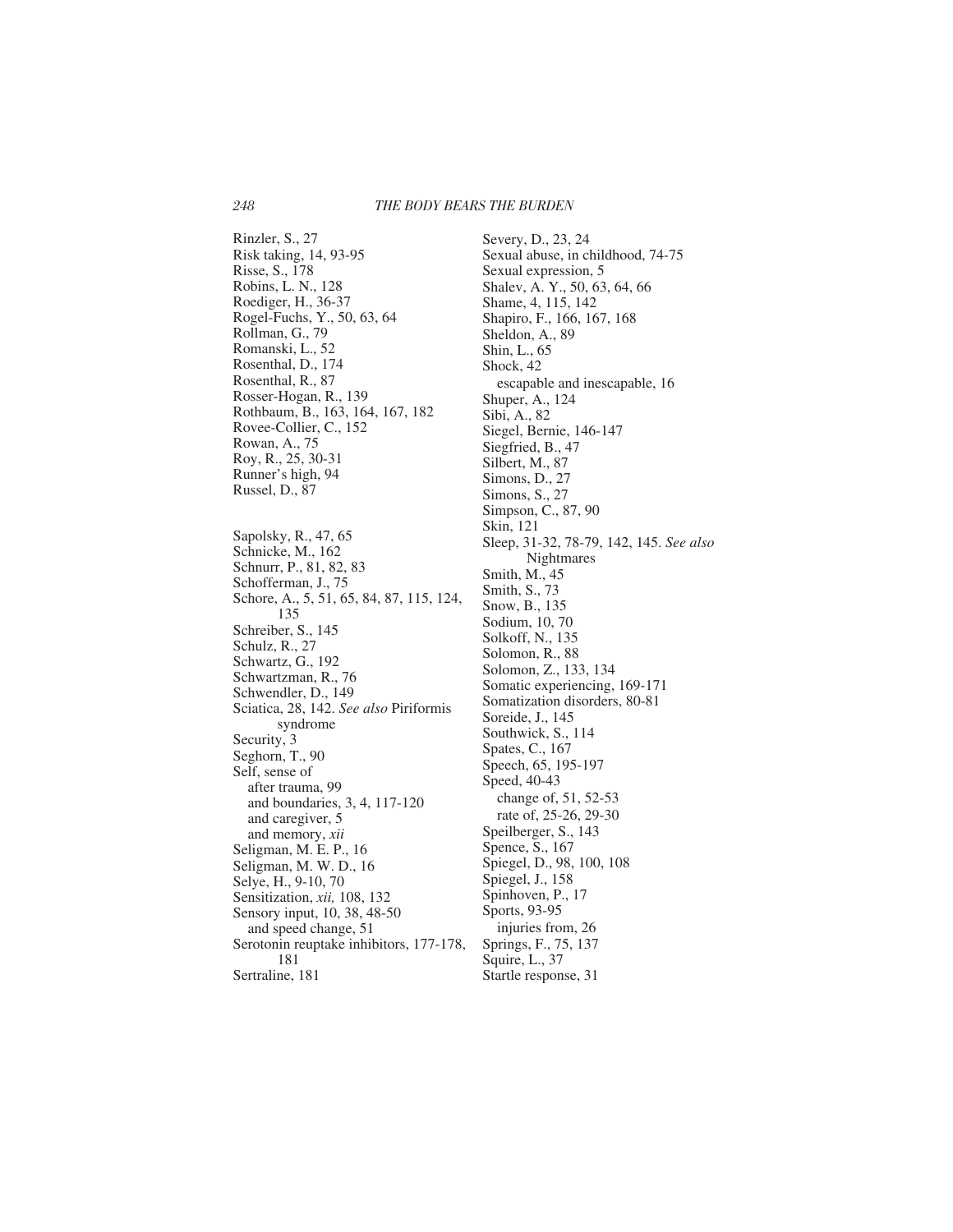Steele, K., 160 Stein, H., 124 Stein, M., 64 Steinbroker, O., 77 Steklis, H., 87 Stockton, T., 135 Stress acute versus chronic, 73-74 and disease, 70-71 and immune system, 73-74 somatic response, 38-40 versus trauma, 71-72 traumatic, 131-132 Stunning, 29-30 Sturtzenetter, N., 38 Surgery, 143-145. *See also* Anesthesia Surprise, 38 Suss, D., 30 Sutker, P., 103 Sympathetic nervous system, 15, 77, 121 Sympathetic-adrenal stress response, 9

Taddio, A., 153 Tajani, E., 152 Taylor, A., 63 Taylor, M., 80 Tempormandibular joint syndrome, 29, 31, 53 Tennant, C., 137 Terr, L., 100 Thalamus, 10, 51-52 Therapist, 202 Therapy cognitive, 158-161, 163 as completion, 205 desensitization, 161-164 eye movement, 166-169 pharmacotherapy, 177-182 power, 171-177 somatic experiencing, 169-171 somatically based, 164-166 Thinking, 24. *See also* Cognitive symptoms Thoracic outlet syndrome, 27-28 Thought Field Therapy (TFT), 173, 175 Thrill-seeking, 93-95 Thygesen, P., 103

Thyroid, 82 Tibbets, R. W., 198 Tichener, J., 66 Tietz, E., 178 Time, sense of, 102, 104 Tinker, R., 167 Tinnitus, 31, 48 Tjemsland, L., 145 Toomey, T., 75 Torture, 6 Trauma and boundaries, 4-5, 117-120 and brain, 63-65 case history, 189-191 child abuse, 135-138 combat-related, 132-135 definition, 1-2, 6, 131-132 disease as, 124 diseases from, 74-83 fetal and neonatal, 151-153 forensic, 189-191 history, 58-60, 128-129 medical, 142-151 in children, 154-155 prior history of, 134, 147-148. *See also* Case histories severity factors, 6-7 societal, 138-142 versus stress, 71-72 Traumatic Incident Reduction (TIR), 173-174 Traumatization, 71, 205 Travell, J., 27 Trembling, 18, 19 Tricyclic antidepressants, 179 Trimble, M., 23, 40 Trotter, D., 80 Tyrrell, D., 73

### Uno, H., 47, 65

Vale, W., 47, 65 Van de Kolk, B., 10, 14, 17, 35, 36, 37, 43, 47, 48, 58, 59, 60, 67, 86, 92, 102, 108, 109, 130, 137, 147, 150, 159, 168, 181, 182, 197